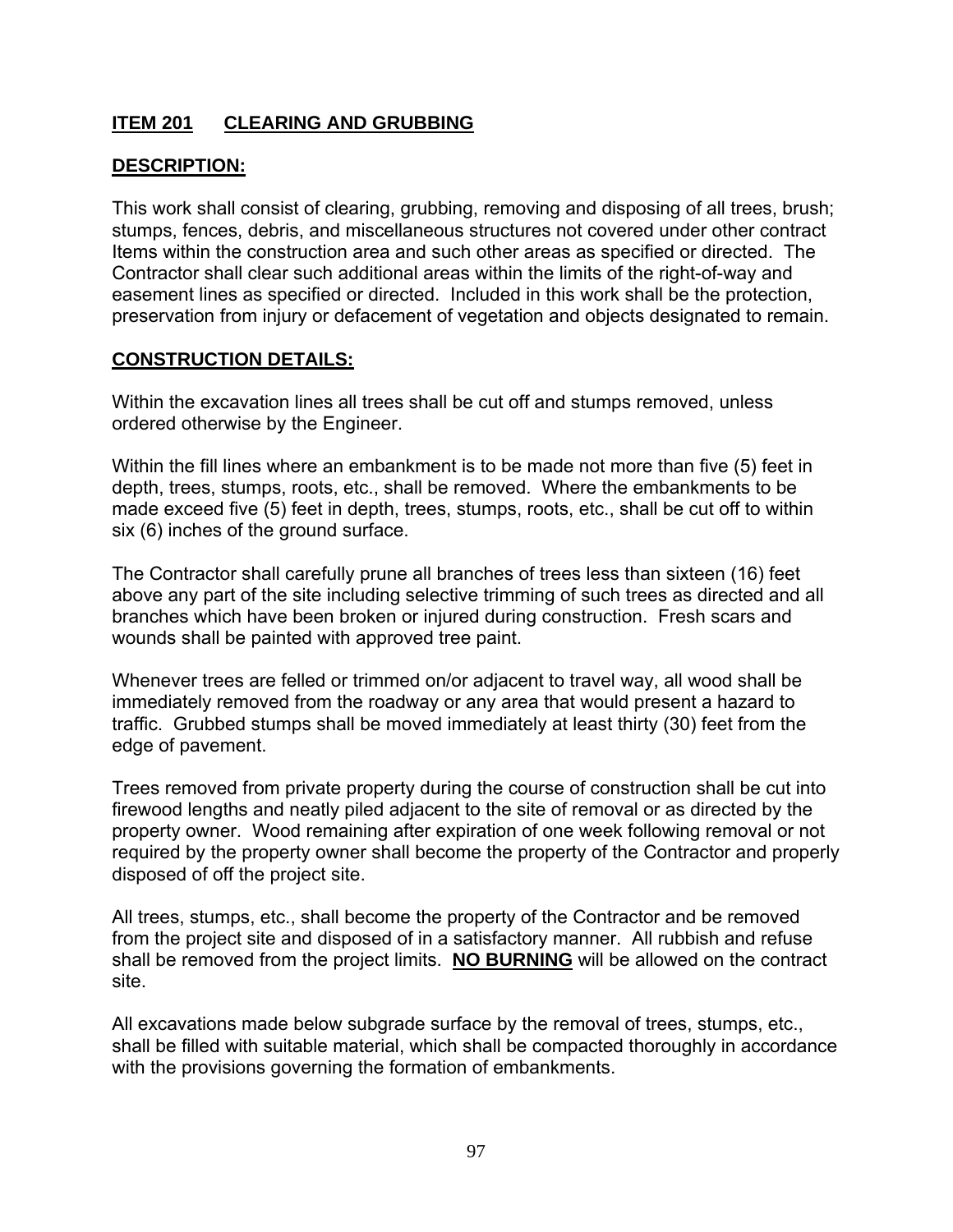All fences, railings, stonewall fences and ornamental and utilitarian domestic accessories, such as but not limited to garden pools, arbors, fireplaces, sheds and incinerators, within the roadway limits shall be removed as directed. However, the removal of materials in stonewalls, that are to be removed and not used in new stonewall fences; will be paid for according to the provisions of Item 202, Excavation and Embankment.

All road signs, mail boxes, etc., shall be removed, carefully stored and reset as directed.

# **MEASUREMENT:**

When no price for "Clearing and Grubbing" is asked for on the proposal form, the cost of the work as described above shall be included in the cost of other Items and no direct payment for "Clearing and Grubbing" will be made.

When a price is asked for on the proposal form on a lump sum basis, this shall include all the work as described above which may be necessary to properly complete the project. Should the project be increased in length or the scope of work increased due to construction changes beyond the requirements hereinabove, any additional work required will be paid for as extra work. Should the project be decreased in length, a suitable credit mutually agreed upon and based on the reduction in actual work or scope may be taken by the Authority upon approval of written documentation by the Contractor.

The work, material, tools, equipment and labor incidental to the disposal of trees, stumps, etc., will not be measured for payment.

## **PAYMENT:**

Payment for this work will be at the contract lump sum price bid for Item 201 - Clearing and Grubbing, except as noted above, and shall include all equipment, tools and labor incidental to the satisfactory completion of this Item. All costs incidental to the disposal of trees, stumps, etc., will be included in the unit price bid for "Clearing and Grubbing".

Item Number Pay Item Pay Unit

**201 Clearing and Grubbing Cump Sum**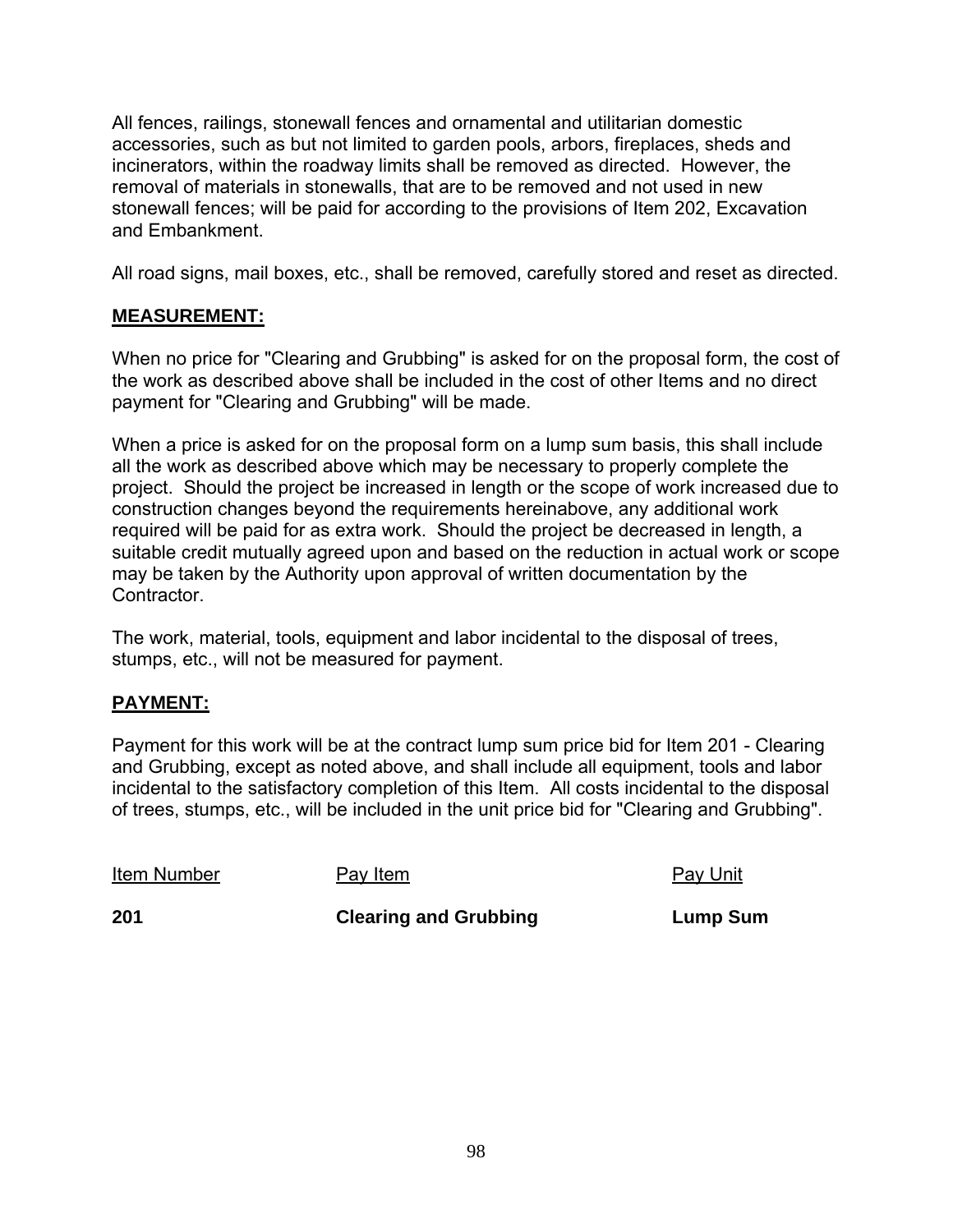# **ITEM 202 EXCAVATION AND EMBANKMENT**

# **DESCRIPTION:**

Roadway excavation shall consist of the removal and satisfactory disposal, in the manner herein required, of all material taken from within the limits of the work contracted for, the removal of which is necessary for the construction of the roadbed, subgrade, shoulders, slopes, entrances, retaining walls, gutters, channels and other miscellaneous construction to the dimensions and limits shown on the plans or as ordered and shall include the necessary excavation for pervious structure backfill outside of structure excavation limits. It shall also include the formation of embankments, the disposal of surplus or unsuitable material, removal of old foundations, concrete or masonry walls, crib walls, bin walls, stone wall fences or farm wall fences and filling of cellar or other holes, and the shaping and cleaning of slopes and of shoulders.

## **CLASSIFICATION:**

Roadway excavation shall be classified for the purpose of payment as "Earth Excavation", "Rock Excavation", or "Unclassified Excavation", in accordance with the following definitions. The classifications applying to any particular project shall be indicated on the list of Items within the bid proposal.

*Earth Excavation* shall include the removal from existing grade to subgrade as indicated on the Contract Drawings or directed, or all earth, muck, so-called hardpan, loose, disintegrated or decomposed ledge rock, concrete sidewalks, concrete curb, topsoil, sod, pavement (except pavement included under the Items "Rock Excavation"). Earth Excavation includes similar materials which are sufficiently soft to permit removal by normal earth excavation machinery and methods, or which can be loosened by the use of a suitable "ripper". A suitable "ripper" is defined as a hydraulically-controlled steel tooth mounted on mechanical equipment of the proper size, type and power to perform the required excavation. Earth Excavation shall not include water or "Rock Excavation". Earth excavation shall also include the removal of topsoil, as directed, from embankment areas.

*Rock Excavation* shall include rock in definite ledge formation, severed or fragmented rock and boulders or the portions thereof, one (1) cubic yard, or more, in volume, that cannot be removed by means of a "ripper" as previously defined herein, in good condition and properly operated, without continuous drilling, blasting, barring and/or wedging. It shall also include the removal of concrete and cement masonry structures as may be required. It shall further include concrete pavement and concrete base (excluding any bituminous surfacing material thereon) or over (1) cubic yard in volume. Un-reinforced, fractured concrete pavement with individual sections less than one (1) cubic yard in volume will not be paid for as Rock Excavation.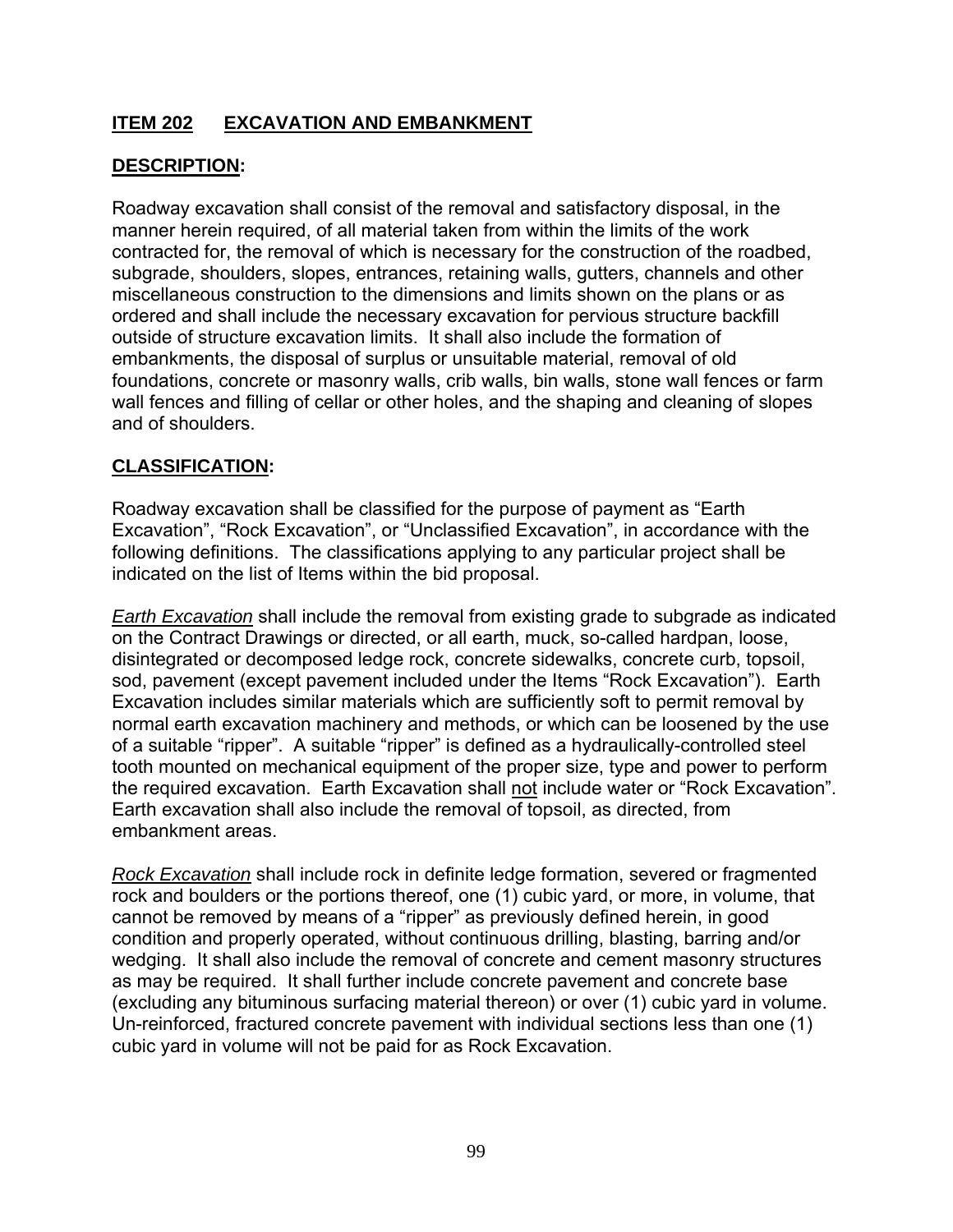Excavation of temporary watercourses for stream diversion as required for construction under this contract will not be measured for payment unless specifically indicated on the Contract Drawings or elsewhere within the Contract Documents.

*Unclassified Excavation* shall include any and all "Earth" and "Rock" as classified herein removed as indicated or directed. When only the Item for "Unclassified Excavation" appears on the proposal form, payment will be made under this Item only; and no compensation will be made under any of the other classifications given hereinabove.

Embankment shall include the construction of embankments with suitable materials obtained from the various proposal items of excavation. The cost of embankment construction shall be included in the unit prices bid for the Excavation Items.

When the amount of usable material excavated within the work contracted for is not sufficient to form the embankments, additional material shall be furnished from borrow/selected borrow pits obtained by and at the expense of the Contractor and located beyond the limits of the project. Prior to utilization of Item 207, Borrow/Selected Borrow by the Contractor, written authorization must be obtained from the Engineer.

# **CONSTRUCTION DETAILS**:

Excavation shall be made in conformity with the requirements of the plans and as ordered by the Engineer. The Contractor shall, when necessary in excavation areas, provide and maintain ditches which are adequate to prevent free water from becoming incorporated in material to be used to form embankments, such ditching to be at the sole expense of the Contractor. Where buildings have been removed to clear the way for construction or where old foundations, concrete or masonry walls exist, they shall be removed to four (4) feet below the directed or finished grading; and all cellar and other holes shall be filled with suitable material.

1. Sod and other organic matter shall be used as "Surplus Excavated Material" or disposed of as "Unsuitable Material" at the discretion of and as directed by the Engineer.

2. Frozen material, otherwise suitable for formation of embankments, shall be placed on embankment slopes or disposed of as directed by the Engineer. The Engineer may direct the removal of any portion of an accepted layer which has become frozen after placement and compaction. This frozen material shall be placed on embankment slopes or disposed of as directed by the Engineer. The removal and placement of frozen material shall be at the sole expense of the Contractor.

3. Topsoil shall be excavated within pavement and shoulder limits at grade points and to an elevation 3 feet below finish grade and elsewhere as directed. The material excavated may be used in the construction of embankments, if permitted by the Engineer, and shall be thus used if the Engineer so directs. In all cases, the use of topsoil in constructing embankments shall be restricted to locations where the surface of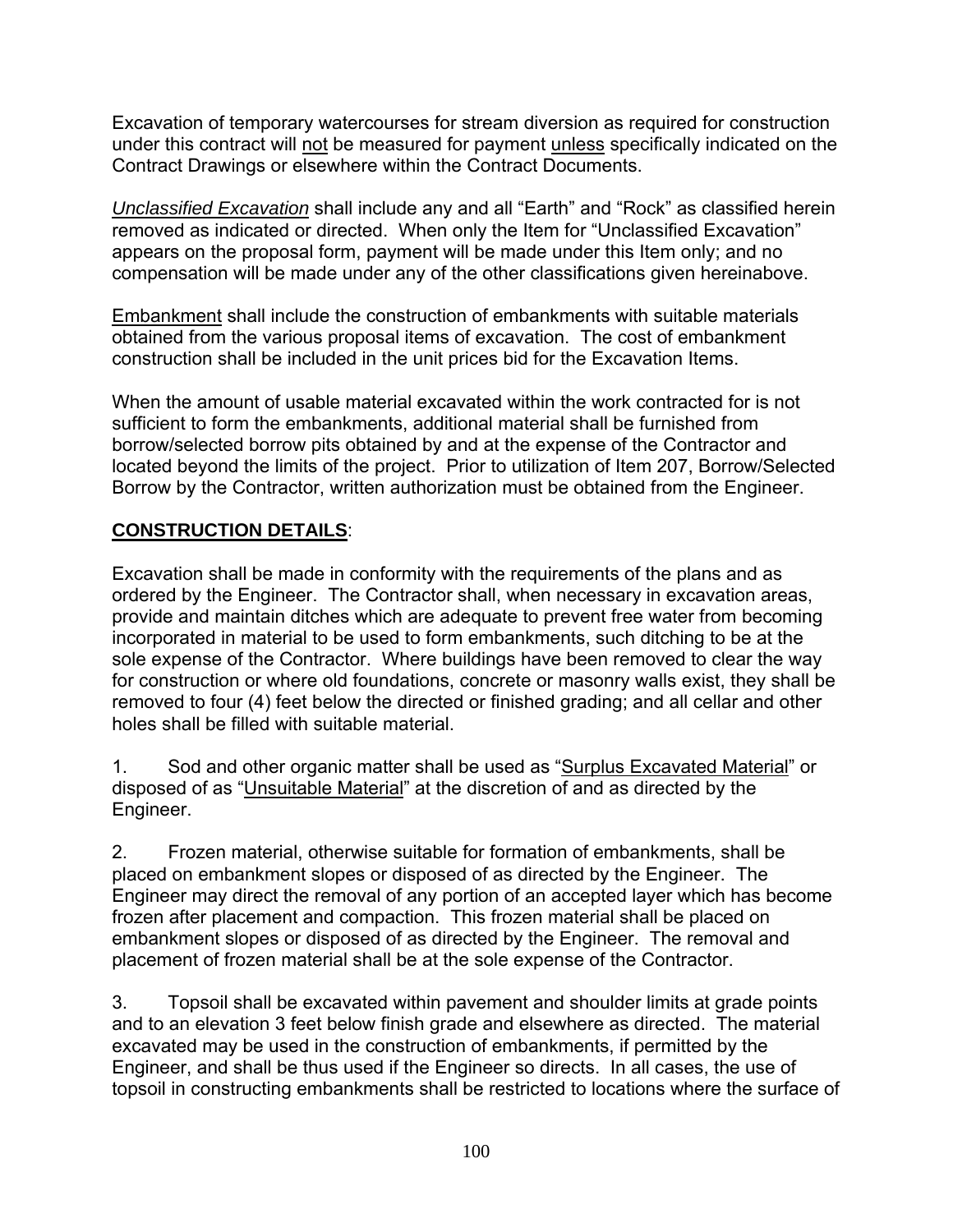the underlying material is dry, its distance above the free water surface at the time of filling is more than 3 feet, and its distance below finish pavement grade is more than 5 feet.

4. Excavation of Rock: When bedrock is encountered, it shall be excavated to the slope lines and depth indicated on the plans. When rock is encountered within the roadway area it shall be removed to a depth of one foot below the top of subgrade. The Contractor shall presplit bedrock, and all presplitting, hole drilling and blasting shall be performed strictly in accordance with the State of Connecticut Department of Transportation Standard Specifications for Roads, Bridges and Incidental Construction, Form 816.

The Contractor shall schedule its operations so that all rock excavation within a distance one hundred feet (100') of bridge or other large structures, or any portions thereof, is completed to the required slope lines and depths before any structure work is started.

All loose and unstable material even if located beyond the payment lines, and all breakage and slices shall be removed as directed and as the excavation for each vertical stage (lift) progress. It shall be, at all times, the responsibility of the Contractor to perform all phases of this work to produce the required rock slope faces to the satisfaction of the Engineer.

Prior to any blasting, the Engineer will call a blasting conference at which the Contractor shall be represented to determine the methods to be used and the required protection to insure the utmost safety during blasting operations. The Contractor shall be responsible for all damage due either directly or indirectly to such operation.

5. Placement of Excavated Material: All excavated material shall be used in the formation of embankments, except as provided elsewhere herein or as ordered by the Engineer.

Rock removed from within the roadway area shall be replaced with suitable excavated material, approved by the Engineer, to the subgrade elevation.

When embankments are to be constructed on slopes steeper than 1 vertical to 3 horizontal, the slope of the existing ground on which the embankment is to be placed shall be plowed deeply or cut into steps before filling is begun.

Embankments shall be constructed of earth, rock, or a mixture of earth and rock. The embankment shall be constructed by depositing successive layers of fill for the full width of the embankment, unless a partial width is permitted by the contract documents or by the Engineer. No embankment layer shall be deposited on surfaces of snow or ice, nor shall it be placed on frozen or unstable surfaces except under the conditions permitted elsewhere herein. If the Contractor is permitted to continue work, any frozen embankment material unless otherwise directed by the Engineer shall be removed, at no cost to the Authority.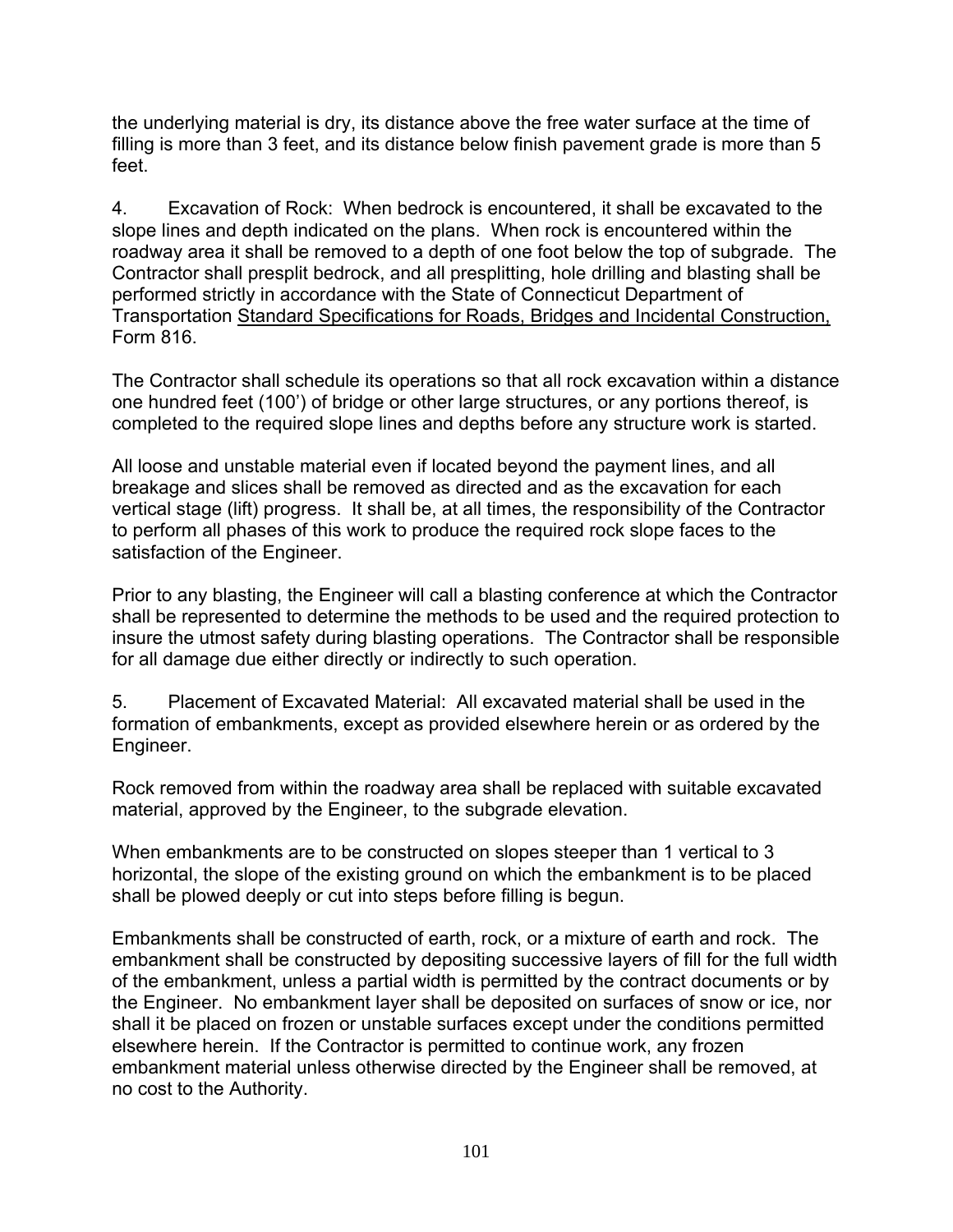The depth of each layer, before compaction, shall not exceed 12 inches except as permitted hereinafter by these specifications, or with the permission of the Engineer.

The embankment shall be crowned or pitched to provide drainage at the close of each day's operations.

Where filling in 12-inch layers in impracticable as in the case of filling in water over slopes too steep for the operation of equipment, the embankment may be constructed in one layer to the minimum elevation at which equipment can be operated, as determined by the engineer; and above this elevation, the embankment shall be constructed as specified herein.

Embankments to an elevation 3 feet above the free water surface at the time of filling, shall be constructed of rock or free-draining material, or a mixture of both. Freedraining material shall conform to the requirements of Article M.02.07.

In fills where the top of the proposed pavement will be less than 4 feet above an existing flexible pavement, and the existing pavement is not required to be removed, it shall be scarified as directed by the Engineer.

In fills where the top of the proposed pavement will be less than 3 feet above an existing concrete pavement, including all bituminous resurfacing thereon, the concrete pavement shall be removed.

In fills where the top of the proposed pavement will be between 3 and 4 feet above an existing concrete pavement, the concrete pavement shall be broken in such a manner that complete fractures are obtained. Intact fragments, undamaged after breaking, shall not be larger than 2 square feet.

When existing pavement not in cut or fill is removed, as called for on the plans or directed, the area shall be backfilled with a suitable earth material which shall be free from admixture of subsoil, refuse, stumps, roots, rocks, brush, weeds and other material which will prevent the formation of a suitable seed bed.

Wherever portions of existing concrete pavement are to be removed and later replaced in kind so as to match the adjacent remaining portions of such installations, such removals shall be made to neat lines. The areas in which such concrete surfaces are to be removed will be delineated by the Engineer before such work is done. Where no break or joint exists in the concrete pavement at the line of delineation, a kerf, at least two but no more than three inches deep, shall be made in the concrete with an approved concrete cutting saw. The concrete shall then be removed from within the delineated area exercising extreme care to avoid "breakbacks" beyond the kerf, break or joint. Concrete pavement remaining in place shall have vertical edges, and that portion below the kerf shall be reasonably smooth.

Wherever portions of existing bituminous concrete pavement are to be removed they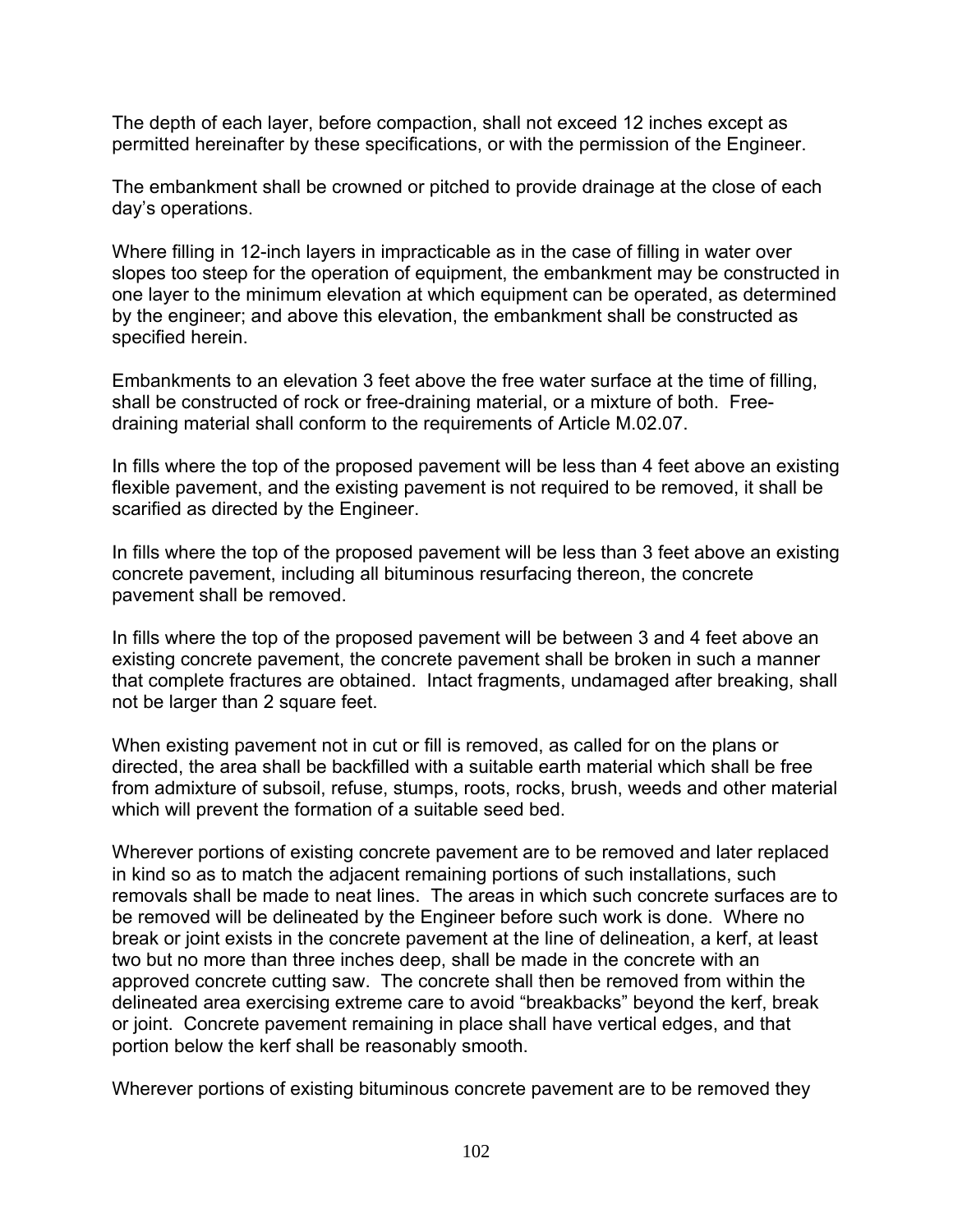shall be removed to neat lines. The areas in which such bituminous concrete surfaces are to be removed will be delineated on the plans or by the Engineer before the work is done. The line of delineation shall be cut by a method approved by the Engineer.

When the excavated material consists predominantly of rock fragments of such size that material cannot be placed in horizontal layers of the thickness specified above without crushing or further breaking down the pieces resulting from the excavation methods, such material may be placed in the embankments in horizontal layers not exceeding 3 feet in thickness. Large stones shall not be placed in nests but shall be distributed over the area; and the interstices shall be filled with spalls, finer fragments or earth to form a solid, compact mass.

The entire area of each layer shall be leveled off by suitable grading equipment and shall be compacted as hereinafter specified.

In portions of roadway embankments where piles are to be driven, the Contractor shall not place any material which might interfere with pile driving operations. The correction of any condition which interferes with the pile driving operations in embankments constructed under the contract shall be made by the Contractor at no cost to the Authority.

No stone over 5 inches in its greatest dimension shall be placed within 12 inches of the elevation of the top of the prepared subbase unless otherwise specifically authorized.

6. Compaction: The entire area of each layer of the embankment and the subgrade in the excavated areas shall be uniformly compacted to at least the required minimum density by use of compaction equipment consisting of rollers, compactors or a combination thereof. Earth-moving and other equipment not specifically manufactured for compaction purposes will not be considered as compaction equipment.

The dry density after compaction shall not be less than 95 percent of the dry density for the soil when tested in accordance with AASHTO T 180, Method D, except that the mold used in the test shall be 6.11 inches high. Correction for particles retained on the ¾ inch sieve shall be as specified in AASHTO Method T-224.

7. Stability: If after full compliance with the requirements of these specifications with regard to excavation, placement and compaction density requirements, a stable embankment or subgrade has not been obtained, the Contractor shall proceed to perform such corrective work as is necessary to produce a stable embankment or subgrade. This work may include, but not necessarily be limited to control of moisture to within limits suitable for obtaining the required stability; blending with rock or granular material from roadway excavation or borrow, or free draining material or any combination thereof; removal and replacement with acceptably compacted material or a combination of these methods approved by the Engineer. Any of the foregoing methods may be supplemented by suspending embankment operations and allowing the material to dry.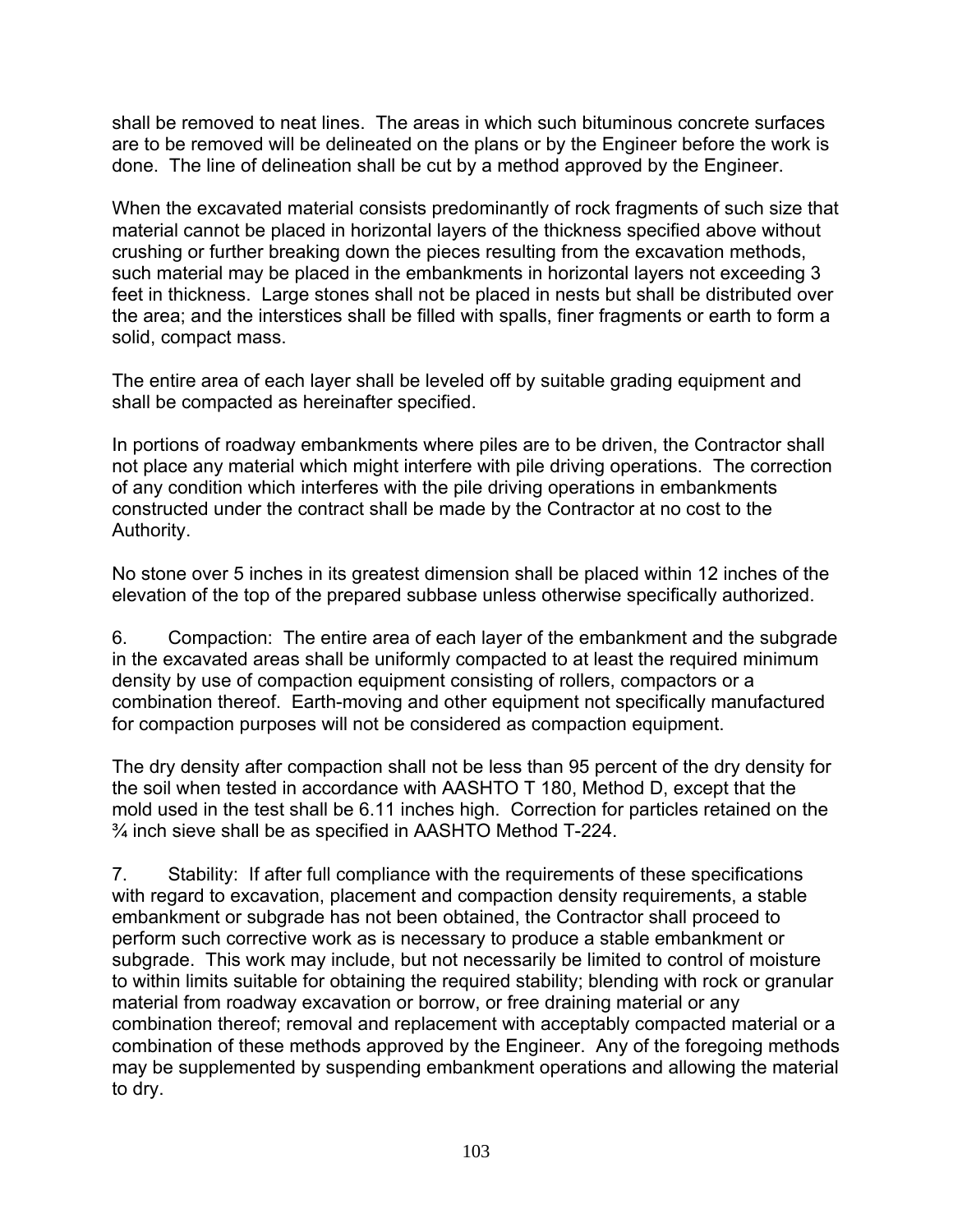When embankments are constructed of borrow, they shall be stable. In this case however, the methods and material used to obtain such stability shall be determined by and performed at the expense of the Contractor.

8. Surplus Excavated Material: All surplus excavated material shall be used where directed by the Engineer, to uniformly widen embankments, to flatten slopes, to fill low places in the right of way, or for such other purposes, including transportation as the Engineer may direct, provided the area designated for deposit does not conflict with the requirements hereinbefore specified for "Placement of Unsuitable Material".

Any surplus or unsuitable material not required, nor permitted to be used for such purposes, shall be disposed of in accordance with the requirements hereinafter specified for "Disposal of Unsuitable Material".

9. Fences: The Contractor shall erect either the permanent or a temporary fence to the satisfaction of the Engineer, at all points where the public is inconvenienced and where the existing fences are affected by the grading operation. Permanent or temporary fences shall be erected prior to the removal or destruction of any part of the existing fence, and any temporary fence erected shall be removed when no longer required. There will be no direct payment for any temporary fence erected, but the cost thereof shall be considered as included in the cost of other work; permanent fences will be paid for at the contract unit price for this item.

10. Disposal of Unsuitable Material: The Contractor shall dispose of trees, stumps, logs, woody vegetation and unsuitable excavated material by removing such material from within the limits of the project and disposing of such material at point or points as the Contractor shall determine off the project, subject to the approval of the Engineer.

11. Slopes: Earth slopes with a degree of slope from 2:1 to 5:1 shall be tracked unless the Engineer directs that they shall not be tracked. Tracking shall consist of traversing the slopes with cleated tracks so that the cleat indentations are horizontal. Where topsoil is to be placed on slopes, the tracking shall be done prior to the installation of the topsoil.

Tracking is not to be construed to be used for slope compaction. Its sole purpose is to provide indentations in the slope to help reduce soil erosion. Other methods of achieving the desired results may be used, with permission of the Engineer.

12. Pavement Removal: Pavement to be removed shall be cut uniformly along the lines shown on the Contract Drawings or as directed by the Engineer.

Concrete pavement and/or bases shall be cut with an approved concrete saw through a minimum of one third of the depth of pavement/base.

Bituminous pavement/base to be removed shall be cut by pneumatic hammer with a clay spade, saw or other approved methods.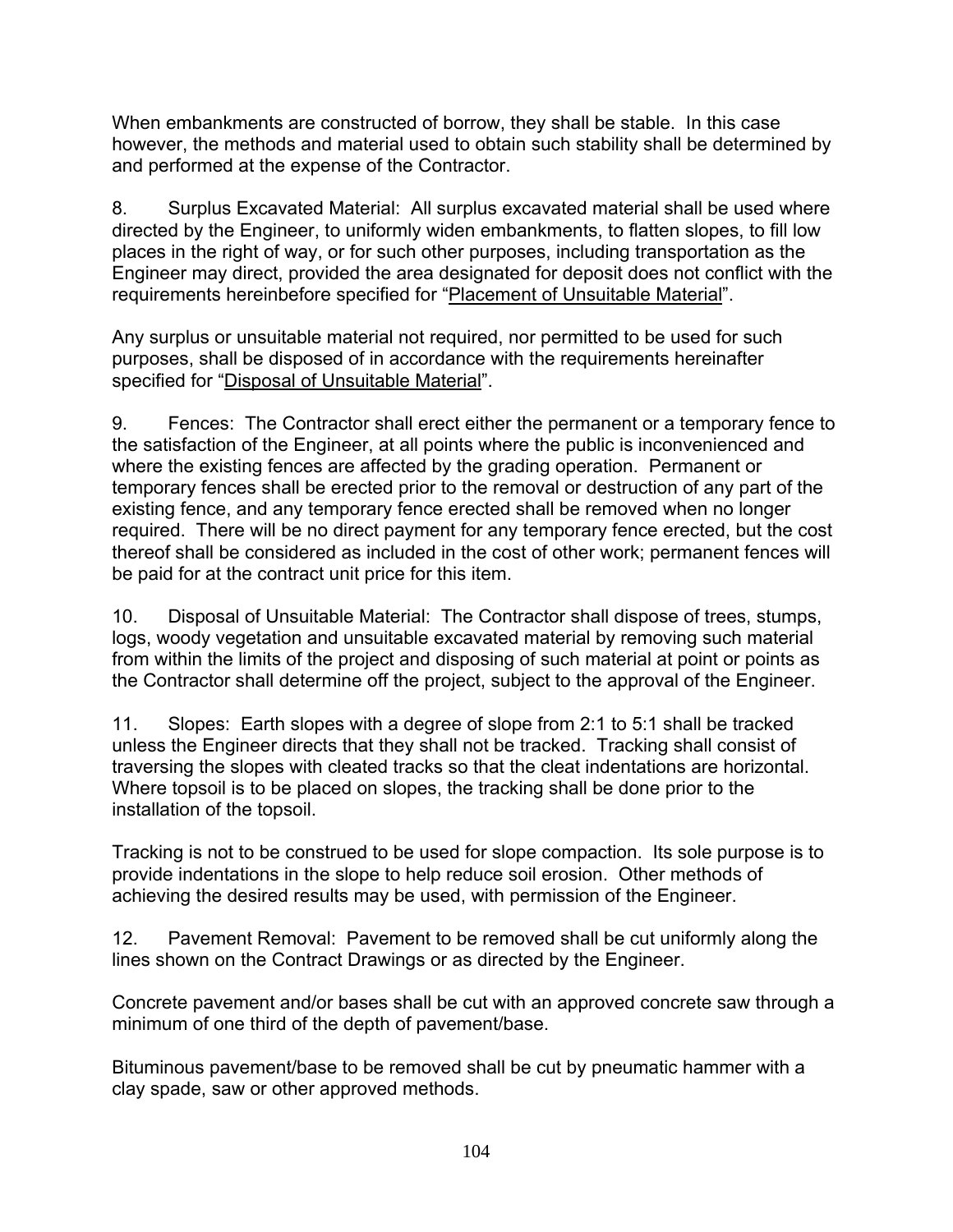After the pavement has been cut, care shall be exercised by the Contractor during breaking and removal of the pavement in order that the adjacent pavement outside the cut will not be damaged.

The Contractor shall remove the excavated pavement from the site and dispose of at a disposal area supplied by the Contractor at no additional cost to the Authority; or the Engineer may direct the Contractor to incorporate this material in other parts of the work.

No sections or pieces of pavement shall be used for trench backfill and all such material shall be kept separate from other excavated materials.

No measurements or separate payment will be made for the work under this section; the costs shall be included in the unit price bid per cubic yard for item 202.01, Excavation and Embankment – Earth.

## **MEASUREMENT:**

Payment lines for earth excavation shall coincide with the slope and subgrade lines or the top of the payment lines for ditch excavation, whichever applies, as shown on the plans or as ordered.

Also measured for payment shall be the volume of earth moved in cutting or plowing of steps on steep slopes, as hereinbefore described, and the removal of existing flexible pavement where shown on the plans or ordered by the Engineer.

Payment lines for rock excavation, where presplitting bedrock is required by these specifications, will extend to the slope and depth line shown on the plans or as directed, to include only the rock actually removed within this limit.

Payment lines for rock excavation, where presplitting bedrock is not required by these specifications, shall coincide with the depth shown on the plans or to the depth directed and payment lines for the slopes will be extended to a limit of one foot (1') outside of and parallel to the slope lines shown on the plans, or as directed, to include rock actually removed within this limit

Presplitting of bedrock performed in accordance with these specifications will not be measured for payment.

Where removal of rock is necessary for reason of safety or due to conditions clearly not attributable to the Contractor's methods of operation, the payment lines for rock excavation where presplitting is required will be fixed to coincide with limits ordered by the Engineer.

Concrete and masonry foundation walls, or portions thereof, to be removed will be measured for payment by the volume in cubic yards, in place, before removal.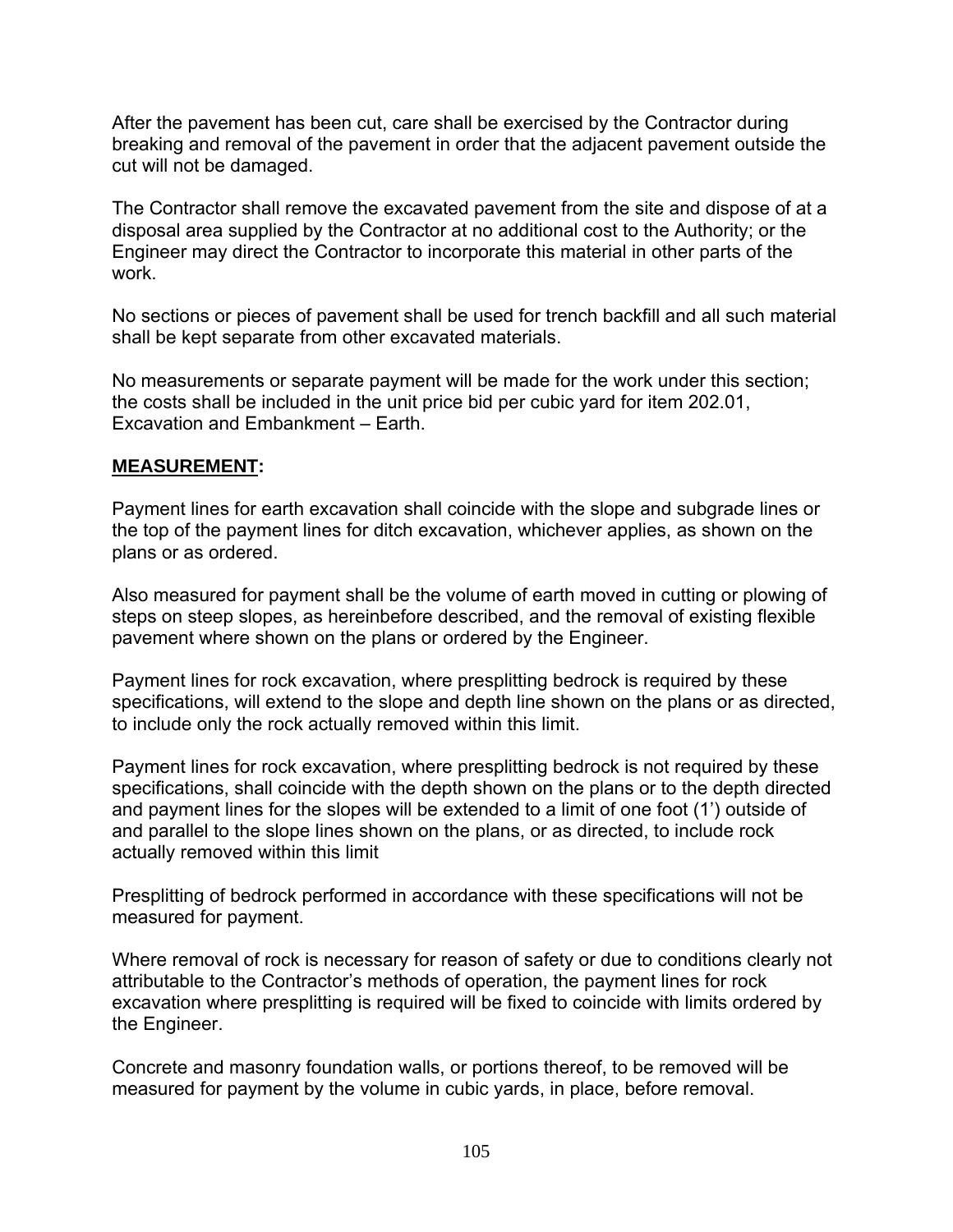Existing concrete pavement and concrete base over five (5) square yards, including any bituminous surfacing material immediately thereon, shall be measured in place before removal.

Existing concrete and cement masonry structures over one (1) cubic yard, shall be measured in place before removal. Payment lines for unclassified excavation shall be the same as those outlined above for the type of material encountered.

When rock is encountered, and its removal is to be paid for as "Rock Excavation" the Contractor shall strip or expose the rock to such an extent that in the Engineer's opinion the necessary measurements can be taken. The Contractor shall notify the Engineer at least 2 days prior to distributing any of the rock to allow ample time to obtain the necessary measurements. If the Contractor shall fail to give such notice, or remove any rock prior to the taking of the measurements, the Engineer shall presume that measurements taken at the time they first see the material in question will give a true quantity of excavation.

The amount of excavation will be determined by the method of average end areas.

The work of scarifying existing pavement will not be measured for payment, but the cost shall be considered as included in the general cost of the contract.

The cutting of bituminous concrete pavement will not be measured for payment.

The work, materials, tools, equipment and labor incidental to the disposal of unsuitable excavated material or breaking concrete pavement will not be measured for payment.

# **PAYMENT:**

Roadway excavation will be paid for at the contract unit price per cubic yard for "Earth Excavation", "Rock Excavation", or "Unclassified Excavation", as the case may be, in accordance with the classification given herein and subject to the method of measurement described above. The price shall include all equipment, tools and labor incidental to the completion of the excavation, the formation and compaction of embankment, and the disposal of surplus or unsuitable material in accordance with the provisions of the plans and of these specifications. No direct payment will be made for the formation of embankments under this item.

When the amount of usable material excavated within the work contacted for is not sufficient to form the embankments, additional material shall be furnished by the Contractor from borrow/selected borrow pits obtained by and at the expense of the Contractor and located beyond the limits of the project. Payment will be made for at the contract unit price bid per cubic yard for Item 207, Borrow/Selected Borrow.

The removal of concrete or cement masonry structures over one cubic yard, other than retaining walls or bridge structures, will be paid for at the contract unit price per cubic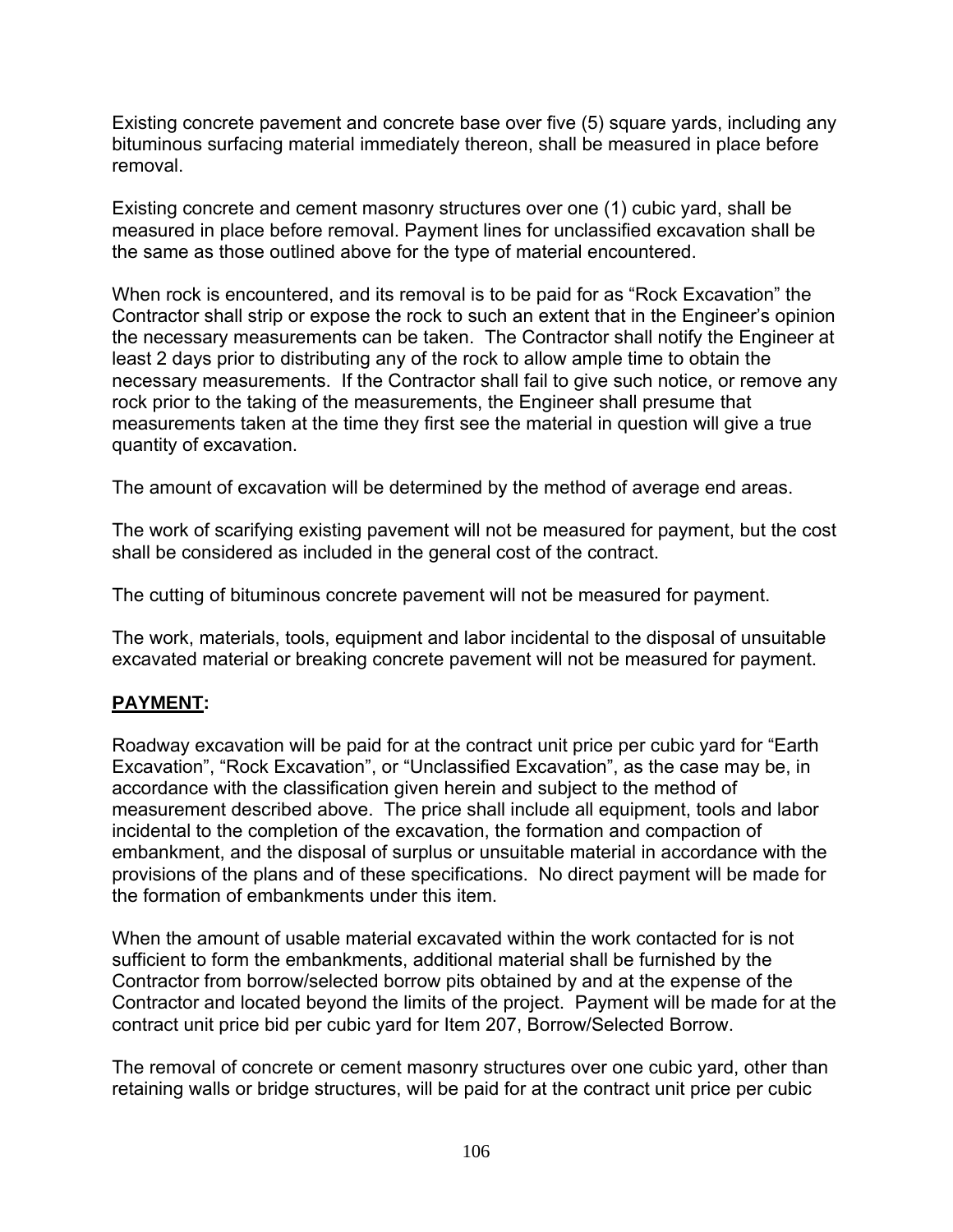yard for "Rock Excavation" or "Unclassified Excavation", as the case may be.

The removal of drainage structures outside of the limits of Roadway and Structure Excavation will be paid for under the "Trench Excavation" Items.

Concrete and masonry foundation walls or portions thereof ordered removed will be paid for at the contract unit price per cubic yard for "Rock Excavation" or "Unclassified Excavation", as the case may be.

The removal of crib walls, bin walls, stone wall fences or farm wall fences will be paid for as Earth Excavation.

The removal of all pavement or pavement bases will be paid for at the contract unit price per cubic yard for "Earth Excavation" unless specified otherwise, or "Unclassified Excavation, as the case may be.

All costs incidental to the disposal of unsuitable excavated material will be included in the price for "Earth Excavation".

All costs incidental to breaking concrete pavement will be considered as being included in the general cost of the contract.

| <b>Item Number</b> | Pay Item                       | <b>Pay Unit</b>   |
|--------------------|--------------------------------|-------------------|
| 202.01             | <b>Earth Excavation</b>        | <b>Cubic Yard</b> |
| 202.02             | <b>Rock Excavation</b>         | <b>Cubic Yard</b> |
| 202.03             | <b>Unclassified Excavation</b> | Cubic Yard        |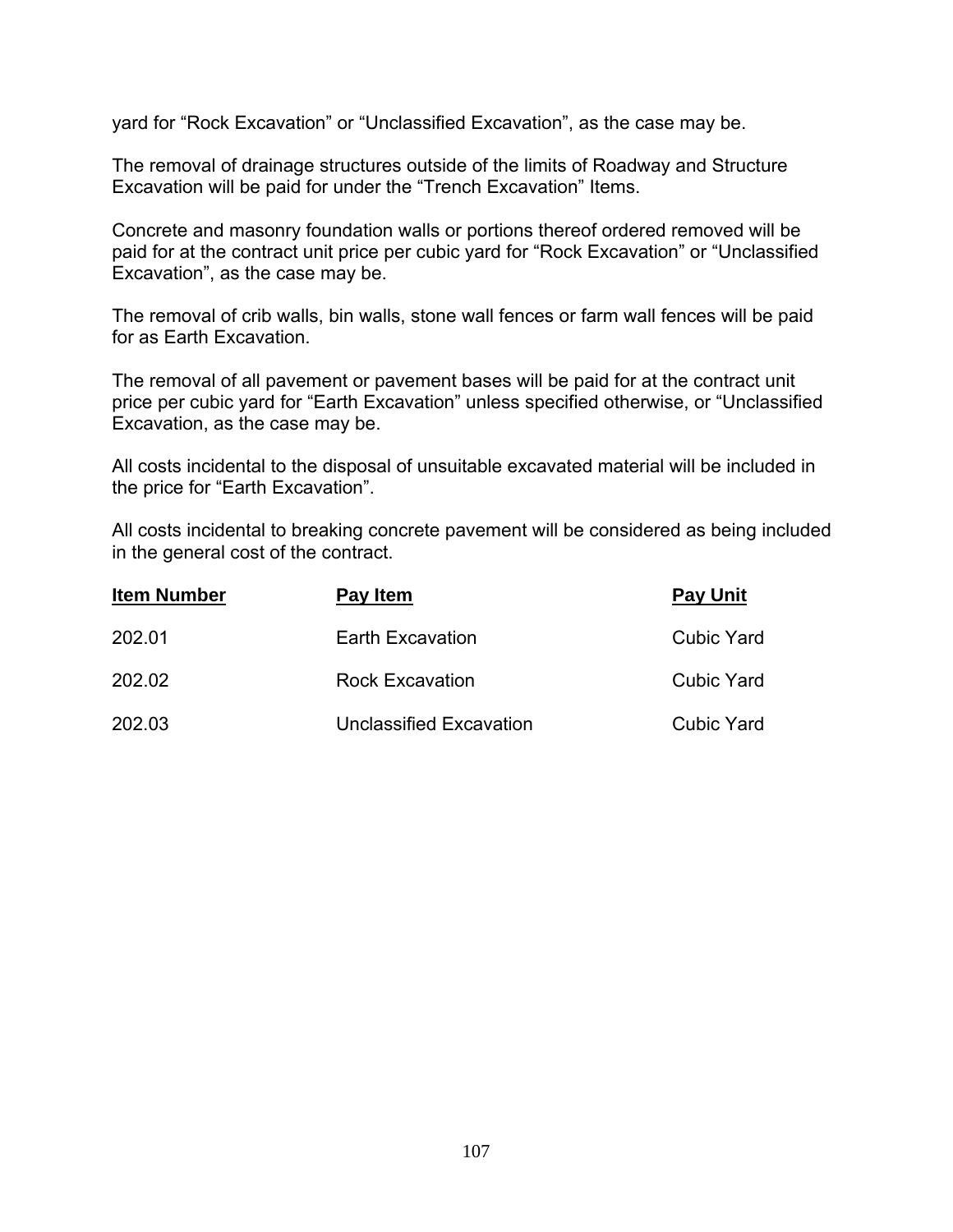# **ITEM 205 TRENCH EXCAVATION AND BACKFILL**

# **DESCRIPTION:**

The Work under this section consists of the removal of all materials, the disposal of all surplus or unsuitable material, dewatering, temporary stream or groundwater diversion, backfilling and compaction necessary for the construction of the Work in the locations and to the dimensions as shown on the Contract Drawings or as directed by the Engineer all in accordance with these specifications for the construction of water mains, sanitary sewers, storm sewers, sanitary force mains, under-drains, service laterals, catch basins, drop inlets, manholes, pipe culverts, service pipes, utilities, conduits and related work. Included also is all Work required for the sealing and removal of underground storm or sanitary sewers, and appurtenant structures (catch basins, manholes, etc.) and utility structures and appurtenances not to be replaced or not removed under other Items of Work. Where required, the Work shall also include the removal of abandoned underground tanks, pipelines, etc.

# **CLASSIFICATIONS**:

- A. Earth Shall include all earth, muck, mud, swamp, bog, peat, hardpan, ledge rock (loose, disintegrated or decomposed), bituminous and concrete pavements (unless noted otherwise), topsoil, sod and similar materials which are sufficiently soft to permit; removal by normal earth excavation machinery and methods
- B. Rock Shall include rock in definite ledge formation, and severed or fragmented rock that cannot be removed by means of a shovel or backhoe (min. size  $\frac{3}{4}$  cy bucket) suitably powered, in good running condition, and properly operated, without continuous drilling, blasting, barring, wedging, and boulders or portions thereof of one cubic yard or more in volume, and concrete and cement masonry structures (not specified to be removed under other Items of work). A suitable "shovel" or "backhoe" is defined as equipment of the proper type size and power to perform the excavation required.
- C. Unsuitable Shall include all "Earth" as classified above ordered removed from below the bottom of the trench as defined in the Contract Documents.
- D. Unclassified Shall include all "Earth", "Rock", and "Unsuitable" material excavation.

# **CONSTRUCTION DETAILS:**

Trench excavations shall be made in conformity with the requirements of the Contract Documents or as ordered. The Contractor shall furnish and employ such support systems, pumps, etc. as described herein under "Trench and Excavation Support Systems" and other items, as may be necessary for the safe and proper completion of work, protection of property and the safety of the public, employees of the Contractor,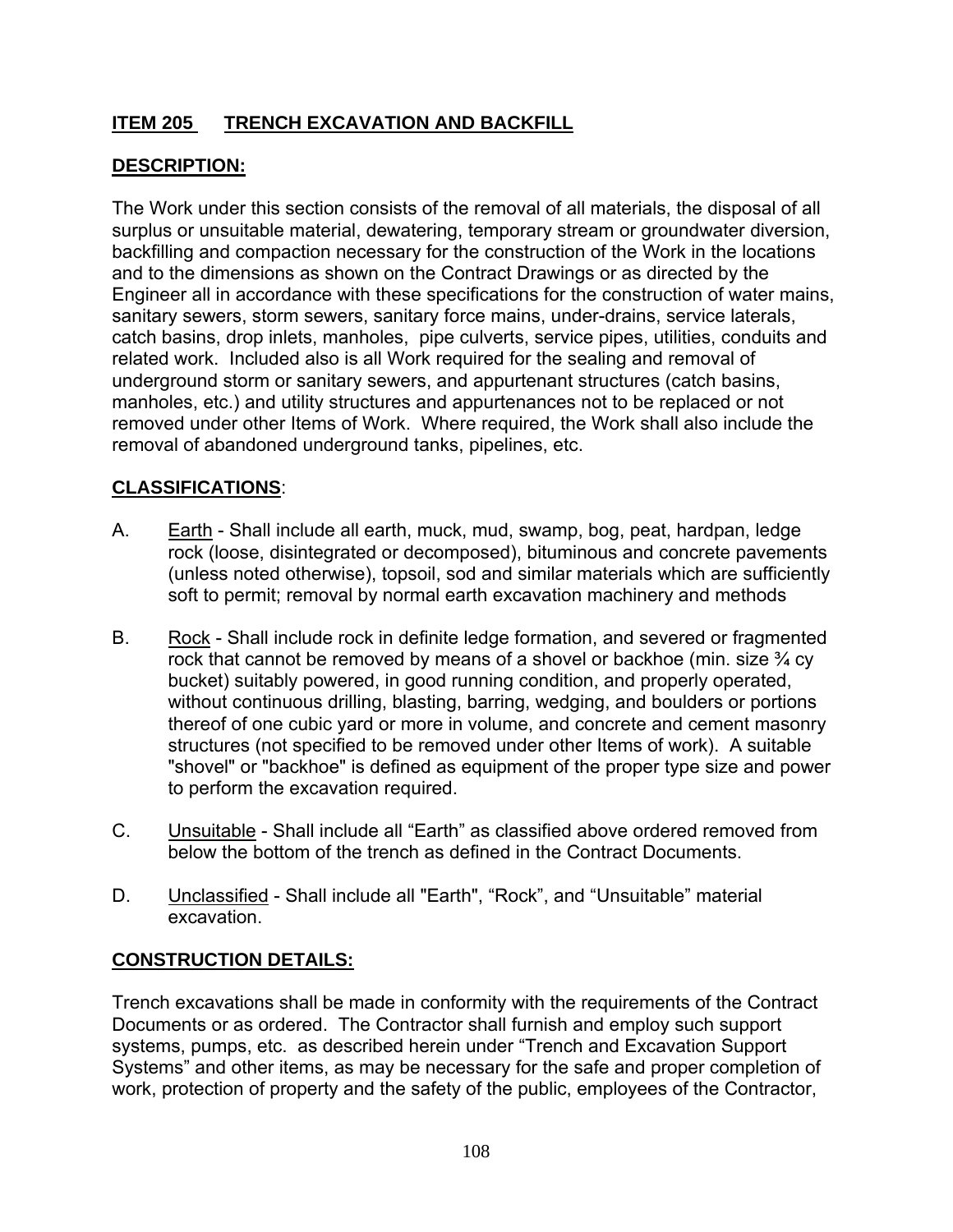the Authority and the Engineer; all in accordance with the current regulations of the applicable Safety Code and pertinent local/state ordinances and regulations and as specified elsewhere within the Contract Documents. The words sewer, pipe, culvert and conduit are used interchangeably herein.

After the excavation is completed, the Contractor shall notify the Engineer. No bedding material, masonry, pipe or any other material shall be placed in the excavated area until the Engineer has approved the depth of excavation and the suitability of the foundation material.

The length of 100 feet shall be the maximum amount of trench opened at one time, or such length as the Engineer considers reasonable and necessary. Rock excavations shall be 20 feet in advance of pipe at all times. All blasting operations shall be conducted in strict accordance with local/state ordinances and regulations, the applicable Safety Code and as specified under "Blasting and Explosives" of the Supplemental General Conditions.

Unless otherwise specified, trenches shall not be wider than the horizontal limits permitted from the elevation of the trench bottom to one (1) foot above the top of the pipe.

Whenever a stub for a proposed sewer, a service lateral, an extension of a sewer or a service chimney is built in rock, the rock shall be excavated not less than five (5) feet beyond the end of the stub, lateral or extension and in the case of a service chimney at right angles to the trench.

The Contractor shall at all times keep the excavation free from water. The water shall be disposed of by the Contractor in accordance with the Contract Documents and applicable permits, laws and regulations.

The Contractor shall provide all necessary pumps, dams, drains, ditches, flumes, well points, cofferdams and other means for excluding water from the trenches, tunnels and other parts of the work, and for preventing the slopes from sliding or caving, and shall satisfactorily remove all water which interferes with the work. The Contractor shall sufficiently dewater all trenches to completely dry out and solidify the foundation below the bottom of the pipe/structure to whatever depth is necessary below the bottom of the pipe/structure to provide a firm, solid, completely dry foundation on which to lay the pipe or construct the structure.

The flow of all sewers, drains, service laterals, utility lines and laterals and water courses shall be maintained and provided for by the Contractor without damage or nuisance to other parties. All connections shall be restored as ordered. Before any bedding material, masonry is placed or any pipe is laid, suitable drains shall be provided as needed and maintained in order that the trench bottom shall be free from water and sufficiently dry at all times**.** No pipe shall be laid in water. Water shall not be permitted to rise to the level of the bottom of the pipe until such time as it has been inspected as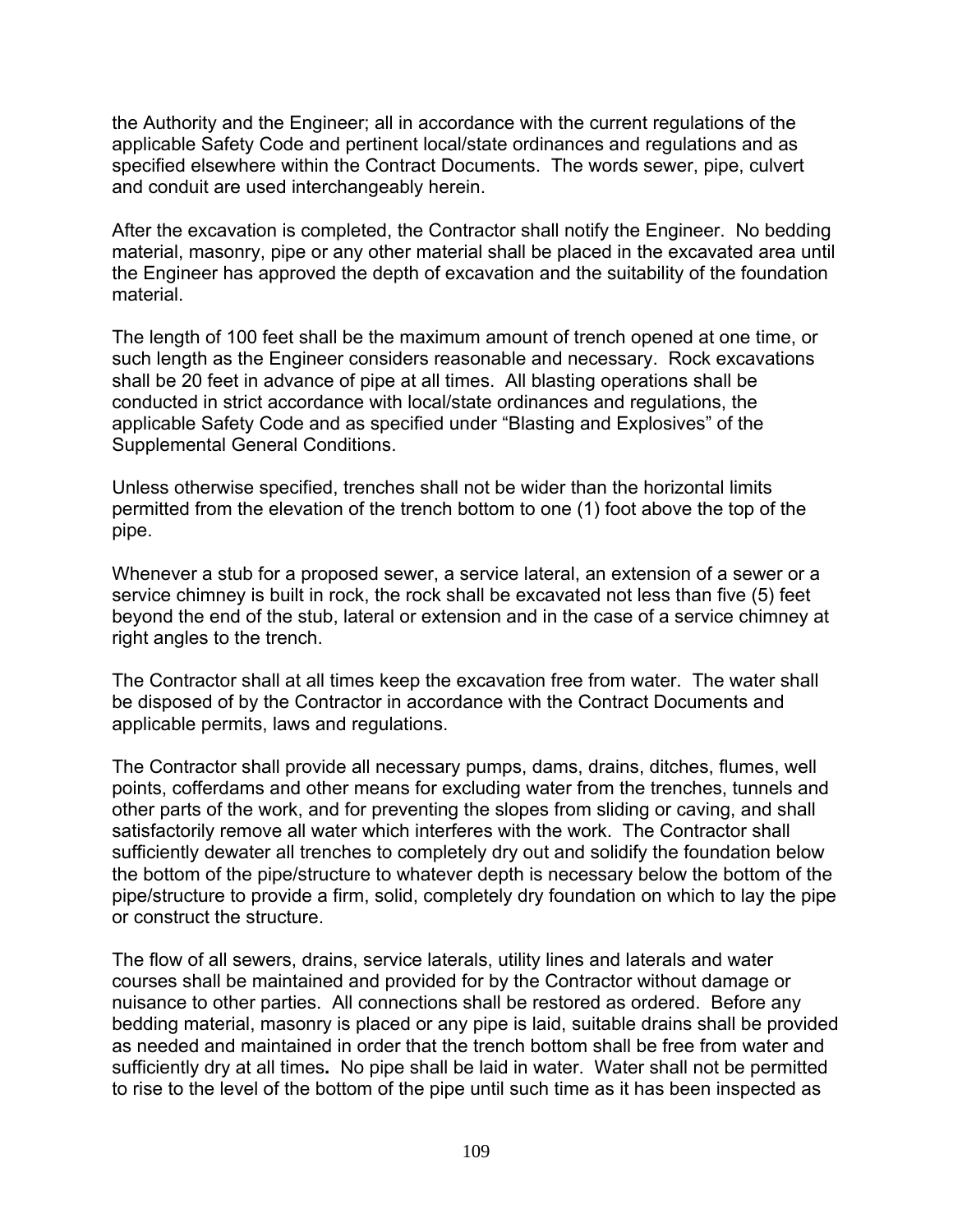to acceptability, compaction, bedded and the trench properly backfilled. No masonry of any kind laid in cement mortar shall be placed in water. No water shall be allowed to flow over or rise upon fresh concrete or mortar, and no water shall be allowed to enter the pipe until such time and under such conditions as the Engineer shall approve (never for Water Mains).

It shall be the responsibility of the Contractor to maintain and protect the pipe at all times during the work. Any displacement or damage sustained by the pipe or appurtenant structures as the result of inadequate drainage protection during construction shall be the sole responsibility of the Contractor. The Contractor shall be required to restore any pipe or appurtenant structure so displaced without additional compensation.

Except as otherwise provided, no direct payment shall be made for the work of dewatering as specified above or herein, but compensation for such work and all expenses incidental thereto shall be considered as having been included in the prices submitted for the appropriate Items.

Where the soil in the bottom of the trench is found to be soft or loose or in anyway unsuitable, the Engineer may order it removed and replaced with "Gravel Fill", "Borrow", or any other material that the Engineer considers suitable.

Backfill on both sides of pipe and up to a depth of 1 foot over top of pipe shall be placed carefully in layers, 4 inches to 6 inches thick, and each layer will be tamped and compacted before the next layer is placed. Care must be taken that the fill is made compact and tight under the pipes. No payment will be made for such backfill material or the disposal of the excavated soil.

The Engineer is not under any obligation to order "Borrow" or other suitable material to be used as backfill when in their opinion, the inorganic soils from the excavation can, by utilization of drying or re-handling procedures, be utilized as suitable backfill.

All excavated material shall be so placed as not to endanger the work and to give free access to all flow control devices, hydrants, gates and pipe in the vicinity. All excavated materials shall be kept neatly piled at the side of the trench. Bridges or fences shall be constructed so as to inconvenience the adjoining property owners and the traveling public as little as possible.

Rock excavation, boulders and other excavated material, which, in the opinion of the Engineer, cannot be used as backfill shall be used in other portions of the Work as directed by the Engineer or if not so directed shall be removed from the site and disposed of by the Contractor at a disposal site supplied by the Contractor at no additional cost to the Authority.

The site of the Work will be cleaned of all rubbish and surplus or unsuitable materials and promptly restored as specified elsewhere in the Contract Documents as backfilling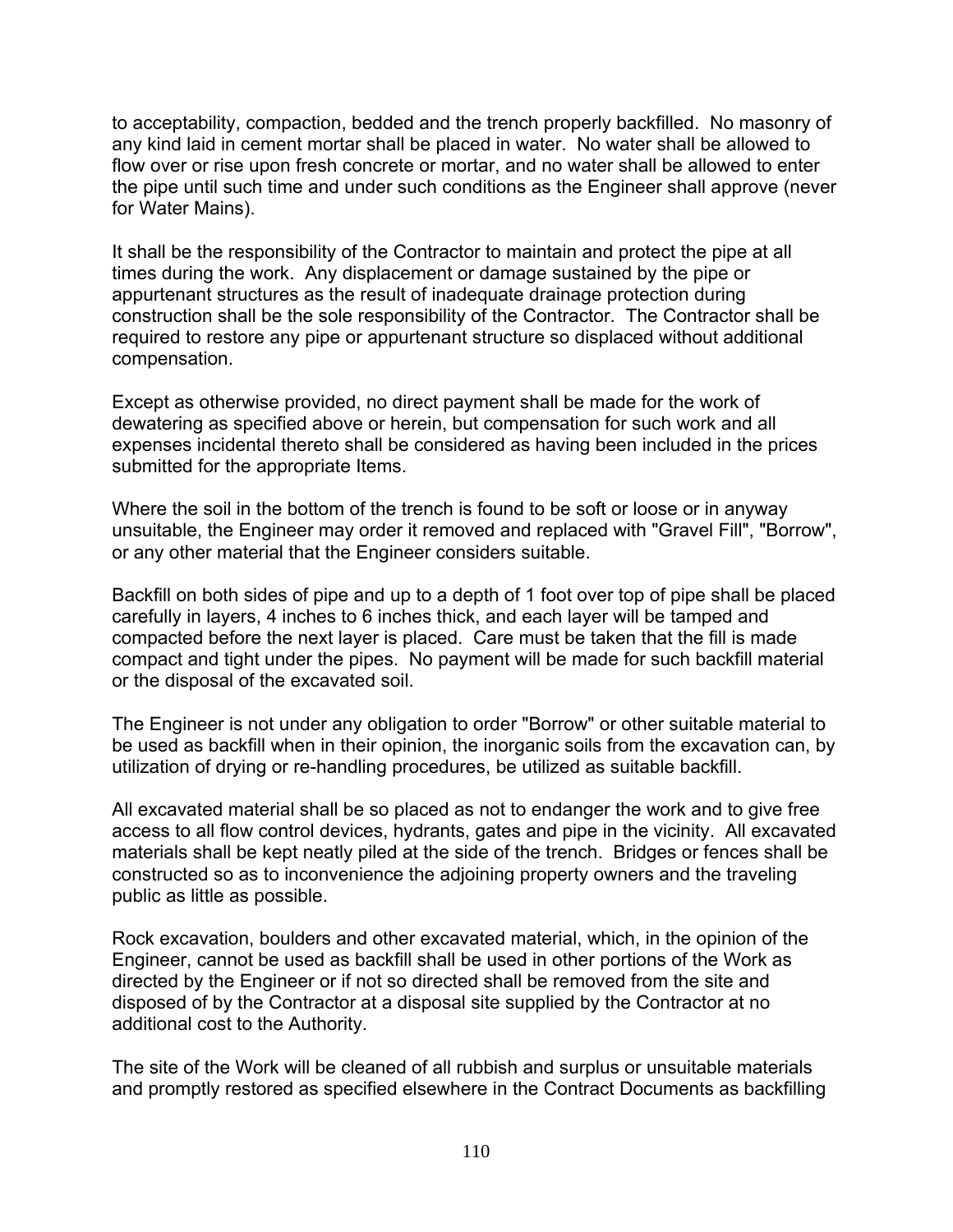proceeds and work progresses. Pavements adjacent to the site of the work shall be constantly swept so as to prevent scarring of the pavement by scattered stones.

No separate payment shall be made for clean up or removal of unused materials.

# **TRENCH AND EXCAVATION SUPPORT SYSTEMS:**

A. The Contractor shall provide a support system as necessary and in a manner that complies with the applicable Safety Code. The system shall be adequate to support earth and groundwater pressures; accommodate traffic; permit access to adjacent occupied properties; protect adjacent buildings, pavements, structures and all existing utilities; provide an opening of proper depth and width in which to install the proposed pipes and other underground structures; and protect the workmen, subcontractors and employees of the Authority and Engineer, and the public, from death or injury from bank failure, earth collapse or earth movement of any nature.

Generally, all trenches and excavations over 5 feet in depth, any other unstable excavations or excavations in unstable material, shall be protected against the hazard of collapse.

The Contractor shall be entirely and solely responsible for the adequacy and sufficiency of the system and of all steel sheet piling, timber sheet piling, steel plates, bracing, shoring, underpinning, coffer-damming, etc. The Contractor shall assume the entire responsibility for damages due to injury to persons or damage to adjacent pavements and public and private property (including but not limited to the Work under construction, existing buildings, facilities, etc.) if such injury or damage results directly from said Contractor's failure to install an adequate and sufficient support system.

The support system may be left-in-place at the option of the Contractor to serve its own interest, to protect existing facilities, the Work built or to be built under this Contract, or for the safety of the public, etc., at no cost to the Authority.

It is expressly understood and agreed that removing or leaving-in-place the support system, shall not relieve the Contractor from any responsibility for any loss or damage whatever due to omission of or failure of the system.

The Contractor may, with the approval of the Engineer, lay back slopes in accordance with the provisions of the applicable Safety Code in order to avoid the necessity for a support system or limiting the quantity thereof. However, in the case of trenches, the toe of this slope will not be lower than one (1) foot above the top of the pipe to be installed. A level bench of at least two (2) feet in width shall be maintained between the toe of the sloped section and vertical trench excavation for pipes with an outside diameter of six (6) feet, a minimum four (4) foot bench shall be provided.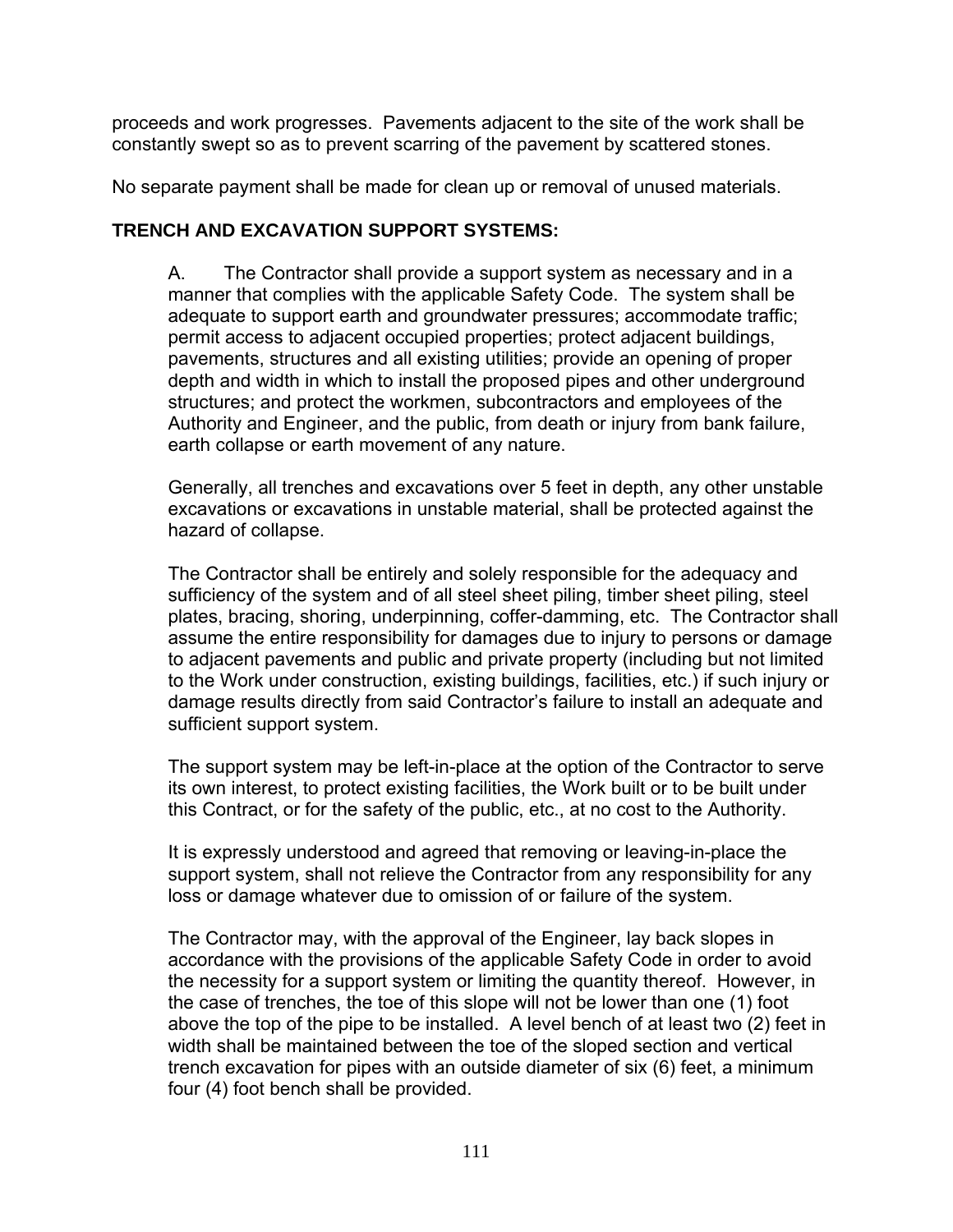If the Contractor chooses to lay back slopes to avoid or limit the necessity for a support system, the payment limits for trench excavation will not be increased, and all additional work will be done without added compensation.

Portable trench boxes or sliding trench shields designed solely for the protection of personnel are not acceptable as support systems for utility trenches. The support system must be designed to support the undisturbed face of the trench or excavation.

B. Bracing, shoring, sheeting and other supports, shall be in conformance with the requirements of the applicable Safety Code.

All steel sheet piles shall be continuous and interlocking with materials conforming to the provisions of ASTM Specification A-328 as amended or superseded or equal.

C. Unless expressly authorized by the Engineer, sheeting shall be advanced ahead of the excavation. If it is necessary to excavate below the sheeting to facilitate its advancement, care shall be taken to prevent voids behind the sheeting but if the voids are formed, they shall be promptly filled with approved material and compacted to the satisfaction of the Engineer

Pilot cuts for trenches/excavations shall not exceed five (5) feet at any time.

The Engineer may reduce the depth of the pilot cut should the soil and subsurface conditions warrant such action. Sheet piling must be driven by drop hammer or other methods approved in writing by the Engineer below the area of the pilot cut. Driving of sheet piling above the pilot cut is subject to the directions of the Engineer. The Engineer may direct the Contractor to use other types of equipment, and to revise the procedure during the excavation of the pilot cut and the driving of the sheet piling should it be found necessary to do so

Vibratory driving hammers may NOT be used unless specifically authorized by the Engineer.

If sheeting is to be removed, the backfilling, in accordance with sections "Trench Excavation and Backfill" or "Structure Excavation", shall proceed (1) simultaneously with the withdrawal of sheeting and as each layer is compacted, or (2) up to each set of rangers and braces; the rangers and braces will be removed; the backfilling will proceed up to the next set of rangers and braces, etc. up to the top of the excavation. Alternate sections of sheeting from the left side and right side of the trench/area shall be removed and the cavity remaining there from shall be jetted thoroughly by high pressure water, starting at the toe of the sheeting and being drawn to the surface. Sand shall be inserted with the jetting process. Where the bottom of the excavation is not free draining material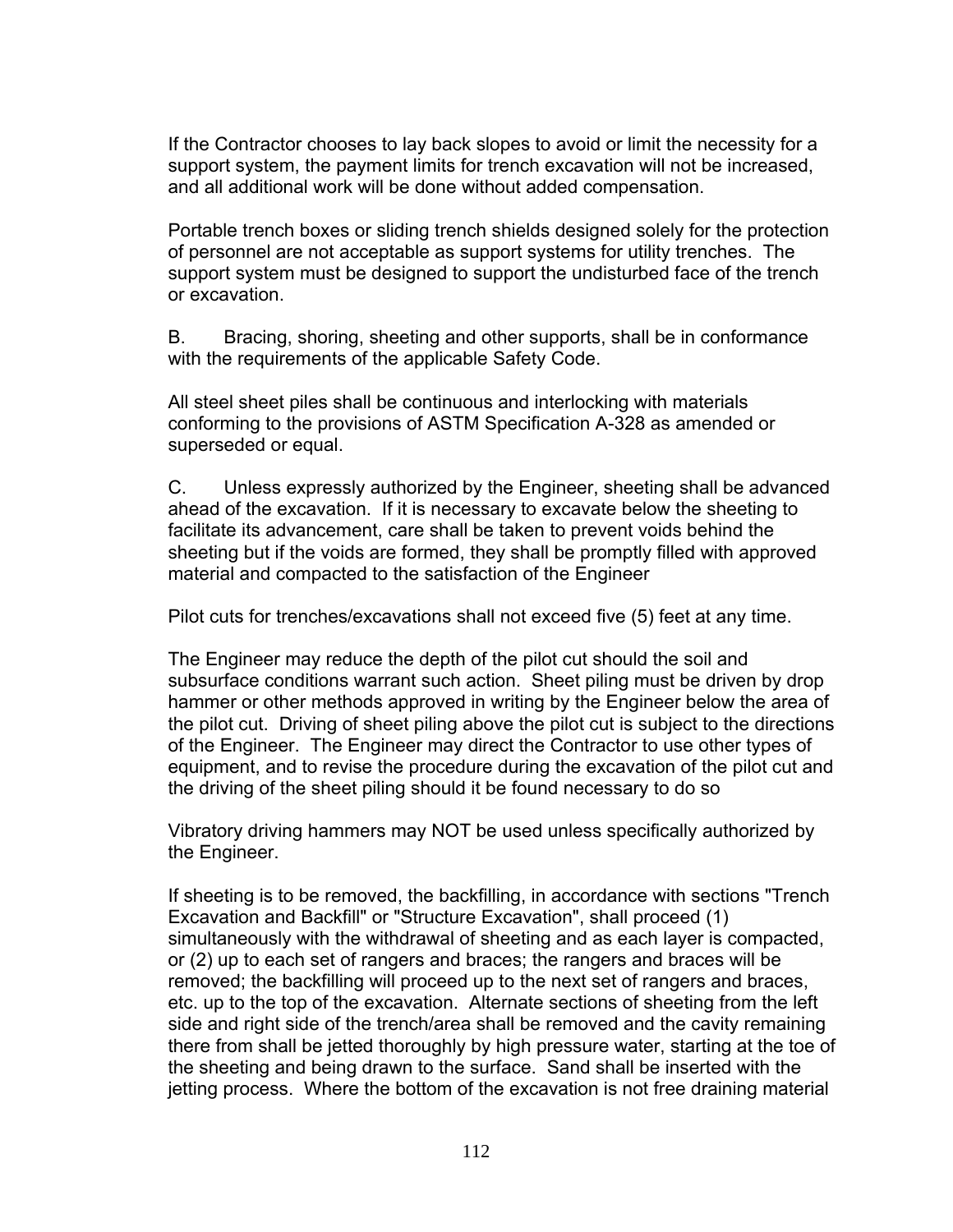(some areas of organic material or miscellaneous fill) or where granular backfill is not available or ordered by the Engineer, the jetting shall be very carefully done with a minimum amount design revisions, relocations and/or adjustment. No work shall be started within these areas of conflict until authorized by the Engineer.

# **TEST PITS**

Test pit excavation and backfill shall comply with the provisions of Item 205 "Trench Excavation and Backfill".

The Contractor shall measure, record and provide to the Engineer, the size, configuration, exact horizontal and vertical location of all utilities, pipes or other obstacles uncovered in the various pits dug under this section.

The Engineer must be notified well in advance of excavation in order to obtain the necessary measurements to locate all objects within the test pit.

Excavation of test pits shall be accomplished by such means as are required to ensure that any underground utilities or structures as may be encountered are not damaged. It shall be the Contractor's sole responsibility to correct any damages incurred during the excavation operations. Any such damages shall be repaired or replaced by him (if permitted) to the satisfaction of the Utility Owner Responsible Agency or the Engineer at the Contractor's own expense. Where the repair and/or replacement must be done by the Utility Owner/Responsible Agency, any and all costs thereof shall be borne by the Contractor.

Where the test pit is to be excavated within an existing pavement area, the pavement and base shall be removed in accordance with Item 202.01, Earth Excavation.

Where an existing pavement has been removed for the test pit excavation, the surface shall be restored in accordance with Item 407, Temporary Pavement Trench Repair as ordered by the Engineer.

In all other areas, the surface of the test pit area shall be restored to a condition equal or better than prior to excavation as directed by the Engineer.

If, in the opinion of the Authority, the Contractor has failed to maintain a safe trench and work area, Authority forces shall refuse to enter the trench until safety concerns are satisfied. This requirement shall not in any way relieve the Contractor of complete responsibility and liability for maintaining a safe and adequate trench excavation at all times and at any depth.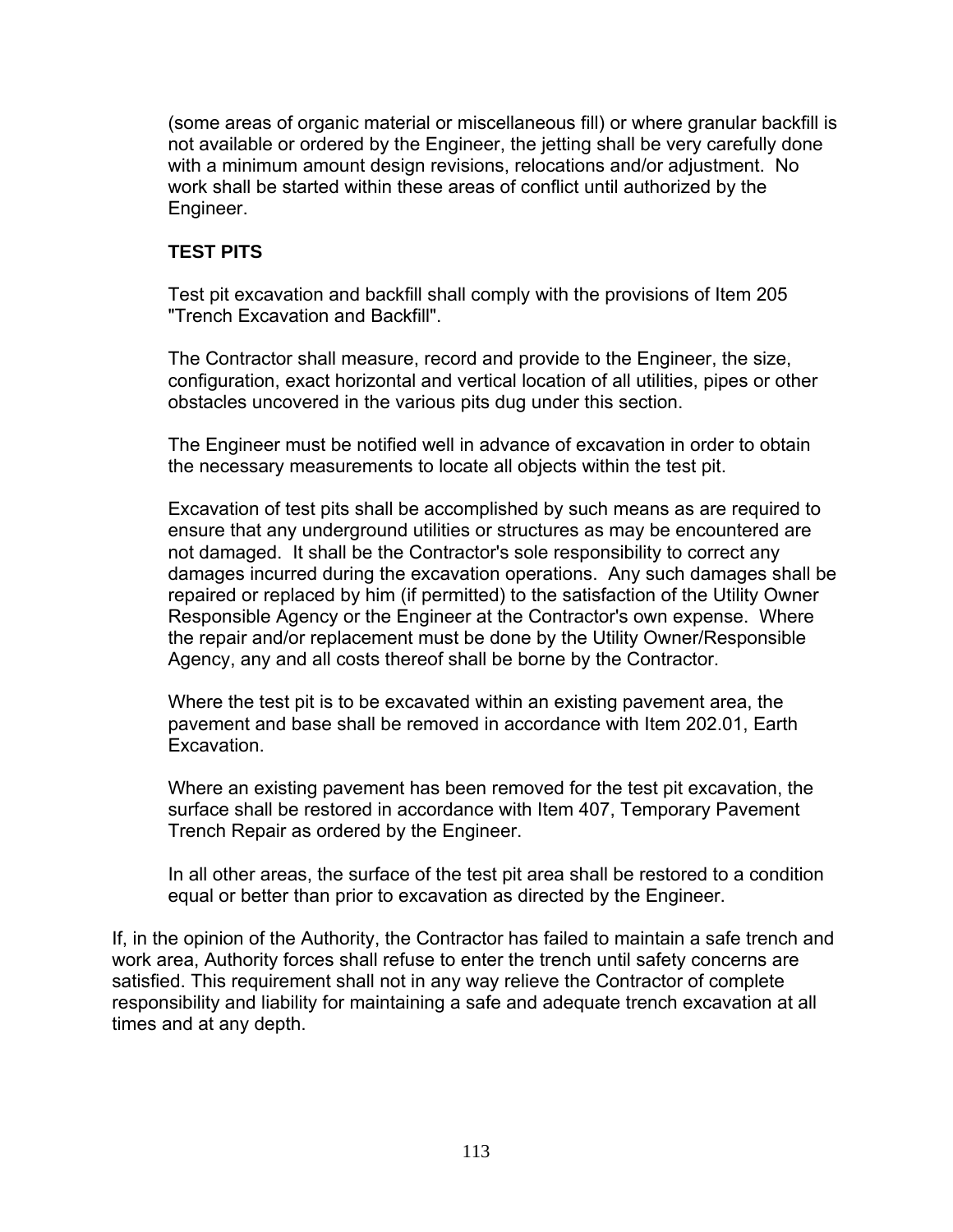#### **MEASUREMENT:**

Except as noted below, trench excavation will be measured in its original position by taking the difference between the ground surface at the time the trench is excavated and that after the excavations are complete. Before starting any excavation, the Contractor shall notify the Engineer so that elevations and measurements of the work may be obtained.

Any work done prior to such notification will not be paid for.

Trench excavation in roadway cuts shall include only that portion outside of the limits of roadway excavation and will not include open ditches.

Test Pit excavation will be measured for payment under this Item.

Payment limits shall be described hereinafter.

**HORIZONTAL PAYMENT LIMITS:** Payment lines shall be vertical for pipe culverts, pipe-arches, sewers, service pipes and outlets for under-drains, and shall be the width to which the material is actually removed, except that in no case, even though the actual excavation is wider, shall the width between payment lines be more than the following:

- a.) two (2) feet greater than the nominal inside diameter circular pipe, or nominal inside span of elliptical pipe or pipe-arch for such diameters or spans of less than thirty (30) inches.
- b.) three (3) feet greater than the nominal inside diameter circular pipe, or nominal inside span of elliptical pipe or pipe-arch for such diameters or spans that are thirty (30) inches or greater.

For end-walls, manholes, drop inlets and catch basins, payment lines shall be vertical and two (2) feet outside of the neat lines of the foundations in each direction horizontally.

For under-drains, payment lines shall coincide with the sides and bottoms of the ditch of the dimensions shown on the plans or as ordered.

In case it is necessary to excavate to a greater width than specified above on account of the removal of existing structures, such additional excavation will be considered as trench excavation and will be measured and paid for as such.

For the removal of underground obstructions such as pipelines, tanks, etc., payment lines shall be vertical and two (2) feet outside of the underground item measured horizontally.

If rock is encountered, the Contractor shall strip it of sufficient overlying material to allow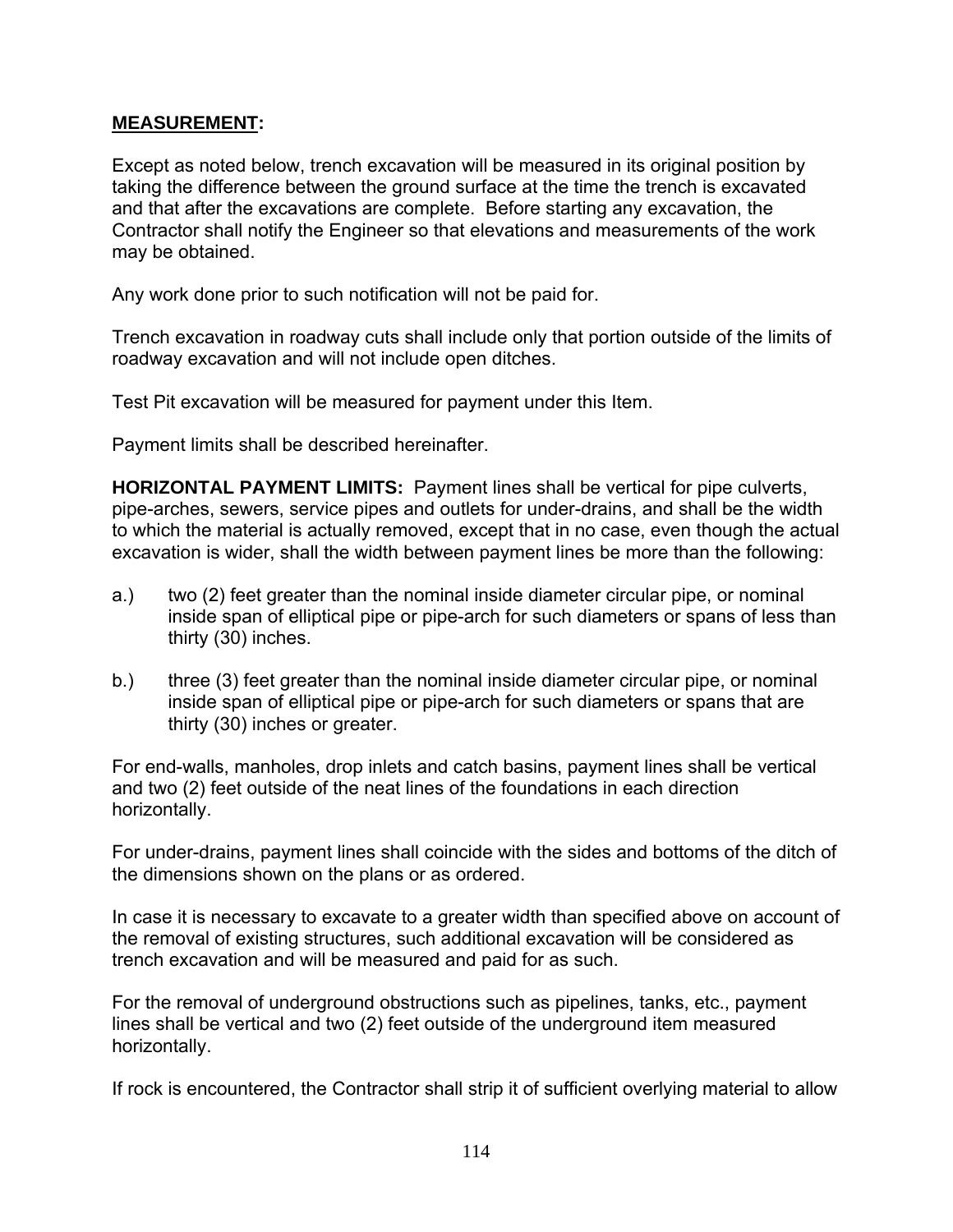for proper measurement and then shall notify the Engineer that the rock surface is ready for measurement. If the Contractor shall fail to give such notice, the Engineer shall presume that the measurements taken at the time they first saw the material in question will give the true quantity of excavation.

**VERTICAL PAYMENT LIMITS:** Where pipe bedding is used, the lower vertical payment limit shall be as shown on the plans. There will be no direct payment for the excavation necessitated by the shaping of the bedding, but the cost shall be included in the cost per linear foot for the pipe culvert specified.

**VERTICAL PAYMENT LIMITS OTHER THAN IN FILLS:** Payment lines will extend vertically from the bottom of the trench to the bottom of the roadway excavation.

If trench excavation is not located within the limits of roadway excavation, payment lines will extend vertically from the bottom of the trench to the existing ground surface.

**VERTICAL PAYMENT LIMITS IN FILLS:** For the various drainage installations, the vertical payment lines shall extend from the bottom of the completed and accepted trench to the lowest of the following upper limits:

- a.Bottom of subbase.
- b. In the case of culverts, one foot above the top of the pipe.
- c. In case of drainage structure other than culverts, one foot above the top of the uppermost culvert pipe placed in the structure.
- d. In the case of culvert installations transverse to the roadway extending down fill slopes, the vertical payment limit will be the depth below bottom of loam or embankment surface, as the case may be, and measured perpendicular to the bottom of the trench.

Vertical payment limits shall be as described above except that in no case shall the depth measurement used for payment be greater than that actually excavated.

If gravel fill or borrow are used for trench backfill, they will be measured in place within the payment limits described herein.

# **PAYMENT:**

This work will be paid for at the contract unit price per cubic yard for "Trench Excavation-Earth", regardless of depth. When rock, conforming to the description given in this item is encountered within the payment lines for trench excavation, its removal will be classified and paid for at the contract unit price per cubic yard for "Trench Excavation - Rock", regardless of depth.

Those portions of trench excavation classified and paid for as "Trench Excavation - Rock" will be the actual volume of earth excavated within the payment lines. When payment is made for trench excavation in fill, no such excavation will be classified as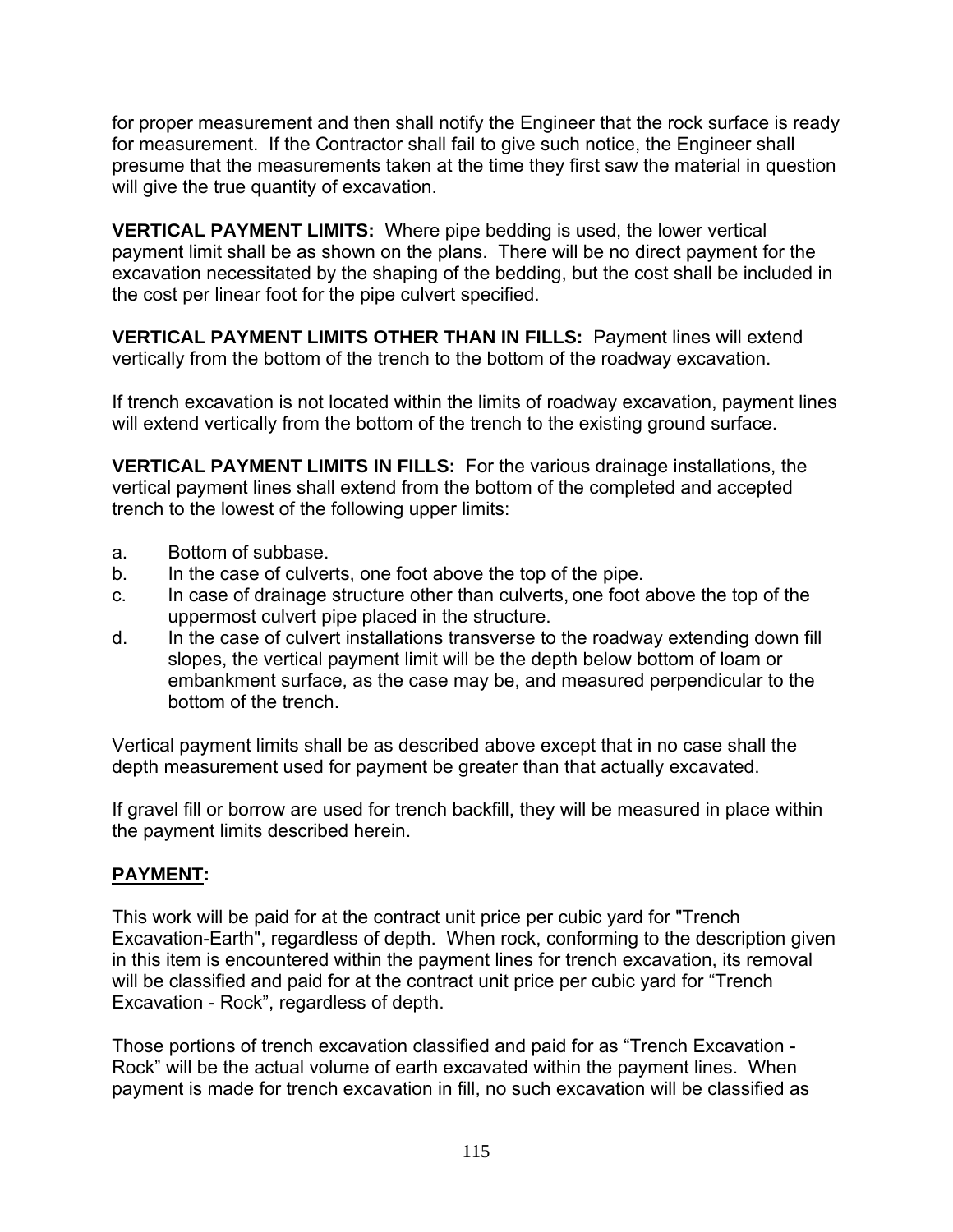"Trench Excavation - Rock".

For any portion of trench excavation classified and paid for as "Trench Excavation - Unclassified", no payment will be made under "Trench Excavation - Earth", "Trench Excavation - Rock" or Trench Excavation - Unsuitable" for the designated project or portion thereof. Excavation necessary for the removal of pipe culverts, test pits, or other installations described herein, will be paid for as trench excavation.

The above prices shall include all materials, tools, equipment and labor necessary to complete the excavation in conformity with the plans or as ordered. They shall also include backfilling where required and the disposal of surplus material. No additional payment will be made for shoring, bracing, sheeting, pumping, bailing or for material or equipment necessary for the satisfactory completion of the work.

No measurement or separate payment will be made for the work under "Trench and Excavation Support Systems," the cost shall be included in the prices bid for other Items unless an item for permanent and/or temporary sheet piling appears in the proposal.

Test pits will only be measured for payment where the location of the pit is such that said pit will never be incorporated into any excavation being dug for the work, or when the test pit will ultimately be within the limits of an excavation required for the work, but said pit must be backfilled for safety or other reasons, as ordered by the Engineer, prior to the excavation reaching the location of the pit. If any pit is not backfilled and subsequently incorporated into the excavation, said pit will not be measured for payment separately.

Bituminous surface restoration over test pits shall be measured and paid for in accordance with Item 407, Temporary Pavement Trench Repair.

No additional payment will be made for saw cutting bituminous or portland cement concrete pavement, curbs or sidewalks and/or concrete base course according to the requirements of Item 407, Bituminous Concrete Trench Repair.

If gravel fill or borrow are used for trench backfill, payment will be made at their respective contract unit prices, or in the absence of such Items in the contract, as extra work.

| <b>Item Number</b> | Pay Item                                | <b>Pay Unit</b>   |
|--------------------|-----------------------------------------|-------------------|
| 205.01             | <b>Trench Excavation - Earth</b>        | <b>Cubic Yard</b> |
| 205.02             | Trench Excavation - Rock                | <b>Cubic Yard</b> |
| 205.03             | <b>Trench Excavation - Unsuitable</b>   | <b>Cubic Yard</b> |
| 205.04             | <b>Trench Excavation - Unclassified</b> | <b>Cubic Yard</b> |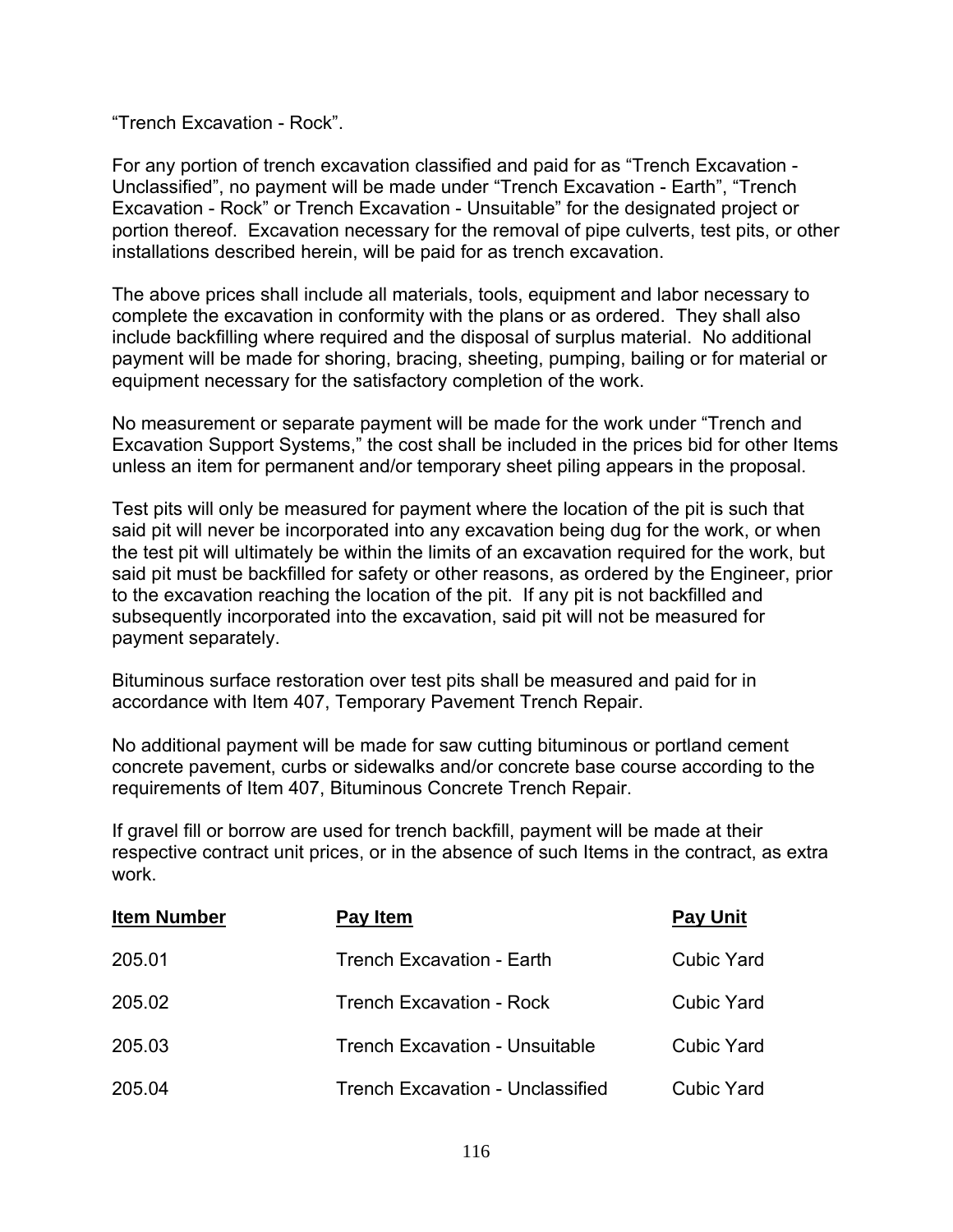# **ITEM 207 BORROW / SELECTED BORROW**

# **DESCRIPTION:**

When the amount of usable material excavated within the work contracted for is not sufficient to form the embankments, backfill trenches or other features of the work, additional material shall be furnished by the Contractor from borrow/selected borrow pits located beyond the limits of the project. This material shall be known as borrow/selected borrow. Borrow/selected borrow shall include the furnishing, removing and satisfactory placing of the additional material necessary to complete the work.

Hydraulically dredged and stockpiled material may be used for part, or all borrow/selected borrow requirements if it meets the requirements under "Materials". Stockpiles shall be placed at locations arranged for and provided by and at the expense of the Contractor will not be allowed within the project area except at locations and under conditions stipulated by the Engineer. All permits, easements, right or other requirements related to dredging and stockpiling shall be the obligation and responsibility of the Contractor.

## **MATERIALS:**

Materials for this work shall conform to the following requirements:

Borrow shall consist of inorganic granular soils and/or rock having not more than 20 percent by weight passing the No. 200 sieve. The maximum stone size shall be 1-1/2 inches for use as trench backfill or 5 inches for construction of embankments and the material shall be well graded throughout the entire size range. Borrow shall be free from garbage, roots, leaves, and other organic or unsuitable materials. Rubbish, garbage or trash in any quantity shall not constitute a part of the borrow. Borrow shall also be free of ice or frost and no aggregations of soil particles shall be frozen. The moisture content of the borrow shall be within +3 percent of its optimum moisture content at the borrow source.

Selected Borrow will be free-draining material consisting of sound, hard, durable stone, run of the bank gravel, sand, or other acceptable granular material, the particles of which shall have a maximum size of 12 inches unless otherwise specified and shall be of such size that, of the portion passing the 4 inches square sieve, not more than 20 percent by weight, shall pass the No. 40 mesh sieve and not more than 10 percent by weight shall pass the No. 200 mesh sieve as determined by washing through the sieve in accordance with ASTM Test Designation D422 as amended or superseded.

Selected Borrow shall include sufficient well-graded material to fill any voids in the embankment/backfill area in its upper strata prior to placing any courses thereon.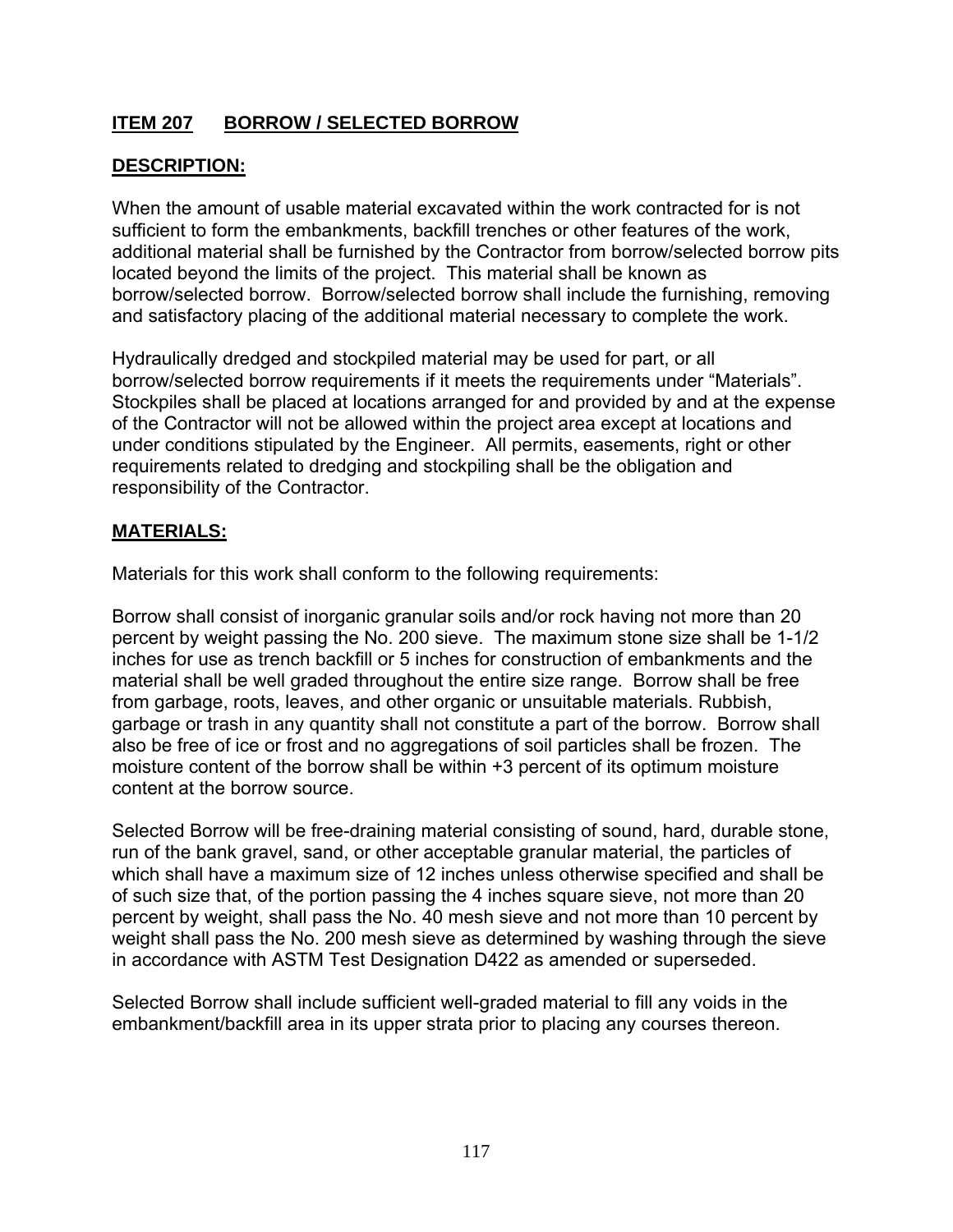# **CONSTRUCTION DETAILS:**

Borrow/Selected Borrow will be permitted only to the extent necessary to complete the embankments, backfill trenches and similar details and only after all usable material from the excavation has been placed. However, with prior written approval of the Engineer, the Contractor may be permitted to place borrow/selected borrow before the excavation is completed. This permission is at the sole discretion of the Engineer and may be revoked at any time if satisfactory progress is not maintained on other operations.

The Contractor shall notify the Engineer at least 15 days prior to obtaining material from any borrow pits so that an examination of the fitness of the material may be made. The limits approved of material from borrow pits shall be given to the Contractor. The Contractor shall be required to clear the borrow pit area of all unsuitable material.

If the Contractor elects to obtain borrow/selected borrow from a, commercial pit, it will be necessary to have a section of the pit set off for its use, unless otherwise directed.

The Contractor shall, at its expense, employ effective dust control measures so that the public will not be adversely affected by dust from stockpiles material or such material in transit. The Contractor shall also provide and maintain at its expense effective and adequate drainage for all dredging and stockpiling operations at all times, and shall be solely responsible for all damages which result from dredging and stockpiling and for the continuing maintenance and final restoration of all drainage facilities affected by the Contractor's operations.

Borrow/selected borrow shall be placed where directed and in accordance with the specifications for the information of embankments under the Item "Roadway Excavation, Formation of Embankment and Disposal of Surplus Materials," the item "Trench Excavation and Backfill" of these Specifications.

## **MEASUREMENT:**

The amount of "Borrow" or "Selected Borrow" to be paid for will be determined by the Engineer in place after compaction and within the payment lines shown on the Contract Drawings or as directed by the Engineer unless otherwise specified.

# **PAYMENT:**

Payment will be made for at the contract unit price per cubic yard for "Borrow" or "Selected Borrow" complete in place, which price shall include furnishing, placing and compacting the material and all other material, equipment, tools, labor and work incidental to or necessary for the completion of the Item.

If no separate Item for "Selected Borrow" has been included in the Bid Proposal, then "Selected Borrow", where required, will be paid for as "Borrow".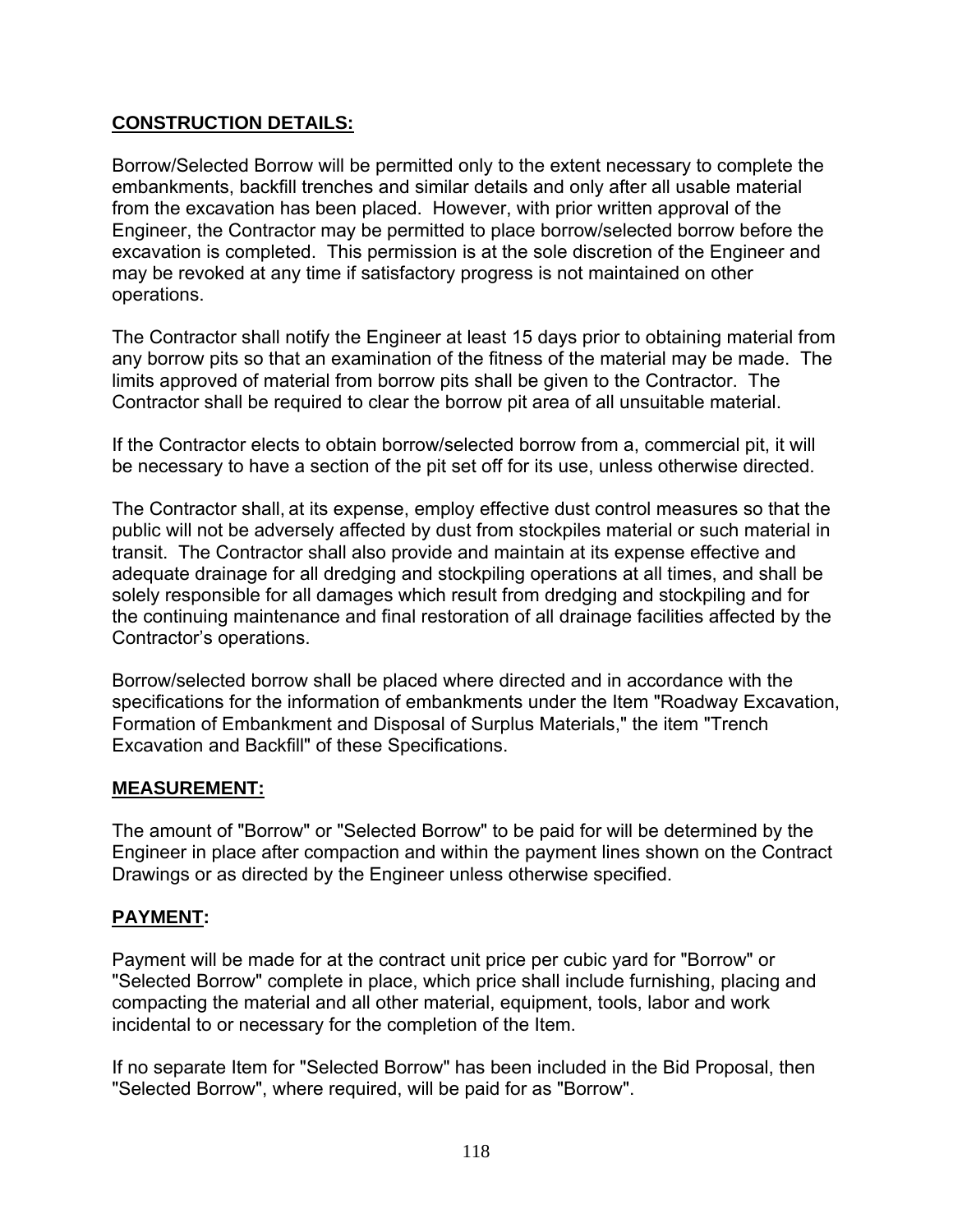No payment will be allowed for "Borrow" or "Selected Borrow" until all suitable excavation has been placed in the embankments or used for trench backfill except with the prior written approval of the Engineer.

The contract unit price for "Borrow" or "Selected Borrow" shall also include the cost, if any, of restoration of the borrow area as required by the Local Regulatory Agency or these Specifications.

| <b>Item Number</b> | Pay Item               | <b>Pay Unit</b> |
|--------------------|------------------------|-----------------|
| 207.01             | <b>Borrow</b>          | Cubic Yard      |
| 207.02             | <b>Selected Borrow</b> | Cubic Yard      |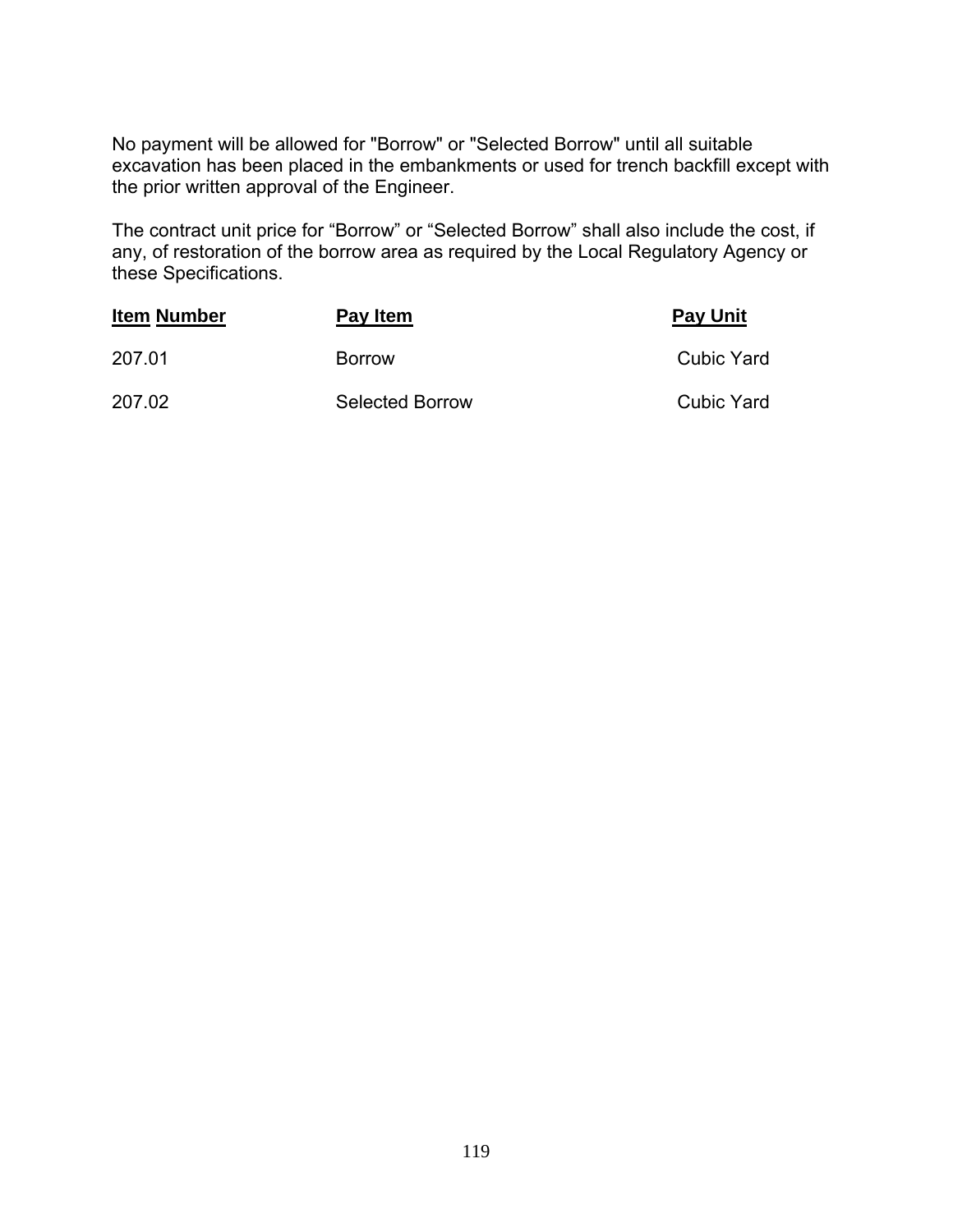# **ITEM 208 FREE DRAINING MATERIAL**

## **DESCRIPTION:**

Free-draining material shall consist of material conforming to the requirements stated elsewhere herein. This material shall be furnished and placed in accordance with these specifications and as indicated on the plans, special provisions, or as ordered by the Engineer for the stabilization of embankments, or for fill in free water areas, or wherever specified.

#### **MATERIALS:**

Material for this work shall meet the requirements of Article M.02.07.

## **CONSTRUCTION DETAILS:**

The Contractor shall notify the Engineer at least 3 days prior to obtaining free-draining material from any source so that an examination may be made of the material and the necessary measurements may be taken.

The limits of the proposed source shall be shown to the Engineer; and prior to the taking of measurements, the Contractor shall be required to clear the area of all unsuitable material. No payment will be made for any material removed outside of the area measured or which was not used in the contract work. No excavation shall be made within the confines of a source after the Engineer has taken the original measurements, except for material to be used for the purposes hereinbefore indicated, except with the permission of the Engineer.

The Contractor may, with the approval of the Engineer, obtain free-draining material, if available, from within the roadway excavation limits subject to the written approval of the Engineer.

If the Contractor elects to obtain free-draining material from a commercial pit, it will be necessary to have a section of the pit set off for its use solely, so that the amount of material removed may be accurately determined. During the period between the original and the final release by the Engineer, no material shall be taken from a measured pit except by the Contractor and for use only in the work under the contract.

If the Contractor elects to use stone from a quarry or reclaimed miscellaneous aggregate, the Contractor shall use only the materials from stockpiles which have been approved for use.

Free-draining material will be permitted only to the extent necessary to construct embankments to 3 feet above free water, or to promote free drainage in areas specified on the plans, in the special provisions, or as directed by the Engineer.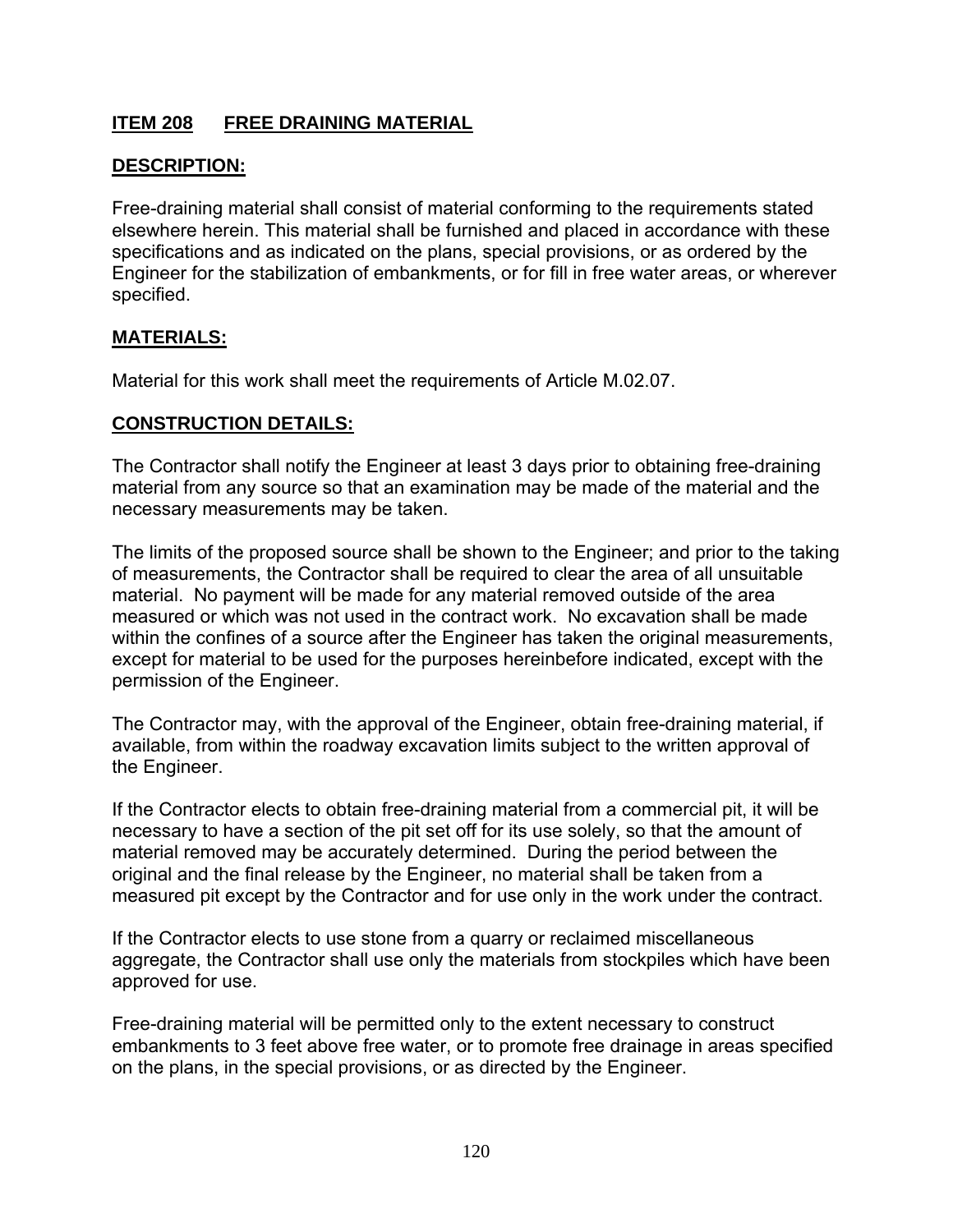Free-draining material shall be placed in accordance with the provisions for the formation of embankment of Item 202, Excavation and Embankment.

## **MEASUREMENT:**

The amount of free-draining material to be paid for will be determined by the average end area method based on the results obtained from cross-sectional elevations taken before and after the free-draining material has been excavated.

When material is drawn from a quarry stockpile or stockpile formed from reclaimed miscellaneous aggregate, the material shall be weighed on scales furnished by and at the expense of the Contractor. The scales shall be of a type satisfactory to the Engineer and shall be sealed at the expense of the Contractor as often as the Engineer may require. All weighing (measurements of mass) shall be done in the presence of a representative of the Authority. From the weight (mass) so obtained, the volume shall be computed based on a specific gravity of 2.92 for the aggregate and smaller particles. For material having a different specific gravity, an appropriate correction shall be made.

#### **PAYMENT:**

Payment will be made at the contract unit price per cubic yard for "Free-Draining Material," complete in place, which price shall include furnishing and placing the material and all equipment, tools and labor necessary thereto.

| <b>Item Number</b> | Pay Item                      | <b>Pay Unit</b> |
|--------------------|-------------------------------|-----------------|
| 208                | <b>Free Draining Material</b> | Cubic Yard      |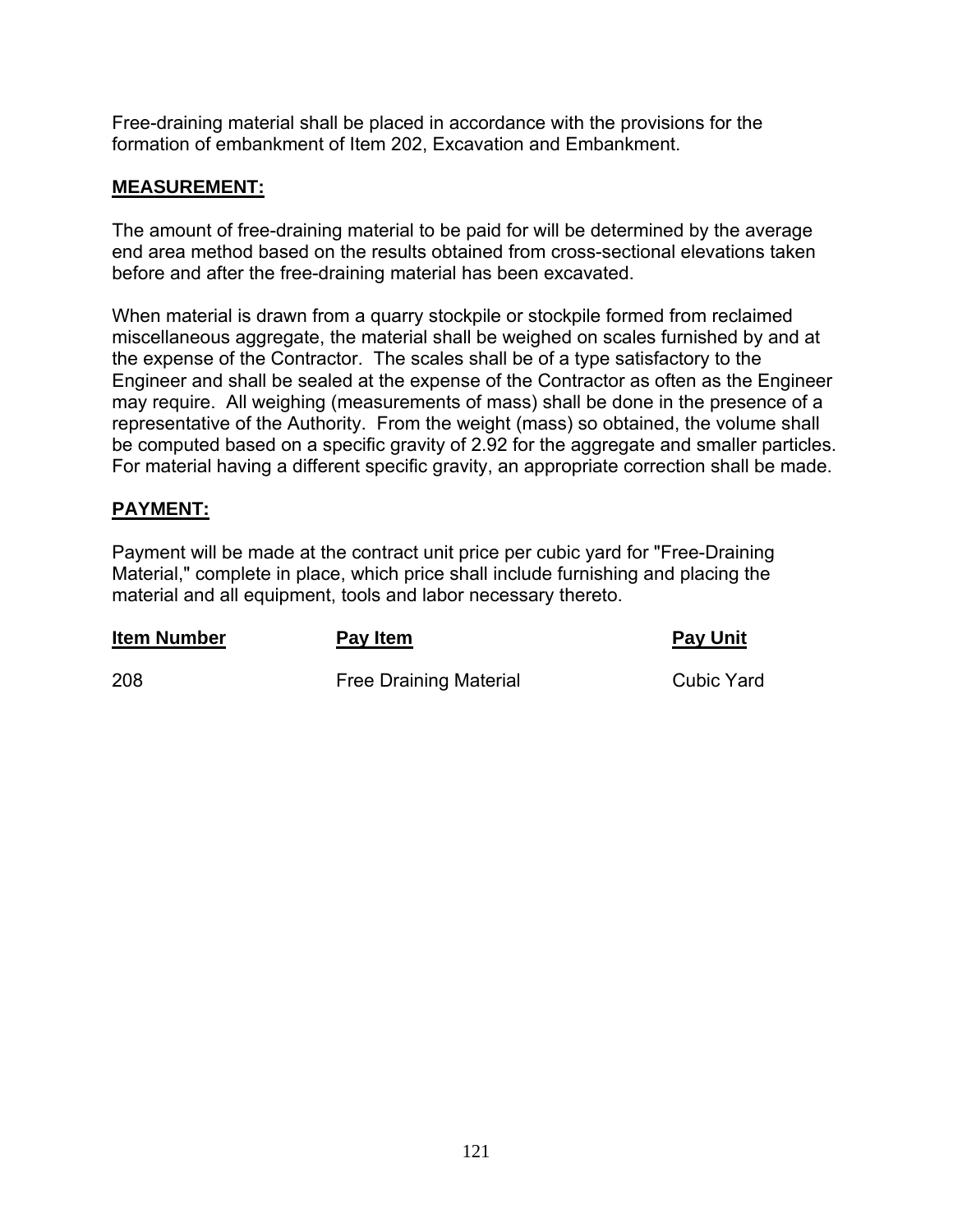# **ITEM 209 PREPARATION OF SUBGRADE**

## **DESCRIPTION:**

This work shall consist of the forming and compaction of all subgrade surfaces as specified. All trenches shall be backfilled and all other excavation work completed within the immediate vicinity prior to the commencing of subgrade preparation. Base courses shall not be placed until the proper completion of the subgrade surface.

## **CONSTRUCTION DETAILS:**

All soft and yielding material and other portions of the subgrade which will not compact readily when rolled or tamped, shall be removed, as directed, and all loose rock or boulders, over 5 inches in size, found in the earth shall be removed or broken off to a depth of not less than one foot below the subgrade. All holes or depressions made by the removal of material, as described, shall be filled with suitable material and the whole surface compacted uniformly by rolling the entire area with an approved power roller weighing not less than 10 tons. Any portion of the subgrade which is not accessible to a roller shall be compacted thoroughly with hand tampers, weighing not less than 12 pounds, the face of which shall not exceed 50 square inches in area.

The rolling and tamping shall be continued until the entire subgrade is uniformly and thoroughly compacted, true to lines and grades given. In excavation, the ground shall not be disturbed below the elevation of the subgrade.

In handling materials, tools, equipment, etc., the Contractor shall protect the subgrade from damage by exercising such precautions as the Engineer may deem necessary. At all times the subgrade surface shall be kept in such condition that it will drain readily and correctly. The subgrade shall be checked and approved before any foundation or surfacing material is placed thereon.

The subgrade shall be compacted a minimum density of 90 percent of the maximum dry density as determined by the Modified A.A.S.H.T.O. Method T-180-57.

#### **MEASUREMENT:**

Preparation of subgrade will be measured coincident with the outside edges of the pavement or its base course construction as approved by the Engineer.

#### **PAYMENT:**

This work will be paid for at the contract unit price per square yard for "Preparation of Subgrade" which price shall include all materials, equipment, tools and labor incidental thereto.

When no price for "Preparation of Subgrade" is asked for on the Proposal Form, the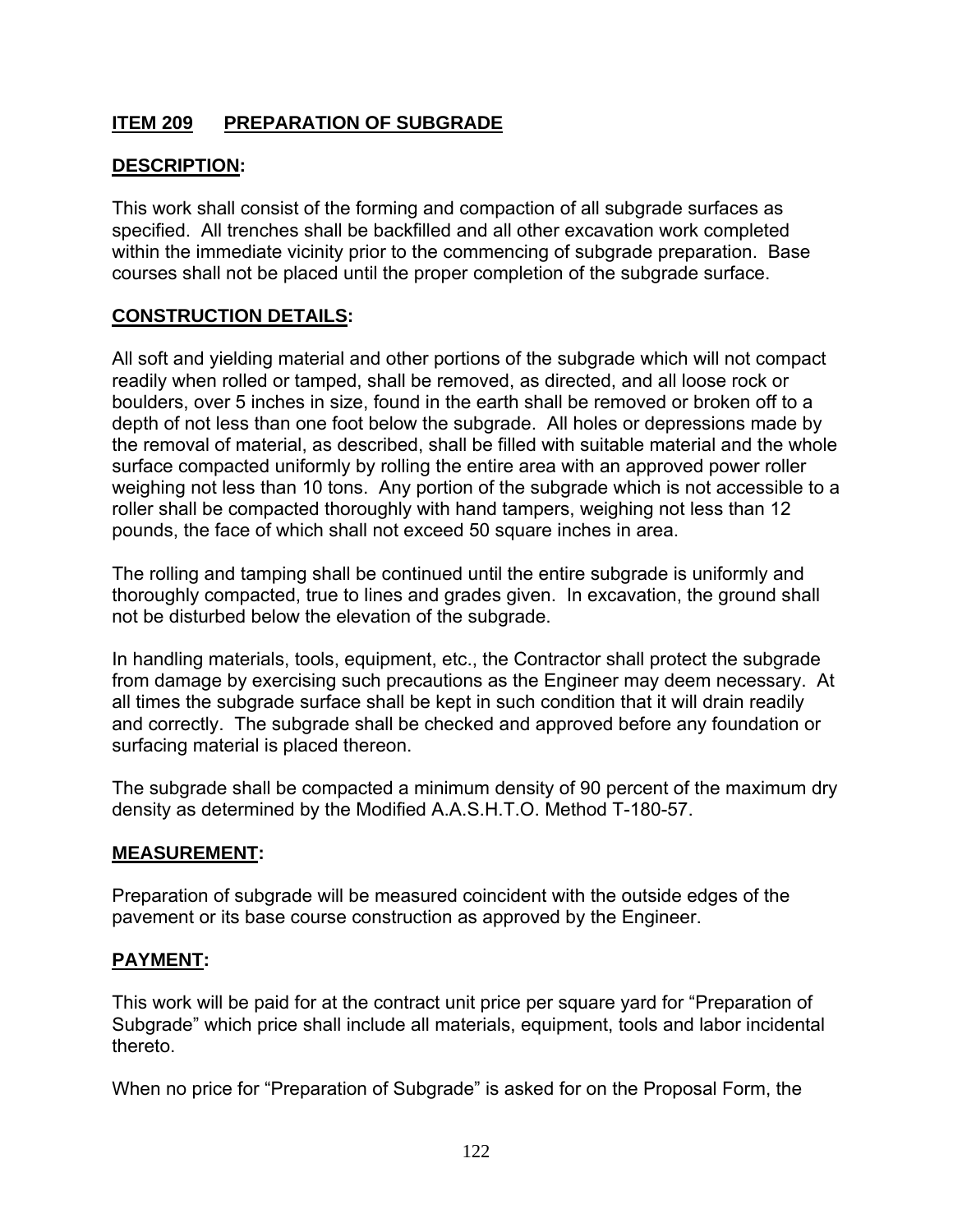cost of the Work as shown on the Contract Drawings shall be included in the cost of other items and no direct payment for "Preparation of Subgrade" will be made.

#### **Item Number Pay Item Pay Item Pay Pay Unit**

209 **Formation of Subgrade** Square Yard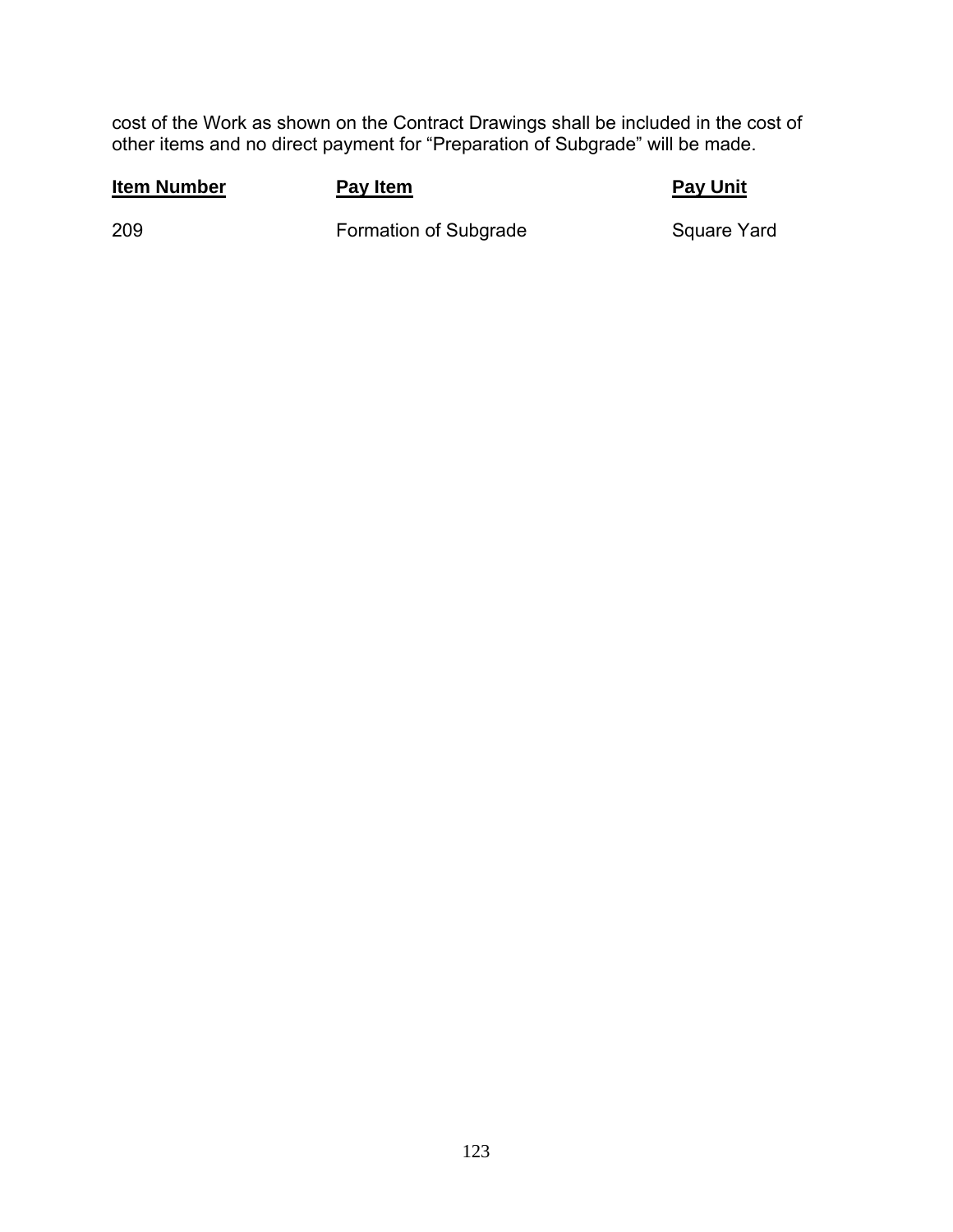# **ITEM 210 TEMPORARY SOIL EROSION AND WATER POLLUTION CONTROL**

# **DESCRIPTION:**

This work shall consist of temporary control measures as shown in the Contract Documents or as ordered by the Engineer during the life of the contract to control soil erosion and water pollution, through use of berms, dikes, dams, sediment basins, fiber mats, netting, gravel, mulches, grasses, slope drains and other acceptable erosion control devices or methods.

Where appropriate, the temporary control provisions contained herein shall be coordinated with the permanent erosion control features specified elsewhere in the contract to the extent practical to assure economical, effective and continuous erosion control throughout the construction and post construction period.

Work under this specification will not be used and paid for in situations where permanent contract items in the final position in the contract can be practically installed and can provide the necessary control measures.

## **MATERIALS:**

Materials required for this work shall include the following:

Mulches: Mulches may be hay, straw, fiber mats, netting, wood cellulose, bark, wood chips or other suitable material acceptable to the Engineer and reasonably clean and free of noxious weeds and deleterious materials.

Slope Drains: Slope drains may be constructed of pipe, fiber mats, rubble, Portland cement concrete, bituminous concrete, plastic sheet or other material acceptable to the Engineer and adequate for erosion control.

Grass: Grass shall be a quick growing species (such as ryegrass, Italian ryegrass, or cereal grasses) suitable to the area and as a temporary cover, which will not compete with the grasses sown later for permanent cover.

Fertilizer: Fertilizer and soil conditioners shall be a standard commercial grade acceptable to the Engineer.

## **CONSTRUCTION DETAILS:**

General: In the event of conflict between these specification requirements and pollution control laws, rules or regulations of other Federal or State or local agencies, the more restrictive laws, rules or regulations shall apply.

Authority of Work: The Engineer has the authority to limit the surface area of erodable earth material exposed by excavation, borrow and fill operations and to direct the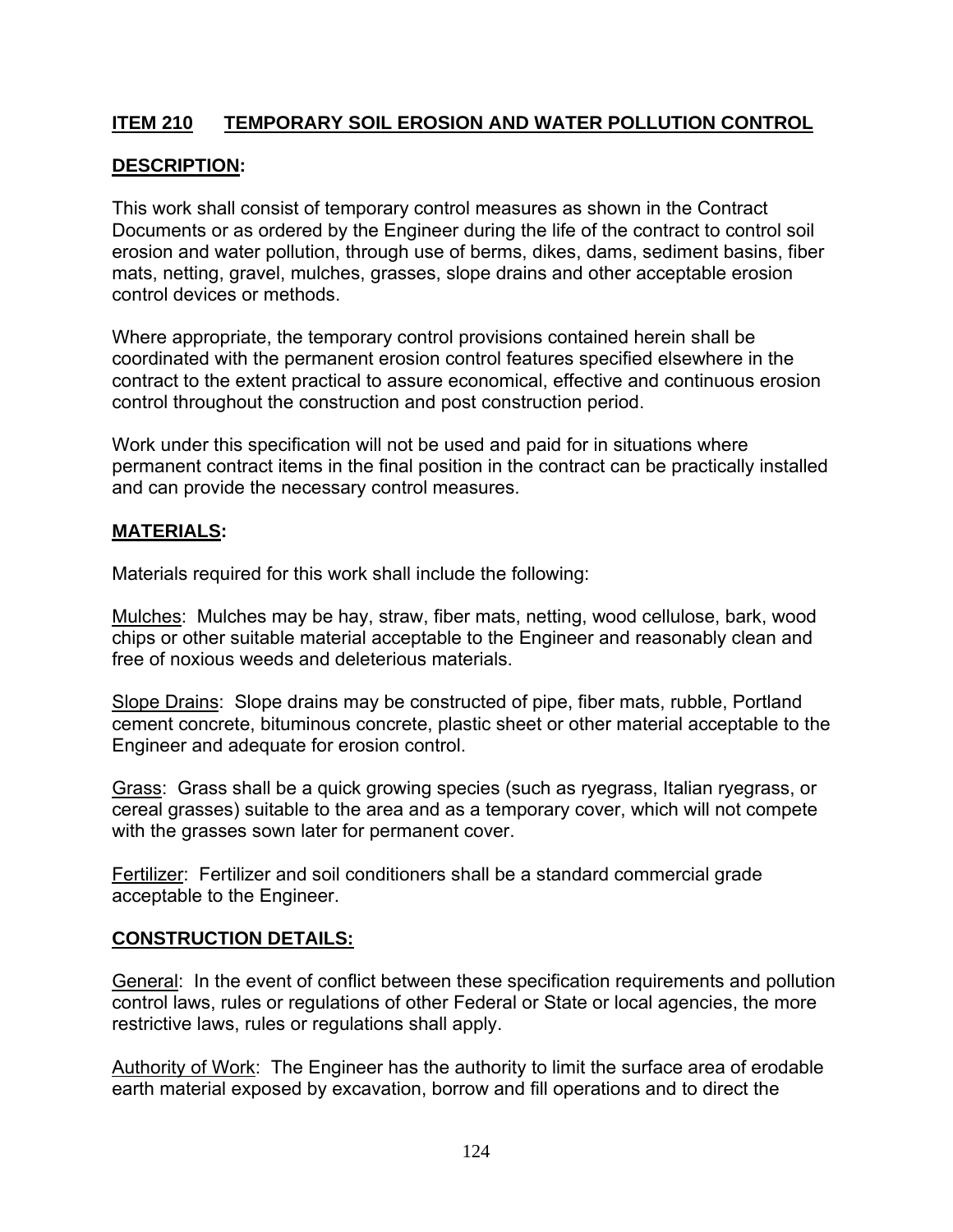Contractor to provide immediate permanent or temporary pollution control measures to prevent contamination of adjacent land, streams or other watercourses, lakes, ponds or other areas of water impoundment

Schedule of Work: At the pre-construction conference or prior to the start of the applicable construction, the Contractor shall submit to the Engineer for acceptance, the schedules for installing of temporary and permanent erosion control measures, as are applicable for clearing and grubbing; grading; bridges and other structures at watercourses; construction; and paving. In addition, the Contractor shall also submit for acceptance at the same time, the proposed method of erosion control on haul road and borrow pits and the plan for disposal of waste materials. No work shall be started until the erosion control schedules and methods of operations have been accepted by the Engineer.

The Contractor will be required to incorporate all permanent erosion control features into the project at the earliest practicable time as outlined in the approved schedule. Temporary control measures will be used to correct conditions that develop during construction that were not foreseen during the design stage; that are needed prior to installation of permanent control features; or that are needed temporarily to control erosion that develops during normal construction practices, but are not associated with permanent control features on the project.

Where erosion is likely to occur, clearing and grubbing operations should be so scheduled and performed that grading operations and permanent erosion control features can follow immediately thereafter if the project conditions permit; otherwise temporary erosion control measures may be required between successive construction stages.

Areas of Work: The Engineer will limit the area of clearing and grubbing, excavation, borrow and embankment operations in progress, commensurate with the Contractor's capability and progress in keeping the finish grading, mulching, seeding and other such permanent control measures current in accordance with the accepted schedule. Should seasonal limitations make such coordination unrealistic, temporary erosion control measures shall be taken immediately to the extent feasible and justified.

Under no conditions shall the work area of erodable earth material exposed at one time by clearing and grubbing, excavation, borrow or fill within the right-of-way exceed 75,000 square feet without prior approval by the Engineer. The same limitations shall apply to each borrow or spoil area and erodable haul road outside the right-of-way.

The Engineer may increase or decrease the area of erodable earth material to be exposed at one time by clearing and grubbing, excavation, borrow and fill operations as determined by an analysis of project conditions.

Temporary soil erosion and water pollution control may include construction work outside the right-of-way where such work is necessary as a result of highway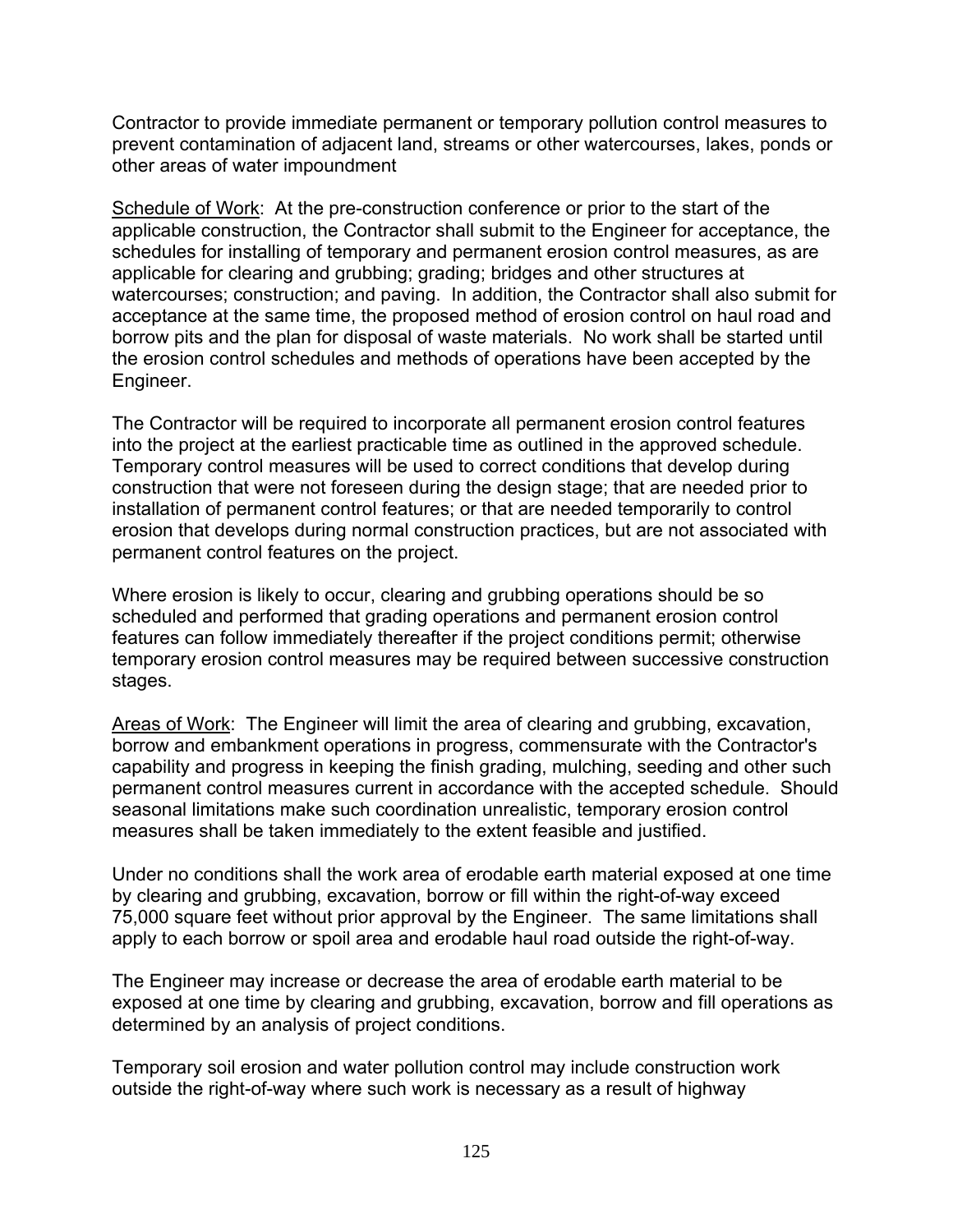construction. Legal rights of access will be provided by the Authority in accordance with **§ 107-11, Furnishing Right- of-Way.**

Where the work to be performed is not attributed to the Contractor's negligence, carelessness or failure to install permanent controls, and falls within the specifications for a work item that has a contract price, the units of work shall be computed at the proper contract price for lump sum payment as hereinafter stated. Should the work not be comparable to the project work under the applicable contract Items, the Contractor shall be ordered to perform the work on a force account basis, or by agreed unit prices as approved by the Engineer.

The lump sum of money shown on the estimate and in the itemized proposal for this work will be considered the price bid even though payment will be made only for actual work performed. This lump sum figure is not to be altered in any manner by the bidder. Should the bidder alter the amount shown, the altered figures will be disregarded, and the original price will be used to determine the total amount bid for the contract.

The quantity to be paid for will be computed by one or any combination of the following methods:

Temporary Work: Where contract Bid Items cover the temporary work ordered, the amount obtained by the product of the quantity and the unit bid price of the Items.

Agreed Unit Prices: Where no contract Bid Items are available, the amount obtained by the product of the Item quantities and agreed unit prices.

Force Account: By force account records where bid prices do not exist and agreed prices are not available for temporary work Items.

General: The lump sum for this work includes the cost of furnishing all materials, labor and equipment to satisfactorily complete the temporary erosion and pollution control work shown on the plans or ordered to be performed by the Engineer. Monthly payments will be made for this work for the amount of temporary work completed during the Estimate period.

Temporary control measures that are made necessary by the Contractors negligence, carelessness, failure to install permanent controls as a part of the work as scheduled and are ordered by the Engineer, or are made necessary by the Contractor's failure to perform the sequence and scheduling of work as part of the schedule as given in the pre-construction conference or as later amended and approved, shall be ordered by the Engineer to be accomplished and performed by and at the expense of the Contractor.

In case of repeated failures on the part of the Contractor to control emission, pollution and/or siltation, the Engineer reserves the right to employ outside assistance or to use Authority forces to provide the necessary corrective measures. Such incurred direct costs plus project engineering costs will be charged to the Contractor and appropriate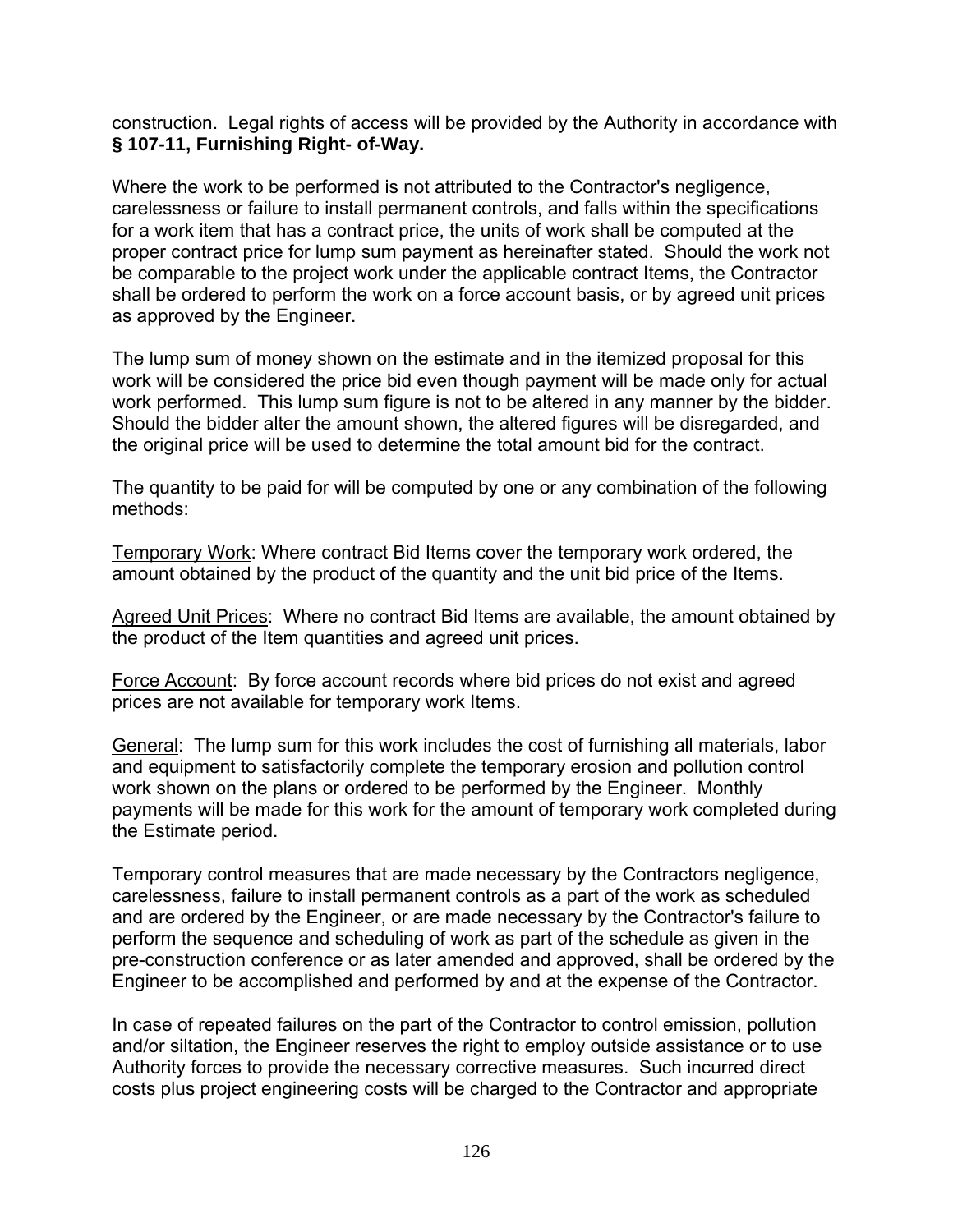deductions made from the Contractors monthly progress estimate.

On areas off the right-of-way that are selected by the Contractor and which include but are not necessarily limited to borrow pits (other than commercially operated sources), Contractor's haul roads, disposal areas, storage, maintenance, batching areas, etc., temporary control work shall be the responsibility of the Contractor and shall be performed by him at its expense in a manner approved by the Engineer. No direct payment will be made for this work; the cost is to be included in other Items of the contract. Temporary control work on the aforesaid areas which are specifically designated for contractual operations by the Authority shall be paid for under the provisions of this specification.

| <b>Item Number</b> | Pay Item                                                            | <b>Pay Unit</b> |
|--------------------|---------------------------------------------------------------------|-----------------|
| -210               | <b>Temporary Soil Erosion and Water</b><br><b>Pollution Control</b> | Allowance       |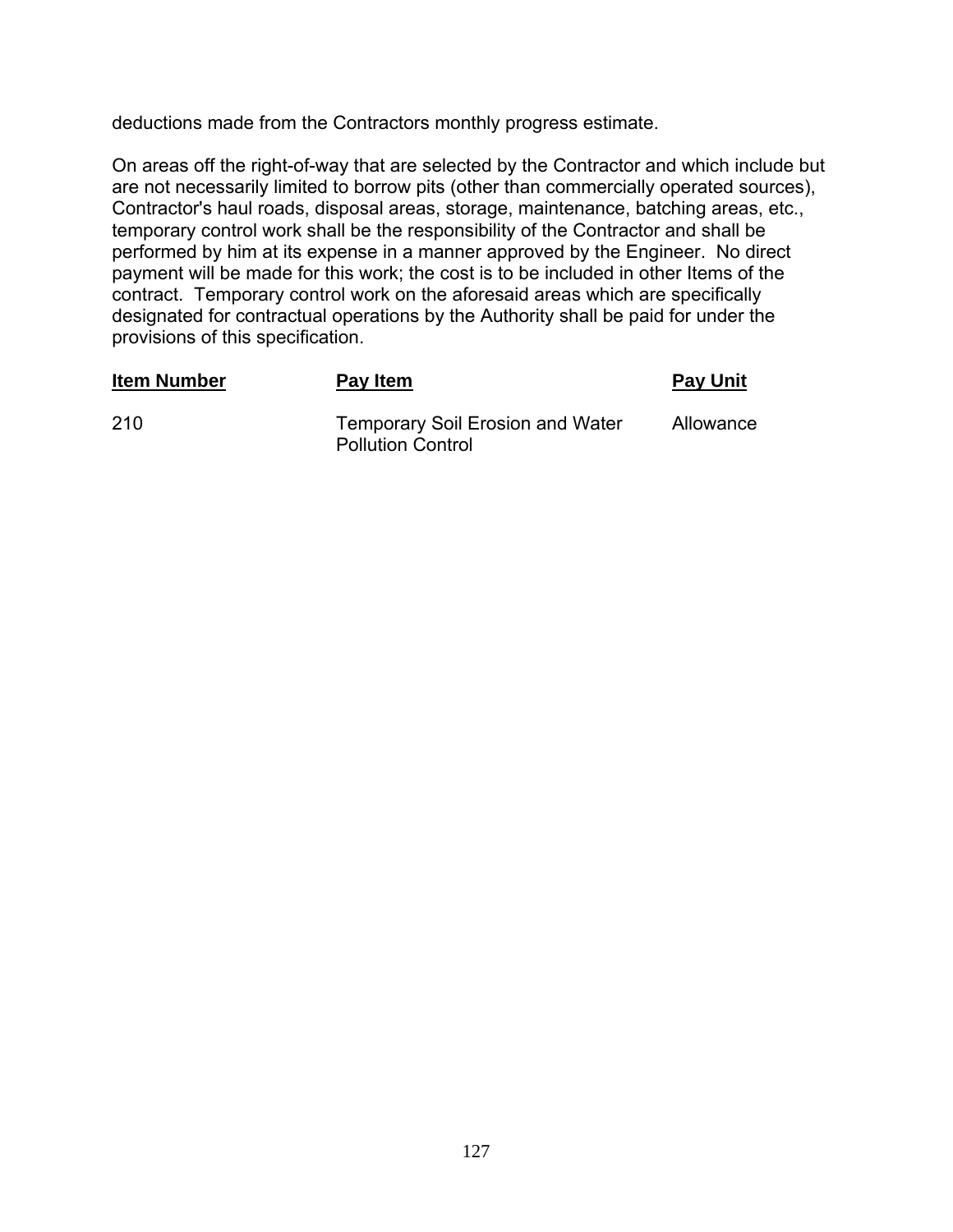# **ITEM 213 GRAVEL FILL**

#### **DESCRIPTION:**

This material shall be used as a foundation for structures, to replace unstable material in slopes, as a foundation for sidewalks and culverts, in shoulders and elsewhere as indicated on the plans, required by the specifications or ordered by the Engineer. It shall consist of gravel conforming to the requirements of these specifications.

#### **MATERIALS:**

Gravel fill shall conform to the requirements of Article M.02.0l.

#### **CONSTRUCTION DETAILS:**

When gravel fill is used for foundation for structures or to replace rock or unsuitable material in trenches, it shall be deposited in layers not over 6 inches in depth, with each layer thoroughly compacted before the addition of other layers.

#### **MEASUREMENT:**

Gravel fill will be measured in place after compaction within the payment lines shown or specified by the Engineer.

#### **PAYMENT:**

This work will be paid for at the contract unit price per cubic yard for "Gravel Fill", complete in place, which price shall include all materials, tools, equipment and labor incidental thereto.

| <b>Item Number</b> | Pay Item           | <b>Pay Unit</b>   |
|--------------------|--------------------|-------------------|
| 213                | <b>Gravel Fill</b> | <b>Cubic Yard</b> |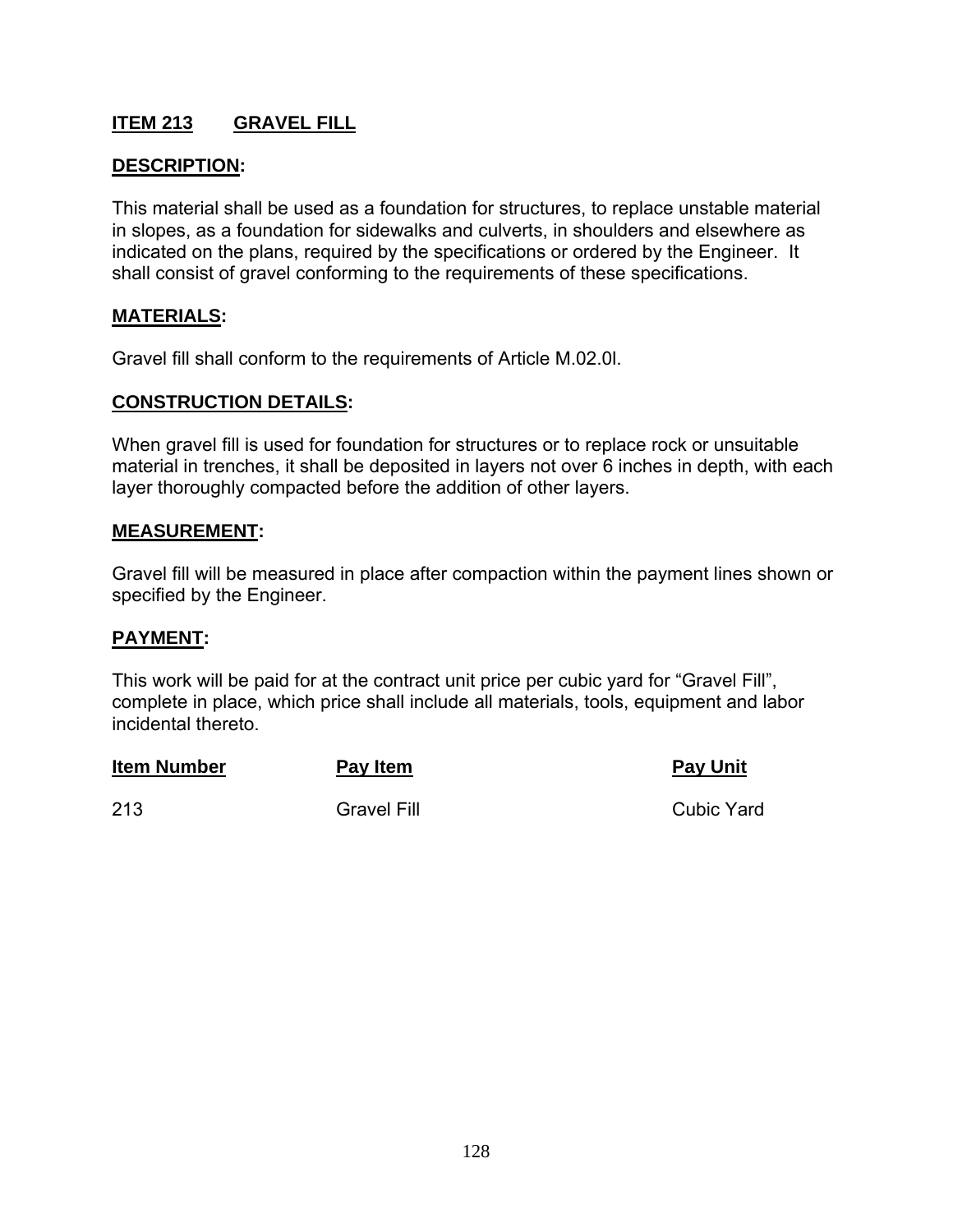# **ITEM 216 PERVIOUS STRUCTURE BACKFILL**

## **DESCRIPTION:**

Pervious structure backfill shall include the furnishing, placing, and compaction of pervious material adjacent to structures.

#### **MATERIALS:**

Pervious structure backfill shall conform to the requirements of Article M.02.05.

#### **CONSTRUCTION METHODS:**

Pervious structure backfill shall be placed adjacent to abutments, retaining walls, box culverts, and elsewhere as called for. It shall be placed above a plane extending on a 2 to 1 slope form the upper edge of the footing to the top of the embankment, or as shown on the plans. Where the face of undisturbed material is above or beneath this slope plane, the amount of pervious structure backfill shall be decreased or increased accordingly, if ordered by the Engineer.

In filling behind abutments, retaining walls, box culverts, or other structures, the fill is placed against undisturbed material, or against compacted embankments having a length in a direction at right angles to the abutment wall or culvert not less than twice the height of the structure against which the fill is placed. The slope of the embankment on which the pervious structure backfill is to be placed shall be plowed deeply or cut into steps before and during the placing of pervious structure backfill so both types of material will be thoroughly bonded and compacted.

Each layer of pervious structure backfill shall be spread to a thickness not exceeding 6 inches in depth after compaction and shall be thoroughly compacted as directed by the Engineer by the use of power rollers or other motorized vehicular equipment, by tamping with mechanical rammers or vibrators, or by pneumatic tampers. Any equipment not principally manufactured for compaction purposes and equipment which is not in proper working order in all respects shall not be used within the area described above.

Special attention shall be given to compaction in places close to walls where motorized vehicular equipment cannot reach. Within 3 feet of the back face of walls and within a greater distance at angle points of walls, each layer of pervious structure backfill shall be compacted by mechanical rammers, vibrators, or pneumatic tampers.

The dry density of each layer of pervious structure backfill formed from broken or crushed stone, broken or crushed gravel or reclaimed miscellaneous aggregate free of bituminous concrete shall have a dry density after compaction that is no less than 100 percent of the dry density for that material when tested in accordance with AASHTO T180, Method D. If a layer formed from reclaimed miscellaneous aggregate containing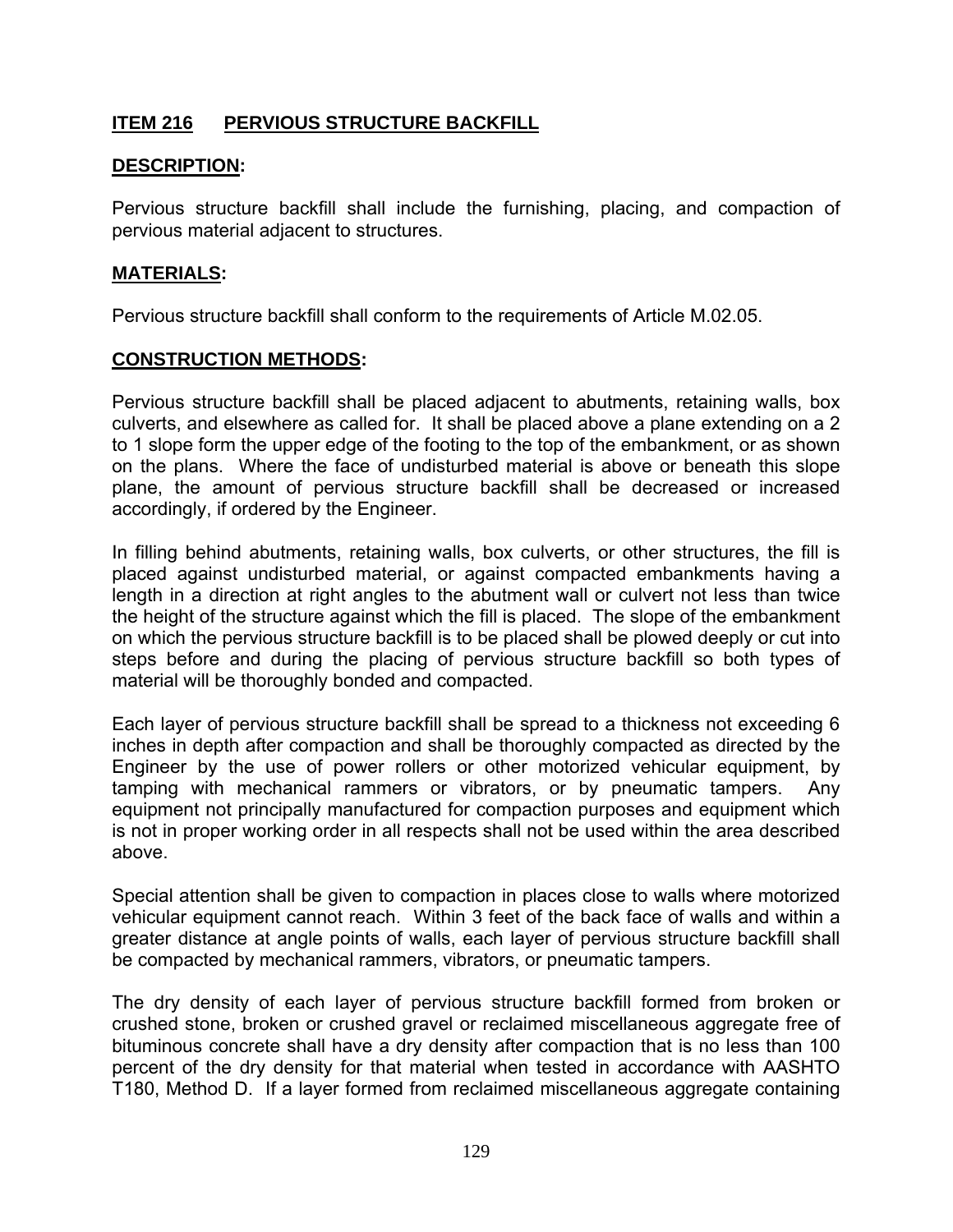bituminous concrete is placed as pervious structure backfill, the wet density of this layer after compaction shall not be less than 100 percent of the wet density for that material when tested in accordance with AASHTO T180, Method D.

In this test, material retained on the  $\frac{3}{4}$  inch sieve shall be replaced with material retained on the number 4 sieve, as noted as an option in the specifications for this test.

Each layer of the pervious structure backfill shall be compacted at optimum moisture content. No subsequent layer shall be placed until the specified compaction is obtained for the previous layer.

Where weep holes are installed, bagged stone shall be placed around the inlet end of each weep hole, to prevent movement of the pervious material into the weep hole.

## **MEASUREMENT:**

Payment lines for pervious structure backfill shall coincide with the limits of the compacted pervious structure backfill as actually placed and ordered by the Engineer.

## **PAYMENT:**

Pervious structure backfill will be paid for the contract unit price per cubic yard for "Pervious Structure Backfill," complete in place.

| <b>Item Number</b> | Pay Item                           | <b>Pay Unit</b> |
|--------------------|------------------------------------|-----------------|
| 216                | <b>Pervious Structure Backfill</b> | Cubic Yard      |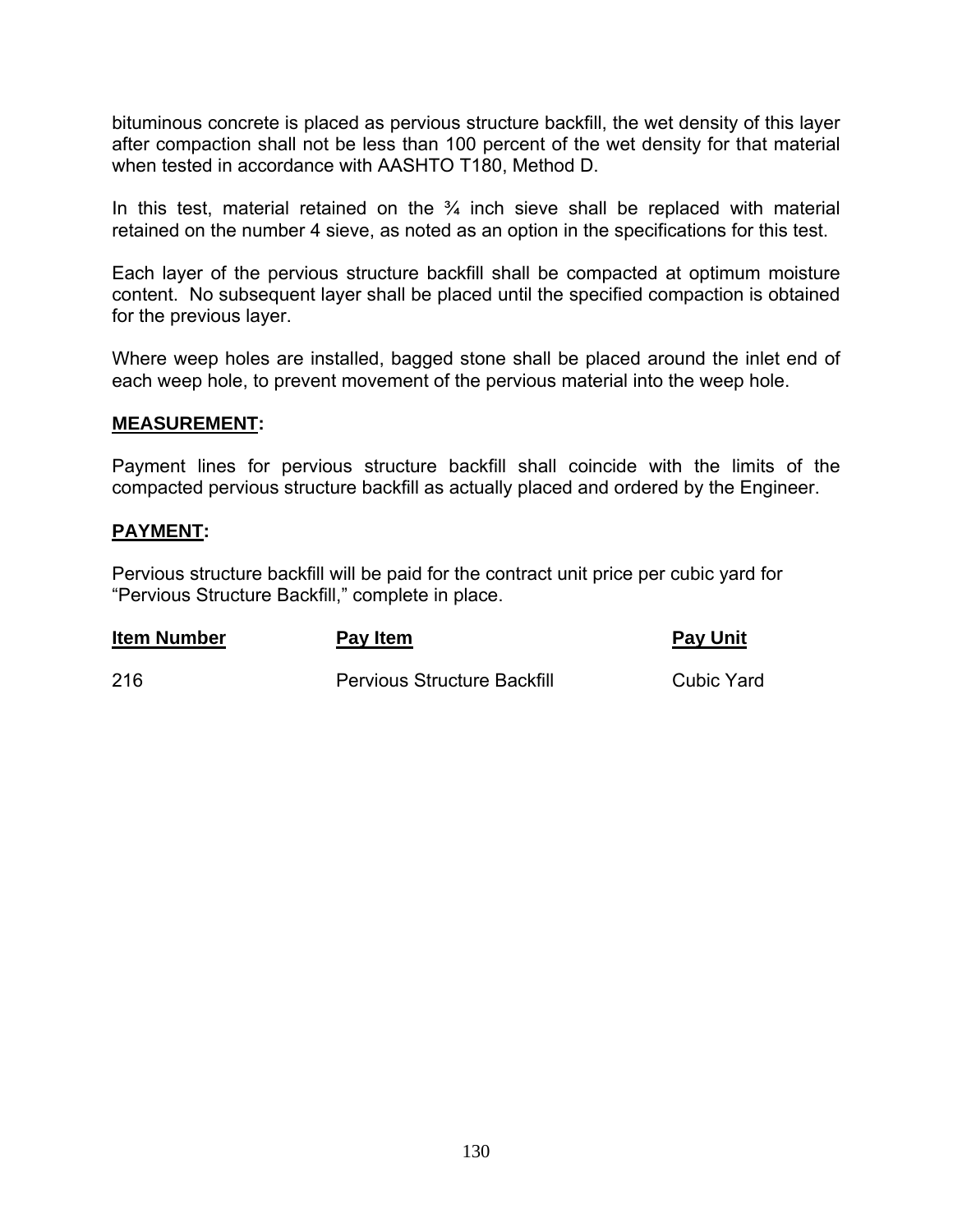# **ITEM 304 PROCESSED AGGREGATE BASE**

#### **DESCRIPTION:**

The base shall consist of a two-course foundation constructed on the prepared subbase in accordance with these specifications and in conformity with the lines, grades, compacted thickness and typical cross-section as shown on the plans.

#### **MATERIALS:**

All Materials for this work shall conform to the requirements of Articles M.05.01-1, M.05- 01-2, and M.05.01-3.

#### **CONSTRUCTION DETAILS:**

Coarse aggregate shall be either gravel or broken stone at the option of the Contractor. However, only one type of coarse aggregate shall be used on the project unless otherwise permitted by the Engineer.

Prior to placing the bottom coarse of the processed aggregate base, the prepared subbase shall be maintained true to line and grade, at all times, for a minimum distance of 200 feet in advance of the work. In addition, any of the base aggregate courses shall not be placed more than 500 feet ahead of the compaction and binding operation on that particular course.

The bottom course shall be spread uniformly upon the prepared subbase. Only approved spreaders or stone boxes shall be used. Power graders shall not be used unless otherwise permitted by the Engineer. The thickness of the course shall not be more than 6 inches after compaction, unless otherwise ordered.

After the aggregate is spread, it shall be thoroughly compacted and bound by use of equipment specifically manufactured for that purpose. Rollers shall deliver a ground pressure of not less than 300 pounds per lineal inch of contact width and shall weigh not less than 10 tons. Vibratory units shall have a static weight of not less than 4 tons. Water may be used during the compaction and binding operation. Water shall be applied from an approved watering device. The direction and intensity of the stream shall be as ordered by the Engineer. The compacting and binding operation shall begin at the outside edges, overlapping the shoulders for a distance of not less than 6 inches and progress towards the middle, parallel with the centerline of the pavement. The work shall cover the entire surface of the course with uniform overlapping of each preceding track or pass. Areas of superelevation and special cross slope shall be compacted by beginning at the lowest edge and proceeding towards the higher edge, unless otherwise directed by the Engineer. The compacting and binding operation shall be continued until the voids in the aggregates have been reduced to provide a firm and uniform surface satisfactory to the Engineer. The amount of compactive effort shall be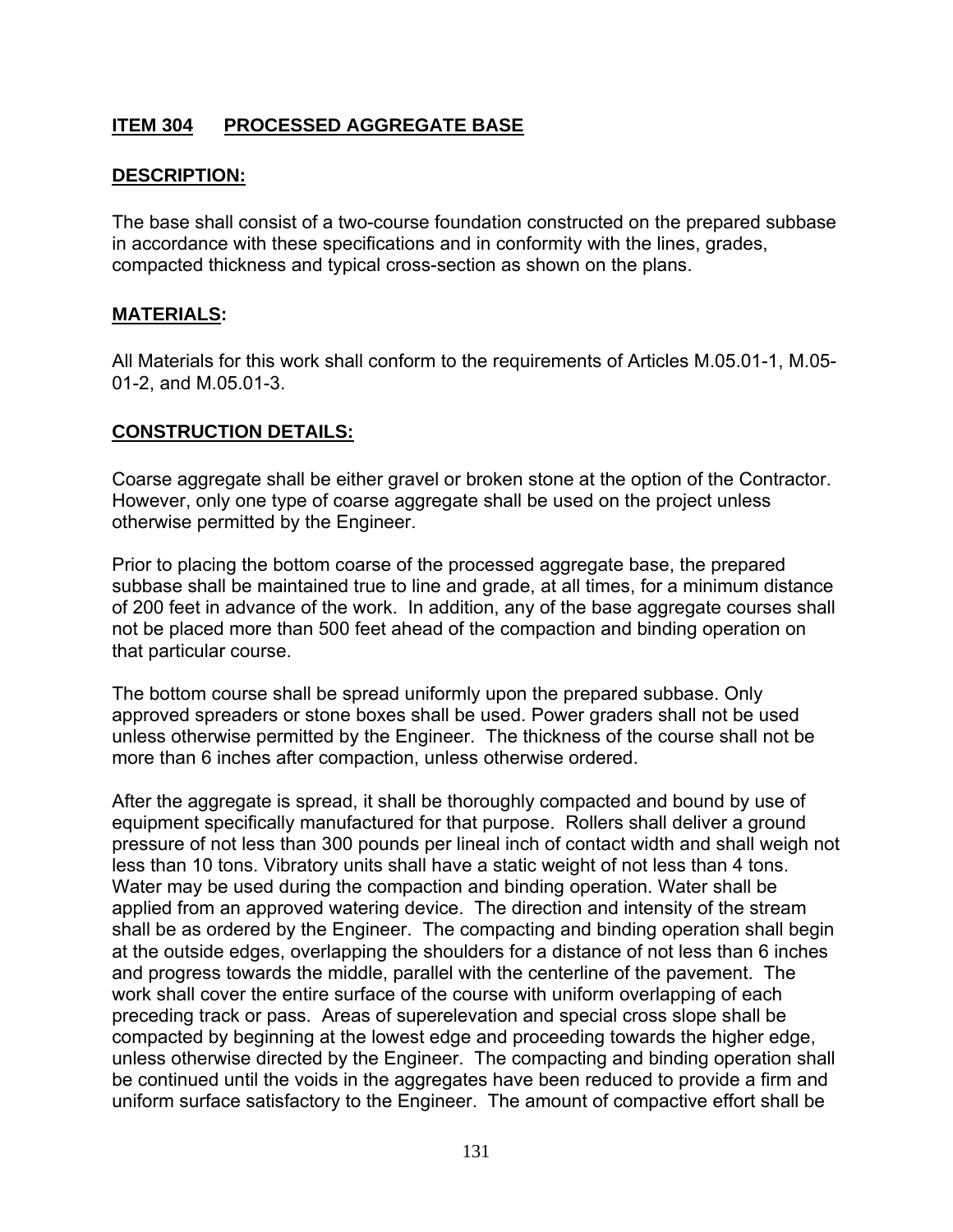as directed by the Engineer, but in no case shall be less than four (4) complete passes of the compacting equipment being used. Any surface lines shall be distributed uniformly by use of brooms during the compacting and binding operations. All aggregate shall be completely compacted and bound at the end of each days work or when traffic is to be permitted to operate on the road.

Should the subbase material become churned up or mixed with the bottom course material at any time, the Contractor shall, without additional compensation, remove the mixture. The Contractor shall add new subbase material, if required, and reshape and compact the subbase in accordance with the requirements of the subbase article in these specifications. New aggregate bottom course material shall be added, compacted and bound as hereinbefore specified, to match the surrounding surface.

When the bottom course has been completed, as specified above, the top course Aggregate shall be spread over it to such thickness than, after final compaction and binding, the total thickness of the two courses will equal that thickness specified for the completed base. The top course shall be spread, compacted and bound exactly as specified above for the bottom.

The final surface of the subbase course shall be fine graded so that, after final compaction and just prior to placement of base or pavement courses, the surface elevation shall not vary more than one-quarter inch above or below the design line and grade at any location. The surface shall be completed to the above tolerance and approved by the Engineer prior to any work at a given location to place an overlying course. If after approval, the course becomes displaced or disturbed in any way for any reason, the Contractor shall repair and regrade the damage to the satisfaction of the Engineer prior to placing the overlying course. All repaired sections shall be recompacted until they meet the requirements as stated herein.

## **MEASUREMENT:**

This material shall be measured for payment by the number of cubic yards of processed aggregate base furnished and complete in place, and the work accepted.

## **PAYMENT:**

This work will be paid for at the contract unit price per cubic yard for "Processed Aggregate Base", complete in place, which price shall include all materials, tools, equipment and work incidental thereto.

| <b>Item Number</b> | <b>Pay Item</b>          | <b>Pay Unit</b> |
|--------------------|--------------------------|-----------------|
| 304                | Processed Aggregate Base | Cubic Yard      |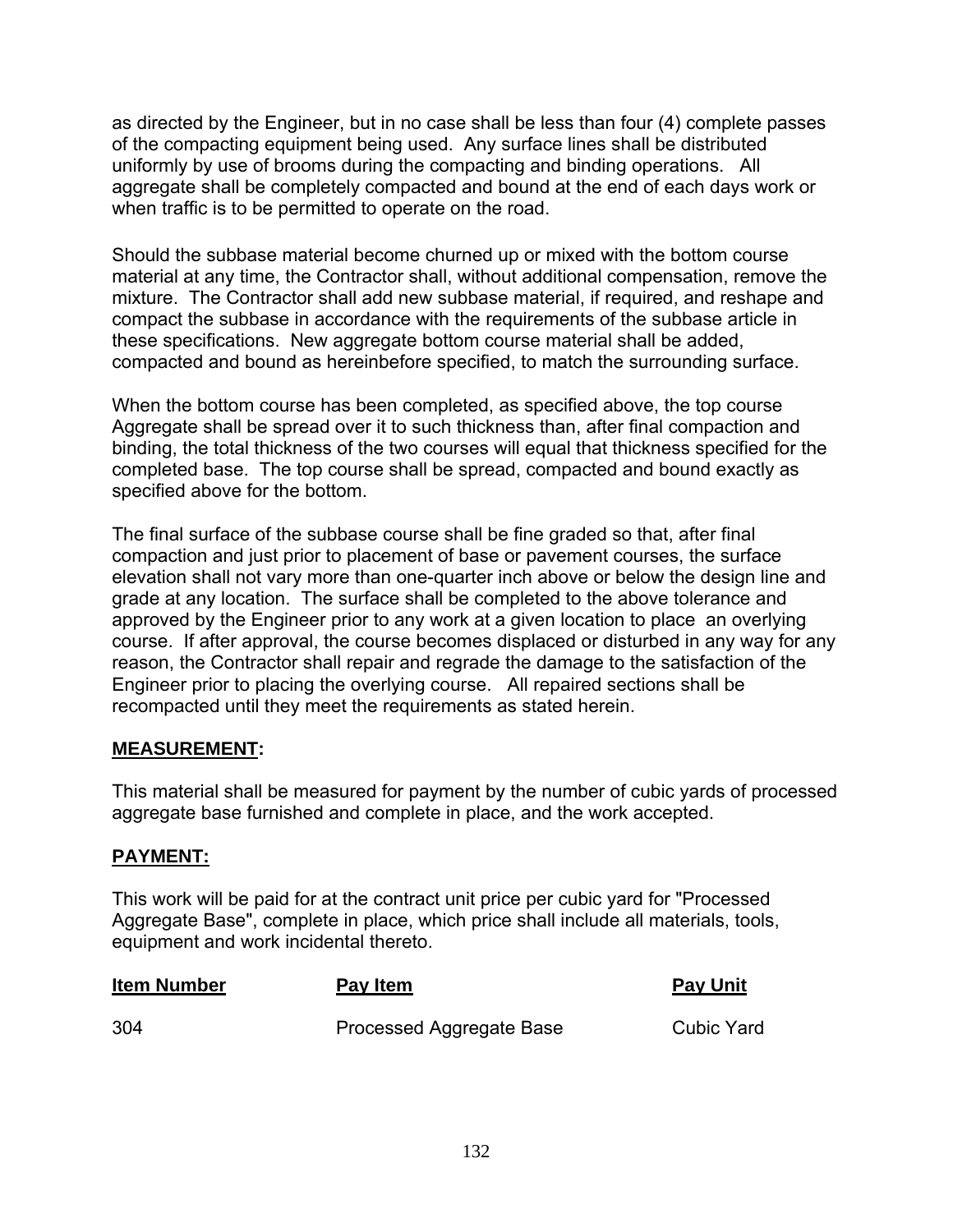# **ITEM 305 BEDDING MATERIAL**

## **DESCRIPTION:**

The Work under this section shall consist of furnishing, placing and compacting Bedding Material, to the lines, grades and dimensions for all sewer and water pipes, including services, in accordance with the details on the Contract Drawings, or as ordered, all to the satisfaction of the Engineer.

#### **MATERIALS:**

The bedding material shall consist of broken stone or crushed gravel conforming to Article M.01 .01, 3/4" size on the Gradation Table. Material shall be free from soft, disintegrated pieces, mud, dirt, organic and other foreign material. Samples of the material shall be delivered to the site at least 5 days prior to use, so that it may be approved by the Engineer and tested for size and gradation. Periodic Tests will be taken by the Engineer to establish conformity. Stone Quality, soundness and loss due to Abrasion shall conform to Article M.02.04.

## **CONSTRUCTION DETAILS:**

The Bedding Material shall be deposited in layers not over 6 inches thick and each layer shall be thoroughly compacted before the addition of other layers. The surface shall be carefully brought to grade as shown on the Contract Drawings and compacted to 95% of the maximum dry density as determined by AASHTO T-180 Method C. The moisture content of the material shall not vary by more than plus/minus 3% from its optimum moisture content. Approved methods of compaction shall be used.

#### **MEASUREMENT**:

This material will be measured for payment by the number of cubic yards of bedding material furnished and complete in place and the work accepted.

## **PAYMENT:**

This work will be paid for at the contract unit price per cubic yard for "Bedding Material", complete in place, which price shall include all materials, tools, equipment and labor incidental thereto.

| <b>Item Number</b> | Pay Item                | <b>Pay Unit</b> |
|--------------------|-------------------------|-----------------|
| 305                | <b>Bedding Material</b> | Cubic Yard      |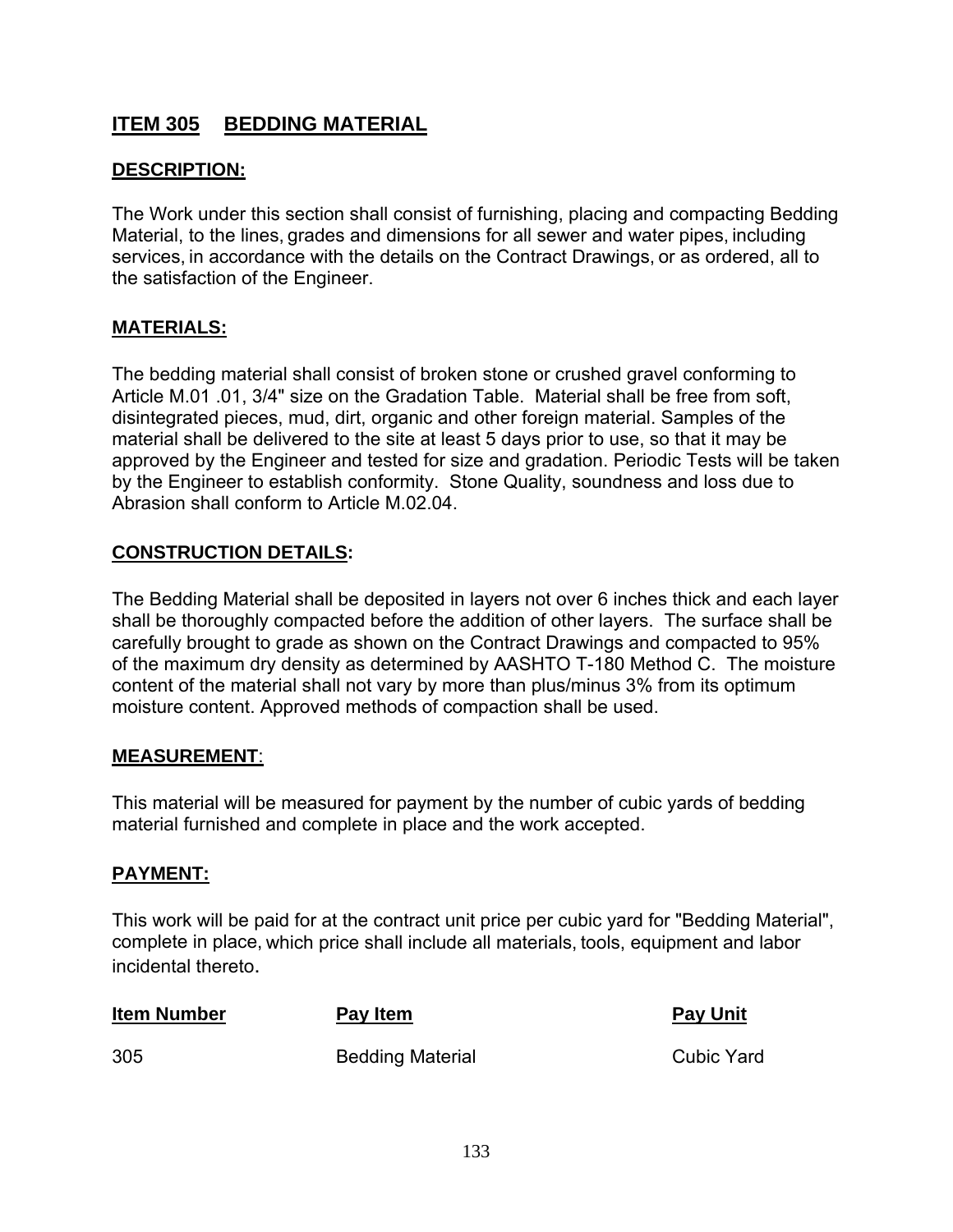# **ITEM 306 RECLAIMED ASPHALT – GRAVEL BASE**

## **DESCRIPTION:**

Work under this item shall consist of establishment of reclaimed asphalt - gravel base utilizing the existing asphalt surface and base material. This work includes, but is not limited to: (a) surveying and staking in conformance with Item 985, Project Survey and Stakeout; (b) scarification and pulverization of the existing asphalt surface; (c) daily dust control by a method approved by the Engineer; and (d) final grading and compaction of the reclaimed asphalt - gravel base to the lines and grades as shown on the plans or as directed by the Engineer which shall provide a suitable base for the placement of a bituminous concrete binder and surface courses.

#### **MATERIALS:**

Existing in-place materials only will be used to create a homogenous mixture. If additional material is required to obtain the proper grades and cross-slope, the new aggregate shall conform to Article M.05 for Item 304, Processed Aggregate Base.

| <b>RECLAIMED ASPHALT-GRAVEL BASE</b> |
|--------------------------------------|
| <b>GRADATION TABLE</b>               |
| <b>PERCENTAGE BY</b>                 |
| <b>PASSING WEIGHT</b>                |
| 100                                  |
| 70-100                               |
| 55-90                                |
| 40-75                                |
| $10 - 30$                            |
| $3 - 10$                             |
|                                      |

## **EQUIPMENT:**

The Contractor shall provide a list of the specific equipment to be used in the performance of this work for approval by the Engineer. The equipment shall include, but not be limited to: (a) a pavement and base reclaimer capable of pulverizing material to meet gradation requirements and mixing to a minimum width of six (6) feet and a minimum depth of twelve (12) inches; and (b) a 10-ton (minimum) steel wheel roller or other compaction equipment capable of achieving the specified density. The equipment shall be maintained in satisfactory working condition at all times.

#### **CONSTRUCTION DETAILS:**

The existing road pavement shall be pulverized, processed, blended, and compacted to the lines and grades established by the Contractor and approved by the Engineer.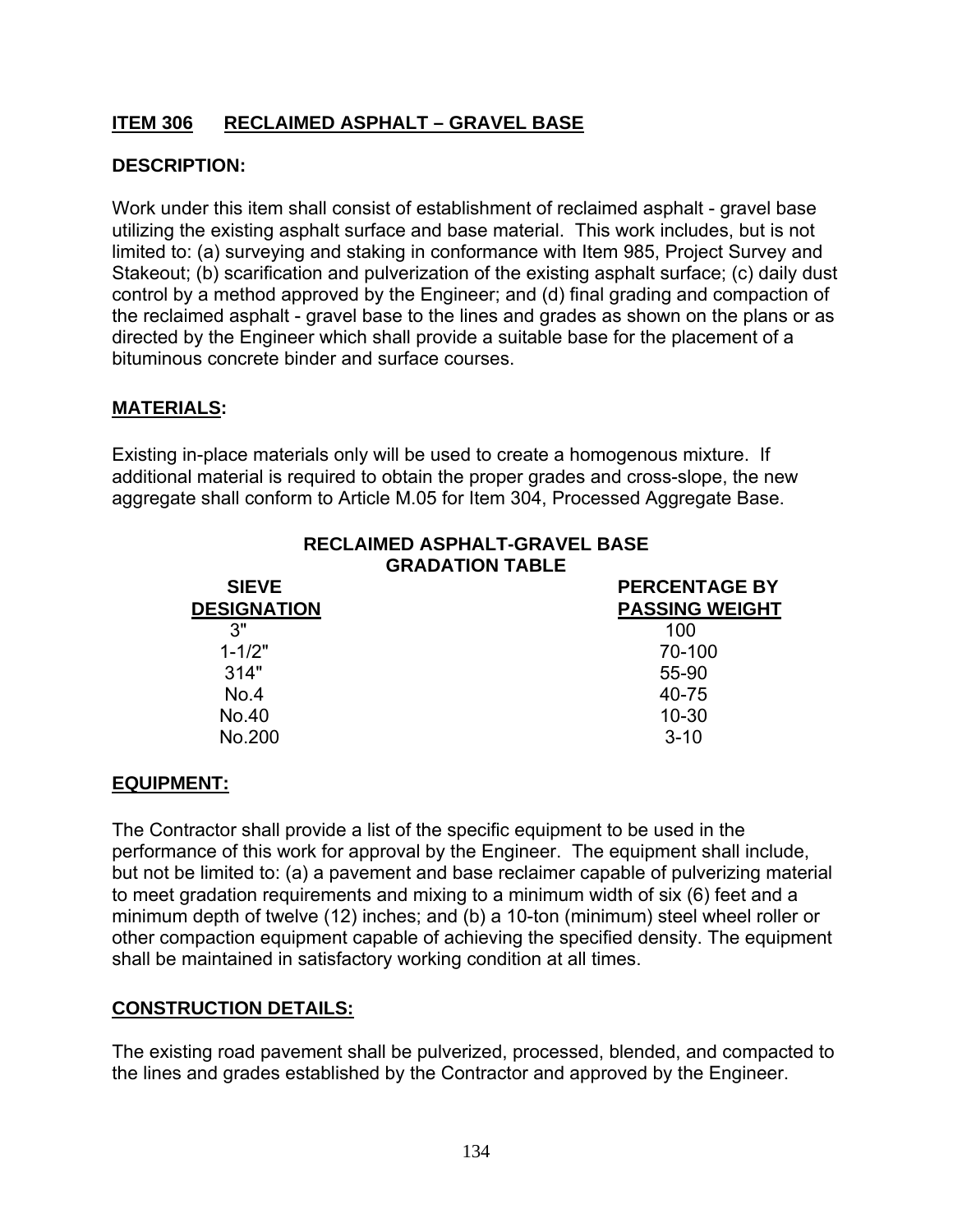The Contractor shall be responsible for determining the exact location of the utility structures and all obstructions that effect the reclaiming operation (i.e. manholes, water gates, valves, etc.). The Contractor shall be responsible for all maintenance and protection of traffic in accordance with the requirements of Item 971.

Care shall be utilized by the Contractor to insure no damage to curbing, manholes, water boxes, and similar equipment installed in the street, and the Contractor must guarantee repair or replacement of any and all damaged structures when encountered. The Contractor will be responsible for structure adjustments. If additional material is required, it shall be placed over the entire area and uniformly blended with the existing base prior to grading and compacting. The reclamation operation shall be conducted so as not to permit the contamination of the asphalt/gravel material with any shoulder debris, grass, leaves or dirt.

The material shall be uniformly graded to the lines and grades shown on the plans or as directed by the Engineer to establish the reclaimed asphalt gravel base. This material will be thoroughly compacted with a roller(s) to produce 100% compaction and uniform density based on the modified Proctor Test, (AASHTO T-180). Water shall be applied to ensure optimum moisture content during compaction. The maximum compacted lift for reclaimed asphalt gravel bases shall be six (6") inches unless otherwise directed by the Engineer

The compacting and binding operation shall begin at the outside edges, overlapping the shoulders for a distance of not less than 6 inches and progress towards the middle, parallel with the center line of the pavement. The work shall cover the entire surface of the course with uniform overlapping of each preceding track or pass. Areas of superelevation and special cross slopes shall be compacted by beginning at the lowest edge and proceeding towards the higher edge, unless otherwise directed by the Engineer. The compacting and binding operation shall be continued until the voids in the aggregates have been reduced to provide a firm and uniform surface satisfactory to the Engineer. Any surface lines shall be distributed uniformly by use of brooms during the compacting and binding operations. All aggregates shall be completed compacted and bound at the end of each day of work or when traffic is to be permitted to operate on the road. The Contractor shall also be responsible for supplying dust control on a daily basis with a method acceptable to the Engineer.

Should the subbase material become churned up or mixed with the bottom course material at any time, the Contractor shall, without additional compensation, remove the mixture. The Contractor shall add new subbase material, if required, reshape and recompact the subbase in accordance with the requirements of the subbase article in the standard specifications. New aggregate bottom course material shall be added, compacted and bound as hereinbefore specified, to match the surrounding surface.

The final surface of the reclaimed asphalt-gravel base course shall be fine graded so that, after final compaction and just prior to the placement of pavement courses, the surface elevation shall not vary more than one quarter inch above or below the design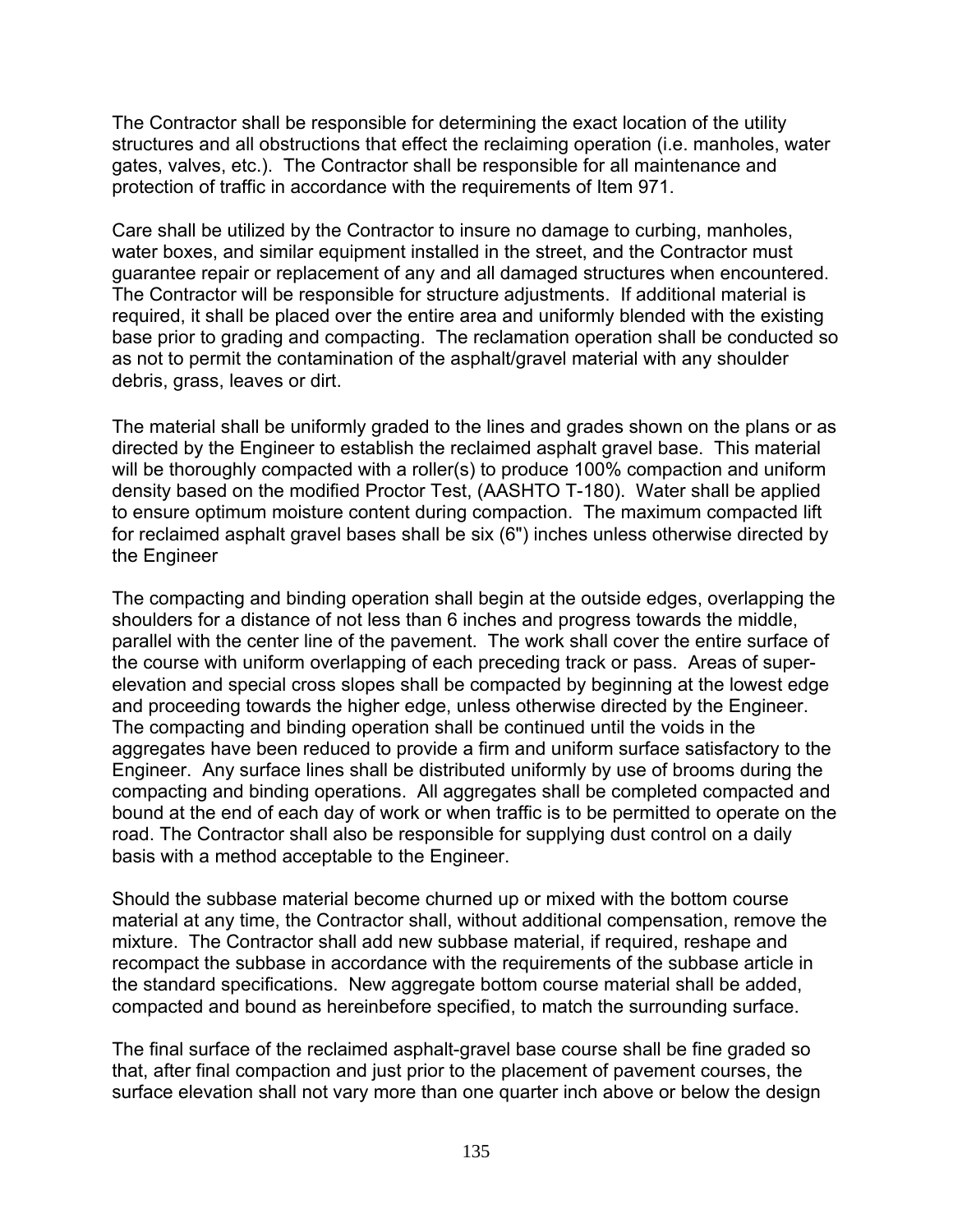line and grade at any location. The surface shall be completed to the above tolerance and approved by the Engineer prior to the placing of the overlying course. If after approval, the course becomes displaced or disturbed in any way for any reason, the Contractor shall repair and regrade the damage to the satisfaction of the Engineer prior to the placing of the overlying course. All repaired sections shall be recompacted until they the requirements stated herein.

If excess material exists after formation to the specified grades and cross slope, the Contractor shall dispose of the excess material in a manner acceptable to the Engineer.

If excess material exists after additional processed aggregate base was added for the formation to specified grades because of error on the part of the Contractor, the Contractor shall load and weigh the excess material at a certified scale approved by the Engineer. The amount in tons of excess asphalt/gravel base shall be subtracted from the quantity of Item 304, Processed Aggregate Base incorporated in the work.

When rock or unsuitables are encountered within the reclaimed area, the removal of such will be paid for on a time and material basis.

## **MEASUREMENT:**

Work shall be measured by the actual number of square yards of surface area pulverized, blended and compacted in accordance with this specification to a specified depth as shown on the plans or as directed by the Engineer

**Additional Aggregate**: The costs associated with supplying additional aggregate if ordered, blending, and compacting shall not be included in the unit price bid for reclaimed asphalt – gravel base, but shall be measured by the actual number of square yards of Item 304, Processed Aggregate Base furnished, blended, and compacted in accordance with this specification or as directed by the Engineer.

**Dust Control:** This work will not be measured for payment, but the cost shall be considered as included in the price bid for reclaimed asphalt – gravel base.

**Structure Adjustment:** This work will not be measured for payment, but the cost shall be considered as included in the price bid for reclaimed asphalt – gravel base.

## **PAYMENT:**

Payment for accepted quantities as measured will be at the contract unit price per square yard per specified depth, which price shall include full compensation for all labor, equipment, materials, supplies, required within this specification, including, but not limited to, surveying and staking, pulverization, blending, grading, compacting, dust control and structure adjustments.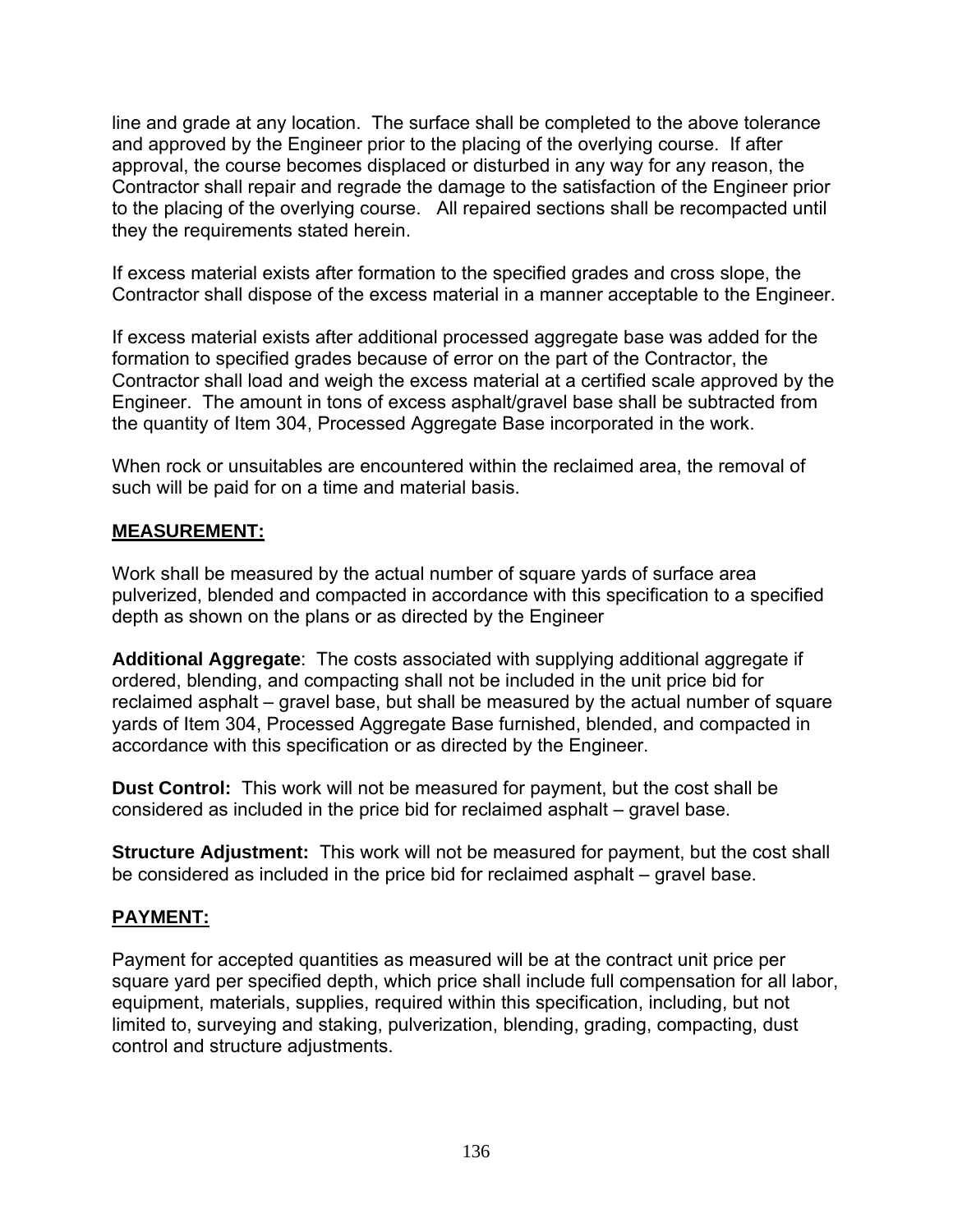| <b>Item Number</b> | Pay Item                            | <b>Pay Unit</b> |
|--------------------|-------------------------------------|-----------------|
| 306.01             | 6" Reclaimed Asphalt - Gravel Base  | Square Yard     |
| 306.02             | 8" Reclaimed Asphalt - Gravel Base  | Square Yard     |
| 306.03             | 10" Reclaimed Asphalt - Gravel Base | Square Yard     |
| 306.04             | 12" Reclaimed Asphalt - Gravel Base | Square Yard     |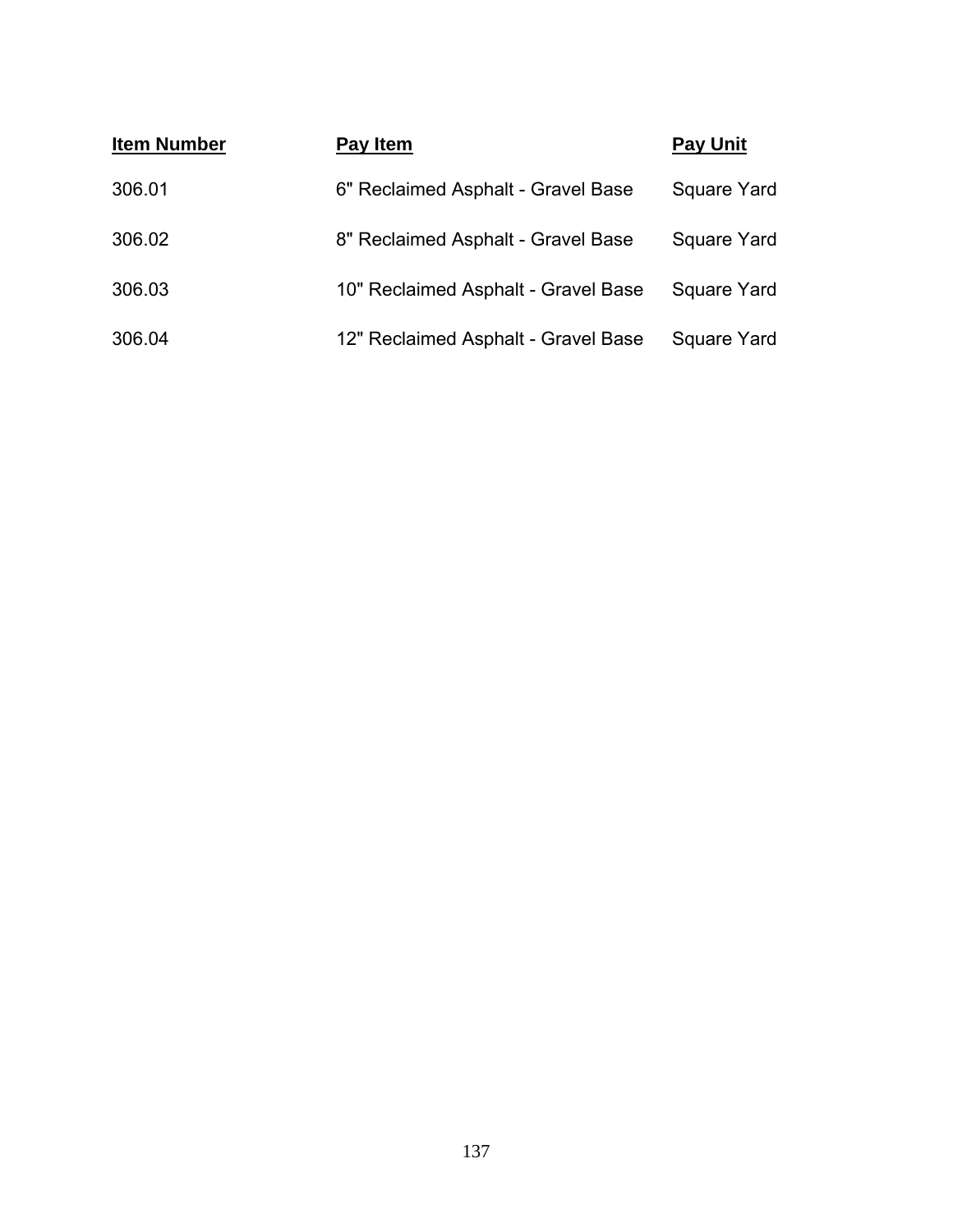# **ITEM 405 BITUMINOUS CONCRETE MILLING**

## **DESCRIPTION:**

The work under this Item shall consist of removal of bituminous concrete including cold mix, and/or surface treatment pavement by cold milling; hauling of cuttings; cleaning of asphaltic concrete pavement in preparation for an overlay; and may include stockpiling for reuse in a Recycling Program, in conformity with these specifications, and to the lines, grades, and cross sections shown on the plans or ordered by the Engineer. This work includes milling of intersecting streets to the limits shown on the plans or ordered by the Engineer.

All work shall be performed in a manner which prevents the tearing and breaking of underlying and adjacent pavement.

All salvaged pavement shall become the property of the Contractor and shall be removed from the site unless otherwise negotiated by the Authority.

The Contractor shall cold mill within the time limits specified by the municipality in which the project is located. The Engineer may further restrict the time limits when conditions warrant.

## **EQUIPMENT:**

**Pavement Profilers - Prior to the start of milling operations, the Contractor shall submit** full details concerning the machine to be used, including type, weight, milling width (sixty (60) inch minimum for primary operations), milling depth per pass (two (2) inch minimum), operating speeds, air pollution control, dust suppression, and assurance that no tree damage will occur as a result of the process used, for review by the Engineer.

The Contractor shall furnish one (1) or more machine(s) operated by experienced operators. The equipment for removing the pavement surface shall be a cold planing (milling) machine specifically designed for automatically controlled profiling which has operated successfully for a minimum of one (1) year on similar work, or equipment proven through test results satisfactory to the Engineer.

The equipment shall be maintained in a satisfactory working condition so as not to cause delays and the machine must be equipped with taillights, headlights, and necessary reflectors so that it can be operated in traffic with complete safety.

Pavement profilers shall have a means of loading by an integral loading belt, and it shall have the ability to cold mill concrete patches when encountered in the pavement.

Track-mounted cold milling equipment will be required for primary operations on roadway surfaces in which the pavement is milled down to within three quarters (3/4) of an inch of an unbound base course. Either track or conventional wheel milling machines will be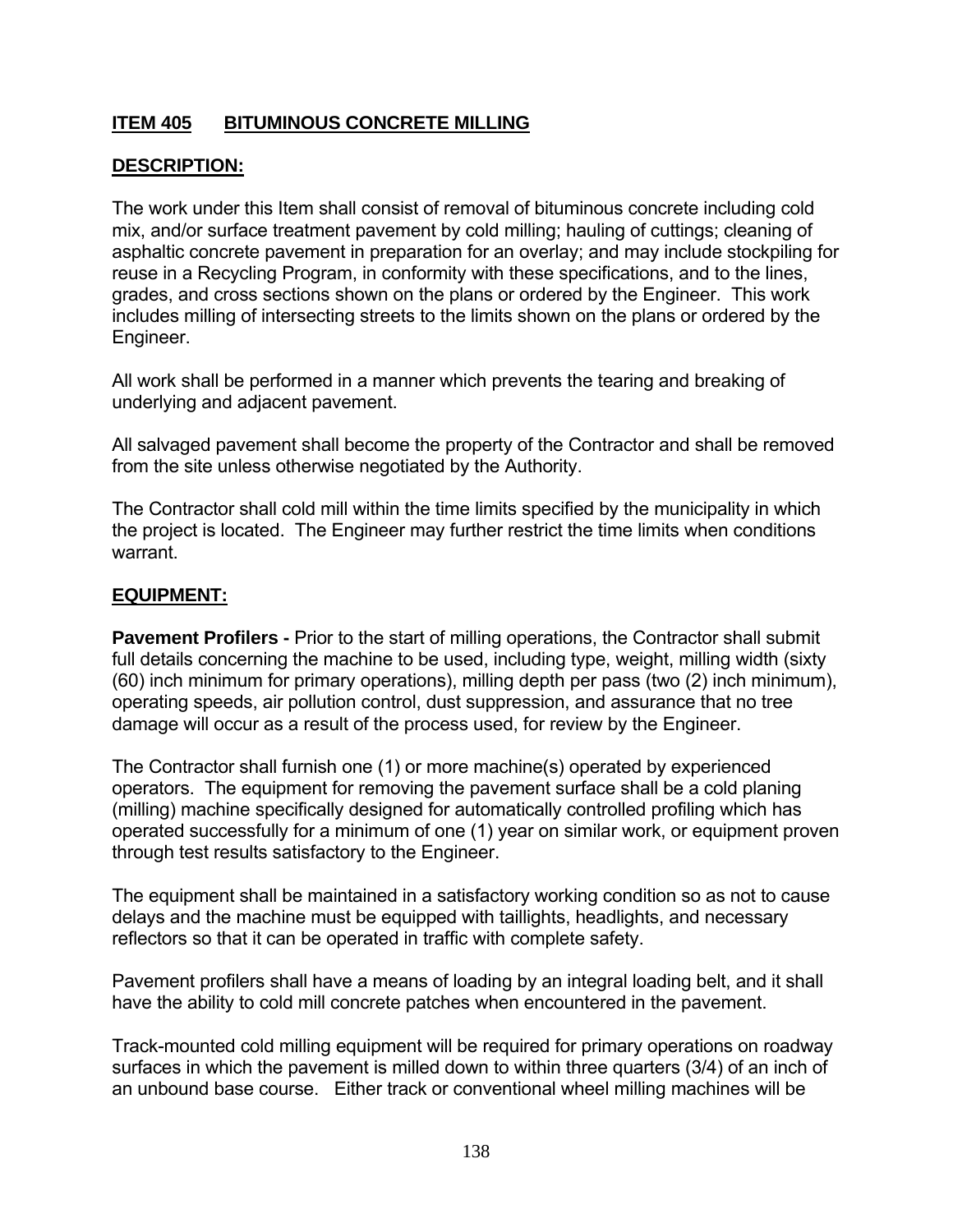acceptable on work requiring only partial-depth milling of the bound materials such that sufficient pavement materials exist after removal to support the cold milling operation.

Areas not accessible to the milling machine, such as around and/or adjacent to inlets, manholes, curbs and transverse joints on structures, may be removed by a small milling machine, handwork or other methods approved by the Engineer. Wheel machines of sufficient size will be permitted for trimming operations.

**Grade Control -** The automatic controls on the milling machine shall provide accurately established profile grades at each edge of the machine by referencing from the existing pavement or an independent grade reference, where required, or be capable of automatically maintaining a designated cross slope from a single reference.

The finished milled surface will be inspected before being accepted, and any deviations in the profile exceeding  $\frac{1}{2}$  inch under a 16 foot string line or straightedge placed parallel to the centerline will be corrected to the satisfaction of the Engineer. Any deviations in the cross-slope that exceed 3/8 inch under a 10 foot stringline or straightedge placed transversely to centerline will be corrected to the satisfaction of the Engineer. All corrections will be made with approved methods and materials. Any areas that require corrective measures will be subject to the same acceptance tolerances. Excess material that becomes bonded to the milled surface will be removed to the satisfaction of the Engineer.

The milling machine shall be self-propelled and shall have sufficient power, traction, and stability to maintain an accurate depth of cut.

**Sweepers -** The surface shall be left clean and dust free by the use of self-propelled power sweepers, vacuums, hand sweepers, or other methods approved by the Engineer.

**Pollution Control - All equipment will be operated such that it will effectively control dust** generated by cutting, loading, and/or cleaning operations. All equipment must meet or be lower than the current standards set by the Air Quality Act of noise and air pollution.

## **TRANSPORTATION OF MATERIAL:**

Caution shall be taken to insure that any vehicle used to transport milled material intended for use in recycled asphalt concrete will be free from any foreign matter (such as dirt, debris, leaves, solvents, etc.) Disposal of the sweepings or oversized pieces of pavement will not be permitted near the cold milling stockpiles.

# **CONSTRUCTION DETAILS:**

**Surface -** The milled surface produced by the pavement profilers operation should be characterized by uniform discontinuous longitudinal striations or other patterns which will meet the requirements of the contract documents, and in the opinion of the Engineer, provide a satisfactory riding surface and suitable surface for paving.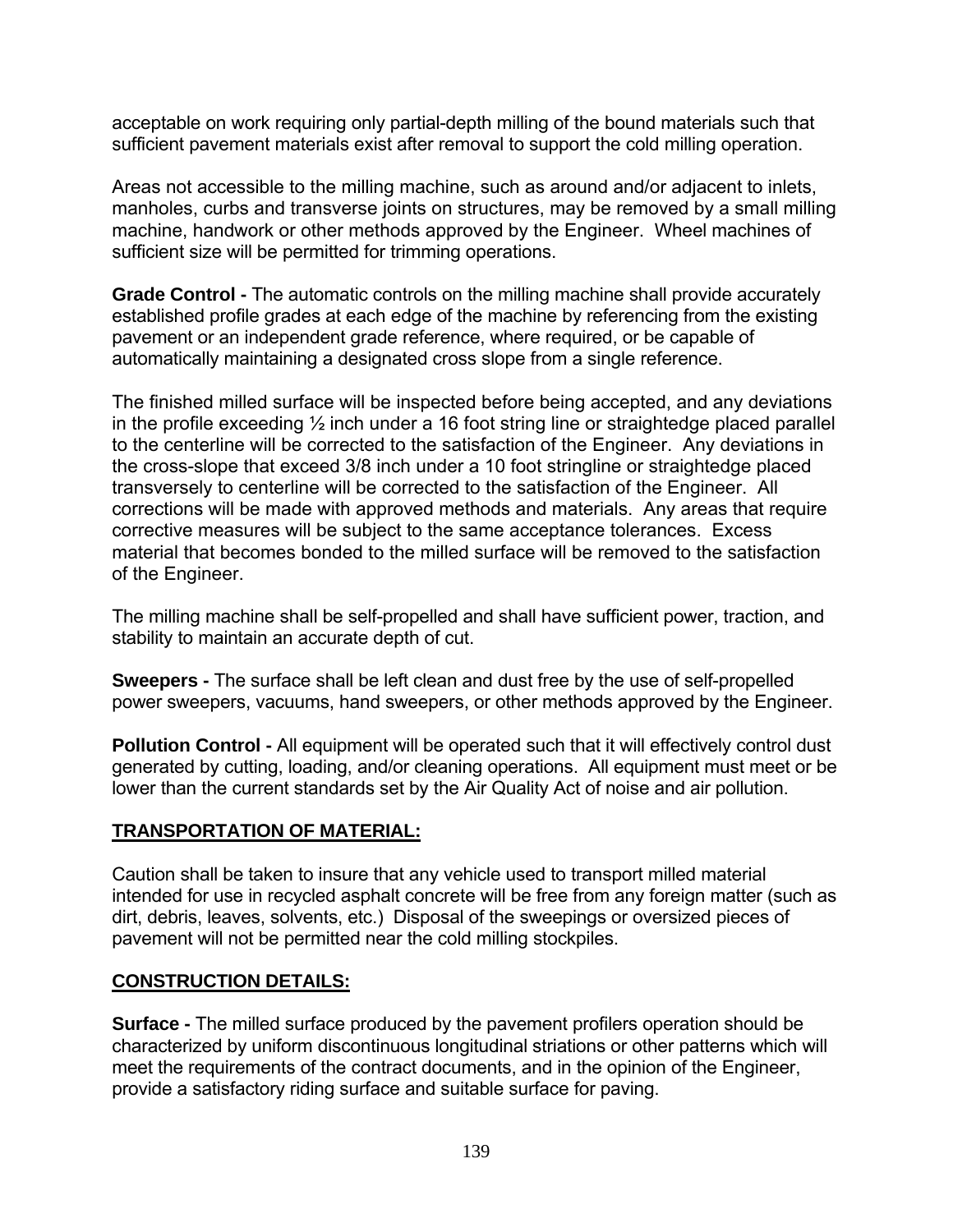**Edge Transition Pavement Milling -** The tapered cut should consist of a milled depth of up to two (2) inches, as indicated on the plans and as ordered by the Engineer, at the edge of existing pavement, transitioning to a depth of zero (0) inches, seven (7) feet from the edge of pavement.

**Structures -** Care shall be utilized by the Contractor to insure that no damage occurs to curbing, manholes, water boxes, and/or similar equipment installed in the street, and the Contractor must guarantee repair or replacement of any structures damaged by its negligence.

**Intersecting Streets -** All streets intersecting the proposed work area shall be milled to a minimum one and one-half (1-1/2) inch depth within the limits shown on the plans or where directed by the Engineer, and shall match the new grade line of said work area. All irregularities shall be eliminated to the satisfaction of the Engineer. At local street intersections classified as "local", where more than a two (2) inch vertical face is anticipated, the butt joint created by the milling operation shall be stepped in such a manner that the rise is no greater than two (2) inches and the run (horizontal distance) is no less than twelve (12) inches. At local street intersections classified as "collector or arterial", the butt joint shall be eliminated, and a temporary transition shall be placed from the milled surface to the adjacent un-milled surface.

**Joints** - Where the milling area terminates and abuts the existing adjacent pavement, a neat straight line shall be cut with suitable power-driven equipment before commencing the pavement removal with a milling machine. It is the intention of this operation and the obligation of the Contractor to produce a uniform straight line at the joint.

All butt joints created by the milling operation at driveways which are greater than two (2) inches in depth shall be filled with millings or cold patch material and maintained by the Contractor to allow a safe egress and ingress for the traveling public at all times. All butt joints created by the milling operation at intersecting streets which are greater than one and one-half (1-1/2) inches in depth shall be filled with cold patch material and maintained by the Contractor to allow a safe egress and ingress for the traveling public at all times.

**Safety -** The Contractor will provide all necessary labor, materials, and equipment for protection of motorists and pedestrians from any protruding structures that may result from the milling operation. The Contractor shall be responsible for the protection of motorists and pedestrians from any irregularities and pavement drop-offs that may result from the milling operation.

In the event of rain or inclement weather, the Contractor shall suspend milling operations. The Contractor shall make necessary allowances for drainage of water that may pond in areas where the milling was completed and the paving has not been completed.

**Sweeping -** The Contractor shall provide sweeping equipment to remove all cuttings from the surface on a daily basis. The Contractor shall sweep and remove loose cuttings, dust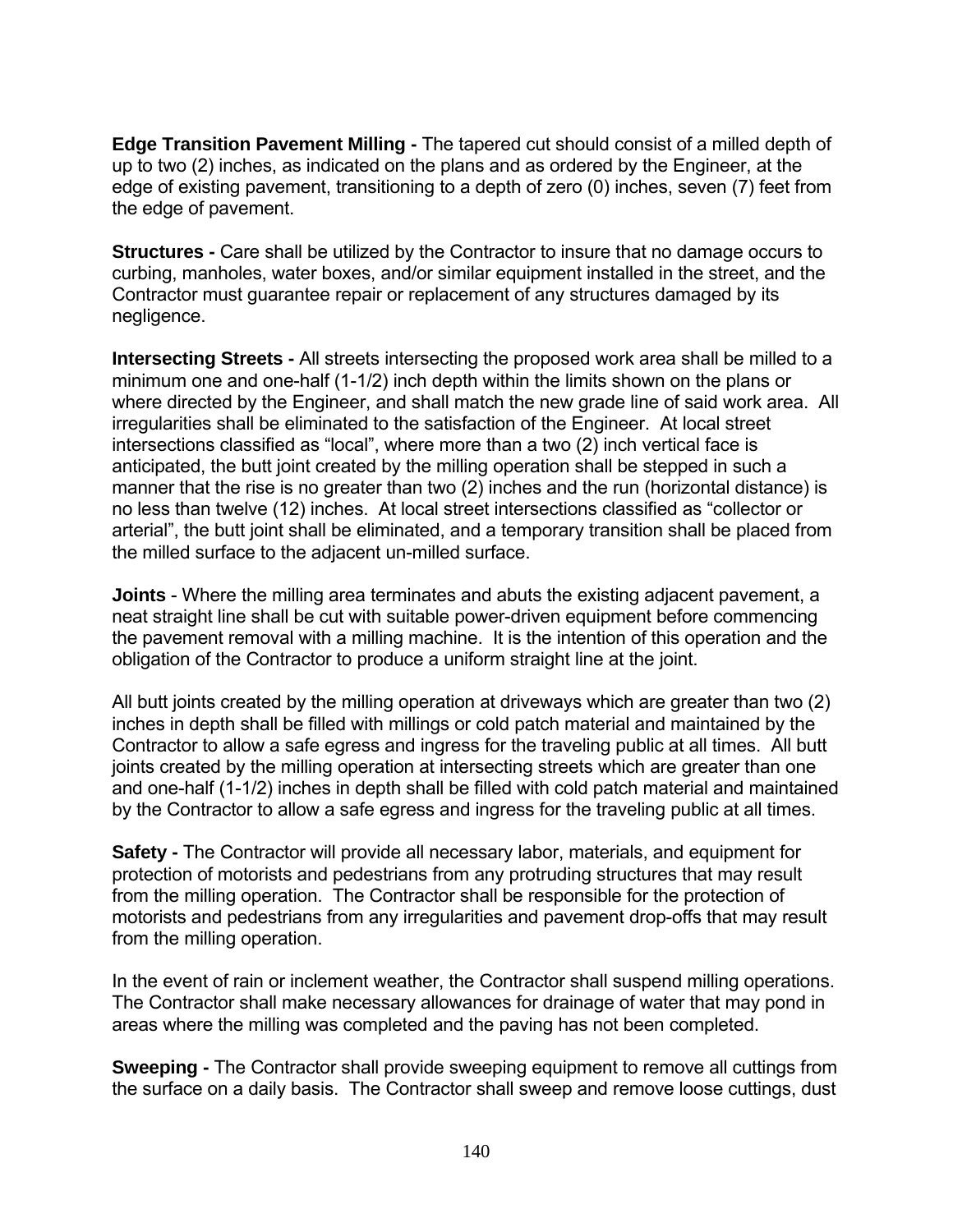or other objectionable material from the roadway by the end of each working day using power brooms, power vacuums or both; and whatever ancillary equipment, tools and labor necessary to properly prepare the road for subsequent tack coat and paving.

The pavement removal and cleaning operations shall be conducted in such a manner as to effectively minimize the amount of dust being emitted. The operation shall be planned and conducted so as to be safe for persons and property adjacent to the work, including the traveling public.

Bituminous concrete that cannot be removed by cold planing equipment because of physical or geometrical restraints should be removed by other methods acceptable to the Engineer.

**Patching -** Areas of base exposure caused by the milling Contractor as a direct result of adjusting profiling equipment, over cut beyond specified depths, use of jackhammer around structures, or utilizing equipment not specifically designed to cold plane pavements will be repaired and paid for by the Contractor. These areas of base exposure shall be repaired as a partial depth patch or a full depth patch, as directed by the Engineer. Any patching required shall be repaired before the end of the working day, and in a manner satisfactory to the Engineer.

In areas where the Contractor has held to the specified milling depth, any localized areas of exposed base materials shall be repaired as a partial depth patch by the Contractor and paid by the Engineer under the appropriate bid item.

The Engineer may require re-milling of any area where a non-uniform surface has resulted from the Contractor's operations; these areas will be corrected at no additional cost to the Authority.

## **SURFACE TEXTURE**

**Deviation -** The milled surface texture deviation produced by pavement profilers should not exceed one quarter (1/4) of an inch in ten (10) feet in any direction in preparation for placing a final wearing surface, or three eighths (3/8) of an inch for an intermediate course.

Milling work shall be of varying depths, as required by the plans and/or specifications, or as directed by the Engineer. The Contractor shall take the necessary steps to prevent the pavement from being torn, gouged, shoved, broken, sooted, oil coated, or otherwise injured by the planing operation.

## **STOCKPILING MATERIALS**

**For Recycling -** The salvaged material intended for use in the recycled bituminous concrete shall be segregated and stockpiled separately so as not to be contaminated by any foreign matter.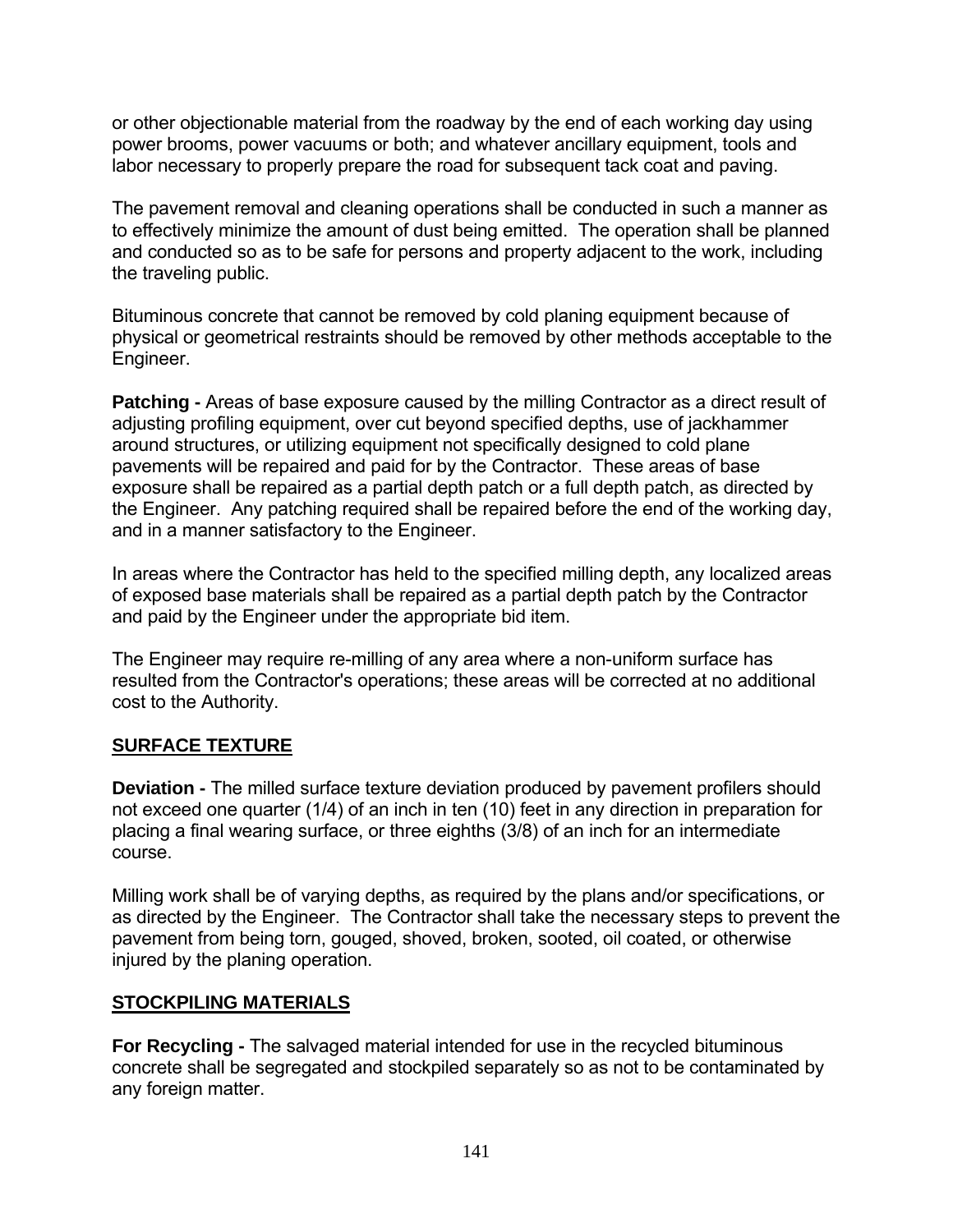The planing operation shall be conducted so as not to permit the contamination of the salvaged pavement material by any unbound pavement materials, shoulder debris, grass, sweepings, oversized cuttings, leaves, or dirt.

#### **MEASUREMENT:**

Work shall be measured by the actual number of square yards of surface area milled to a specified depth in accordance with the specification, as shown on the plans, and accepted by the Engineer.

## **PAYMENT:**

Payment for accepted quantities as measured will be at the contract unit price per square yard per specified depth, which price shall include full compensation for milling, loading, hauling, cleaning the milled pavement surface, temporary transitions, and stockpiling the reclaimed milled material, and for all labor, tools, equipment, materials, supplies, sweeping, and all incidentals necessary to complete the work.

| <b>Item Number</b> | Pay Item                                        | <b>Pay Unit</b> |
|--------------------|-------------------------------------------------|-----------------|
| 405.02             | <b>Bituminous Concrete Milling</b><br>$0" - 2"$ | Square Yard     |
| 405.03             | <b>Bituminous Concrete Milling</b><br>$0" - 3"$ | Square Yard     |
| 405.04             | <b>Bituminous Concrete Milling</b><br>$0" - 4"$ | Square Yard     |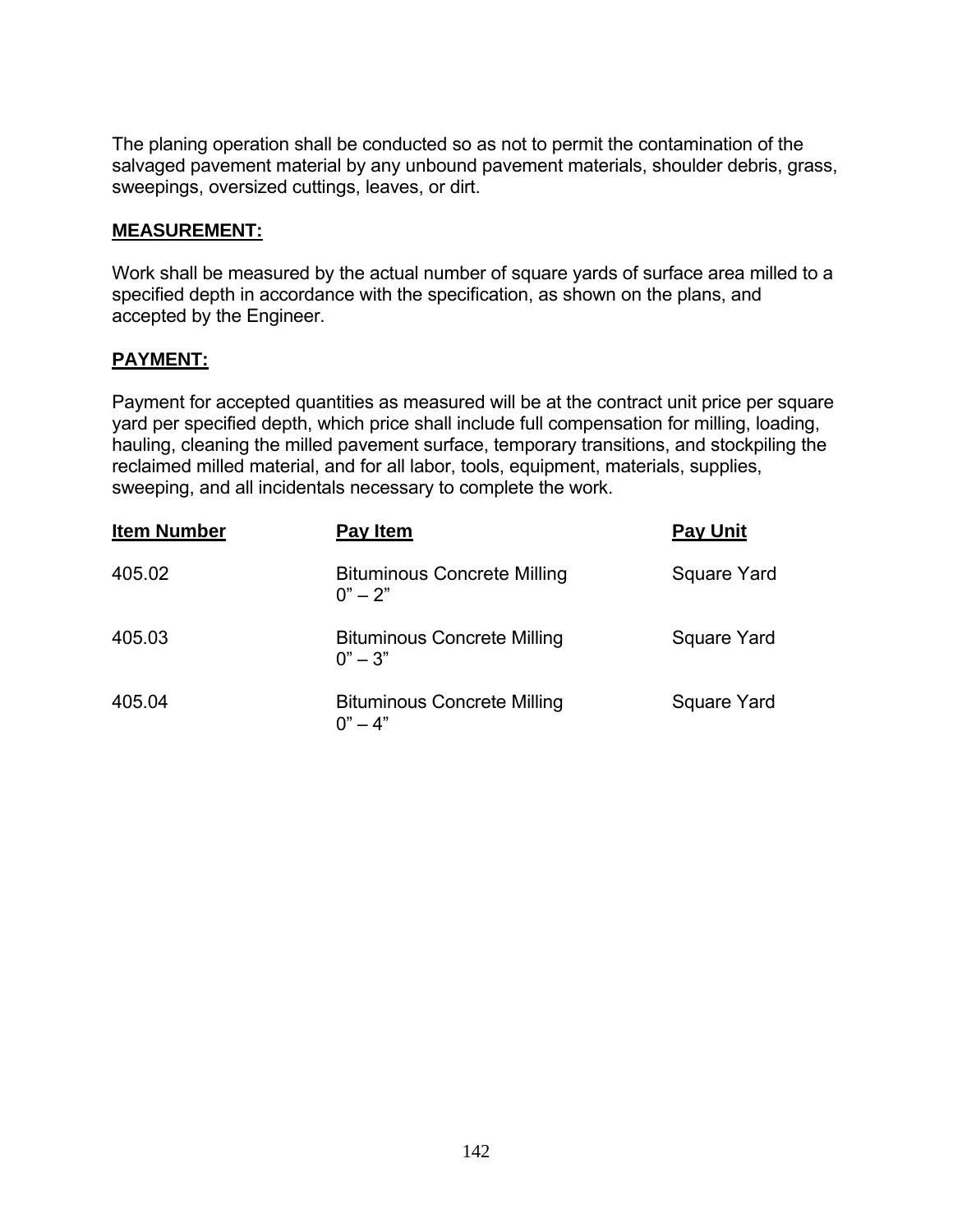# **ITEM 406 BITUMINOUS CONCRETE**

## **DESCRIPTION**:

This item shall consist of a base, intermediate, and surface course hot mix asphalt (HMA) composed of mineral aggregate and bituminous material mixed in a central mixing plant and placed on a prepared course in accordance with these specifications and shall conform to the lines, grades, thickness, and typical cross sections shown on the plans. Each course shall be constructed to the depth, typical section, or elevation required by the plans and shall be rolled, finished, and approved before the placement of the next course.

#### **MATERIALS:**

## *AGGREGATE*

Aggregates shall consist of crushed stone, or crushed gravel, with or without sand or other inert finely divided mineral aggregate. The portion of materials retained on the No. 8 sieve is coarse aggregate. The portion passing the No. 8 sieve and retained on the No. 200 sieve is fine aggregate, and the portion passing the No. 200 sieve is mineral filler, when tested in accordance with AASHTO T27 and AASHTO T11.

a. Coarse Aggregate - Coarse aggregate shall consist of sound, tough, durable particles of crushed stone or crushed gravel of uniform quality throughout and free from adherent films of matter that would prevent thorough coating and bonding with the bituminous material and be free from organic matter and other deleterious substances. The percentage of wear shall not be greater than 40 percent when tested in accordance with AASHTO T96. The sodium sulfate soundness loss shall not exceed 10 percent, or the magnesium sulfate soundness loss shall not exceed 10 percent, after five cycles, when tested in accordance with AASHTO T104.

The aggregate shall not contain more than 10 percent, by weight, of flat or elongated pieces, when tested in accordance with ASTM D4791 at a 5:1 ratio. ASTM D4791 shall be performed on material coarser than the #4 (4.75mm) sieve and compare the length (longest dimension) to the thickness (smallest dimension) of the aggregate particles.

The aggregate shall contain a minimum coarse aggregate angularity of 75% having at least one fractured face for the base, intermediate, and surface courses, when tested in accordance with ASTM D5821.

The use of steel slag or blast furnace slag shall not be permitted as a coarse aggregate.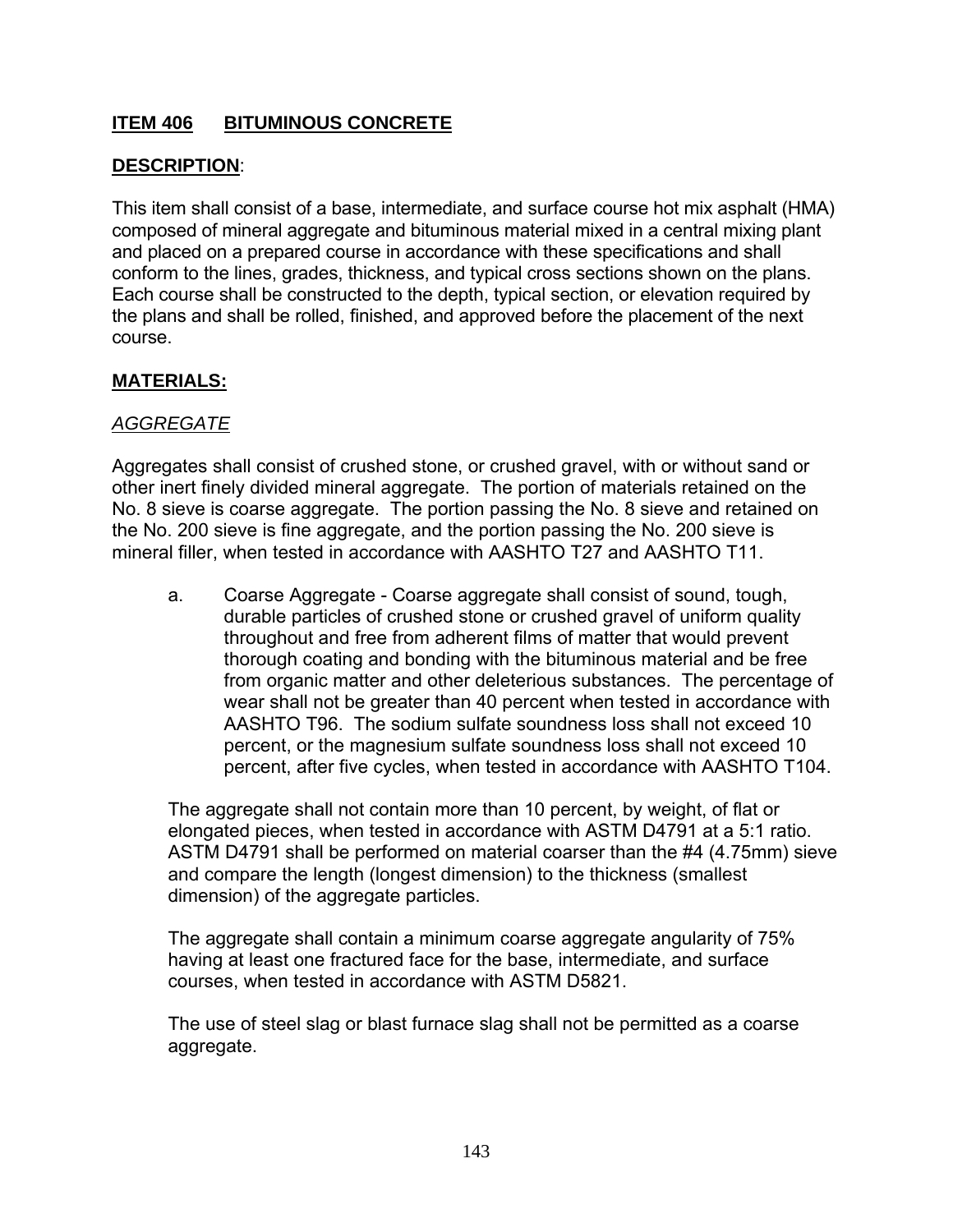b. Fine Aggregate - Fine aggregate shall consist of clean, sound, durable, angular shaped particles produced by crushing stone, slag, or gravel that meets the requirements for wear and soundness specified for coarse aggregate. The aggregate particles shall be free from coatings of clay, silt, or other objectionable matter and shall contain no clay balls. The fine aggregate, including any blended material for the fine aggregate, shall have a plasticity index of not more than 6 and a liquid limit of not more than 25 when tested in accordance with AASHTO T89 and AASHTO T90.

Natural (non-manufactured) sand may be used to obtain the gradation of the aggregate blend or to improve the workability of the mix. The amount of sand to be added will be adjusted to produce mixtures conforming to requirements of this specification.

The aggregate shall have sand equivalent values of 40 or greater when tested in accordance with AASHTO T176.

The aggregate shall have a fine aggregate angularity value of 40% or greater when tested in accordance with AASHTO T304, Method A. The un-compacted void content shall be evaluated for the combined mix aggregates including both coarse and fine aggregate portions.

c. Sampling - AASHTO T2 shall be used in sampling coarse and fine aggregate, and AASHTO T127 shall be used in sampling mineral filler.

*MINERAL FILLER* - If filler, in addition to that naturally present in the aggregate, is necessary, it shall meet the requirements of AASHTO M17.

The superpave mixtures shall contain a dust-to-effective asphalt ratio by mass between 0.6 and 1.2. Mixtures that pass beneath the boundaries of the aggregate restricted zone shall contain a dust-to-effective asphalt ratio by mass between 0.6 and 1.6.

*HOT MIX ASPHALT MATERIAL* - Hot mix asphalt material shall conform to the following requirements:

*ASPHALT BINDER MATERIAL PERFORMANCE GRADED ASPHALT BINDERS* - The Asphalt Binder shall be a Performance Graded Asphalt Binder (PGAB) which meets the specification requirements of AASHTO Provisional Standard MP1 and AASHTO PP-6. Acceptance of the PGAB will be in accordance with AASHTO PP26-96 (June 1996) "Standard Practice For Certifying Suppliers of Performance Graded Asphalt Binders." PGAB shall be provided by an Approved Supplier (AS) under the Approved Supplier Certification (ASC) system.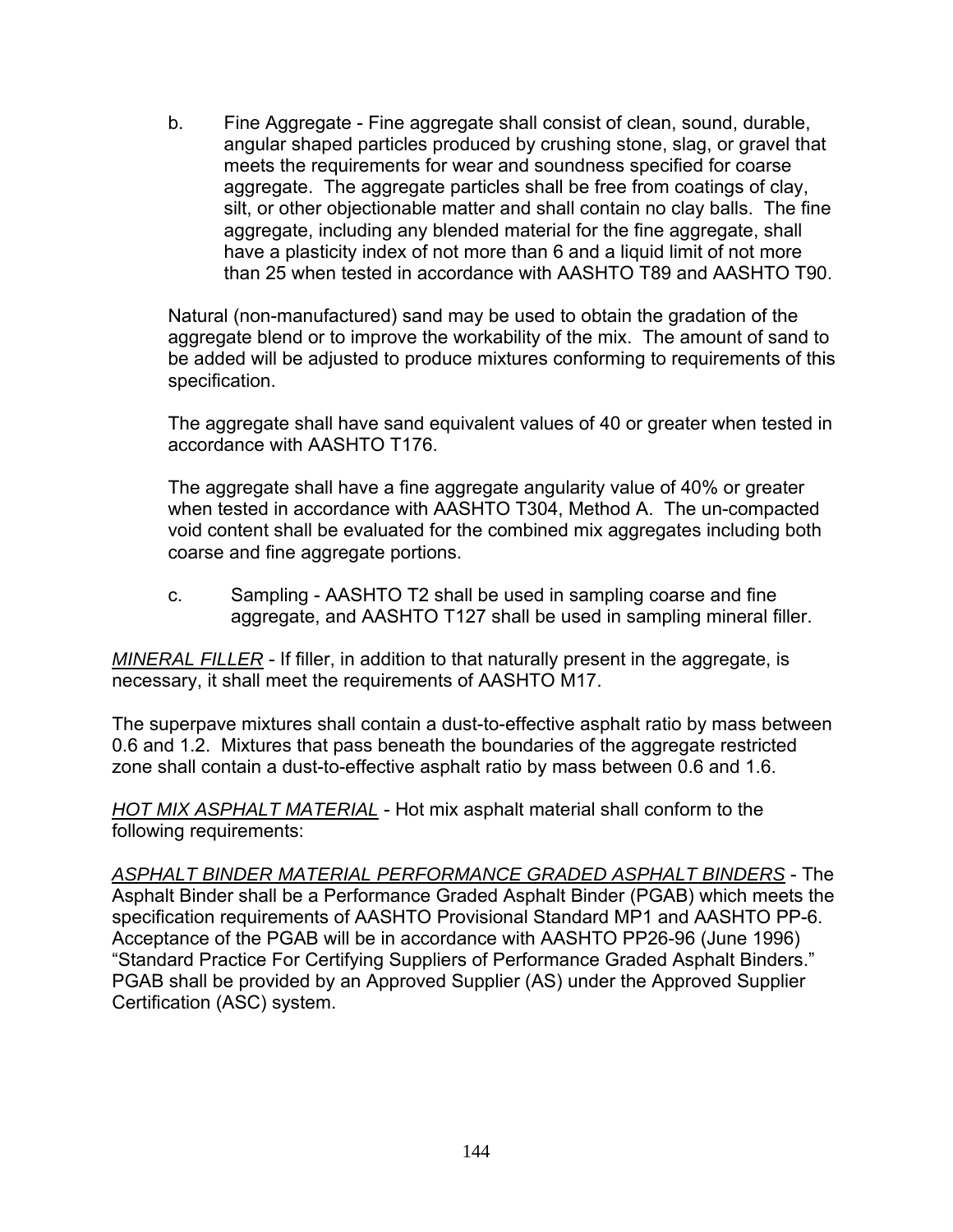*THE PGAB GRADE SELECTED FOR THIS CONTRACT IS PG 64-28* - The Contractor shall furnish vendor's certified test reports and bill of lading, in accordance with AASHTO PP26, for each lot of asphalt binder material shipped to the project. The performance graded binder shall meet these specification requirements including any anti-strip agent necessary. The vendor's certified test report for the asphalt binder material can be used for acceptance or tested independently by the Engineer.

The blending at the HMA plants of PG binder from different suppliers is strictly prohibited. Contractors may switch to another approved source of PG binder, upon written notification to the Engineer, and by certifying that the tank to be utilized has been drained to an un-pumpable condition. Contractors who blend PG binders will be reclassified as a supplier and required to certify the binder in accordance with AASHTO MP1 and AASHTO PP-26.

A copy of the Material Certificate shall be provided in accordance with the frequency requirements established in the latest version of AASHTO MP-1, and shall include the following:

- a. Flash point
- b. Rotational viscosity at 275°F (135°C) and 329°F (165°C)
- c. Specific gravity at 77°F (25°C)
- d. Original G\*/sinδ and phase angle at test temperature
- e. RTFO percent mass loss
- f. RTFO G\*/sinδ and phase angle at test temperature
- g. PAV Residue G\*(sinδ) and phase angle at test temperature
- h. Creep stiffness and m-value at test temperature
- i. Direct tension results (when equipment available)
- j. Strain sweep in accordance with AASHTO TP-5 (optional)
- k. Physical hardening after 24 hours in accordance with AASHTO TP-1 (optional)

*ASPHALT ANTI-STRIPPING ADDITIVE* - This specification provides for an additive to the asphalt to assist in the coating of wet aggregate and to increase the resistance of the bituminous coating to stripping in the presence of water. The additive shall be chemically inert to asphalt (heat stable) and when blended with asphalt shall withstand storage at a temperature of 400°F (204°C) for extended periods without loss of effectiveness.

Composition: Anti-stripping compound shall be an organic chemical compound free from inorganic mineral salts or inorganic mineral soaps. It shall contain no ingredient harmful to the bituminous material or to the workmen, and shall not appreciably alter the specified characteristics of the bituminous material.

Anti-stripping additive shall be incorporated and thoroughly dispersed in the bituminous material in a minimum amount equal to the percent by weight established by AASHTO T283. The composite mixture shall have a minimum tensile strength ratio (TSR) of not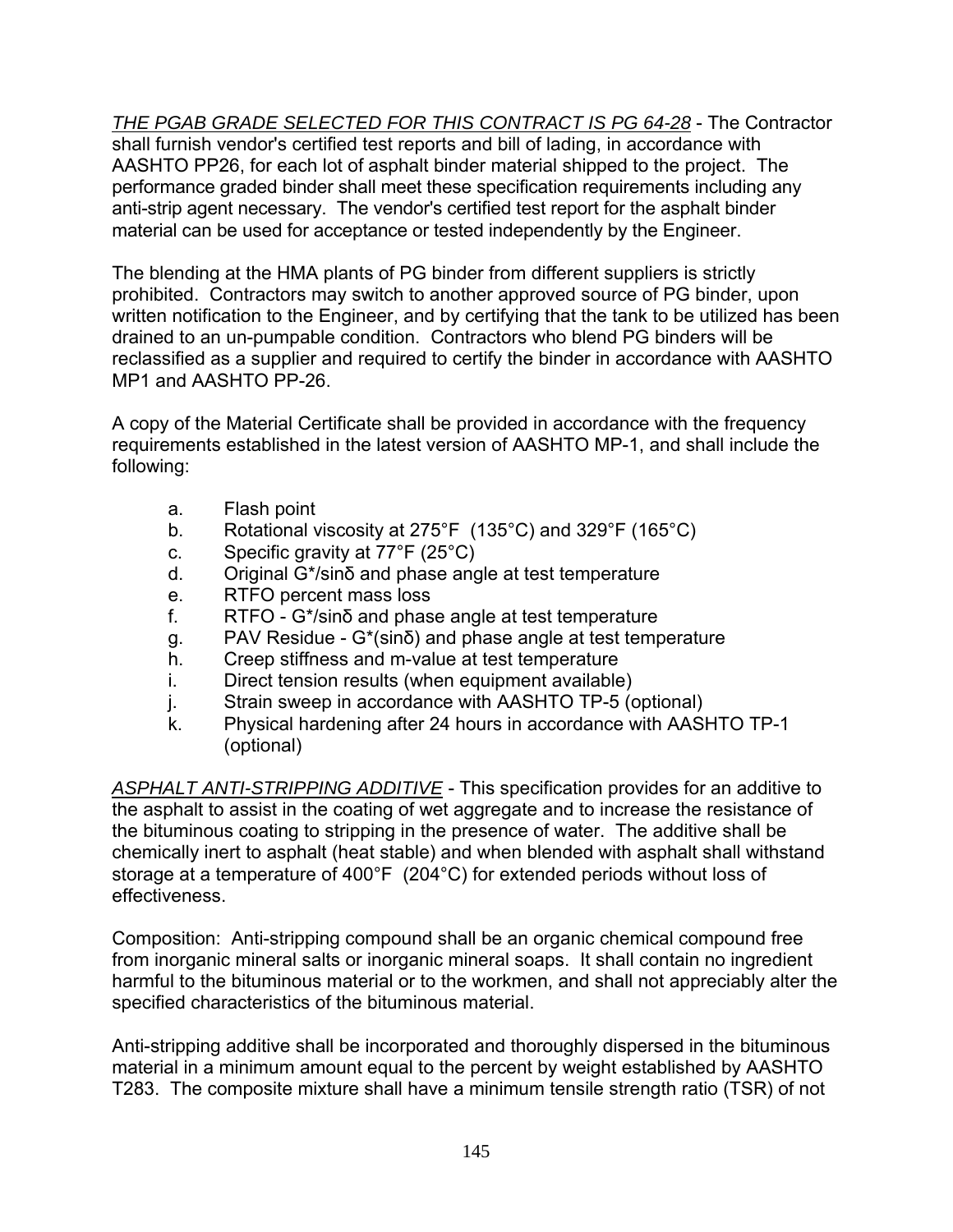less than 80, when tested in accordance with AASHTO T283. The specimens for the AASHTO procedure shall be 100mm in diameter, compacted with either the Marshall hammer or the Superpave gyratory compactor to the desired air void level of 7.0 + 1.0%. If the TSR ratio is less than 80, the aggregates shall be treated with an approved anti-strip agent in sufficient quantity to produce acceptable results. The bituminous mixtures and binder materials that require anti-strip additives (either liquid or mineral) shall continue to meet all requirements specified herein for binder and HMA. The antistrip agent shall be provided by the Contractor at no additional cost.

*PRELIMINARY MATERIAL ACCEPTANCE* - Prior to delivery of materials to the job site, the Contractor shall submit certified test reports to the Engineer for the following materials:

- a. Coarse Aggregate.
	- (1) Percent of wear.
	- (2) Soundness.
	- (3) Flat and Elongated.
	- (4) Coarse aggregate angularity.
- b. Fine Aggregate.
	- (1) Liquid limit.
	- (2) Plastic index.
	- (3) Sand equivalent.
	- (4) Fine aggregate angularity.
- c. Mineral Filler.
- d. Performance Graded Asphalt Binder Material. The certification(s) shall show the appropriate AASHTO and/or ASTM test(s) for each material, the test results, and a statement that the material meets the specification requirement.

The Engineer may request samples for testing, prior to and during production, to verify the quality of the materials and to ensure conformance with the applicable specifications.

## *COMPOSITION*

COMPOSITION OF MIXTURE - The hot mix asphalt shall be composed of a mixture of well-graded aggregate, filler if required, and asphalt binder material. The several aggregate fractions shall be sized, handled in separate size groups, and combined in such proportions that the resulting mixture meets the grading requirements of the job mix formula (JMF).

JOB MIX FORMULA - No hot mix asphalt for payment shall be produced until a JMF has been approved by the Engineer. The hot mix asphalt shall be designed in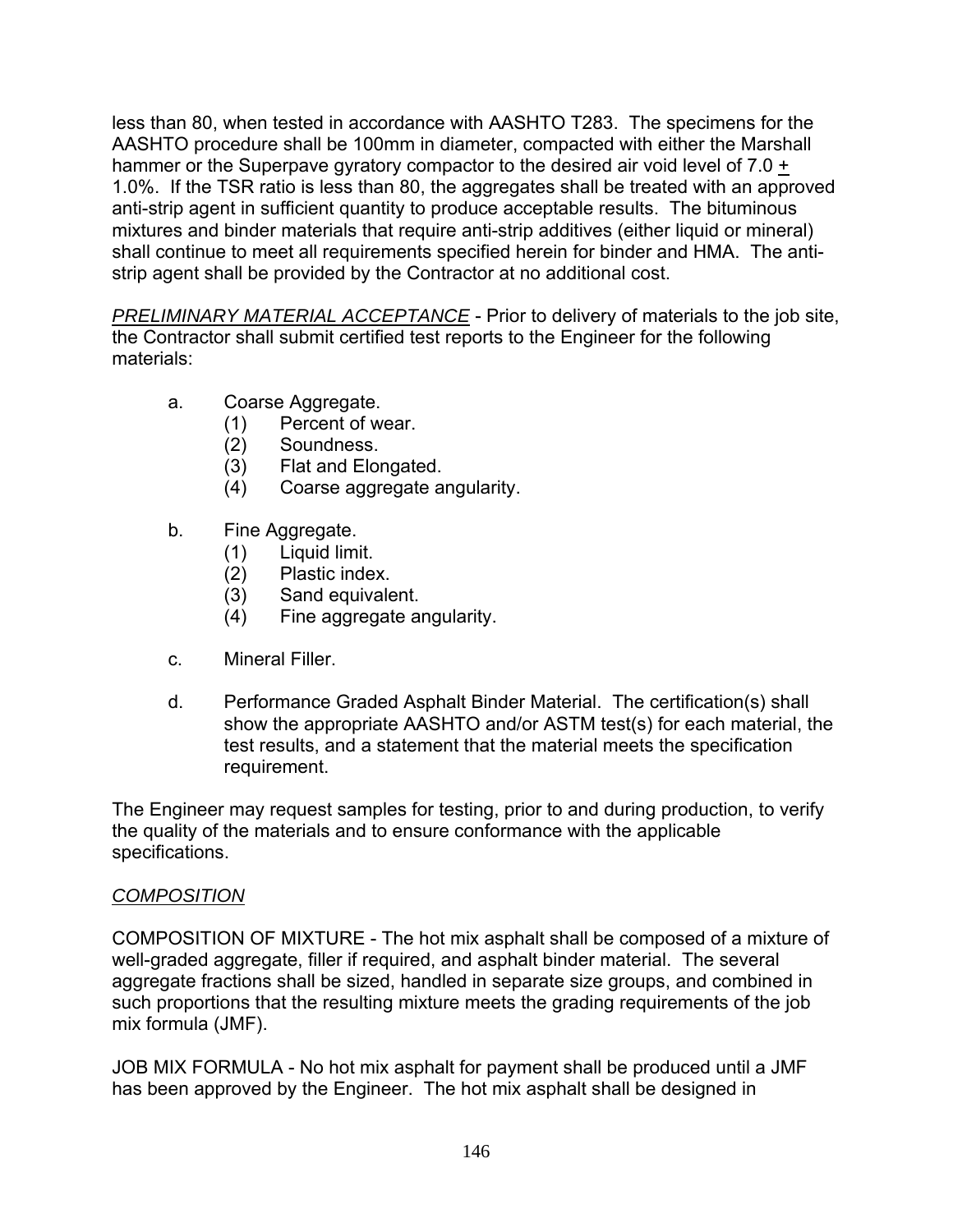accordance with AASHTO MP2-00, PP2-00, PP28-00, TP4-00, and the requirements contained herein. For the volumetric mix design, the mixture of asphalt and aggregate shall be oven aged at the mixture's specified compaction temperature in accordance with AASHTO PP2, section 7.1 Mixture Conditioning for Volumetric Mixture Design.

The JMF shall be submitted in writing by the Contractor to the Engineer at least 30 days prior to the start of paving operations and shall include as a minimum:

- a. Percent passing each sieve size.
- b. Percent of asphalt binder.
- c. Performance grading test results and Material Certificate certifying the PG grade.
- d. Number of gyrations for the estimated design ESAL loading.
- e. Mixing temperature.
- f. Compaction temperature.
- g. Temperature of mix when discharged from the mixer.
- h. Plot of the combined gradation on the Federal Highway Administration (FHWA) 45 power gradation curve.
- i. Densification curve for each asphalt content plotting density, %Gmm, versus the logarithm of the number of gyrations.
- j. Percent natural sand.
- k. Percent fractured faces.
- l. Percent flat or elongated particles.
- m. Tensile Strength Ratio (TSR).
- n. Antistrip agent type and quantity.
- o. Sand equivalent value.
- p. Fine aggregate angularity value.
- q. Percentage of wear.
- r. Sulfate soundness loss.
- s. Combined aggregate specific gravity.
- t. Dust to effective asphalt ratio.
- u. Graphical plot of air voids, voids in mineral aggregate (VMA), voids filled with asphalt (VFA), density at  $N<sub>initial</sub>$ , density at  $N<sub>design</sub>$ , and density at Nmaximum versus asphalt content.

The Contractor shall submit samples to the Engineer, upon request, for JMF verification testing.

The JMF for each mixture shall be in effect until modified in writing by the ENGINEER. Should a change in sources of materials be made, a new JMF must be approved by the ENGINEER before the new material is used.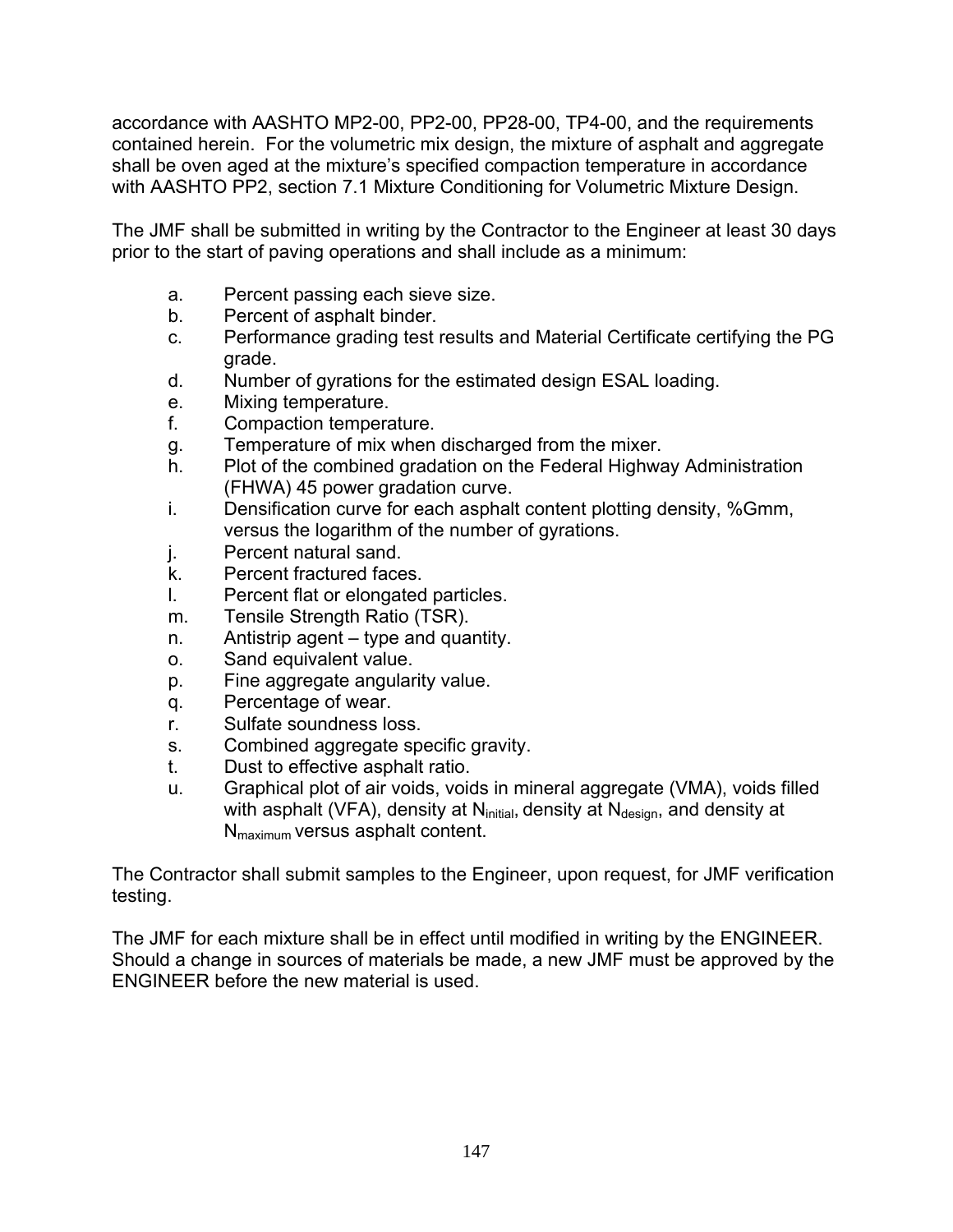#### **TABLE 1 SUPERPAVE DESIGN CRITERIA**

|                           |               | <b>Number of Gyrations</b> |                                 |
|---------------------------|---------------|----------------------------|---------------------------------|
| Design ESALs<br>(million) | $N_{initial}$ | $N_{\text{design}}$        | $\mathsf{N}_{\mathsf{maximum}}$ |
| $0.3$ to $<$ 3.0          |               | 75                         | 115                             |

## **TABLE 2 REQUIRED DENSITY OF Gmm**

|                           |               | <b>Number of Gyrations</b> |                      |
|---------------------------|---------------|----------------------------|----------------------|
| Design ESALs<br>(million) | $N_{initial}$ | $N_{\text{design}}$        | $N_{\text{maximum}}$ |
| $0.3$ to $< 3.0$          | < 90.5%       | 96%                        | $< 98.0\%$           |

#### **TABLE 3 PERCENT VOIDS IN MINERAL AGGREGATE (VMA)**

| Nominal Maximum | Percent       |
|-----------------|---------------|
| Aggregate Size  |               |
| $9.5$ mm.       | $15.0 - 17.0$ |
| $12.5$ mm.      | $14.0 - 16.0$ |
| 25.0 mm.        | $12.0 - 14.0$ |
|                 |               |

#### **TABLE 4 PERCENT VOIDS FILLED WITH ASPHALT (VFA)**

| Nominal Maximum | Percent   |
|-----------------|-----------|
| Aggregate Size  |           |
| $9.5$ mm.       | $65 - 78$ |
| $12.5$ mm.      | $65 - 78$ |
| 25.0 mm.        | $65 - 78$ |
|                 |           |

The mineral aggregate shall be of such size that the percentage composition by weight, as determined by laboratory sieves, will conform to the gradation or gradations specified in Table 5 when tested in accordance with AASHTO Standards T27 and T11.

The gradations in Table 5 represent the limits which shall determine the suitability of aggregate for use from the sources of supply. The aggregate, as selected (and used in the JMF) and blended, shall have a gradation within the limits designated in Table 5 and shall not vary from the low limit on one sieve to the high limit on the adjacent sieve, or vice versa, but shall be well graded from coarse to fine.

Deviations from the final approved mix design for asphalt binder content and gradation of aggregates shall be within the action limits for individual measurements as specified in Table 12. The limits still will apply if they fall outside the master grading band in Table 5.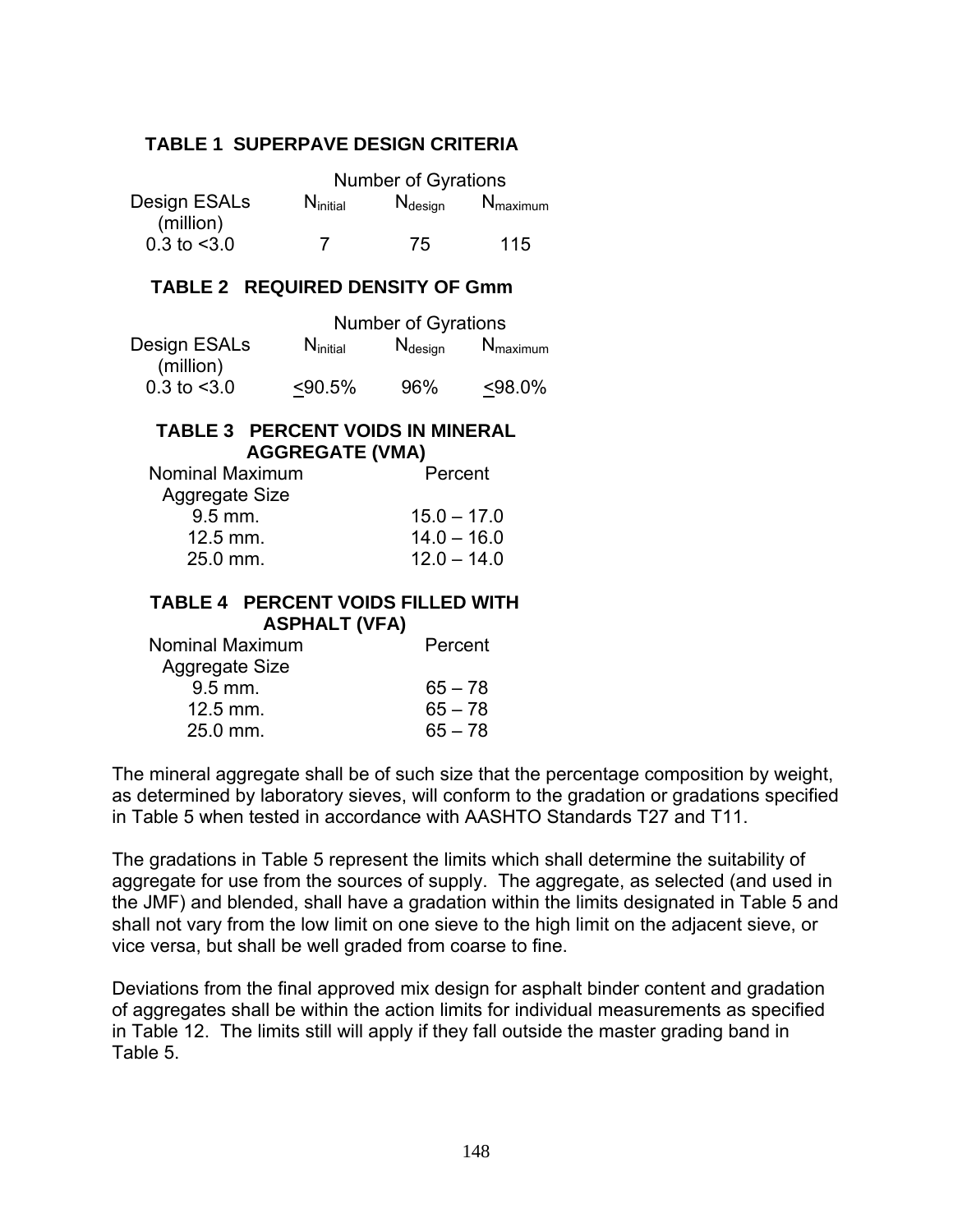The maximum size aggregate used shall not be more than one-half of the thickness of the course being constructed on a prepared surface or that which can be placed to achieve specification requirements. The maximum size is defined as one sieve size larger than the nominal maximum size. The nominal maximum size is defined as one sieve size larger that the first sieve to retain more than 10 percent.

The final JMF shall be evaluated in accordance with the Asphalt Institute procedures contained in Chapter III, MARSHALL METHOD OF MIX DESIGN, of the Asphalt Institute's Manual Series No. 2 (MS-2), Mix Design Methods for Asphalt Concrete. Three samples of the hot mix asphalt surface course and intermediate course materials shall be compacted with 75 blows on each side with the Marshall compaction hammer in accordance with AASHTO T245. The Contractor shall determine the bulk specific gravity of each of the compacted specimens in accordance with AASHTO T166. The Contractor shall determine and provide the air voids, stability, and flow for each fabricated specimen. The stability and flow shall be determined in accordance with AASHTO T245, paragraph 4. The air voids shall be determined in accordance with AASHTO T269. This information shall be provided for informational purposes only and will not be subject to the requirements of the Asphalt Institute specifications.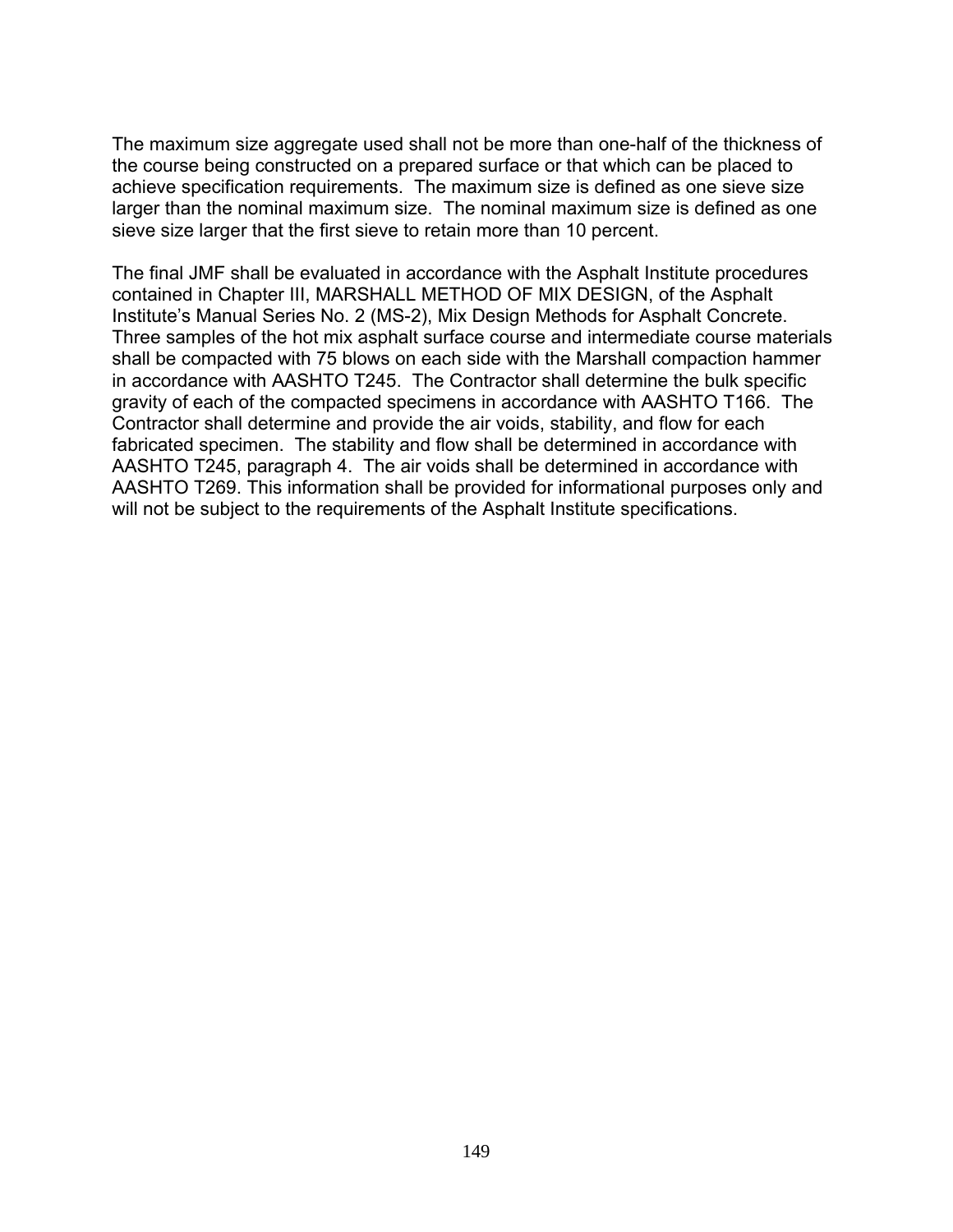| <b>TABLE 5 SUPERPAVE HOT MIX ASPHALT MIXTURES</b> |                                                     |                          |                          |                          |                          |                          |                          |                          |                          |                          |                          |               |
|---------------------------------------------------|-----------------------------------------------------|--------------------------|--------------------------|--------------------------|--------------------------|--------------------------|--------------------------|--------------------------|--------------------------|--------------------------|--------------------------|---------------|
| <b>Percent by Weight Passing Sieves</b>           |                                                     |                          |                          |                          |                          |                          |                          |                          |                          |                          |                          |               |
|                                                   | 9.5mm Surface<br>12.5mm Intermediate<br>25.0mm Base |                          |                          |                          |                          |                          |                          |                          |                          |                          |                          |               |
| <b>Sieve</b>                                      |                                                     |                          |                          | <b>Restricted</b>        |                          | <b>Control</b>           |                          | <b>Restricted</b>        |                          | <b>Control</b>           | <b>Restricted</b>        |               |
| Size in.                                          | <b>Control</b>                                      |                          |                          | Zone                     | <b>Points</b>            |                          |                          | Zone                     |                          | <b>Points</b>            |                          | Zone          |
| (mm)                                              | <b>Points</b>                                       |                          |                          |                          |                          |                          |                          |                          |                          |                          |                          |               |
|                                                   | Min                                                 | <b>Max</b>               | Min                      | <b>Max</b>               | Min                      | <b>Max</b>               | Min                      | <b>Max</b>               | Min                      | <b>Max</b>               | Min                      | <b>Max</b>    |
|                                                   | $\frac{0}{0}$                                       | $\frac{0}{0}$            | $\frac{0}{0}$            | $\frac{0}{0}$            | $\frac{0}{0}$            | $\frac{0}{0}$            | $\frac{0}{0}$            | $\frac{0}{0}$            | $\frac{0}{0}$            | $\frac{0}{0}$            | $\frac{0}{0}$            | $\frac{0}{0}$ |
| $-1/2$ "                                          |                                                     |                          |                          |                          |                          |                          |                          |                          | 100.                     |                          |                          |               |
| (37.5)                                            |                                                     |                          |                          |                          |                          |                          |                          |                          | $\overline{0}$           |                          |                          |               |
| 1''(25.4)                                         | $\overline{\phantom{a}}$                            | $\overline{\phantom{0}}$ | $\overline{a}$           | $\qquad \qquad -$        |                          | $\overline{\phantom{0}}$ | $\blacksquare$           | $\overline{\phantom{0}}$ | 90.0                     | 100.                     | $\overline{a}$           |               |
|                                                   |                                                     |                          |                          |                          |                          |                          |                          |                          |                          | $\overline{0}$           |                          |               |
| $\frac{3}{4}$ , (19.0)                            | $\overline{\phantom{0}}$                            |                          | $\overline{a}$           | $\overline{\phantom{a}}$ | 100.                     | $\overline{\phantom{0}}$ |                          |                          | $\overline{a}$           | 90.0                     | $\blacksquare$           |               |
|                                                   |                                                     |                          |                          |                          | $\overline{0}$           |                          |                          |                          |                          |                          |                          |               |
| $\frac{1}{2}$ (12.5)                              | 100.                                                | $\overline{\phantom{0}}$ | $\overline{\phantom{0}}$ | $\overline{\phantom{a}}$ | 90.0                     | 100.                     | $\overline{\phantom{a}}$ | $\overline{\phantom{0}}$ | $\overline{\phantom{0}}$ | $\overline{\phantom{0}}$ | $\overline{\phantom{0}}$ |               |
|                                                   | $\boldsymbol{0}$                                    |                          |                          |                          |                          | $\overline{0}$           |                          |                          |                          |                          |                          |               |
| $3/8$ " (9.5)                                     | 90.0                                                | 100.                     | $\overline{a}$           | $\overline{\phantom{a}}$ | $\overline{\phantom{a}}$ | 90.0                     | $\overline{a}$           | -                        | $\overline{\phantom{0}}$ | $\overline{\phantom{0}}$ |                          |               |
|                                                   |                                                     | $\overline{0}$           |                          |                          |                          |                          |                          |                          |                          |                          |                          |               |
| #4 (4.75)                                         | $\overline{a}$                                      | 90.0                     | $\overline{a}$           | $\overline{a}$           | $\overline{a}$           | $\overline{a}$           | $\blacksquare$           | $\overline{a}$           | $\overline{a}$           | $\overline{a}$           | 39.5                     | 39.5          |
| #8 (2.36)                                         | 32.0                                                | 67.0                     | 47.2                     | 47.2                     | 28.0                     | 58.0                     | 39.1                     | 39.1                     | 19.0                     | 45.0                     | 26.8                     | 30.8          |
| #16(1.18)                                         | $\overline{a}$                                      | $\overline{\phantom{0}}$ | 31.6                     | 37.6                     | $\overline{a}$           | $\overline{a}$           | 25.6                     | 31.6                     | $\overline{a}$           | $\overline{a}$           | 18.1                     | 24.1          |
| #30                                               | $\overline{\phantom{0}}$                            |                          | 23.5                     | 27.5                     | $\overline{a}$           | $\overline{a}$           | 19.1                     | 23.1                     | $\overline{a}$           |                          | 13.6                     | 17.6          |
| (0.600)                                           |                                                     |                          |                          |                          |                          |                          |                          |                          |                          |                          |                          |               |
| #50                                               | $\overline{\phantom{0}}$                            | $\overline{a}$           | 18.7                     | 18.7                     | $\overline{a}$           | $\overline{a}$           | 15.5                     | 15.5                     | $\overline{a}$           | $\overline{a}$           | 11.4                     | 11.4          |
| (0.300)                                           |                                                     |                          |                          |                          |                          |                          |                          |                          |                          |                          |                          |               |
| #100                                              |                                                     |                          |                          |                          |                          |                          |                          |                          |                          |                          |                          |               |
| (0.150)<br>#200                                   | 2.0                                                 | 10.0                     |                          |                          | $2.0\,$                  | 10.0                     |                          |                          | 1.0                      | 7.0                      |                          |               |
| (0.075)                                           |                                                     |                          | $\overline{a}$           | $\overline{a}$           |                          |                          |                          | $\overline{\phantom{0}}$ |                          |                          |                          |               |
|                                                   |                                                     |                          |                          |                          |                          |                          |                          |                          |                          |                          |                          |               |
| <b>Binder</b>                                     |                                                     |                          |                          |                          |                          |                          |                          |                          |                          |                          |                          |               |
| <b>Content:</b>                                   |                                                     |                          |                          |                          |                          |                          |                          |                          |                          |                          |                          |               |

*RECYCLED ASPHALT CONCRETE* - The use of recycled asphalt pavement (RAP) will not be allowed in the surface course. All other HMA mixtures may contain a maximum of 25% RAP by mass of the entire mixture. The RAP, incorporated into the HMA mixtures, shall be maintained as a separate captive stockpile and shall not be added to without prior approval. RAP shall consist of asphalt pavement recovered by cold milling or other removal techniques. The RAP shall be crushed so that 100 percent passes the 19mm sieve. The Contractor shall assure that the RAP is free from contaminating substances such as joint seal compound.

The coarse aggregate in the RAP shall be crushed stone, gravel, or a blend of the two and the top-size shall not exceed the maximum aggregate size established by the JMF.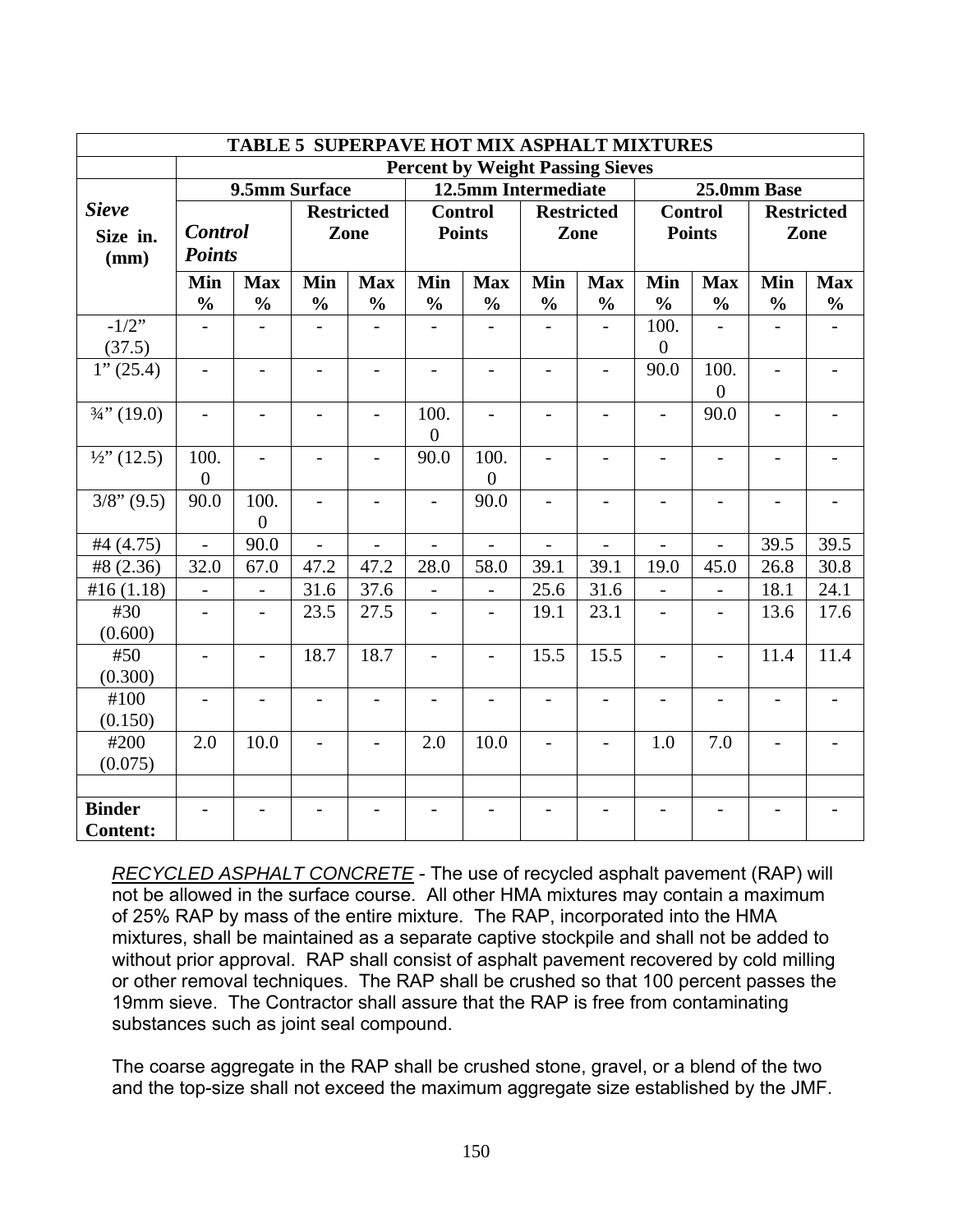The final HMA mixture containing RAP shall conform to all the specification requirements contained herein.

Superpave mixtures containing RAP shall have the binder tested by laboratory blending to show that the blend conforms to all criteria for the PG grade specified in this contract when tested in accordance with AASHTO PP6 and AASHTO MP1. The contractor or a representative shall submit results from laboratory blending of extracted RAP binder and virgin binder that reflects the blend percentage of RAP proportions selected in the Superpave HMA mixture.

The laboratory RAP-virgin binder blend viscosity value established from the RTFO residue at 140°F (60°C) shall establish the maximum viscosity allowed for the binder after discharge from the HMA plant and/or silo storage, if applicable, when recovered by AASHTO T170 and tested in accordance with AASHTO T202 and AASHTO TP48.

For design purposes, the specific gravity of the combined aggregate blend with RAP used in a HMA mixture shall be determined in accordance with the attached test method for BULK SPECIFIC GRAVIY OF AGGREGATE BLENDS WITH RAP .

*TEST SECTION* - Prior to full production, the Contractor shall prepare and place a quantity of hot mix asphalt according to the JMF. The amount of mixture should be sufficient to construct a test section 300 feet (90m) long and 20 to 30 feet (6 to 9m) wide placed in two lanes, with a longitudinal cold joint, and shall be of the same depth specified for the construction of the course which it represents. The underlying grade or pavement structure upon which the test section is to be constructed shall be the same as the remainder of the course represented by the test section. The equipment used in construction of the test section shall be the same type and weight to be used on the remainder of the course represented by the test section.

Two random samples shall be taken at the plant and tested for VMA and air voids at N<sub>design</sub> in accordance with the paragraph ACCEPTANCE SAMPLING AND TESTING Plant-Produced Material item (2) Testing. One random sample of mixture shall be taken at the plant and tested for aggregate gradation and asphalt content in accordance with the paragraph ACCEPTANCE SAMPLING AND TESTING Plant-Produced Material item (2) and evaluated in accordance with paragraphs CONTROL CHARTS for Individual Measurements and Range. Three randomly selected cores shall be taken from the finished pavement mat, and three from the longitudinal joint, and tested in accordance with paragraph ACCEPTANCE SAMPLING AND TESTING Field Placed Material item (4)testing. Random sampling shall be in accordance with procedures contained in ASTM D 3665.

Mat density and air voids shall be evaluated in accordance with paragraph ACCEPTANCE CRITERIA item (1) Mat Density and Air Voids. Joint density shall be evaluated in accordance with paragraph ACCEPTANCE CRITERIA item (4) Joint Density.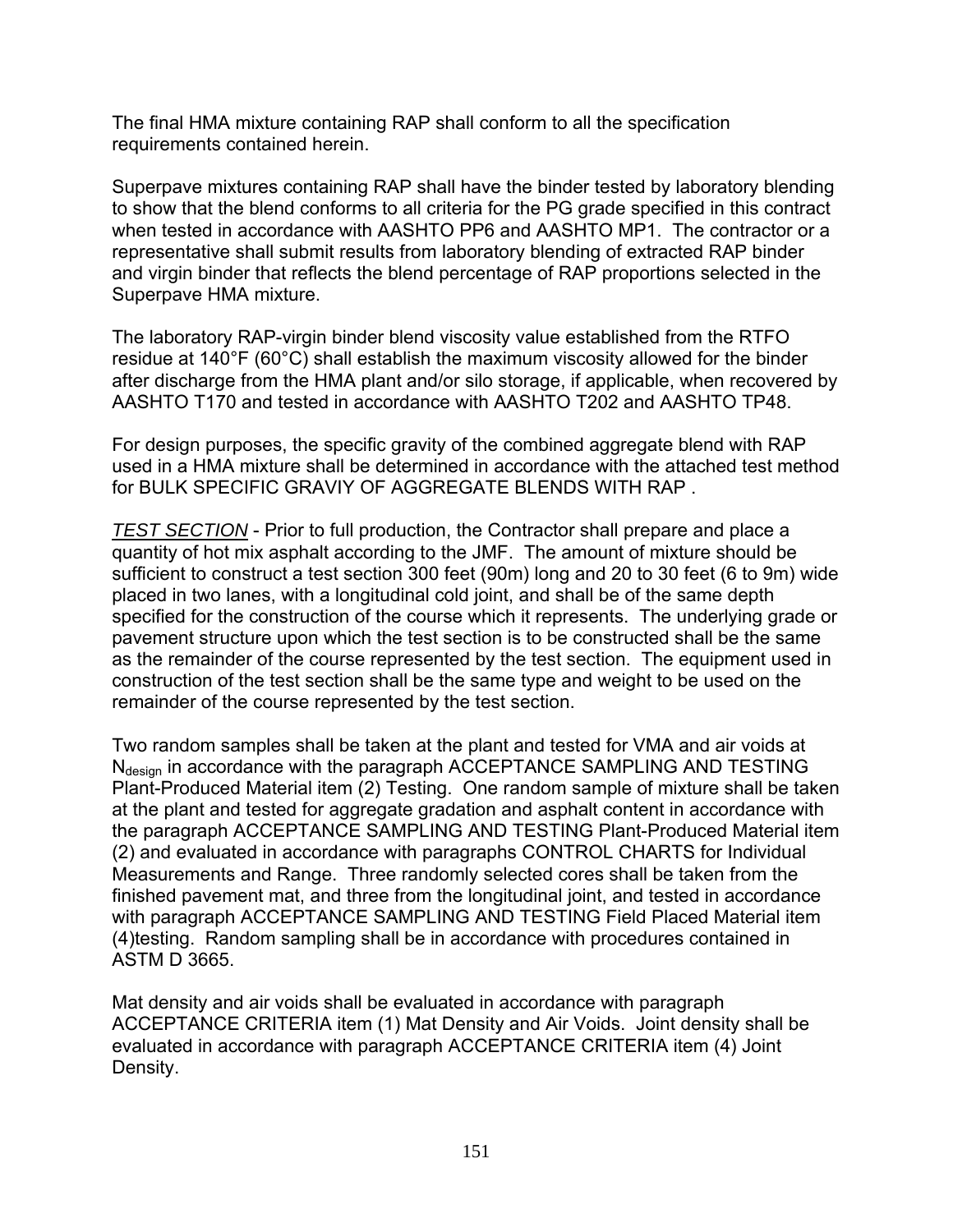Voids in the mineral aggregate (VMA), for each plant sample, shall be computed in accordance with procedures contained in Chapter IV, ASPHALT MIXTURE VOLUMETRICS, of the Asphalt Institute's Manual Series No. 2 (SP-2), Superpave Level 1 Mix Design.

The test section shall be considered acceptable if; 1) mat density, air voids at  $N_{\text{design}}$ , VMA, and joint density are 90 percent or more within limits, and 2) gradation and asphalt content are within the action limits specified in paragraphs CONTROL CHARTS for Individual Measurements and Range.

If the initial test section should prove to be unacceptable, the necessary adjustments to the JMF, plant operation, placing procedures, and/or rolling procedures shall be made. A second test section shall then be placed. If the second test section also does not meet specification requirements, both sections shall be removed at the Contractor's expense. Additional test sections, as required, shall be constructed and evaluated for conformance to the specifications. Any additional sections that are not acceptable shall be removed at the Contractor's expense. Full production shall not begin until an acceptable section has been constructed and accepted by the ENGINEER. The initial test section, whether acceptable or unacceptable, and any subsequent section that meets specification requirements shall be paid for in accordance with the paragraph for PAYMENT.

Job mix control testing shall be performed by the Contractor at the start of plant production and in conjunction with the calibration of the plant for the JMF. It should be recognized that the aggregates produced by the plant may not satisfy the gradation requirements or produce a mix that exactly meets the JMF. In those instances, it will be necessary to reevaluate and redesign the mix using plant-produced aggregates. Specimens should be prepared and the optimum asphalt binder content determined in the same manner as for the original design tests. A revised JMF will need to be submitted and a test section constructed prior to approval and full production. The test section and JMF submittal shall conform to all the specification requirements contained herein.

# **CONSTRUCTION DETAILS:**

*WEATHER LIMITATIONS.* The hot mix asphalt shall not be placed when weather conditions of fog or rain prevail or when the pavement surface or base shows signs of free moisture. When the surface temperature of the underlying course is less than 50°F (10°C) the ENGINEER shall determine the time available for compaction. The time available for compaction shall be calculated based on the time, date, air temperature, average wind speed, sky conditions, latitude, mix type, PG grade, lift thickness, mix delivery temperature, existing surface type, existing moisture content of surface, existing state of moisture in surface, and surface temperature. The estimated time available for compaction can be calculated with the computer program called Pave Cool Tool 2.0. This program is available free of charge at the following web location: [http://mnroad.dot.state.mn.us/research/mnroad\\_project/restools/cooltool.asp](http://mnroad.dot.state.mn.us/research/mnroad_project/restools/cooltool.asp)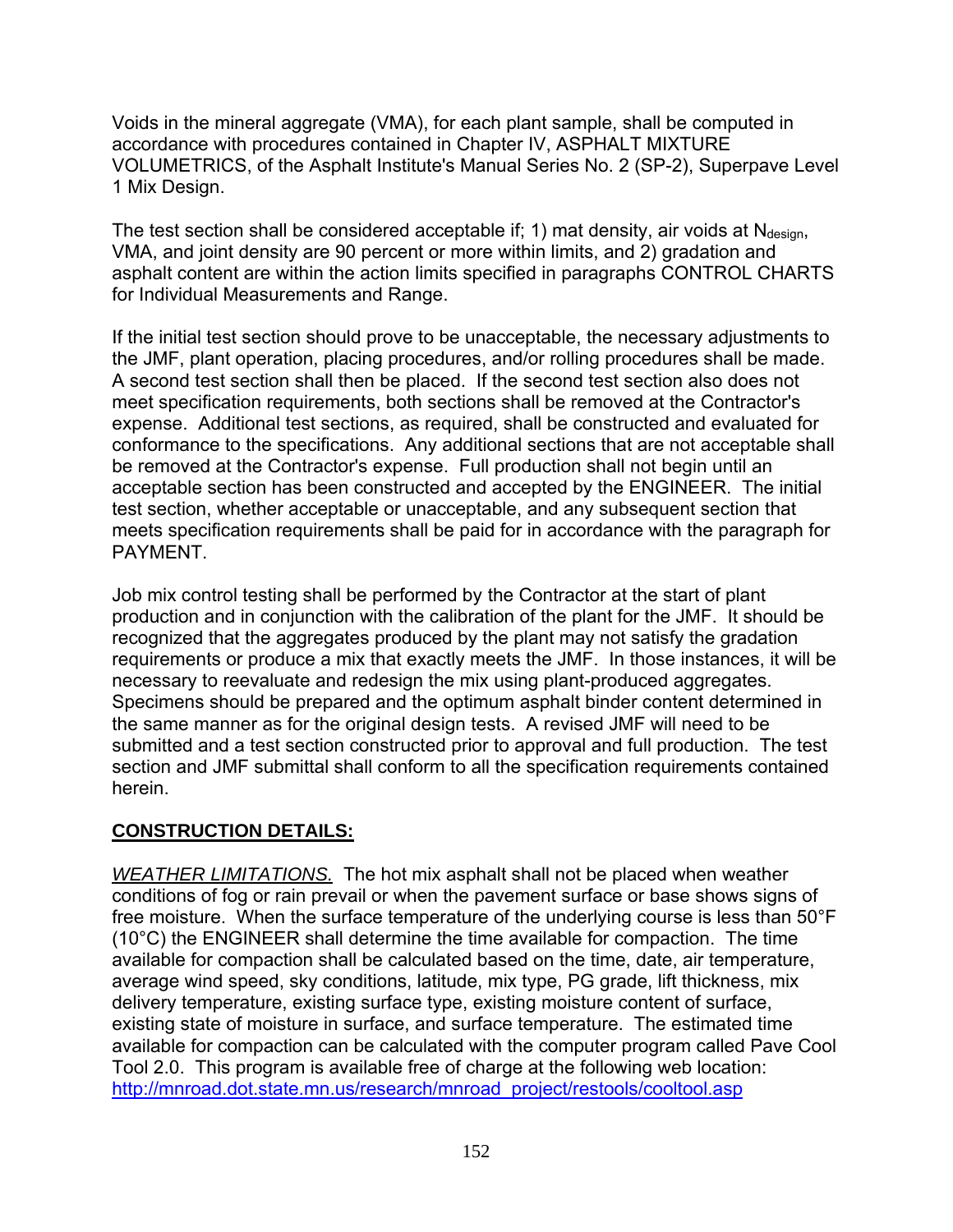The information regarding the air temperature, average wind speed, sky conditions, mix delivery temperature, and existing moisture conditions shall be evaluated by the Engineer and a Contractor's representative located at the paving operation. The estimated time available for compaction shall be provided by the Engineer to the Contractor. The Engineer and the Contractor shall determine if there is an adequate amount of time available to compact the mixture. Options can be explored to extend the time available for compaction. If there is an adequate amount of time available to compact the mixture, the temperature requirements may be waived by the Engineer; however all other requirements including compaction shall be met. The Contractor assumes responsibility for constructing the pavement to meet density and specification requirements.

The Engineer will not permit work to continue when overtaken by sudden storms until the pavement surface shows no signs of free moisture. The material in transit at the time of shutdown will not be placed until the pavement surface shows not signs of free moisture, provided the mixture is within temperature limits as specified.

*HOT MIX ASPHALT PLANT*. Plants used for the preparation of hot mix asphalt shall conform to the requirements of the current State of Connecticut Department of Transportation Standard Specifications for Roads, Bridges and Incidental Construction in addition to the following:

(1) Testing Facilities. The Contractor shall provide laboratory facilities at the plant for the use of the Engineer's acceptance testing and the Contractor's quality control testing, in accordance with the paragraph TESTING LABORATORY. All the necessary testing equipment, including the Superpave gyratory compactor, shall be located at the HMA plant supplying material to the project. All the necessary testing equipment shall be provided by the Contractor at no additional cost.

(2) Inspection of Plant. The Engineer, or their authorized representative, shall have access, at all times, to all areas of the plant for checking adequacy of equipment; inspecting operation of the plant: verifying weights, proportions, and material properties; and checking the temperatures maintained in the preparation of the mixtures.

(3) Storage Bins and Surge Bins. Use of surge bins or storage bins for temporary storage of hot mix asphalt will be permitted in accordance with the ConnDOT standard specifications section 4.06.03, except mixtures with RAP. Hot mix asphalt mixtures containing RAP shall conform to the following:

a. For hot mix asphalt containing RAP, the storage period shall be established from the Rolling Thin Film Oven (RTFO) residue at 140°F (60°C), tested in accordance with AASHTO T240. Prior to production the Contractor shall recover, by AASHTO T170, a sufficient quantity of the RAP binder. The RAP binder shall be blended with the virgin binder at the JMF percentages. The laboratory RAP-virgin binder blend shall be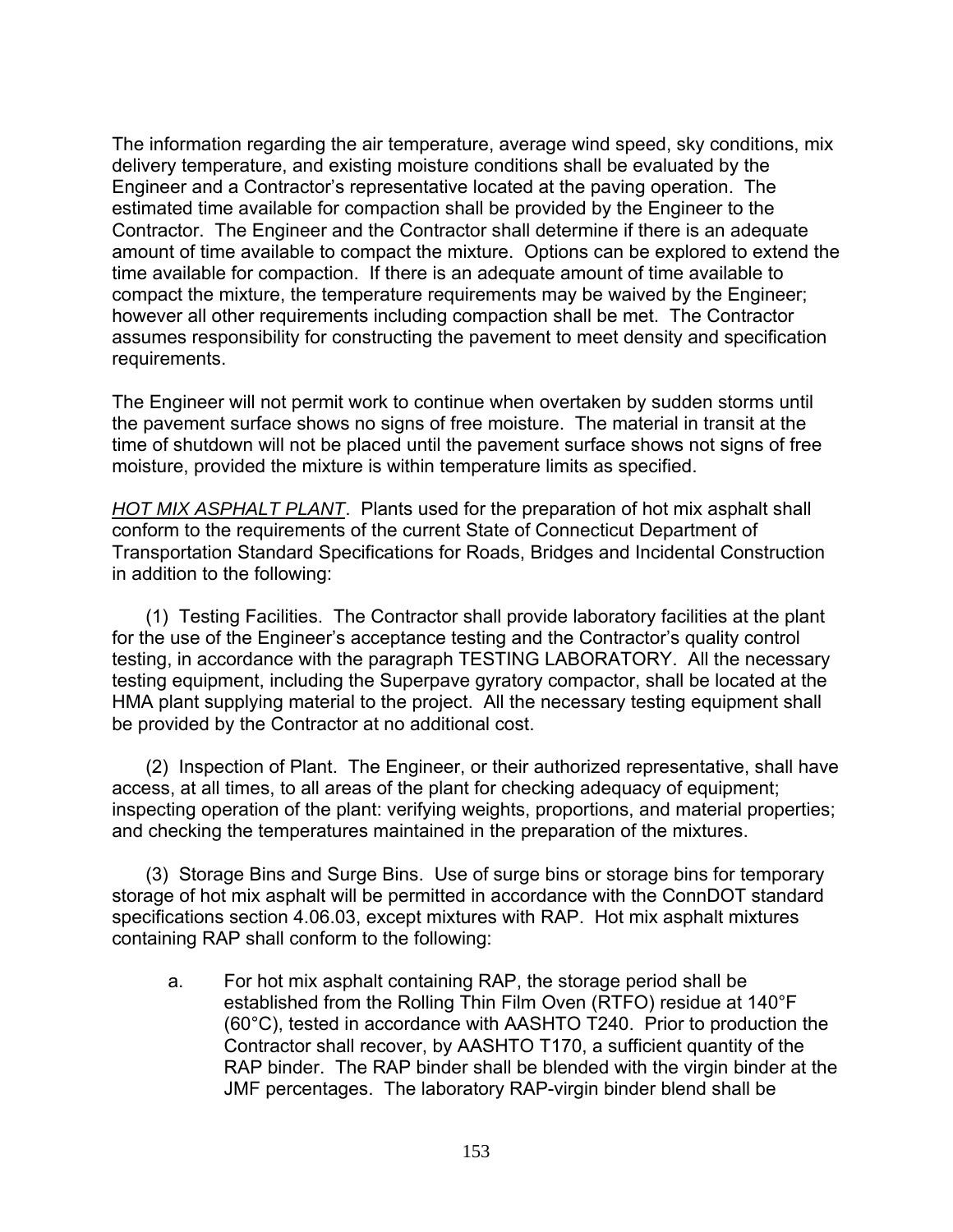subjected to the RTFO at 140°F (60°C) and the viscosity of the residue shall establish the maximum viscosity allowed for the binder after silo storage. The viscosity of the residue shall be determined in accordance with AASHTO T202 or AASHTO TP48.

*HAULING EQUIPMENT*. Trucks used for hauling hot mix asphalt shall have tight, clean, and smooth metal beds. To prevent the mixture from adhering to them, the truck beds shall be lightly coated with a minimum amount of paraffin oil, lime solution, or other approved material. If the anti-adhesive agent is sprayed in a heavy amount, the truck bed shall be completely raised and allowed to drain until the excess amount has been removed. Containment of the excess anti-adhesive material may be required for environmental concerns depending on the type of anti-adhesive agent used. Each truck shall have a suitable cover to protect the mixture from adverse weather. During transportation of the hot mix asphalt materials from the plant to the project site, each load shall be fully covered at all times, without exception, to furnish complete protection. When necessary, to ensure that the mixture will be delivered to the site at the specified temperature, truck beds shall be insulated or heated and covers shall be securely fastened.

*MATERIAL TRANSFER DEVICE (MTD).* A material transfer device is recommended but not required to deliver the mainline hot mix asphalt materials to the paver during the installation of all intermediate lifts, and all surface courses. The MTD system shall consist of the following four major sections:

- 1. Truck Unloading Hopper and Conveyor. This section shall receive the asphalt mixtures from the trucks and lift the asphalt mixture to the asphalt bin located in the middle of the MTD.
- 2. Asphalt Bin. This section shall be located in the middle of the MTD and have the capacity for storing a minimum of 15 tons (13.61 MG) of the asphalt mixture. The bin shall have augers located on the bottom of the bin that continuously mix the asphalt mixture as it discharges from the bin.
- 3. Discharge Conveyor. This section shall deliver the asphalt mixture to the insert paver hopper attached to the paver. The discharge conveyor shall have the capacity to rotate in either direction to allow the MTD to operate on an adjacent lane to the paving operation.
- 4. Insert Paver Hopper. This section is a separate hopper with a minimum capacity of 18 tons (16.33 MG) that shall be inserted into the regular paver hopper.

The material transfer device shall be capable of remixing plant mix between the hauling vehicles and the hot mix asphalt pavers. Plant mix shall be remixed in the device prior to being laid by the paver or spreader. The plant mix delivered by the material transfer device shall be a homogeneous, non-segregated mixture.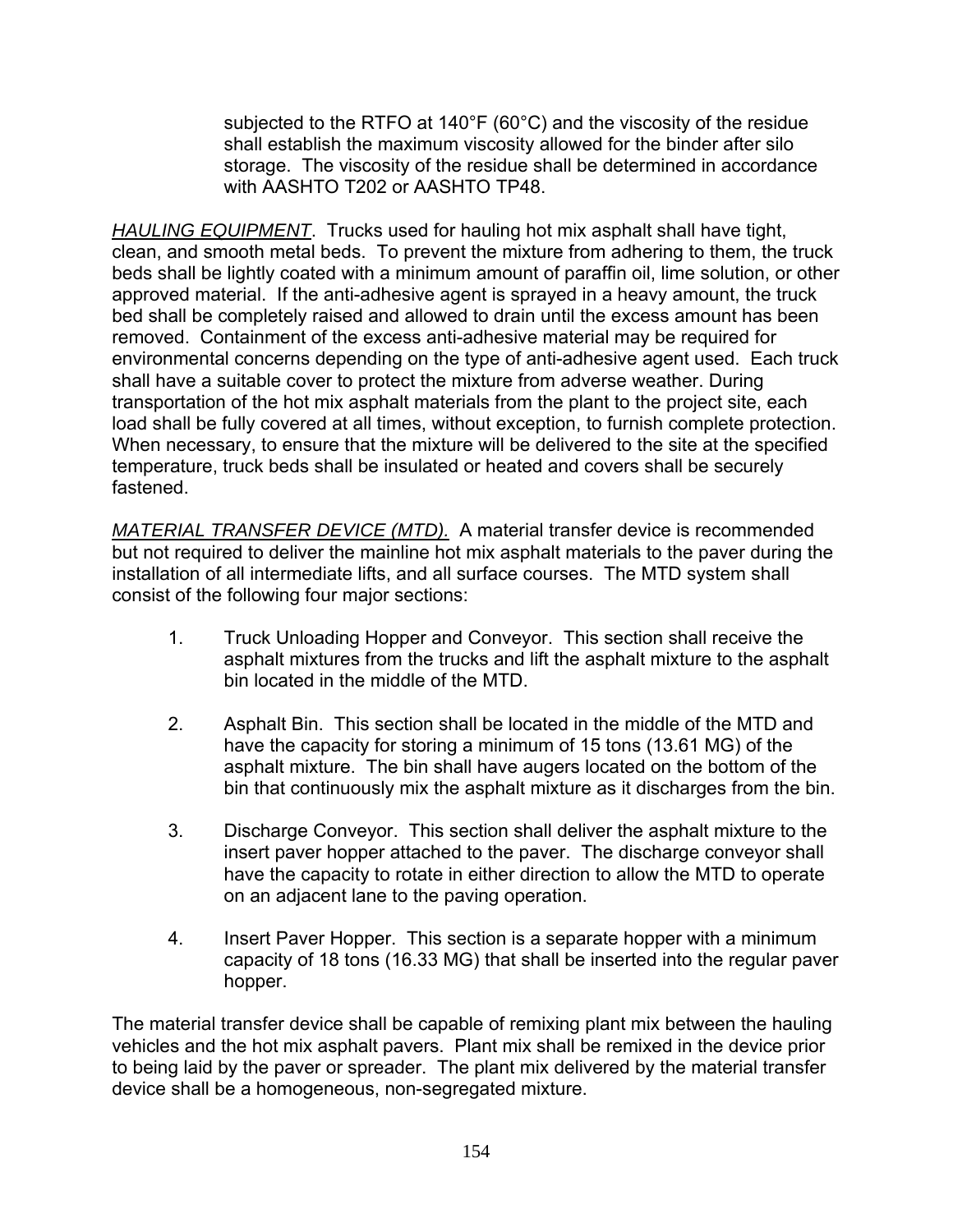The MTD shall not be weighted or loaded and operated as to cause damage to structures or the roadway or to any other type of construction. Hauling of materials over the base course or surface course under construction shall be limited as directed by the Engineer. No loads will be permitted on a concrete pavement, base or structure before the expiration of the curing period. The Contractor shall be responsible for all damages done by the hauling and placement equipment.

In cases where it is necessary to haul material over a structure, whether old or new, the Contractor will be required to limit the gross loads. Limiting the gross load may be accomplished by adding an addition axle or axles to the MTD, anticipating the bridge crossing and having the MTD empty by the time it reaches the bridge, provide adequate shoring or guides to the bridge structure, and/or any additional method as approved by the Engineer. Load restricted bridges shall not be crossed without prior written approval from the Engineer. Additionally, the MTD shall be the only vehicle allowed on the bridge structures as it traverses the structures. For bridges with posted weight restrictions, the Contractor shall analyze the load situation and provide a recommended course of action to the Engineer.

MTDs exceeding 40 tons unloaded must obtain approval from the Engineer prior to use on bridge structures.

*HOT MIX ASPHALT PAVERS*. Hot mix asphalt pavers shall be self-contained, heated, power-propelled units with an activated screed or strike-off assembly, and shall be capable of spreading and finishing courses of hot mix asphalt material which will meet the specified thickness, smoothness, and grade. The paver shall have sufficient power to propel itself and the hauling equipment without adversely affecting the finished surface. Pavers used for shoulders and similar construction shall be capable of spreading and finishing courses of hot mix asphalt material in widths shown on the plans.

The paver shall have a receiving hopper of sufficient capacity to permit a uniform spreading operation. The hopper shall be equipped with a distribution system to place the mixture uniformly in front of the screed without segregation. The screed or strike-off assembly shall effectively produce a finished surface of the required evenness and texture without tearing, shoving, or gouging the mixture.

The paver shall be capable of operating at forward speeds consistent with satisfactory laying of the mixture.

The paver shall be equipped with quick and efficient steering devices and shall have reverse as well as forward traveling speeds.

An automatic grade control device shall be used. The paver shall be equipped with a control system capable of automatically maintaining the specified screed elevation. The control system shall be automatically actuated from either a reference line and/or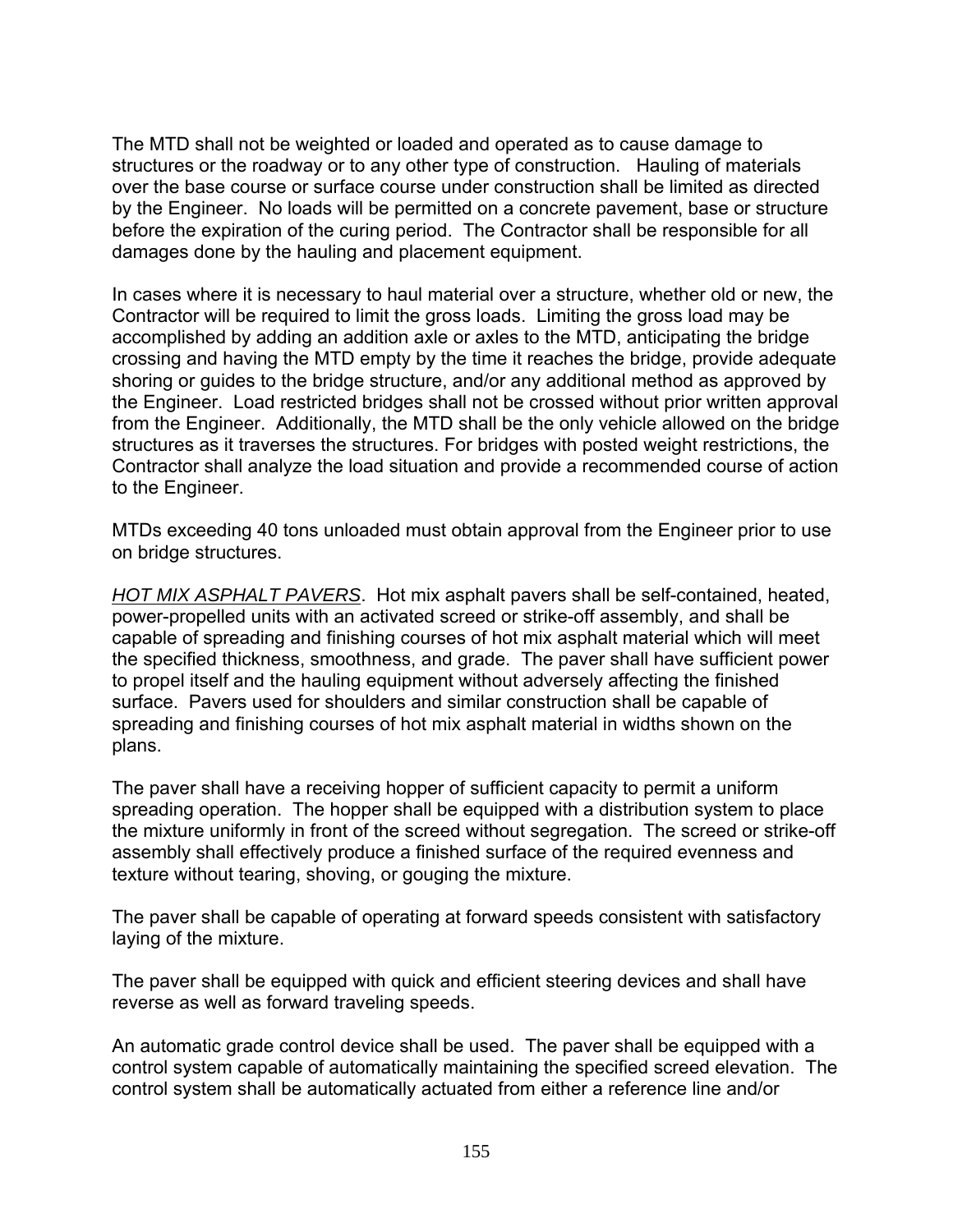through a system of mechanical sensors or sensor-directed mechanisms or devices which will maintain the paver screed at a predetermined transverse slope and at the proper elevation to obtain the required surface. The transverse slope controller shall be capable of maintaining the screed at the desired slope within plus or minus 0.1 percent.

The controls shall be capable of working in conjunction with any of the following attachments:

- a. Ski-type device of not less than 30 feet (9.14 m) in length.
- b. Taut stringline (wire) set to grade.
- c. Short ski or shoe.
- d. Laser control.
- e. Sonic control.

*ROLLERS*. Rollers of the vibratory, steel wheel, and pneumatic-tired type shall be used. They shall be in good condition, capable of reversing direction without backlash, and operating at slow speeds to avoid displacement of the hot mix asphalt. Static rollers shall be operated at speeds not to exceed 3 mph (4.5 km/hr) and vibratory rollers shall be operated at 10 to 12 impacts/ft (32 to 39 impacts/m) in vibratory mode. The number, type, and weight of rollers shall be sufficient to compact the mixture to the required density while it is still in a workable condition.

The use of equipment which causes excessive crushing of the aggregate will not be permitted.

*PREPARATION OF ASPHALT BINDER MATERIAL*. The asphalt binder material shall be heated to the specified temperature in a manner that will avoid local overheating and provide a continuous supply of the asphalt binder material to the mixer at a uniform temperature. The temperature of the asphalt binder material delivered to the mixer shall be sufficient to provide a suitable viscosity for adequate coating of the aggregate particles, but shall not exceed 330°F (166°C).

*PREPARATION OF MINERAL AGGREGATE*. The aggregate for the mixture shall be heated and dried prior to introduction into the mixer. The maximum temperature and rate of heating shall be such that no damage occurs to the aggregates. The temperature of the aggregate and mineral filler shall not exceed 350°F (175°C) when the asphalt binder is added. Particular care shall be taken that aggregates high in calcium or magnesium content are not damaged by overheating. The temperature shall not be lower than is required to obtain complete coating and uniform distribution on the aggregate particles and to provide a mixture of satisfactory workability.

*PREPARATION OF HOT MIX ASPHALT*. The aggregates and the asphalt binder material shall be weighed or metered and introduced into the mixer in the amount specified by the JMF.

The combined materials shall be mixed until the aggregate obtains a uniform coating of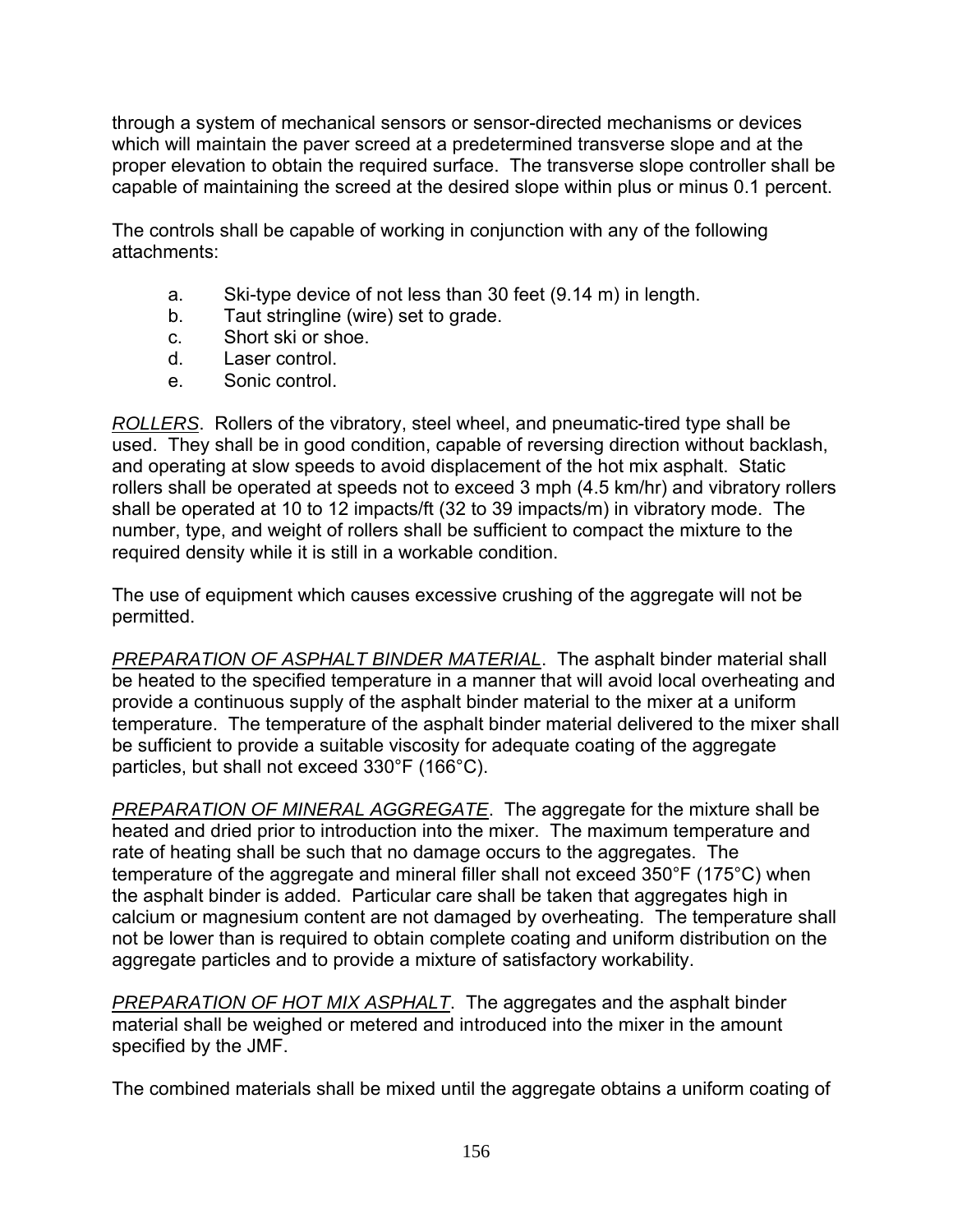asphalt binder and is thoroughly distributed throughout the mixture. Wet mixing time shall be the shortest time that will produce a satisfactory mixture, but not less than 25 seconds for batch plants. The wet mixing time for all plants shall be established by the Contractor, based on the procedure for determining the percentage of coated particles described in AASHTO T195, for each individual plant and for each type of aggregate used. The wet mixing time will be set to achieve 95 percent of coated particles. For continuous mix plants, the minimum mixing time shall be determined by dividing the weight of its contents at operating level by the weight of the mixture delivered per second by the mixer. The moisture content of all hot mix asphalt upon discharge shall not exceed 0.5 percent, when tested in accordance with AASHTO T110.

The temperature of the mixture when discharged from the mixer or silo shall be  $\pm 20^{\circ}$ F ( -6°C) from the value stated in the job mix formula. Mixtures exceeding these limits shall be subject to rejection.

*PREPARATION OF THE UNDERLYING SURFACE*. Immediately before placing the hot mix asphalt, the underlying course shall be cleaned of all dust and debris. A tack coat shall be applied in accordance with the contract documents and conform to the specification requirements for item tack coat. Contact surfaces of curbing, gutters, manholes, and other structures shall be painted with a thin uniform coating of tack material prior to the hot mix asphalt material being placed against them.

*TRANSPORTING, PLACING, AND FINISHING*. The hot mix asphalt shall be transported from the mixing plant to the site in vehicles conforming to the requirements of the paragraph HAULING EQUIPMENT. Deliveries shall be scheduled so that placing and compacting of mixture is uniform with minimum stopping and starting of the paver. Trafficking over freshly placed surface course material shall not be permitted until the material has been compacted, and allowed to cool to a temperature of 140°F (60°C) minimum.

Adequate artificial lighting shall be provided during night placements. Hauling over freshly placed material shall not be permitted until the material has been compacted, as specified, and allowed to cool to an internal temperature of 140°F (60°C) minimum.

Upon arrival, the mixture shall be placed to the full width by a hot mix asphalt paver. It shall be struck off in a uniform layer of such depth that, when the work is completed, it shall have the required thickness and conform to the grade and contour indicated. The speed of the paver shall be regulated to eliminate pulling and tearing of the hot mix asphalt mat. Unless otherwise permitted, placement of the mixture shall begin along the centerline of a crowned section or on the high side of areas with a one-way slope. The mixture shall be placed in consecutive adjacent strips having a minimum width of 10 feet (3 m) except where edge lanes require less width to complete the area. The longitudinal joint in one course shall offset the longitudinal joint in the course immediately below by at least 1 foot (300 mm). Transverse joints in one course shall be offset by at least 10 feet (3 m) from transverse joints in the previous course. The placement of the material along the longitudinal joint may be performed by setting the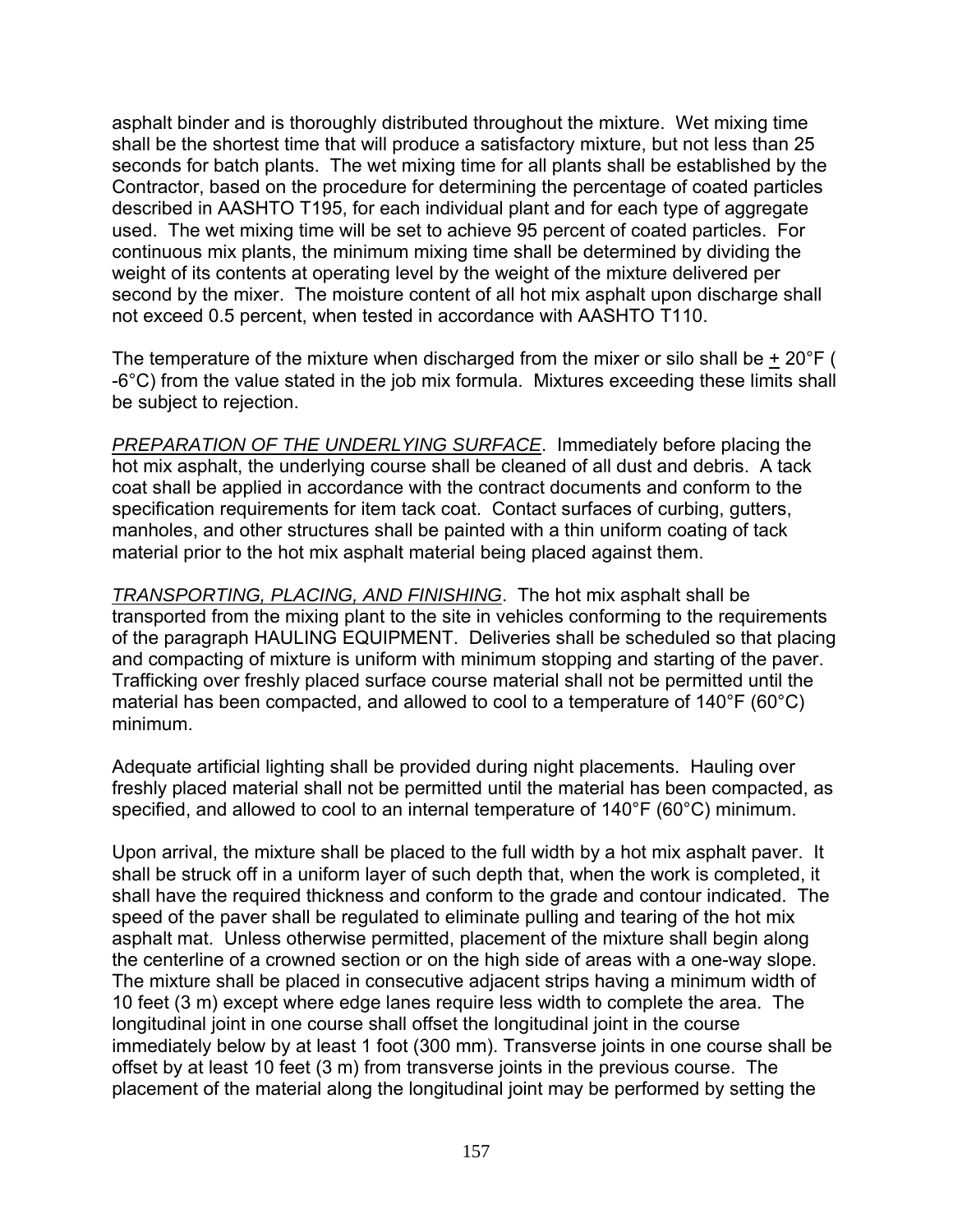screed to overlap the first mat. The elevation of the screed above the surface of the first mat should be equal to the amount of roll-down expected during compaction of the new mat. The overlapped material shall be bumped by the lutes, if necessary, to optimize the density along the longitudinal joint. Under no circumstances should the overlapped material be broadcast across the mat. Excess material should be removed by hand and returned to the screed.

Transverse joints in adjacent lanes shall be offset a minimum of 10 feet (3 m).

Grade control survey shall conform to the specification requirements for GRADE CONTROL. The Contractor shall furnish, set, and maintain all line and grade stakes necessary to guide the automated grade control equipment. Where required these control stakes shall be maintained by the Contractor and used throughout the operations, from the grading of the subbase material up to and including the final layers of the pavement.

On areas where irregularities or unavoidable obstacles make the use of mechanical spreading and finishing equipment impractical, the mixture may be spread and luted by hand tools. When hand spreading is permitted, the mixture shall be distributed into place by means of hot shovels and spread with lutes in a loose layer of uniform density and correct depth. The use of rakes to spread the hot mix asphalt shall not be permitted. Loads shall not be dumped any faster than they can be properly handled by the shovelers and the shovelers shall not distribute the dumped load any faster than it can properly be handled by the luters. The luting shall be carefully and skillfully done to avoid segregation and so that, after the first passage of the roller over the luted mixture, no back patching will be necessary. Compaction must immediately follow hand spreading such that specification density is achieved while the mixture temperature is above 185°F (85°C).

Proper precautions shall be taken to prevent damage by construction operations to edges adjacent to the hot mix asphalt. These edges may be, but are not limited to, gutters, catch basins, curbs, concrete structures, and hot mix asphalt concrete. If damage occurs, repairs shall be made to the satisfaction of the Engineer with no additional payment.

The construction of hot mix asphalt concrete pavements shall terminate on November 15 and shall not be resumed prior to April 1 except as determined and directed in writing by the Engineer.

When the air temperature falls below 50°F (10°C), extra precautions shall be taken in drying the aggregates, controlling the temperatures of the materials, and placing and compacting the mixtures.

*COMPACTION OF MIXTURE*. After placing, the mixture shall be thoroughly and uniformly compacted by rolling. The surface shall be compacted as soon as possible when the mixture has attained sufficient stability so that the rolling does not cause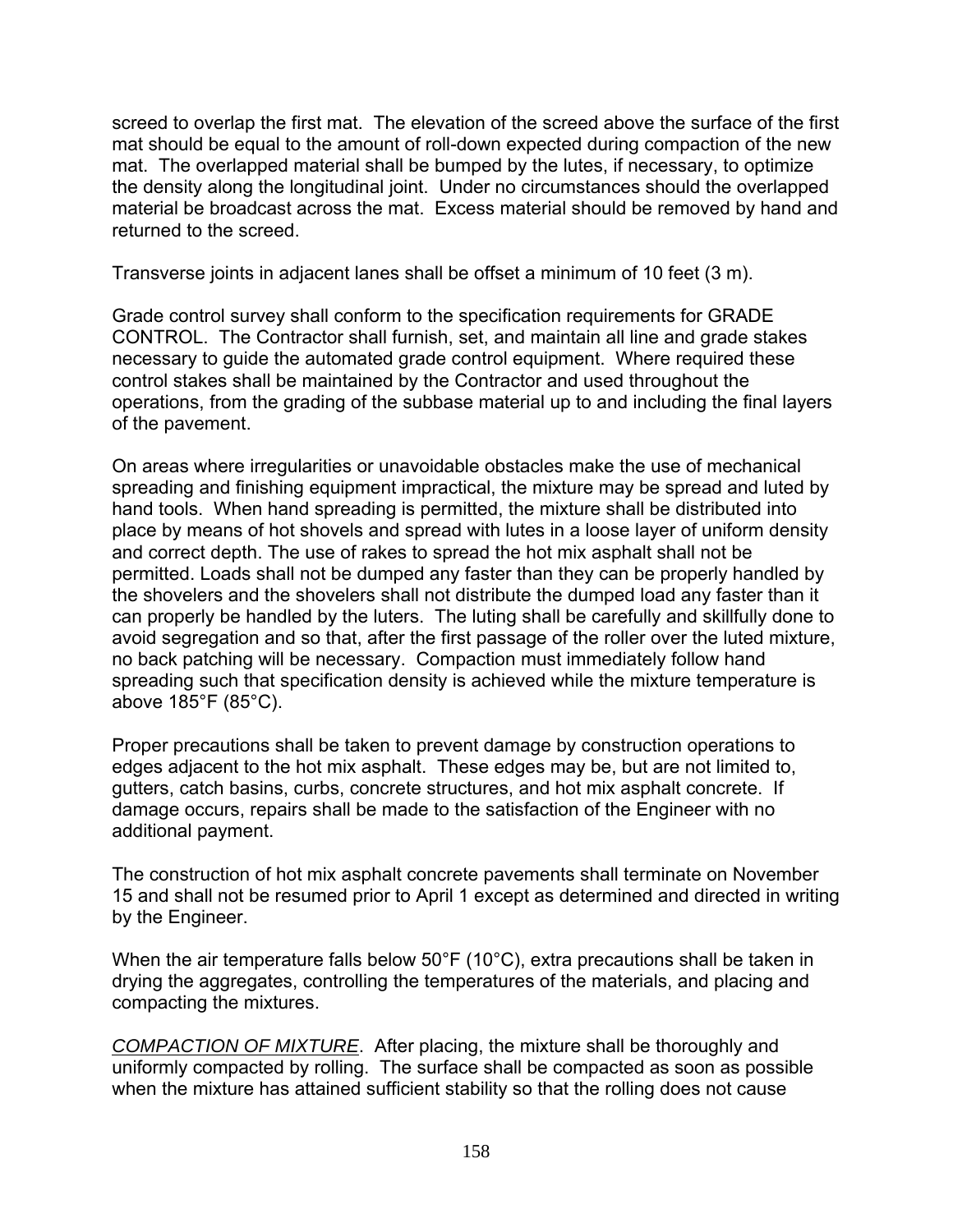undue displacement, cracking or shoving. The sequence of rolling operations and the type of rollers used shall be at the discretion of the Contractor. Rolling shall be initiated with the drive roll or wheel towards the paving machine. When rolling on steep grades, the previous procedure may need to be altered.

The speed of the roller shall, at all times, be sufficiently slow and of uniform speed to avoid displacement of the hot mixture and be effective in compaction. Any displacement occurring as a result of reversing the direction of the roller, or from any other cause, shall be corrected at once.

Sufficient rollers shall be furnished to handle the output of the plant. Rolling shall continue until the surface is of uniform texture, true to grade and cross section, and the required field density is obtained. The number of rollers and passes required shall be governed by the compaction results; however, at least two ten (10) ton (nine (9) Mg) rollers shall be provided for each paver employed on the paving operation. Each roller shall be operated by a competent, experienced roller operator and shall be kept in as nearly continuous operation as practicable while work is underway. A plate shall be attached to each roller showing the ballasted and unballasted weight per length-width of tread.

To prevent adhesion of the mixture to the roller, the wheels shall be kept properly moistened (and scrapers used), but excessive water will not be permitted.

In areas not accessible to the roller, the mixture shall be thoroughly compacted with hand tampers and vibratory plate compactors.

Any mixture that becomes loose and broken, mixed with dirt, contains check-cracking, or in any way defective shall be removed and replaced with fresh hot mixture and immediately compacted to conform to the surrounding area. This work shall be done at the Contractor's expense. Skin patching shall not be allowed.

JOINTS. The formation of all joints shall be made in such a manner as to ensure a continuous bond between the courses and obtain the required density. All joints shall have the same texture as other sections of the course and meet the requirements for smoothness and grade. When paving in echelon or abutting a previously placed lane, the longitudinal joint should be rolled first followed by the regular rolling procedure.

The roller shall not pass over the unprotected end of the freshly laid mixture except when necessary to form a transverse joint. When necessary to form a transverse joint, it shall be made by means of placing a bulkhead or by tapering the course. The tapered edge shall be cut back to its full depth and width on a straight line to expose a vertical face prior to placing the adjacent lane. In both methods all contact surfaces shall be given a tack coat of bituminous material before placing any fresh mixture against the joint.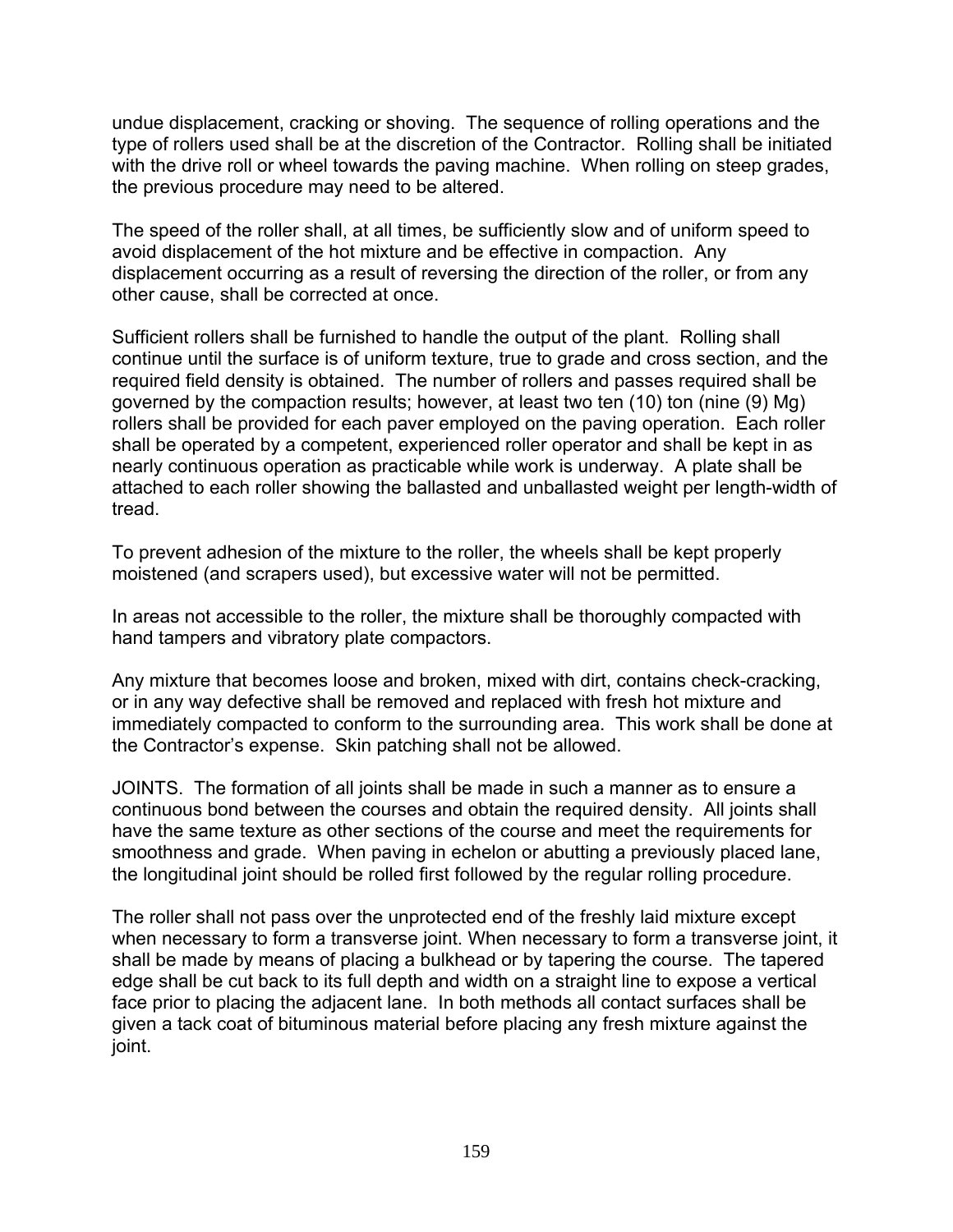## *MATERIAL ACCEPTANCE*

ACCEPTANCE SAMPLING AND TESTING. All acceptance sampling and testing necessary to determine conformance with the requirements specified in this section will be performed by the Engineer at no cost to the Contractor. Testing organizations performing these tests shall meet the requirements of ASTM D 3666. All equipment in Contractor furnished laboratories shall be calibrated and verified by a testing organization prior to the start of operations. Such verification/certification shall be furnished to the Engineer prior to production. All testing personnel shall be certified by the New England Transportation Technician Certification Program (NETTCP), as specified below.

a. Plant-Produced Material. Plant-produced material shall be tested for VMA, gradation, asphalt binder content, and air voids at  $N_{\text{design}}$ , on a lot basis. The ENGINEER's testing personnel shall be certified by the New England Transportation Technician Certification Program (NETTCP), as HMA Plant Technicians. Sampling shall be from material deposited into trucks at the plant or from trucks at the job site. A lot will consist of:

- one day's production not to exceed 2000 tons (1,814,000kg), or

- a half day's production where a day's production is expected to consist of between 2000 and 4000 tons (1,814,000 and 3,628,000 kg), or

- similar subdivisions for tonnages over 4000 tons (3,628,000 kg).

Where more than one plant is simultaneously producing material for, the job, the lot sizes shall apply separately for each plant.

(1) Sampling. Each lot will consist of four equal sublots. Sufficient material for analysis and preparation of test specimens will be sampled by the Engineer on a random basis, in accordance with the procedures contained in ASTM D 3665. One set of laboratory compacted specimens will be prepared for each sublot in accordance with AASHTO TP4-00, at the number of gyrations required by Table 1 in the paragraph JOB MIX FORMULA. Each set of laboratory compacted specimens will consist of two test portions prepared from the same sample increment.

The sample of hot mix asphalt may be put in a covered metal tin and placed in an oven for not more than 30 minutes to maintain the heat. The compaction temperature of the specimens should be as specified in the JMF.

In addition to the hot mix asphalt samples, the Contractor shall take one, one quart sample of the PG binder used to produce the hot mix asphalt, per each lot of material produced. The PG samples shall be turned over to the Engineer.

(2) Testing. Sample specimens shall be tested for bulk specific gravity in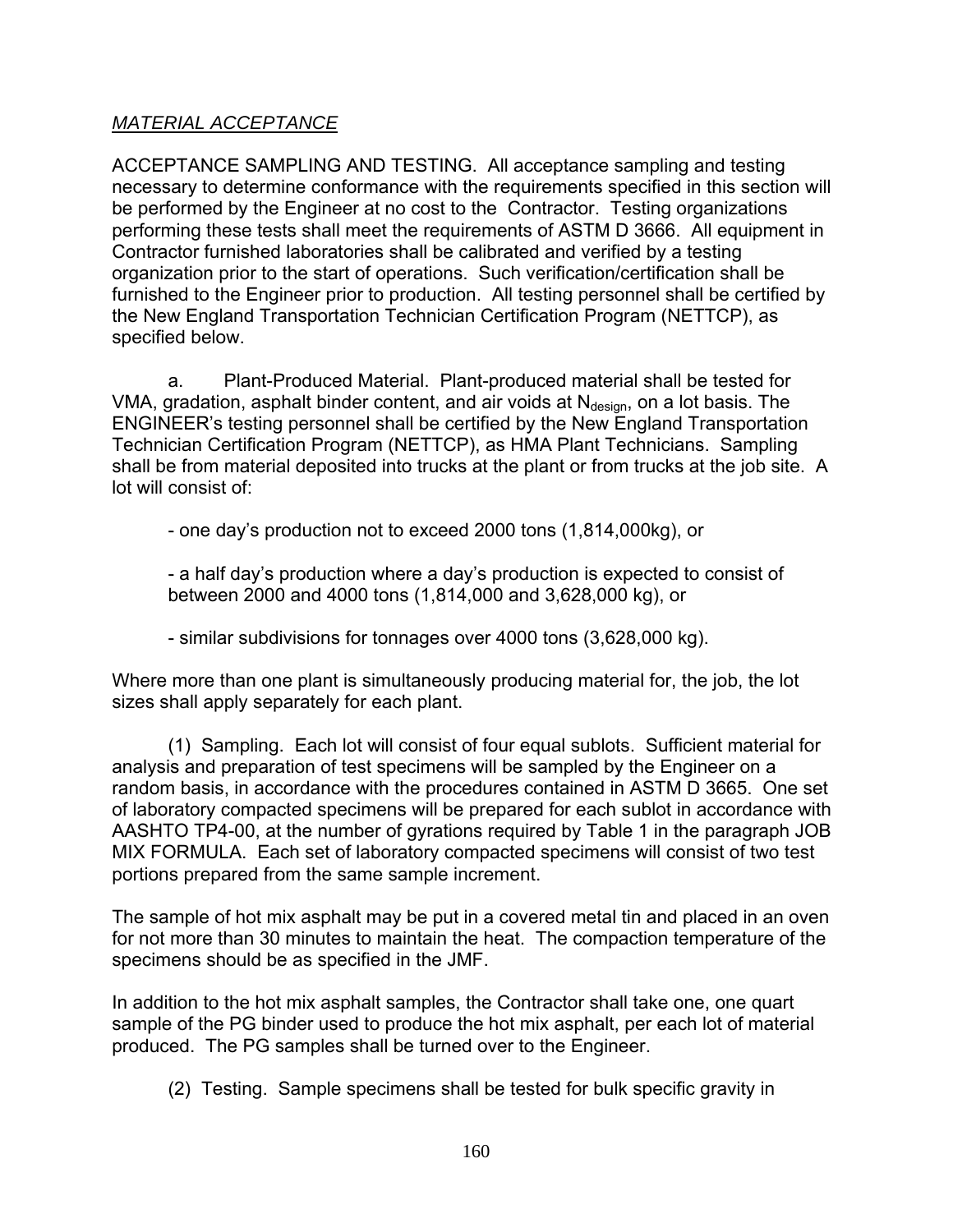accordance with AASHTO T166 or T275, whichever is applicable, for use in computing air voids and density.

The gradation and asphalt binder content of the mixture shall be measured for each sublot in accordance with the following:

a. Asphalt Content. Extraction tests shall be performed once per sublot in accordance with AASHTO T164 or AASHTO T308 for determination of asphalt content. The weight of ash portion of the extraction test, as described in AASHTO T164, shall be determined as part of the first extraction test performed at the beginning of plant production; and as part of every tenth extraction test performed thereafter, for the duration of plant production. The last weight of ash value obtained shall be used in the calculation of the asphalt content for the mixture. If utilizing AASHTO T308 for asphalt content determination, the calibration process and calibration factor, as described in AASHTO T308, shall be determined as stated, prior to acceptance testing. A verification shall be performed as part of every twentieth test performed thereafter or when changes in the mix are apparent

The use of the nuclear method for determining asphalt content in accordance with AASHTO T287 is permitted, provided that it is calibrated for the specific mix being used.

b. Gradation. Aggregate gradations shall be determined once for each sublot from mechanical analysis of extracted aggregate in accordance with AASHTO T 30 and AASHTO T27 (Dry Sieve). When asphalt content is determined by the nuclear method, aggregate gradation shall be determined from hot bin samples on batch plants, or from the cold feed on drum mix or continuous mix plants, and tested in accordance with AASHTO T27 (dry sieve) using actual batch weights to determine the combined aggregate gradation of the mixture.

The Dust-to-Effective Asphalt ratio shall be determined once for each sublot from the mechanical analysis of extracted aggregate and the asphalt binder content. The Dustto-Effective Asphalt ratio shall be determined by the ENGINEER in accordance with AASHTO PP28-00.

The theoretical maximum specific gravity of the mixture shall be measured for each sublot in accordance with AASHTO T209, Type C, D, or E container. Samples shall be taken on a random basis in accordance with ASTM D 3665. The value used in the field placed void computations for each sublot shall be the average of all maximum specific gravity measurements for the lot.

Moisture Content of Aggregate. The moisture content of aggregate used for production shall be determined a minimum of once per lot in accordance with AASHTO T255.

Moisture Content of Mixture. The moisture content of the mixture shall be determined once per mixture in accordance with AASHTO T110 or at a frequency approved by the Engineer.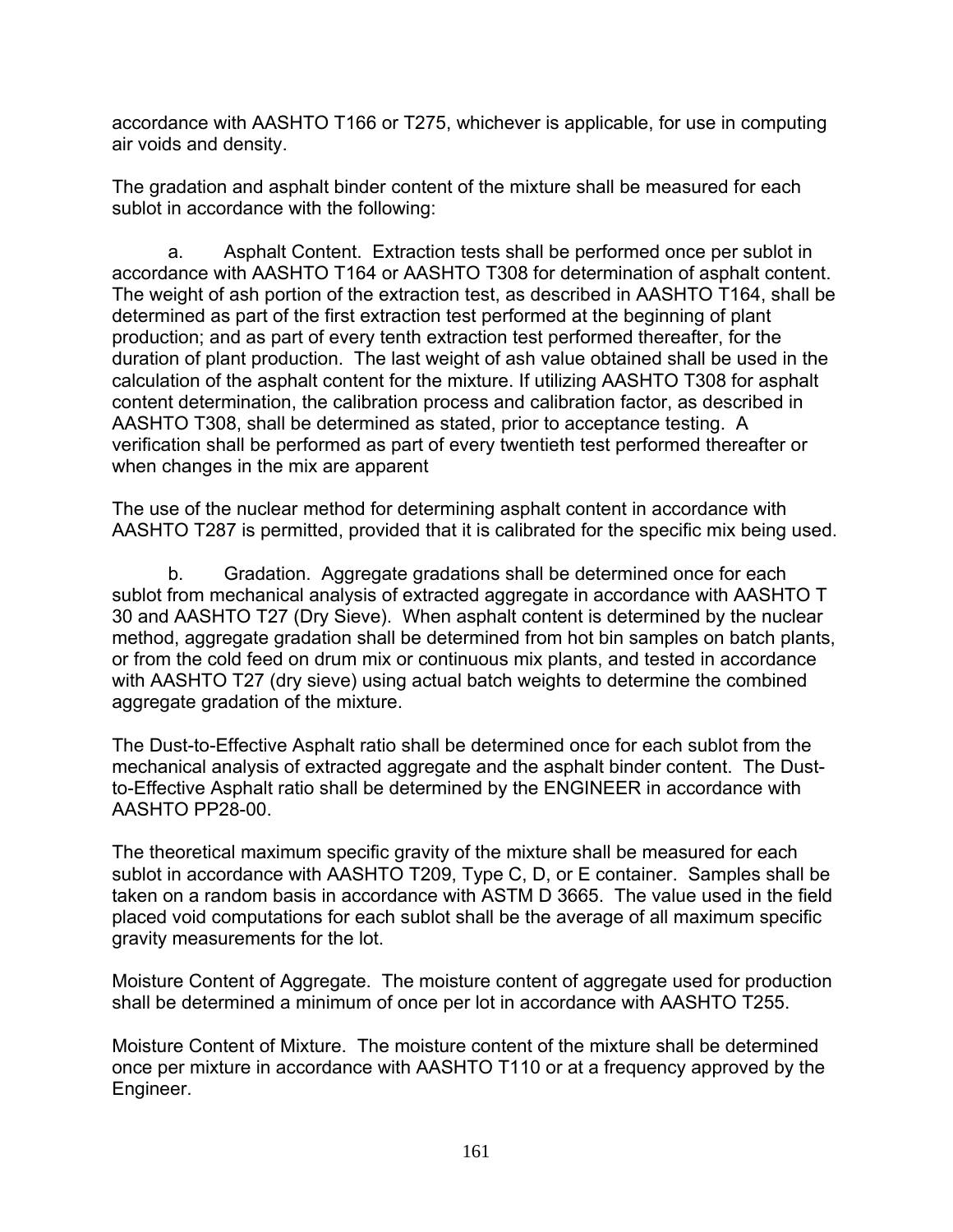Temperatures. Temperatures shall be checked, at least four times per lot, at necessary locations to determine the temperatures of the dryer, the asphalt binder in the storage tank, the mixture at the plant, and the mixture at the job site.

VMA at  $N_{\text{design}}$  and air voids at  $N_{\text{design}}$ , for each plant sample, will be determined by the ENGINEER in accordance with AASHTO PP28-00. The VMA, and air voids at  $N_{\text{design}}$ for each sublot shall be computed by averaging the results of the two test specimens representing that sublot.

(3) Acceptance. Acceptance of plant produced material for VMA at  $N_{\text{design}}$ , gradation, asphalt binder content, and air voids at  $N_{\text{design}}$ , shall be determined by the ENGINEER in accordance with the requirements of ACCEPTANCE CRITERIA.

b. Field Placed Material. Material placed in the field shall be tested for mat and joint density on a lot basis. The ENGINEER'S testing personnel shall be certified by the New England Transportation Technician Certification Program (NETTCP), as HMA Paving Technicians or HMA Plant Technicians. The ENGINEER may conduct any necessary testing to monitor that the specified density is being achieved. A nuclear gauge may be used to monitor the pavement density in accordance with ASTM D2950.

(1) Mat Density. The lot size shall be the same as that indicated in the paragraph ACCEPTANCE SAMPLING AND TESTING, Plant-Produced Material, and shall be divided into four equal sublots. One core of finished, compacted materials shall be taken by the ENGINEER from each sublot. Core locations will be determined by the ENGINEER on a random basis in accordance with procedures contained in ASTM D 3665. Cores shall not be taken closer than 1 foot (0.3 meters) from a longitudinal joint and 10 feet (3.0 meters) from a transverse joint.

(2) Joint Density. The lot size shall be the total length of longitudinal joints constructed by a lot of material as defined in the paragraph ACCEPTANCE SAMPLING AND TESTING, Plant-Produced Material. The lot shall be divided into four equal sublots.

One core of finished, compacted materials shall be taken by the ENGINEER or the Engineer's representative from each sublot. Core locations will be determined by the ENGINEER on a random basis in accordance with procedures contained in ASTM D 3665 and be located directly over the joint, not adjacent to the joint.

(3) Sampling. Samples shall be neatly cut with a core drill. The cutting edge of the core drill bit shall be of hardened steel or other suitable material with diamond chips embedded in the metal cutting edge. The minimum diameter of the sample shall be 3 inches (76.2mm). The minimum diameter of the base samples shall be 6 inches (152.4mm). Samples that are clearly defective, as a result of sampling, shall be discarded and another sample taken. The Engineer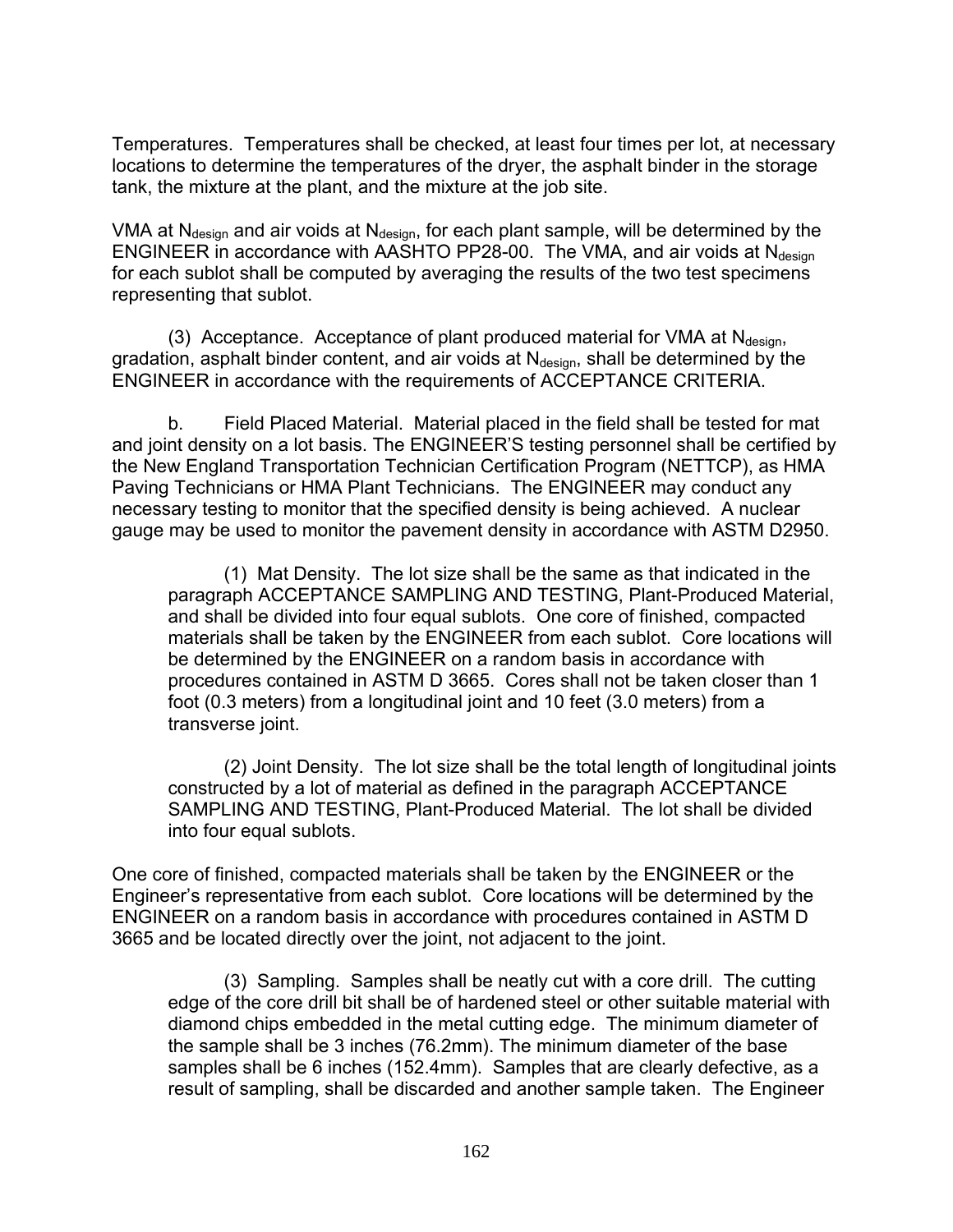or the Engineer's representative shall furnish all tools, labor, and materials for cutting samples and filling the cored pavement. Cored holes shall be filled in a manner acceptable to the Engineer and within one day after sampling.

(4) Testing. The bulk specific gravity of each cored sample will be measured by the Engineer's NETTCP certified technician in accordance with AASHTO T166 or T275, whichever is applicable. The theoretical maximum specific gravity shall be measured once for each sublot in accordance with the plant-produced material section. The theoretical value used for the percent density of the core samples shall be the average of the four maximum specific gravity measurements for the lot. The percent density of each sample will be determined in accordance with AASHTO T269, using the bulk specific gravity of each sublot sample and the average theoretical maximum specific gravity for the lot.

(5) Acceptance. Acceptance of field placed material for mat density will be determined by the Engineer in accordance with the requirements of the paragraph ACCEPTANCE CRITERIA, Item (c) Mat Density. Acceptance for joint density will be determined in accordance with the requirements of the paragraph ACCEPTANCE CRITERIA, item d, Joint Density.

c. Partial Lots – Plant-Produced Material. When operational conditions cause a lot to be terminated before the specified number of tests have been made for the lot, the following procedure will be used to adjust the lot size and the number of tests for the lot.

The last batch produced where production is unexpectedly halted will be sampled and its properties shall be considered as representative of the particular sublot from which it was taken. Where three sublots are produced, they shall constitute a lot. Where one or two sublots are produced, they shall be incorporated into the next lot and the total number of sublots shall be used in the acceptance plan calculation, i.e.,  $n = 5$  or  $n = 6$ , for example.

d. Partial Lots – Field Placed Material. The lot size for field placed material shall correspond to that of the plant material, except that in no cases less than (3) cored samples shall be obtained, i.e.,  $n = 3$ .

## *ACCEPTANCE CRITERIA.*

a. General. Acceptance will be based on the following characteristics of the hot mix asphalt and completed pavement as well as the implementation of the Contractor's Quality Control plan and test results:

- (1) Voids in Mineral Aggregate (VMA)
- (2) Air voids at  $N_{\text{design}}$
- (3) Mat density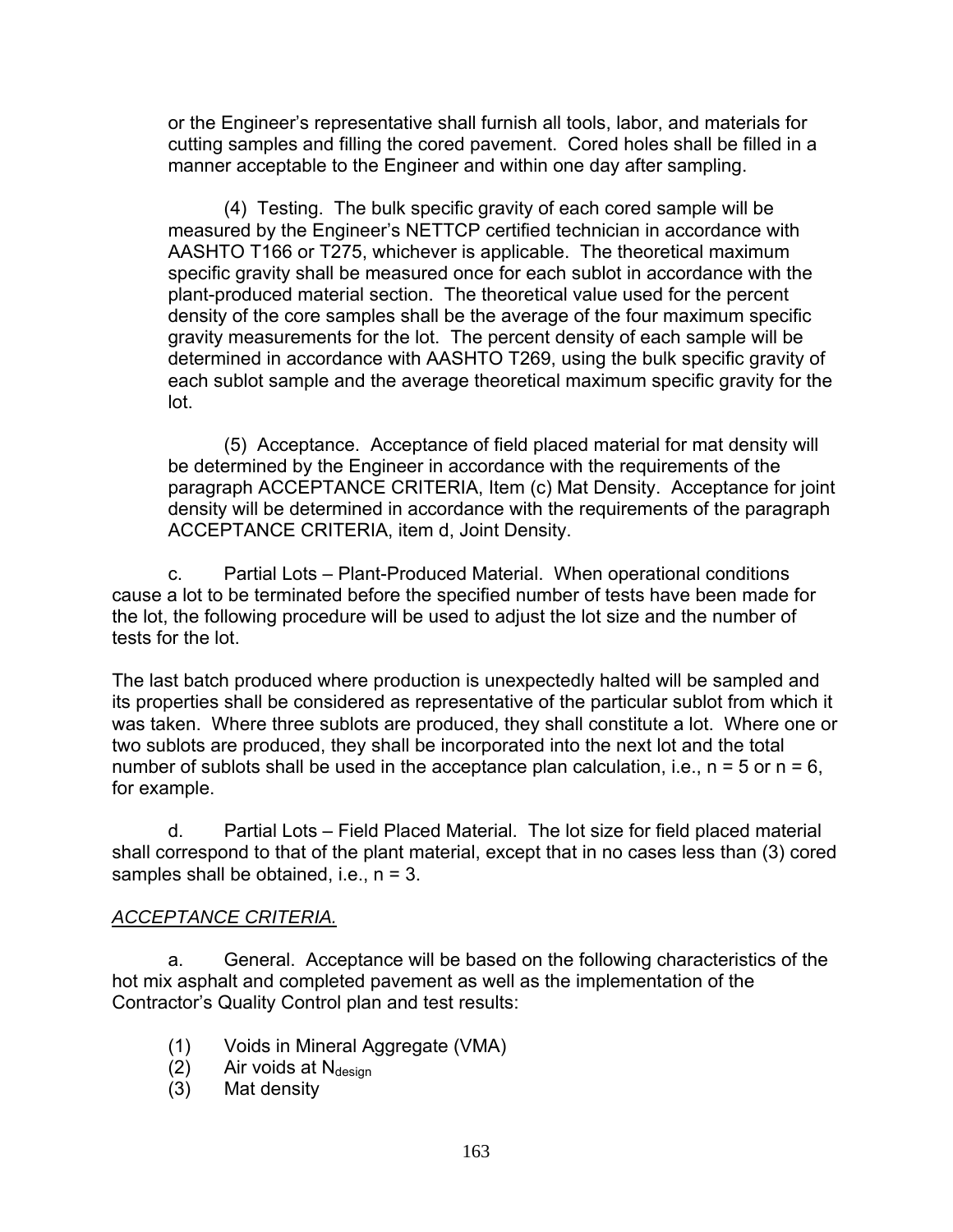- (4) Joint density
- (5) Thickness
- (6) Smoothness
- (7) Grade
- (8) Asphalt Content
- (9) Gradation

VMA and air voids at  $N_{\text{design}}$ , will be evaluated for acceptance in accordance with item b for VMA and air voids at  $N_{\text{design}}$ . Mat density will be evaluated for acceptance in accordance with the paragraph Mat Density. Joint density will be evaluated for acceptance in accordance with the paragraph Joint Density.

Acceptance for mat density and air voids will be based on the criteria contained in Item g, Acceptance Criteria for Mat Density and Air Voids. Acceptance for VMA will be based on the criteria contained in Item g, Acceptance Criteria for VMA. Acceptance for joint density will be based on the criteria contained in Item g, Acceptance Criteria for Joint Density. Thickness will be evaluated by the Engineer for compliance in accordance with Item g, Acceptance Criteria for Thickness. Acceptance for smoothness will be based on the criteria contained in Item g, Acceptance Criteria for Smoothness. Acceptance for grade will be based on the criteria contained in Item g, Acceptance Criteria for Grade. Acceptance for asphalt content and gradation will be based on the criteria contained in Item g, Acceptance Criteria for Asphalt Content and Gradation and will be evaluated for compliance in accordance with CONTROL CHARTS and the PERFORMANCE ANALYSIS.

The Engineer may at any time, not withstanding previous plant acceptance, reject and require the Contractor to dispose of any batch of hot mix asphalt which is rendered unfit for use due to contamination, segregation, incomplete coating of aggregate, or improper mix temperature. Such rejection may be based on only visual inspection or temperature measurements. In the event of such rejection, the Contractor may take a representative sample of the rejected material in the presence of the Engineer, and if the Contractor can demonstrate in the laboratory, in the presence of the Engineer, that such material was erroneously rejected, payment will be made for the material at the contract unit price.

b. VMA and air voids at  $N_{\text{design}}$ . Acceptance of each lot of plant produced material for VMA and air voids at  $N_{\text{design}}$  shall be based on the percentage of material within specification limits (PWL). The PWL plan considers the variability (standard deviation) of the material and the testing procedures, as well as the average (mean) value of the test results. If a material with high variability is produced, the production must be adjusted to achieve a PWL of 90 or more.

c. Mat Density. Acceptance of each lot of in-place pavement for mat density shall be based on the percentage of material within specification limits (PWL). If a material with high variability is produced, then a higher density must be maintained in order to achieve a PWL of 90 or more.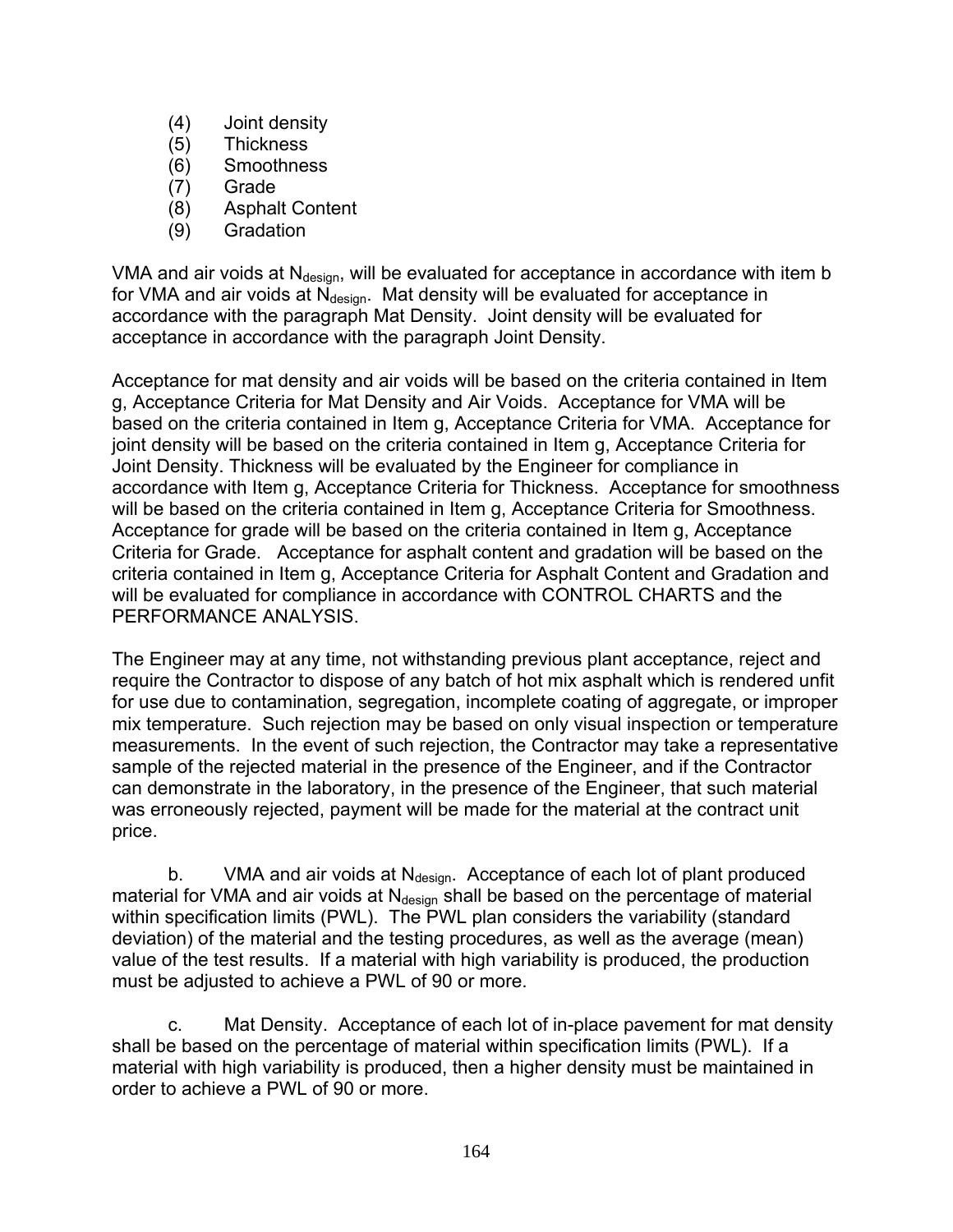d. Joint Density. Acceptance of each lot of in-place pavement for joint density shall be based on the percentage of material within specification limits (PWL). If a material with high variability is produced, then a higher density must be maintained in order to achieve a PWL of 90 or more.

e. Asphalt Content and Gradation. Acceptance of each lot of plant produced material for asphalt content and gradation shall be based on the percentage of material within specification limits (PWL). If a material with high variability is produced, then production must be adjusted to achieve a PWL of 90 or more.

f. Percentage of Material Within Specification Limits (PWL). The percentage of material within specification limits (PWL) is determined using standard statistical techniques and involves the average of the test results (X), the standard deviation, (Sn) of the test results, the specification tolerance limit(s) (U for upper and L for lower), and the respective Quality Index(s) (Qu and/or Ql). The specification tolerance limits(L) and (U) are contained in Table 6. The method for calculating the percent within limits shall be in accordance with the section METHOD OF ESTIMATING PERCENTAGE OF MATERIAL WITHIN SPECIFICATION LIMITS (PWL). In the event that a calculated standard deviation is zero for a measured property, the corresponding Quality Index(s) shall be taken as 100.

#### **TABLE 6 ACCEPTANCE LIMITS VMA, AIR VOIDS, AND DENSITY**

| <b>Test Property</b>                       | <b>Specification Tolerance</b> |      |
|--------------------------------------------|--------------------------------|------|
|                                            |                                |      |
| VMA, percent                               | Target $-1.0$                  |      |
| Air voids at N <sub>design</sub> , percent | 3.0                            | 5.0  |
| Mat Density, percent                       | 93.0                           | 97.0 |
| Joint Density, Percent                     | 90.0                           | 97.0 |

#### g. Acceptance Criteria.

(1) Mat Density. If the PWL of the lot equals or exceeds 90 percent, the lot shall be acceptable. If the PWL is less than 90 percent, the Contractor shall determine the reason and take corrective action. If the PWL is below 80 percent, the Contractor must stop production and make adjustments to the mix and/or the lay down and compaction procedures. A combined material performance analysis will be performed in accordance with the paragraph PERFORMANCE ANALYSIS.

(2) Air Voids at  $N_{\text{design}}$ . If the PWL of the lot equals or exceeds 90 percent, the lot shall be acceptable. If the PWL is less than 90 percent, the Contractor shall determine the reason and take corrective action. If the PWL is below 80 percent, the Contractor must stop production and make adjustments to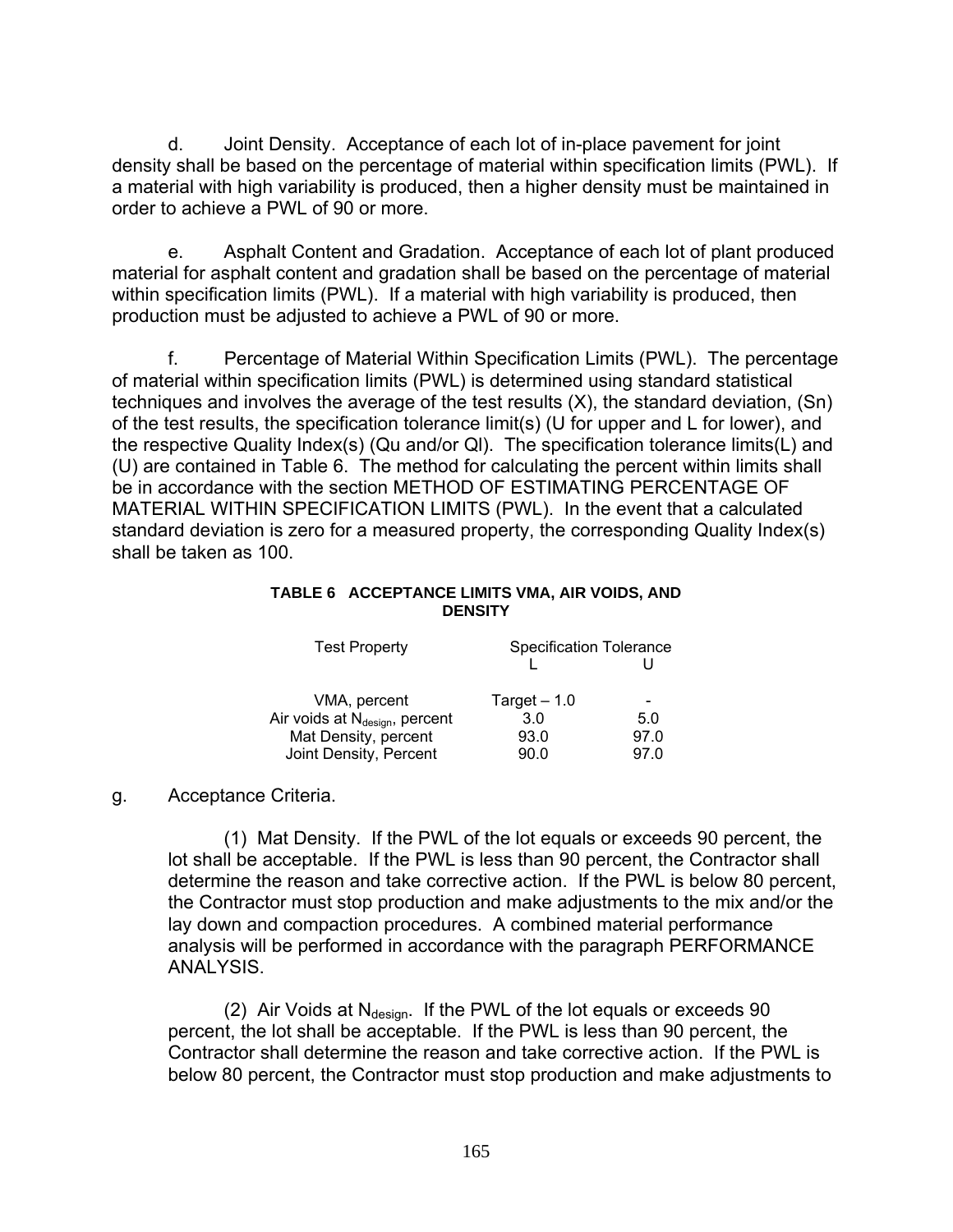the mix. A combined material performance analysis will be performed in accordance with the paragraph PERFORMANCE ANALYSIS.

(3) VMA. If the PWL of the lot equals or exceeds 90 percent, the lot shall be acceptable. If the PWL is less than 90 percent, the Contractor shall determine the reason and take corrective action. If the PWL is below 80 percent, the Contractor shall stop production and make adjustments to the mix. A combined material performance analysis will be performed in accordance with the paragraph PERFORMANCE ANALYSIS.

(4) Joint Density. If the PWL of the lot equals or exceeds 90 percent, the lot shall be acceptable. If the PWL is less than 90 percent, the Contractor shall evaluate the method of compacting joints and take corrective action. If the PWL is below 80 percent, the Contractor shall stop production until the reason for poor compaction can be determined. A combined material performance analysis will be performed in accordance with the paragraph PERFORMANCE ANALYSIS.

(5) Thickness. The thickness requirements contained herein shall apply only when each pavement layer is specified to be a uniform compacted thickness of 1 inch (25mm) or greater. The compacted thickness of each layer of the hot asphalt mix or mixes will be measured to determine compliance with the acceptance tolerances in Table 7. Thickness shall be evaluated for compliance by the ENGINEER to the requirements shown on the plans. Measurements of thickness shall be made by the ENGINEER using the cores extracted for each sublot for density measurement.

| <b>Specified Thickness</b> | Allowable Tolerances (T) |
|----------------------------|--------------------------|
| 1 inch to 2 inches         | $+/- 1/4$ inch           |
| 2 inches + to 5 inches     | $+/- 3/8$ inch           |
| Over 5 inches              | $+/- 1/2$ inch           |

## **TABLE 7 THICKNESS ACCEPTANCE TOLERANCES**

Once the thickness measurements have been taken, a thickness index will be calculated. The thickness index is the actual deviation from the target divided by the allowable tolerance in Table 7. This allows a statistical comparison to be made among measurements based on varying specified thickness. If the PWL of the lot equals or exceeds 90 percent, the lot shall be acceptable. If the PWL is less than 90 percent, the Contractor shall determine the reason and take corrective action. If the PWL is below 80 percent, the Contractor must stop production and make adjustments. In addition, if  $P<sub>l</sub>$  (percent within lower specification limit) is below 80 the thickness of the subsequent layer shall be adjusted to correct for the deficiency and insure the desired thickness of the completed pavement structure is in accordance with the contract requirements. Thickness indexes will be established for analysis in the combined material performance analysis. A combined material performance analysis will be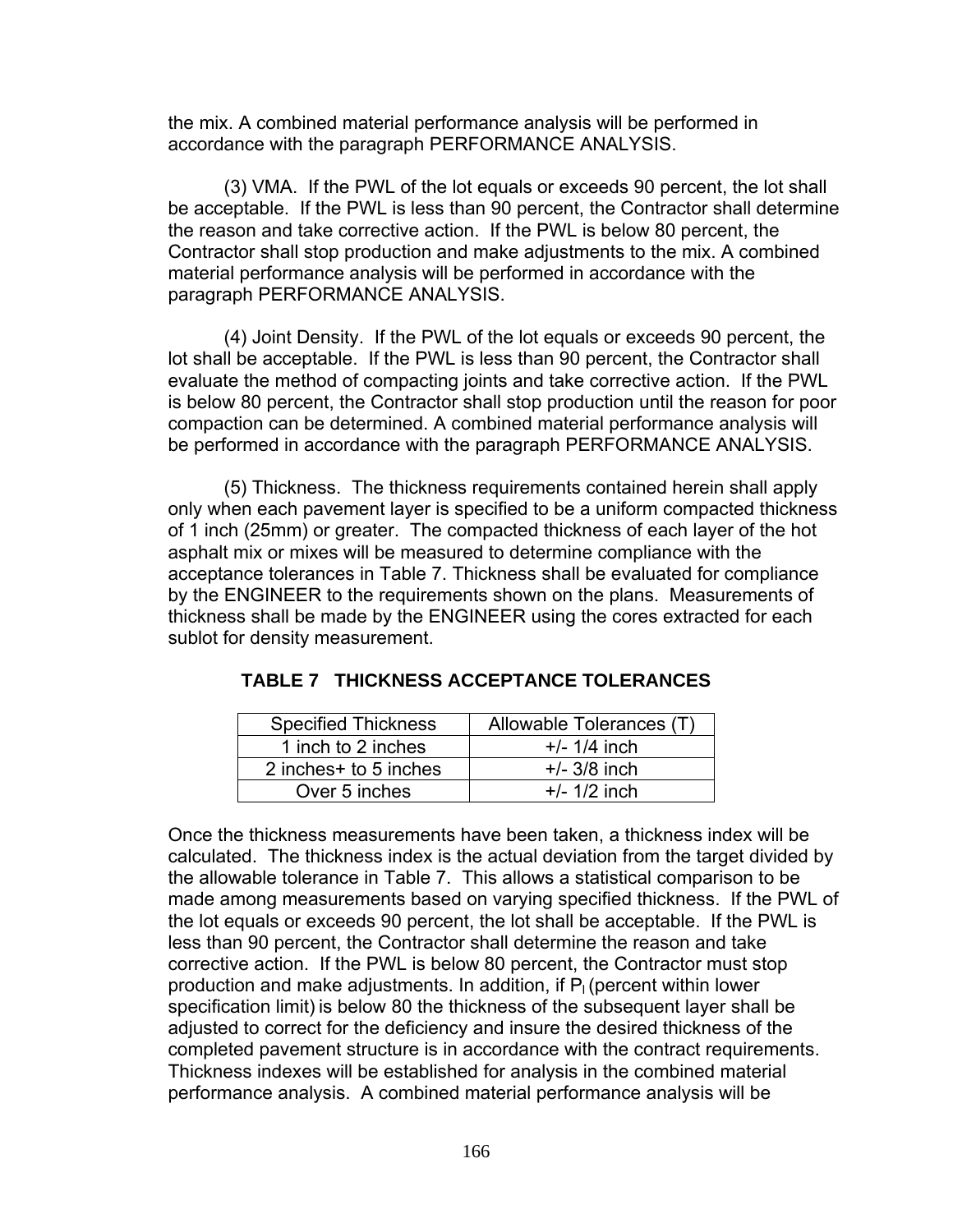performed in accordance with the paragraph PERFORMANCE ANALYSIS.

The thickness index shall be calculated under the following equation using the specification limits in Table 8.

$$
Thichness Index = \frac{(M - ST)}{T}
$$

Where: M = Core Measurement ST = Specified Thickness as shown on the plans T = allowable tolerance

#### **TABLE 8 Thickness Index Acceptance Limits**

|                 | Target              | c۱ | $\sim$ |
|-----------------|---------------------|----|--------|
| Thickness Index | <b>As Specified</b> | -  |        |

(6) Smoothness. The finished surfaces of the pavement shall be uniform in appearance, free from irregularities in contour and texture and shall present a smooth-riding surface. Smoothness evaluation applies to all hot mix asphalt concrete roadways receiving 1.5" (38mm) or more in plan (compacted) thickness of new or recycled pavement.

The finished surface of the pavement shall not vary more than 1/4 inch (6.2mm) for the surface course and 3/8 inch (9.5mm) for the intermediate course. Each lot shall be evaluated with a 12-foot (3.6m) straightedge. The lot size shall be 2,000 square yards (1,650 square meters). Measurements will be made perpendicular and parallel to the centerline at distances not to exceed 50 feet (15.2m). When more than 15 percent of all measurements within a lot exceed the specified tolerance, the Contractor shall remove the deficient area and replace with new material. Skin patching will not be permitted.

When profile corrections are required, the Contractor shall use one or more of the following corrective methods:

- a. Removing and replacing the entire pavement thickness;
- b. Diamond grinding or micro milling;
- c. Overlaying (not patching) with the specified surface course;
- d. Removing the surface by milling and applying a lift(s) of the specified course(s);
- e. Use of other methods that will provide the desired results;

The corrective method(s) chosen by the Contractor shall be performed at the Contractor's expense, including all necessary equipment and traffic control. Areas of removal and replacement shall be removed the full width of the lane. The removal areas shall begin and end with a transverse butt joint which shall be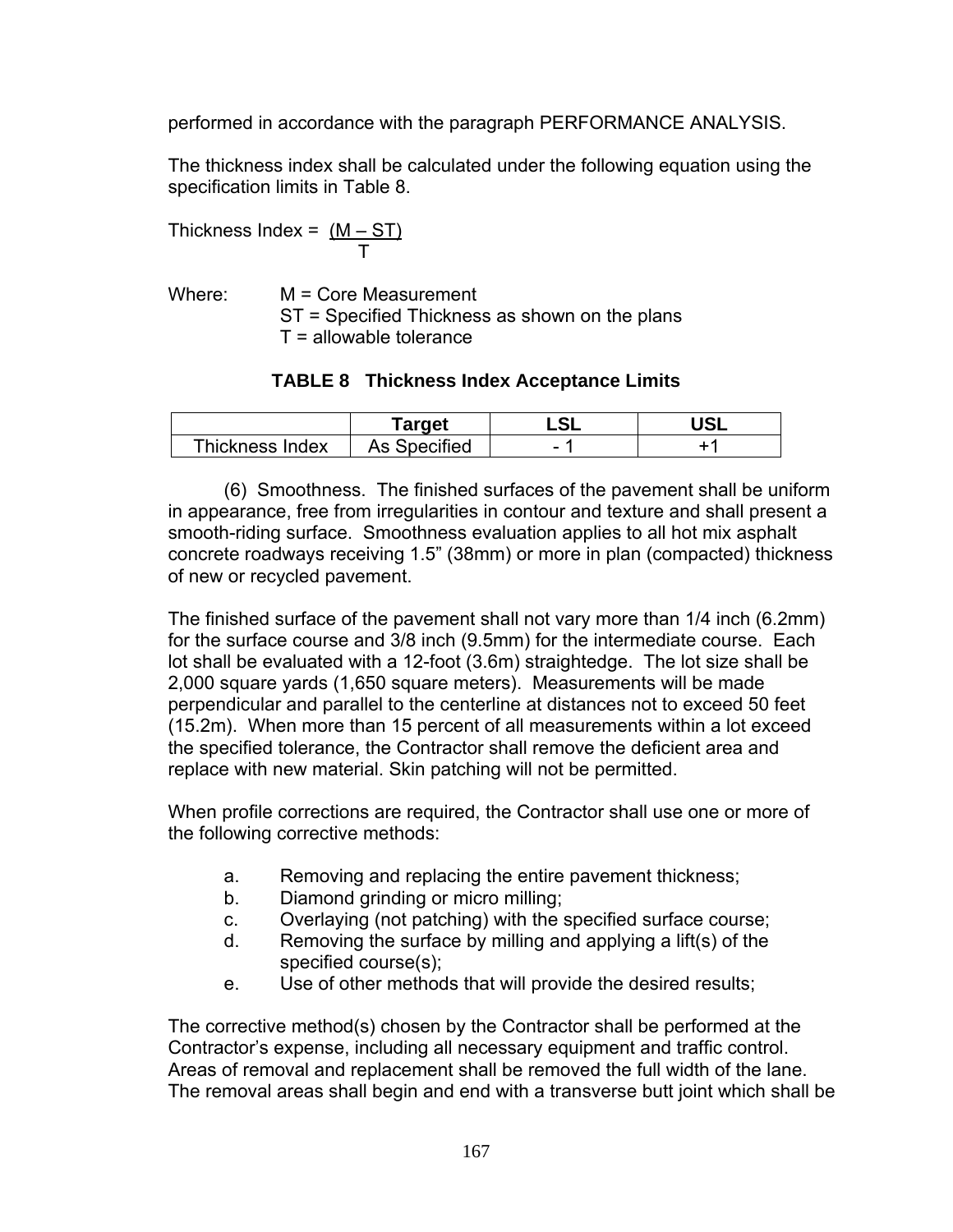constructed with a transverse saw cut perpendicular to the centerline. Replacement materials shall be placed in sufficient quantity so the finished surface will conform to grade and smoothness requirements. The corrective area shall conform to all material and density specification requirements. When the corrective work consists of an overlay, the overlay shall cover the full width of the pavement including shoulders. The area overlaid shall begin and end with a transverse butt joint which shall be constructed with a transverse saw cut and asphalt removal. All materials shall meet contract requirements. The overlay shall be placed so the finished surface will conform to grade and smoothness requirements. The overlayed area shall be compacted to the specified density.

The ENGINEER shall retest any sections where corrections were made to verify that the corrections produced a surface that conforms to the grade and smoothness requirements.

(7) Grade. The finished surface of the pavement shall not vary from the gradeline elevations and cross sections shown on the plans by more than 1/2 inch (12.70 mm). The Contractor shall remove deficient areas and replace with new material. Sufficient material shall be removed to allow at least 1.5 inches (37.5mm) of hot mix asphalt to be placed. Skin patching for correcting low areas shall not be permitted. High points may be ground off.

(8) Asphalt Content and Gradation. The asphalt content and gradation of the hot mix asphalt mixtures will be measured to determine compliance with the acceptance tolerances in Table 9. Asphalt content and gradation shall be evaluated for compliance by the ENGINEER to the target values established in the job mix formula.

#### **TABLE 9 ACCEPTANCE LIMITS FOR ASPHALT CONTENT AND GRADATION**

| Sieve Size                    | Specification<br>Tolerance |
|-------------------------------|----------------------------|
| $1-1/2$ " (38.1 mm)           | Target $+/-0\%$            |
| 1" (25.4 mm)                  | Target $+/-6%$             |
| $3/4$ " (19.0 mm)             | Target $+/-6%$             |
| $1/2$ " (12.5 mm)             | Target $+/-6%$             |
| $3/8$ " (9.5 mm)              | Target $+/-6%$             |
| #4 (4.75 mm)                  | Target +/-6%               |
| #8 (2.36mm)                   | Target $+/-6%$             |
| #16 (1.18 mm)                 | Target $+/-5%$             |
| #30(0.600 mm)                 | Target $+/-5%$             |
| #50 (0.300 mm)                | Target $+/-3%$             |
| #200 (0.075 mm)               | Target $+/-2%$             |
| <b>Asphalt Binder Content</b> | Target +/-0.45%            |
|                               |                            |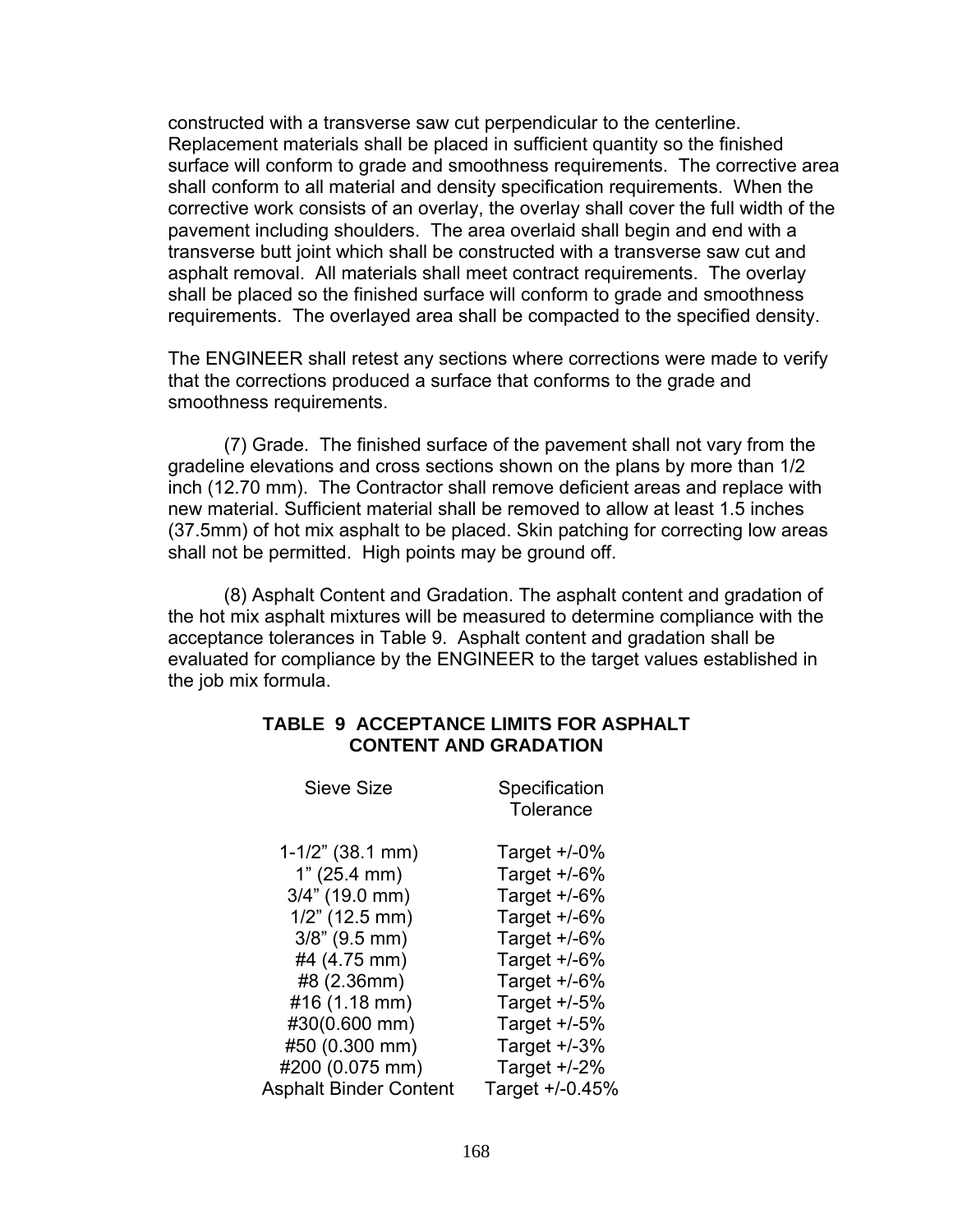When 25.4 mm maximum size aggregate is specified, the 38.1 mm sieves should be deleted from the Acceptance Limits table and the 25.4 mm sieve tolerance should be changed to 0%. When 19.0 mm maximum size aggregate is specified, the 25.4 mm sieves should be deleted from the Acceptance Limits table and the 19.0 mm sieve tolerance should be changed to 0%. When 12.5 mm maximum size aggregate is specified, the 19.0 mm sieves should be deleted from the Acceptance Limits table and the 12.5 mm sieve tolerance should be changed to 0%. When 9.5 mm maximum size aggregate is specified, the 12.5 mm sieves should be deleted from the Acceptance Limits table and the 9.5 mm sieve tolerance should be changed to 0%.

The PWL shall be calculated for the asphalt content and each sieve listed in Table 9 for the lot. If the PWL of the lot equals or exceeds 90 percent for the asphalt content and on each sieve, the lot shall be acceptable. If any of the PWLs are less than 90 percent, the Contractor shall determine the reason and take correction action. If any of the PWLs are below 80 percent, the Contractor shall stop production and make adjustments to the mix. A combined material performance analysis will be performed in accordance with the paragraph PERFORMANCE ANALYSIS.

## *RESAMPLING PAVEMENT*

a. General. Resampling of a lot of pavement for mat or joint density will be allowed if the Contractor requests, in writing, within 48 hours after receiving the written test results from the ENGINEER. A retest will consist of all the sampling and testing procedures contained in paragraphs ACCEPTANCE SAMPLING AND TESTING, (b) Field Placed Material, and ACCEPTANCE CRITERIA, Mat Density and Joint Density. Only one resampling per lot will be permitted.

(1) A redefined PWL shall be calculated for the resampled lot. The number of tests used to calculate the redefined PWL shall include the initial tests made for that lot plus the retests.

(2) The cost for resampling and retesting shall be borne by the Contractor.

b. Payment for Resampled Lots. The redefined PWL for a resampled lot shall be used to determine the acceptance or rejection for that lot in accordance with the paragraph PAYMENT.

c. Outliers. If the tests within a lot include a very large or a very small value which appears to be outside the normal limits of variation, check for an outlier in accordance with ASTM E 178, at a significance level of 5 percent, to determine if this value should be discarded when computing the PWL.

*CURBING AND LEVELING COURSE* - Any curbing work or any course used for truing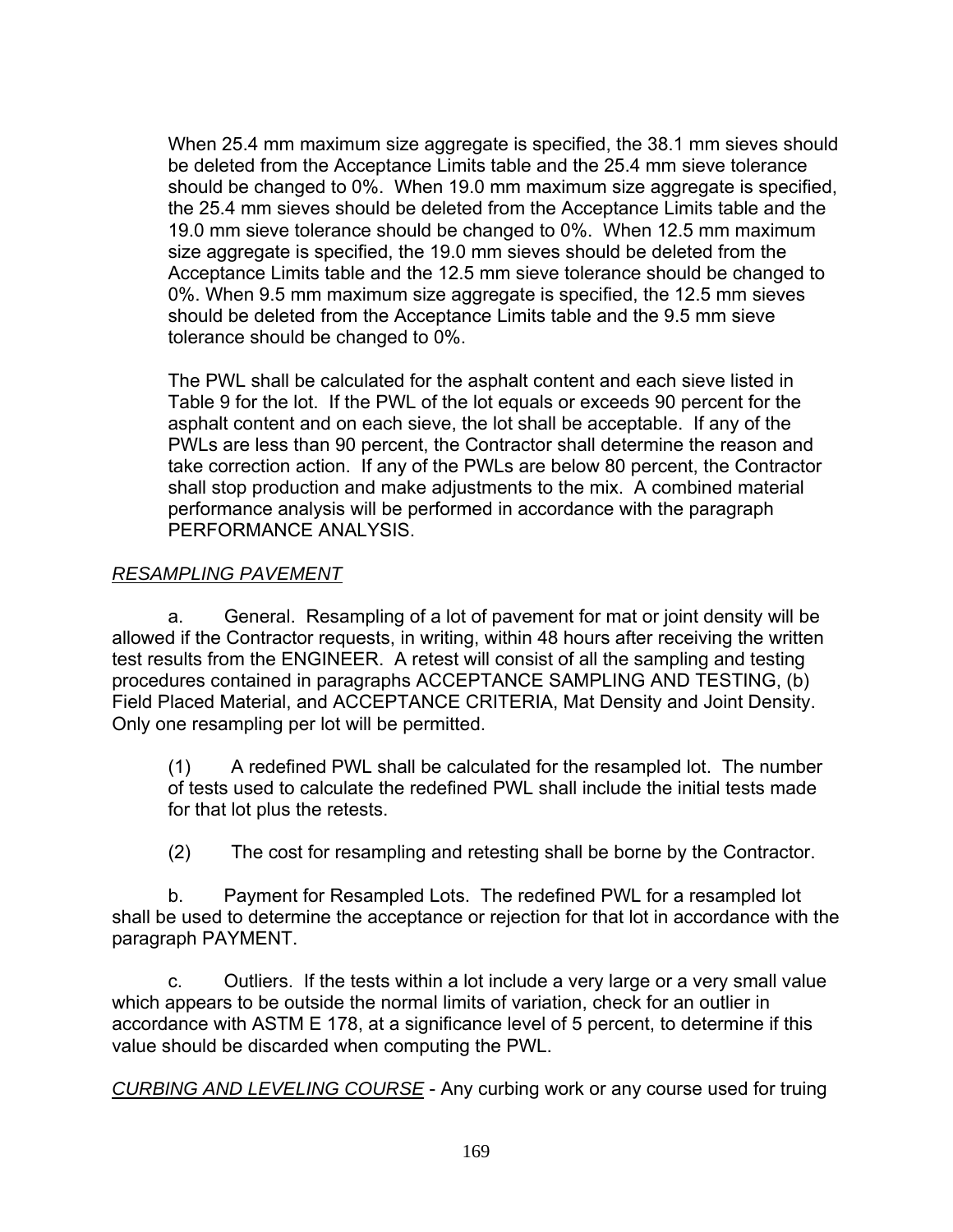and leveling shall meet the requirements of the conventional Marshall mix design methods and the requirements of the current State of Connecticut Department of Transportation Standard Specifications. Curb work and leveling courses shall not be subject to the density requirements of the paragraphs ACCEPTANCE CRITERIA, for Mat Density and Joint Density (c and d). The leveling course shall be compacted with the same effort used to achieve density of the test section. The truing and leveling course shall not exceed a nominal thickness of 1.5 inches (37.5 mm).

## *PERFORMANCE ANALYSIS*.

Quantities of HMA materials shall be evaluated for acceptance by the Engineer utilizing a Composite Performance Evaluation. The composite performance evaluation shall include an analysis of the combined effect of the material properties and the pavement densities. The composite performance evaluation shall evaluate the HMA on a lot by lot basis. A lot shall be the same as that indicated in the paragraph ACCEPTANCE SAMPLING AND TESTING, Plant-Produced Material.

# **TABLE 10 PERFORMANCE ADJUSTMENT FACTOR**

Percentage of Material Within Performance Factor (PF) the Specification Limit (PWL)

| $99+$     | 105               |
|-----------|-------------------|
| $90 - 99$ | 100               |
| $80 - 90$ | $PWL + 5.0$       |
| $65 - 80$ | $2.0$ PWL $-65.0$ |
| Below 65  | $\mathbf{\Omega}$ |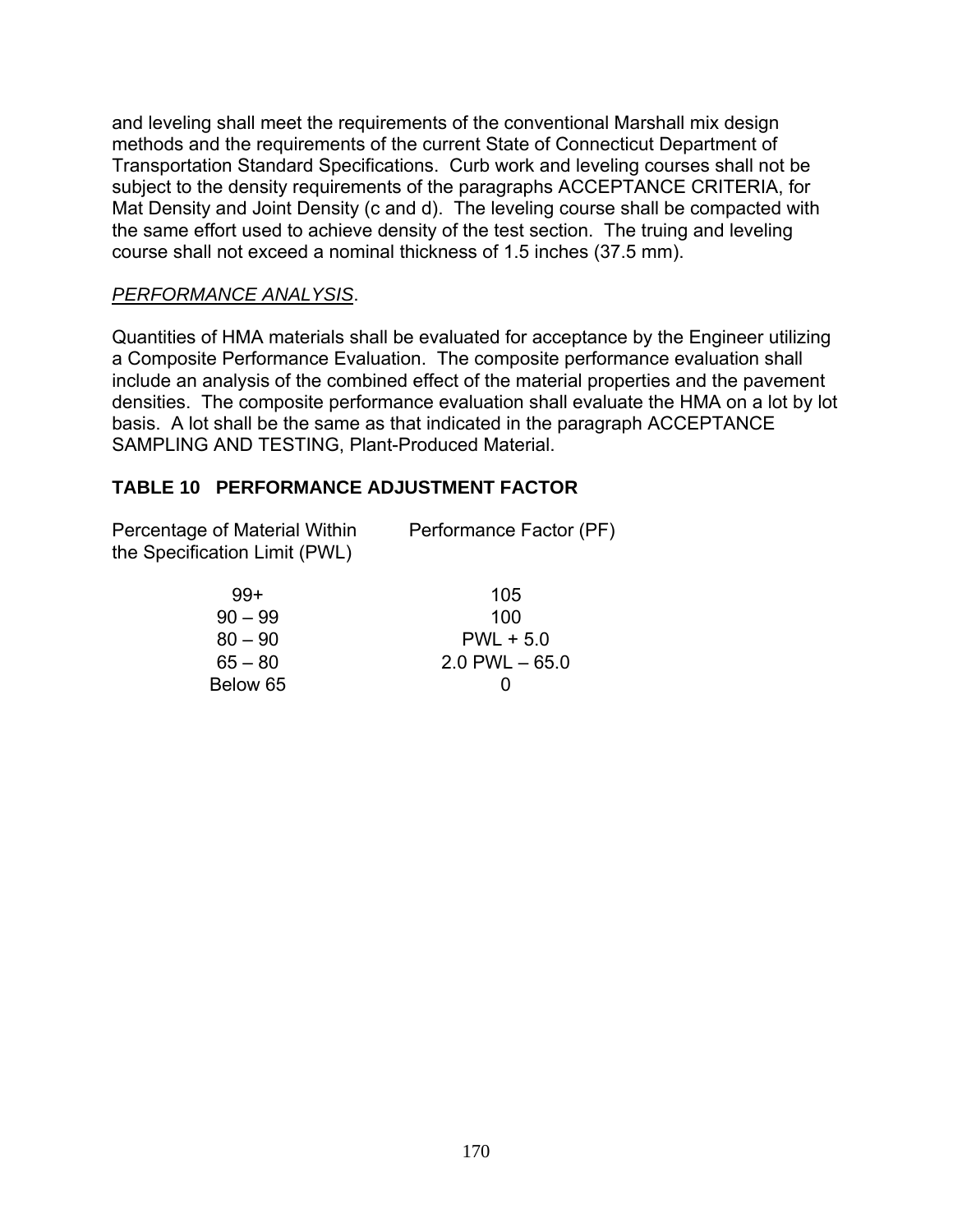| <b>Performance Factor</b><br>(PF) | <b>Material Property</b>                                  | <b>Weight Factor</b> |
|-----------------------------------|-----------------------------------------------------------|----------------------|
| PF <sub>1</sub>                   | <b>Asphalt Content</b>                                    | .07                  |
| PF <sub>2</sub>                   | <b>Percent Passing</b><br>0.075mm sieve                   | .05                  |
| PF <sub>3</sub>                   | <b>Percent Passing</b><br>0.600mm sieve                   | .02                  |
| PF <sub>4</sub>                   | Percent Passing 2.36mm<br>sieve                           | .02                  |
| PF <sub>5</sub>                   | <b>Percent Passing</b><br>12.5mm, 25.4mm<br>$sieve^{(1)}$ | .02                  |
| PF <sub>6</sub>                   | Air Voids at Ndesign                                      | .15                  |
| PF7                               | <b>VMA</b>                                                | .07                  |
| PF <sub>8</sub>                   | Pavement Thickness <sup>(2)</sup>                         | .20                  |
| PF <sub>9</sub>                   | <b>Mat Density</b>                                        | .30                  |
| <b>PF10</b>                       | <b>Joint Density</b>                                      | .10                  |

### **TABLE 11 MEASURED HMA PROPERTIES AND WEIGHT FACTORS**

 $<sup>(1)</sup>$ PF5 shall be the material property corresponding to the nominal maximum aggregate size</sup> for a given mixture based on the approved JMF.

 $^{(2)}$ PF8 shall be evaluated on the measured thickness from the pavement core samples.

For all mixtures, the items listed in TABLE 11 shall be used for the composite performance evaluation and acceptance of the mixtures. The PWL, as calculated in accordance with the ACCEPTANCE CRITERIA section, for each of the material properties shall determine the performance factor (PF) as outlined in TABLE 10. The calculated performance factor (PF) shall then be multiplied by the corresponding Weight Factor in TABLE 11 for that material property. The product of the performance factor and the weight factor shall be designated as the Acceptance Factor. All acceptance factors shall be summed to establish the Final AcceValue.

The Final Acceptance Value shall be evaluated as part of the acceptance of the materials. A lot obtaining a Final Acceptance Value of a least 90 shall be considered acceptable. A lot obtaining a Final Acceptance Value of 80 to 90 shall require the Contractor to determine the reason and take corrective action. A lot obtaining a Final Acceptance Value of 70 to 80 shall require the Contractor to stop production and make adjustment to the mix and/or the compaction methods. A lot obtaining a Final Acceptance Value below 70 shall be unacceptable and subject to rejection and corrective actions at no additional cost.

#### *QUALITY ASSURANCE*

GENERAL -The Contractor shall establish, provide, and maintain a Quality Control Program (QCP) that will detail the methods and procedures that will be taken to assure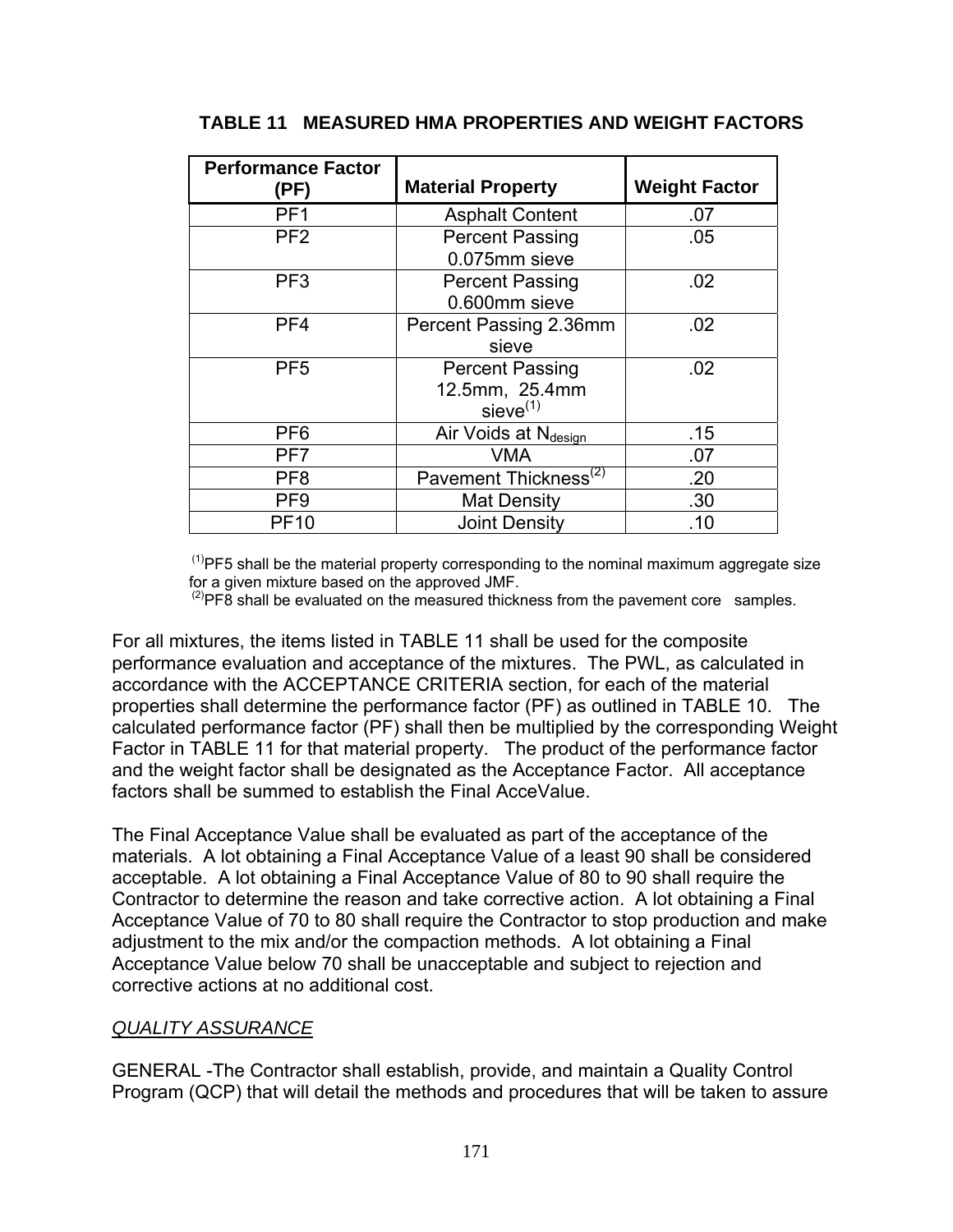that all materials and completed construction conform to contract plans, technical specifications and other requirements, whether manufactured or processed by the Contractor or procured from subcontractors or vendors. Although guidelines are established and certain requirements are specified, they are minimum and the Contractor shall assume full responsibility for meeting all requirements. The program shall address all elements which effect the quality of the pavement including, but not limited to:

- a. Mix Design
- b. Aggregate Grading
- c. Quality of Materials
- d. Stockpile Management
- e. Proportioning
- f. Mixing and Transportation
- g. Placing and Finishing
- h. Joints
- i. Compaction
- j. Surface smoothness

The Contractor shall be prepared to discuss and present, at the preconstruction conference, its understanding of the quality control requirements. The Contractor shall not begin any construction or production of materials to be incorporated into the completed work until the QCP has been completed. No hot mix asphalt for payment shall be produced until the QCP has been reviewed and approved by the Engineer.

The quality control requirements contained in this section and elsewhere in the contract technical specifications are in addition to and separate from the acceptance testing requirements. Acceptance testing requirements are the responsibility of the Engineer.

Independent Assurance (IA) testing is an independent verification of the sampling and testing procedures designed to provide continuity to the QCP and may be performed by an AASHTO Certified Laboratory. The Engineer may periodically evaluate split samples or proficiency samples through an IA program to provide an unbiased and independent evaluation of the sampling and testing procedures used in the acceptance decision.

TESTING LABORATORY -The Contractor shall provide a fully equipped asphalt laboratory located at the plant or job site. It shall be available for joint use by the Contractor for quality control testing and by the ENGINEER for acceptance testing and must have adequate equipment for the performance of the tests required by these specifications and the requirements of NETTCP. The ENGINEER shall have priority in use of the equipment necessary for acceptance testing. All the necessary testing equipment, including the Superpave gyratory compactor, shall be located at the HMA plant supplying material to the project. The Superpave gyratory compactor shall conform to the requirements of AASHTO TP4-00. In addition, all ancillary and miscellaneous equipment needed to perform the testing in accordance with these specifications shall be provided by the Contractor at no additional cost.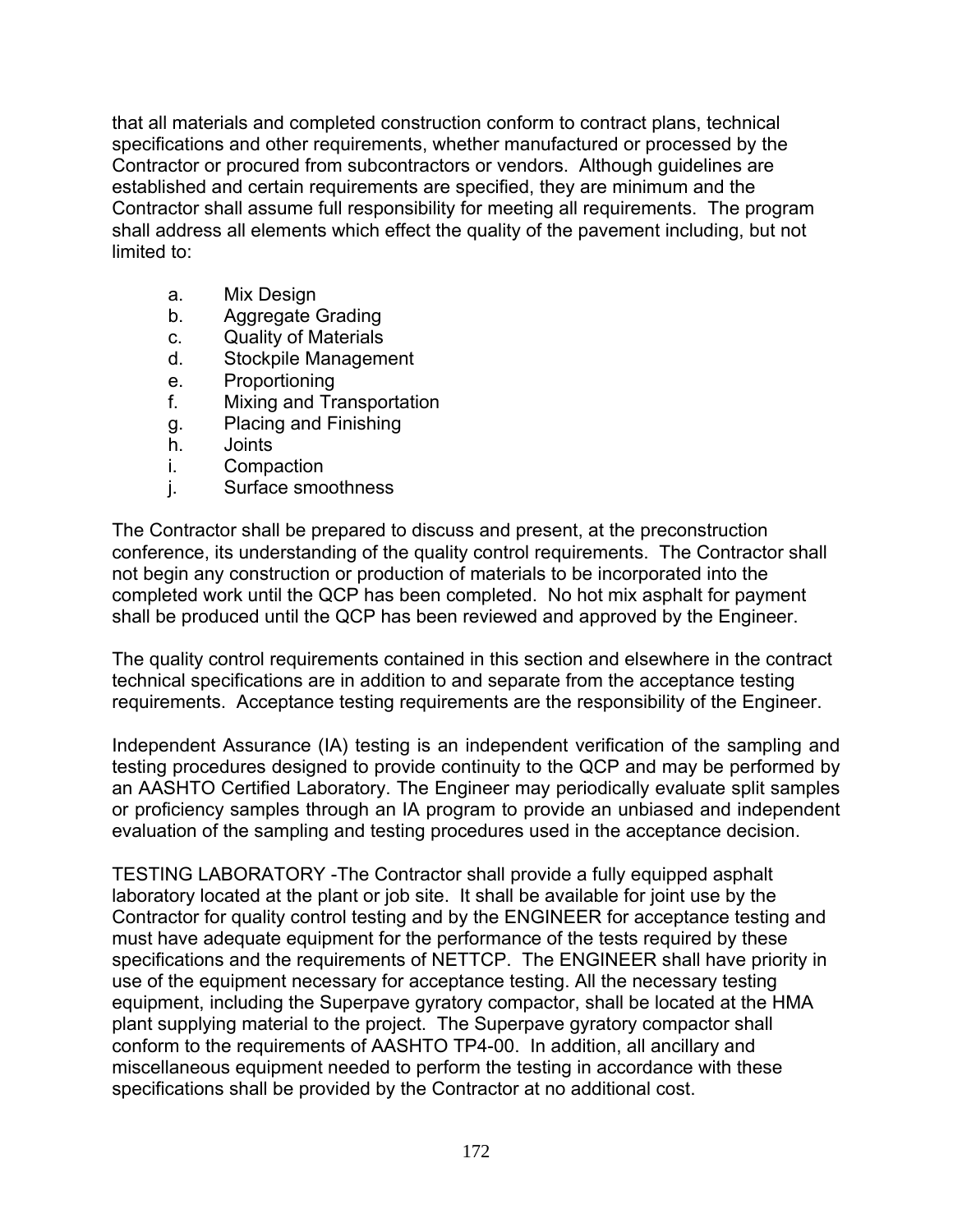The effective working area of the laboratory shall be a minimum of 150 square feet (14 square meters) with a ceiling height of not less than 7.5 feet (2.3 meters). Lighting shall be adequate to illuminate all working areas. It shall be equipped with heating and air conditioning units to maintain a temperature of  $70^{\circ}F + 5^{\circ}F$  (21 $^{\circ}C + 2.3^{\circ}C$ ).

Laboratory facilities shall be kept clean and all equipment shall be maintained in proper working condition. The Engineer shall be permitted unrestricted access to inspect the Contractor's laboratory facility and witness quality control activities. The Engineer will advise the Contractor in writing of any noted deficiencies concerning the laboratory facility, equipment, supplies, or testing personnel and procedures. When the deficiencies are serious enough to be adversely affecting test results, the incorporation of the materials into the work shall be suspended immediately and will not be permitted to resume until the deficiencies are satisfactorily corrected.

SAMPLING - The sampling and testing of all materials shall be a statistically based procedure of random sampling which provides that all materials being produced have an equal chance of being selected for sampling and testing. When directed by the Engineer, the Contractor shall sample and test any material which appears inconsistent with similar material being sampled, unless such material is voluntarily removed and replaced or deficiencies corrected by the Contractor. All sampling shall be in accordance with standard procedures specified.

QUALITY CONTROL TESTING - The Contractor shall perform all quality control tests necessary to control the production and construction processes applicable to these specifications and as set forth in the QCP. The Quality Control Testing shall be performed on a lot to lot basis by only certified NETTCP HMA Plant Technicians and certified NETTCP HMA Paving Technicians. The testing program shall include, but not necessarily limited to, tests for the control of asphalt content, aggregate gradation, temperatures, aggregate moisture, field compaction, and surface smoothness. A Quality Control Testing Plan shall be developed as part of the QCP. The Engineer reserves the right to monitor any or all of the Contractor's testing.

CONTROL CHARTS - The Engineer shall maintain linear control charts both for individual measurements and range (i.e., difference between highest and lowest measurements) for aggregate gradation and asphalt content.

Control charts shall be posted in the testing laboratory and shall be kept current. As a minimum, the control charts shall identify the project number, the contract item number, the test number, each test parameter, the Action and Suspension Limits applicable to each test parameter, and the Engineer's test results. The Contractor shall use the control charts as part of a process control system for identifying potential problems and assignable causes before they occur. If the projected data during production indicates a problem and the Contractor is not taking satisfactory corrective action, the Engineer may suspend production or acceptance of the material.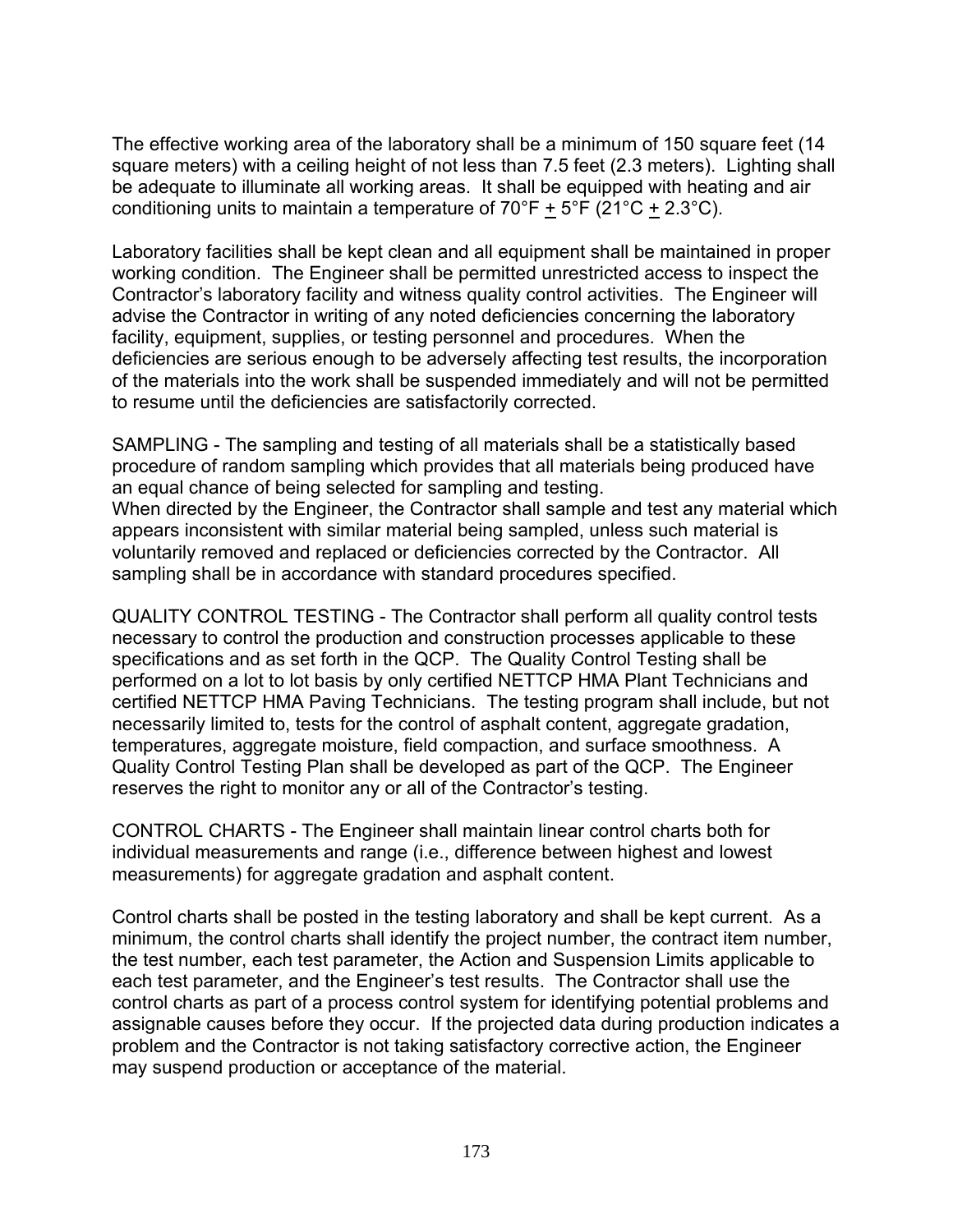a. Individual Measurements. Control charts for individual measurements shall be established to maintain process control within tolerance for aggregate gradation and asphalt content. The control charts shall use the JMF target values as indicators of central tendency for the following test parameters with associated Action and Suspension Limits:

| Sieve Size                    |            | Limits     |
|-------------------------------|------------|------------|
|                               | Action     | Suspension |
| $1-1/2$ " (38.1 mm)           | $0\%$      | $0\%$      |
|                               | $+/-6%$    | $+/-9%$    |
| 1" (25.4 mm)                  |            |            |
| $3/4$ " (19.0 mm)             | $+/-6%$    | $+/-9%$    |
| $1/2$ " (12.5 mm)             | $+/-6%$    | $+/-9%$    |
| $3/8$ " (9.5 mm)              | $+/-6%$    | $+/-9%$    |
| #4 (4.75 mm)                  | $+/-6%$    | $+/-9%$    |
| #8 (2.36 mm)                  | $+/-6%$    | $+/-9%$    |
| #16 (1.18 mm)                 | $+/-5%$    | $+/-7.5%$  |
| #30 (0.600 mm)                | $+/-5%$    | $+/-7.5%$  |
| #50 (0.300 mm)                | $+/-3%$    | $+/-4.5$   |
| #200 (0.075 mm)               | $+/-2%$    | $+/-3%$    |
| <b>Asphalt Binder Content</b> | $+/-0.45%$ | $+/-0.70%$ |

## **TABLE 12 CONTROL CHART LIMITS FOR INDIVIDUAL MEASUREMENTS**

When 25.4 mm maximum size aggregate is specified, the 38.1 mm sieves should be deleted from the Individual Measurements Chart and the 25.4 mm sieve Action and Suspension Limits should be changed to 0%. When 19.0 mm maximum size aggregate is specified, the 25.4 mm sieves should be deleted from the Individual Measurements Chart and the 19.0 mm sieve Action and Suspension Limits should be changed to 0%. When 12.5 mm maximum size aggregate is specified, the 19.0 mm sieves should be deleted from the Individual Measurements Chart and the 12.5 mm sieve Action and Suspension Limits should be changed to 0%. When 9.5 mm maximum size aggregate is specified, the 12.5 mm sieves should be deleted from the Individual Measurements Chart and the 9.5 mm sieve Action and Suspension Limits should be changed to 0%.

b. Range. Control charts for range shall be established to control process variability for the test parameters and Suspension Limits listed below. The range shall be computed for each lot as the difference between the two test results for each control parameter. The Suspension Limits specified below are based on a sample size of n = 2. Should the Engineer elect to perform more than two tests per lot, the Suspension Limits shall be adjusted by multiplying the Suspension Limit by 1.18 for  $n = 3$  and by 1.27 for  $n = 4$ .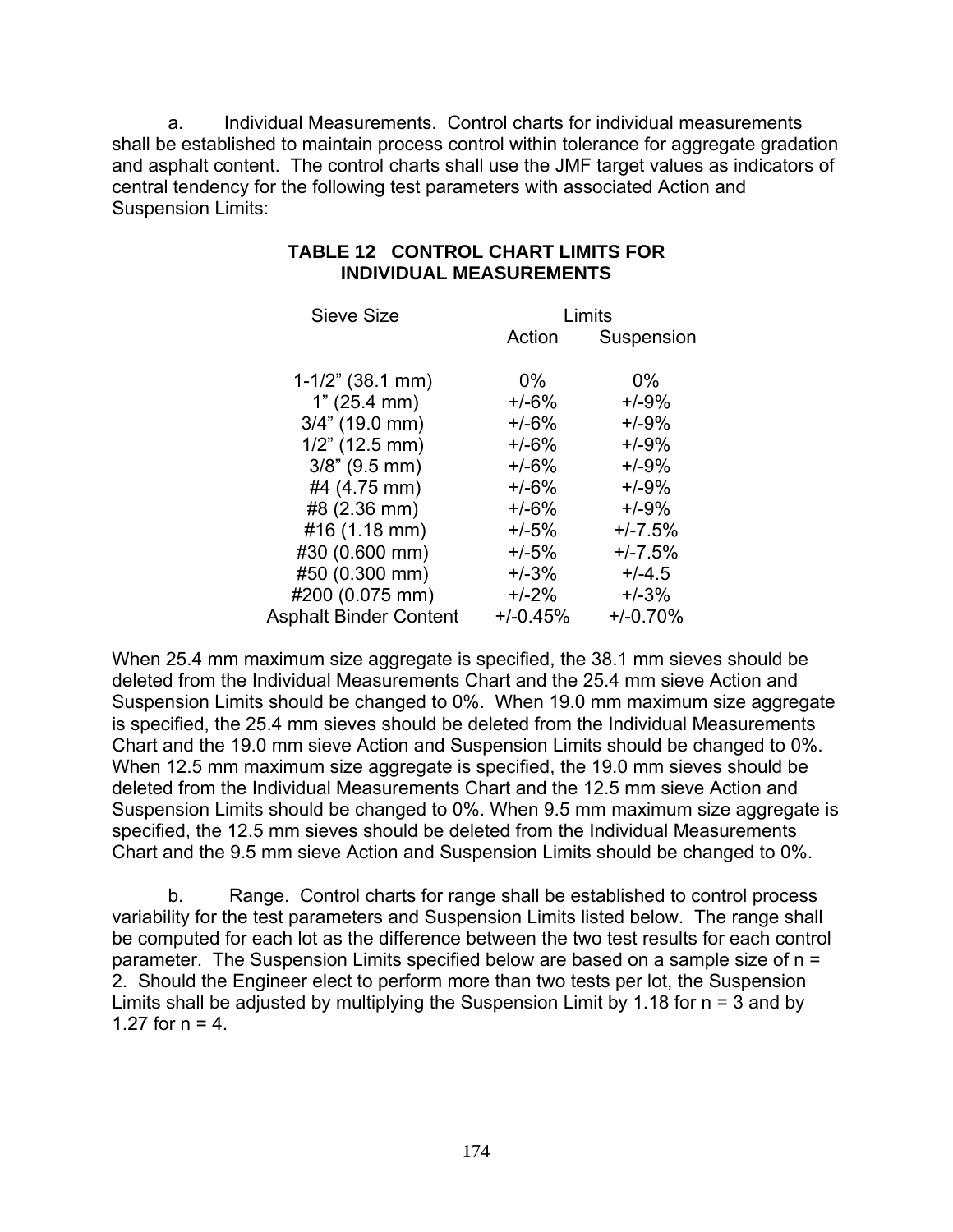| CONTROL CHART LIMITS BASED ON RANGE |                         |  |  |  |  |  |
|-------------------------------------|-------------------------|--|--|--|--|--|
| (Based on $n = 2$ )                 |                         |  |  |  |  |  |
|                                     |                         |  |  |  |  |  |
| Sieve                               | <b>Suspension Limit</b> |  |  |  |  |  |
|                                     |                         |  |  |  |  |  |
| $1-1/2$ " (38.1 mm)                 | 11 percent              |  |  |  |  |  |
| $(25.4 \, \text{mm})$<br>1"         | 11 percent              |  |  |  |  |  |
| 3/4" (19.0 mm)                      | 11 percent              |  |  |  |  |  |
| $1/2$ " (12.5 mm)                   | 11 percent              |  |  |  |  |  |
| 3/8"<br>$(9.5 \, \text{mm})$        | 11 percent              |  |  |  |  |  |
| $(4.75$ mm $)$<br>#4                | 11 percent              |  |  |  |  |  |
| #8<br>$(2.36 \text{ mm})$           | 10 percent              |  |  |  |  |  |
| #16 (1.18 mm)                       | 9 percent               |  |  |  |  |  |
| $(0.30$ mm $)$<br>#50               | 6 percent               |  |  |  |  |  |
| #200 (0.075 mm)                     | 3.5 percent             |  |  |  |  |  |
| <b>Asphalt Binder Content</b>       | 0.8 percent             |  |  |  |  |  |

c. Corrective Action. The Quality Control Plan shall indicate that appropriate action to be taken when the process is believed to be out of tolerance. The Plan shall contain sets of rules to gauge when a process is out of control and detail what action will be taken to bring the process into control. As a minimum, a process shall be deemed out of control and production stopped and corrective action taken, if:

- (1) One point falls outside the Suspension Limit line for individual measurements or range; or
- (2) Two points in a row fall outside the Action Limit line for individual measurements.
- (3) Three nonconsecutive samples fall outside the Action Limit line for individual measurements.

Failure to stop production and make adjustments when required due to an individual test not meeting the specified requirements shall subject all mix from the stop point tonnage to the point when the next individual test is back on or within the warning limits, or to the tonnage point when production is actually stopped, whichever occurs first, to be considered unacceptable. This material shall be removed and replaced with materials which comply with the specifications.

## *METHOD OF ROUNDING*

ROUNDING - Numbers used in all calculations shall be carried to the correct significant figures and rounded according to the following procedures: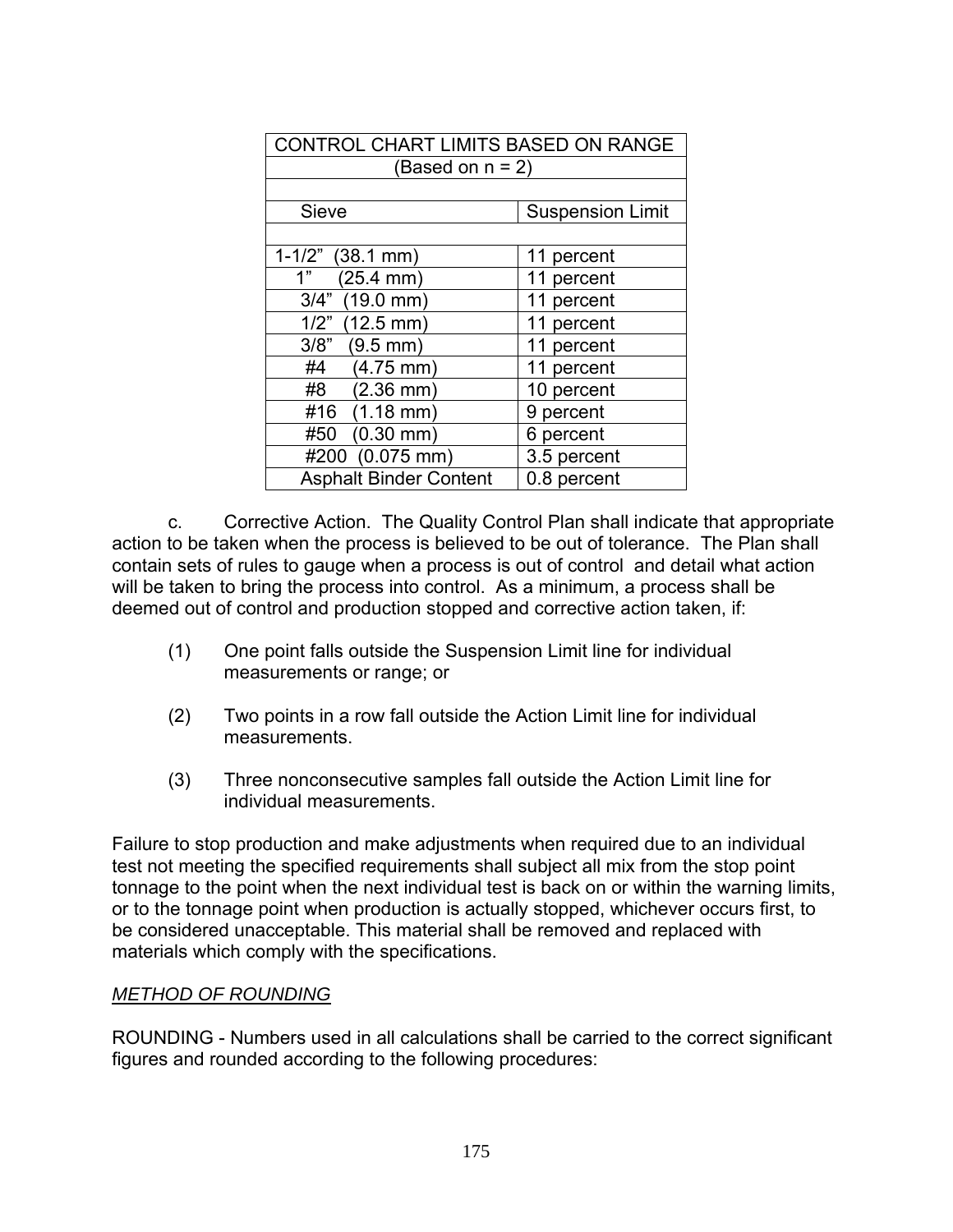- a. When the first digit after those you want to drop is 4 or less, that digit and all others to the right are dropped. Ex. 62.9437 to 3 significant digits = 62.9
- b. When the first digit after those you want to retain is 5 or greater, that and all others to the right are dropped and the last digit retained is increased by one. Ex.  $1.955234$  to 3 significant digits =  $1.96$

# **MEASUREMENT:**

Plant mix hot mix asphalt pavement shall be measured by the number of tons of hot mix asphalt used in the accepted work. Recorded batch weights or truck scale weights will be used to determine the basis for the tonnage.

# **PAYMENT:**

Payment for an accepted lot of hot mix asphalt concrete pavement shall be made at the contract unit price per ton for hot mix asphalt. The price shall be compensation for furnishing all materials, for all preparation, mixing, and placing of these materials, and for all labor, equipment, tools, and incidentals necessary to complete the item.

a. Basis of Payment. Each lot shall be accepted when the Final Acceptance Value equals or exceeds 90 percent. For each accepted lot, payment shall be calculated by multiplying the Final Acceptance Value (as a percent) by the contract unit price per ton for the corresponding tonnage accepted. All final grades and smoothness requirements shall be met.

When the calculation of PWL for mat density, joint density, mix air voids, and/or Final Acceptance Value falls below 65, the lot shall be rejected. However, the Engineer may decide to accept the deficient lot. In that case, if the Engineer and Contractor agree in writing, that the lot shall not be removed, it will be paid for at a reduced percent of the contract price.

When the calculation of the Final Acceptance Value falls between 65 and 90, the lot shall be adjusted for payment For each deficient lot, payment shall be calculated by multiplying the Final Acceptance Value (as a percent) by the contract unit price per ton for the corresponding tonnage.

### *TESTING REQUIREMENTS*

| AASHTO T104       | Soundness of Aggregates by Use of Sodium Sulfate or Magnesium<br>Sulfate                                      |
|-------------------|---------------------------------------------------------------------------------------------------------------|
| <b>AASHTO T11</b> | Materials Finer than 75-um (No.200) Sieve in Mineral Aggregates<br>by Washing                                 |
| AASHTO T96        | Resistance to Degradation of Small Size Coarse Aggregate by<br>Abrasion and Impact in the Los Angeles Machine |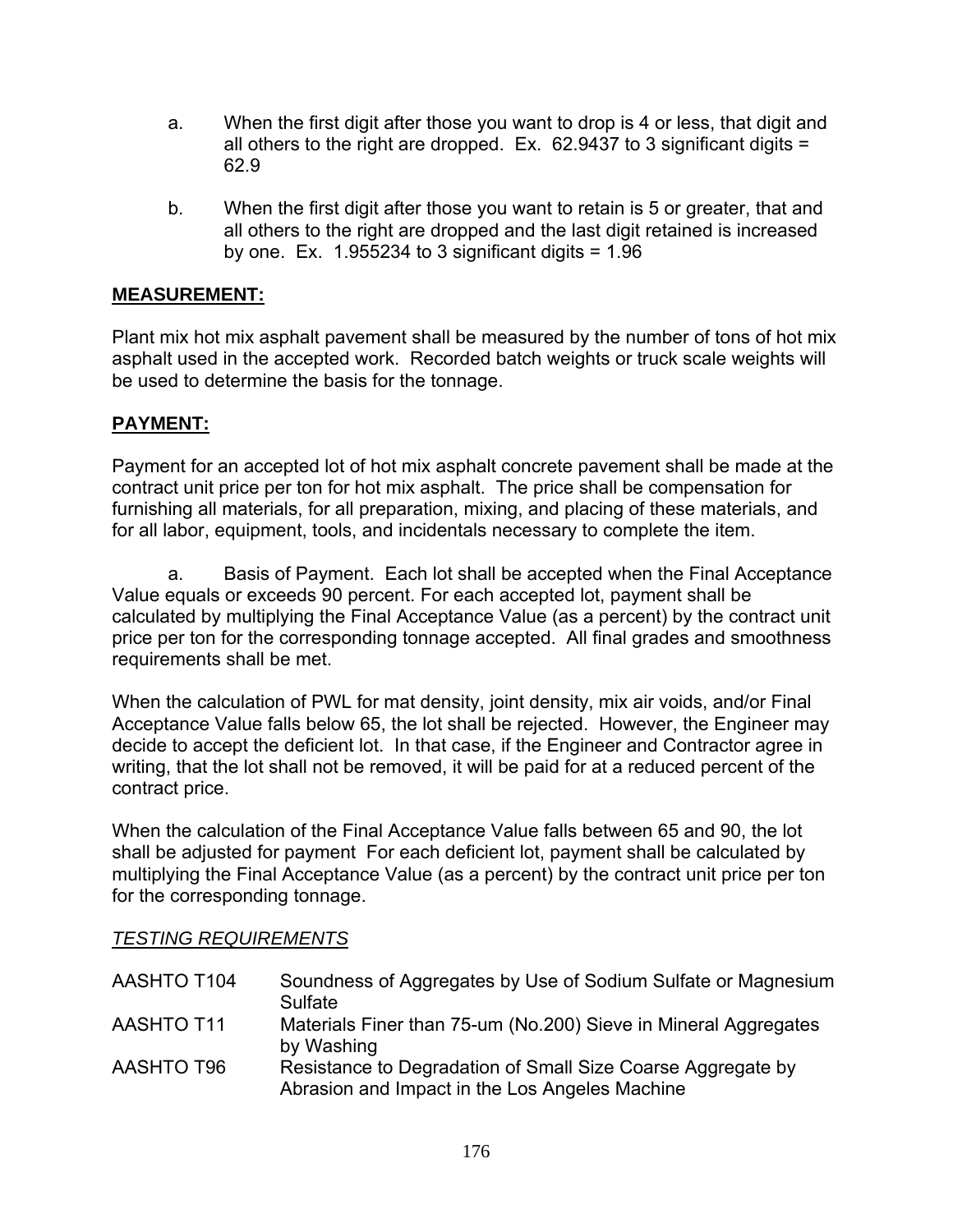| AASHTO T27         | Sieve Analysis of Fine and Coarse Aggregates                                  |
|--------------------|-------------------------------------------------------------------------------|
| AASHTO T127        | Sampling and the Amount of Testing of Hydraulic Cement                        |
| <b>AASHTO T255</b> | Total Moisture Content of Aggregate by Drying                                 |
| <b>AASHTO T2</b>   | Sampling of Aggregates                                                        |
| <b>AASHTO M17</b>  | Mineral Filler for Bituminous Paving Mixtures                                 |
| <b>AASHTO T170</b> | Recovery of Asphalt from Solution by Abson Method                             |
| <b>AASHTO T275</b> | <b>Bulk Specific Gravity of Compacted Bituminous Mixtures Using</b>           |
|                    | <b>Paraffin-Coated Specimens</b>                                              |
| AASHTO T110        | Moisture or Volatile Distillates in Bituminous Paving Mixtures                |
| <b>AASHTO T245</b> | Resistance to Plastic Flow of Bituminous Mixtures Using Marshall<br>Apparatus |
| <b>AASHTO T209</b> | Theoretical Maximum Specific Gravity and Density of Bituminous                |
|                    | <b>Paving Mixtures</b>                                                        |
| <b>AASHTO T164</b> | Quantitative Extraction of Bitumen from Bituminous Paving                     |
|                    | <b>Mixtures</b>                                                               |
| <b>AASHTO T176</b> | Plastic Fines in Graded Aggregates and Soils by Use of the Sand               |
|                    | <b>Equivalent Test</b>                                                        |
| <b>AASHTO T195</b> | Determining Degree of Particle Coating of Bituminous-Aggregate                |
|                    | <b>Mixtures</b>                                                               |
| <b>AASHTO T166</b> | <b>Bulk Specific Gravity of Compacted Bituminous Mixtures Using</b>           |
|                    | <b>Saturated Surface-Dry Specimens</b>                                        |
| <b>AASHTO T269</b> | Percent Air Voids in Compacted Dense and Open Bituminous                      |
|                    | <b>Paving Mixtures</b>                                                        |
| <b>ASTM D 2950</b> | Density of Bituminous Concrete in Place by Nuclear Method                     |
| <b>ASTM D 3665</b> | Random Sampling of Paving Materials                                           |
| <b>ASTM D 3666</b> | Inspection and Testing Agencies for Bituminous Paving Materials               |
| AASHTO T287        | Asphalt Cement Content of Asphalt Concrete Mixtures by the                    |
|                    | <b>Nuclear Method</b>                                                         |
| <b>AASHTO T89</b>  | Determining the Liquid Limit of Soils                                         |
| <b>AASHTO T90</b>  | Determining the Plastic Limit and Plasticity Index of Soils                   |
| <b>ASTM D 4791</b> | Flat or Elongated Particles in Coarse Aggregate                               |
| <b>ASTM E 178</b>  | Practice for Dealing With Outlying Observations                               |
| <b>ASTM D5821</b>  | Determining the Percentage of Fractured Particles in Coarse                   |
|                    | Aggregate                                                                     |
| AASTHO T304        | Uncompacted Void Content of Fine Aggregate                                    |
| AASHTO T 30        | Mechanical Analysis of Extracted Aggregate                                    |
| AASHTO T202        | Viscosity of Asphalts by Vacuum Capillary Viscometer                          |
| <b>AASHTO T240</b> | Effect of Heat and Air on a Moving Film of Asphalt (Rolling Thin              |
|                    | Film Oven Test)                                                               |
| <b>AASHTO T283</b> | Resistance of Compacted Bituminous Mixture to Moisture Induced                |
|                    | Damage                                                                        |
| <b>AASHTO T308</b> | Determining the Asphalt Binder Content of Hot Mix Asphalt (HMA)               |
|                    | by the Ignition Method                                                        |

The Asphalt Institute's Mix Design Methods for Asphalt Concrete Manual No. 2 (MS-2)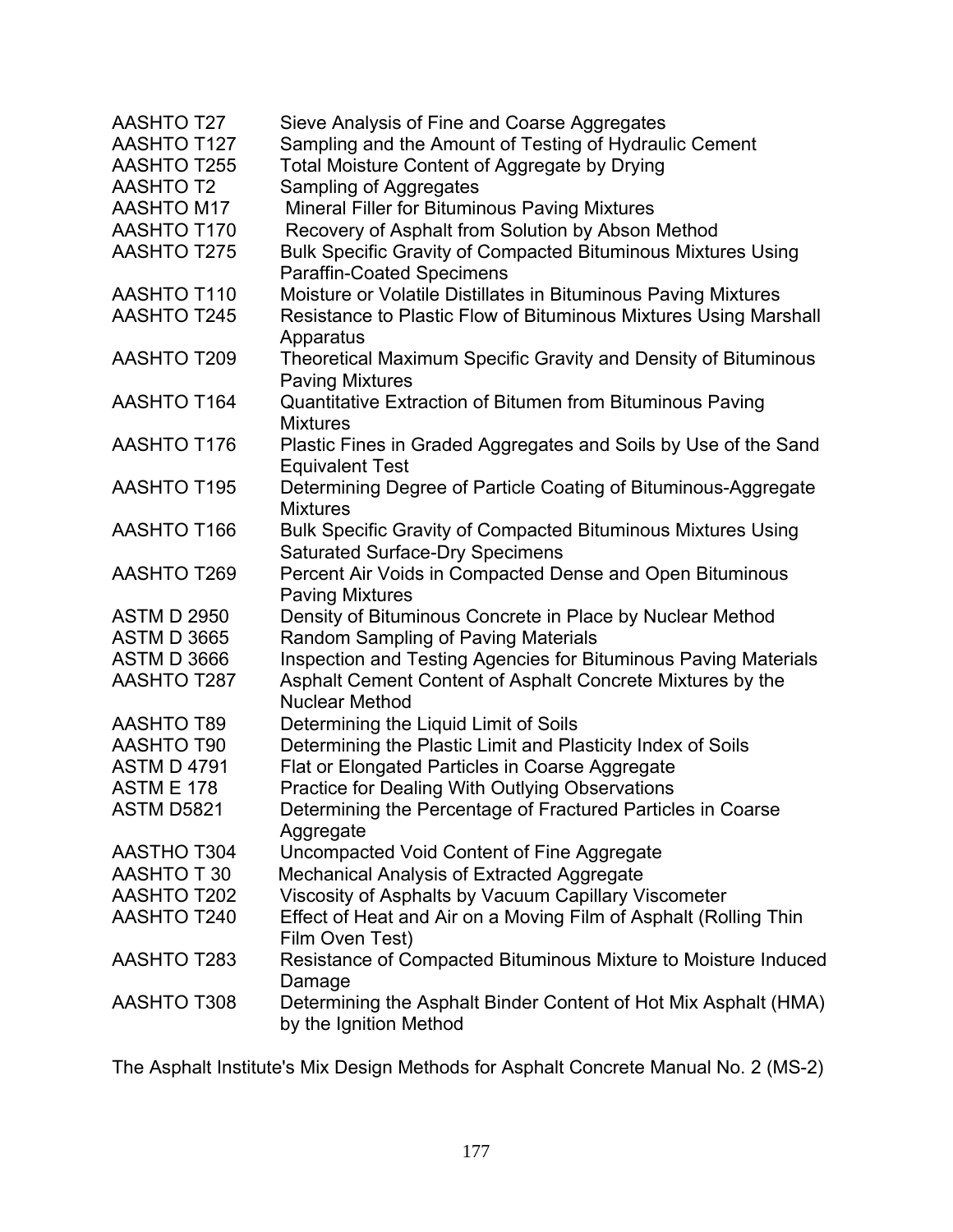## *ADDITIONAL REQUIREMENTS*

| <b>AASHTO MP1</b><br><b>AASHTO MP2</b> | Standard Specification for Performance Graded Asphalt Binder<br>Standard Specification for Superpave Volumetric Mix Design |
|----------------------------------------|----------------------------------------------------------------------------------------------------------------------------|
| <b>AASHTO PP2</b>                      | Standard Practice for Mixture Conditioning of Hot Mix Asphalt<br>(HMA)                                                     |
| <b>AASHTO PP6</b>                      | Grading or Verifying the Performance Grade of an Asphalt Binder                                                            |
| <b>AASHTO PP26</b>                     | Standard Practice for Certifying Suppliers of Performance Graded<br><b>Asphalt Binders</b>                                 |
| <b>AASHTO PP28</b>                     | Standard Practice for Superpave Volumetric Design of Hot Mix<br>Asphalt (HMA)                                              |
| <b>AASHTO TP4</b>                      | Determining the Density of Hot Mix Asphalt (HMA) Specimens by<br>Means of the SHRP Gyratory Compactor                      |
| <b>AASTHO TP5</b>                      | Determining the Rheological Properties of Asphalt Binder Using a<br>Dynamic Shear Rheometer (DSR)                          |
| <b>AASHTO TP48</b>                     | Viscosity Determinations of Unfilled Asphalts Using the Brookfield<br><b>Thermosel Apparatus</b>                           |

# *METHOD OF ESTIMATING PERCENTAGE OF MATERIAL WITHIN SPECIFICATION LIMITS (PWL)*

GENERAL - When the specifications provide for material to be sampled and tested on a statistical basis, the material will be evaluated for acceptance in accordance with this section. All test results for a lot will be analyzed statistically, using procedures to determine the total estimated percent of the lot that is within specification limits. This concept, termed percent within limits (PWL), is a statistically based evaluation method, whereby the PWL is computed on a lot basis, using the average (X) and standard deviation (Sn) of the specified number (n) of sublot tests for the lot and the specification tolerance limits (L for lower and U for upper) for the particular acceptance parameter. From these values, the respective Quality index(s) (QL for Lower Quality Index and/or QU for Upper Quality Index) is computed and the PWL for the specified n is determined from Table 12.

*METHOD FOR COMPUTING PWL* The computational sequence for computing the PWL is as follows:

- a. Divide the lot into n sublots in accordance with the acceptance requirements of the specification.
- b. Locate the sampling position within the sublot in accordance with the random sampling requirements of the specification.
- c. Make a measurement at each location, or take a test portion and make the measurement on the test portion in accordance with the testing requirements of the specification.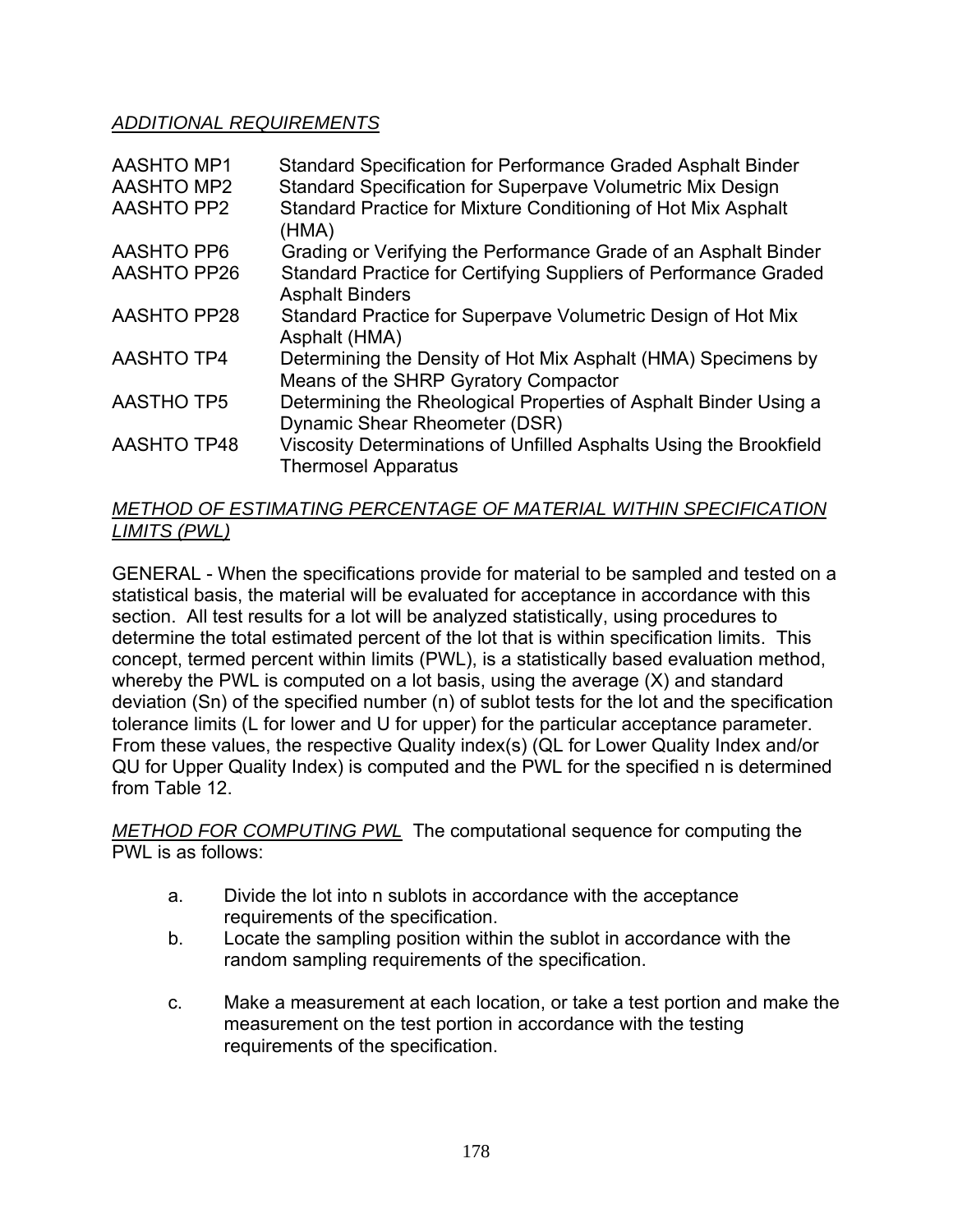d. Average all sublot values within the lot to find X by using the following formula:

 $X = (x1 + x2 + x3 + ... xn) / n$ 

Where:

 $X =$  Average of all sublot values within a lot

 $x1, x2$  = Individual sublot values

n = Number of sublots

e. Find the standard deviation Sn by use of the following formula:

 $Sn = SQRT[(d1*d1 + d2*d2 + d3*d3 + ... dn*dn) / (n-1)]$ 

Where:

Sn = standard deviation of the number of sublot values in the set

 $d1$ ,  $d2$  = deviations of the individual sublot values  $X1$ ,  $X2$ ... from the average value X

that is:  $d1 = (x1 - X), d2 = (xn - X)$ .  $dn = (xn - X)$ 

n = number of sublots

f. For single sided specification limits (i.e., L only), compute the Lower Quality Index QL by use of the following formula:

 $QL = (X - L)/Sn$ 

Where:

L = specification lower tolerance limit

Estimate the percentage of material within limits (PWL) by entering Table 12 with QL, using the column appropriate to the total number (n) of measurements. If the value of QL falls between values shown on the table, use the next higher value of PWL.

g. For double sided specification limits (i.e. L and U), compute the Quality Indexes QL and QU by use of the following formulas:

 $QL = (X - L) / Sn$  and  $QU = (U - X) / Sn$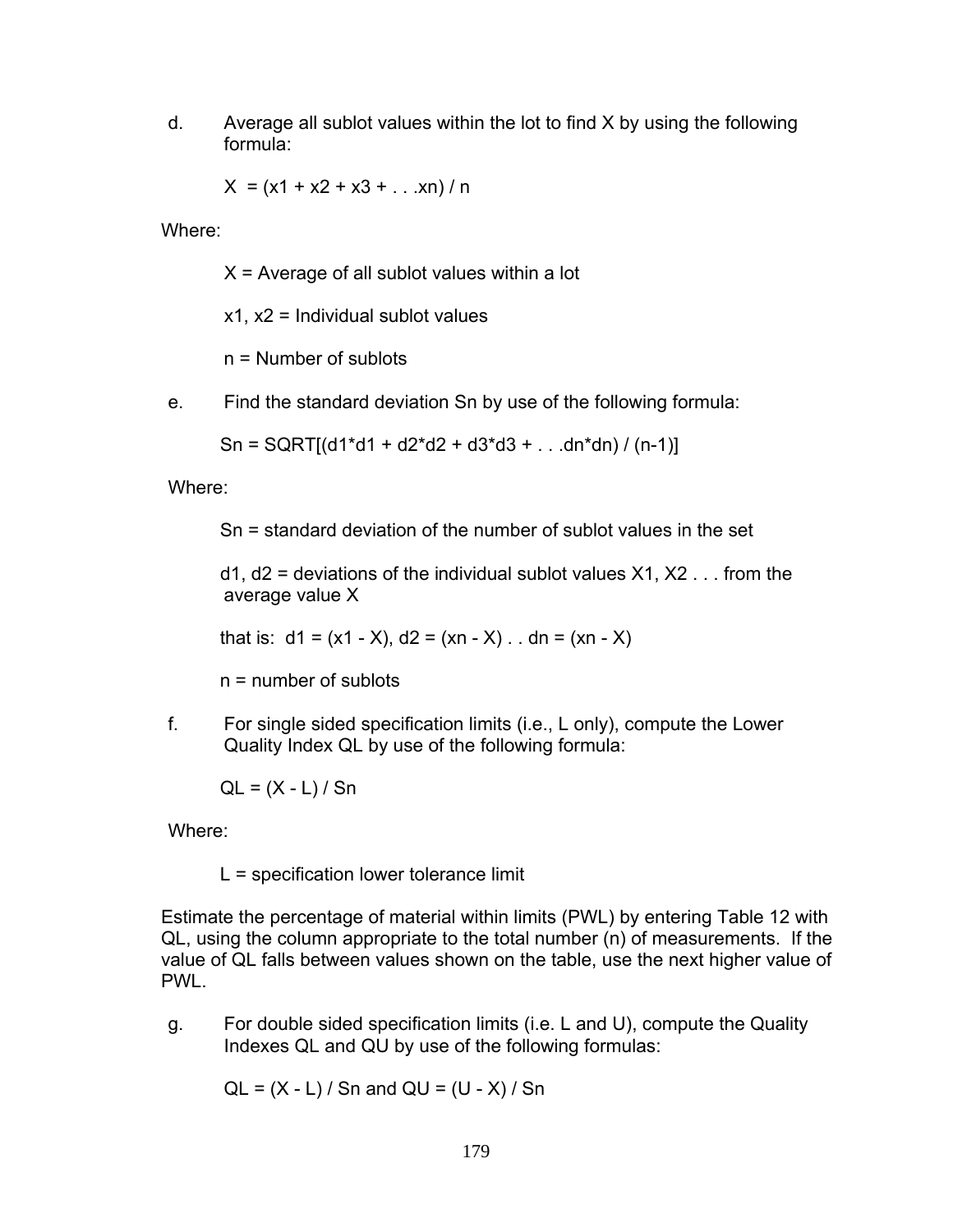Where:

L and  $U =$  specification lower and upper tolerance limits

Estimate the percentage of material between the lower (L) and upper (U) tolerance limits (PWL) by entering Table 12 separately with QL and QU, using the column appropriate to the total number (n) of measurements, and determining the percent of material above PL and percent of material below PU for each tolerance limit. If the values of QL fall between values shown on the table, use the next higher value of PL or PU. Determine the PWL by use of the following formula:

 $PWL = (PU + PL) - 100$ 

Where:

PL = percent above lower specification limit PU = percent below upper specification limit

# *EXAMPLE OF PWL CALCULATION*

Project: Example Project Test Item: Heavy Duty Surface, Lot 1.

- A. PWL Determination for Mat Density.
	- 1. Density of four random cores taken from Lot A.
		- A-1 96.60 A-2 97.55 A-3 99.30 A-4 98.35  $n = 4$
	- 2. Calculate average density for the lot.

 $X = (x1 + x2 + x3 + ... xn) / n$  $X = (96.60 + 97.55 + 99.30 + 98.35)/4$  $X = 97.95$  percent density

3. Calculate the standard deviation for the lot.

Sn = SQRT[((96.60 - 97.95)\*(96.60 - 97.95) + (97.55 - 97.95)\*(97.55 -  $(97.95) + (99.30 - 97.95)^*(99.30 - 97.95) + (98.35 - 97.95)^*(98.35 - 97.95))$  $/(4 - 1)]$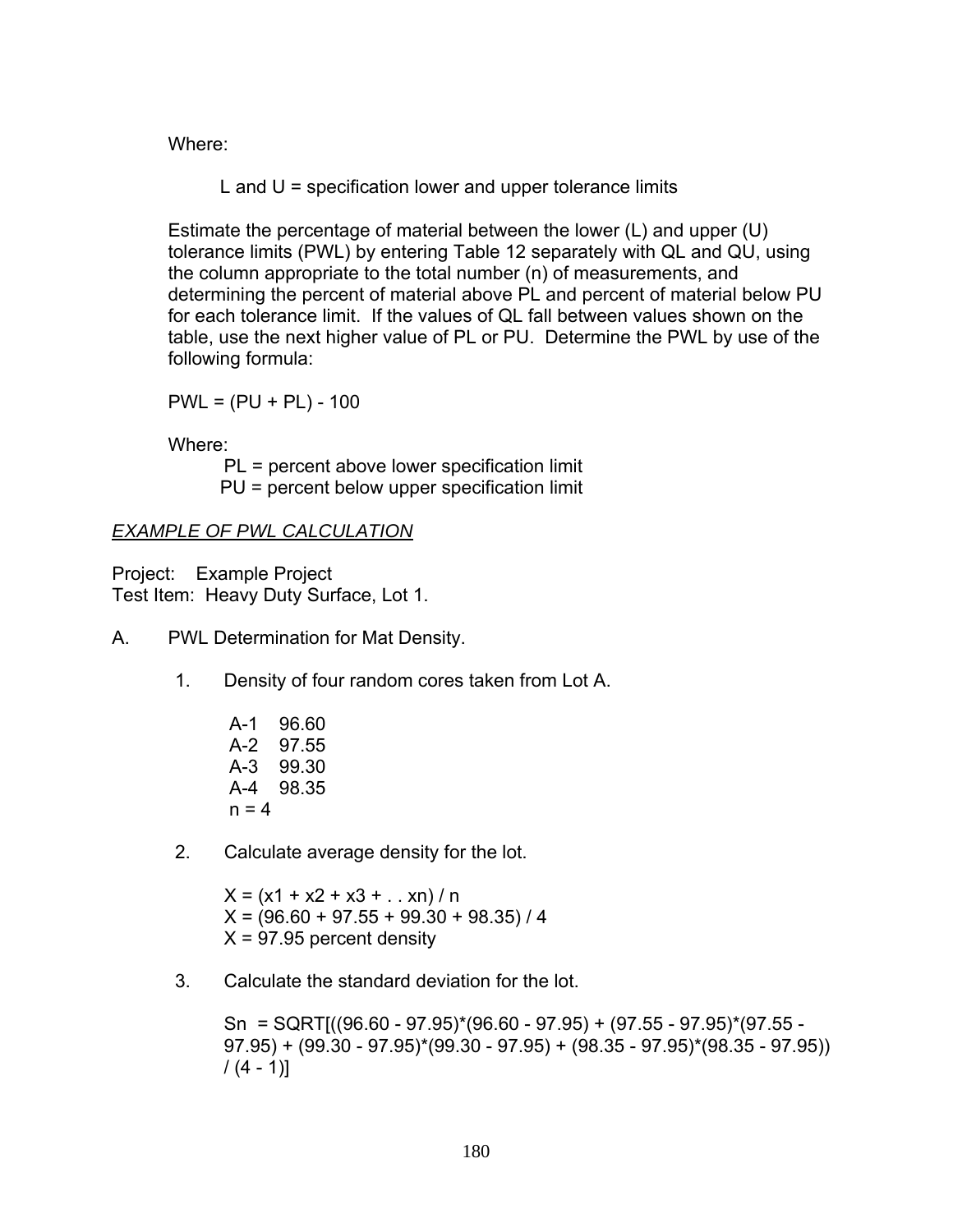$$
Sn = SQRT[(1.82 + 0.16 + 1.82 + 0.16)/3]
$$

 $Sn = 1.15$ 

4. Calculate the Lower Quality Index QL for the lot. (L=96.3)

 $QL = (X - L) / Sn$  $QL = (97.95 - 96.30) / 1.15$ QL = 1.4384

5. Determine PWL by entering Table 12 with QL= 1.44 and n= 4.

PWL = 98

- B. PWL Determination for Air Voids.
	- 1. Air Voids of four random samples taken from Lot A.
		- A-1 5.00 A-2 3.74 A-3 2.30 A-4 3.25
	- 2. Calculate the average air voids for the lot.

 $X = (x1 + x + x3 \dots n)/n$  $X = (5.00 + 3.74 + 2.30 + 3.25) / 4$  $X = 3.57$  percent

3. Calculate the standard deviation Sn for the lot.

Sn = SQRT[ $((3.57 - 5.00)^*(3.57 - 5.00) + (3.57 - 3.74)^*(3.57 - 3.74) +$  $(3.57 - 2.30)^*(3.57 - 2.30) + (3.57 - 3.25)^*(3.57 - 3.25)) / (4 - 1)$ 

 $Sn = \text{SGRT}[(2.04 + 0.03 + 1.62 + 0.10)/3]$ 

 $Sn = 1.12$ 

4. Calculate the Lower Quality Index QL for the lot. (L= 2.0)

 $QL = (X - L)/Sn$  $QL = (3.57 - 2.00) / 1.12$ QL = 1.3992

5. Determine PL by entering Table 12 with  $QL = 1.40$  and  $n = 4$ .

 $PL = 97$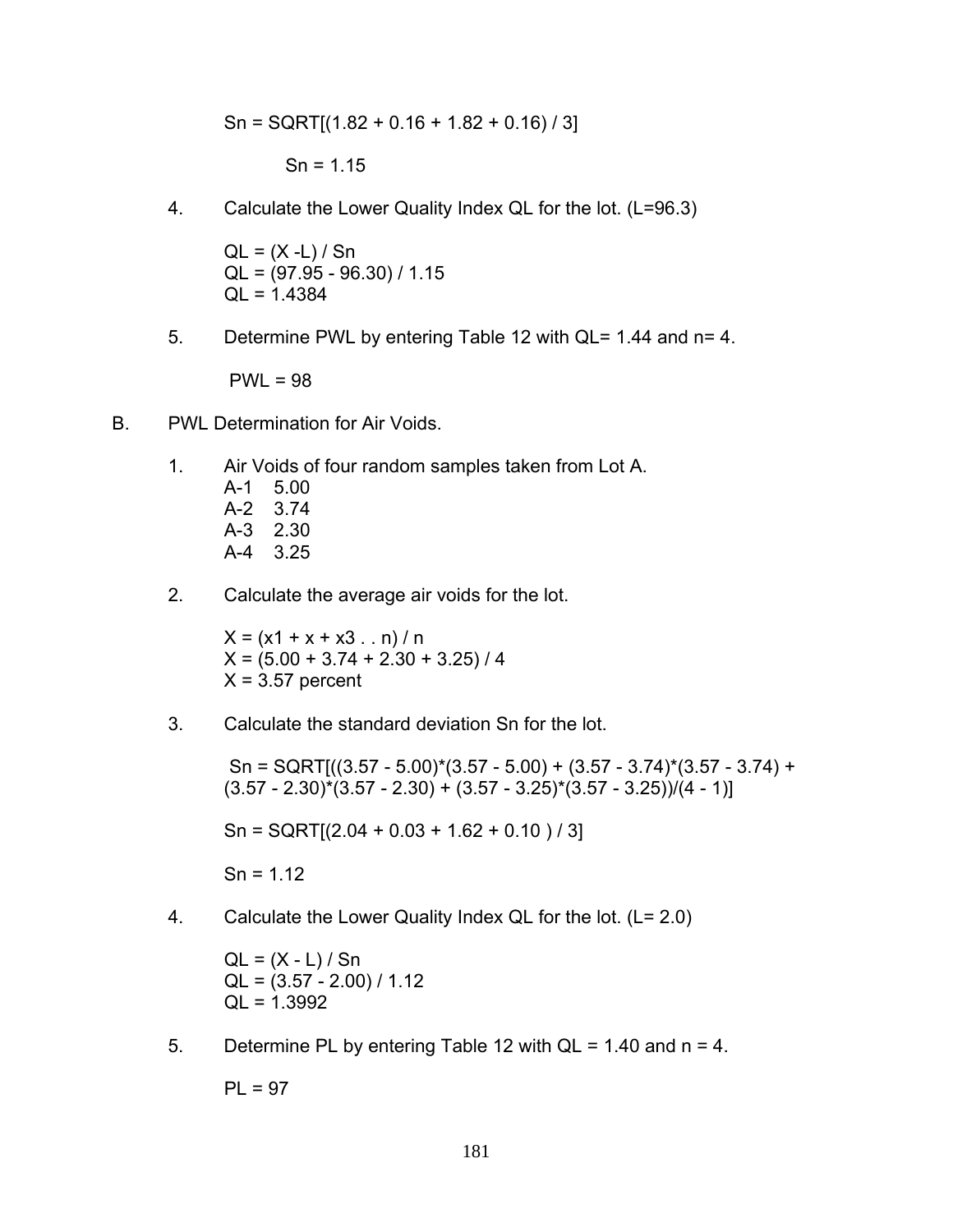6. Calculate the Upper Quality Index QU for the lot. (U= 5.0)

 $QU = (U - X) / Sn$  $QU = (5.00 - 3.57) / 1.12$  $QU = 1.2702$ 

7. Determine PU by entering Table 12 with QU = 1.27 and n = 4.

PU = 93

8. Calculate Air Voids PWL

 $PWL = (PL + PU) - 100$  $PWL = (97 + 93) - 100 = 90$ 

### *EXAMPLE OF PERFORMANCE ANALYSIS:*

|                         | AC %               | #200 | #50  | #30    | #16  | #8            | #4     | 3/8    | 1/2  | 3/4           | 1              | $1 - 1/2$    |
|-------------------------|--------------------|------|------|--------|------|---------------|--------|--------|------|---------------|----------------|--------------|
|                         |                    |      |      |        |      |               |        |        |      |               |                |              |
| Tolerances $(+ or -)$   | 0.45               | 2.0  | 3    | 5      | 5    | 6             | 6      | 6      | 6    | 6             | $\overline{0}$ | $\mathbf{0}$ |
| <b>Upper Spec Limit</b> | 5.45               | 5.6  | 12   | 19     | 25   | 40            | 56     | 72     | 82   | 96            | 100            | 100          |
| <b>Target JMF</b>       | 5.00               | 3.6  | 9    | 14     | 20   | 34            | 50     | 66     | 76   | 90            | 100            | 100          |
| Lower Spec Limit        | 4.55               | 1.6  | 6    | 9      | 15   | 28            | 44     | 60     | 70   | 84            | 100            | 100          |
| date/sample #           |                    |      |      |        |      |               |        |        |      |               |                |              |
| $10/10/00$ #1           | 5.10               | 4.2  | 9    | 14     | 23   | 39            | 53     | 68     | 79   | 91            | 100            | 100          |
| 10/10/00 #2             | 5.30               | 3.8  | 8    | 13     | 21   | 36            | 50     | 64     | 75   | 86            | 100            | 100          |
| 10/10/00 #3             | 5.10               | 3.5  | 8    | 13     | 20   | 35            | 49     | 63     | 74   | 86            | 100            | 100          |
| 10/10/00 #4             | 5.50               | 3.4  | 9    | 15     | 20   | 34            | 47     | 61     | 74   | 88            | 100            |              |
| Count                   | 4                  | 4    | 4    | 4      | 4    | 4             | 4      | 4      | 4    | 4             | 4              | 3            |
| Mean                    | 5.25               | 3.7  | 8.5  | 13.8   | 21.0 | 36.0          | 49.8   | 64.0   | 75.5 | 87.8          | 100            | 100          |
| <b>Stand Dev</b>        | 0.19               | 0.36 | 0.58 | 0.96   | 1.41 | 2.16          | 2.50   | 2.94   | 2.38 | 2.36          | 0.00           | 0.00         |
| Qu                      | 1.0445 5.217 6.062 | 1    | 2    | 5.4834 |      | 2.8284 1.8516 | 2.5000 | 2.7175 |      | 2.7305 3.4915 | 100.0<br>000   | 100          |
| Ql                      | 3.6556 5.912 4.330 | 7    | 1    | 4.9612 |      | 4.2426 3.7033 | 2.3000 | 1.3587 |      | 2.3105 1.5870 | 100.0<br>000   | 100          |
| Pu                      | 85                 | 100  | 100  | 100    | 100  | 100           | 100    | 100    | 100  | 100           | 100            |              |
| P1                      | 100                | 100  | 100  | 100    | 100  | 100           | 100    | 96     | 100  | 100           | 100            |              |
| <b>PWL</b>              | 85                 | 100  | 100  | 100    | 100  | 100           | 100    | 96     | 100  | 100           | 100            | $-100$       |
| Perform. Factor<br>(PF) | 90                 | 105  | 105  | 105    | 105  | 105           | 105    | 100    | 105  | 105           | 105            |              |
| Weight Factor           | .07                | .05  |      | .02    |      | .02           |        |        |      | .02           |                |              |
| Acceptance Factor       | 6.3                | 5.25 |      | 2.1    |      | 2.1           |        |        |      | 2.1           |                |              |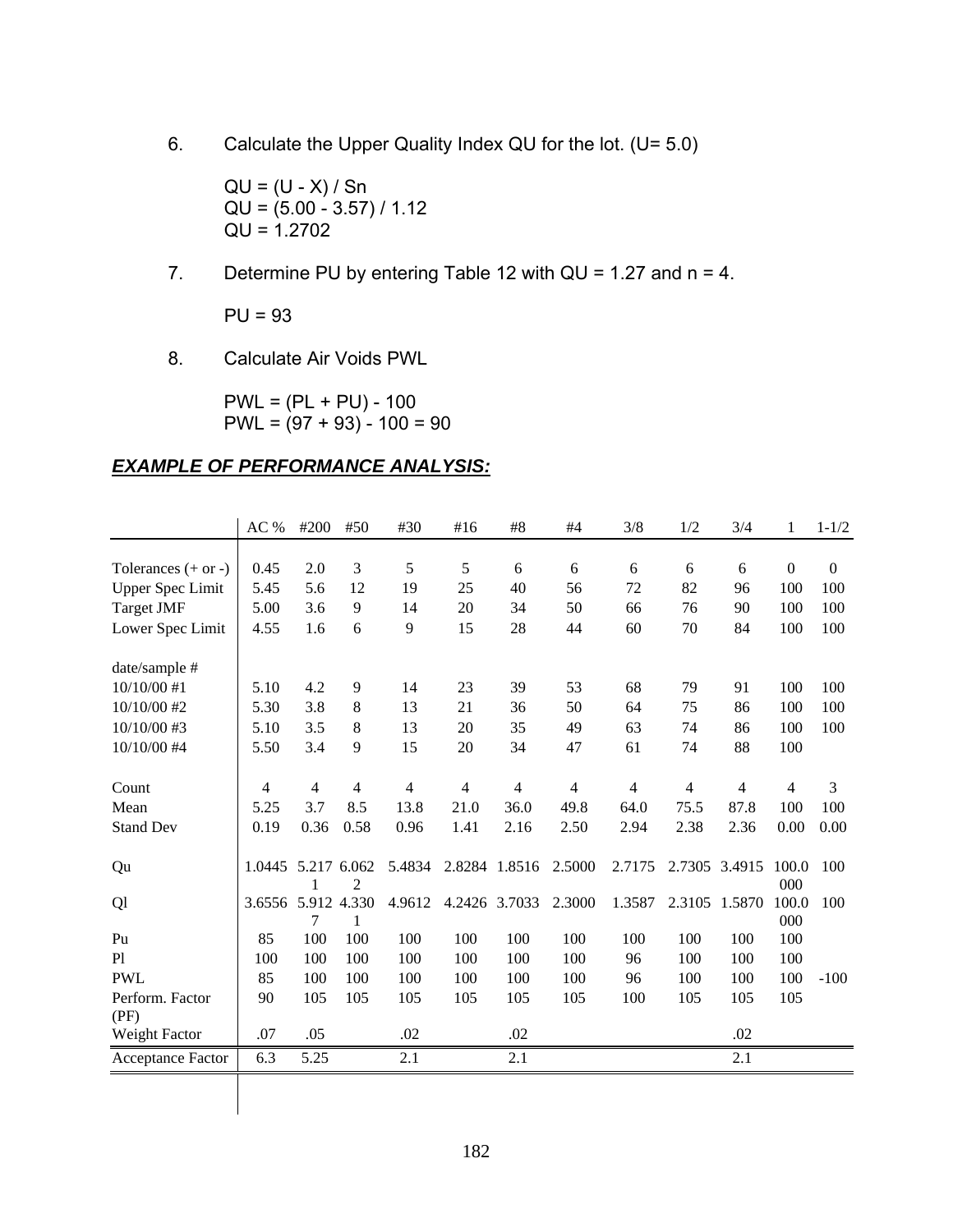|                      |       | <b>MAT CORES</b> |       |       |        |        | <b>JOINT CORES</b> |        |
|----------------------|-------|------------------|-------|-------|--------|--------|--------------------|--------|
| <b>Bulk Specific</b> | 2.387 | 2.367            | 2.358 | 2.387 | 2.240  | 2.242  | 2.300              | 2.240  |
| Gravity:             |       |                  |       |       |        |        |                    |        |
| Theoretical          | 2.532 | 2.532            | 2.532 | 2.532 | 2.532  | 2.532  | 2.532              | 2.532  |
| Maximum Specific     |       |                  |       |       |        |        |                    |        |
| Gravity (Gmm):       |       |                  |       |       |        |        |                    |        |
| % Compaction of      | 94.27 | 93.48            | 93.13 | 94.27 | 88.47  | 88.55  | 90.84              | 88.47  |
| Gmm                  |       |                  |       |       |        |        |                    |        |
| Percent Voids in     | 5.727 | 6.517            | 6.872 | 5.727 | 11.532 | 11.453 | 9.163              | 11.532 |
| Place $(Pa)$ :       |       |                  |       |       |        |        |                    |        |
| Thickness (inches):  | 2.50  | 2.50             | 3.20  | 2.60  | 2.85   | 2.85   | 2.80               | 2.60   |
| Thickness Index:     | 0.000 | 0.000            | 1.867 | .267  | .933   | .800   | .800               | .267   |
|                      |       |                  |       |       |        |        |                    |        |

|                            |        |        | mat              | Mat                     |           | Joint                          | Combined |
|----------------------------|--------|--------|------------------|-------------------------|-----------|--------------------------------|----------|
|                            | voids  | vma    | <b>Thickness</b> | Density                 |           | jt density Thickness thickness |          |
| Tolerances (+<br>or $-$ )  |        | 1.0    |                  |                         |           |                                |          |
| <b>Upper Spec</b><br>Limit | 5.0    |        | 1                | 97.0                    | 97.0      | 1                              | 1        |
| <b>Target JMF</b>          | 4.0    | 13.0   | 0                |                         |           | 0                              | 0        |
| Lower Spec<br>Limit        | 3.0    | 12.0   | $-1$             | 93.0                    | 90.0      | $-1$                           | $-1$     |
| date/sample #              |        |        |                  |                         |           |                                |          |
| 10/10/00 #1                | 3.60   | 12.5   | 0                | 94.27                   | 88.47     | .933                           |          |
| 10/10/00 #2                | 3.70   | 13.1   | 0                | 93.48                   | 88.55     | .8                             |          |
| 10/10/00 #3                | 4.10   | 13.3   | 1.867            | 93.13                   | 90.84     | $\overline{8}$                 |          |
| 10/10/00 #4                | 3.10   | 12.2   | .267             | 94.27                   | 88.55     | .267                           |          |
| Count                      | 4      | 4      | 4                | $\overline{\mathbf{4}}$ | 4         | 4                              | 8        |
| Mean                       | 3.63   | 12.78  | .534             | 93.79                   | 89.10     | .700                           | .617     |
| <b>Stand Dev</b>           | .41    | .512   | .898             | 0.577                   | 1.159     | .295                           | .625     |
| Qu                         | 3.3431 |        | .5196            | 5.5623                  | 6.8160    | 1.0156                         | .6131    |
| QI                         | 1.5196 | 1.5126 | 1.7079           | 1.3678                  | $-0.7769$ | 5.7550                         | 2.5862   |
| Pu                         | 100    |        |                  | 100                     | 100       |                                | 73       |
| PI                         | 100    | 100    |                  | 96                      | 24        |                                | 100      |
| <b>PWL</b>                 | 100    |        |                  | 96                      | 24        |                                | 73       |
| Perform. Factor<br>(PF)    | 105    | 105    |                  | 100                     | 0         |                                | 81       |
| <b>Weight Factor</b>       | .15    | .07    |                  | 0.3                     | 0.1       |                                | 0.2      |
| Acceptance<br>Factor       | 15.75  | 7.35   | 0                | 31.5                    | 0         |                                | 16.2     |

Final Acceptance Value= 88.65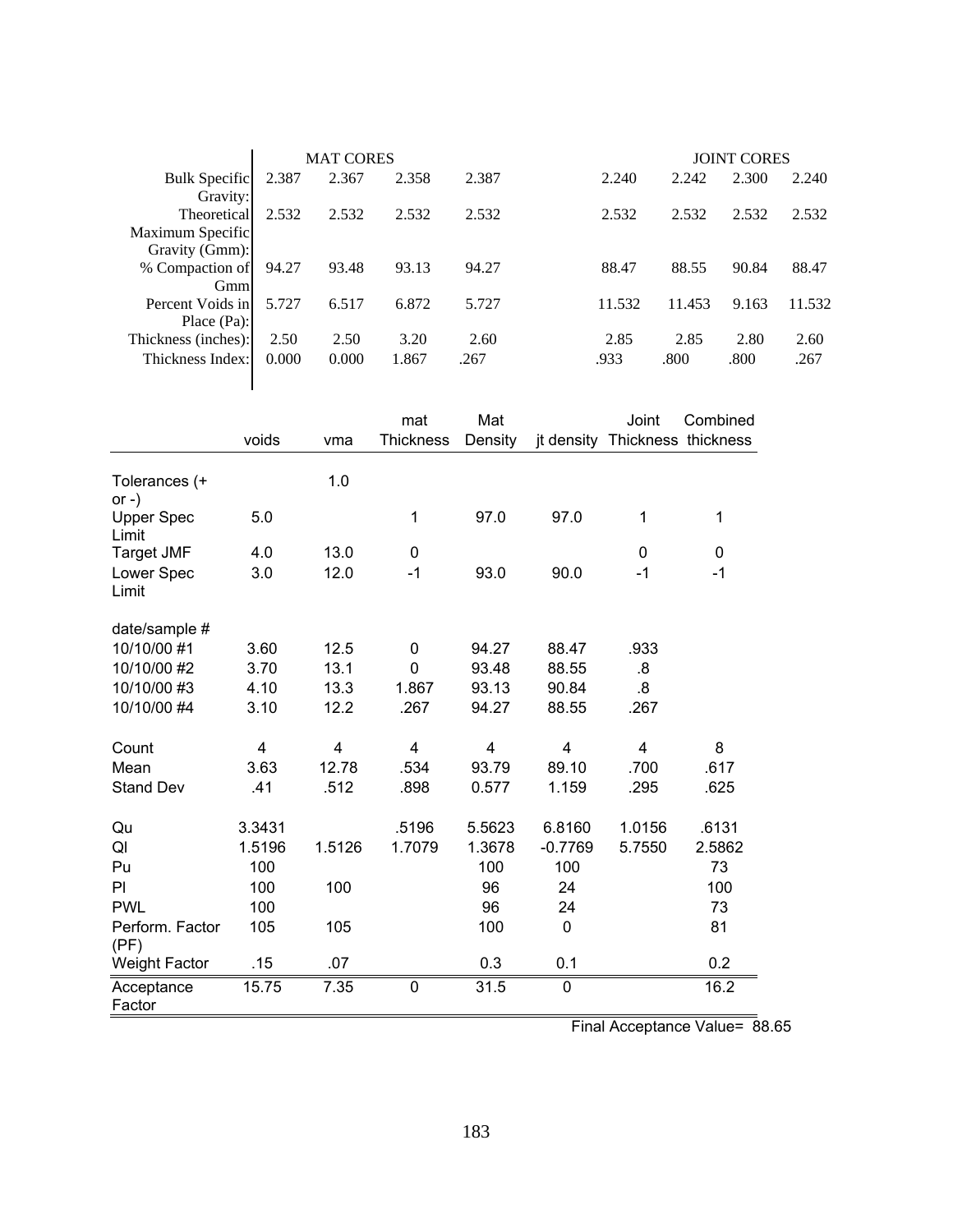The specified thickness (target) for this layer was 2.5", which results in an allowable tolerance of  $\pm$  3/8". The thickness index is calculated by the following formula:

#### Thickness Index = Measured Core Thickness – Target Thickness Allowable tolerance

The Final Acceptance Value is the sum of all the Acceptance Factors. Based on the test results given in this example the contractor would be required to stop production under the Acceptance Criteria section for Joint Density because the PWL was 24. Under the section for Payment, this lot would be subject to a reduced payment in accordance with: Final Acceptance Value (as percent) x contract price per ton. The payment would be equal to 88.65% payment for this lot. The Final Acceptance Value of 88.65 would require the contractor to determine the reason for the deficiencies and take corrective action.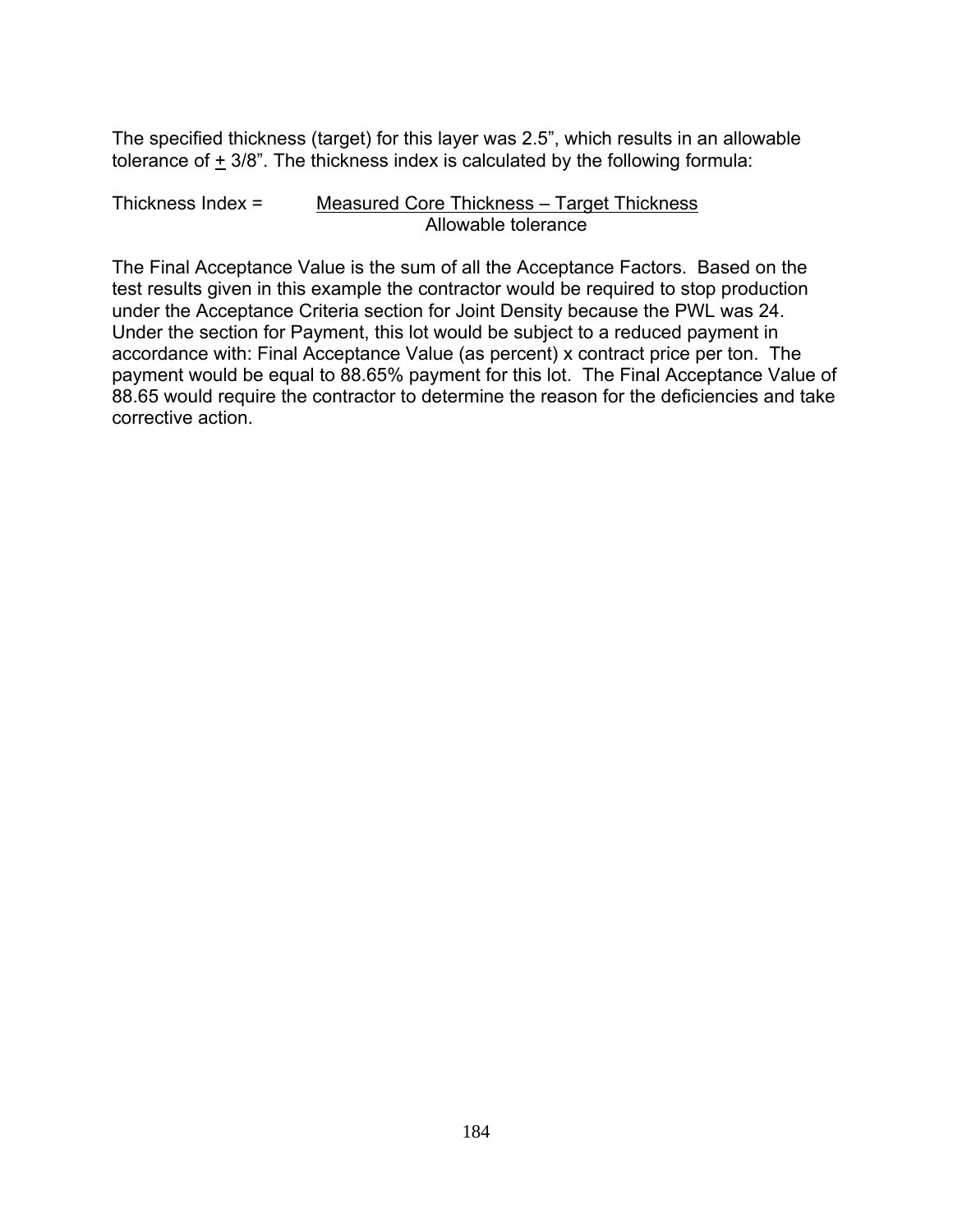# **TABLE 13. TABLE FOR ESTIMATING PERCENT OF LOT WITHIN LIMITS (PWL)**

|                         |                  |                  |                  |                  |                  | I CICCIII WILLIAM TOSHIVE VARIAGES OF QUALITY AND $Q(t)$ Lin |
|-------------------------|------------------|------------------|------------------|------------------|------------------|--------------------------------------------------------------|
| (PL and PU) $n=3$ $n=4$ |                  |                  | $n=5$            | $n=6$            | $n=7$            | $n=8$                                                        |
| 99                      | 1.1541           | 1.4700           | 1.6714           | 1.8008           | 1.8888           | 1.9520                                                       |
| 98                      | 1.1524           | 1.4400           | 1.6016           | 1.6982           | 1.7612           | 1.8053                                                       |
| 97                      | 1.1496           | 1.4100           | 1.5427           | 1.6181           | 1.6661           | 1.6993                                                       |
| 96                      | 1.1456           | 1.3800           | 1.4897           | 1.5497           | 1.5871           | 1.6127                                                       |
| 95                      | 1.1405           | 1.3500           | 1.4407           | 1.4887           | 1.5181           | 1.5381                                                       |
| 94                      | 1.1342           | 1.3200           | 1.3946           | 1.4329           | 1.4561           | 1.4716                                                       |
| 93                      | 1.1269           | 1.2900           | 1.3508           | 1.3810           | 1.3991           | 1.4112                                                       |
| 92                      | 1.1184           | 1.2600           | 1.3088           | 1.3323           | 1.3461           | 1.3554                                                       |
| 91                      | 1.1089           | 1.2300           | 1.2683           | 1.2860           | 1.2964           | 1.3032                                                       |
| 90                      | 1.0982           | 1.2000           | 1.2290           | 1.2419           | 1.2492           | 1.2541                                                       |
| 89                      | 1.0864           | 1.1700           | 1.1909           | 1.1995           | 1.2043           | 1.2075                                                       |
| 88                      | 1.0736           | 1.1400           | 1.1537           | 1.1587           | 1.1613           | 1.1630                                                       |
| 87                      | 1.0597           | 1.1100           | 1.1173           | 1.1191           | 1.1199           | 1.1204                                                       |
| 86                      | 1.0448           | 1.0800           | 1.0817           | 1.0808           | 1.0800           | 1.0794                                                       |
| 85                      | 1.0288           | 1.0500           | 1.0467           | 1.0435           | 1.0413           | 1.0399                                                       |
| 84                      | 1.0119           | 1.0200           | 1.0124           | 1.0071           | 1.0037           | 1.0015                                                       |
| 83                      | 0.9939           | 0.9900           | 0.9785           | 0.9715           | 0.9672           | 0.9643                                                       |
| 82                      | 0.9749           | 0.9600           | 0.9452           | 0.9367           | 0.9325           | 0.9281                                                       |
| 81                      | 0.9550           | 0.9300           | 0.9123           | 0.9025           | 0.8966           | 0.8928                                                       |
| 80                      | 0.9342           | 0.9000           | 0.8799           | 0.8690           | 0.8625           | 0.8583                                                       |
| 79                      | 0.9124           | 0.8700           | 0.8478           | 0.8360           | 0.8291           | 0.8245                                                       |
| 78                      | 0.8897           | 0.8400           | 0.8160           | 0.8036           | 0.7962           | 0.7915                                                       |
| 77                      | 0.8662           | 0.8100           | 0.7846           | 0.7716           | 0.7640           | 0.7590                                                       |
| 76                      | 0.8417           | 0.7800           | 0.7535           | 0.7401           | 0.7322           | 0.7271                                                       |
| 75                      | 0.8165           | 0.7500           | 0.7226           | 0.7089           | 0.7009           | 0.6958                                                       |
| 74                      | 0.7904           | 0.7200           | 0.6921           | 0.6781           | 0.6701           | 0.6649                                                       |
| 73                      | 0.7636           | 0.6900           | 0.6617           | 0.6477           | 0.6396           | 0.6344                                                       |
| 72                      | 0.7360           | 0.6600           | 0.6316           | 0.6176           | 0.6095           | 0.6044                                                       |
| 71                      | 0.7077           | 0.6300           | 0.6016           | 0.5878           | 0.5798           | 0.5747                                                       |
| 70                      | 0.6787           | 0.6000           | 0.5719           | 0.5583           | 0.5504           | 0.5454                                                       |
| 69                      | 0.6490           | 0.5700           | 0.5423           | 0.5290           | 0.5213           | 0.5164                                                       |
| 68                      | 0.6187           | 0.5400           | 0.5129           | 0.4999           | 0.4924           | 0.4877                                                       |
| 67                      | 0.5878           | 0.5100           | 0.4836           | 0.4710           | 0.4638           | 0.4592                                                       |
| 66                      | 0.5563           | 0.4800           | 0.4545           | 0.4424           | 0.4354           | 0.4310                                                       |
| 65                      | 0.5242           | 0.4500           | 0.4255           | 0.4139           | 0.4073           | 0.4031                                                       |
| 64                      | 0.4916<br>0.4586 | 0.4200<br>0.3900 | 0.3967           | 0.3856<br>0.3575 | 0.3793<br>0.3515 | 0.3753                                                       |
| 63                      | 0.4251           | 0.3600           | 0.3679<br>0.3392 | 0.3295           | 0.3239           | 0.3477                                                       |
| 62                      |                  | 0.3300           | 0.3107           |                  |                  | 0.3203<br>0.2931                                             |
| 61<br>60                | 0.3911           | 0.3000           | 0.2822           | 0.3016<br>0.2738 | 0.2964<br>0.2691 | 0.2660                                                       |
| 59                      | 0.3568<br>0.3222 | 0.2700           | 0.2537           | 0.2461           | 0.2418           | 0.2391                                                       |
| 58                      | 0.2872           | 0.2400           | 0.2254           | 0.2186           | 0.2147           | 0.2122                                                       |
| 57                      | 0.2519           | 0.2100           | 0.1971           | 0.1911           | 0.1877           | 0.1855                                                       |
| 56                      | 0.2164           | 0.1800           | 0.1688           | 0.1636           | 0.1607           | 0.1592                                                       |
| 55                      | 0.1806           | 0.1500           | 0.1408           | 0.1363           | 0.1338           | 0.1322                                                       |
| 54                      | 0.1447           | 0.1200           | 0.1125           | 0.1090           | 0.1070           | 0.1057                                                       |
| 53                      | 0.1087           | 0.0900           | 0.0843           | 0.0817           | 0.0802           | 0.0792                                                       |
| 52                      | 0.0725           | 0.0600           | 0.0562           | 0.0544           | 0.0534           | 0.0528                                                       |
| 51                      | 0.0363           | 0.0300           | 0.0281           | 0.0272           | 0.0267           | 0.0264                                                       |
| 50                      | 0.0<br>0.0       |                  | 0.0              | 0.0              | 0.0              | 0.0                                                          |
|                         |                  |                  |                  |                  |                  |                                                              |

Percent Within Positive Values of Q (QL and QU) Limits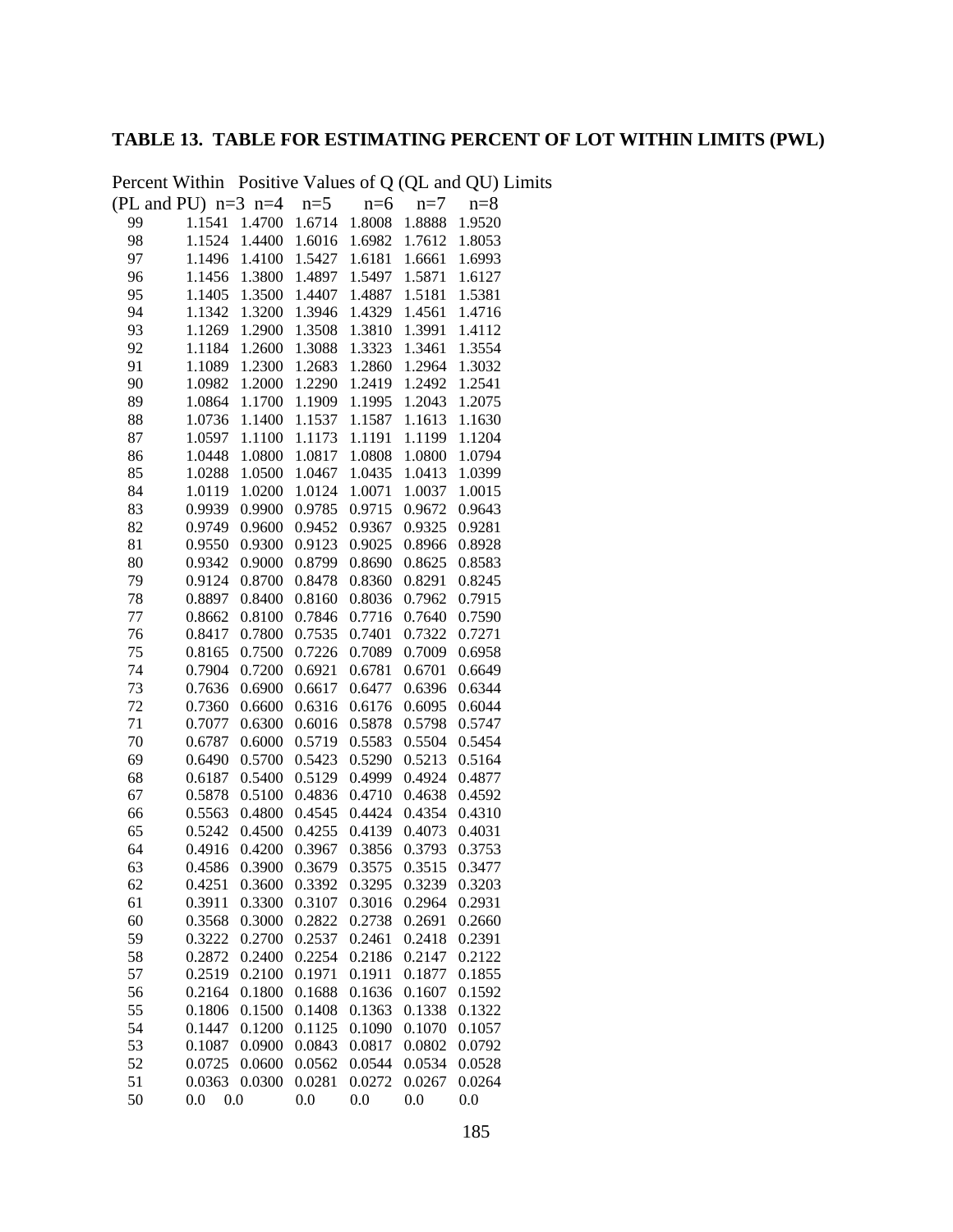# **TABLE 13. TABLE FOR ESTIMATING PERCENT OF LOT WITHIN LIMITS (PWL)**

Percent Within Negative Values of Q (QL and QU) Limits

| (PL and PU) $n=3$ $n=4$ $n=5$ $n=6$ $n=7$ |  |                                         |                                                             |                    | $n=8$     |
|-------------------------------------------|--|-----------------------------------------|-------------------------------------------------------------|--------------------|-----------|
| 49                                        |  |                                         | $-0.0363$ $-0.0300$ $-0.0281$ $-0.0272$ $-0.0267$ $-0.0264$ |                    |           |
| 48                                        |  |                                         | $-0.0725$ $-0.0600$ $-0.0562$ $-0.0544$ $-0.0534$ $-0.0528$ |                    |           |
| 47                                        |  |                                         | $-0.1087 - 0.0900 - 0.0843 - 0.0817 - 0.0802 - 0.0792$      |                    |           |
| 46                                        |  |                                         | $-0.1447$ $-0.1200$ $-0.1125$ $-0.1090$ $-0.1070$ $-0.1057$ |                    |           |
| 45                                        |  |                                         | $-0.1806 -0.1500 -0.1408 -0.1363 -0.1338 -0.1322$           |                    |           |
| 44                                        |  |                                         | $-0.2164$ $-0.1800$ $-0.1688$ $-0.1636$ $-0.1607$ $-0.1592$ |                    |           |
| 43                                        |  | $-0.2519 -0.2100 -0.1971 -0.1911$       |                                                             | $-0.1877 - 0.1855$ |           |
| 42                                        |  |                                         | $-0.2872$ $-0.2400$ $-0.2254$ $-0.2186$ $-0.2147$ $-0.2122$ |                    |           |
| 41                                        |  |                                         | $-0.3222$ $-0.2700$ $-0.2537$ $-0.2461$ $-0.2418$ $-0.2391$ |                    |           |
| 40                                        |  |                                         | $-0.3568$ $-0.3000$ $-0.2822$ $-0.2738$ $-0.2691$ $-0.2660$ |                    |           |
| 39                                        |  |                                         | -0.3911 -0.3300 -0.3107 -0.3016 -0.2964 -0.2931             |                    |           |
| 38                                        |  |                                         | $-0.4251 - 0.3600 - 0.3392 - 0.3295 - 0.3239 - 0.3203$      |                    |           |
| 37                                        |  |                                         | -0.4586 -0.3900 -0.3679 -0.3575 -0.3515 -0.3477             |                    |           |
| 36                                        |  |                                         | -0.4916 -0.4200 -0.3967 -0.3856 -0.3793 -0.3753             |                    |           |
| 35                                        |  |                                         | $-0.5242$ $-0.4500$ $-0.4255$ $-0.4139$ $-0.4073$ $-0.4031$ |                    |           |
| 34                                        |  |                                         | $-0.5563 -0.4800 -0.4545 -0.4424 -0.4354 -0.4310$           |                    |           |
| 33                                        |  |                                         | -0.5878 -0.5100 -0.4836 -0.4710 -0.4638 -0.4592             |                    |           |
| 32                                        |  |                                         | -0.6187 -0.5400 -0.5129 -0.4999 -0.4924 -0.4877             |                    |           |
| 31                                        |  |                                         | -0.6490 -0.5700 -0.5423 -0.5290 -0.5213 -0.5164             |                    |           |
| 30                                        |  |                                         | $-0.6787 - 0.6000 -0.5719 -0.5583 -0.5504 -0.5454$          |                    |           |
| 29                                        |  |                                         | -0.7077 -0.6300 -0.6016 -0.5878 -0.5798 -0.5747             |                    |           |
| 28                                        |  |                                         | $-0.7360$ $-0.6600$ $-0.6316$ $-0.6176$ $-0.6095$ $-0.6044$ |                    |           |
| 27                                        |  |                                         | -0.7636 -0.6900 -0.6617 -0.6477 -0.6396 -0.6344             |                    |           |
| 26                                        |  | $-0.7904$ $-0.7200$ $-0.6921$ $-0.6781$ |                                                             | $-0.6701 - 0.6649$ |           |
| 25                                        |  |                                         | $-0.8165 -0.7500 -0.7226 -0.7089 -0.7009 -0.6958$           |                    |           |
| 24                                        |  | $-0.8417 -0.7800 -0.7535 -0.7401$       |                                                             | $-0.7322 - 0.7271$ |           |
| 23                                        |  |                                         | $-0.8662 -0.8100 -0.7846 -0.7716 -0.7640 -0.7590$           |                    |           |
| 22                                        |  |                                         | -0.8897 -0.8400 -0.8160 -0.8036 -0.7962 -0.7915             |                    |           |
| 21                                        |  |                                         | $-0.9124$ $-0.8700$ $-0.8478$ $-0.8360$ $-0.8291$           |                    | $-0.8245$ |
| 20                                        |  |                                         | -0.9342 -0.9000 -0.8799 -0.8690 -0.8625 -0.8583             |                    |           |
| 19                                        |  |                                         | -0.9550 -0.9300 -0.9123 -0.9025 -0.8966 -0.8928             |                    |           |
| 18                                        |  |                                         | -0.9749 -0.9600 -0.9452 -0.9367 -0.9325 -0.9281             |                    |           |
| 17                                        |  |                                         | -0.9939 -0.9900 -0.9785 -0.9715 -0.9672 -0.9643             |                    |           |
| 16                                        |  |                                         | $-1.0119 - 1.0200 - 1.0124 - 1.0071 - 1.0037 - 1.0015$      |                    |           |
| 15                                        |  |                                         | $-1.0288$ $-1.0500$ $-1.0467$ $-1.0435$ $-1.0413$ $-1.0399$ |                    |           |
| 14                                        |  |                                         | $-1.0448$ $-1.0800$ $-1.0817$ $-1.0808$ $-1.0800$ $-1.0794$ |                    |           |
| 13                                        |  |                                         | $-1.0597 -1.1100 -1.1173 -1.1191 -1.1199 -1.1204$           |                    |           |
| 12                                        |  |                                         | $-1.0736 - 1.1400 - 1.1537 - 1.1587 - 1.1613 - 1.1630$      |                    |           |
| 11                                        |  |                                         | $-1.0864$ $-1.1700$ $-1.1909$ $-1.1995$ $-1.2043$ $-1.2075$ |                    |           |
| 10                                        |  |                                         | $-1.0982$ $-1.2000$ $-1.2290$ $-1.2419$ $-1.2492$ $-1.2541$ |                    |           |
| 9                                         |  |                                         | $-1.1089 - 1.2300 - 1.2683 - 1.2860 - 1.2964 - 1.3032$      |                    |           |
| 8                                         |  |                                         | $-1.1184 - 1.2600 - 1.3088 - 1.3323 - 1.3461 - 1.3554$      |                    |           |
| 7                                         |  |                                         | $-1.1269 - 1.2900 - 1.3508 - 1.3810 - 1.3991 - 1.4112$      |                    |           |
| 6                                         |  |                                         | -1.1342 -1.3200 -1.3946 -1.4329 -1.4561 -1.4716             |                    |           |
| 5                                         |  |                                         | -1.1405 -1.3500 -1.4407 -1.4887 -1.5181 -1.5381             |                    |           |
| 4                                         |  |                                         | -1.1456 -1.3800 -1.4897 -1.5497 -1.5871 -1.6127             |                    |           |
| 3                                         |  |                                         | $-1.1496 - 1.4100 - 1.5427 - 1.6181 - 1.6661 - 1.6993$      |                    |           |
| $\overline{c}$                            |  |                                         | $-1.1524 - 1.4400 - 1.6016 - 1.6982 - 1.7612 - 1.8053$      |                    |           |
| $\mathbf{1}$                              |  |                                         | $-1.1541 - 1.4700 - 1.6714 - 1.8008 - 1.8888 - 1.9520$      |                    |           |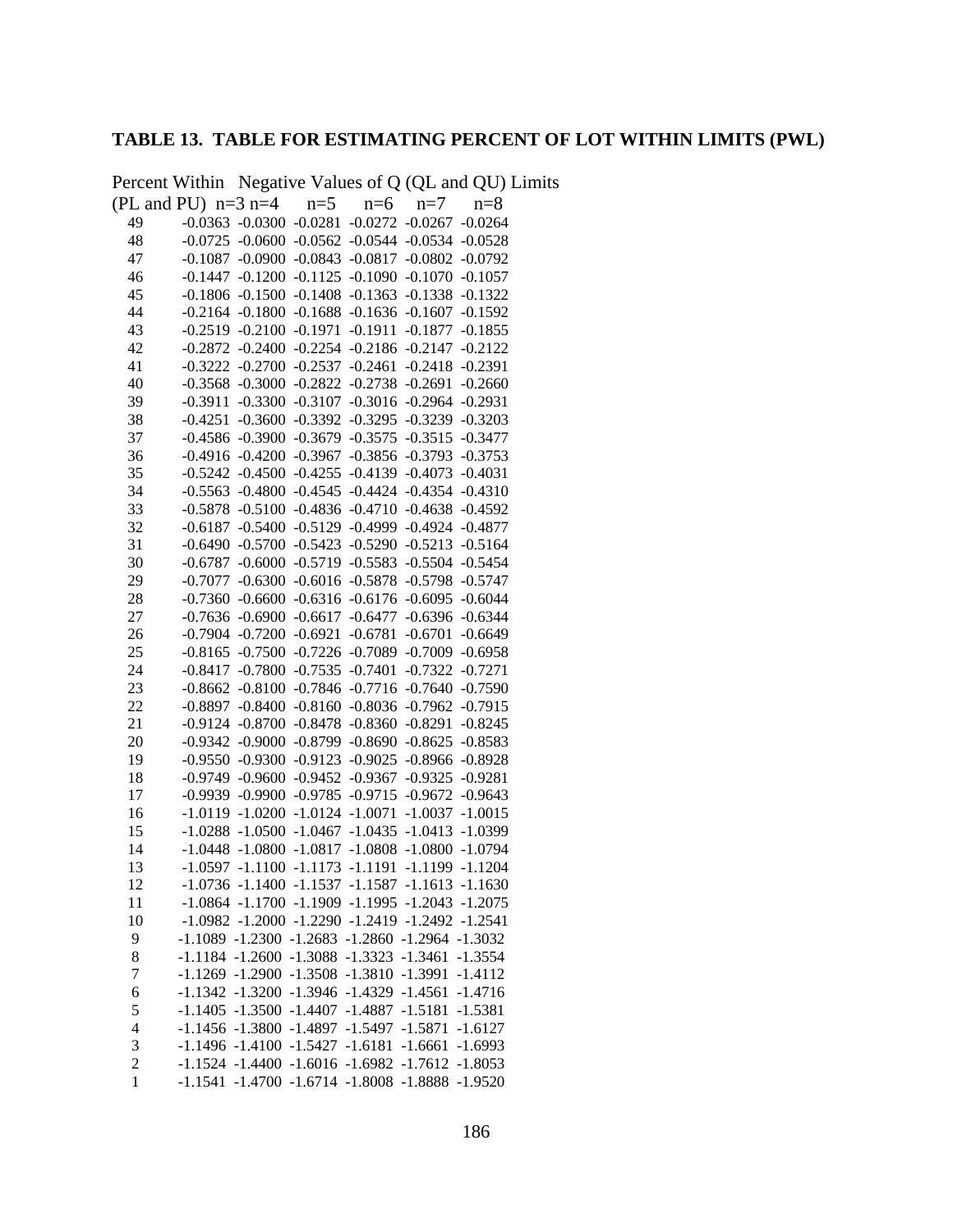### **TEST METHOD FOR BULK SPECIFIC GRAVIY OF AGGREGATE BLENDS WITH RAP**

### **SCOPE**

- 1. This test method covers the procedure to determine the bulk specific gravity (Gsb) of a combined aggregate blend with RAP used in a HMA mixture.
- 2. This test method may involve hazardous materials, operations, and equipment. This test method does not purport to address all of the safety problems associated with the test method's use. The test method user's responsibility is to establish appropriate safety and health practices and determine the applicability of regulatory limitations prior to use.

### **REFERENCED DOCUMENTS**

- 1. AASHTO Standards T-2 Sampling Aggregates T-84 Specific Gravity and Absorption of Fine Aggregates T-85 Specific Gravity and Absorption of Coarse Aggregate T-100 Specific Gravity of Soils T-164 Quantitative Extraction of Bitumen from Bituminous Paving Mixtures T170 Recovery of Asphalt From Solution by Abson Method T-209 Maximum Specific Gravity of Bituminous Paving Mixtures T-228 Specific Gravity of Semi-Solid Bituminous Materials (Pycnometer Method)
- 2 Other References MS-2 Mix Design Methods for Asphalt Concrete by the Asphalt Institute

## **TERMINOLOGY**

Terms and Abbreviations. Definitions for terms and abbreviations shall be in accordance with the Standard Specifications.

### **SIGNIFICANCE AND USE**

- 1. This test method is used to determine the bulk specific gravity of a combined aggregate blend with RAP used in HMA mixture.
- 2 The bulk specific gravity (Gsb) of a combined aggregate blend is calculated using an estimate of the bulk specific gravity of the aggregate in the RAP and the actual bulk specific gravity of the other aggregates.
- 3. The bulk specific gravity of an aggregate blend is used to perform a volumetric analysis on compacted HMA in accordance with the Mix Design Methods for Asphalt Concrete by the Asphalt Institute.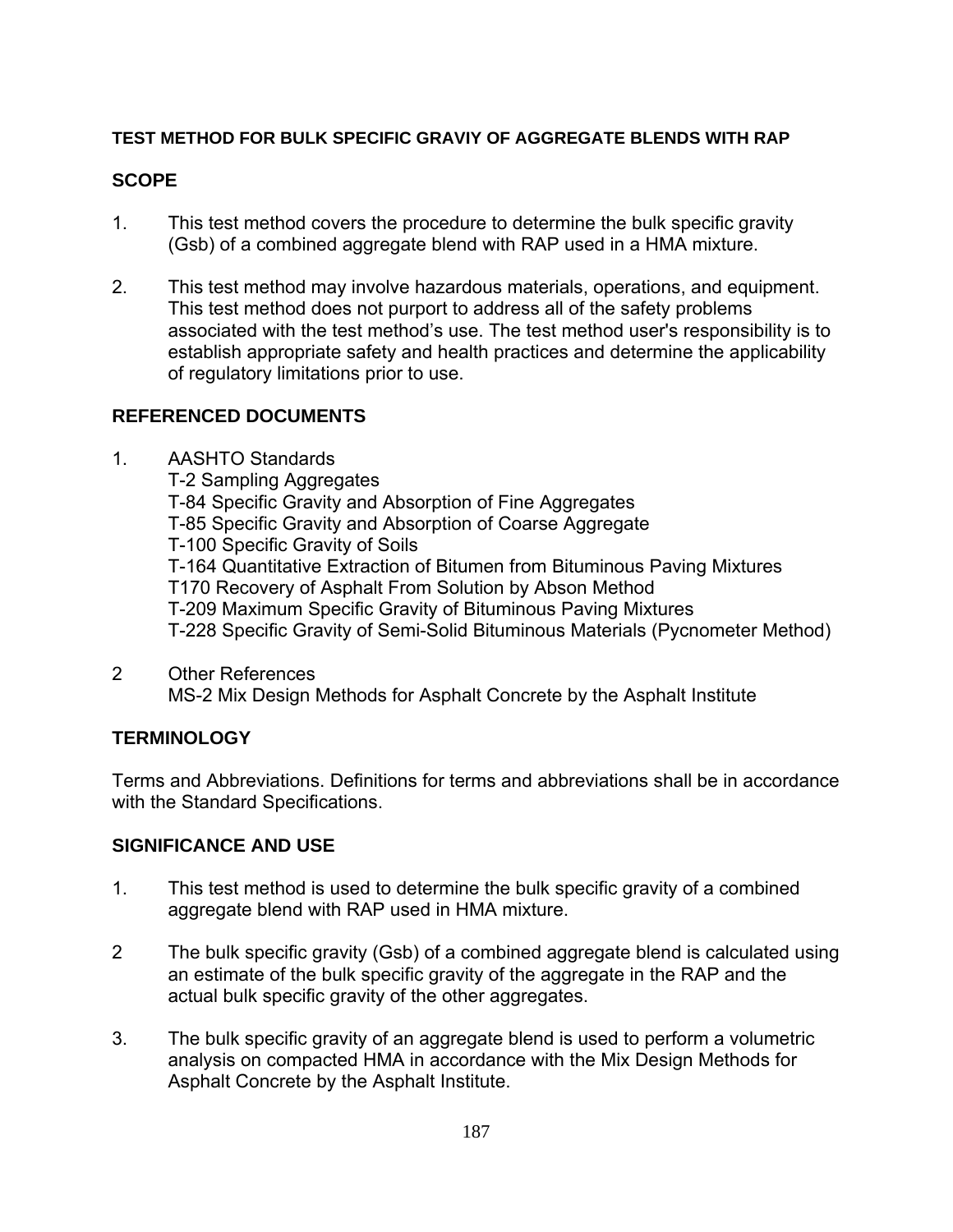## **APPARATUS**

Apparatus shall be as stated in the referenced test methods.

### **SAMPLING**

Sampling shall be as stated in the referenced test methods.

## **PROCEDURE**

- 1. Identify the coarse aggregate(s), fine aggregate(s) and RAP selected for use in the mix designs.
- 2. Identify and record the actual percentages for each of the aggregate components used in the combined aggregate blend of the mix design.
- 3. Obtain a representative sample of the coarse aggregate, fine aggregate mineral filler and RAP in accordance with the AASHTO procedures.
- 4. Determine and record the bulk specific gravity of each of the coarse aggregate(s) in accordance with AASHTO T-85.
- 5. Determine and record the bulk specific gravity of each of the fine aggregate(s) in accordance with AASHTO T-84.
- 6. Determine and record the maximum specific gravity of the RAP in accordance with AASHTO T-209, Type C, D, or E container.
- 7. Determine and record the asphalt content of the RAP using AASHTO T164.
- 8. Calculate and record the effective specific gravity of the RAP aggregate in accordance with the following:

Gse = (100 - Pbrap)/((100/Gmmrap) - (Pbrap/Gbrap))

### Where:

Gse = Effective specific gravity of the RAP aggregate Pbrap = Percent binder of the RAP Gmmrap = Maximum specific gravity of the RAP Gbrap = Specific gravity of asphalt in the RAP (AASHTO T228)

9. Calculate and record the effective specific gravity of the combined aggregate blend as follows.

GsbBlend = %CA1 + %CA2 + %FA1 + %FA2 + %BHF + %RAP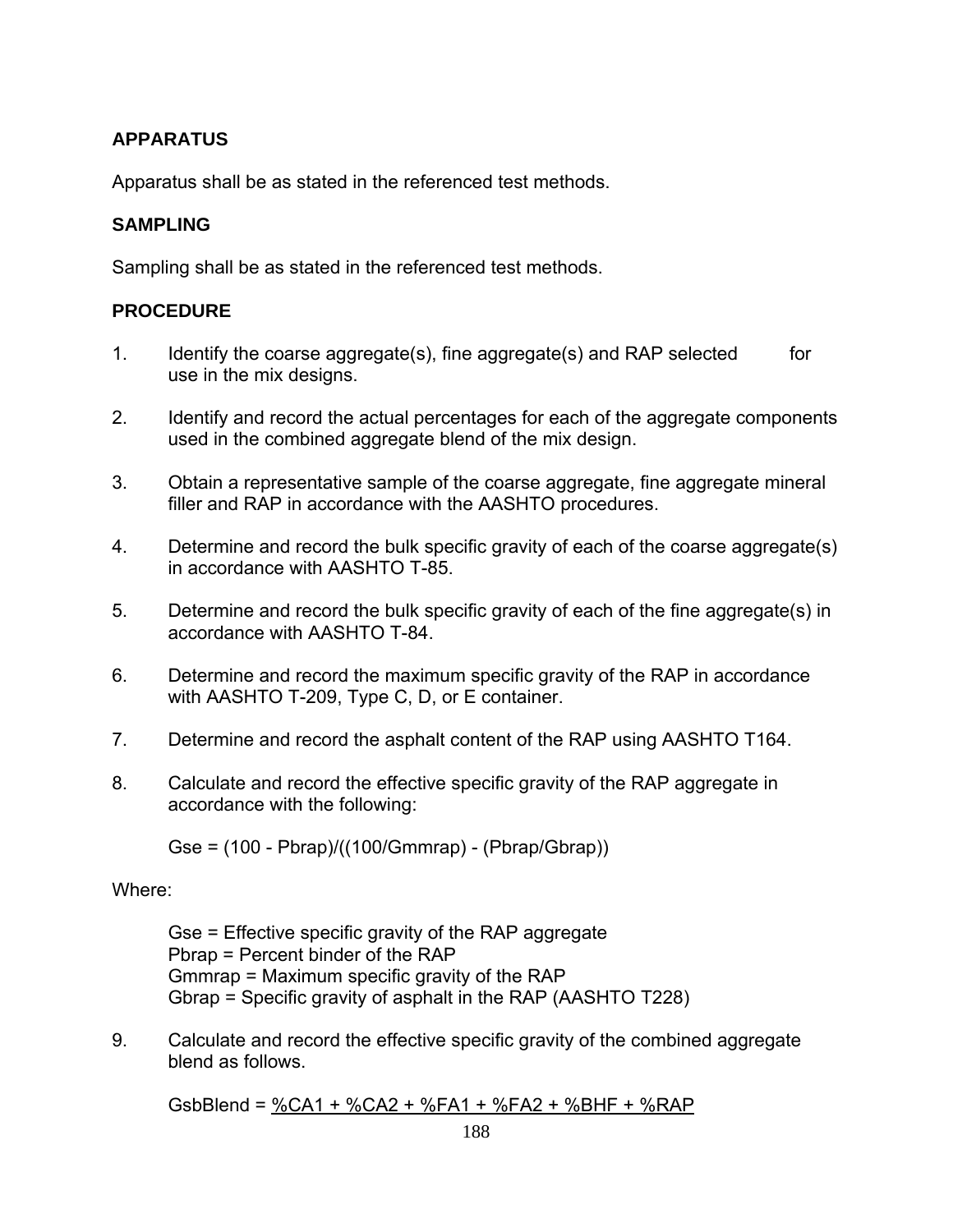%CA1 + %CA2 + %FA1 + %FA2 + %BHF + %RAP Gsb Gsb Gsb Gsb Gsb Gse

Where:

GsbBlend = Bulk specific gravity of the combined aggregate blend. Gsb = Bulk specific gravity of each respective aggregate. Gse = Effective specific gravity of the RAP. %CA1 = Percent of aggregate blend that is course aggregate #1. %CA2 = Percent of aggregate blend that is course aggregate #2. %FA1 = Percent of aggregate blend that is fine aggregate #1. %FA2 = Percent of aggregate blend that is fine aggregate #2. %BHF = Percent of aggregate blend that is bag house fines. %RAP = Percent of aggregate blend that is RAP.

### **REPORT**

Report the Gsb of the combined aggregate blend to the nearest 0.001.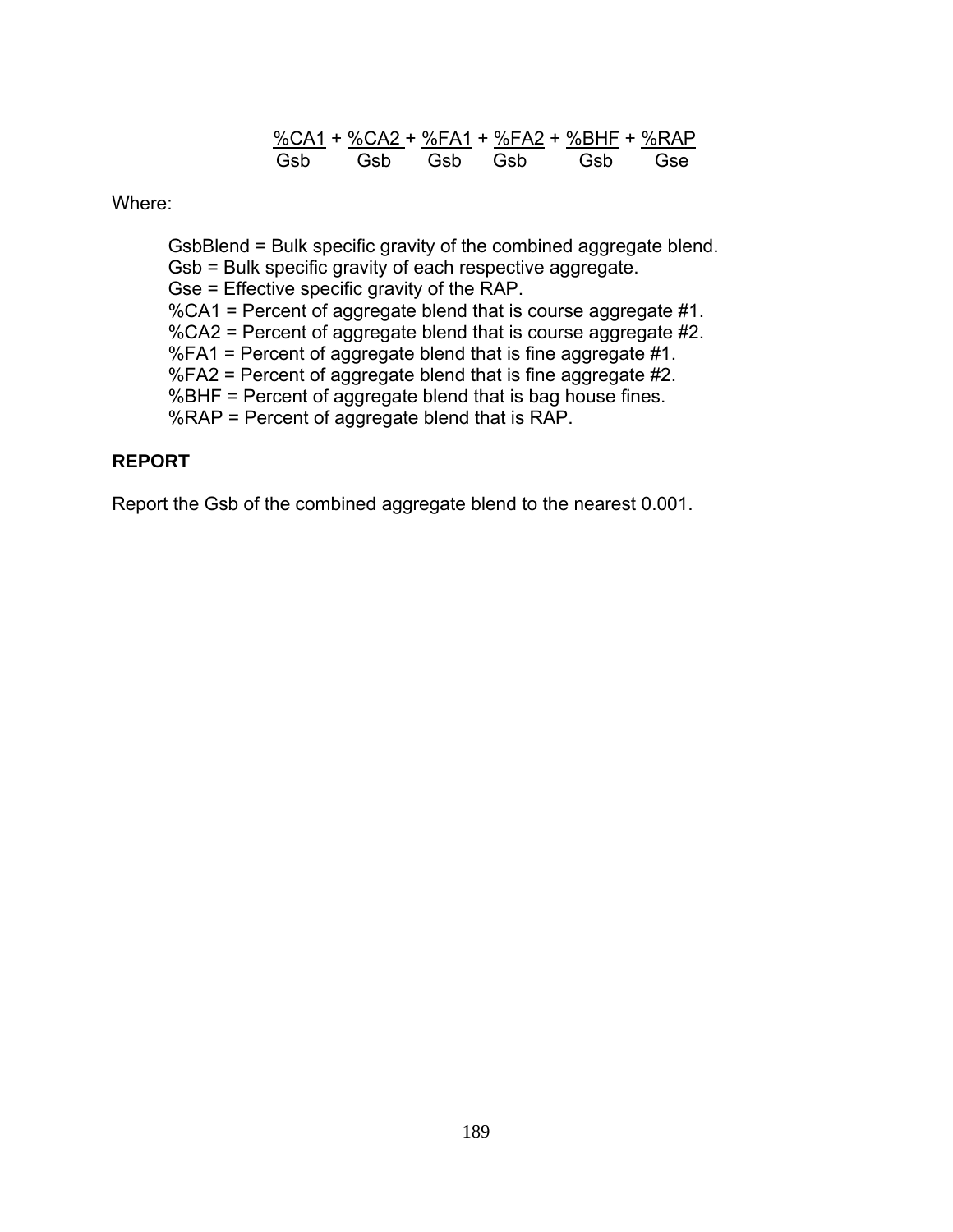# **ITEM 407 BITUMINOUS CONCRETE TRENCH REPAIR**

## **DESCRIPTION:**

The Contractor shall repair pavements which have been damaged or removed during this construction in accordance with these specifications and as ordered by the Engineer. The pavement repair item shall be used only where sewers are proposed with no road reconstruction contemplated, and in other areas as ordered by the Engineer.

### **MATERIALS:**

- 1. Bituminous Concrete Mixtures shall conform to Article M.04.01.
- 2. Tack coat shall conform to the requirements of Article M.04.

### **CONSTRUCTION DETAILS**:

Bituminous Concrete Pavement shall conform to Item 405.

The pavement replacement procedure shall be as follows:

Upon completion of the sewer installation the Contractor shall backfill in accordance with the specifications outlined under Item 205.

If the surface settles, additional base materials shall be added by the Contractor as ordered at no additional cost to the Authority. The surface shall be maintained smooth and even.

At a date, determined by the Engineer, dependent mostly upon the date of placement of base and the amount of settlement, the final pavement shall be placed as follows:

The edges of the excavation shall be line cut vertically one foot beyond the undisturbed earth and at no time be less than the trench limit plus two feet. The Contractor shall prepare the excavated area to receive bituminous concrete to the depth and type of pavement material as shown on the plans or as ordered by the Engineer.

The maximum thickness to be placed per course shall be as follows:

| Class 1 | $2\frac{1}{2}$ Max. thickness |
|---------|-------------------------------|
| Class 2 | Max. thickness                |
| Class 4 | Max. thickness                |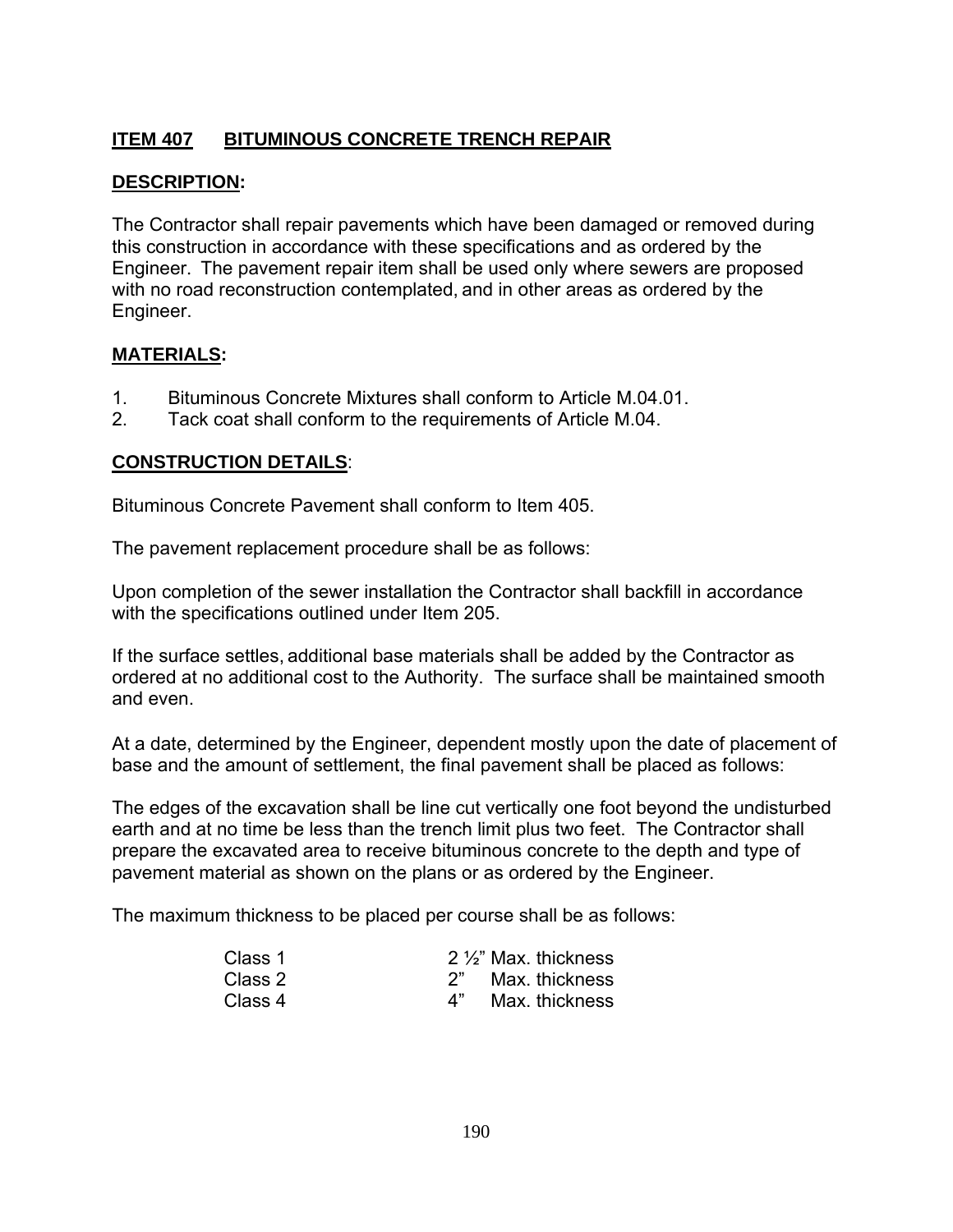The minimum allowable replacement thickness shall be as shown on the standard sheets.

All surfaces, both horizontal and vertical, which will be in contact with the new asphalt mix, must be thoroughly cleaned of all dirt and debris. Vertical faces of existing pavements, curbs, gutters, drainage gratings, manholes, and other contact surfaces shall be painted with a uniform coating of asphalt emulsion tack coat to provide closely bonded watertight joints. This work will be performed in such a manner as to not stain exposed curb or gutter surfaces.

The base course shall be thoroughly compacted to the methods and satisfaction of the Engineer prior to the placement of any pavement materials.

## **Temporary Pavement**

If temporary pavement is ordered it shall be placed upon completion of the sewer installation and backfill. The Contractor shall construct the pavement consisting of a 2" thick rolled Bituminous Concrete Pavement. During the paving season, Class 2 mix shall be used, after November  $15<sup>th</sup>$ , Class 5 mix shall be used. The Bituminous Concrete shall be placed on an approved base, consisting of trench backfill, gravel fill, or subbase, as ordered by the Engineer.

If the surface settles, additional bituminous material shall be added by the Contractor as ordered by the Engineer at no additional cost to the Authority. The surface shall be maintained smooth and even.

The final pavement will be placed at any time and by methods specified herein.

## **MEASUREMENT:**

The work will be measured for payment by the number of square yards for the Items "Bituminous Concrete Trench Repair" and the number of square yards for "Temporary Pavement - Trench".

There will be no direct measurement for payment for the preparation of the trench for final pavement and coating of asphalt emulsion tack coat. This work and material will be included in other items.

The maximum pay width shall be the trench excavation pay limit plus two feet, as indicated by the Contract Documents, or as specifically ordered by the Engineer.

### **PAYMENT:**

The furnishing and placing of bituminous concrete will be paid for at the contract unit price per square yard for "Bituminous Concrete Trench Repair" of the class and thickness specified in the Proposal Form. No payment will be made for trench repair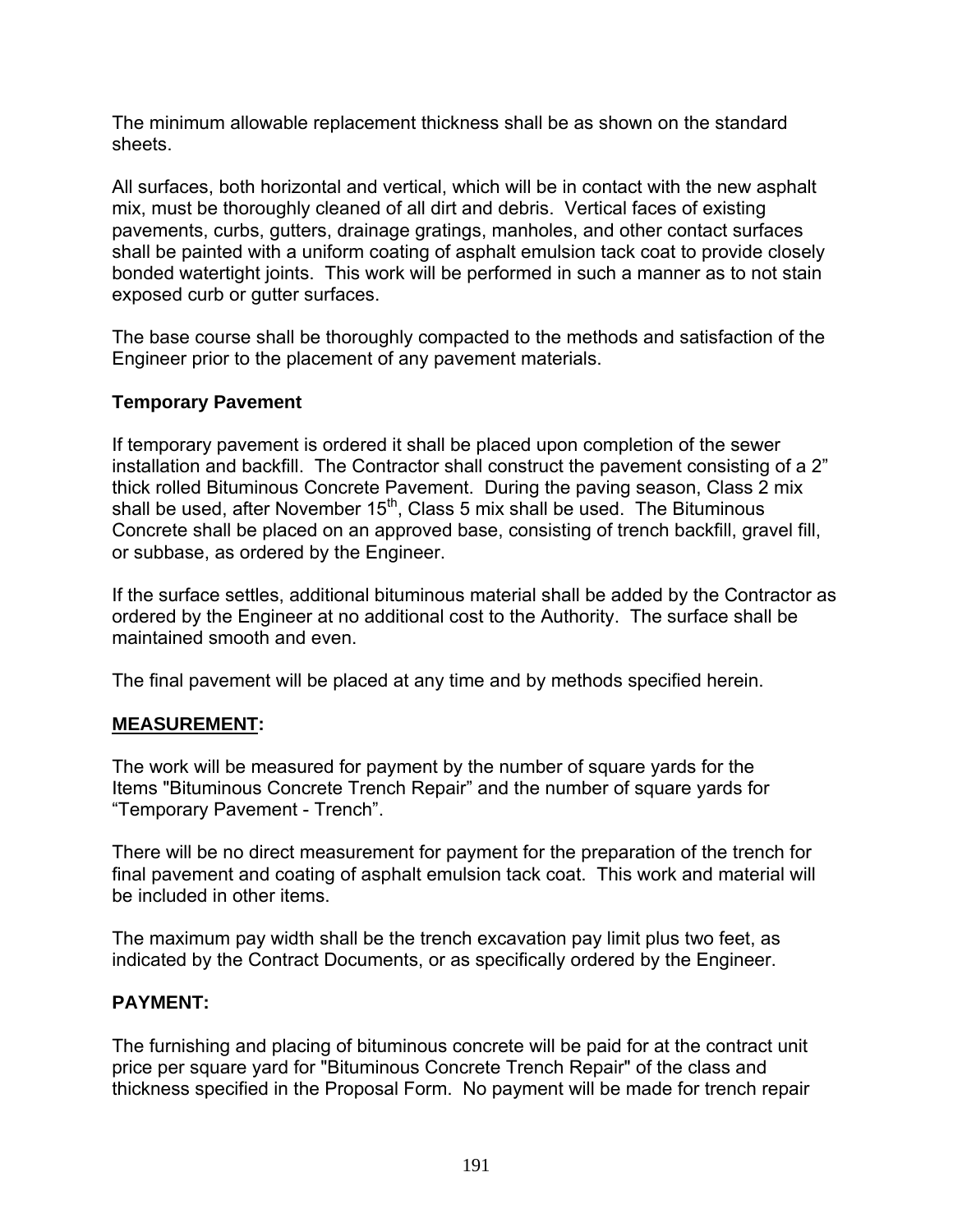beyond the trench excavation pay limit plus two feet. Where alternate construction methods are chosen by the Contractor, additional trench repair will be completed at the sole expense of the Contractor.

The unit price shall include trench preparation and the placing of materials for asphalt emulsion tack coat.

The furnishing and placing of temporary pavement will be paid for at the contract unit price per square yard for "Temporary Pavement, of the thickness and class specified herein.

Payment for the above items will be for the items completed and accepted in place, which price shall include pavement removal as specified elsewhere, any cutting or trimming, any excavation, all materials, equipment, labor and work incidental thereto.

| <b>Item Number</b> | Pay Item                                                       | <b>Pay Unit</b> |
|--------------------|----------------------------------------------------------------|-----------------|
| 407.00             | <b>Temporary Pavement, Trench</b><br>Class, Thickness          | Square Yard     |
| 407.10             | <b>Bituminous Concrete Trench</b><br>Repair Class 1, Thickness | Square Yard     |
| 407.20             | <b>Bituminous Concrete Trench</b><br>Repair Class 2, Thickness | Square Yard     |
| 407.40             | <b>Bituminous Concrete Trench</b><br>Repair Class 4, Thickness | Square Yard     |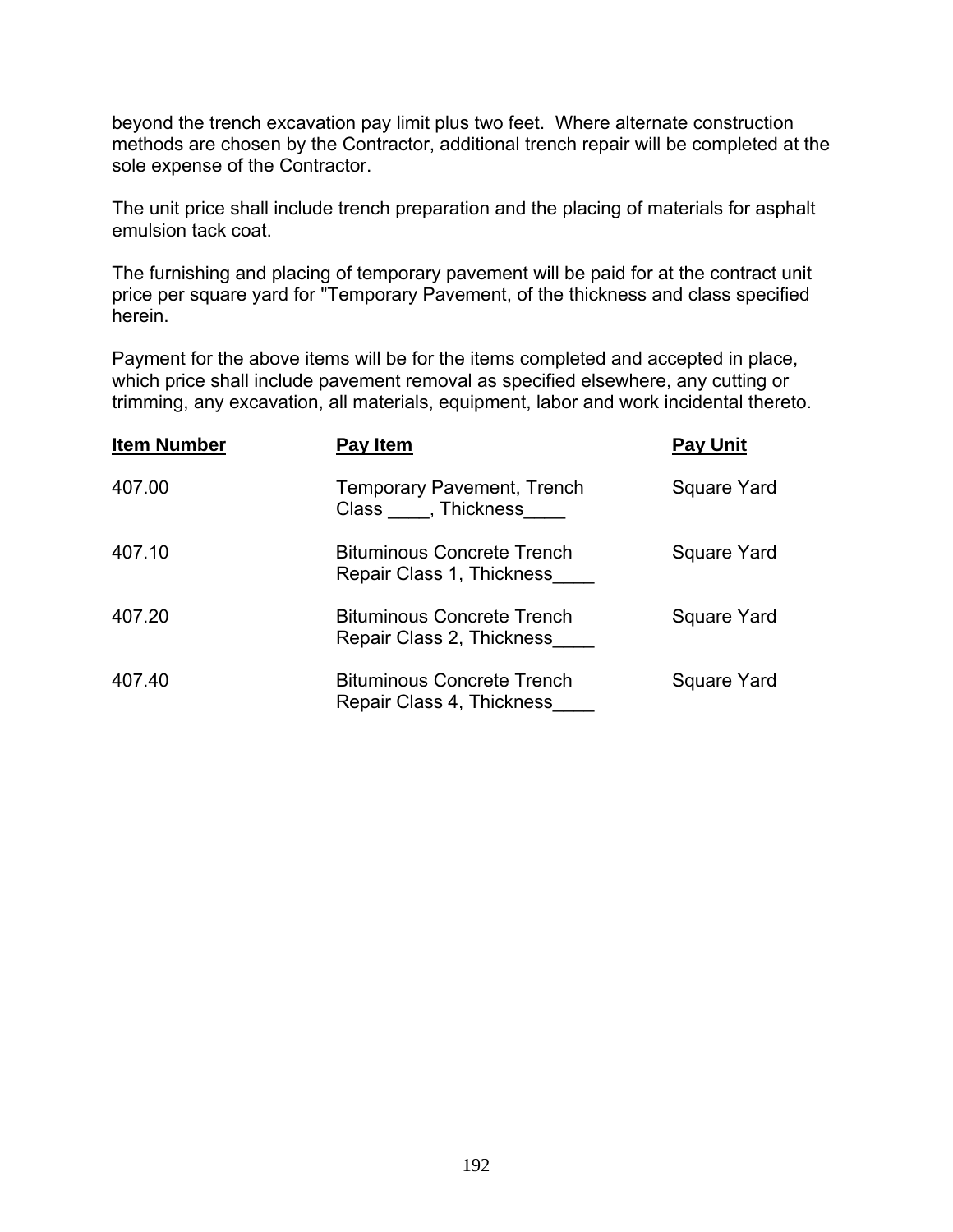# **ITEM 507 CATCH BASINS, MANHOLES AND DROP INLETS**

## **DESCRIPTION:**

Under this item shall be included the construction of all catch basins, manholes and drop inlets, and the alteration, reconstruction, or conversion of such existing structures, all in conformity with the lines, grades, dimensions and details shown on the plans, or as ordered. All work shall be done in accordance with the provisions of these specifications for the various materials and work which constitute the completed structure.

When it becomes necessary to increase the horizontal dimensions of manholes, catch basins and drop inlets to sizes greater than those shown on the plans in order to provide for multiple pipe installations or large pipes, or for other reasons, the Contractor shall construct such manholes, catch basins and drop inlets to modified dimensions as directed by the Engineer.

### **MATERIALS:**

The materials to be used in the construction shall be those indicated on the plans or ordered by the Engineer and shall conform to Article M.08.02. Protective compound material shall conform to Article M.03.01-11.

No common brick will be allowed, and mortar shall conform to Article M.11.04. Pervious material shall conform to Article M.01.01, 3/4" size on the Gradation Table.

All catch basins and manholes shall be precast reinforced concrete units unless the Contractor receives written permission to do otherwise. All precast tops and frames shall be placed on no less than two courses of brick.

Bedding material shall conform to Item 305.

### **CONSTRUCTION DETAILS:**

All structures shall be precast reinforced concrete units unless the Contractor receives written permission to do otherwise. These structures shall be placed on no less than 6" of compacted Bedding Material.

The surfaces of the tops of all catch basins, and drop inlets shall be coated with protective compound material, applied at the rate of .04 gallons per square yard.

All masonry units shall be laid in full mortar beds.

Precast tops and metal fittings for catch basins, manholes or drop inlets shall be set in full mortar beds or otherwise secured as shown on the plans. All precast tops and frames shall be placed on no less than two courses of brick.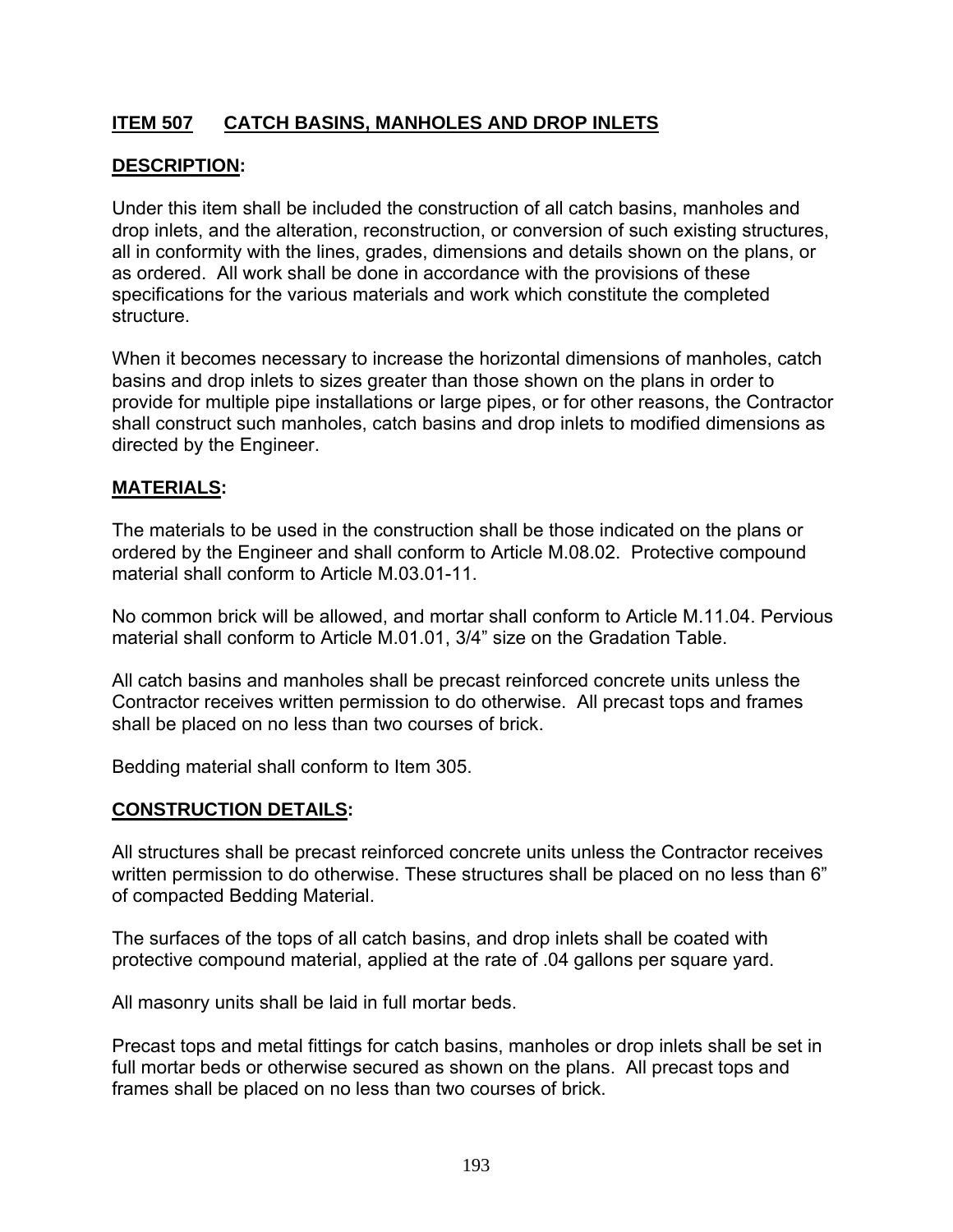Inlet and outlet pipes shall extend through the walls for a sufficient distance to allow for satisfactory connections, and sealed with mortar to prevent leakage along their outer surfaces. The pipe shall be cut flush with the inside face of the wall, or as shown on the plans. All work shall be performed in a neat and orderly fashion, to the satisfaction of the Engineer.

If permission is granted for use of units other than precast, pervious material shall be used for backfilling in the upper portion of the excavation made for catch basins and drop inlets down to the elevation of the invert of the outlet pipe but in no case to a depth greater than 3 feet below the top of the structure. Drainage openings shall be formed in the four walls of the structure at or immediately above the bottom of the pervious backfill. Depending on the masonry used in the walls, such openings shall be formed by the insertion of 2-inch pipes, omission of a header brick or by leaving two open vertical joints in the masonry.

Frames and strainers or covers which are to be reset shall be removed from their present beds, the walls or sides shall be rebuilt to conform to the requirements of the new construction and the frames and gratings or covers reset. If the frames, gratings or covers are broken or so damaged as to be unfit for further use, they shall be replaced with new, sound material conforming to the above requirements for the material involved.

### **MEASUREMENT:**

New and reconstructed catch basins and manholes shall be measured for payment by the number of linear feet of height measured to the nearest tenth of a foot from the bottom side of the floor slab to the top of the highest point on the grate or cover.

Conversion of catch basins to catch basins of the type specified or to manholes, as the case may be, will be measured for payment as a unit including all necessary alterations to the walls and furnishing and setting the frame and grate or cover.

There will be no measurement or direct payment for the application of the protective compound material. The cost shall be included in the general cost of the Item.

Drop inlets shall be measured for payment as units.

There will be no direct measurement or payment for the required bedding material, frames, gratings, and covers used in the construction on new and reconstructed structures. The cost shall be included in the general cost of the Item.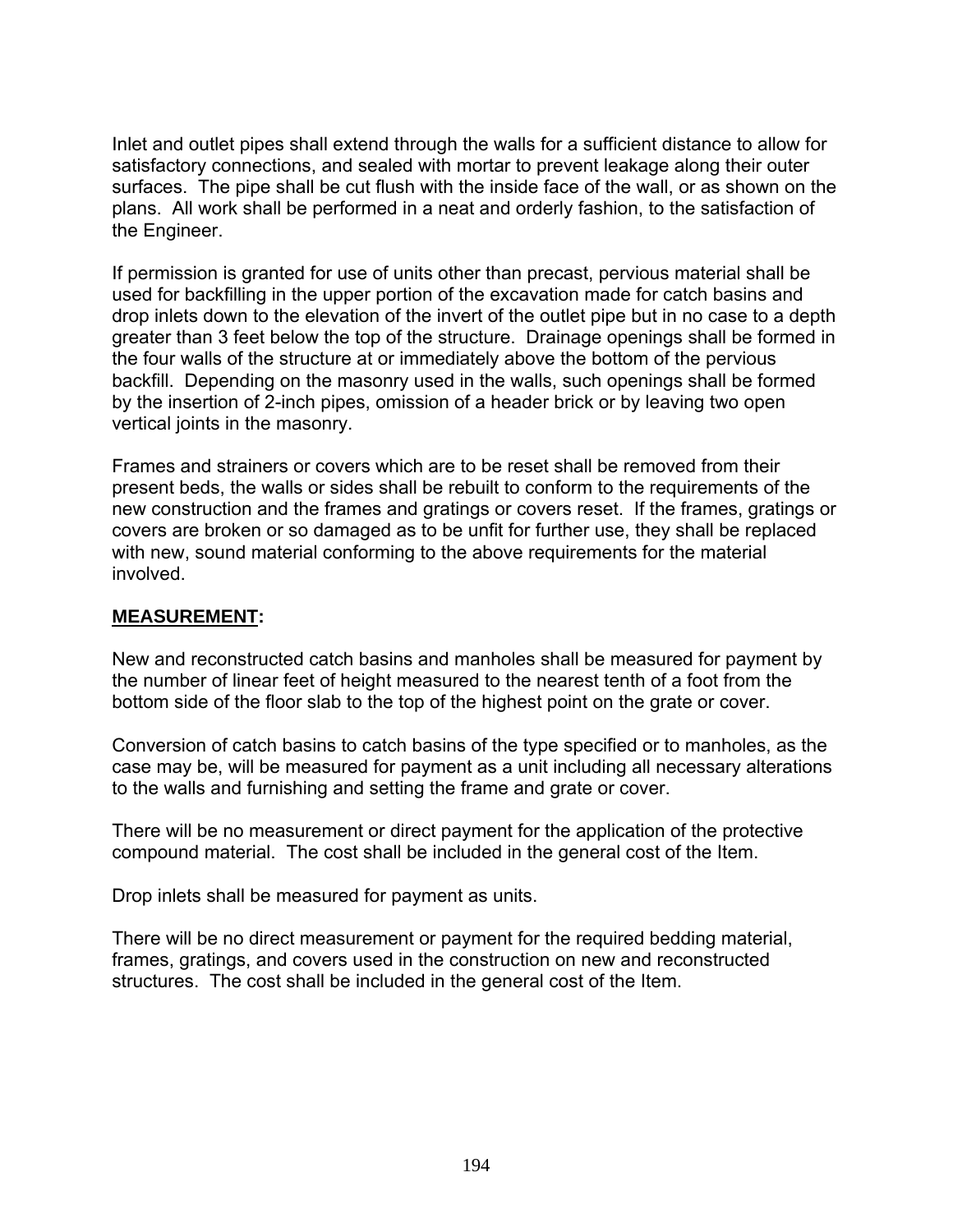# **PAYMENT:**

These structures and related Items will be paid for as follows:

- 1. *EXCAVATION* will be paid for in accordance with the provisions of Item 205, "Trench Excavation and Backfill" under the appropriate classification. No measurements or separate payments will be made for furnishing and placing "Bedding Material".
- 2. *CATCH BASINS AND MANHOLES* will be paid for at the contract unit price per linear foot of height measured to the nearest tenth of a foot from the bottom side of the floor slab to the top of the highest point on the grate or cover.
- 3. *DROP INLETS* will be paid for at the contract unit price each for "Drop Inlet", of the type specified, complete in place, which price shall include all materials, equipment, tools, and labor incidental thereto.
- 4. *RESET UNITS* will be paid for at the contract unit price each for "Reset Manhole", "Reset Catch Basin", or "Reset Drop Inlet", of the type specified, respectively, complete in place. The said price shall include all materials, equipment, tools and labor incidental thereto, except that when the work requires reconstruction greater than three feet measured vertically, then the entire cost of resetting the unit will be paid for as extra work unless otherwise provided.
- 5. *FRAMES, GRATINGS AND COVERS* when required in connection with reset units, will be paid for at the contract unit price each for such "Frame, Grate or Cover", complete in place, including all incidental expense; or when no price exists, the furnishing and placing of such material will be paid for as extra work.
- 6. *CONVERSION OF DRAINAGE STRUCTURES* will be paid for at the contract unit price each for "Conversion of Catch Basin to (Type) Catch Basin", "Convert Catch Basin to Manhole", or "Conversion of Manhole to Catch Basin", complete in place, which price shall include all alterations to present catch basin, all materials including catch basin frame and grate of the type specified, or manhole frame and cover, all equipment, tools and labor incidental thereto.

 The maximum change in elevation of frame under these Items shall not exceed three feet. Greater changes if required will be paid for as extra work unless otherwise provided.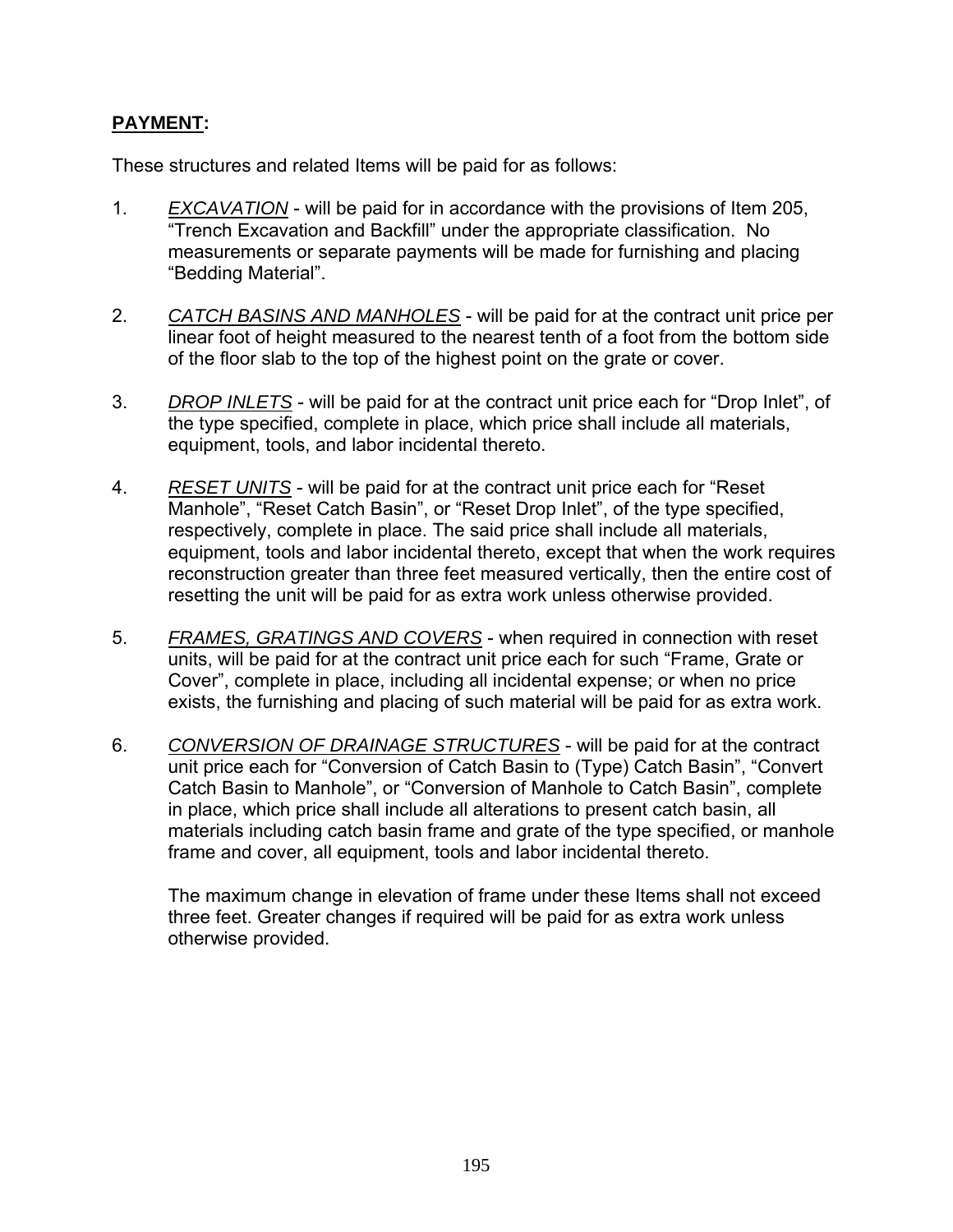| <b>Item Number</b> | <b>Pay Item</b>                                    | <b>Pay Unit</b> |
|--------------------|----------------------------------------------------|-----------------|
| 507.01             | <b>Catch Basin</b>                                 | Linear Feet     |
| 507.02             | Manhole                                            | Linear Feet     |
| 507.03             | Drop Inlet                                         | Each            |
| 507.04             | <b>Reset Manhole</b>                               | Each            |
| 507.05             | <b>Reset Catch Basin</b>                           | Each            |
| 507.06             | Reset Drop Inlet                                   | Each            |
| 507.07             | <b>Frame Grate or Cover</b>                        | Each            |
| 507.08             | Conversion of Catch Basin to<br>(Type) Catch Basin | Each            |
| 507.09             | <b>Conversion of Catch Basin</b><br>to Manhole     | Each            |
| 507.10             | Conversion of Manhole to<br><b>Catch Basin</b>     | Each            |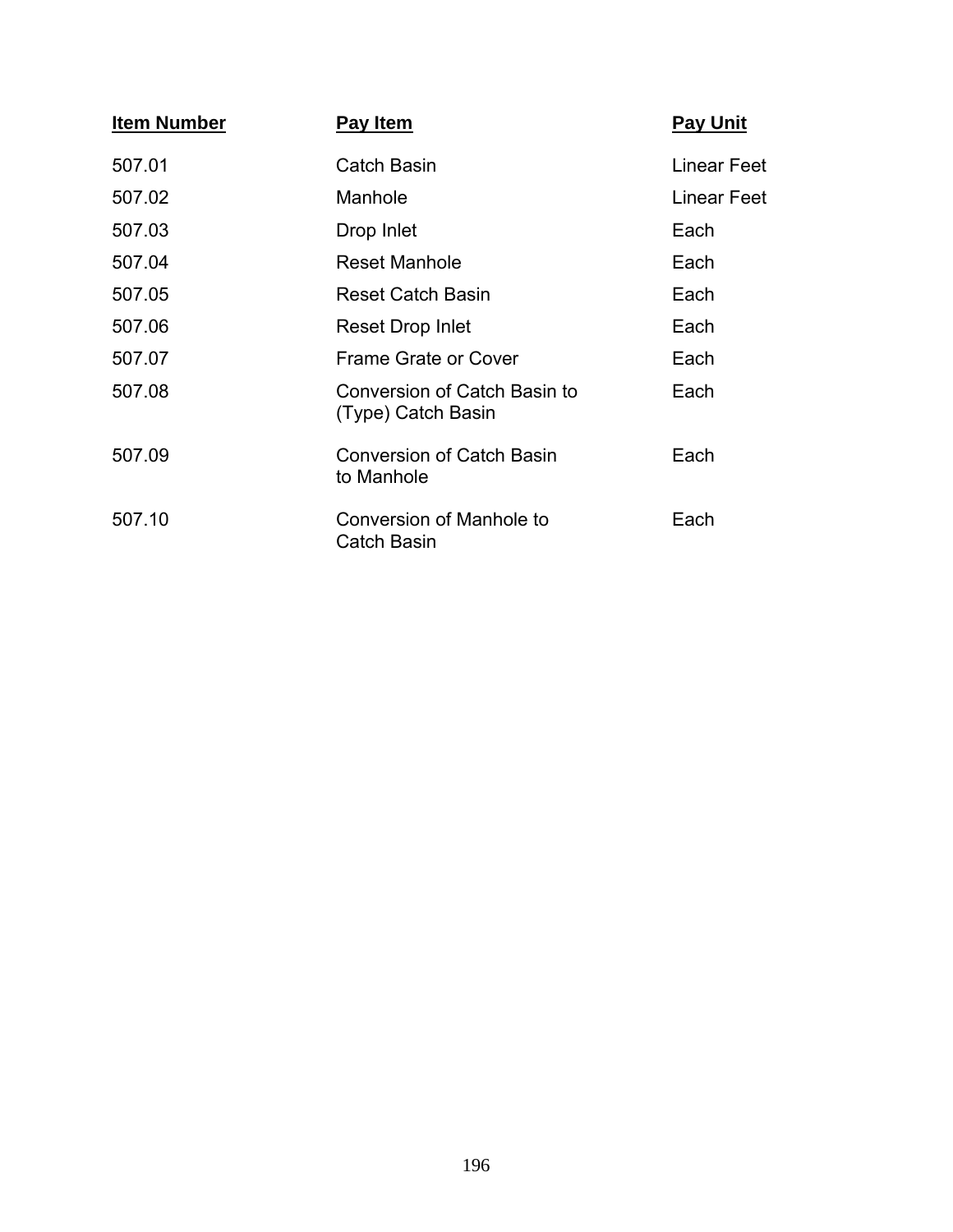## **ITEM 512 SANITARY SEWER**

### **DESCRIPTION:**

The Contractor shall furnish and install complete and ready for use all sanitary sewer pipes, fittings, specials, connections, service laterals, capped outlets and all incidental Items as shown on the Contract Drawings, ordered by the Engineer and as specified herein.

The sanitary sewer pipe shall be of size and type as shown on the Contract Drawings and Proposal Form and shall conform to these Specifications.

All excavations trenching supports and backfilling shall conform to applicable sections in these Specifications.

#### **MATERIALS**:

All sewer pipes shall be of the sizes and classes as shown on the Contract Drawings. The Contractor shall submit to the Engineer the manufacturer's name with details of pipe, fittings and joints.

The Contractor shall provide all the facilities, labor, materials and equipment for testing pipe when required by the Engineer.

Tests provided by ASTM Specifications will be made in the presence of or by representatives of the Engineer when so required. The manufacturer or the Contractor shall furnish equipment and labor, both skilled and unskilled, for making tests and certificates of each test, without cost to the Authority and so far as applicable, the Authority shall be considered as the "Purchaser" as that word is used in ASTM Specifications.

Preliminary passing of tests or acceptance of pipe at the manufacturer's plant or storage yard shall not constitute final acceptance of the pipe.

Pipe shall be in accordance with the following:

#### **I. Reinforced Concrete Sewer Pipe (RCP) shall conform to ASTM C-76 amended to date.**

 Each section of pipe delivered to the job site shall be marked with the manufacturer's name, the date of manufacture and the pipe class.

a. Bituminous Lining - All concrete pipe shall be coated on the inside with a bitumastic coating. The bitumastic coating shall conform to the following requirements:

Weight per gallon, pounds 11-13 weighting cup Ash, by weight 36-41 ignition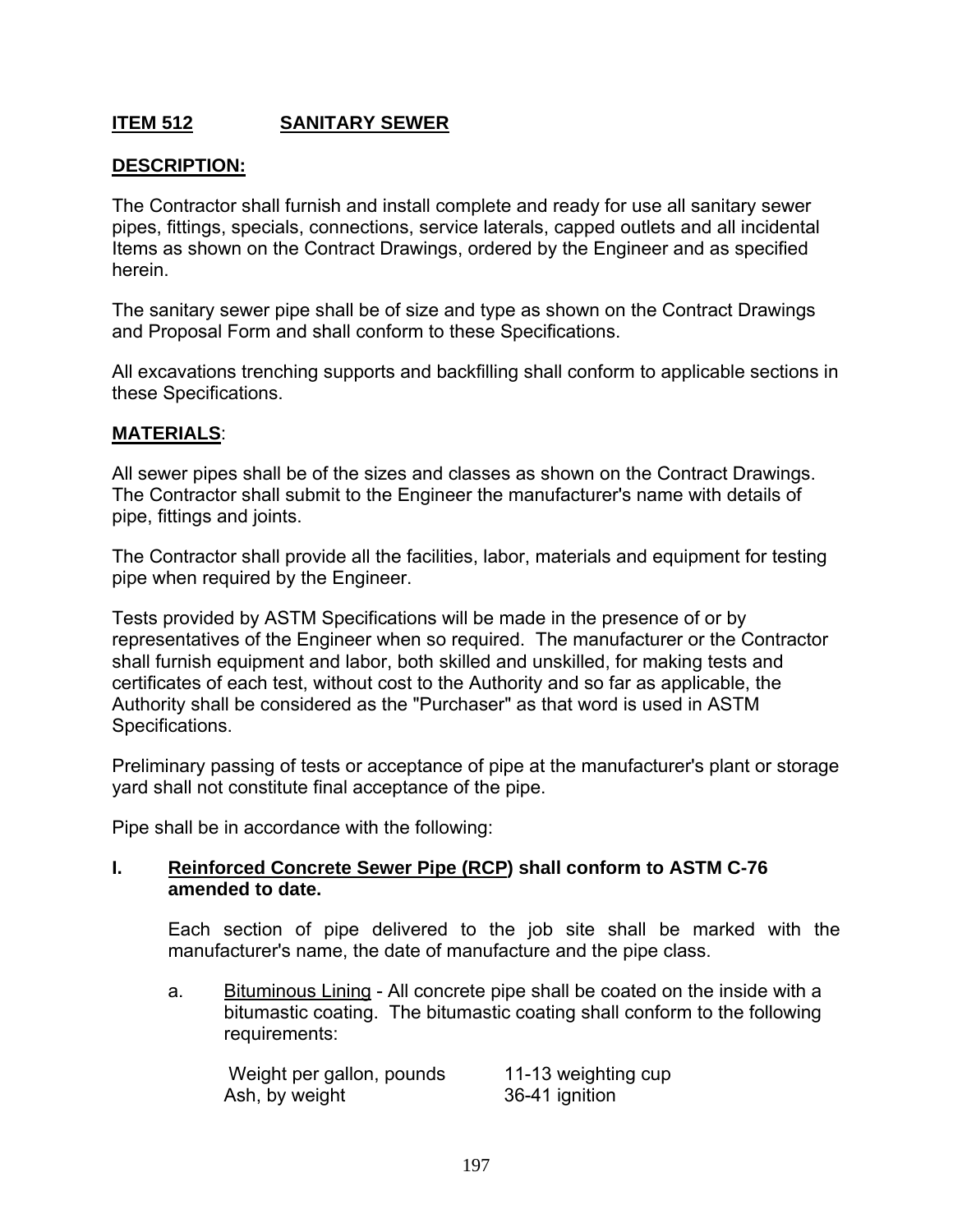Flash point Degrees Fahrenheit, minimum 95 ASTM D-56

 The interior of each pipe shall be given two coats of the above bitumastic coating. It shall be applied with spray equipment in accordance with the manufacturer's recommendations. The first coat shall dry to touch in from three to six hours under normal atmospheric conditions. The second coat shall be applied in not less than 24 hours nor more than 48 hours after the first coat is applied.

 The coating shall cover evenly the entire interior of the pipe, the bell or groove and exterior of the spigot or tongue.

b. Joints shall conform to the requirements of ASTM C-361 for all reinforced concrete sewer pipes as amended.

 Each length of pipe shall be provided with bell-and-spigot or tongue andgroove ends formed in the concrete wall which shall enclose the gasket on all surfaces when the joint is in final position. Tongue or spigot ends of pipe shall be a grooved type to hold 0-ring compression gasket in place.

 The compound used for the 0-ring compression gasket shall conform to the requirements for physical properties of rubber gaskets as given in Section 5.9.1 of ASTM C-361 as amended.

 The properties enumerated in Section 5.9.1 of ASTM C-361 shall be determined from tests performed on the rubber cord or specimens prepared from the cord. Tests for determination of the physical properties of the rubber cord shall be made in accordance with the test procedures outlined in Section 9.5 of ASTM C-361 as amended.

 Prior to acceptance of the pipe, manufacturers must submit certified test reports which show that the rubber cord used meets all requirements for rubber gaskets given above.

- c. Elbows shall be segmented or mitered bends in accordance with the details on the Contract Drawings or as specified elsewhere. The removal of concrete to achieve the bend or miter shall be made while the concrete is still green; the concrete will be cured; the reinforcement will then be cut and welded back together with the halve held at the proper angle and approved epoxy mortar applied to fully fill the gap between pipe halves to a true cylindrical surface. Materials shall conform to those used for main sewer pipe. The angle changes indicated on the Contract Drawings are theoretical and the Contractor shall determine accurately all angle changes in the field prior to manufacture of elbow.
- d. Tees and Wyes For pipe 33 inches in diameter or smaller, tee and wye branches with bells to take connection shall be integrally formed or cast into the pipe or constructed in a method similar to that for elbows with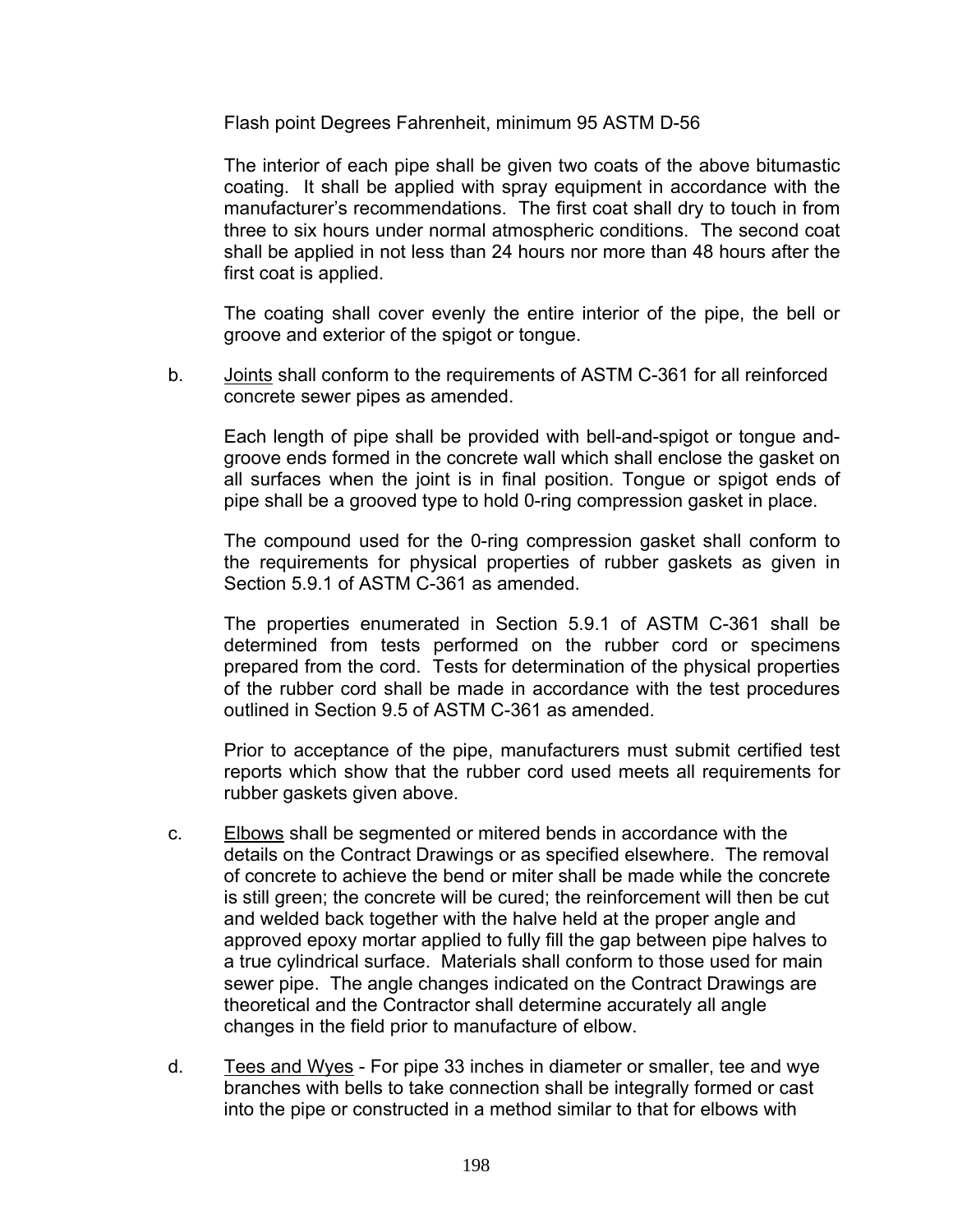rewelded reinforcement and epoxy mortar. Additional steel reinforcement surrounding the tee or wye branch shall be placed in accordance with manufacturer's details subject to the approval of the Engineer. For pipe 36 inches in diameter and larger, inlets for service lateral connection may be cast in the field into the wall of the pipe with a socket for the tongue or spigot of the connection, or an approved flexible service tee seal may be installed into a core drilled hole.

 If integral wyes or tees are used, the pipe extension shall be as shown on the Contract Drawings. All joints shall be compatible with the pipe to be used.

e. Increasers-Reducers - Materials shall be in accordance with the Reinforced Concrete Sewer Pipe (RCP) with the exception that the Increasers/Reducers shall be eccentric about the horizontal axis and symmetrical about the vertical axis of the pipe, with uniform and gradual varying dimensions to/from the larger diameter pipe from/to the smaller diameter pipe. Joints shall be as those of the main sewer pipe.

### **II. Asbestos Cement Pipe (ACP) shall conform to the requirements of ASTM Specifications C-428 and 0-644 amended to date.**

 All pipes shall be Class 3300, Type II, unless otherwise specified on the Contract Drawings.

 Lengths and Joints - Pipe lengths shall not exceed 20 feet for 8 inch and larger pipe. Each length of pipe shall have a bell-and-spigot or shall have furnished with it a separate jointing sleeve or coupling with rubber rings compressed into place to make watertight closure. The rubber rings shall consist of a molded and vulcanized rubber compound resistant to common ingredients of groundwater and sewage and which will endure permanently under the conditions likely to be imposed by this use, and shall conform to ASTM Specifications D-1869 amended to date.

 Connections to ACP shall conform to manufacturer's recommendations. Each wye or tee branch spur or end of lateral, unless otherwise specified, shall be provided with an asbestos cement bell or special adapter, with bell clearances equal to those of 6-inch pipe service lateral connections.

#### **Ill. Polyvinyl Chloride Pipe (PVC) shall conform to ASTM Specifications D-3034 for type PSM Polyvinyl Chloride (PVC) sewer and pipe fittings amended to date with the following additions and/or exceptions:**

 The pipe and fittings shall be made from PVC plastic having a cell classification of 12454-B as described in ASTM Specifications D-1784 for "Rigid Polyvinyl Chloride Compounds and Chlorinated Polyvinyl Chloride Compounds" as amended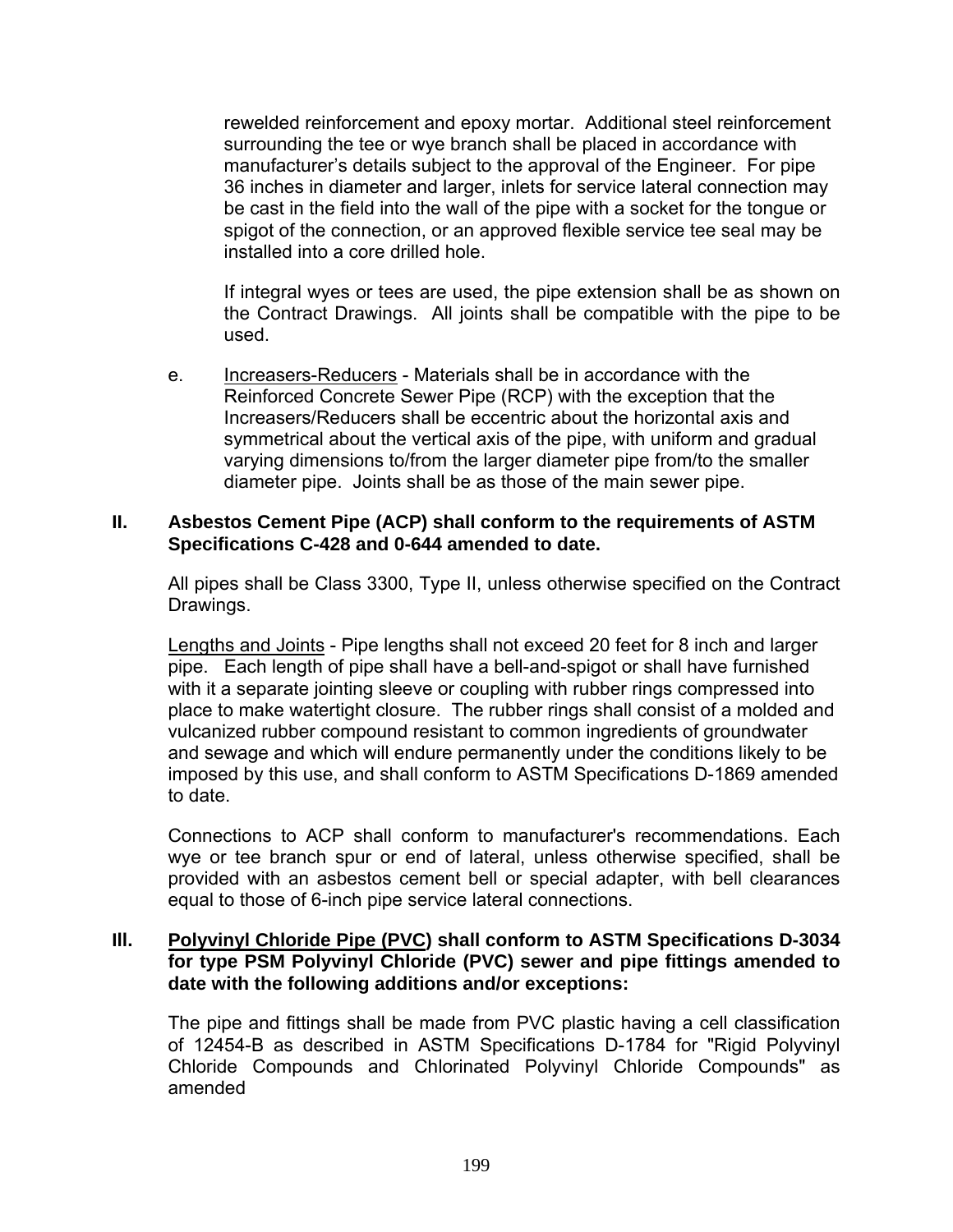Clean rework material, generated from the manufacturer's own pipe or fitting production may be used by the same manufacturer provided the pipe and fittings so produced meet the requirements of this specification.

A. Lengths and Joints - Pipe lengths shall generally be a minimum of 10' long but shall not exceed 20 feet. Each length of pipe shall have a bell-andspigot or shall have furnished with it a separate jointing sleeve or coupling with rubber rings compressed into place to make a watertight closure. Joints shall be sealed with a rubber ring gasket and shall be of a composition and texture which is resistant to common ingredients of sewage and groundwater and which will endure permanently under the conditions likely to be imposed by this use, and shall conform to ASTM Specifications C-361 amended to date.

 All wyes, tees, bends and adapters and any other fittings required by the Engineer shall be provided. Plans for such fittings showing cross sectional views with dimensions shall be provided by the Contractor to the Engineer for approval and be approved prior to their use. The materials used in the manufacture of fittings shall conform to the requirements for the pipe with which they shall be used and any variation of such requirements shall be subject to the approval of the Engineer.

B. Markings - Pipe shall be marked along the outside of the barrel in bold style type and shall indicate the manufacturer's name, pipe size, PVC cell classification, type, PVC sewer pipe, and ASTM designation in accordance with ASTM D-3034.

 Ratings shall be marked and indicate the manufacturer's name, nominal size, material designation "PVC", type and ASTM designation in accordance with ASTM D-3034.

**IV. Cast Iron (CIP) and Ductile Iron (DIP) Sewer Pipe shall conform to the requirements of ANSI Standard A21.6 Class 22 wall for CIP and conform to ANSI Standard A21.51 Class 2 wall for DIP unless otherwise noted on the Contract Drawings or ordered by the Engineer. Nominal laying length shall be 18 feet.** 

 Fitting shall conform to the requirements of ANSI Standard A21.10 with pressure rating of 250 psi.

Joints - All joints shall be push-on design or mechanical, both complying with ANSI Standard A21.11.

 Coatings - Except as otherwise specified, all cast iron pipe, ductile iron pipe and fittings shall have a cement lining with a bituminous seal coat inside in accordance with ANSI Standard A21.4. The exterior coating of all pipe and fittings shall be a coal tar pitch varnish, in accordance with Federal Specifications Designation WW-P-421.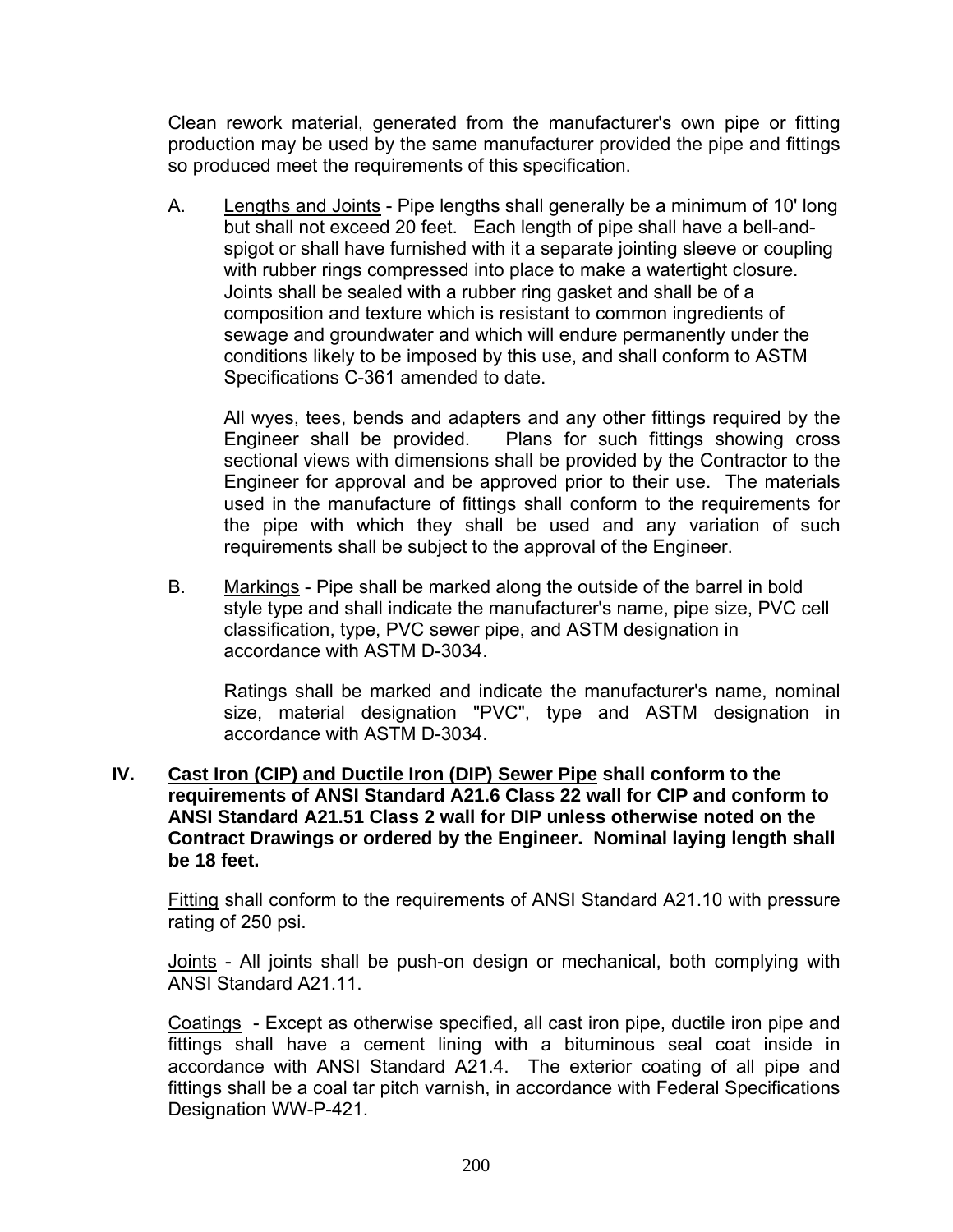Markings - All pipe and fittings shall be marked in accordance with the latest applicable ANSI Specifications for the "Marking of Pipe" and the "Marking of Fittings". Mark number and weight shall be conspicuously painted on each piece.

### **CONSTRUCTION DETAILS:**

1. Pipe Laying - All sewers shall be laid true to line and grade with bells or grooves upgrade. The sections of the pipe shall be so laid and fitted together that, when complete, the sewer will have a smooth and uniform invert. The pipe shall be kept thoroughly clean so that jointing compounds will adhere. Each pipe shall be inspected for defects before being lowered into the trench.

 If pipe laying can not start at the downgrade end and progress upgrade, due to restrictions imposed by land acquisition and/or other construction activities, then construction may be done in sections approved by the Engineer.

 At the start of each job, when the Contractor is in a position to start laying pipe, the Contractor shall notify the proper representative of the supplying pipe company who will come to the job and thoroughly instruct the Contractor, its men and the Inspector in the proper methods of laying said pipe. The Contractor shall notify its men who are actually doing the laying that this method shall be strictly enforced.

 At any time during pipe-laying operations, if the occasion arises, when instruction or advice is required from pipe representatives, they shall be notified and shall come to the site of pipe-laying operations for consultation before any further pipe is laid involving any such problems. Under such conditions the Contractor shall have no claim for delays.

 Where the pipe connects with the outside faces of manhole walls or the outside faces of the walls of other structures and approved flexible connections are not used there shall be a short section of pipe (usually 2 feet) placed at the connection to the structure. In order to accomplish this, without cutting pipe and destroying water tight integrity by having other than the normal type joints, minor modifications in manhole locations may be made with the approval of the Engineer.

 The Contractor shall furnish materials, tools and men to assist the Inspector and to handle survey equipment, levels, grade poles, plumb poles, plumb bobs, straight edges, laser equipment, and other equipment used for transferring grades, setting strings on profiles or grade slats or aligning pipe. While Inspectors may at times assist or check alignment, the Contractor's crew shall not be dependent upon the Inspector for the performance of such work. The Contractor shall furnish all labor, tools and facilities needed to set or transfer line and grade, to measure pipe beds pipe grade and line, etc.

 To oversee pipe laying and other work in general, only one pipe laying crew will be permitted to operate at any time under one Inspector. Thus, the number of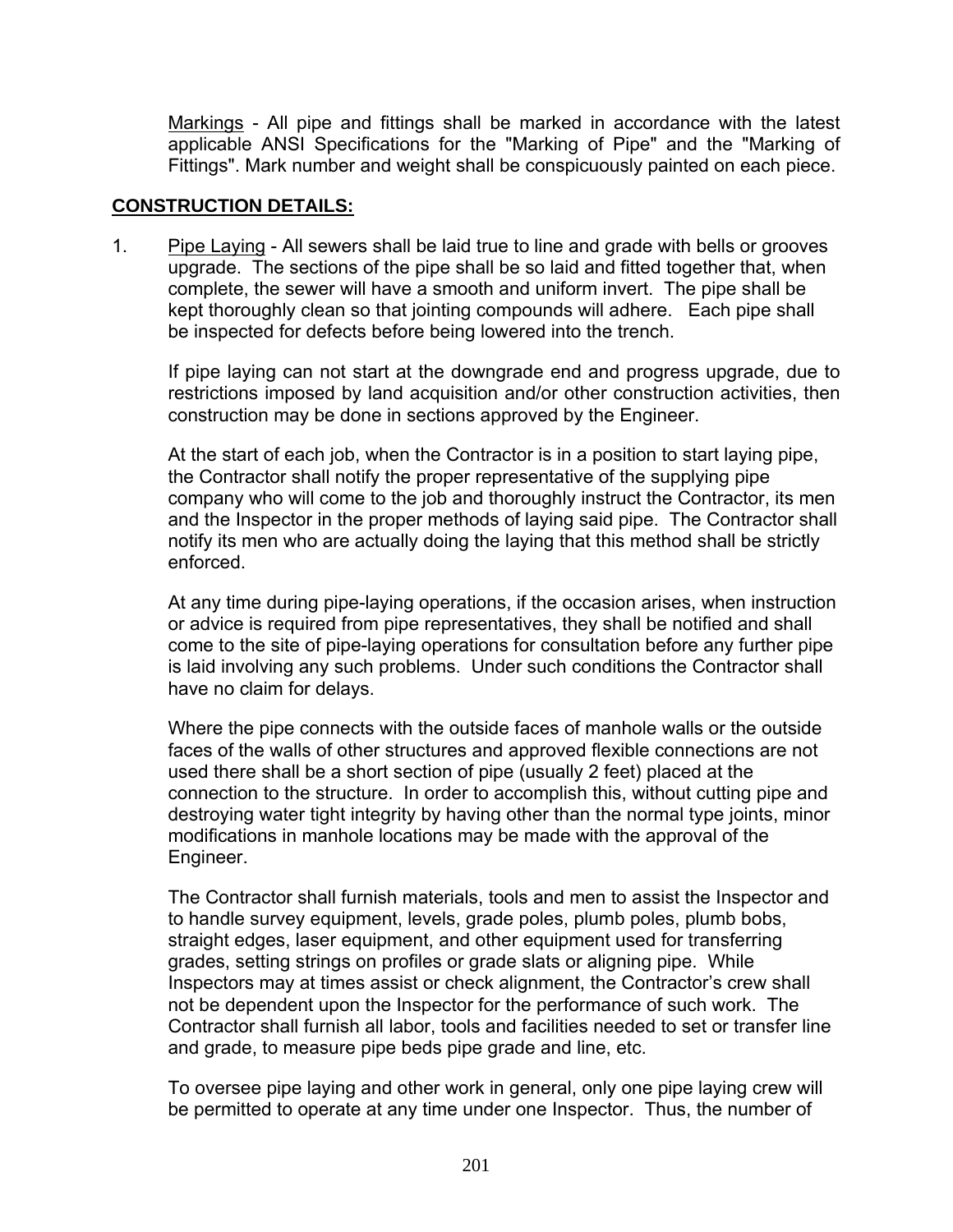pipe laying crews and the number of locations at which pipe may be laid simultaneously under this Contract may be limited by the number of Inspectors assigned by the Engineer to oversee that type of work on the Contract. If the Contractor wishes to lay pipe at more than one location on a given day, or add additional pipe laying crews, the Contractor must notify the Engineer at least two days in advance so that an adequate number of Inspectors may be assigned to the job.

 Not more than 100 feet of trench shall be opened in advance of pipe laying unless permitted by the Engineer.

 The excavation of trenches shall be fully completed a sufficient distance in advance of laying of the sewer, and the exposed end of all pipes shall be fully protected with a board or other approved stopper to prevent earth or other substances from entering the pipe.

 Any sewer pipe delivered to the job site in a damaged condition shall be removed from the job site immediately. Except for RCP, any other sewer pipe bruised or damaged after delivery to the job site may be repaired and used as specified when permitted by the Engineer.

 Any fitting showing a crack and any fitting or pipe which has received a severe blow that may have caused an incipient fracture, even though no such fracture can be seen, shall be marked as rejected and removed at once from the site.

 In any pipe except as specified otherwise, showing a distinct crack and in which it is believed there is no incipient fracture beyond the limits of the visible crack, the cracked portion, if so approved, may be cut off by and at the expense of the Contractor before the pipe is laid so that the pipe used may be perfectly sound. The cut shall be made in the sound barrel at a point at least 12 inches from the visible limits of the crack.

 Except as otherwise approved, all cutting of sewer pipe shall be done with an approved power-driven cutter or pipe-cutter. Hammer and chisel shall not be used to cut pipe. All cut ends shall be examined for possible cracks caused by cutting. The use of an oxyacetylene torch for flame cutting CIP/DIP will not be permitted. Any necessary cutting shall be done in a neat and workmanlike manner without damage to the pipe or its lining and so as to leave a smooth end at right angles to the pipe.

Field cutting of RCP will generally not be allowed.

 CIP/DIP and fittings shall be subjected to a careful inspection and a hammer test just before being laid or installed.

2. Pipe Jointing - Approved joint materials shall be handled and installed in accordance with the recommendation of the manufacturer. All joints shall be wiped smooth inside the pipe.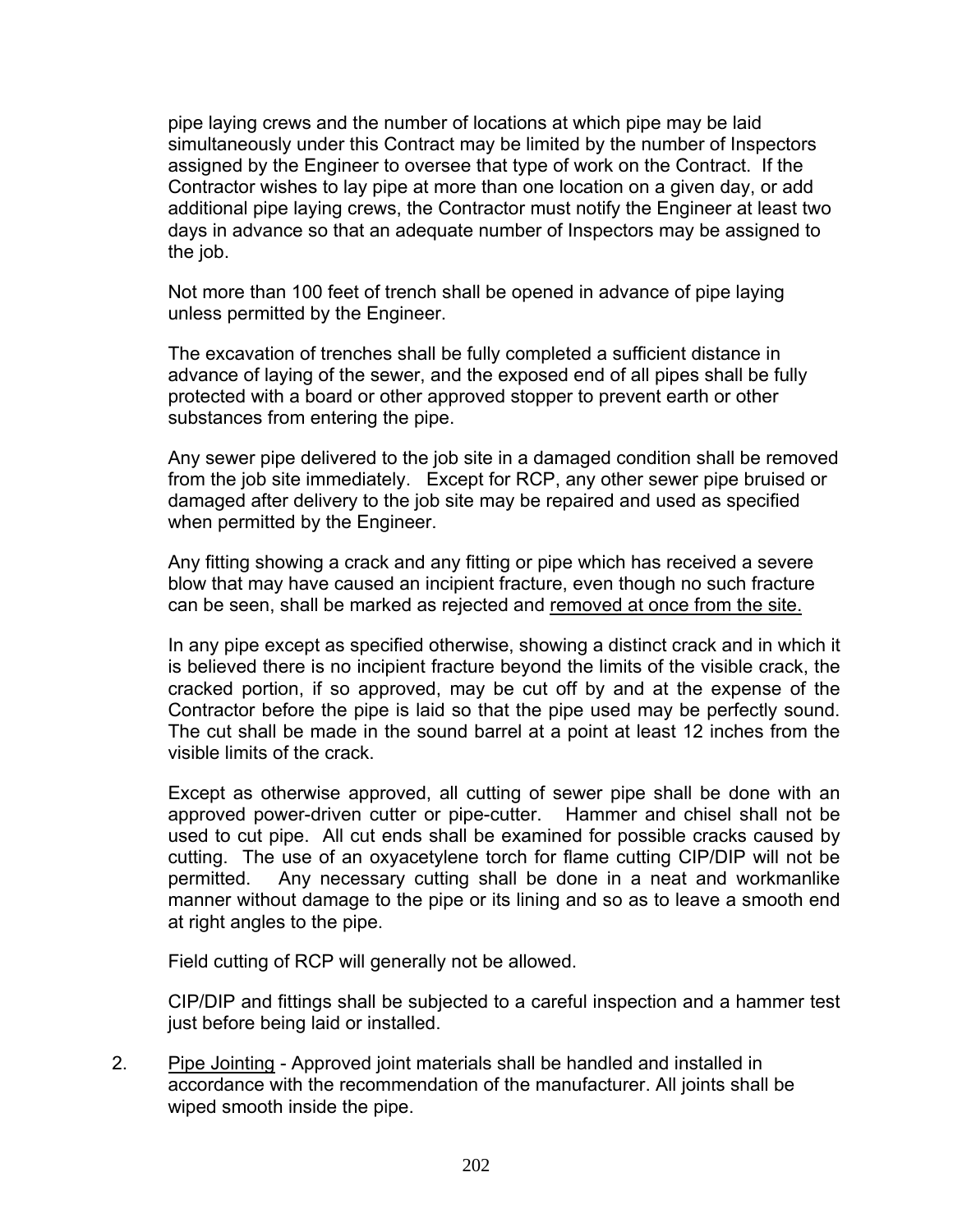- A. RCP Joints shall be made in accordance with the recommendation of the manufacturer. Prior to laying the pipe the spigot of the pipe shall be lubricated with an approved vegetable soap mixture, which will not harm the rubber. The gasket shall then be placed on the spigot end and adjusted to equalize the tension within the gasket around its circumference. After the pipes are aligned in the trench, ready to be jointed, all joint surfaces shall be cleaned and immediately before jointing the pipes together, the bell shall be completely covered with the same vegetable soap mixture. The pipe shall then be carefully pushed home into place without damage to pipe, gasket, bells or bitumastic coating of the pipe. Any interior coatings damaged during installation shall be given two field coats of bitumastic.
- B. ACP/PVC shall be installed in accordance with manufacturer's recommendations. Particular care should be taken to keep fine materials from interfering with proper joint assembly. Mating surfaces of a joint shall be wiped clean. The surfaces shall then be coated with a lubricating material prescribed by the manufacturer to overcome the frictional resistance encountered when shoving the pipe home. Pipe that is not marked with a depth mark shall be marked before assembly to assure that the spigot end is inserted to the full depth of the joint.
- C. CIP/DIP shall be joined in accordance with the recommendation of the pipe manufacturer. When joining the pipe with the push-on type joint, the inside of the bell and the outside of the spigot end shall be thoroughly cleaned to remove oil, grit, excess coating and other foreign matter. The circular rubber gasket shall be flexed inward and inserted in the gasket recess of the bell socket.

 A thin film of gasket lubricant shall be applied to either the inside surface of the gasket or the spigot end of the pipe or both. Gasket lubricant shall be supplied by the pipe manufacturer and approved by the Engineer.

 The spigot end of the pipe shall be entered into the socket and care exercised to keep the joint from contacting the ground. The joint shall then be completed by forcing the plain end to the bottom of the socket with a forked or jack-type tool or other device acceptable to the Engineer. Pipe that is not marked with a depth mark shall be marked before assembly to assure that the spigot end is inserted to the full depth of the joint. Field cut pipe shall be filed or ground to resemble the spigot end of such pipe as manufactured. Assembly instructions from the pipe manufacturer shall be strictly followed as approved by the Engineer.

3. Dewatering - The Contractor shall provide all necessary pumps, dams, drains, ditches, flumes, well points and other means for excluding and removing water from trenches and other parts of the work. Water shall not be allowed to rise around the joint until it has set.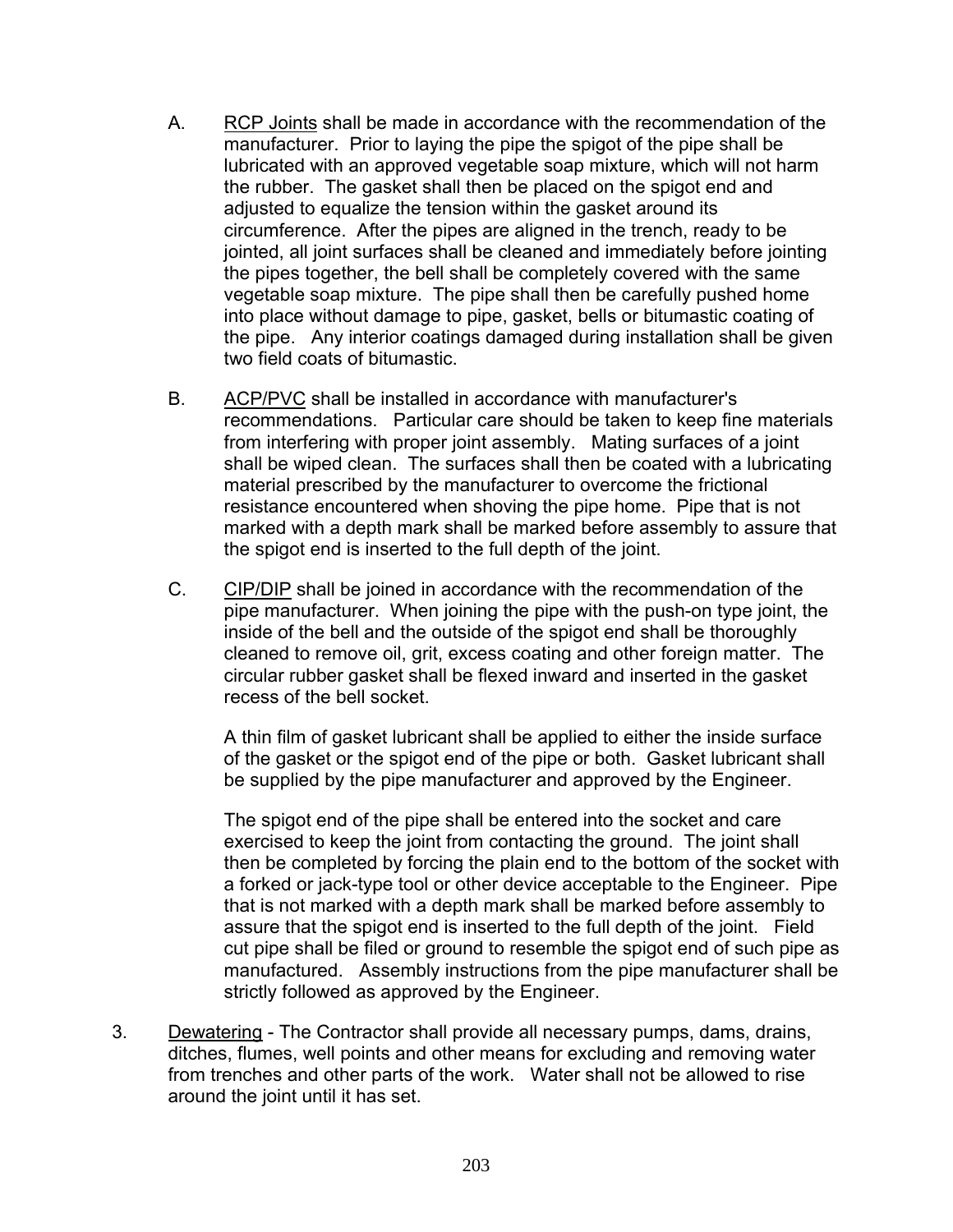4. Foundations for Sewers - The pipe shall be laid on a foundation and backfilled as shown on the Contract Drawings and as directed by the Engineer. Where the soil in subgrade is found to be soft, loose, freshly-filled earth, unstable or unsuitable as a base for the proposed sewer or appurtenances, the Engineer, may, at their discretion, order it excavated to such additional depth and width as they may deem proper and replace with gravel fill, borrow, Class "A" concrete, or similar materials as directed by the Engineer.

 Pipe foundation for each length of pipe shall be as noted on the Contract Drawings and conform to bedding details. The top of the stone shall be brought carefully to the proper grade, well tamped or compacted as directed and shaped for the barrel of the pipe and the pipe laid thereon.

 Concrete cradles and encasements where called for on the Contract Drawings or directed by the Engineer shall be of Class "A" concrete. The concrete shall conform to the requirements of Article M.03.01. The cradle or encasement shall be as detailed on the Contract Drawings.

 Where pipe is to be encased in concrete or laid in a concrete cradle; the pipe will be laid on wooden cross sills of adequate size and area to support the pipe to grade and line after excavating to required subgrade. Wooden wedges or shims and tie down will be used to secure pipe in place and to proper lines and grades.

- 5. Caps and/or Plugs All pipes (e.g. manhole pipe stubs, service laterals, service chimneys, sewer to be abandoned, etc.) shall be either plugged with manufactured units or masonry bulkheads as specified hereafter. All plugs and masonry bulkheads must be installed so that any future removal will not damage the bell of the pipe.
	- A. Manufactured Plugs Whenever possible manufactures watertight plugs shall be used. The material of the plug shall be compatible with the pipe and shall be coated however the pipe is coated externally. Pipe shall be closed with the plug having a gasket set into the bell of the pipe in accordance with the manufacturer's recommended installation procedures and as approved by the Engineer.
	- B. Masonry Bulkheads Where manufactured plugs are not available, the Contractor shall cap manhole stubs and pipes to be abandoned by constructing masonry bulkheads of brick, of a thickness appropriate to the size of the pipe, its depth below surface and other conditions. The outside of brick bulkheads shall be parged with non-shrink mortar. Any sheeting, which is left in place, shall be cut away and removed from in front of plugged manhole stubs and service laterals.

 The Contractor shall provide a piece of lumber (2 X 4") to be set vertically and left in place, extending from a point directly in front of but not in contact with the outer end of plugged manhole stubs and service laterals.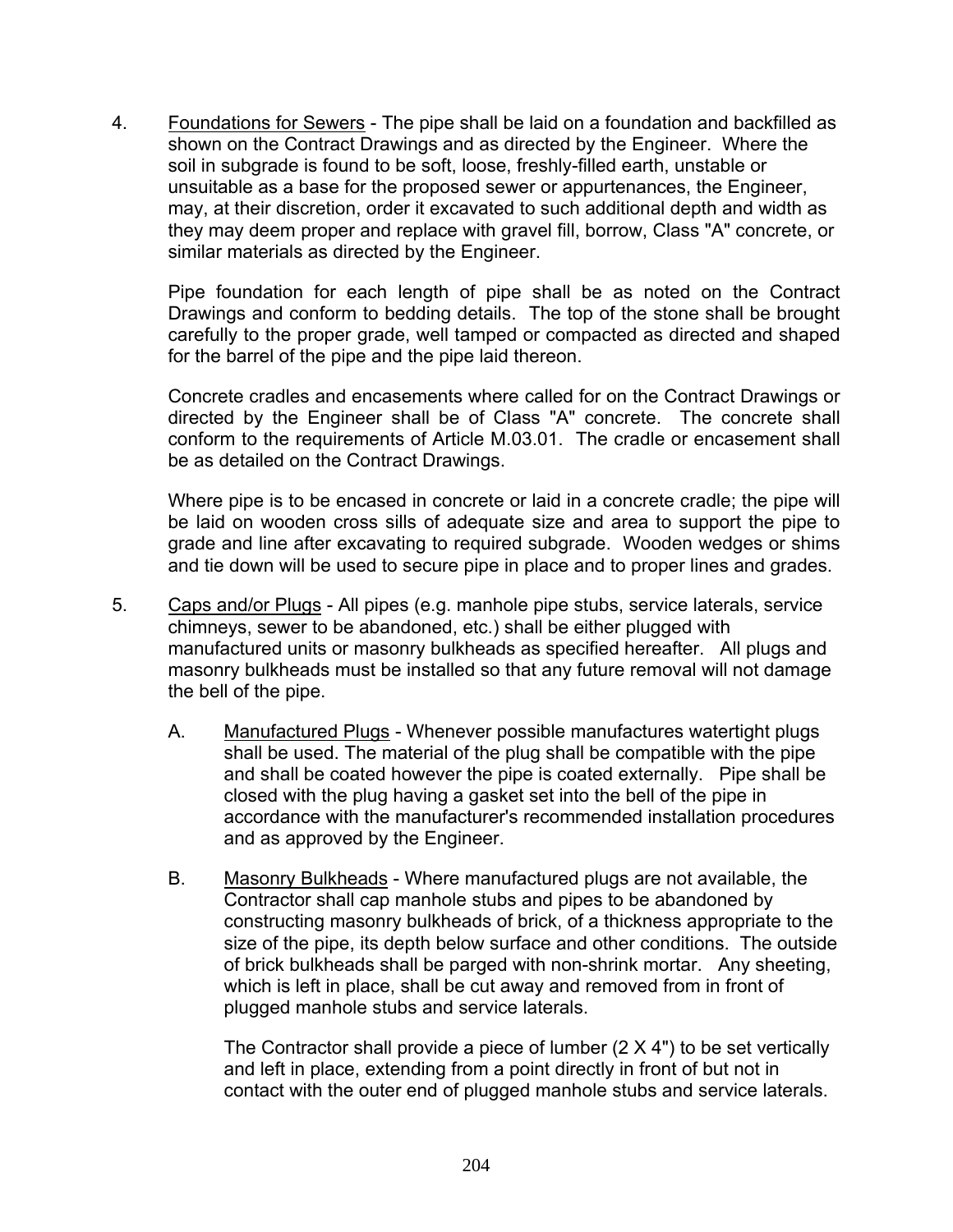Markers shall be set up to a point about 4 feet below the ground surface or finished street grade. In addition, at service laterals when directed by the Engineer a 2" X 4" should be set 3 feet into the ground and 2 feet above grade (unless public safety dictates otherwise) and shall be protected and maintained undisturbed until the Engineer has completed all their measurements, and if so ordered, will thereafter be removed by the Contractor.

6. Service Chimneys - Where ordered by the Engineer, service chimneys shall be contracted to facilitate making connections to the sewer where the sewer is in deep cut, either for connection made under this contract or for future use. Since the location of service chimneys cannot be fully determined in advance, the Engineer shall determine, as the work progresses, where they should be located. Service chimneys will be built as indicated on the Contract Drawings.

 All pipe and fittings shall be properly aligned and fitted together. The chimney shall be surrounded with and embedded in, a pier of concrete as shown on the Contract Drawings. When the chimney is complete except for the top plug, a pole or rod shall be run down through the chimney from the top to the invert of the sewer below, in the presence of the Engineer, to make sure the chimney is clean and without obstructions and to measure the actual "as-built" height of the chimney. Thereafter, a watertight plug shall be set in the upper, or straightaway, end of the pipe forming the top of the chimney, and secured into place. Plugs shall be as specified hereinbefore.

7. Service Laterals shall be 6 inches or larger pipe laid on the grade or as ordered by the Engineer. Laterals shall be laid to a point at least 5 feet beyond the edge of pavements, and if an obstruction such as water service, etc., is encountered, the lateral shall be extended beyond same as ordered by the Engineer. Since the location of laterals cannot be fully determined in advance, the Engineer will determine, as the work progresses, where they should be located. They will not be laid on the grade flatter than two percent, and will usually have 7 feet of cover at the curb or street line.

 Unless otherwise directed, the entire lateral trench shall be excavated to the required grade before any pipe is laid therein to conform setting of pipes without conflict, or to allow for grade adjustment. The pipe shall be laid closely to line and grade, using a grade line, hand level, or straight edge as may be ordered. Service laterals will generally be laid at right angles to the main sewer, as detailed on the Contract Drawings.

 Care shall be taken to make smooth, close-fitting joints at all bends. Pipes shall be trimmed or extra bends used when ordered accomplish this. All requirements for laying as described elsewhere herein, shall be observed in laying service laterals, insofar as those requirements apply. The end shall be closed with watertight plug before being placed in the trench, as described elsewhere for capped outlets, etc.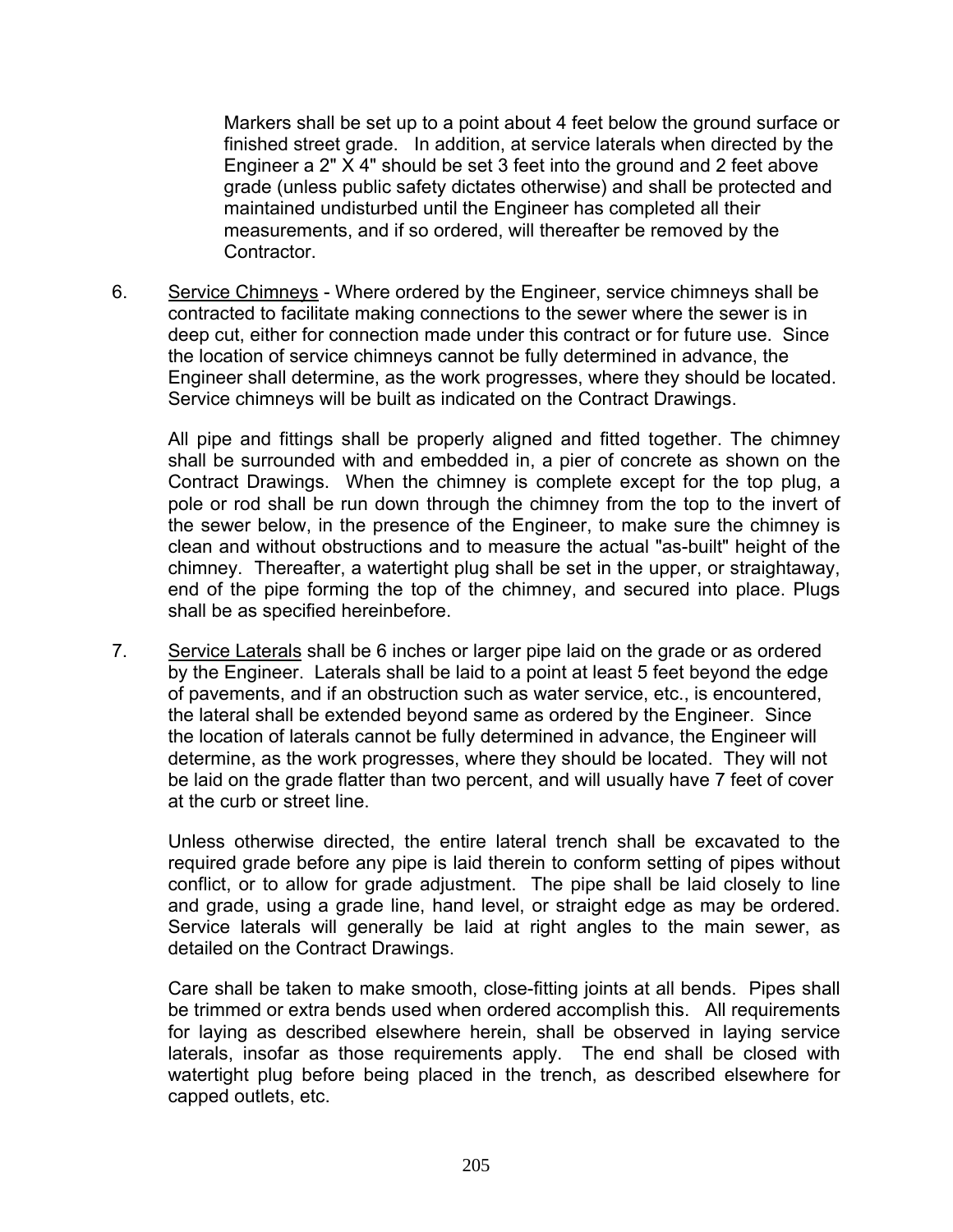A. Connections for Service Laterals to the street sewer shall only be made to a plant manufactured unit set in the line of the sewer with the outlet for the service lateral formed integrally therewith regardless of the sewer pipe material unless otherwise specified or ordered by the Engineer.

 For RCP less than 36 inches in diameter, the connection shall be made to a manufactured unit having the outlet formed integrally therewith by the pipe manufacturer or as prefabricated by the Contractor on the job site (not in the trench) at least 2 days prior to its intended use in accordance with the recommendations of the pipe manufacturer, as shown on the plans or directed by the Engineer.

- B. Laterals shall be of the type and size as noted on the Contract Drawings listed in the proposal form or otherwise specified or approved.
- 8. Inspection and Testing Upon completion of the installation and backfilling portions of the sanitary sewer, the pipe shall be inspected in accordance with the methods subsequently described. This inspection and testing shall be undertaken as the work progresses. The Engineer shall be notified in advance of such inspection and testing and the Contractor shall provide all facilities, materials, equipment and labor required for such testing. Such inspection and testing shall be a prerequisite for acceptance of all work.

 It is the intent of this specification that the completed sanitary sewer pipes of all types, along the manholes and other appurtenances shall be watertight. Each section of sanitary sewer between two successive manholes shall be tested for leakage and/or infiltration. If the leakage and/or infiltration rate as shown by the tests specified herein is greater than the amount specified, the pipe joints shall be repaired or, if necessary, the pipe shall be removed and re-laid by the Contractor at no additional cost to the Authority. The sanitary sewer will not be considered acceptable until the leakage and/or infiltration rate, as determined by test, is less than the allowable.

- A. Visual Inspection An inspection of the interior of the completed sanitary sewer pipe by direct visual inspection shall be made for all pipe installed from manhole to manhole. Any light, equipment or labor necessary for such inspection shall be provided by the Contractor. Any foreign material found in the interior of the sewer, any dirt, debris or other objects shall be removed by the Contractor. Visible defects such as broken pipe sections, improperly installed gaskets, projecting connections, cracks, visible leaks or other defects shall be noted, corrected and the pipe re-inspected.
- B. Low Pressure Air Testing Each section of sanitary sewer between two successive manholes shall be tested. The procedure for low pressure air testing shall conform to the following:

ASTM C 024-02, Standard Practice for Testing Concrete Pipe Sewer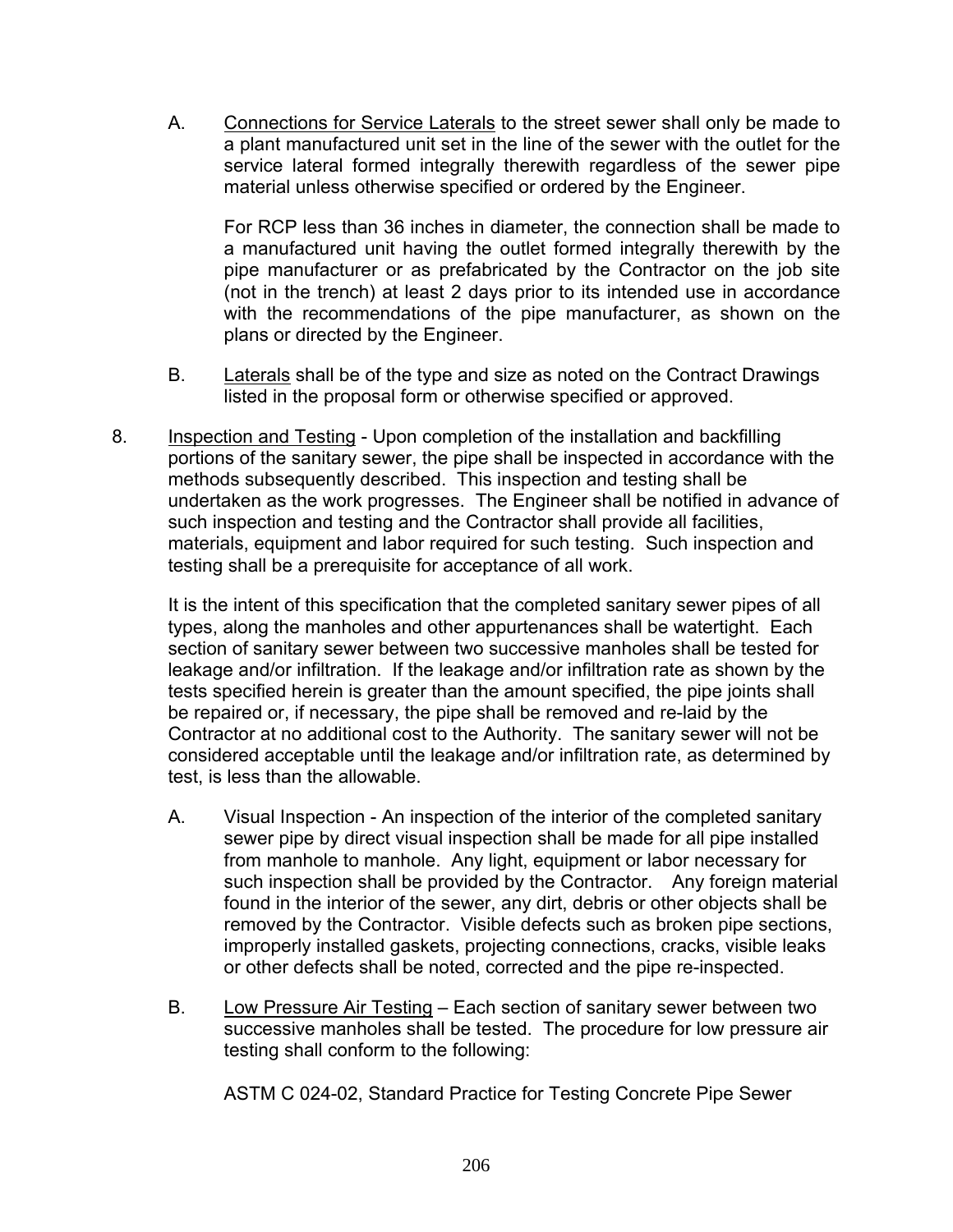Lines by Low-Pressure Air Test Method.

 ASTM F 1417-92 (Re-approved 2005), Standard Test Method for Installation Acceptance of Plastic Gravity Sewer Lines Using Low-Pressure Air.

 ASTM C 828, Practice for Low-Pressure Air Test for Vitrified Clay Pipe Lines (4 to 12 inches)

C. Deflection Testing – At least thirty (30) days after construction and flushing, all sanitary sewer systems constructed of PVC pipe shall be tested for vertical ring deflection using a deflectometer, properly sized rigid mandrel ("Go, No-Go") device cylindrical in shape and constructed with a minimum of 9 evenly spaced arms or prongs. Drawings of the mandrel with complete dimensions shall be submitted to the Engineer for each diameter of pipe to be tested. The mandrel shall be hand pulled through all sanitary sewer lines.

 Deflection shall be computed by multiplying the amount of deflection (nominal diameter less minimum diameter when measured) by one hundred (100) and dividing by the nominal diameter of the pipe. Maximum allowable vertical ring deflection is six percent (5%) of the pipe's diameter.

 Any section of sanitary sewer not passing the mandrel shall be uncovered at no additional cost to the Authority and the bedding and backfill replaced to prevent excessive deflection. Repaired sanitary sewer shall be retested. Retested sanitary sewer shall not deflect more than 4 percent  $(4\%)$ .

- D. Inspection by Closed Circuit TV Camera All sanitary sewers shall be televised in accordance with the provisions of Item 522, Sanitary Sewer Television Inspection. Television inspection shall be made on the completely installed, backfilIed and Infiltration/exfiltration tested sanitary sewers, and shall be required for final acceptance.
- E. Major Test by Sections After any such section has been tested, the Engineer may, at their discretion, permit capped connections to be made with this section of sewers by other parties; said sections may not be put in service until all sewers contemplated under this Contract have been completed and tested unless specifically waived by the Authority.

## **MEASUREMENT AND PAYMENT:**

1. Sanitary Sewers will be measured and paid for at the unit price bid per linear foot under the Item "Sanitary Sewers" of the size, type of pipe as listed in the Proposal Form. The total length of the sewer will be measured along the invert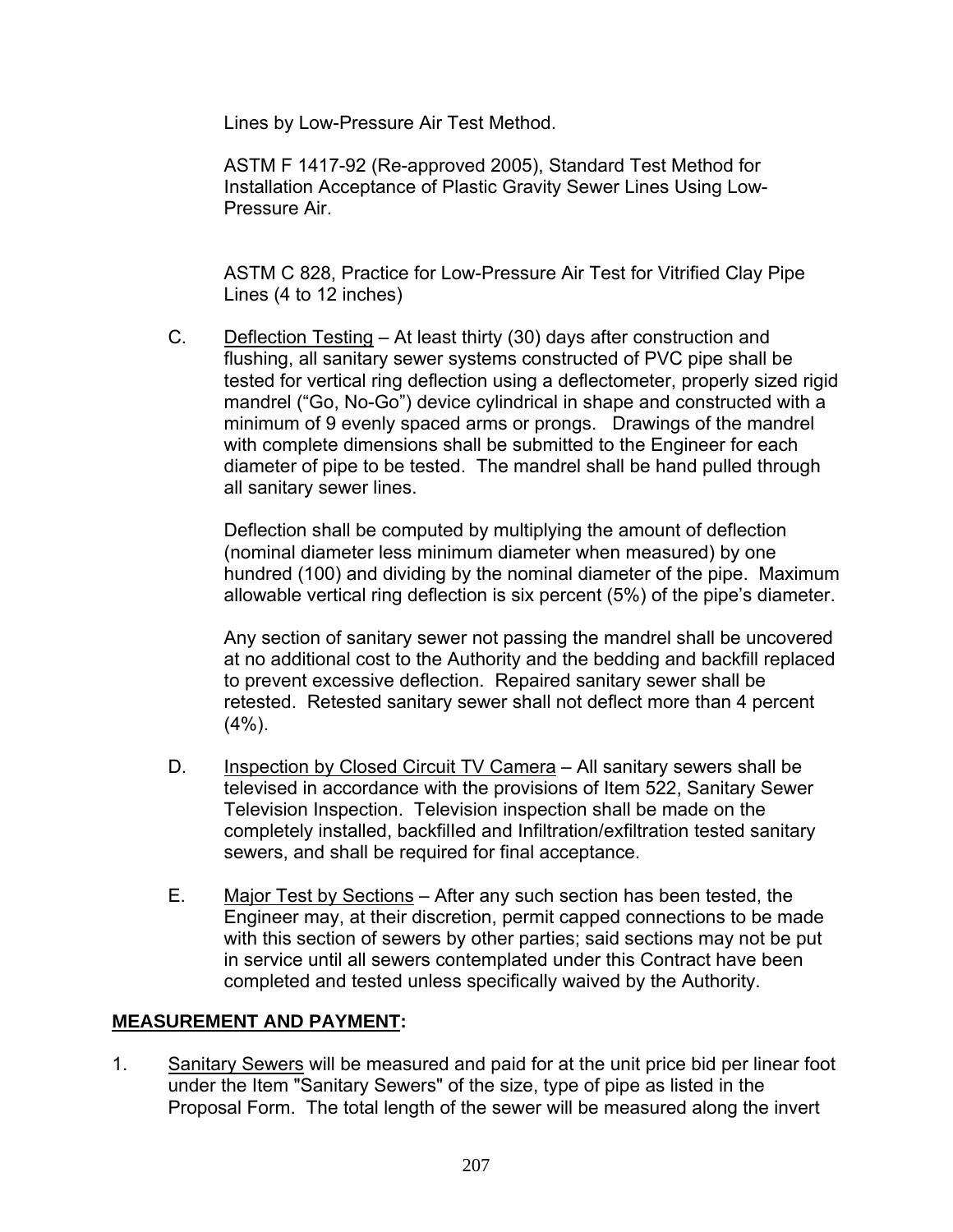to the outside face of manholes or other structures.

- 2. Service Laterals will be measured and paid for at the unit price bid per linear foot under the Item "Sanitary Laterals" of the size and type of pipe, as listed in the Proposal Form. The length shall be measured along the invert from the outside of the wye or tee to the end of the lateral.
- 3. Service Chimneys will be measured and paid for at the unit price bid per linear foot under the Item "Sanitary Chimneys" of the size and type of pipe as listed in the Proposal Form. The length shall be measured at the chimney vertically from the crown of the sewer to the end of the vertical pipe. The unit price bid shall include the cost of concrete encasement.
- 4. Cradles and Encasements will be measured and paid for at the unit price bid per cubic yard under the Item "Concrete Cradles and Encasements" as listed in the Proposal Form. The quantity will be the actual cubic yards measured within the payment limits shown on the Contract Drawings or ordered by the Engineer. The volume of the pipe will not be included in the measurement. Concrete encasements for Service Chimneys will not be measured for payment under this Item.
- 5 Caps. Plugs. Markers will not be measured for payment, but the cost shall be considered as included in the unit price bid for sanitary sewers.
- 6. Inspection and Testing will not be measured for payment, but the cost shall be considered as include in the unit price bid for sanitary sewers.
- 7. Wyes and Tees will be measured and paid for at the unit price bid per Each under the Item "Wyes and Tees" of the size and type of pipe, regardless of depth, as listed in the Proposal Form. The cost shall include the cost of furnishing and placing a manufactured plug at the end of the wye or tee.
- 8. Excavation will be performed in accordance with the Contract Drawings and shall be measured for payment in accordance with Item 205, Trench Excavation and Backfill of the appropriate classification listed in the Proposal Form.
- 9. Bedding shall be performed and measured for payment in accordance with the details as shown on the Contract Drawings or as ordered by the Engineer. Payment shall be made at the unit price bid for Item 305, Bedding Material.

This work will be paid for at the contract unit prices, complete in place, which price shall include all materials, equipment, tools and labor, testing and inspection of the pipe and all else necessary and incidental to the satisfactory completion of the work in accordance with the Contract Drawings and these specifications or as ordered by the Engineer.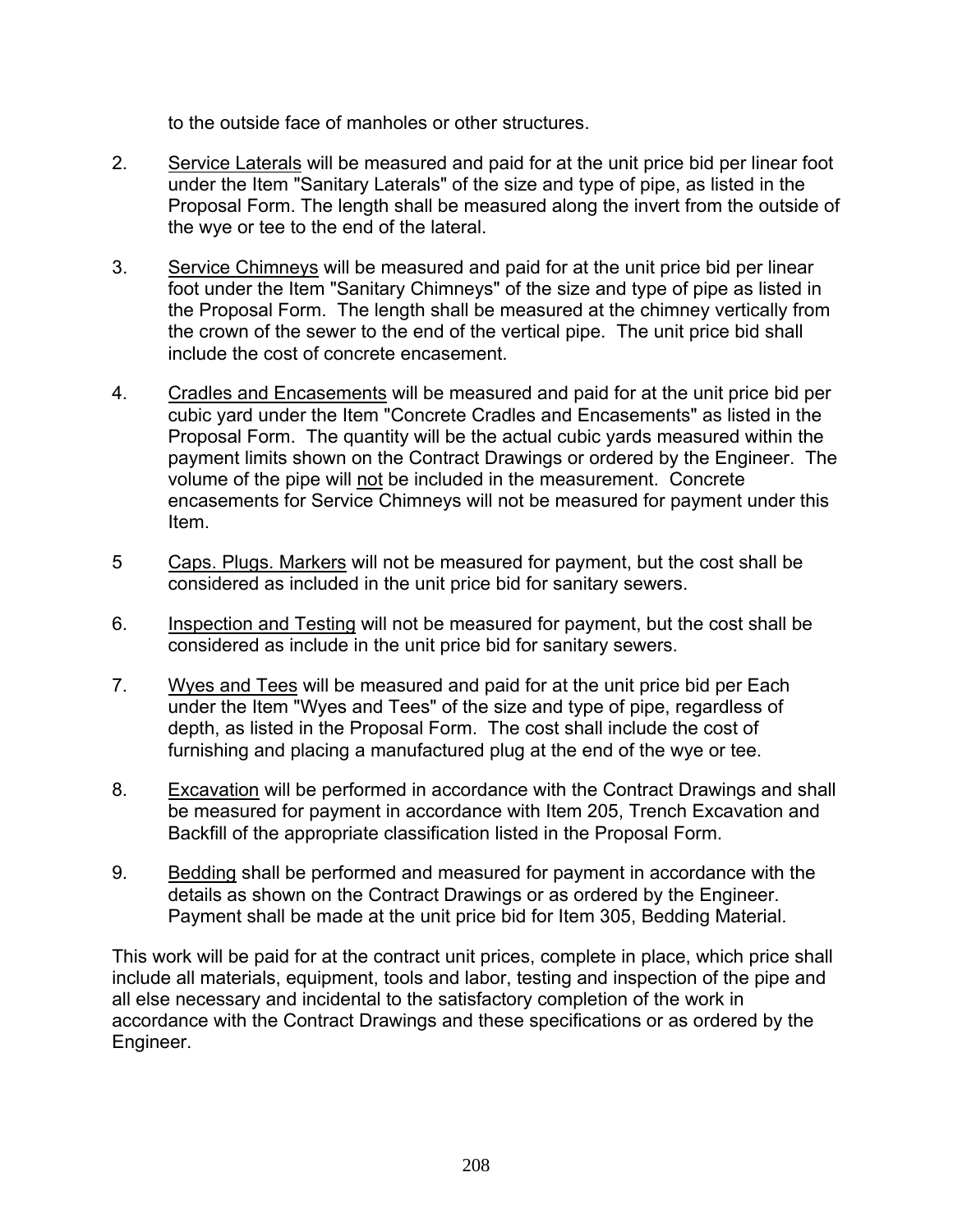| <b>Item Number</b> | Pay Item                                                                                                                                                                                                                                                                                                                            | <b>Pay Unit</b>    |
|--------------------|-------------------------------------------------------------------------------------------------------------------------------------------------------------------------------------------------------------------------------------------------------------------------------------------------------------------------------------|--------------------|
| 512.01             | <b>Sanitary Sewer</b><br>Size "Type                                                                                                                                                                                                                                                                                                 | Linear Foot        |
| 512.02             | Wyes and Tees<br>Size $\frac{1}{2}$ $x$ $\frac{1}{2}$ $\frac{1}{2}$ $\frac{1}{2}$ $\frac{1}{2}$ $\frac{1}{2}$ $\frac{1}{2}$ $\frac{1}{2}$ $\frac{1}{2}$ $\frac{1}{2}$ $\frac{1}{2}$ $\frac{1}{2}$ $\frac{1}{2}$ $\frac{1}{2}$ $\frac{1}{2}$ $\frac{1}{2}$ $\frac{1}{2}$ $\frac{1}{2}$ $\frac{1}{2}$ $\frac{1}{2}$ $\frac{1}{2}$ $\$ | Each               |
| 512.03             | <b>Sanitary Laterals</b><br>Size 7 Type                                                                                                                                                                                                                                                                                             | Linear Foot        |
| 512.04             | <b>Service Chimneys</b>                                                                                                                                                                                                                                                                                                             | <b>Linear Feet</b> |
| 512.05             | <b>Concrete Cradles and Encasement</b>                                                                                                                                                                                                                                                                                              | <b>Cubic Yard</b>  |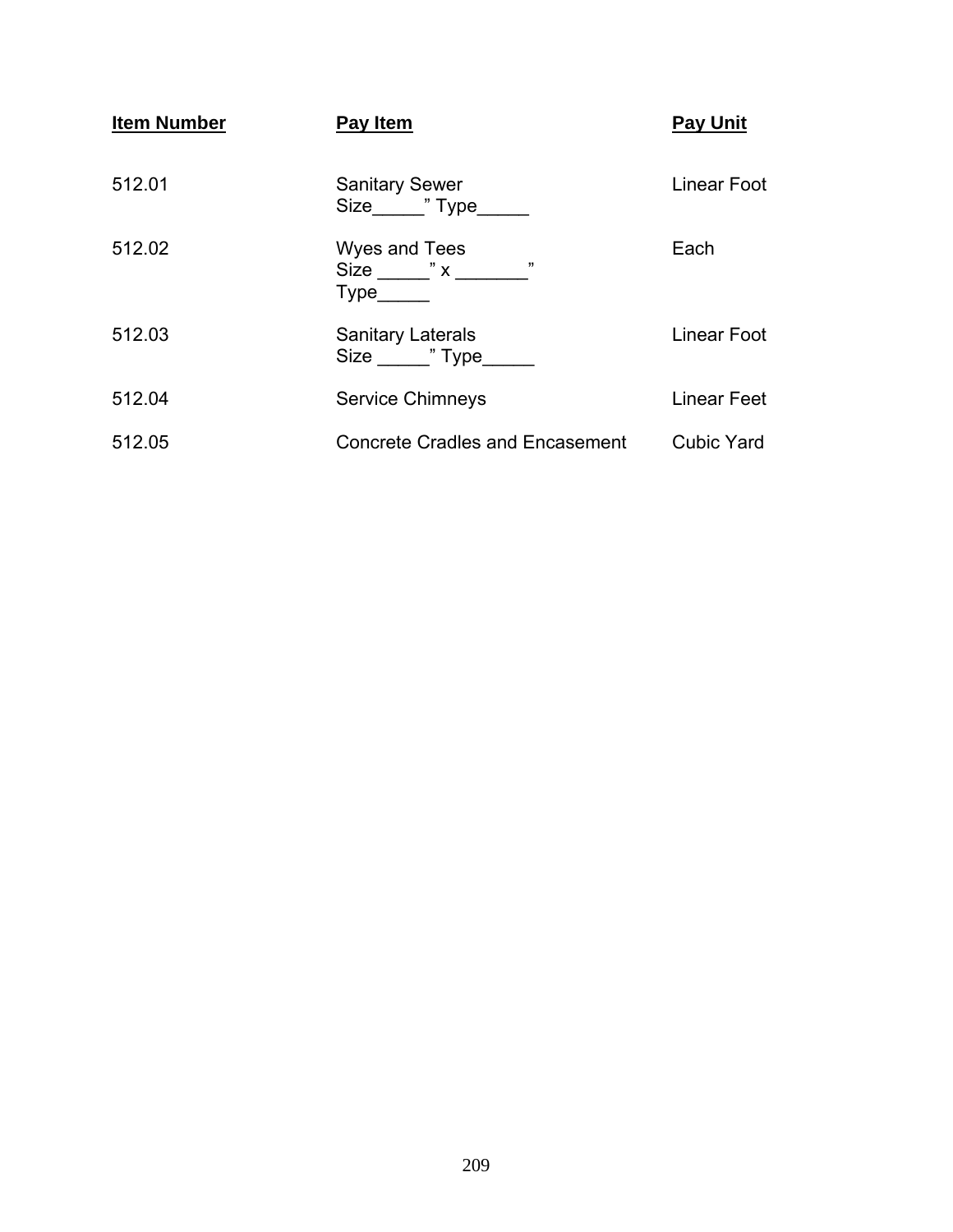## **ITEM 516 SANITARY SEWER FLOW CONTROL AND BYPASS PUMPING**

## **DESCRIPTION:**

Under this Item, the Contractor shall control flow in sanitary sewers in conjunction with internal television inspections, cleaning operations, manhole rehabilitation, and the installation of cured-in-place pipe lining or other repair/replacement activities. Limited sewage flow is acceptable for television inspection. Complete stoppage of flow is required during sanitary sewer lining and manhole rehabilitation work.

#### **MATERIALS AND EQUIPMENT:**

- A. The Contractor shall provide temporary pumps, conduits, and other equipment to bypass sewer flow.
	- 1. Engines must be equipped with mufflers and/or enclosed to keep noise level less than 50 decibels, or 10 decibels above ambient noise levels when measured at the building closest to noise source.
	- 2. Provide pumps and bypass lines of adequate capacity and size to accommodate flows.
- B. The Contractor shall maintain sufficient equipment and materials on site to ensure continuous and successful operation of bypass and dewatering systems.
	- 1. Keep standby pumps fueled and operational at all times.
	- 2. Maintain on site sufficient number of valves, tees, elbows, connections, tools, sewer plugs, piping, and other parts or system hardware to ensure immediate repair or modification of any part of system as necessary.
- C. The Contractor shall provide piping, joints and accessories designed and installed to withstand at least twice the maximum system pressure, or 50 psi, whichever is greater.
- D. The Contractor is responsible for ensuring that operating equipment is secure and protected and that the safety of the public is maintained at all times.

#### **CONSTRUCTION DETAILS:**

Under this item, the Contractor shall furnish, install, operate, maintain, dismantle and completely remove when completed, all necessary pumps, generators, pipelines, fittings and all incidentals necessary for by-passing sanitary sewage flow around work to be performed on the Authority's sanitary sewer system, in accordance with the requirements of these specifications.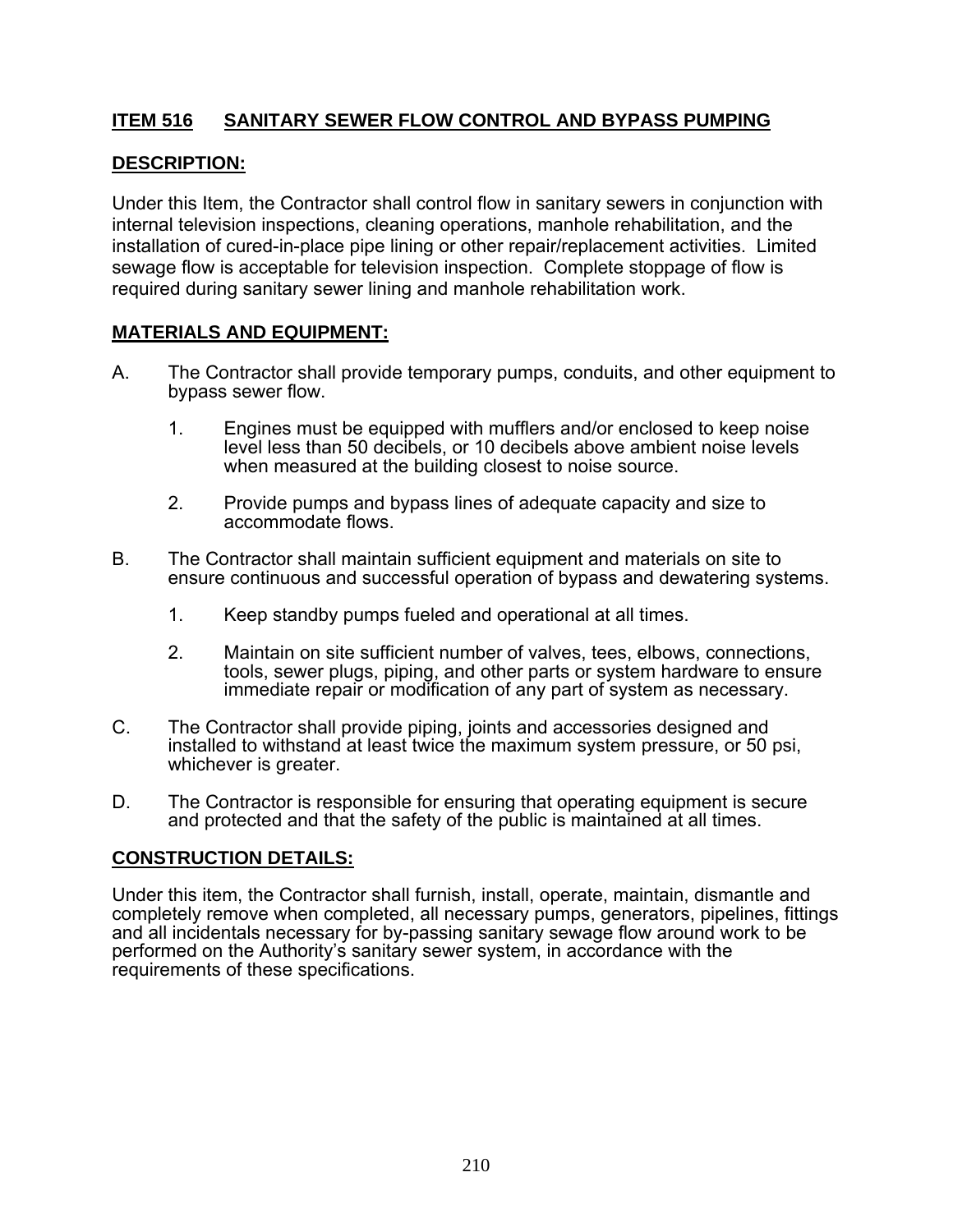## *A. SUBMITTALS*

Prior to the start of work, the Contractor shall submit drawings and complete design data showing methods and equipment to be utilized in sewer bypassing and dewatering for the review of the Engineer. The Contractor shall submit the following information:

- 1. Indicate location of temporary sewer plugs, by-passed flow discharge points and the routes of proposed bypass discharge lines,
- 2. Capacities of pumps, prime movers, power requirements and standby equipment,
- 3. Standby power source,
- 4. Traffic control and public warning signing plan,
- 5. An emergency response plan describing the steps to be taken, personnel involved, notifications and documentation required (including Connecticut DEP) , in the event that raw sewage escapes from or as a result of, the by-pass pumping operations,
- 6. Calculations of static lift friction losses and flow velocity together with pump curves showing pump operating range.

#### *B. PROTECTION*

- 1. In areas where flows are bypassed, the Contractor shall discharge bypass flow to a location in the sanitary sewer system approved by the Engineer. No bypassing to ground, surface receiving waters, storm drains, or any other unauthorized location or bypassing which results in environmental contamination or potential health hazards shall be permitted. The Contractor shall provide additional protection of wetlands, watercourses, etc, when, in the opinion of the Engineer, such protection is appropriate.
- 2. In the event sewage accidentally escapes from the Contractor's bypass pumping system, the Contractor shall immediately stop the bypass operations, notify the Engineer, implement the emergency response plan and take all necessary actions to clean up the affected area or waterway and disinfect spillage area to the satisfaction of the Engineer.
- 3. The Contractor shall at all times conduct its operations in such a manner as to protect the health and safety of the Authority's staff , consultants employed by the Authority, the general public and all construction personnel.
- 4. The Contractor shall provide one hundred percent (100 %) back-up for the bypass pumping system in the event of an equipment failure.
- 5. The Contractor shall provide secondary containment for diesel pumps and appurtenances.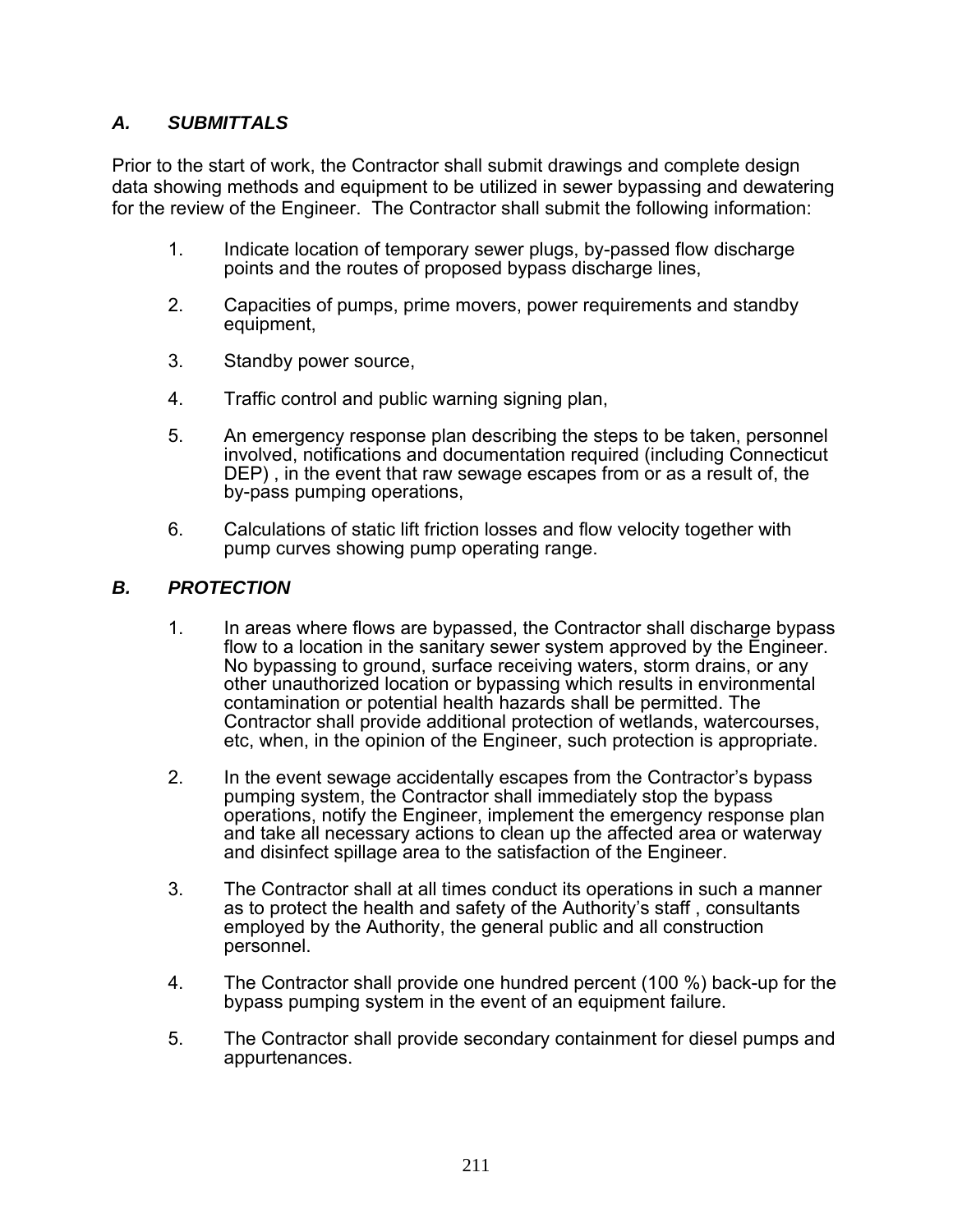- 6. When flow in sanitary sewers is plugged, or partially blocked resulting in insufficient capacity to accept the bypassed flow, sufficient precautions must be taken to protect the sewers from damage that may result from sewer surcharging. Precautions must also be taken to insure that sewer flow control operations do not cause flooding or damage to public or private property.
- 7 The Contractor shall be allowed to block the flows from building services or house connections only once during the cured-in-place lining process, and/or existing sewer replacement process. The interruption of flow in these connections shall be coordinated with the occupant. Flows shall only be blocked after the occupants and/or residents of the buildings affected by the service disruption have received proper notifications.
- 8 The Contractor shall notify all property occupants who discharge sewage directly to the sanitary sewer affected by the Authority's work, that their service will be temporarily discontinued while work on the sewer system is taking place and active service connections can be re-established and reopened. The Contractor shall notify, individual property occupants at least forty-eight (48) hours in advance, providing the date, start time and estimated completion time for the work.
- 9. High flow conditions may result in a temporary suspension of bypass pumping operations to ensure that spills or back-ups do not occur. No additional payment will be made to the Contractor for temporary suspension of the work due to high flows.

## *C. PROSECUTION OF THE WORK*

1. Flow Control and Bypass Pumping:

Flow Control and Bypass pumping shall be performed in compliance with the following requirements:

- a. Where flow control and bypass pumping is in preparation for television inspection, flow control and bypass pumping shall be in accordance with these specifications and the requirements of Item 522, Sanitary Sewer Television Inspection.
- b. Where flow control and bypass pumping is in preparation for the installation of cured-in-place pipe lining, flow control and bypass pumping shall be in accordance with these specifications and the requirements of Item 520, Sanitary Sewer Cured-in-Place Pipe Lining.
- c. Where flow control and bypass pumping is in preparation for point repairs, flow control and bypass pumping shall be in accordance with these specifications and the requirements of Item 521, Sanitary Sewer Point Repairs.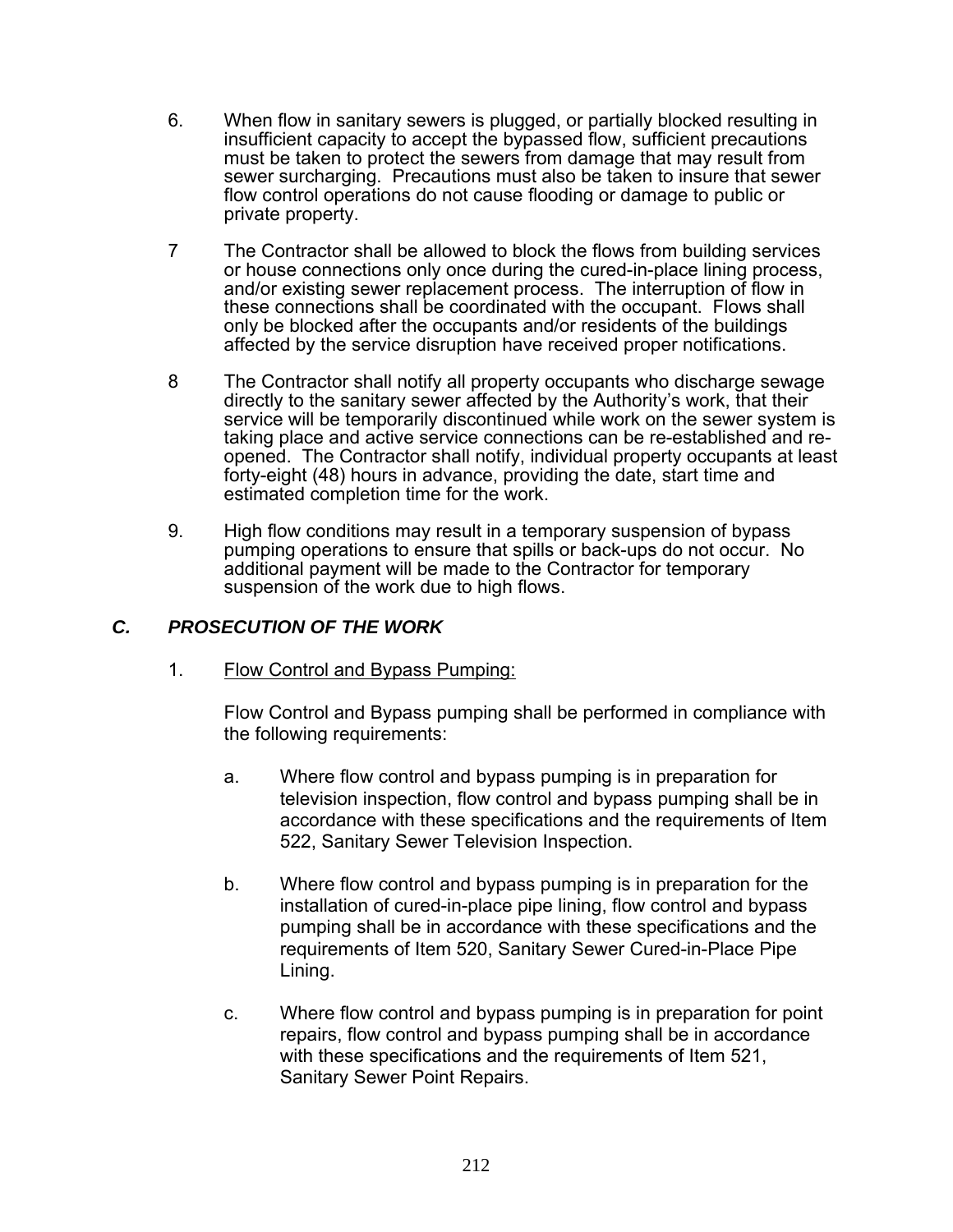- d. Where flow control and bypass pumping is in preparation for manhole rehabilitation, flow control and bypass pumping shall be in accordance with these specifications and the requirements of Item 524, Sanitary Sewer Manhole Rehabilitation.
- 2. Plugging or Blocking:
	- a. The Contractor shall insert the sewer line plug into line upstream of section being worked. The plug shall be of appropriate design so as to permit all or any portion of sewage to be released.
- 3. Pumping and Bypassing:

When pumping and bypassing is required, the Contractor shall provide pumps, conduits, and other equipment to divert flow of sewage around the section of the sanitary sewer system in which work is to be performed. In addition,

- a. The bypass system shall have sufficient capacity to handle the full capacity of the pipe in which flow is blocked.
- b. It shall be constructed of materials, fittings, etc, and shall be assembled in such a manner so as to prevent leakage during pumping operation.
- c. After sewer repairs or other maintenance activities have been completed, the Contractor shall restore flow to normal operation as soon as possible.
- d. When bypass pumping operations are complete, the Contractor shall clean out and drain the piping and pumping equipment into the sanitary sewer prior to disassembly.
- e. The Contractor shall route the bypass lines using shoulders, snow shelves, etc, wherever possible and in such a manner as to accomplish the least affect on vehicular and pedestrian traffic.
- f. When required to do so by the local traffic authority, the Contractor shall install the bypass line across the traveled way in a shallow trench, covered with temporary pavement or steel plating with the permission of the local jurisdiction and with the approval of the Engineer.

## *D. NOTIFICATIONS*

The Contractor is responsible for notifying the appropriate authorities and for securing permission, as required, for all installations within the public right-of-way. Bypass pumping to be carried out over private property will be conducted In accordance with the agreement between the Authority and the property owner. Any damage to private property shall be repaired by the Contractor to the satisfaction of the property owner and the property shall be restored to the condition in which the Contractor first entered the property.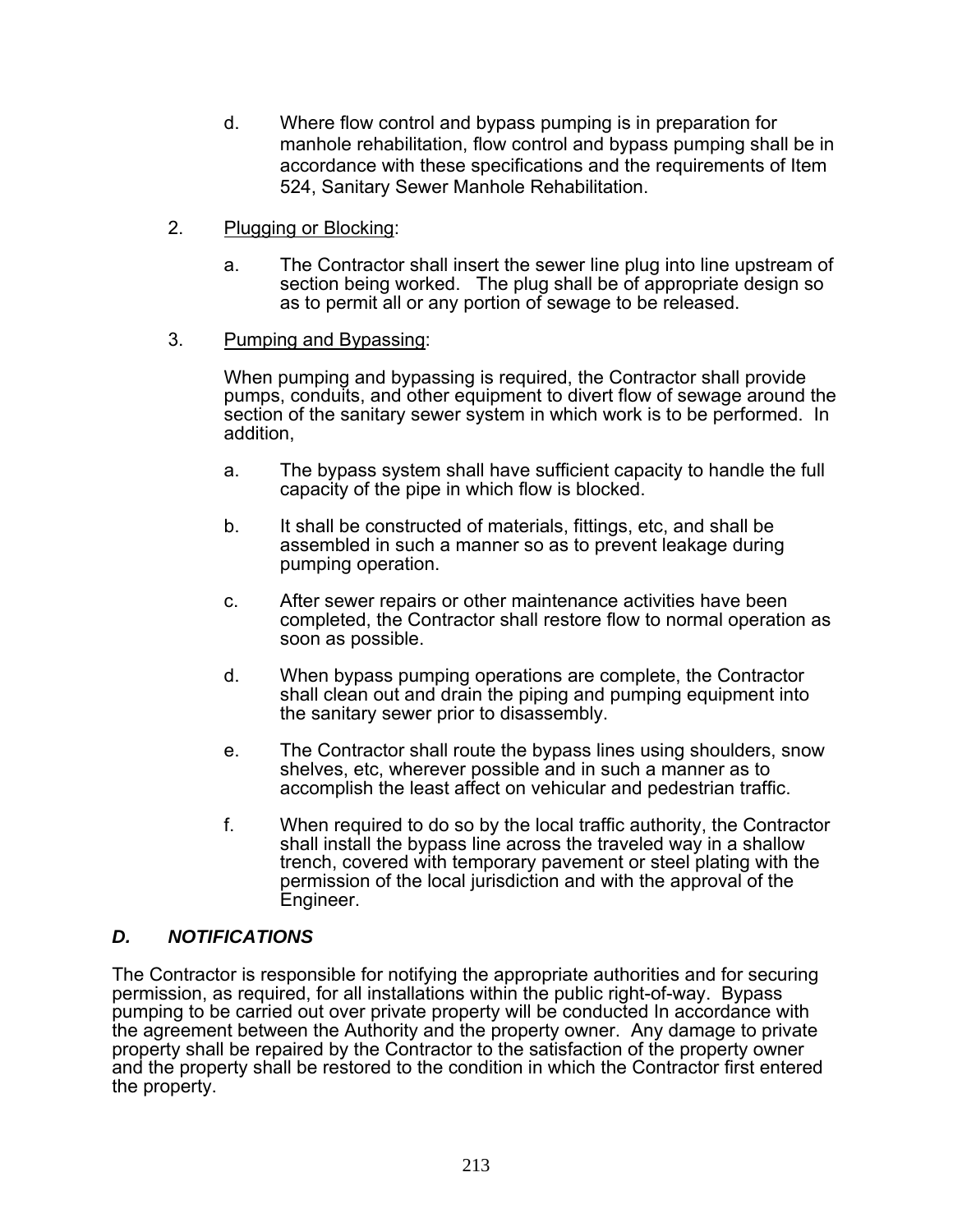# *E. LEGAL, SAFETY AND HEALTH REQUIREMENTS*

The Contractor shall observe all federal, state and local laws, ordinances, policies, practices and regulations. In addition, the Contractor agrees to promptly procure all necessary approvals, licenses and permits from each jurisdiction, pay all charges and fees, and give all notices necessary and incident to the due and lawful prosecution of the work.

The Contractor shall conduct the work at all times in such a manner as to insure the least possible obstruction to traffic. The convenience of the general public and of the residents along and adjacent to the roadway shall be provided for in an adequate and satisfactory manner as the Engineer may direct.

All equipment and materials shall be placed or stored in such locations so as not to be or to create the danger of becoming a hazard to the traveling public. No section of road shall be closed to the public except by permission of the Authority and the local traffic authority.

The safety provisions of applicable laws, building, construction and fire safety codes and the latest edition of the "Construction Safety Code, State of Connecticut, Labor Department", approved by the State Labor Commissioner, shall be complied with at all times.

The Contractor shall obtain the appropriate permits and approvals Perform operations in strict accordance with OSHA and equipment manufacturers' safety requirements. Particular attention is drawn to safety requirements involving entering confined spaces.

# *F. WATCHMAN SERVICES*

The Contractor shall provide watchman service during all non-working hours for the continuous monitoring of the entire work site whenever bypass pumping is in place and operating during non-working hours. The watchmen shall be responsible for insuring that all signs, barricades, flares, and markers are up and that the bypass pumping system is in good working condition.

The watchmen shall maintain daily logs of the patrols and record any incidents relating to the by-pass pumping operations. Copies of these logs shall be made available to the Engineer.

In the event that any unusual or emergency condition arises, the watchmen shall immediately notify the Contractor, the Engineer and the appropriate emergency agency for assistance, in accordance with the emergency response plan.

The Contractor will supply the name and telephone number of the individual that may be contacted in an emergency or at any time, including nights, weekends and holidays during which by-pass pumping activities are undertaken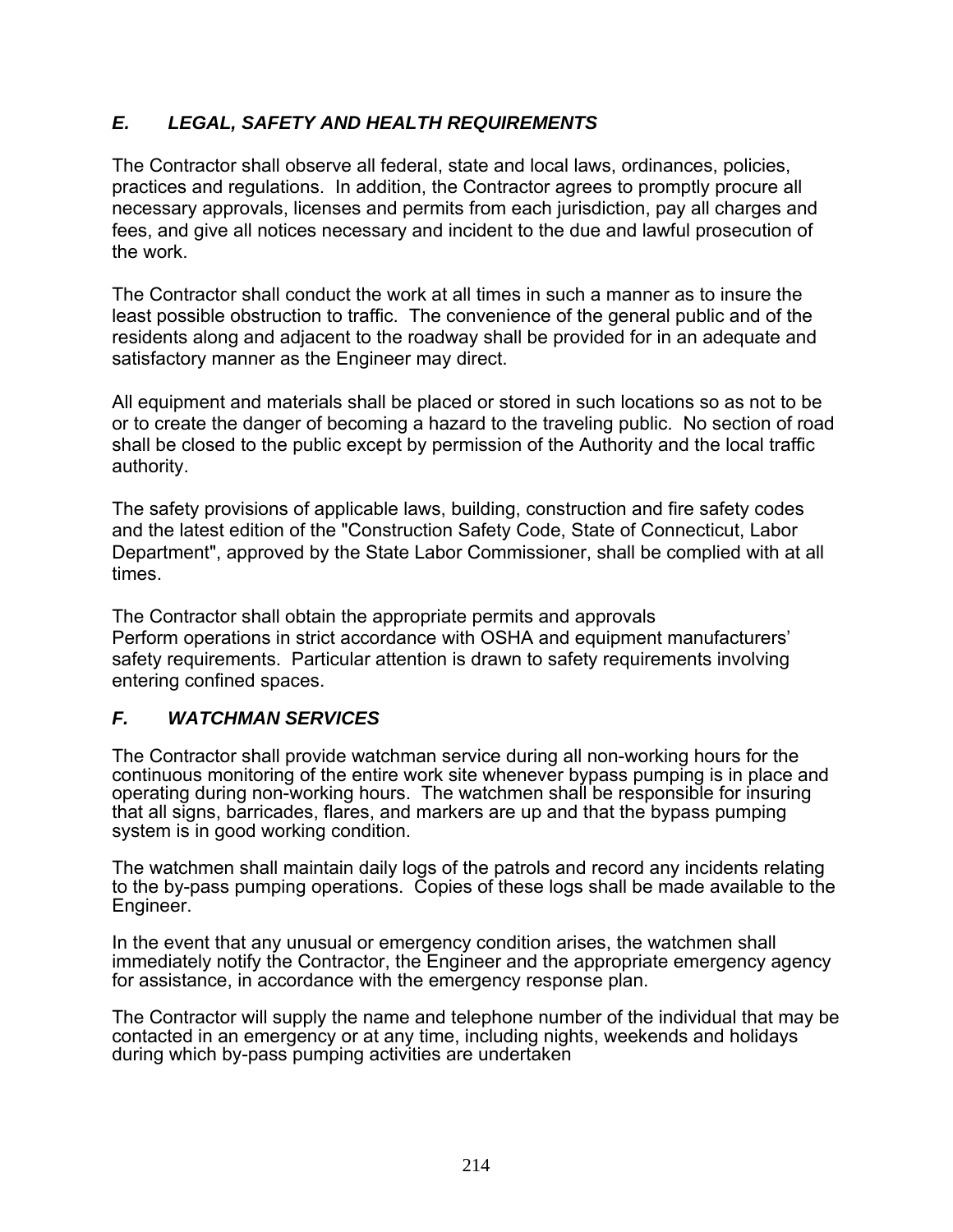## *G. CLEAN UP*

The Site shall be cleaned on a daily basis during performance of the work and shall be cleaned upon completion so that the Project Site shall be left in a clean and orderly condition acceptable to the Engineer.

#### **MEASUREMENT AND PAYMENT:**

There will be no separate measurement for payment for the cost of flow control and bypass pumping, but the cost thereof shall be included in the contract unit price for the following items when the flow control and bypass pumping is performed in conjunction with work under these items:

Item 518, Sanitary Sewer Cleaning Item 520, Sanitary Sewer Cured-In-Place Pipe Lining Item 522, Sanitary Sewer Television Inspection Item 521, Sanitary Sewer Point Repairs Item 524, Sanitary Sewer Manhole Rehabilitation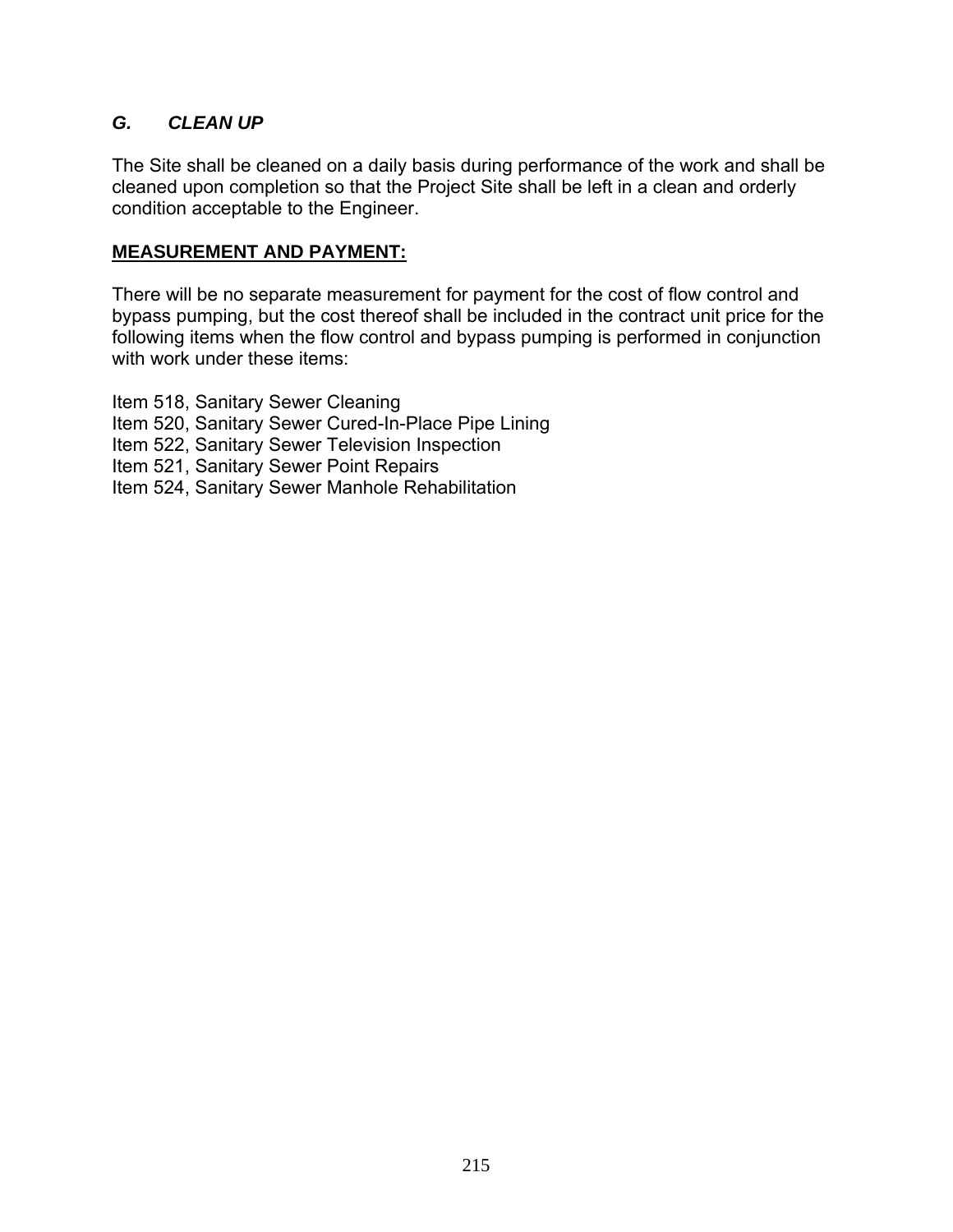# **ITEM 518 SANITARY SEWER CLEANING**

# **DESCRIPTION:**

Sanitary Sewer Cleaning shall consist of removing and disposing of sediment, rocks, debris, roots, grease accumulations and obstructions from sanitary sewer pipes and manholes. In addition, cleaning of sewer and manhole walls in the vicinity of pipe and/or manhole lining operations shall remove grease, scale, encrustation and loose mortar so that no foreign intrusion shall cause imperfections in lining materials (e.g. bumps, folds, dimples).

Sanitary Sewer Hydraulic Cleaning (Light) shall mean up to 3 passes of washing with high pressure water. Removal of roots and grease is included under this item.

Sanitary Sewer Hydraulic Cleaning (Heavy) shall mean more than 3 passes of washing with high pressure water unless alternate means are approved, in writing, by the Engineer. Removal of roots and grease is included under this item.

Sanitary Sewer Bucket Cleaning shall mean the mechanical removal of obstructions using bucket-type equipment followed by Sanitary Sewer Hydraulic Cleaning (Light).

#### **MATERIALS AND EQUIPMENT:**

## *A. HIGH-VELOCITY HYDRAULIC (HYDRO-CLEANING) EQUIPMENT*:

 Equipment shall be capable of removing dirt, grease rocks, sand, roots, and other materials and obstructions from sewer lines and manholes.

- 1. Equipment shall have selection of two or more high-velocity nozzles. Nozzles shall be capable of producing scouring action from 15 to 45 degrees in all size lines designated to be cleaned, with nozzles capable of producing flows from fine spray to solid stream. One of the nozzles shall be designed for penetrating blockages.
- 2. Equipment shall carry its own minimum of 1,000 gallons water tank, auxiliary engines, at least 500 linear feet of high pressure hose, and a high pressure water pump.
- 3. Combination Unit Pump: Capable of pumping at least 80 gallons per minute at 2,000 psi, measured at beginning of hose reel.
- 4. Water Pump: Able to run at 2,000 psi while pulling full vacuum, completely independent from vacuum system, with ability to vary vacuum without affecting water pressure.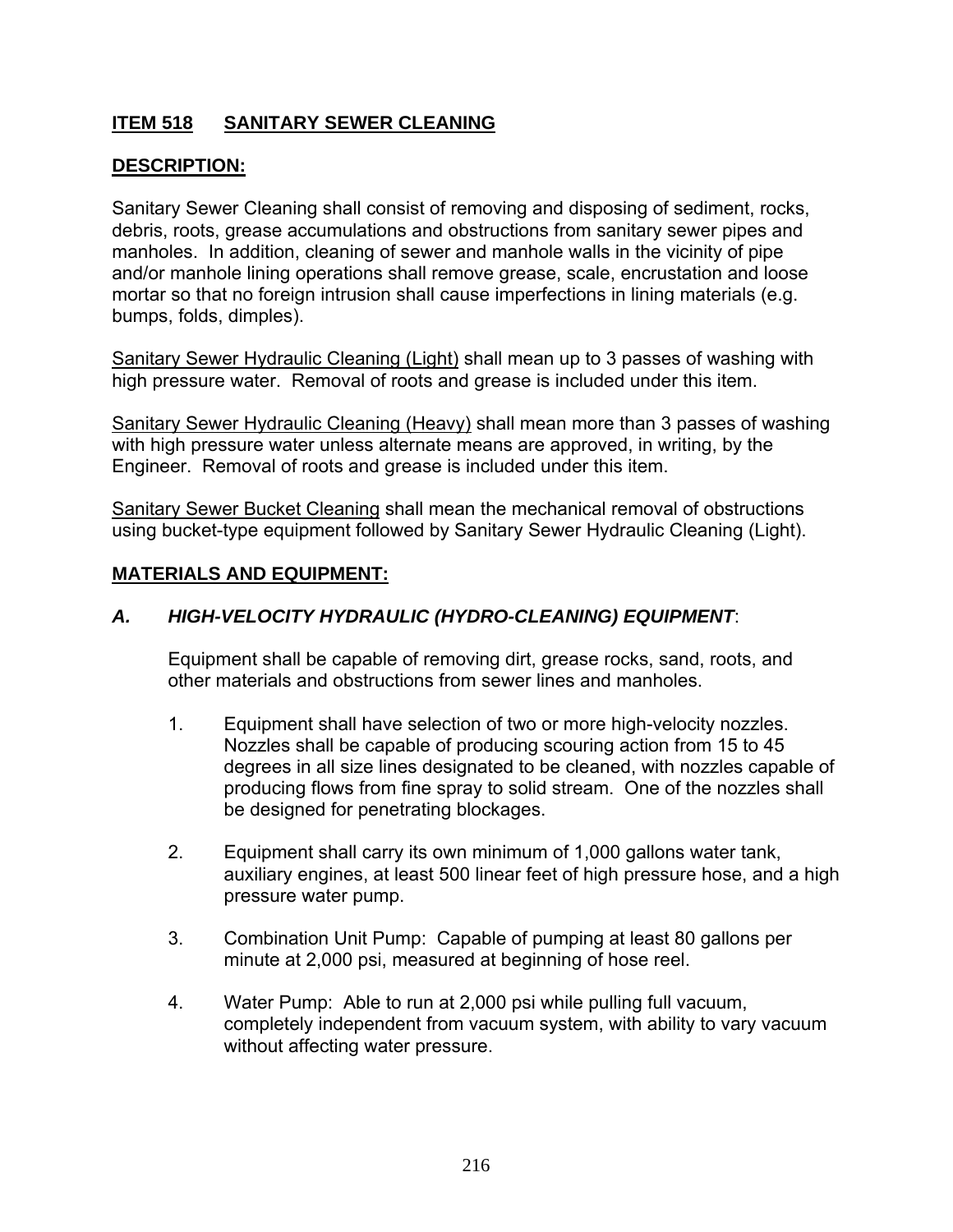- 5. Equipment shall also include attachments for cutting roots and other intrusions into the sanitary sewer flush with the pipe walls.
- 6. Only trucks and dumpsters suitable for handling semi-liquid waste shall be used to store and/or dispose of debris taken from sanitary sewers. No leakage or dripping from the Contractors equipment will be tolerated.

## *B. WATER*

- 1 When water must be taken from fire hydrants the Contractor shall obtain all permits from the appropriate water utility and local agencies for any use of the potable water source. It shall be the responsibility of the Contractor to contact the appropriate water utility to determine, and comply with, all permit conditions and requirements such as limited hydrant use or other limitations including payment of all fees. All water utility requirements stipulated by the permits for the use of potable water supply shall be strictly enforced.
- 2 The Contractor shall not be allowed to utilize the water source until it has been approved by the appropriate water utility and the Engineer.
- 3 Water supplied from fire hydrants shall be at the expense of the Contractor. The Contractor shall be required to make repair any damages resulting from the improper use of the water supply system. No fire hydrant shall be obstructed in case of a fire in the area served by the hydrant nor shall a hydrant be used for the purpose described unless a back-flow preventer/vacuum break is provided.
- 4 The Contractor shall provide all of the necessary temporary piping, valves, certified reduced pressure backflow preventors, equipment, and other items for handling potable water and wastewater.

## **CONSTRUCTION DETAILS:**

Under this item, the Contractor shall perform sanitary sewer cleaning operations, furnish, install, operate and maintain, and when completed remove, all necessary rodding, bucket-type and other cleaning equipment and all incidentals necessary for sanitary sewer cleaning operations, in accordance with the requirements of this specifications and to the satisfaction of the Engineer.

## *A. SUBMITTALS*

Prior to the start of work, the Contractor shall submit to the Engineer the methods that it will use to remove sediment, debris, grease, scale, encrustations, loose concrete, and roots throughout the section of sanitary sewer to be cleaned. The submittal shall include a detailed explanation of the cleaning process; a schedule of activities; references where the Contractor has used the identified cleaning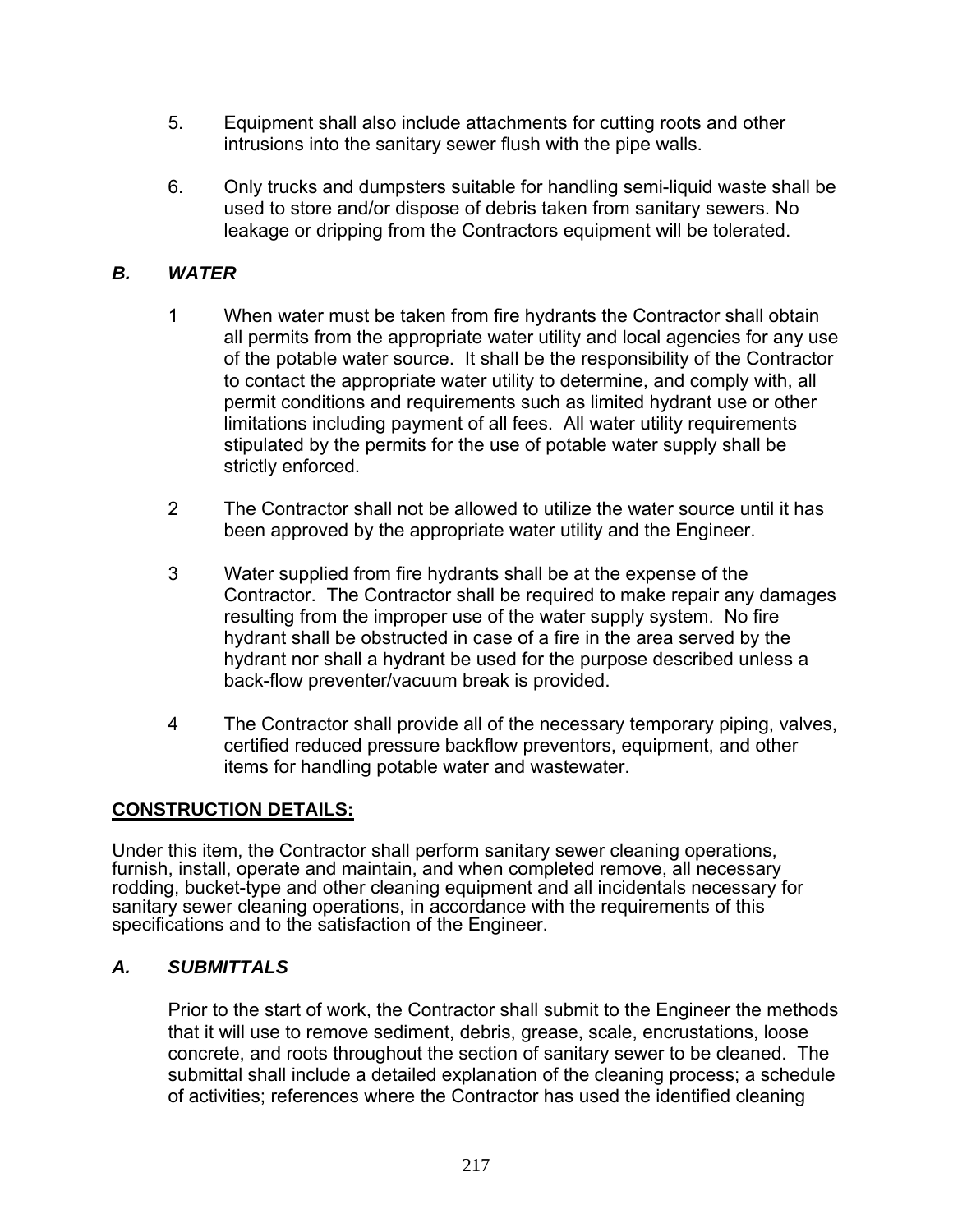method successfully in the past; together with a list of the actions that will be taken to mitigate impact on the collection system during the cleaning operation.

# *B. PROSECUTION OF THE WORK*

- 1 The Authority shall ensure that access to manholes is available. The Authority will provide to the Contractor with the project documents details of any easements over private property within which the cleaning operations are to be conducted. The Contractor shall comply with any restrictions and/or requirements of the subject easement. The Contractor is responsible for providing adequate notice to the property owner prior to entering onto private property. The Contractor shall not enter onto any private property not subject to the appropriate easements without the written permission of the property owner.
- 2 The Contractor shall not be permitted to use chemicals without prior written approval of the Engineer. Chemicals which may be considered by the Engineer to be hazardous or detrimental to organisms or equipment at the wastewater treatment plant shall not be permitted.
- 3 The Contractor shall be aware of flow conditions in the system to be cleaned, and be able to identify potential access problems to sewer access points. The Contractor shall restrict the flow level in the pipe to a maximum of 30% of the pipe diameter.
- 4 Sanitary Sewer Hydraulic Cleaning (Light) and Sanitary Sewer Hydraulic Cleaning (Heavy). The Contractor shall clean designated sewer lines using approved methods and equipment.

Remove internal obstructions such as roots or gaskets by trenchless techniques when obstruction encountered prevents further pipe cleaning.

- a. Provide special attention during cleaning operation to assure almost complete removal of roots from joints.
- b. Procedures to remove internal obstructions may include use of equipment such as rodding machines, root saws,
- c. No roots greater than 1½" shall remain following root removal procedures.

 If cleaning of the entire section of sewer cannot be successfully performed from one manhole, equipment shall be dismantled and set up at another manhole and cleaning shall re-commence from this location.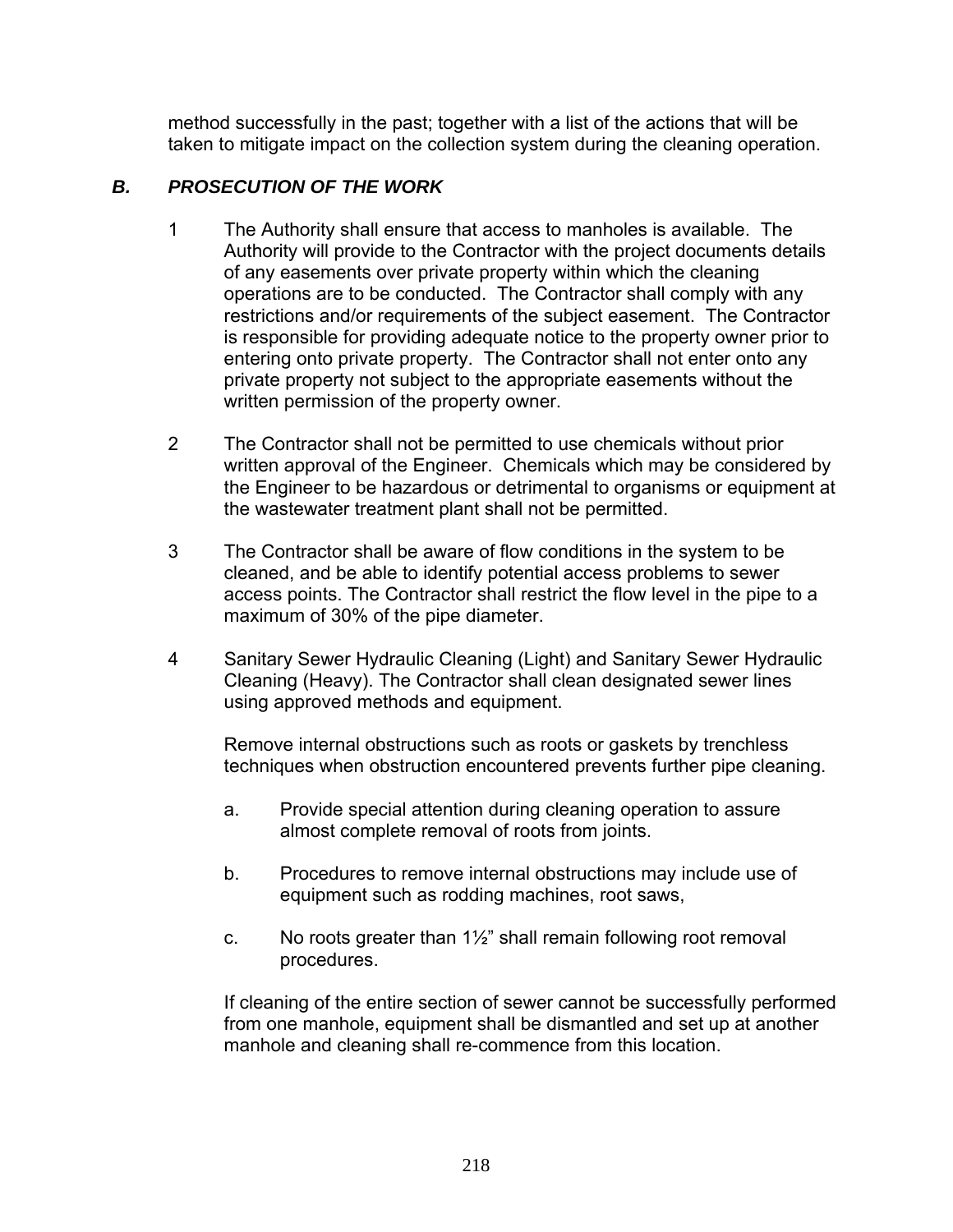- a. If successful cleaning cannot be performed or equipment fails to traverse entire sewer line section, it will be assumed that a major blockage exists. Temporarily suspend cleaning effort and immediately notify the Engineer.
- b. Upon removal of obstruction by the Contractor, complete cleaning operation.

 Employ satisfactory precautions to protect sewer line from damage that might be inflicted by improper use of cleaning equipment.

- a. Immediately notify the Engineer if fresh soil, pieces of pipe, bricks or other visible signs of serious potential damage to the structural integrity of the pipes and/or manholes being cleaned, occurs during cleaning operation.
- b. Insure that water pressure created does not cause damage due to flooding of property being served by sewer section(s) involved.
- 5 When Bucket Cleaning is required, in the opinion of the Engineer, in any particular pipe or section of pipe, bucket machines and winches using root cutters, porcupines, and jet machines equipped with hydraulically driven cutters may be employed.
- 6 When all large obstructions have been removed from pipes or sections of pipe, to the satisfaction of the Engineer, the Contractor shall clean the entire section of pipe according to the requirements for sanitary Sewer Hydraulic Cleaning (Light).
- 7 When manholes are to be cleaned, include entire manhole interior, including manhole benches and walls. Incorporate into line cleaning operation by scouring walls with high velocity nozzle after pipe segment cleaning operation is complete.
- 8 All debris collected and/or loosened during cleaning operations shall be completely removed from the pipes and manholes and transported by the Contractor to the East Shore Water Pollution Control Facility for disposal. At no time shall the Contractor discharge sewage or solids removed from downstream manholes, onto streets, or into ditches, catch basins or storm drains. Removal of any debris that is allowed to escape downstream must be promptly removed from down stream manholes.
- 9 The Contractor shall install screens of adequate aperture in the sewer system, upstream of the cleaning operations in such a way as to prevent debris from entering into the cleaned sections of pipe.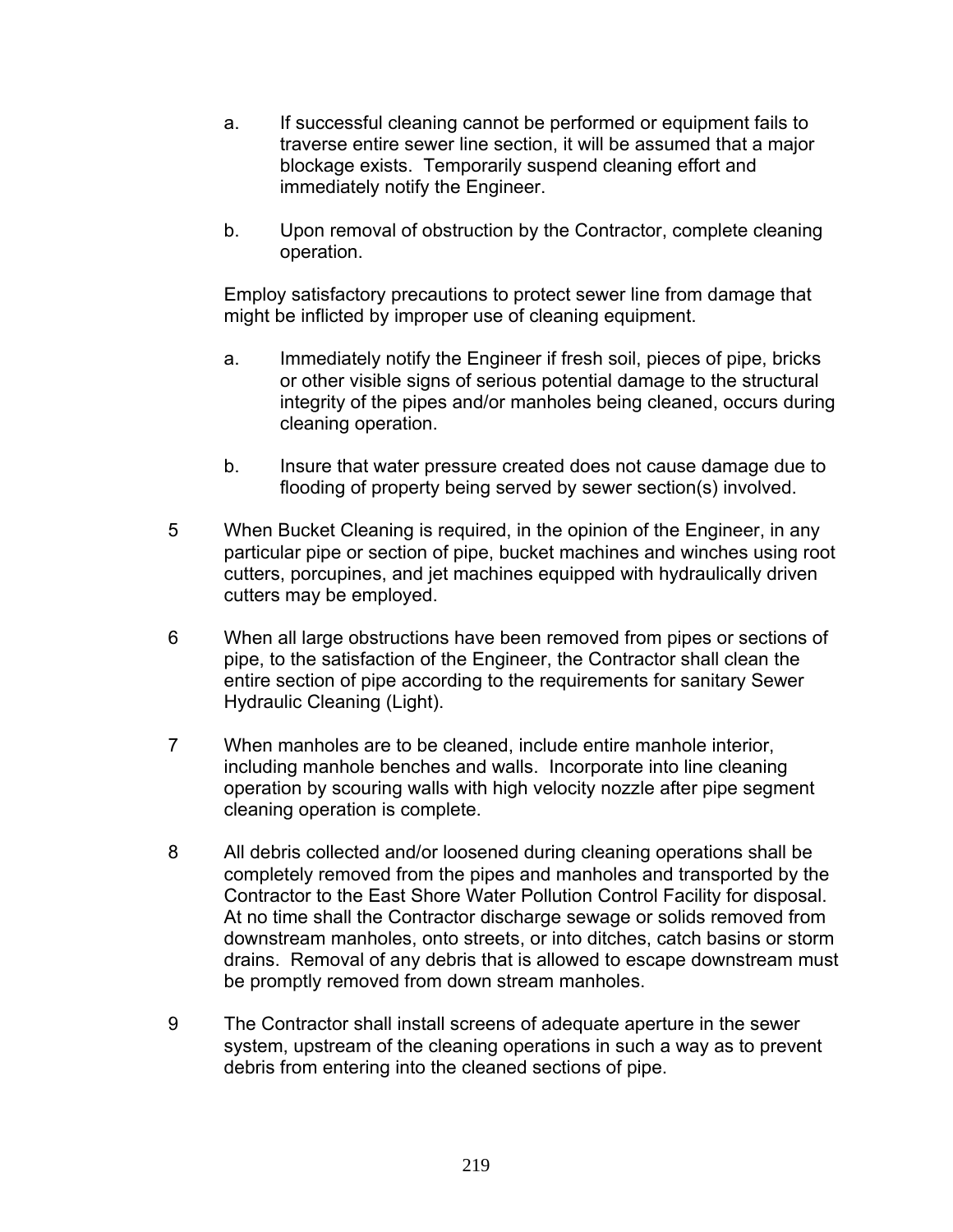- 10 Any blockage of building laterals resulting from cleaning operations shall be removed by the Contractor including cleaning of the subject lateral if necessary to restore flow.
- 11 The Contractor shall monitor the locations where plugs are introduced into pipes upstream of the cleaning operation to ensure no danger of surcharge or of sewage overflow at manholes or sewage back-up into buildings.

# *C. LEGAL, SAFETY AND HEALTH REQUIREMENTS*

The Contractor shall observe all federal, state and local laws, ordinances, policies, practices and regulations. In addition, the Contractor agrees to promptly procure all necessary approvals, licenses and permits, pay all charges and fees, and give all notices necessary and incident to the due and lawful prosecution of the work.

The Contractor shall conduct the work at all times in such a manner as to insure the least possible obstruction to traffic. The convenience of the general public and of the residents along and adjacent to the roadway shall be provided for in an adequate and satisfactory manner as the Engineer may direct.

All equipment and Materials shall be placed or stored in such locations so as not to be or to create the danger of becoming a hazard to the traveling public. No section of road shall be closed to the public except by permission of the Authority.

The safety provisions of applicable laws, building, construction and fire safety codes and the latest edition of the "Construction Safety Code, State of Connecticut, Labor Department", approved by the State Labor Commissioner, shall be complied with at all times.

The Contractor shall perform operations in strict accordance with OSHA and manufacturers' safety requirements. Particular attention is drawn to safety requirements involving entering confined spaces.

# *D. ACCEPTANCE BY THE ENGINEER*

Final Acceptance of the work shall be determined by the Engineer based upon the verification by television inspection that the Sanitary Sewer Cleaning has been successfully completed in accordance with the following requirements:

- 1 Where cleaning is in preparation for television inspection, cleaning shall be in accordance with these specifications and the requirements of Item 522, Sanitary Sewer Television Inspection.
- 2 Where cleaning is in preparation for the installation of cured-in-place pipe lining, cleaning shall be in accordance with these specifications and the requirements of Item 520, Sanitary Sewer Cured-in-Place Pipe Lining.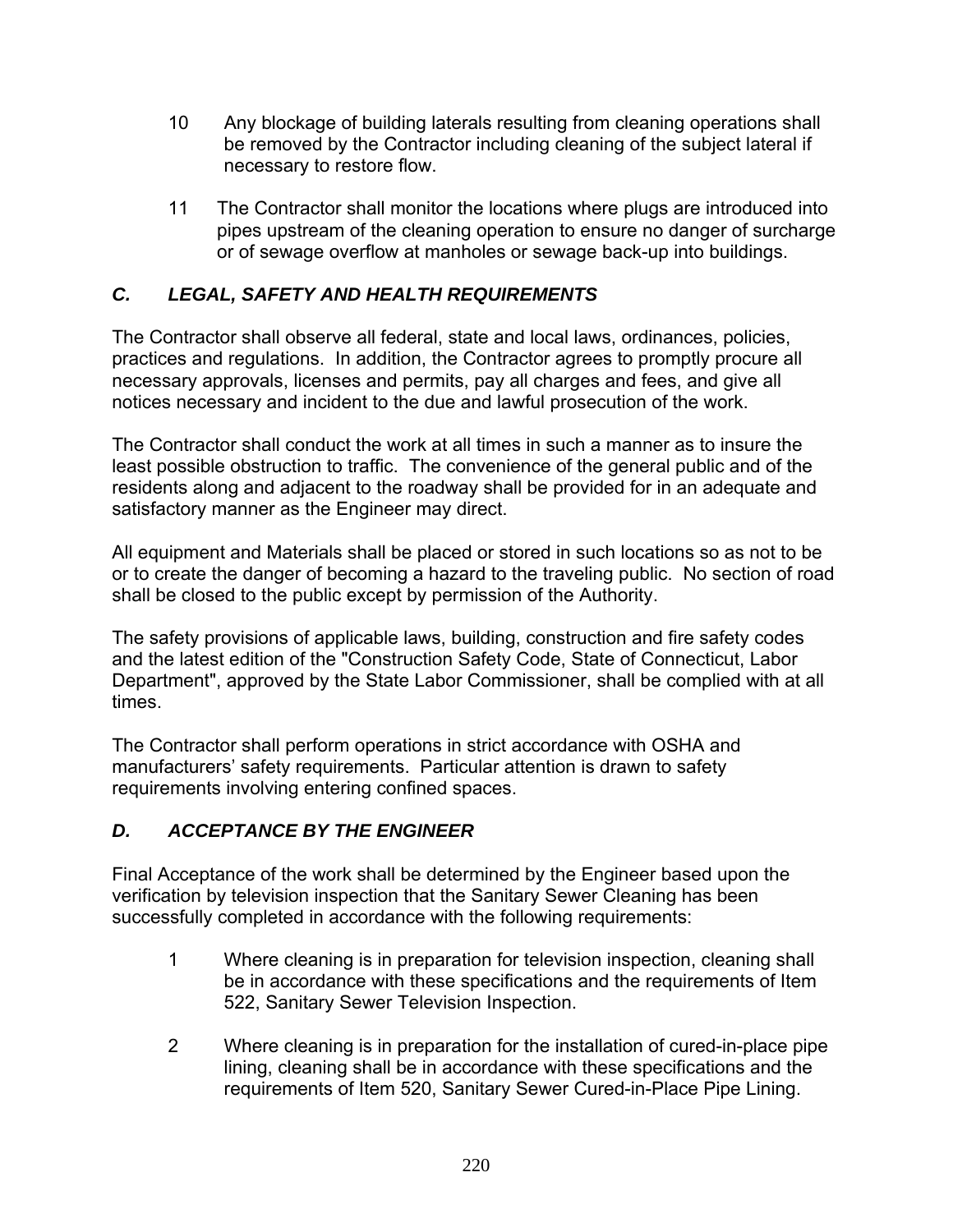- 3 Where cleaning is in preparation for manhole rehabilitation, cleaning shall be in accordance with these specifications and the requirements of Item 524, Sanitary Sewer Manhole Rehabilitation.
- 4 Where cleaning is performed for all other operational or maintenance activities performed by the Authority and not listed above, these specifications shall solely apply.

If the Engineer determines that the cleaning has not been completed in accordance with the requirements of these specifications, the Contractor shall continue the cleaning process until final acceptance is obtained.

The Contractor shall notify the Engineer of any sections of pipe that could not be adequately cleaned with up to 3 passes of the washing equipment and the Engineer shall confirm to the Contractor that all such sections of pipe will be paid for at the contract unit price for Sanitary Sewer Hydraulic Cleaning (Heavy).

# *E. CLEAN UP*

The Site shall be cleaned on a continuous, daily basis during performance of the work and shall be cleaned upon completion so that the Project Site shall be left in a neat and orderly condition acceptable to the Engineer.

## **MEASUREMENT AND PAYMENT:**

This work will be measured for payment by the actual number of linear feet of the size and type of sanitary sewer cleaned, measured along the centerline of the sanitary sewer from the center of the manhole to the center of the manhole.

## **Sanitary Sewer Hydraulic Cleaning (Light)**

This work shall be paid for at the contract unit price per linear foot of "Sanitary Sewer Hydraulic Cleaning (Light) (Size) (Type), actually completed, which price shall include all materials, labor, tools, and equipment incidental and necessary for the cleaning of the sanitary sewers and manholes including the collection and transportation of all solids removed in the cleaning process to the disposal area at the East Shore Water Pollution Control Facility.

## **Sanitary Sewer Hydraulic Cleaning (Heavy)**

This work shall be paid for at the contract unit price per linear foot of "Sanitary Sewer Hydraulic Cleaning (Heavy) (Size) (Type), actually completed, which price shall include all materials, labor, tools, and equipment incidental and necessary for the cleaning of the sanitary sewers and manholes including the collection and transportation of all solids removed in the cleaning process to the disposal area at the East Shore Water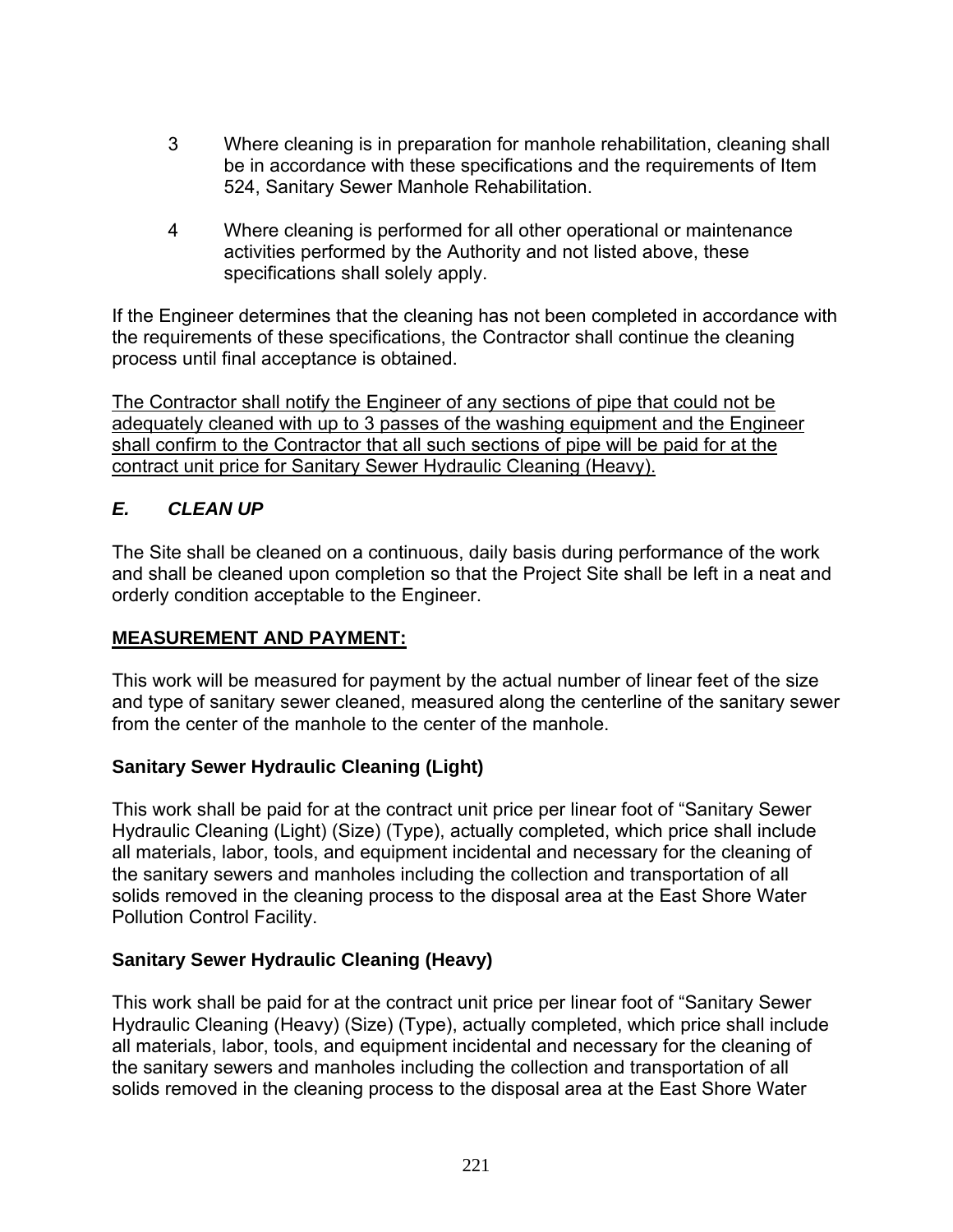Pollution Control Facility.

## **Sanitary Sewer Bucket Cleaning**

This work shall be paid for at the contract unit price per linear foot of "Sanitary Sewer Bucket Cleaning (Size) (Type), actually completed, which price shall include all materials, labor, tools, and equipment incidental and necessary for the cleaning of the sanitary sewers and manholes including the collection and transportation of all solids removed in the cleaning process to the disposal area at the East Shore Water Pollution Control Facility.

The cost for work performed in sanitary sewers in which cleaning had to be terminated because of blockages or obstructions will be paid for at the contract unit price per linear foot for the actual portion of the sanitary sewer cleaned and accepted.

There will be no measurement for payment for the cost of cleaning manholes, but the cost thereof shall be included in the contract unit price per linear foot for the size and type of Sanitary Sewer Hydraulic Cleaning (Light).

| <b>Item Number</b> | Pay Item                                                     | <b>Pay Unit</b> |
|--------------------|--------------------------------------------------------------|-----------------|
| 518.01             | Sanitary Sewer Hydraulic Cleaning (Light)<br>(Size) (Type)   | Linear Foot     |
| 518.02             | Sanitary Sewer Hydraulic Cleaning (Heavy)<br>$(Size)$ (Type) | Linear Foot     |
| 518.03             | <b>Sanitary Sewer Bucket Cleaning</b><br>(Size) (Type)       | Linear Foot     |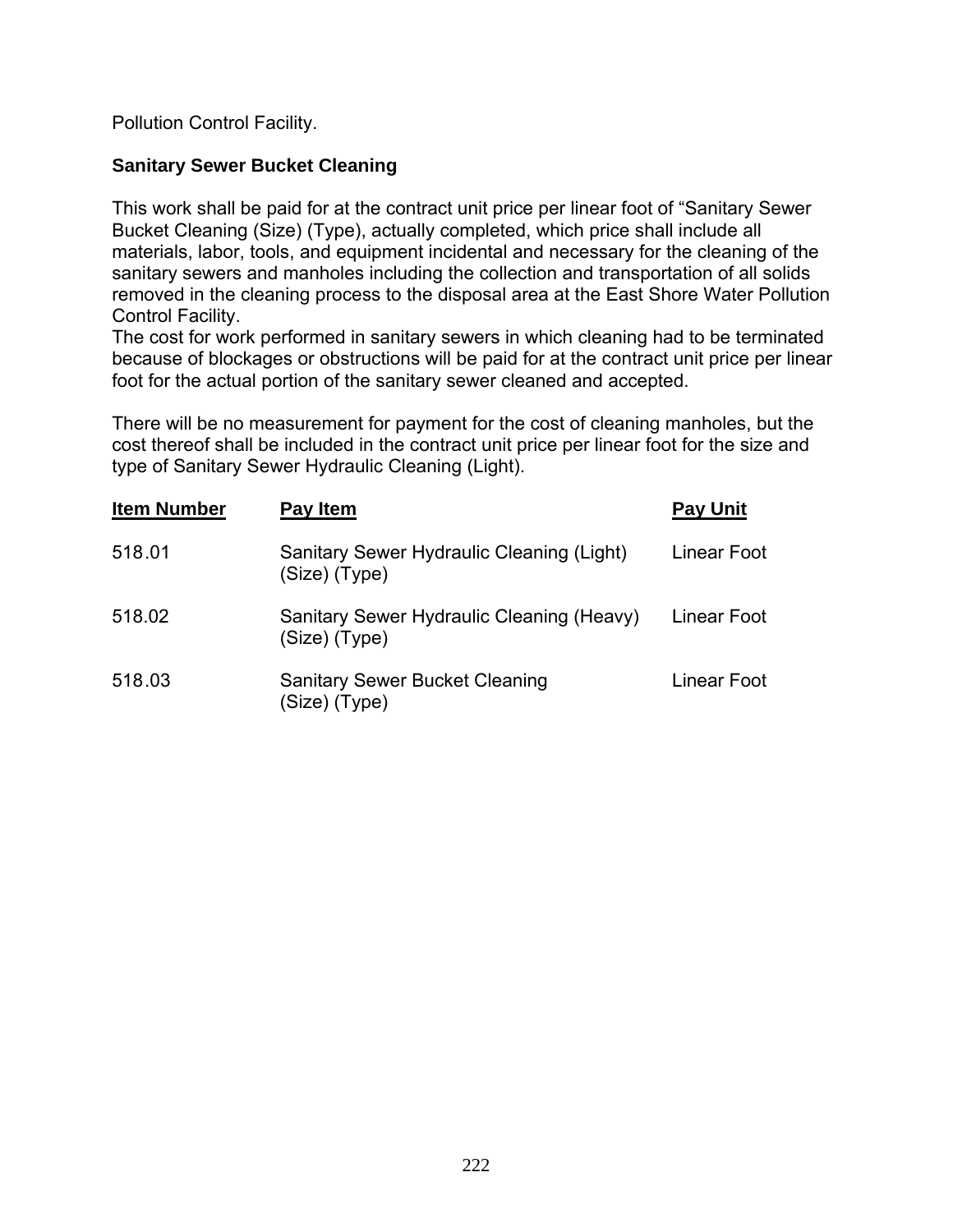## **ITEM 520 SANITARY SEWER CURED-IN-PLACE PIPE LINING**

## **DESCRIPTION:**

The work to be performed under this Item consists of the installation of a cured-in-place pipe lining in existing sanitary sewers of the type and size shown on the drawings or as directed by the Engineer. The intent is to correct deficiencies in the existing sewers and to extend their service life. The work shall be accomplished through the existing manholes without excavations.

 The lining shall be a resin-impregnated, flexible, polyester felt, or equivalent material tube which is inserted into the sewer to be rehabilitated and cured in place by an acceptable curing method. The lining shall have a suitable membrane coating for protection of the interior surface and to provide a uniform, smooth flow surface. The resin shall be a polyester type liquid thermosetting resin and shall be suitable for the design conditions as well as the curing process.

Cured in place pipe lining shall be accomplished by pulling or inverting a resin impregnated, flexible polyester felt or equivalent material tube into the existing sewer. It shall be cured in place by an acceptable curing process until it is tightly and rigidly fitted against the existing pipe. The new liner shall be continuous from manhole to manhole, and shall be designed to carry all superimposed soil, hydrostatic and traffic loads by itself without considering any load relief from the existing sanitary sewer pipe.

Cured-in-Place Pipe Lining shall conform to the following requirements:

## **REFERENCES:**

1. American Society of Testing and Materials (ASTM)

| D <sub>543</sub>  | Resistance of Plastics to Chemical Reagents                                                                                           |
|-------------------|---------------------------------------------------------------------------------------------------------------------------------------|
| D638              | <b>Tensile Properties of Plastics</b>                                                                                                 |
| D790              | Flexural Properties of Un-reinforced and Reinforced Plastics and<br><b>Electrical Insulating Materials</b>                            |
| D2412             | Determination of External Loading Characteristics of Plastic Pipe by<br>Parallel-Plate Loading                                        |
| D <sub>2990</sub> | Tensile, Compressive, and Flexural Creep and Creep-Rupture of<br><b>Plastics</b>                                                      |
| F1216             | Rehabilitation of Existing Pipelines and Conduits by the Inversion<br>and Curing of a Resin-Impregnated Tube                          |
| F1743             | Rehabilitation of Existing Pipelines and Conduit by Pulled-in-Place<br>Installation of Cured-in-Place Thermosetting Resin Pipe (CIPP) |

 When reference is made to one of the above Standards, the revision in effect at the time of bid receipt shall apply.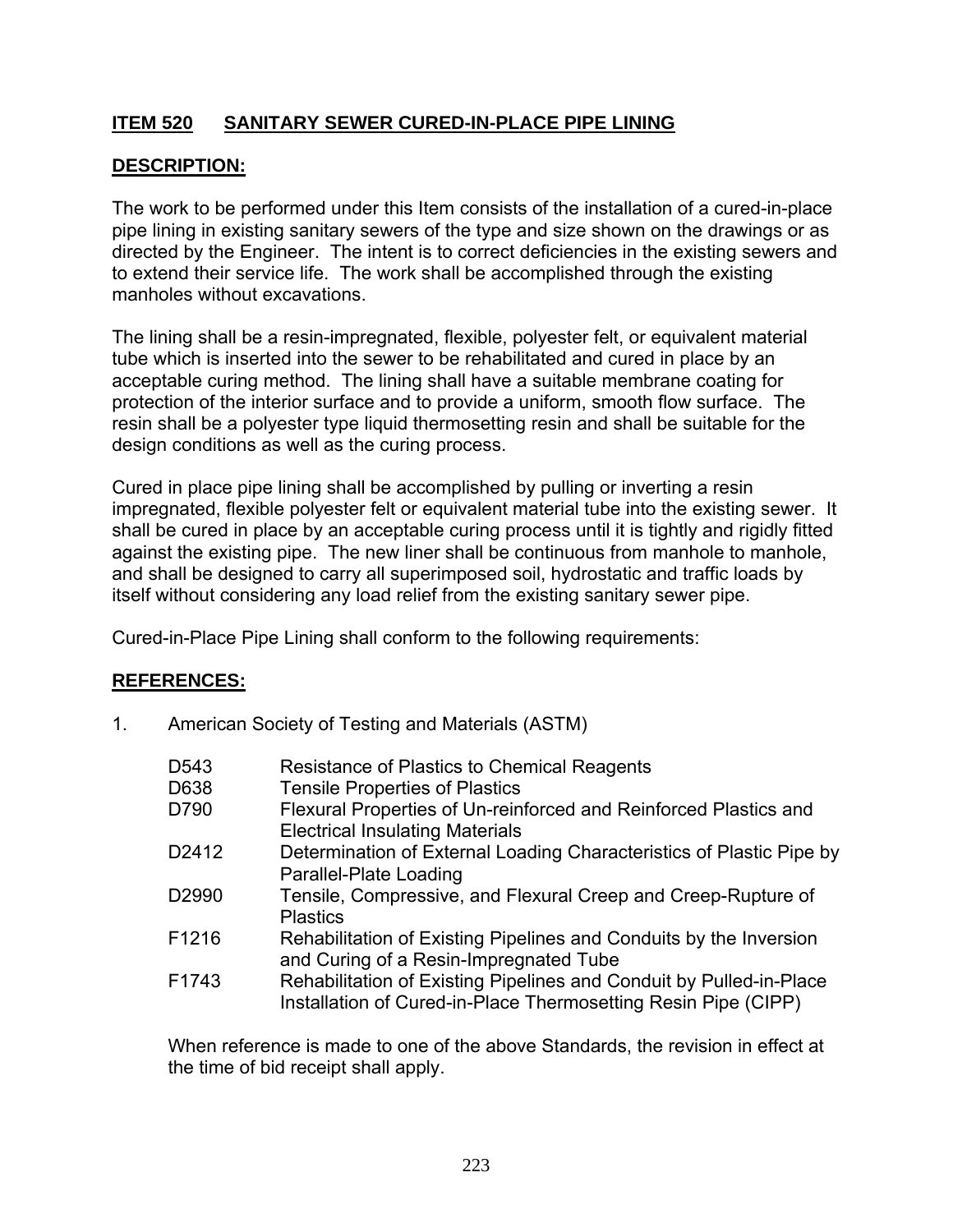#### **MATERIALS AND EQUIPMENT**

#### *A. LINER MATERIAL - GENERAL*

- 1. Light-colored or white liner material to facilitate closed-circuit TV inspection shall be used.
- 2. The liner material shall conform to the requirements of ASTM D5813 and F1216.
- 3. Resin-impregnated tube liner material shall consist of one or more layers of flexible needled felt, or equivalent woven or non-woven material.
- 4. Capable of carrying resin, and withstanding installation pressures and curing temperatures.
- 5. Able to stretch to fit irregular pipe sections and negotiate bends.
- 6. Resins shall be styrene-based, thermoset resin and catalyst system, or epoxy resin and hardener system that is compatible with installation process.
- 7 Outside layer of tube should be plastic-coated with material compatible with resin system used.
- 8. The felt content of the liner shall be determined by the manufacturer but shall not exceed 25 percent of the total impregnated liner volume.
- 9. The length of the liner shall be sufficient to effectively carry out installation and seat the liner at the inlet and outlet pipes of each manhole. All lengths shall be verified by the Contractor prior to construction.
- 10. The Contractor shall be responsible for ensuring that the correct liner is installed in each sewer being rehabilitated.
- 11. The actual cured liner thickness shall be +5 percent of the approved design thickness and shall not include the thickness of the membrane coating.

## *B. LINER MATERIAL – PHYSICAL REQUIREMENTS*

 The CIPP shall provide a service life of 50 years and shall have, as a minimum, the initial and long-term properties listed below. The CIPP lining shall also conform to the applicable provisions and classifications described in EPA Handbook entitled "Sewer System Infrastructure Analysis and Rehabilitation" dated October 1991 or as amended and ASTM F1216 and ADTM F1743. Liners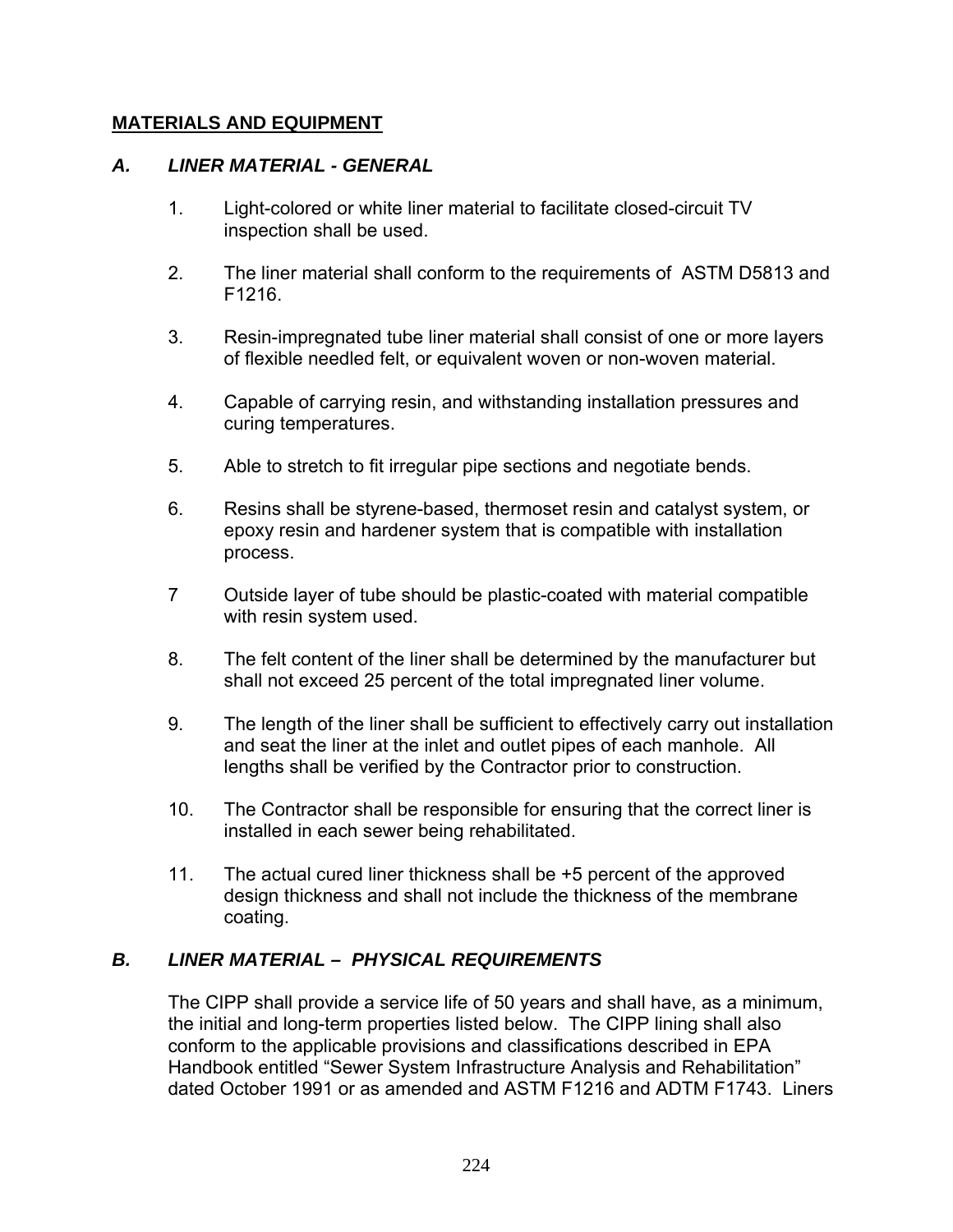fabricated from resin-impregnated tubes shall meet the following physical requirements:

| <b>PROPERTY</b>              | <b>TEST</b><br><b>METHOD</b>    | <b>MINIMUM</b><br><b>VALUE</b> |
|------------------------------|---------------------------------|--------------------------------|
| <b>Corrosion Resistance</b>  | <b>ASTM F1216</b><br>Section X2 | N/A                            |
| Flexural Modulus (Initial)   | ASTM D790                       | 250,000 psi                    |
| Flexural Modulus (Long Term) | <b>ASTM 2990</b>                | 125,000 psi                    |
| <b>Flexural Strength</b>     | ASTM D790                       | 4,500 psi                      |
| Tensile Strength (Yield)     | ASTM D638                       | 3,000 psi                      |
| Tensile Modulus (Initial)    | <b>ASTM D638</b>                | 300,000 psi                    |
| Tensile Modulus (Long Term)  | ASTM D638                       | 150,000 psi                    |

## **CONSTRUCTION DETAILS:**

Under this item the Contractor shall perform cured-in-place pipe lining, furnish, install, operate and maintain, and when completed remove, all necessary equipment, furnish , install impregnate and cure pipe lining materials and provide all incidentals necessary for complete sanitary sewer cured in place pipe lining in accordance with the contract documents and the requirements of these specifications.

## *A. SYSTEM DESCRIPTION*

- 1. LINER DESIGN REQUIREMENTS
	- a. The liner shall be designed to have a service life of a minimum of 50 years under continuous hydraulic and structural loading conditions
	- b. The thickness of liner system will be designed for a fully deteriorated host pipe condition.
	- c. The liner shall be designed by a Professional Engineer Registered in the State of Connecticut.
	- d. Design calculations shall be based on a minimum ovality of 2 percent, a soil unit weight of 125 pounds per cubic foot, a soil modulus of 1000 psi and a water table condition at the ground surface. Traffic loads shall be based on H20 highway loading. A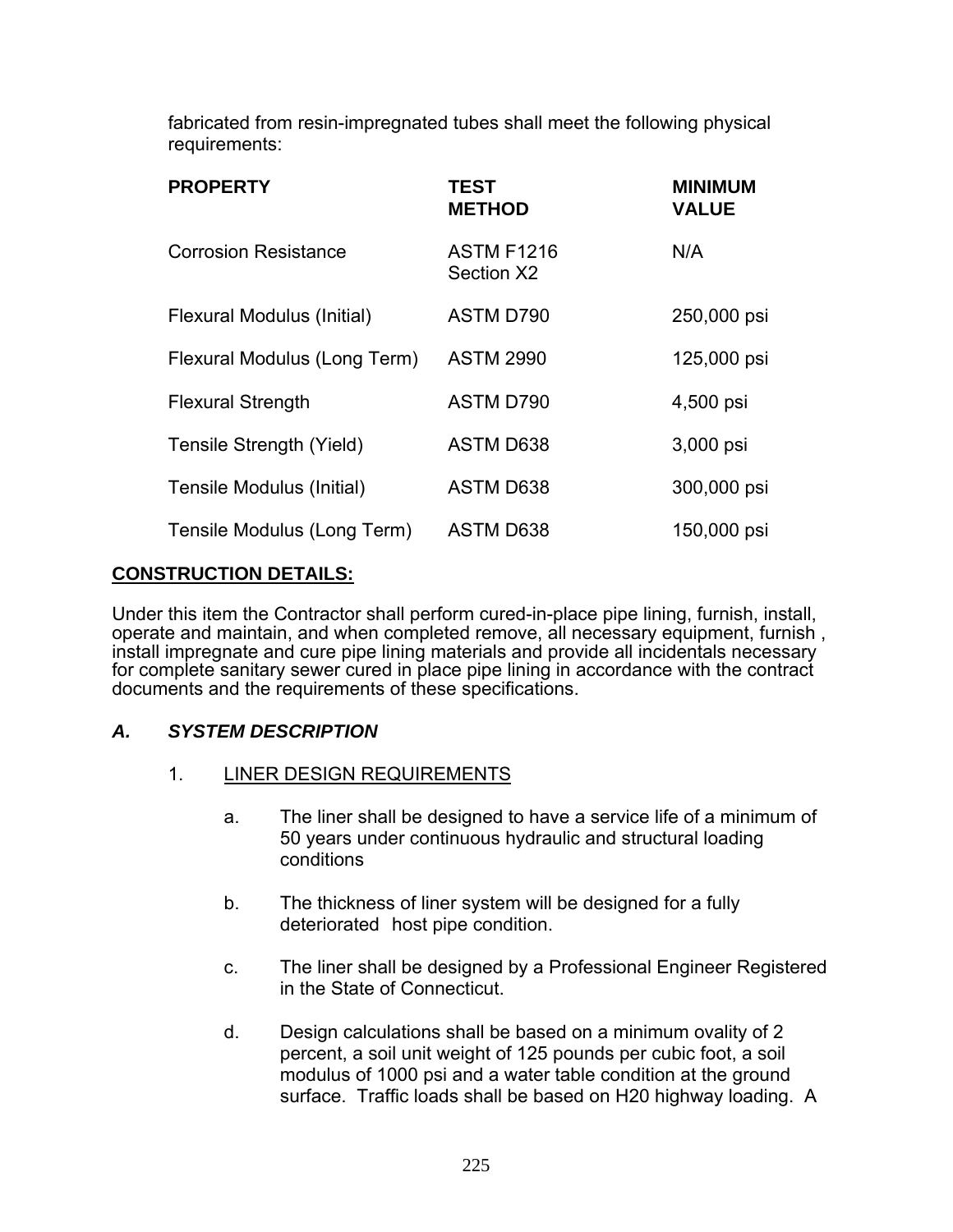minimum safety factor of 2.0 shall be used.

- e Manning's "n" value used for the host pipe shall be 0.015, and rehabilitated line shall be 0.013.
- f. Diameter and wall thickness of new liner shall be manufactured to size such that when installed, it will provide minimum wall thickness determined by the use of the standard flexible pipe equations as detailed in ASTM F1216.
- g. The short-term modulus of elasticity shall be reduced by 50 percent in the calculations**.**
- h. Assume that the completed CIPP shall have complete structural support, without considering structural support from existing pipe except during construction.
- i. The CIPP lining shall also conform to the applicable provisions and classifications described in EPA Handbook entitled, "Sewer System Infrastructure Analysis and Rehabilitation" and dated October 1991 or as amended and ASTM F1216 and ASTM F1743.

## 2. LINER PERFORMANCE REQUIREMENTS

- a. Liner system shall have minimal effect on the flow-carrying capacity of the existing sewer, but in no case shall system capacity be reduced by more than 16 percent.
- b. Liner material shall be inert to attack by domestic sewage and suitable for use in underground sewer environment.
- c. Liner material shall be manufactured in such manner as to result in tight-fitting liner after installation. There shall be no measurable continuous annular space between outside diameter of new liner and the inside diameter of the existing host pipe.

## *B. SUBMITTALS*

## 1. SHOP DRAWINGS

The Contractor shall submit a set of design calculations signed and sealed by the designer. These calculations shall include all stresses expected to result from the specified design loading conditions. Calculations shall include thickness calculations, and assumptions used as the basis for the design calculations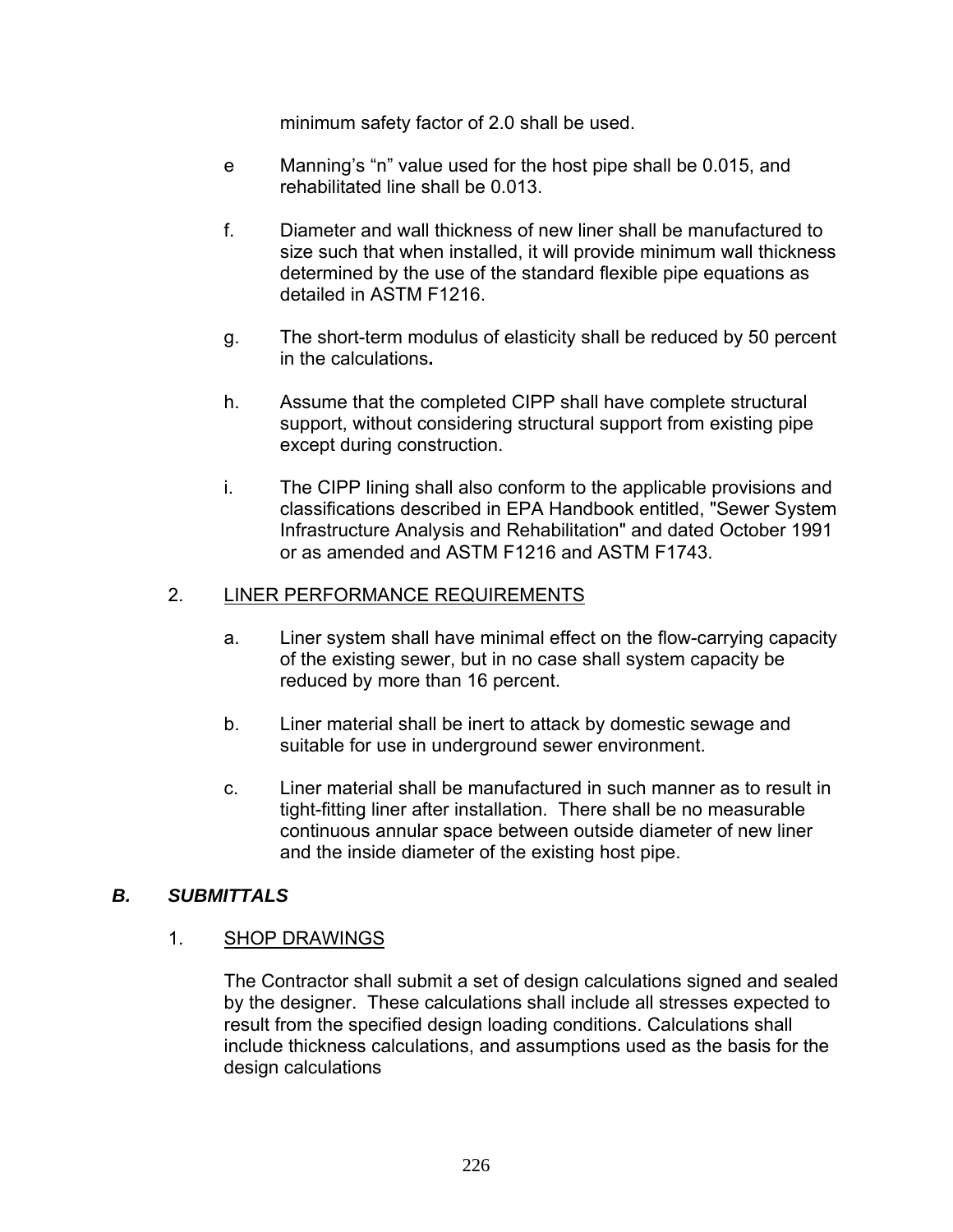The Contractor shall submit shop drawings that identify locations and method of liner insertion.

- a Shop Drawings shall be submitted for review by the Engineer at least ten (10) working days prior to start of work.
- b. Submit flow control and bypass pumping plans and locations with sufficient detail to assure that Work can be accomplished without service interruption or sewage spill. The by pass pumping plan shall be in accordance with the provisions of Item 516, Sanitary Sewer Flow Control and Bypass Pumping.
- c. Submit an emergency response plan to be followed in event of failure of bypass pumping system.

## 2. PRODUCT DATA

The Contractor shall provide manufacturer's data for lining materials and resins, and the following documentation:

- a. Manufacturer's certification that liner materials are in compliance with specifications, codes, and standards referenced herein.
- b. Installation instructions and details of component materials and construction details, including complete manufacturer's recommendations for storage and handling procedures and temperature control, and inserting liner, curing details, and trimming, sealing and finishing.
- c. Manufacturer's certification that liner has been properly sized to avoid creation of wrinkles or folds including field measurements, and pipe-sizing calculations.
- d. Resin manufacturer's heating requirements.
- e. A history of successful production of the materials to be used acceptable to the Engineer

## 3. CONTRACTOR QUALIFICATIONS

The Contractor performing the CIPP lining work shall be fully qualified, experienced and equipped to complete this work expeditiously and in a satisfactory manner. The Contractor shall submit the following information to the Engineer for review at the time of the bid opening**:.** 

a. The number of years of experience in performing this type of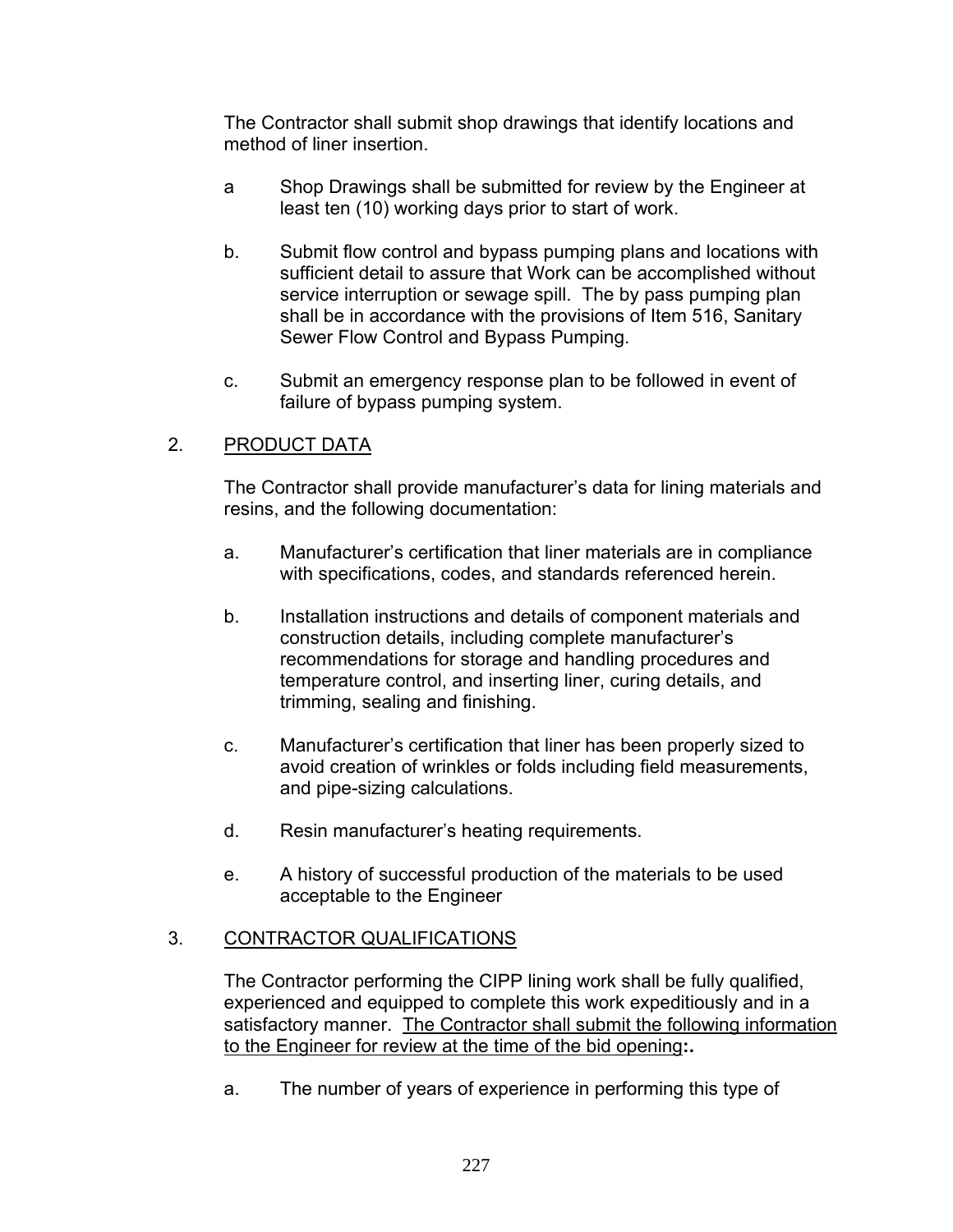specialized work.

- b. The name(s) of the CIPP lining manufacturer(s) and supplier(s) for the work and previous work listed below.
- c. Evidence acceptable to the Engineer, such as certified copy of license or agreement, establishing that the Contractor has authority from patent owner(s) to use and/or install patented equipment, materials and methods.
- d. A list of municipal clients for whom the CIPP Contractor has performed this type of work without defects or performance problems for a period of three years after installation. This list shall include the names and telephone numbers of persons who can be contacted to verify previous satisfactory performance. A description of the actual work performed. The Contractor shall note the type of installation process (inversion or pulled-in-place) that was used for the work. The list of municipal clients shall include the approximate linear footage and sizes of CIPP lining installed.

## *C. QUALITY CONTROL*

TEST CERTIFICATES: The Contractor shall submit certificates of compliance with design and test reports in accordance with applicable ASTM test methods.

## *D. QUALITY ASSURANCE*

- 1. The Contractor shall comply with the requirements of this specifications and all applicable product manufacturer's recommendations. Any conflict between product manufacturer's recommendations and any portion of these specifications shall be resolved by the Engineer prior to the start of the work.
- 2. Manufacturer Qualifications: Products used in the work shall be produced by manufacturers regularly engaged in the manufacture of similar items, and with history of successful production acceptable to the Engineer.
- 3. Installer Qualifications: Licensed by lining system manufacturer, and have the following qualifications:
	- a. Thoroughly trained and experienced in necessary crafts.
	- b. Completely familiar with specified requirements and methods needed for proper performance of Work.
- 4. All CIPP linings shall be from a single manufacturer. The supplier shall be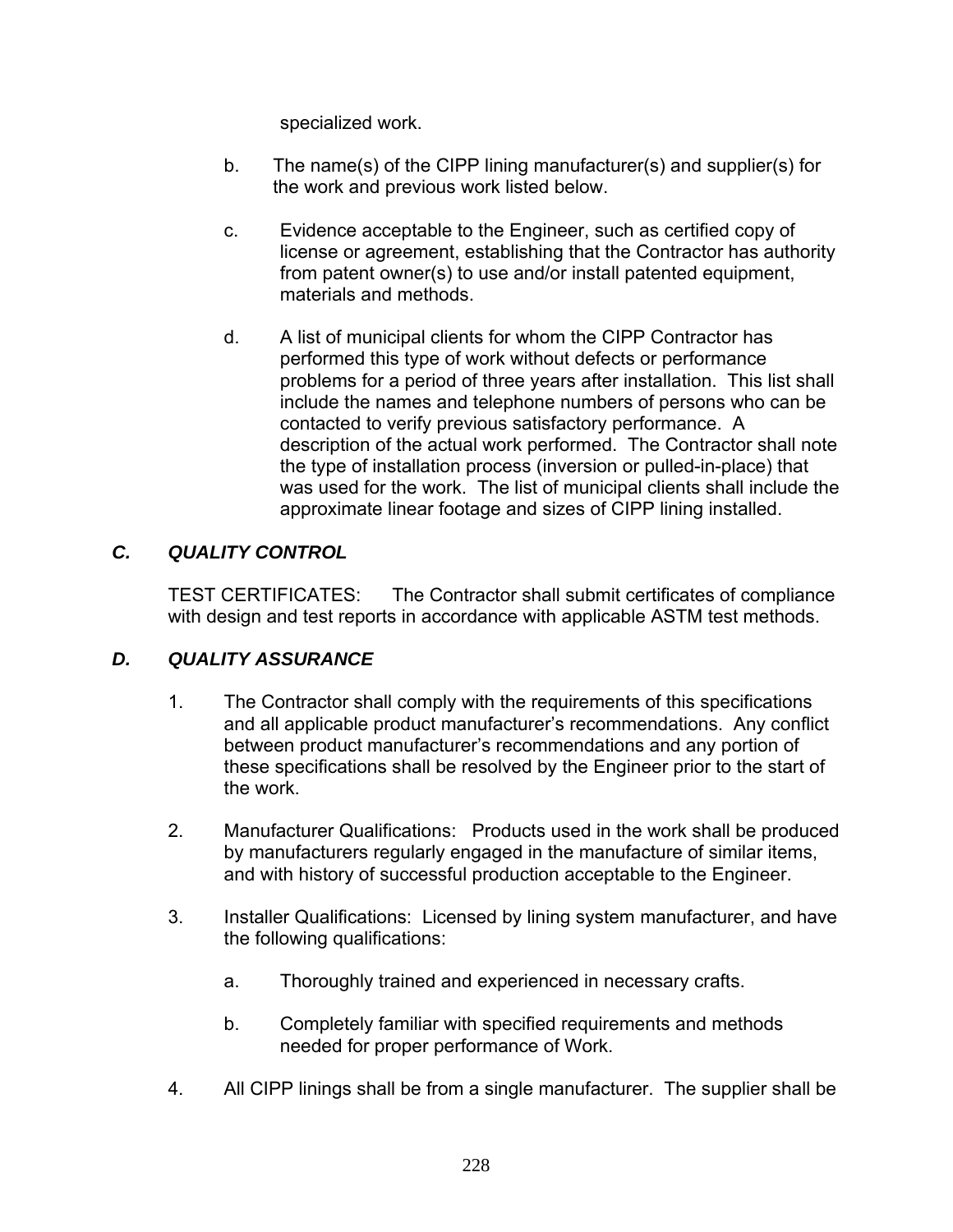responsible for complying with the provisions of all test requirements specified in the respective ASTM standards.

- 5. Pre-installation inspections of the CIPP lining material may be made by the Engineer or other representative of the Authority after delivery to the site. The CIPP shall be subject to rejection at any time prior to installation for failure to meet any of the specification requirements, even though sample CIPP may have been accepted as satisfactory at the place of the manufacturer. CIPP rejected after delivery shall be marked for identification and shall be immediately removed from the project site.
- 6. If the Contractor uses any material other than an approved material or a method other than an approved method, the Contractor shall, at its sole expense and with no cost to the Authority, remove the entire section of rehabilitated pipe and replace it with a new pipe as directed by the Engineer.

# *E. DELIVERY, STORAGE, AND HANDLING*

- 1. The Contractor shall exercise care during transportation, handling, and installation of the liner to ensure that the liner material is not torn, cut, exposed to direct sunlight, or otherwise defective or damaged.
- 2. If any part of the liner material becomes torn, cut, or otherwise damaged before or during insertion, the Contractor shall repair or replace the affected section at Contractor's expense before proceeding with any additional lining work.
- 3. The liner shall be adequately supported and protected during delivery storage and handling. The liner shall be stored and handled according to the manufacturer's recommendations.

# *F. MANUFACTURERS*

Subject to compliance with the requirements of the specifications, manufacturers offering products that may be incorporated in the work include the following companies:

- A. Insituform Technologies, Inc. CIPP
- B. InLiner USA
- C. Impreline Technologies
- D. Cure-Line Pipe

## *G. GUARANTEE*

All cured-in-place pipe lining placed shall be guaranteed by the Contractor for a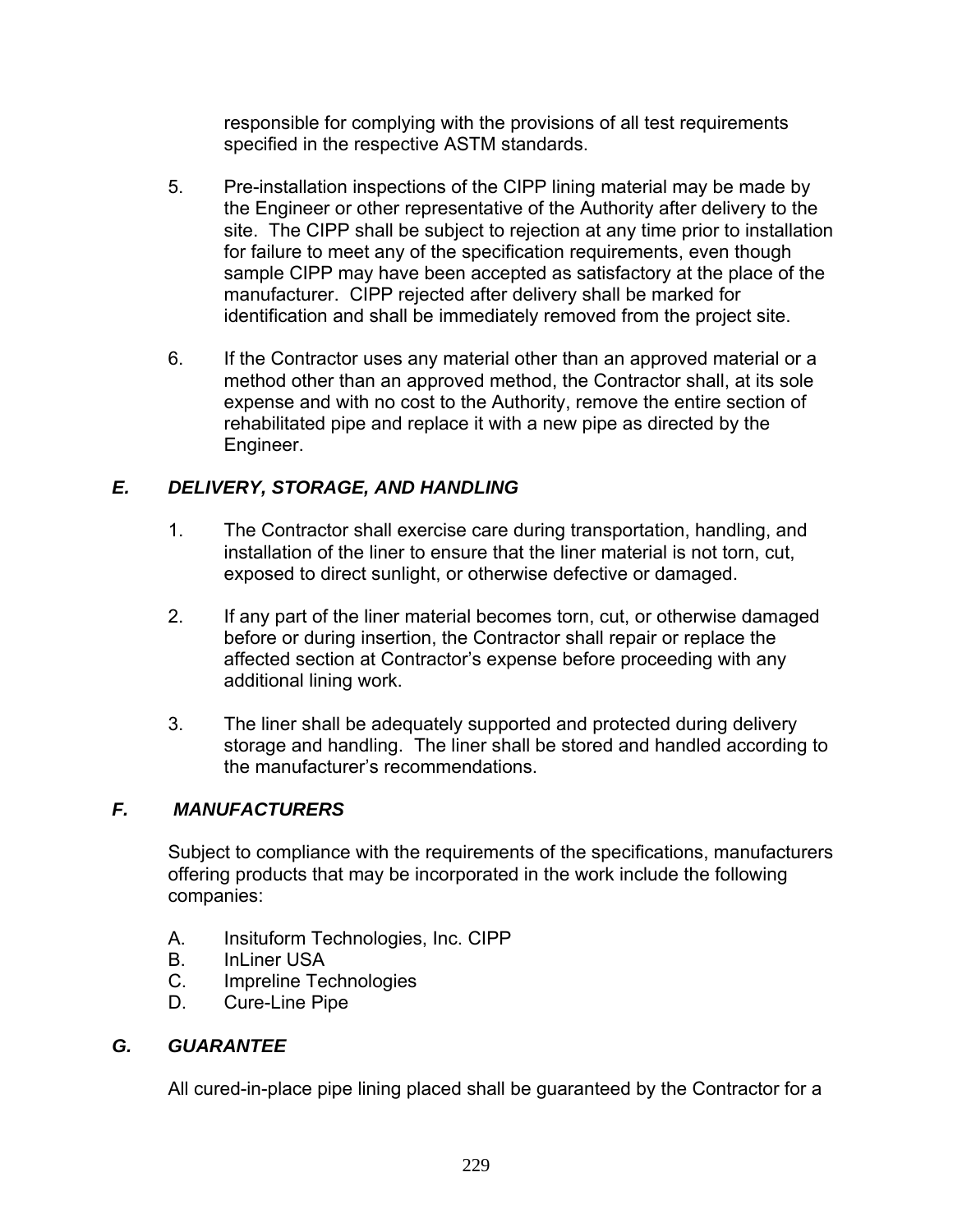period of three years from the date of acceptance by the Engineer. During this period, all serious defects discovered in the lining, as determined by the Engineer, shall be repaired in an approved manner or the liner shall be replaced at no cost to the Authority. The Contractor shall perform an internal television inspection prior to the end of the three year period at no cost to the Authority. This inspection shall be performed during night time low flow conditions. Bypass pumping will not be required unless during the inspection it becomes apparent that bypass pumping is necessary.

## *H LEGAL, SAFETY AND HEALTH REQUIREMENTS*

The Contractor shall observe all federal, state and local laws, ordinances, policies, practices and regulations. In addition, the Contractor agrees to promptly procure all necessary approvals, licenses and permits, pay all charges and fees, and give all notices necessary and incident to the due and lawful prosecution of the work.

The Contractor shall conduct the work at all times in such a manner as to ensure the safety of the traveling public. The convenience of the general public and of the residents along and adjacent to the site shall be provided for in an adequate and satisfactory manner as the Engineer may direct.

All equipment and materials shall be placed or stored in such locations so as not to be or to create the danger of becoming a hazard to the traveling public. No section of road shall be closed to the public except by permission of the Engineer.

The safety provisions of applicable laws, building, construction and fire safety codes and the latest edition of the "Construction Safety Code, State of Connecticut, Labor Department", approved by the State Labor Commissioner, shall be complied with at all times.

Perform operations in strict accordance with OSHA and manufacturers' safety requirements. Particular attention is drawn to safety requirements involving entering confined spaces, work on elevated platforms, and working with pressurized equipment.

## *I. PROSECUTION OF THE WORK*

## 1. **EXAMINATION**

- a. The Contractor shall take field measurements of pipe inside diameter of sewer lines to be rehabilitated.
- b. In conjunction with review of color closed-circuit television (CCTV)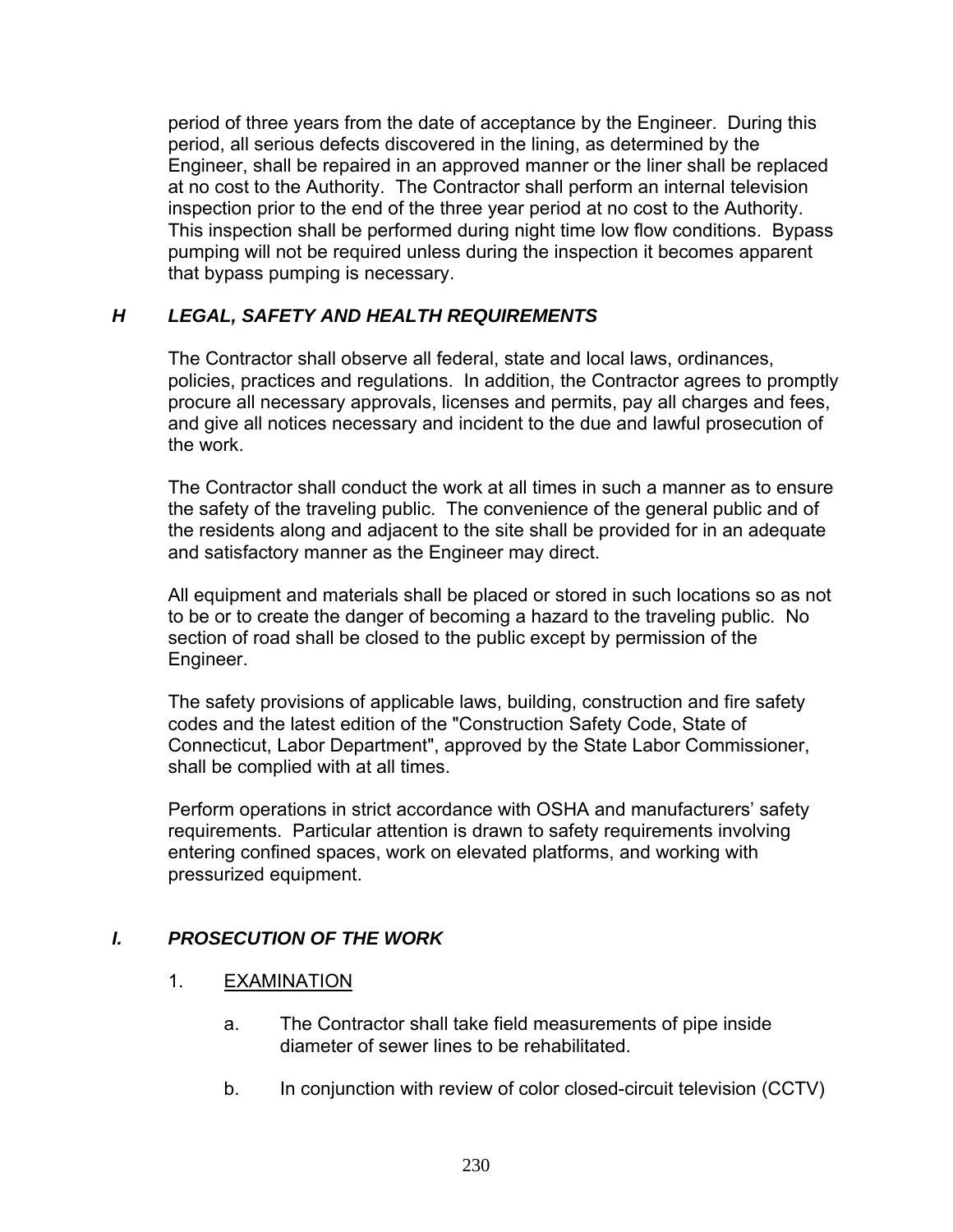records, provide correct liner diameter and wall thickness to ensure tight fit with existing pipe to be restored.

- c. Confirm lengths of liner to be installed.
- d. Locate live services prior to rehabilitation activities. Each service connection shall be noted by size, position from reference manhole, and orientation with respect to circumference of pipe. For purposes of this specification, live services include inactive service lines to vacant lots, vacant buildings, or to occupied buildings with more than one service line serving property.

#### 2. PREPARATION

The Contractor shall successfully complete the following items before installation of the work.

- a. Control sewer flow.
- b. Clean sewer.
- c. Perform television inspection of sewer.
- d. Take precautions to protect the new liner, and existing pipe and manholes from damage that might result from the liner insertion process.

#### 3. SEQUENCE OF WORK

The Contractor shall perform work in the following sequence:

- a. Divert sewer flow to comply with the requirements of Item 516, Sanitary Sewer Flow Control and Bypass Pumping.
- b. Perform point repairs called out in the project documents or as directed by the Engineer.
- c. Clean sewer in accordance with the requirements of Item 518, Sanitary Sewer Cleaning and perform pre-insertion television inspection to comply with the requirements of Item 522, Sanitary Sewer Television Inspection. Complete cleaning and television inspection a minimum of 4 hours prior to commencement of lining operations.
- d. Install and cure liner and seal ends.
- e. Perform adaptation and sealing of liner at intermediate manhole inverts, as applicable.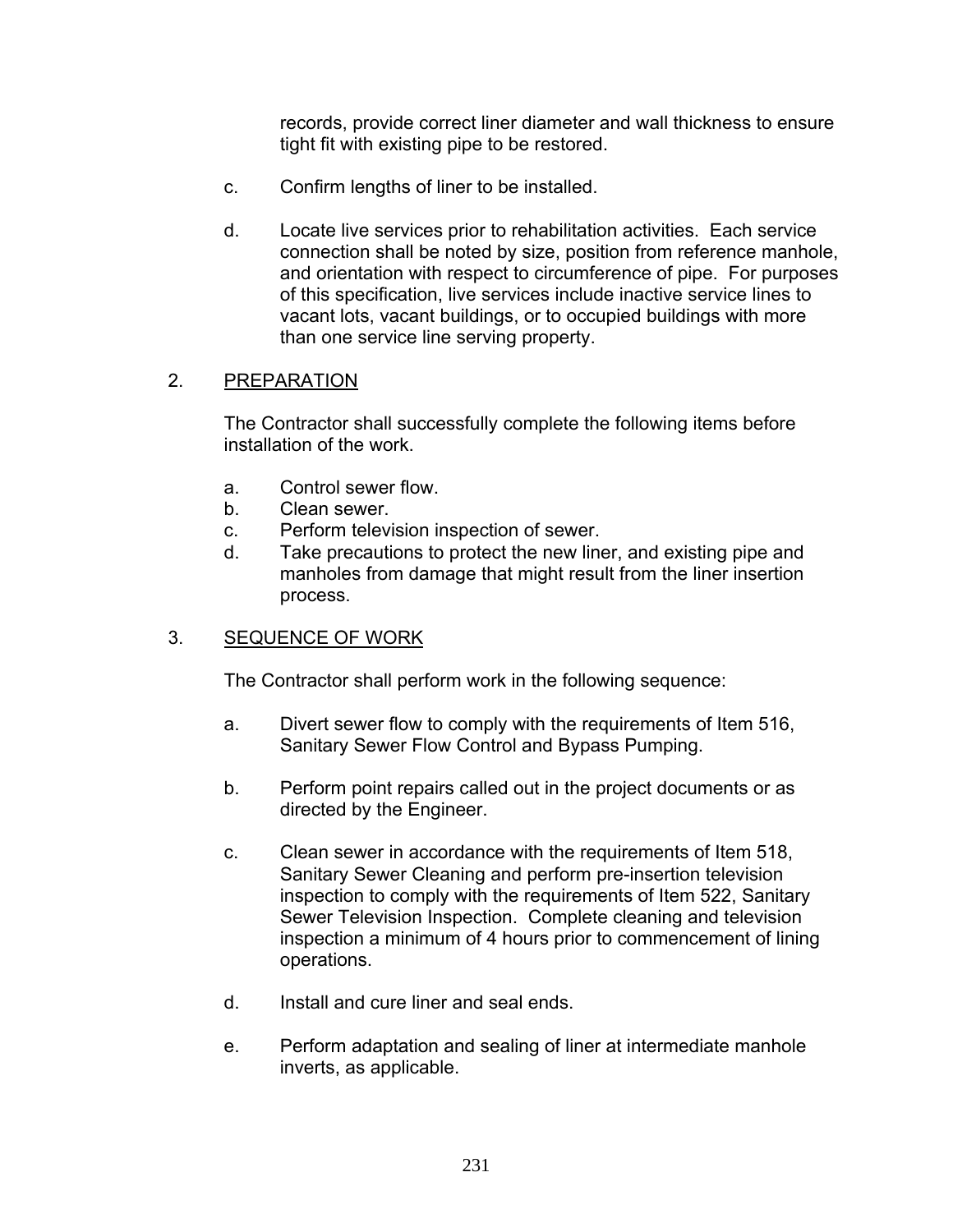- f. Reconnect service connections.
- g. Perform post-insertion television inspection to comply with the requirements of Item 522, Sanitary Sewer Television Inspection.

## 4. PIPELINE POINT REPAIR

- a. The Contractor shall repair pipeline where point repairs are identified in Contract documents according to the requirements of Item 521, Sanitary Sewer Point Repairs.
- b. Pipe and repair materials shall be as directed by the Engineer, unless otherwise indicated on the contract documents.
- c. Trenching and excavation shall conform to the requirements of Item 205, Trench Excavation and Backfill
- d. Bypassing and Dewatering: When required to maintain sanitary service, bypass sewer flow around work area, in conformance with the requirements of Item 516, Sanitary Sewer Flow Control and Bypass Pumping.
- e. Notify the Engineer, a minimum of forty-eight (48) hours in advance of commencement of pipeline point repair work at each particular location.
- f. Installation and Field Inspection: Installation of replacement pipe and/or repair work shall conform to the requirements of Item 512, Sanitary Sewer. All pipeline point repairs shall be inspected by the Engineer prior to back filling and compaction.

## 5. LINER INSTALLATION

- a. The Contractor shall install liner for cured-in-place pipe in accordance with ASTM F1216.
- b. *Resin Impregnation*: The Contractor shall designate a location where uncured resin in original containers and un-impregnated liner tube will be impregnated prior to installation. The Contractor shall notify the Engineer where resin impregnation will take place.
	- i. A vacuum impregnation process with roller system or other approved method designed to uniformly distribute resin throughout tube shall be used.
	- ii. The Engineer shall inspect materials and "wet out"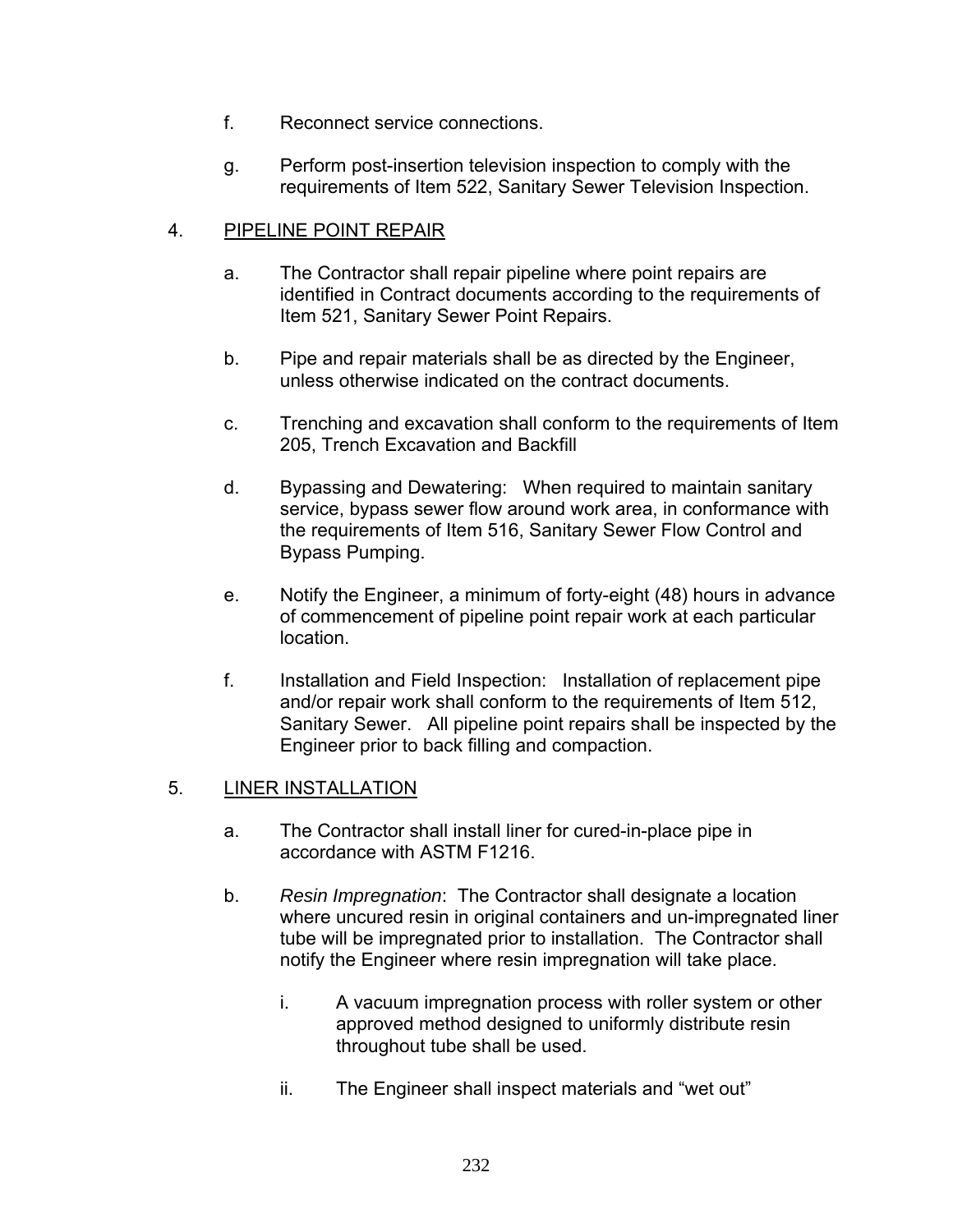procedure.

- iii. Use resin and catalyst system compatible with requirements of this method.
- c. *Liner Insertion*: The Contractor shall install the liner through existing or new manholes. Ensure that pressure in liner exceeds both pressure due to groundwater head and any pressure due to sewage in laterals or connecting side sewers.
	- i. Insert impregnated tube through existing or new manholes by means of installation process, and application of hydrostatic head, compressed air, or other means sufficient to fully extend it to next designated manhole or termination point.
		- a) Inflate and firmly adhere liner to pipe wall.
		- b) Install liner at rate greater than three feet per minute and less than 10 feet per minute.
	- ii. Prior to insertion, mark exterior of manufactured tube along its entire length at regular intervals not to exceed five (5) feet as a gauge to measure elongation during installation.
		- a) During insertion of resin impregnated tube into pipeline, maximum allowable longitudinal elongation or stretch of material shall be 5 percent.
		- b) Longitudinal stretch of tube shall be gauged by comparing markers on fully inserted tube to actual length of pipe being rehabilitated.
- d. *Insertion by Inversion*: Insert wet out liner through existing manhole by means of inversion process, and application of hydrostatic head or air pressure sufficient to fully extend it to next designated manhole.
	- i. At lower end of standpipe or guide chute, turn liner inside out and attach to standpipe (or chute) so that a leak proof seal is created.
	- ii. Adjust inversion head or air pressure to be of sufficient magnitude to cause impregnated liner to invert from manhole to manhole, hold tube tight to pipe wall, and produce dimples at service lateral connections and flared ends at manholes.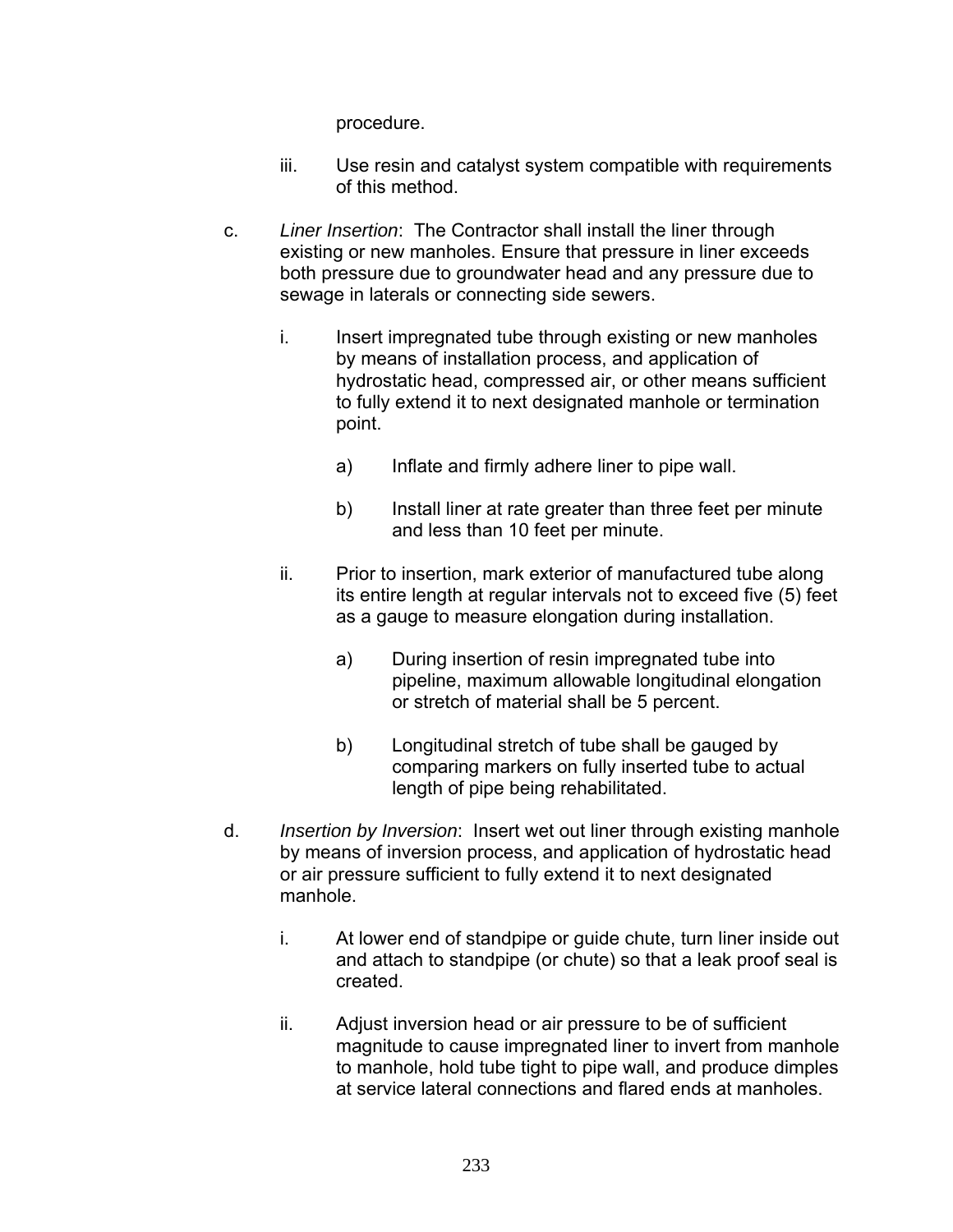- iii. Use lubricant if required.
- e. *Insertion by Winching*: The Engineer may accept winched-in applications as an alternate to the inversion process, provided that the liner tube and resin conform to materials and curing requirements of ASTM F1216 and these specifications.
	- i. Insert wet out liner through upstream manhole, and pull through section with power winch and steel cable attached to end of liner with appropriate pulling head.
	- ii. Provide monitoring device on cable to measure pulling force. Should the pulling force exceed manufacturer recommendations, tube shall be rejected and replaced.
	- iii. Install rollers in upstream and downstream manholes to guide liner into and out of host pipe, and to guard against chafing of crowns at entry and exit from winch cable.
	- iv. Where indicated on the contract documents, cover sewer invert throughout section to be lined, with polyethylene foil or other suitable material to facilitate threading of liner and reduce risk of damage to liner material.
	- v. Use flexible and impermeable calibration hose to inflate tube. Calibration hose may be allowed to remain in completed installation at the discretion of the Engineer.
		- a) Dry liner or inflation hose material that enters existing pipe that has not been previously vacuum impregnated with resin under controlled conditions cannot be included in structural wall of CIPP. Nominal thickness of this material shall be deducted from field sample thickness measured in order to verify that minimum specified wall thickness is achieved.
		- b) Hose material remaining in installation shall be compatible with resin system used, bond permanently with tube, and be translucent to facilitate postinstallation inspection.
		- c) Hose material to be removed after curing shall be non-bondable material.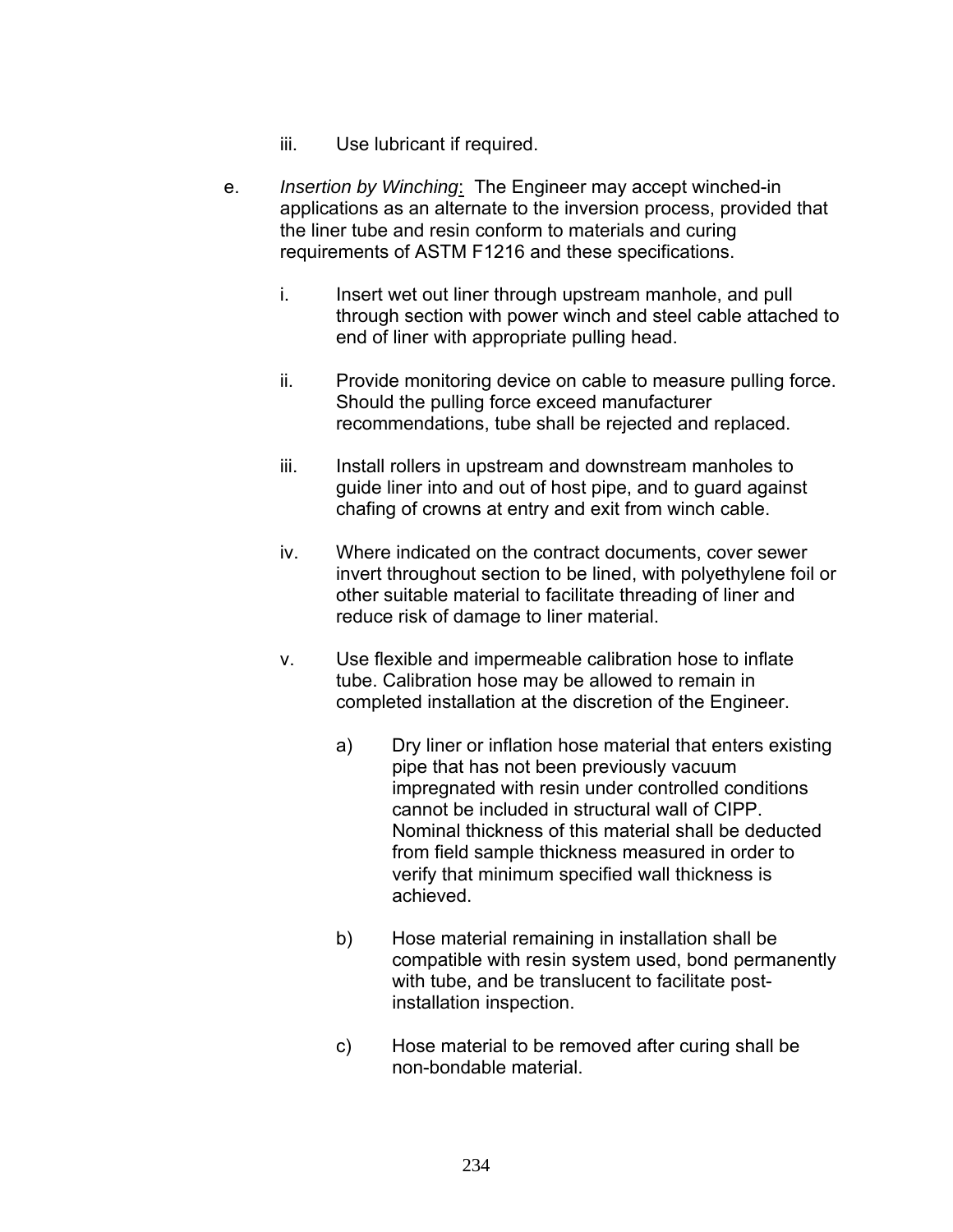- vi. Introduce water, air and/or steam into liner. Pressure will inflate and press liner material in tight fit against inner walls of host pipe, producing dimples at lateral and side connections and flared ends at manholes.
- vii. Excavation for liner insertion shall not be permitted
- f. Curing: After insertion of tube is completed, provide suitable heat source and distribution system to distribute and re-circulate hot water, air, and/or stream throughout pipe as recommended by manufacturer.
	- i. Equipment shall capable of delivering hot water, air, and/or stream throughout section by means of pre-strung hose to uniformly raise temperature above temperature required to affect cure of resin.
	- ii. Temperature shall be determined by manufacturer based on resin/catalyst system employed.
	- iii. Perforate hose in accordance with manufacturer's recommendations, or other methods acceptable to the Engineer
	- iv. Fit heat source piping with suitable continuous monitoring thermocouples to gauge temperature of incoming and outgoing curing medium.
	- v. Temperature of curing medium shall meet requirements of resin manufacturer as measured at heat source inflow and outflow return lines.
	- vi. Place additional continuous monitoring thermocouples between impregnated felt tube and pipe invert at manholes.
	- vii. Curing medium temperature in line during cure period shall be as recommended by resin manufacturer.
	- viii. Ensure that elevated curing temperatures do not over stress liner materials.
	- ix. Initial cure shall be deemed to be complete when, an inspection of the exposed portions of the liner appears to be hard and sound and remote temperature sensor indicates that temperature is of magnitude to realize exothermal curing.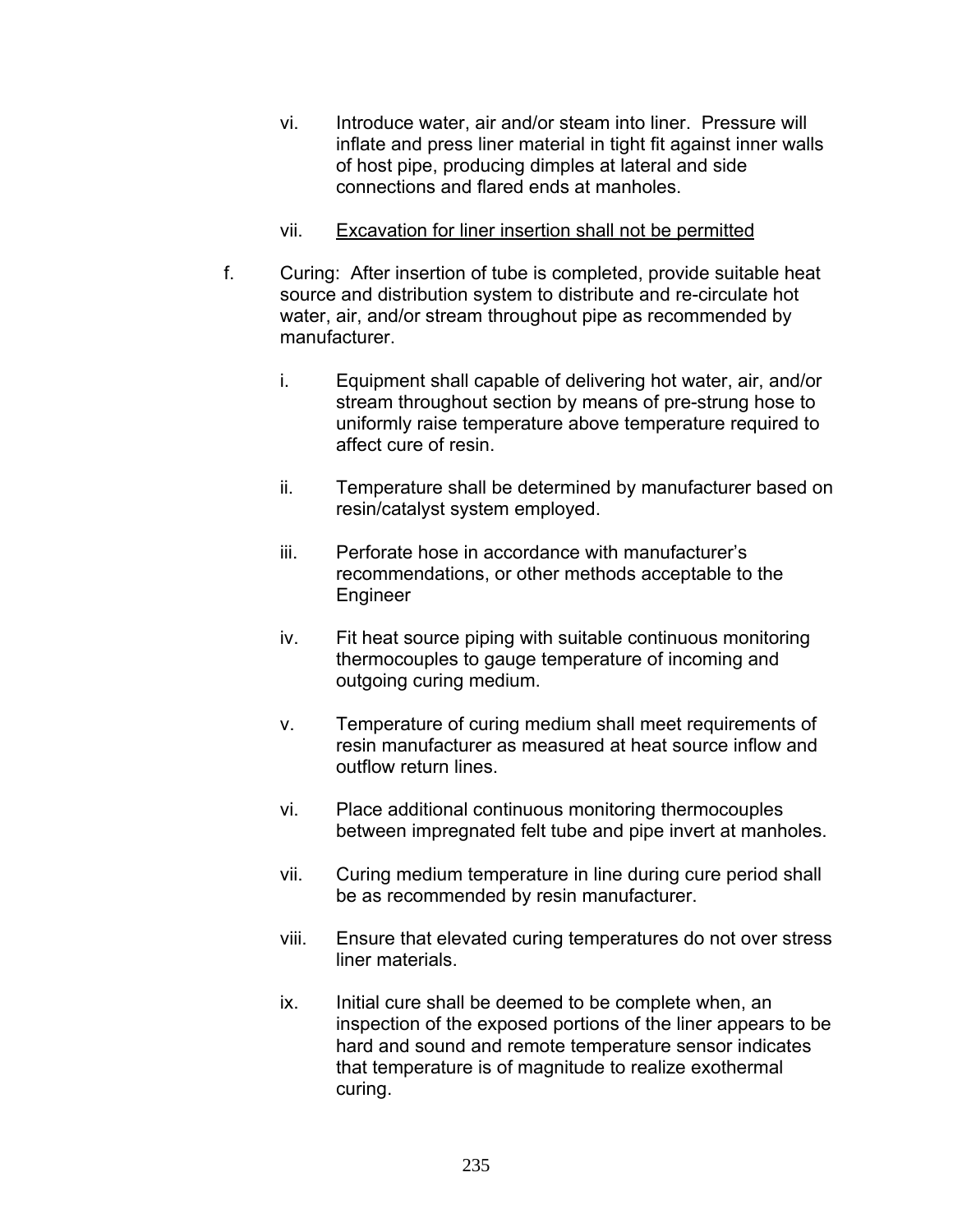- a) Cure temperature shall be held for period recommended by resin manufacturer, during which time distribution and control of curing medium shall continue.
- b) Curing time required for the resin shall be determined with due consideration for host pipe material, resin/catalyst system, ambient temperature, moisture level, and thermal conductivity of soil.
- x. To ensure proper heat distribution of rehabilitation systems using heat exchange methods, and to prevent creation of flat bottoms in liner profile, the Contractor shall take steps to isolate the new liner system by temporarily stopping inflow and infiltration, and removing standing water, or by using reinforced, flexible pre-liner to isolate new liner.
- xi. Equipment used to supply heat and pressure shall be capable of providing necessary heat and pressure required for installation condition. Heat sources shall be fitted with suitable monitors to gage temperatures and pressures until curing is complete.

#### 6. COOL-DOWN

 Cool hardened liner to temperature below 100 degrees F before relieving pressure in section.

- a. Cool-down may be accomplished by introduction of cool water or air into lined pipe to replace water or steam and water being drained.
- b. Drain water from downstream end.
- c. Prevent development of vacuum during release of static head or air pressure that could damage pipe or newly installed lining.
- d. After tube has cured, a sufficient cool-down period shall elapse prior to continuation of the work.

## 7. SEALING AT MANHOLES

If CIPP fails to make tight seal at manhole walls, apply seal consisting of resin mixture compatible with liner/resin system, in accordance with manufacturer specifications and approved by the Engineer.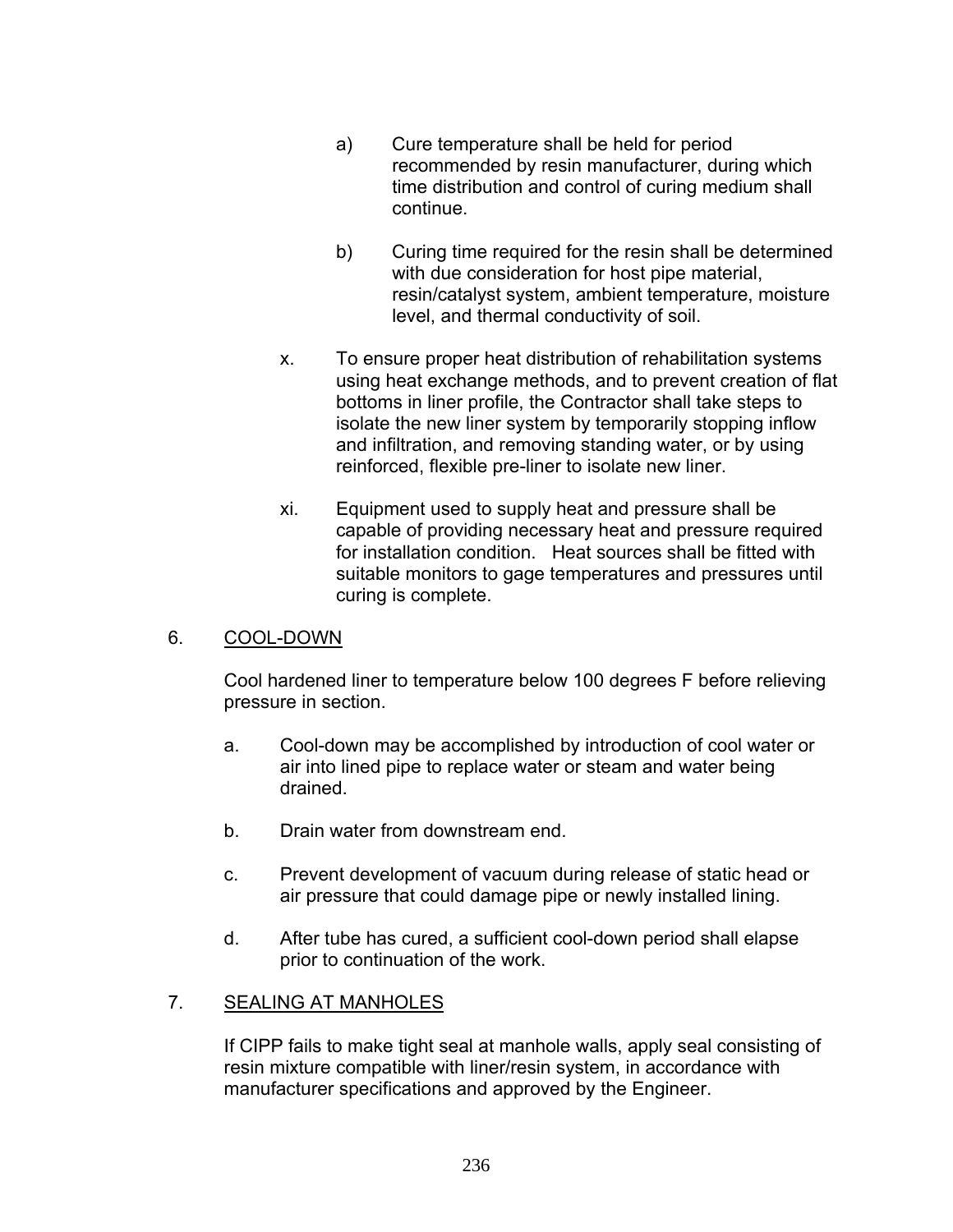- a. All cutting and sealing of lining at manhole connections shall provide watertight pipe and manhole trough seals. All cut edges of the cured liner shall be thoroughly sealed with the same resin as was used in the liner. The catalyst or hardener used shall be compatible with the resin/catalyst used in the liner previously, but shall not require an external heat source to begin the exothermic reaction (curing).
- b. Where the liner has been continuously laid through a manhole during installation, the cured liner shall be neatly saw cut to fit the top of the trough through the width of the manhole base. Any void between the manhole apron and the liner wall shall be cleaned and filled with hydraulic grout. The cut edges of the cured liner shall be sealed with resin as described above.

## 8. REINSTATEMENT OF SERVICES

- a. Live services shall be reinstated as soon as possible.
- b. Reconnect from interior of sewer line by means of television camera and remote-controlled cutting device.
- c. Excavation for service reinstatement will not be allowed.
- d. Holes cut through rehabilitation liner for service laterals shall be neat and smooth, and shall match the entry invert of the service line.
- e. Service openings shall be reinstated to minimum of 95 percent of service lateral pipe cross section.
- f. New edges shall be smooth with no loose or abraded material.
- g. Seam between host pipe and new liner at reinstated service shall be free of gaps, voids, or cavities. Excessive gaps, voids, or cavities as determined by the Engineer shall be grouted at this joint with packer and grouting system approved by the Engineer.
- h. Provide fully-operational backup device for reinstating service laterals. If for any reason remote cutting device fails during reinstatement of service lateral, standby device shall be immediately deployed to complete reinstatement.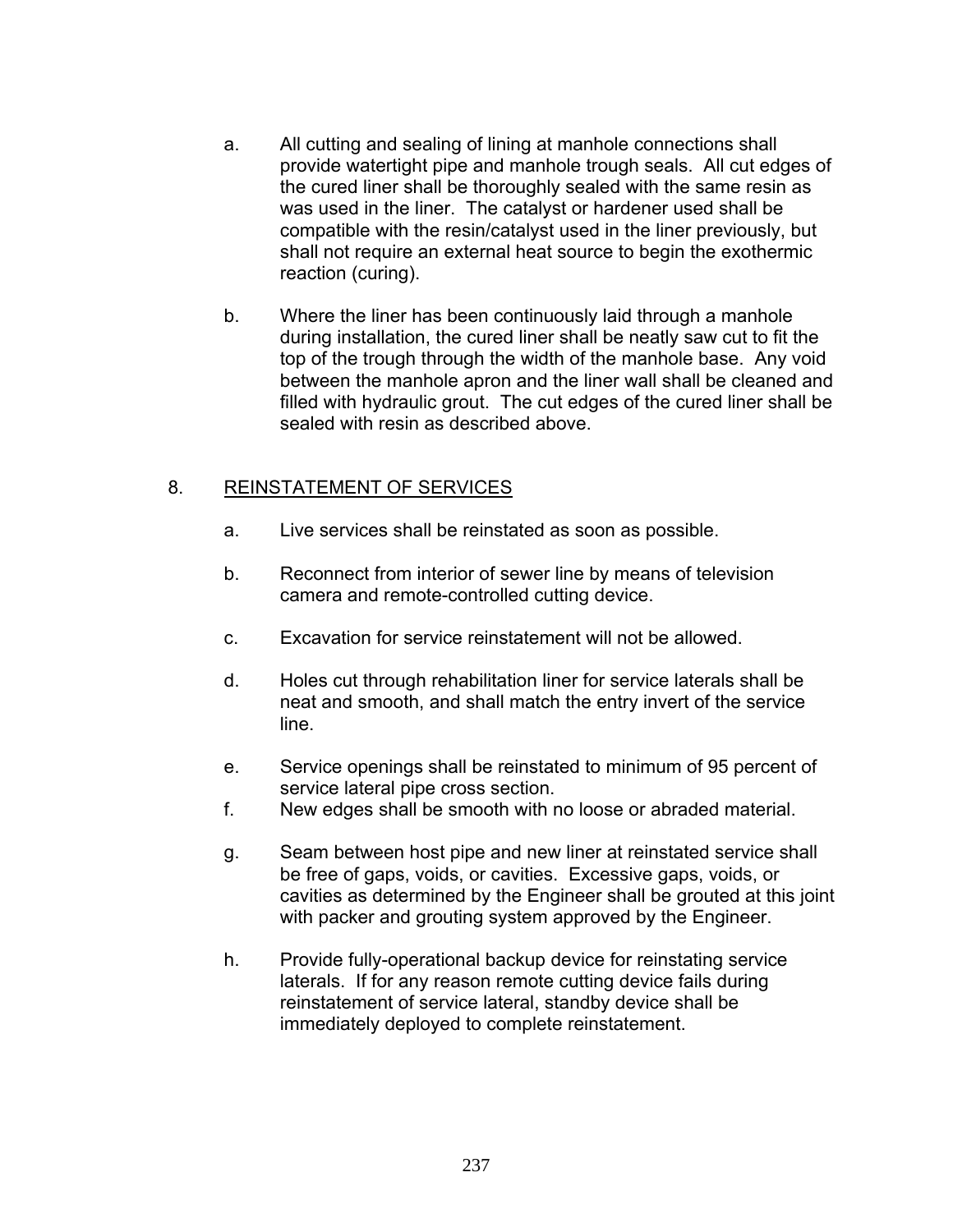# *J. FIELD QUALITY CONTROL*

## 1. INSPECTION

- a. Finished liner shall be continuous over entire length of liner insertion run between manholes, and free from visual defects such as foreign inclusions, dry spots, pinholes, and de-lamination.
- b. Wrinkles in finished liner pipe which cause backwater of one inch (25 mm) or more, or reduce hydraulic capacity of pipe (wrinkles which exceed 5 percent of pipe diameter) and wrinkles in finished liner that reduce structural stability of pipe are unacceptable and affected sections of lined pipe will be removed and repaired at no additional cost to the Authority.
- c. In the event that the Engineer has reasonable cause to suspect that annular space exists between liner and host pipe, Contractor will be directed to excavate and expose existing sewer and remove existing host pipe such that confirmation of suspected annular space can be made.
	- i. If annular space is determined to exist, repair in manner approved by the Engineer.
	- ii. If it is determined that no annular space exists, Contractor shall be reimbursed in accordance with **§ 109-04, Extra and Force Account Work.**

## 2. LEAK TESTING

After completion of liner installation but prior to reinstatement of service lines, pressure-test rehabilitated sewer line for leakage in accordance with Item 512, Sanitary Sewer.

- 3. After completion of liner installation, side sewers, and finish work at manhole, sewer shall be televised according to the requirements of Item 522, Sanitary Sewer Television Inspection. The post-construction CCTV inspection that clearly shows the entire perimeter of each service reconnection shall be performed.
- 4. The layers of the cured lining shall be uniformly bonded. It shall not be possible to separate any two layers with a probe or point of knife blade so that the layers separate cleanly or the probe or knife blade moves freely between the layers. If separation of the layers occurs during testing of field samples, new samples will be cut from the work. Any re-occurrence may cause rejection of the work.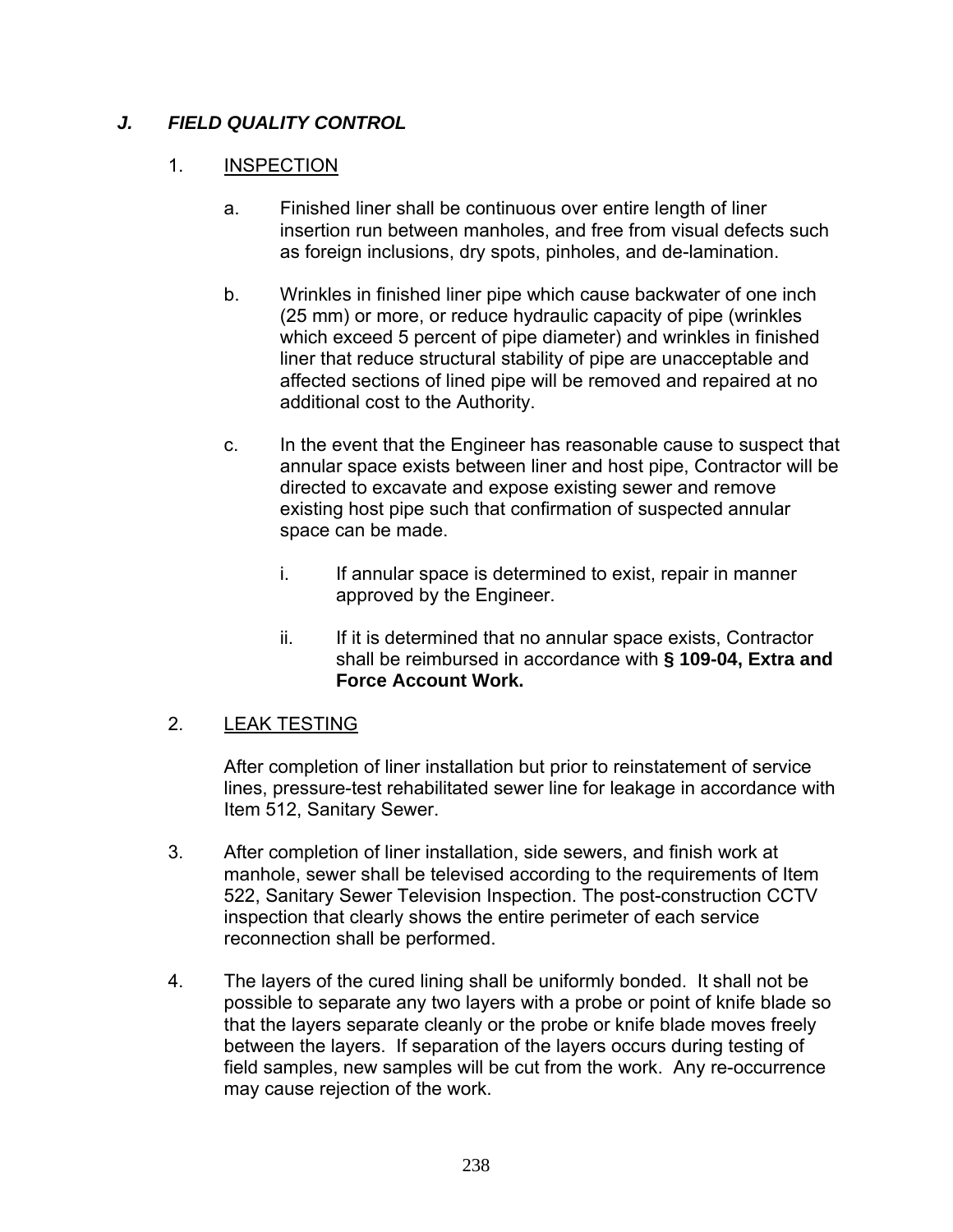# *K. TESTING FOR CERTIFICATION*

1. The Contractor shall provide sufficient specimens from each length of CIPP Lining installed to allow an independent laboratory to conduct three separate tests for each of the flexural and tensile properties of the liner as specified below. The specimens shall be cut from each installed liner at an intermediate point, the termination point or from the downtube after the liner has been cured and cooled. Each specimen shall be clearly marked to indicate the installed location of the liner, the date of installation, the pipe diameter and the resin used.

 The following test shall be performed for each length of CIPP lining installed: Short-Term Flexural (Bending) Properties -The initial tangent flexural modulus of elasticity and flexural yield strength shall be measured in accordance with ASTM D790.

- 2. Copies of the certified test results shall be sent directly to the Engineer by the laboratory. The certified results shall report the actual test results obtained for all three specimens used for each test, the average of the three results and the standard deviation of the results for each of the properties being tested.
- 3. Each individual reported value shall meet or exceed the value of that property as specified in this Item or as used in the design calculations, whichever is higher.
- 4. All the expenses incurred relating to the certified testing of the Cured-in-Place Pipe lining furnished under this Contract, shall be paid for by the **Contractor**

# *L. CLEAN UP*

The Site shall be cleaned on a continuous, daily basis during performance of the work and shall be cleaned upon completion so that the Project Site shall be left in a neat and orderly condition acceptable to the Engineer.

## **MEASUREMENT AND PAYMENT:**

## Sanitary Sewer Cured-in-Place Pipe Lining

This work will be measured for payment by the actual number of linear feet of each size of sanitary sewer lined with cured-in-place pipe lining, measured along the centerline of the sanitary sewer from the center of the insertion manhole to the center of the last manhole.

This work shall be paid for at the contract unit price per linear foot of "Sanitary Sewer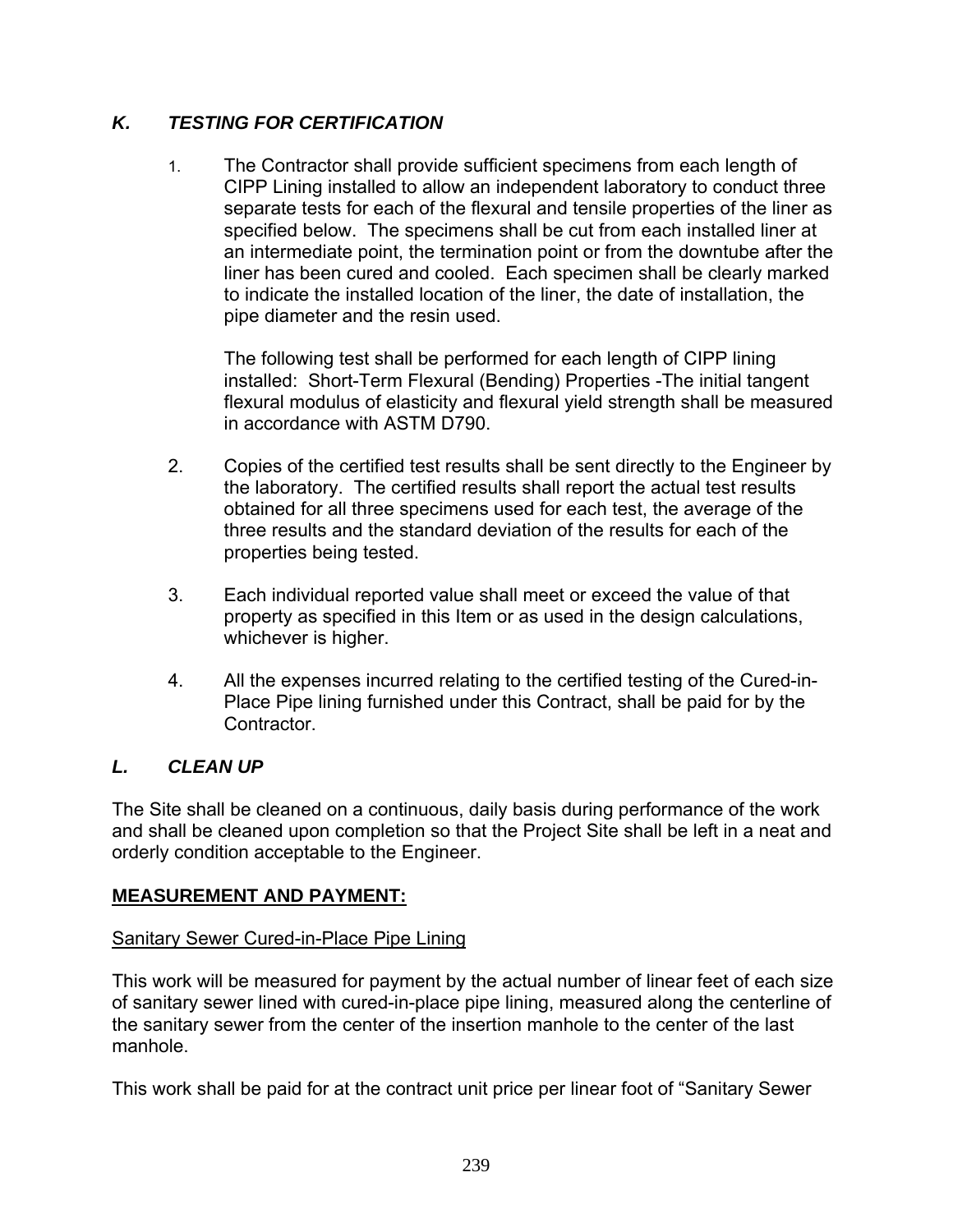Cured-in-Place Pipe Lining (Size), completed, which price shall include all materials, labor, tools, and equipment incidental and necessary to furnish and install the resinimpregnated, liner in existing sewers and cutting and sealing of the liner at termination manholes.

#### Re-establish House Service Connections

This work will be measured for payment by the actual number of house service connections re-established by the Contractor at the unit price bid for each.

This work will be paid for at the contract unit price per each of "Re-Establish House Service Connections," completed, which price shall include all materials, labor, tools, and equipment incidental and necessary to re-establish house service connections.

#### Cut Protruding Taps

This work will be measured for payment by the actual number of protruding taps cut by the Contractor at the unit price bid for each.

This work will be paid for at the contract unit price per each of "Cut Protruding Taps," completed, which price shall include all materials, labor, tools, and equipment incidental and necessary to cut protruding taps.

#### Flow Control and Bypass Pumping

There will be no measurement for payment for the cost of flow control and bypass pumping, but the cost thereof shall be included in the contract unit price for Item 520, Sanitary Sewer Cured-in-Place Pipe Lining.

#### Other Items of Work

Cleaning will be measured and paid for in accordance with the provisions of Item 518, Sanitary Sewer Cleaning.

For Television Inspection in connection with the installation of Sanitary Sewer Cured-In-Place Pipe Lining, the work will be measured for payment by the number of linear feet, measured along the centerline of the sanitary sewer from the center of the manhole to the center of the manhole. The actual number of linear feet shall only be measured and paid for once and the unit price bid shall include the cost of the pre-insertion, postinsertion and final guarantee television inspections of the sanitary sewer lined with cured-in-place pipe lining.

Point Repairs will be measured and paid for in accordance with the provisions of Item 521, Sanitary Sewer Point Repairs.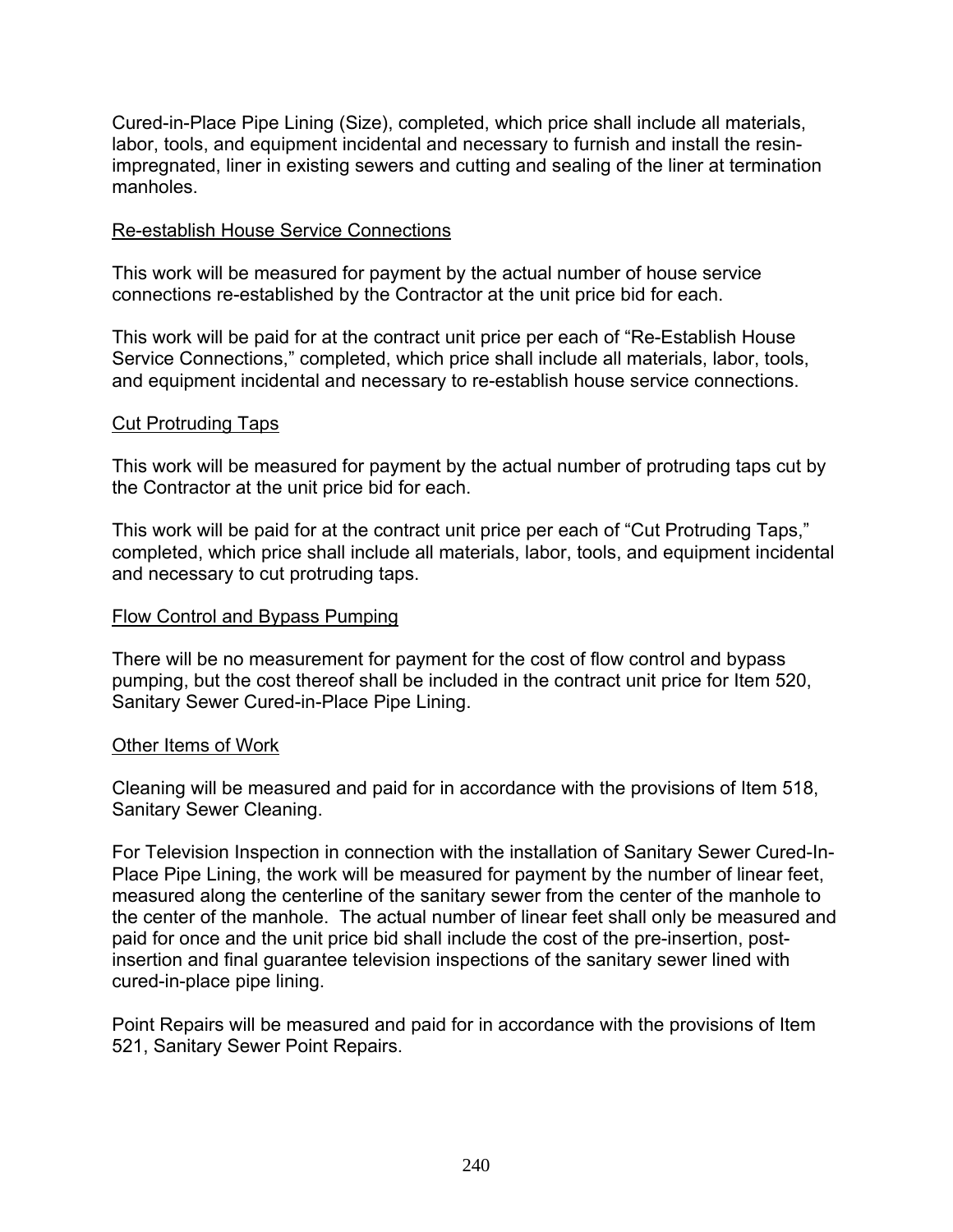Maintenance and Protection of Traffic will be measured and paid for in accordance with the provisions of Item 971, Maintenance and Protection of Traffic.

When no price for Items 518, Sanitary Sewer Cleaning; Item 522, Sanitary Sewer Television Inspection; or Item 971, Maintenance and Protection of Traffic, is asked for on the Proposal Form, the cost of the Work as shown on the Contract Documents shall be included in the cost of Item 520.01, Sanitary Sewer Cured-in-Place Pipe Lining and no direct payment for the individual items will be made.

| <b>Item Number</b> | Pay Item                                            | <b>Pay Unit</b> |
|--------------------|-----------------------------------------------------|-----------------|
| 520.01             | (Size) Sanitary Sewer<br>Cured-In-Place Pipe Lining | Linear Foot     |
| 520.02             | Re-establish House Service<br>Connection            | Each            |
| 520.03             | <b>Cut Protruding Taps</b>                          | Each            |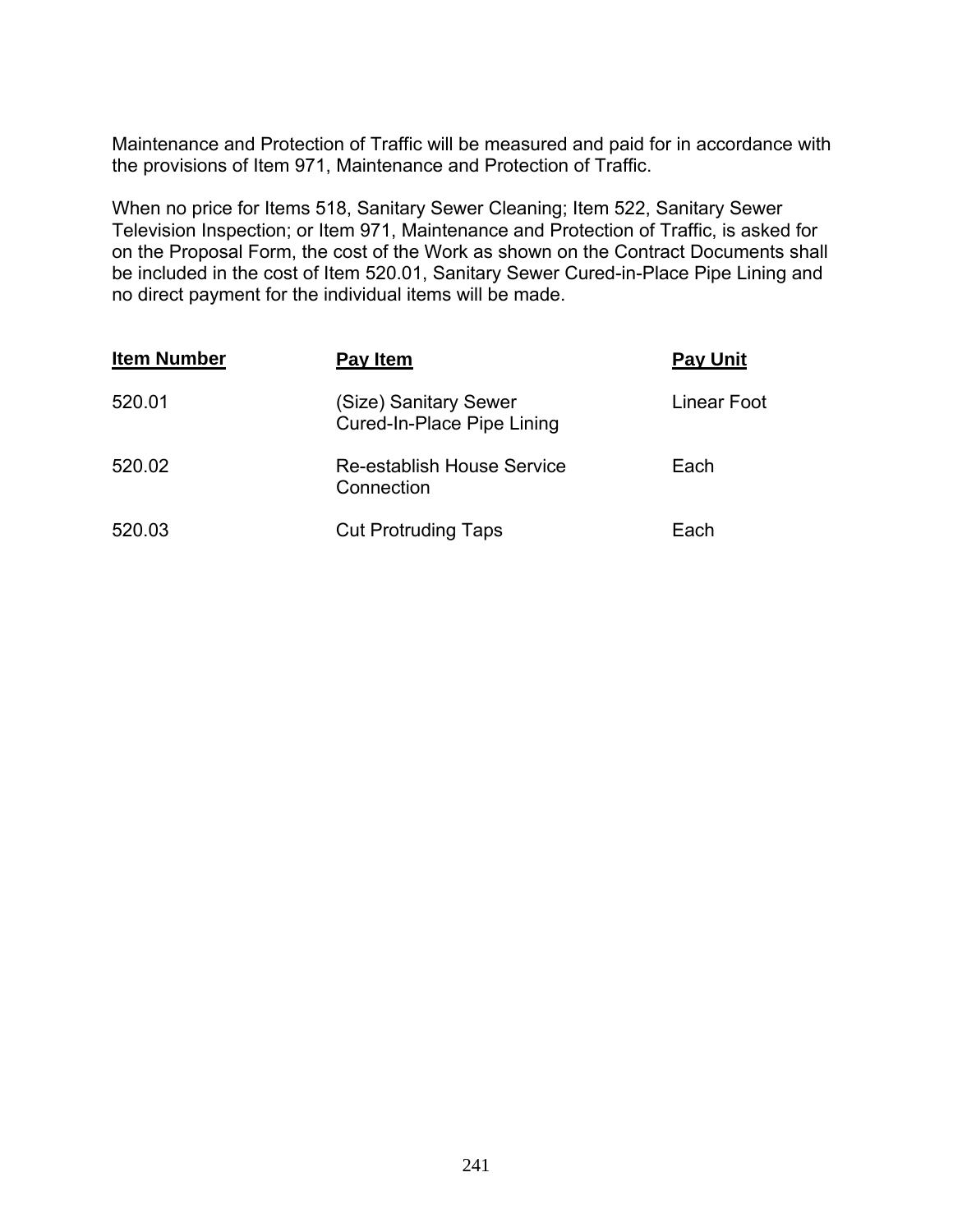## **ITEM 521 SANITARY SEWER POINT REPAIRS**

## **DESCRIPTION:**

Work under this Item shall include the repairs and/or replacement of existing sanitary sewer pipes and fittings at the locations shown in the contract documents or as directed by the Engineer. Included shall be, but not limited to, sawcutting the existing pavement, excavation, trench support, dewatering, protection of other underground structures and facilities, formation of bedding, bedding material, laying pipe, backfilling, bituminous concrete trench repair and pavement restoration in accordance with the appropriate specifications and as ordered by the Engineer.

#### **MATERIALS AND EQUIPMENT:**

The materials and equipment necessary (including the minimum lengths of pipe to be used for point repairs) are those specified under the appropriate Items of the Standard Specifications.

In general, the Contractor shall use PVC pipe in depths 0-15' deep and ductile iron pipe in depths exceeding 15' deep. Materials similar to existing materials shall be used where shown in the contract documents or as directed otherwise or approved by the Engineer.

#### **CONSTRUCTION DETAILS:**

Related Technical Specifications:

- Item 205 Trench Excavation and Backfill
- Item 407 Bituminous Concrete Trench Repair
- Item 512 Sanitary Sewers
- Item 516 Sanitary Sewer Flow Control and Bypass Pumping
- Item 520 Sanitary Sewer Cured-in-Place Pipe Lining
- 1. The Contractor shall comply with the requirements of the appropriate Standard Specifications for the type of pipe being repaired and/or replaced, as referenced above.
- 2. All defective pipes shall be excavated and uncovered so that the entire defect is exposed and the repair can be made and that the restored pipe can be aligned into its final position to the correct line and grade as shown in the contract documents. This work shall be accomplished in such a manner that the integrity of the existing pipe beyond the affected section and the joints on either side of the repair/replacement are not displaced.
- 3. Any joints damaged by the Contractor beyond the section of repairs shown on the contract documents shall be repaired in accordance with the requirements of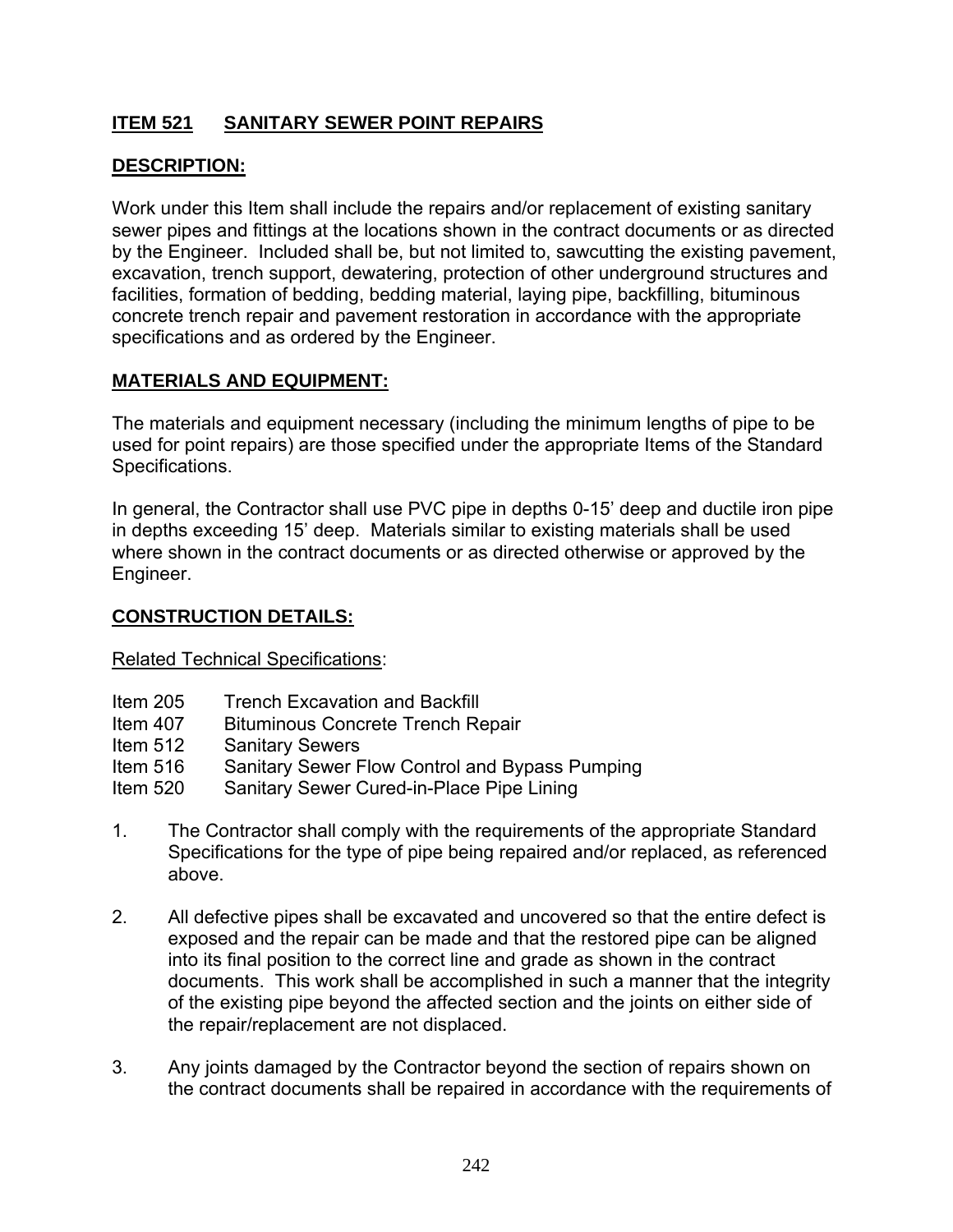these specifications by the Contractor at no additional expense to the Authority.

- 4. Removal of fences, base material, storm drains, etc., that interfere with the point repair and are necessary to complete the work at the designated locations will be restored or replaced to their original condition at no additional expense to the Authority.
- 5. Joints: When connecting plain-end spigot pipe, suitable adapters shall be used for joining dissimilar materials or similar materials. The adapters shall be of either the insert type or the shielded coupling type as shown in the contract documents or as directed and approved by the Engineer. The adapter and coupling material shall be of materials which pass the strength and chemical requirements of ASTM Designation: C594, latest revision. All banded maintenance couplings and adapters shall bear the manufacturer's identifying mark and size.
- 6. Service Connections: Any service connection replaced during a point repair shall conform to these Specifications and applicable ASTM Specifications, for the materials and installation. Materials shall be similar to that of connecting pipe.
- 7. Cleanouts: Any cleanout replaced during a point repair shall conform to the pipe manufacturer's recommendations and specifications and applicable ASTM Specifications for the cleanout and for installation of such. The material of the cleanout shall be similar to the sewer pipe it is connected to.
- 8. Cleanout Plugs: All cleanout plugs used to seal an open cleanout shall be a cap similar to the pipe material of the cleanout. All cleanout plugs shall conform to the manufacturer's recommendations and specifications for the cap or plug and for installation of such.

## **MEASUREMENT AND PAYMENT:**

The length of each section of pipe repaired or replaced under this Item shall be measured by the total length of pipe repaired or replaced measured from the centerline of the last upstream joint to the centerline of the last downstream joint, in that section.

Sanitary Sewer Point Repairs measured for payment shall include all labor, materials, equipments, personnel, supervision and all incidentals required for the proper execution of the work including but not limited to, saw-cutting pavement, trench excavation, trench support, protection of other underground structures and facilities, formation of bedding, bedding material, laying pipe, backfilling, trench repair and pavement restoration.

| <b>Item Number</b> | Pay Item                            | <b>Pay Unit</b>    |
|--------------------|-------------------------------------|--------------------|
| 521                | <b>Sanitary Sewer Point Repairs</b> | <b>Linear Foot</b> |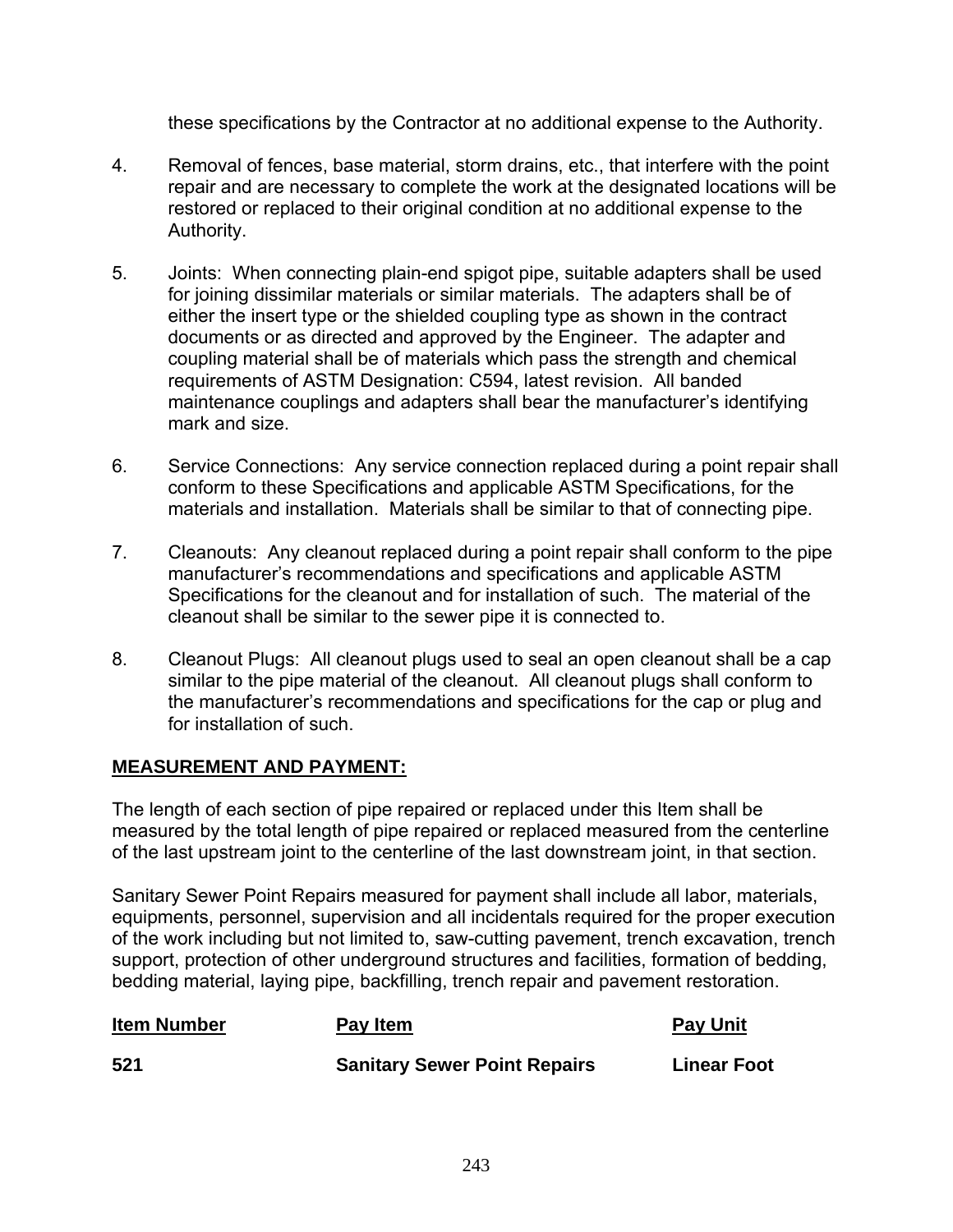## **ITEM 522 SANITARY SEWER TELEVISION INSPECTION**

#### **DESCRIPTION:**

Under this item, the Contractor shall inspect sanitary sewer interior using color closedcircuit television (CCTV) camera, and document the record of the inspection in DVD format with audio location and date information, video title information, continuous tape counter and provide paper and digital copies of all inspection logs. Work may be performed in conjunction with sanitary sewer cleaning, installation of cured-in-place pipe lining and/or manhole rehabilitation, independently or in conjunction with other sanitary sewer activities.

### **MATERIALS AND EQUIPMENT:**

- A. Television Inspection Camera(s): Equipped with rotating head, capable of  $\pm$  275degree rotation from horizontal and 360-degree rotation about its centerline.
	- 1. Minimum Camera Resolution: 400 vertical lines and 460 horizontal lines, picture quality and definition shall be to the satisfaction of the Engineer.
	- 2. Camera Lens: Not less than 140 degree viewing angle, with automatic or remote focus and iris controls.
	- 3. Focal Distance: Adjustable through range of 6 inches to infinity.
	- 4. Camera(s) shall be intrinsically safe and operative in 100 percent humidity conditions.
	- 5. Lighting Intensity: Remote-controlled and adjusted to minimize reflective glare.
	- 6. Lighting and Camera Quality: Provide clear, in-focus picture of entire inside periphery of sewer. A reflector in front of the camera may be required to enhance lighting in large diameter pipe.
	- 7. Height adjustment: Use a camera with camera height adjustment so that the camera lens is always centered at one-half the inside diameter, or highter, in the pipe being.
- B. Footage Counter: Measures distance traveled by camera from the centerline of the starting manhole, accurate to two-tenths of a foot over the entire length of the section being inspected.
- C. Video Titling: Video equipment shall include genlocking capabilities to extent that computer generated data (such as footage, date, and size) as determined by SDR, can be overlaid onto video, and be indicated on television monitor and permanently recorded on inspection videotape.
- D. Recording: All recordings are to be in digital format.
	- 1. Image Capture: Capture color still shots of video recordings for all defects encountered. Digitized picture images shall be stored and be exportable as JPEG formats.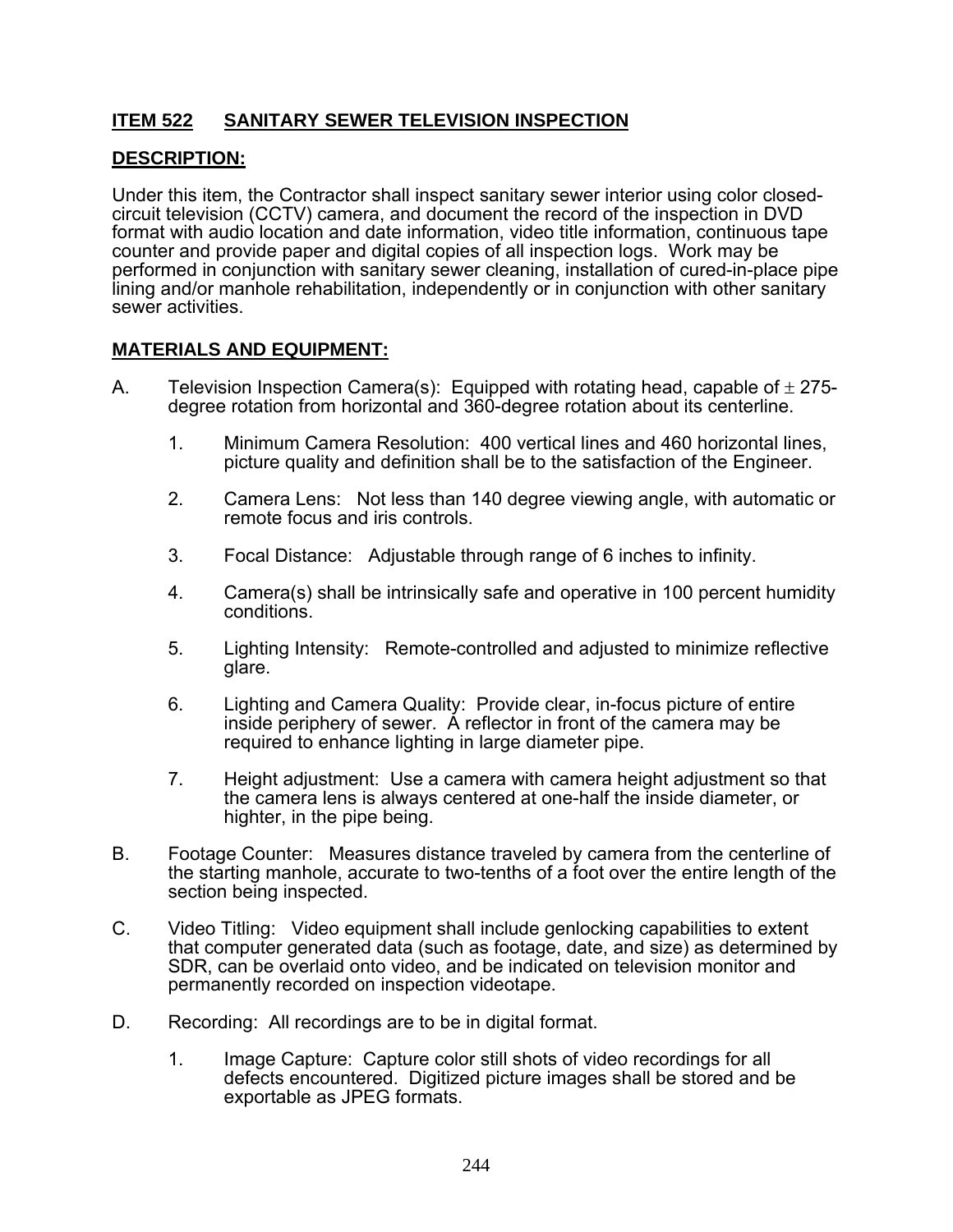2 Video Capture: Full time live video and audio files shall be captured for each pipe segment and lateral inspected. The files shall be stored in industry standard MPEG format viewable from a DVD on an external personal computer that utilizes MicroSoft Media Player, version 9.0 to view the recording. The MPEG video shall be ISO-MPEG Level 1 (MPEG-1) coding with a resolution of 352 pixels (x) by 240 pixels (y) and an encoded frame rate of 29.97 frames per second. System shall perform an automatic disk image/file naming structure to allow saved video/data sections to be "Burned" to DVDR format. It shall have the capability of "burning" a minimum of 120 minutes of recording to the DVDR media. The video recording shall be free of electrical interference and shall produce a clear and stable image. The audio recording shall be sufficiently free of background and electrical noise as to produce an oral report that is clear and discernable. The digital recordings and inspection data shall be cross-referenced to allow instant access to any point of interest within the digital recording.

## **CONSTRUCTION DETAILS:**

The Contractor shall provide qualified and experienced personnel and all necessary equipment, tools and materials and all incidentals required to perform sanitary Sewer Television Inspection according to the requirements of these specifications.

Inspection shall be performed by a NASSCO Pipeline Assessment Certification Program (PACP) certified operator and shall meet the coding and reporting standards and guidelines as set by PACP. All report annotations, pipe conditions and pipe defects shall be identified properly using PACP codes as defined by PACP, and severity ratings shall be calculated according to PACP.

#### *A. SUBMITTALS*

- 1. Quality Assurance: Submit one example DVD of previous sewer inspection work that shows operational and structural defects in sewers, complete with audio commentary and inspection log(s).
- 2. DVD and inspection logs will be reviewed to determine if quality of CCTV image is acceptable, and if defects were properly identified and documented according to Authority requirements.
- 3. Modify equipment and/or inspection procedures to achieve report material of acceptable quality.
- 4. Do not commence Work prior to approval of report material quality by the Engineer Upon acceptance, report material shall serve as standard for remaining Work.
- 5. Maintain copy of all inspection documentation (tapes, databases, and logs) for duration of Work and warranty period.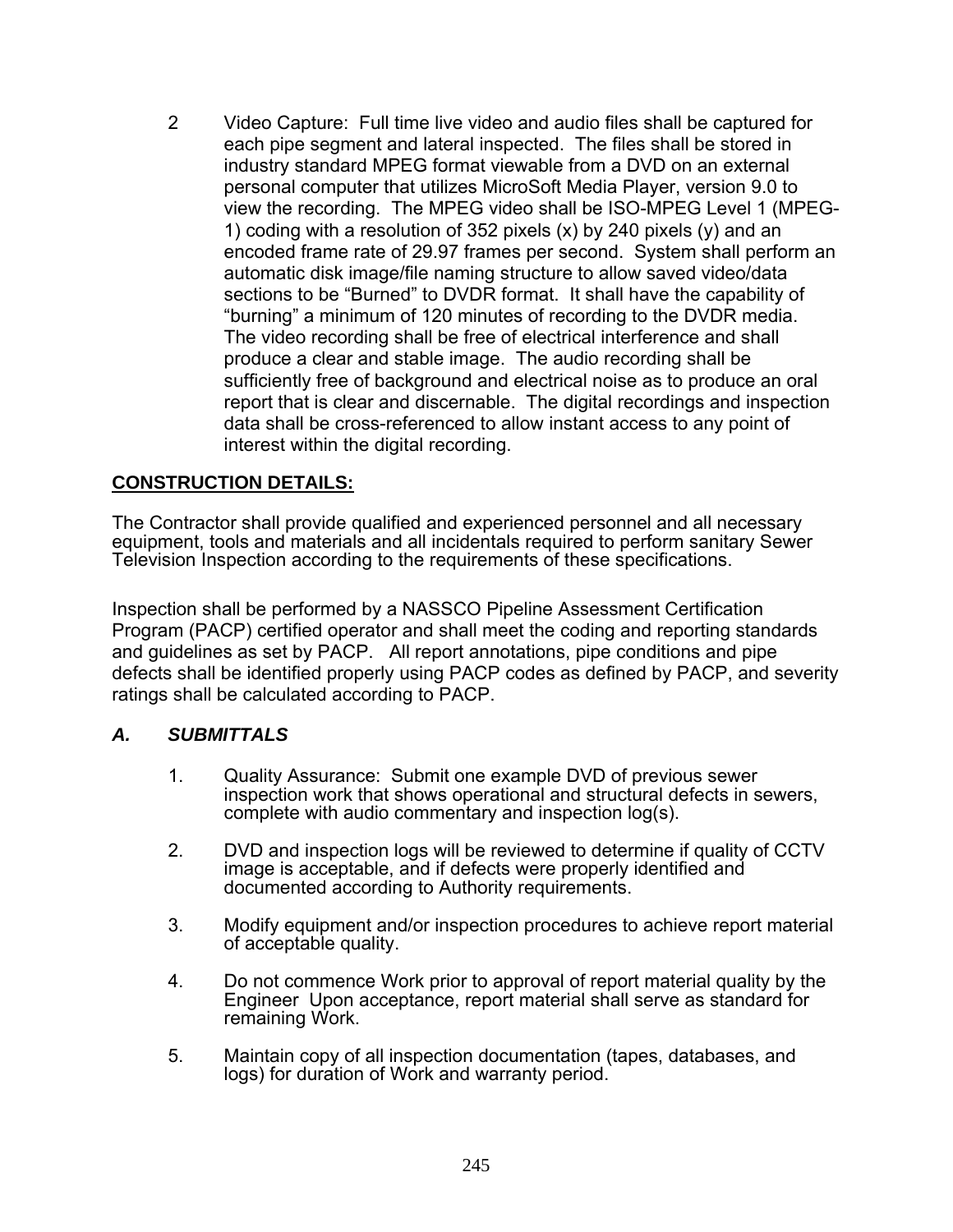6 Copies of PACP certificate for inspectors completing the work.

# *B. LEGAL, HEALTH AND SAFETY REQUIREMENTS*

The Contractor shall observe all federal, state and local laws, ordinances, policies, practices and regulations. In addition, the Contractor agrees to promptly procure all necessary approvals, licenses and permits, pay all charges and fees, and give all notices necessary and incident to the due and lawful prosecution of the work.

The Contractor shall conduct the work at all times in such a manner as to insure the least possible obstruction to traffic. The convenience of the general public and of the residents along and adjacent to the roadway shall be provided for in an adequate and satisfactory manner as the Engineer may direct.

All equipment and Materials shall be placed or stored in such locations so as not to be or to create the danger of becoming a hazard to the traveling public. No section of road shall be closed to the public except by permission of the Authority.

The safety provisions of applicable laws, building, construction and fire safety codes and the latest edition of the "Construction Safety Code, State of Connecticut, Labor Department", approved by the State Labor Commissioner, shall be complied with at all times.

The Contractor shall obtain the appropriate permits and approvals Perform operations in strict accordance with OSHA and equipment manufacturers' safety requirements. Particular attention is drawn to safety requirements involving entering confined spaces.

## *C. PROSECUTION OF THE WORK*

Sewer Flow Requirements

- 1. Minimal visible sewage flow in the sanitary sewers shall be allowed during inspection. If in the opinion of the Engineer, the amount of sewage flow observed during the television inspection becomes detrimental to the effectiveness of the work, it shall be eliminated by plugging of the sewers in the upstream manhole and/or bypass pumping, if necessary.
- 2 Plugs for flow control shall be of a design which pemits the release of a portion or all of the stored sewage flow in an emergency.
- 3 Water levels in the manholes upstream of the plugs shall not be allowed to rise to an elevation higer than two (2) feet above the manhole invert. If water levels rise to higher elevations, the plugs shall be removed to release a protion of the stored sewage or bypass pumping shall be utilized. Flows shall be restored to normal after completion of the television inspection.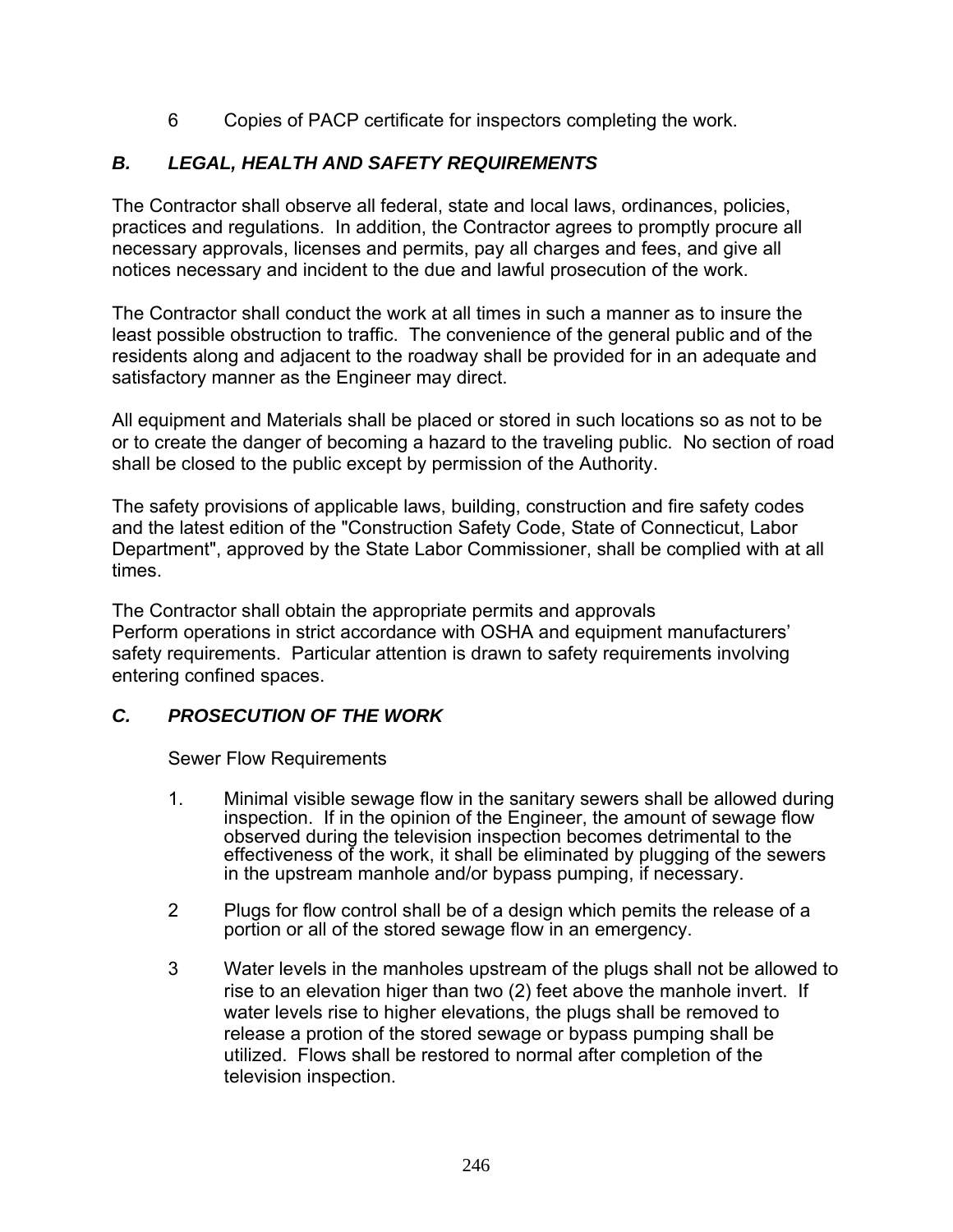## *D. SEQUENCE OF THE WORK*

When performed in conjunction with cured-in-place lining, the Contractor shall perform the Work in the following sequence:

- 1. Clean sewer lines and manholes in accordance with requirements of Item 518, Sanitary Sewer Cleaning.
- 2. Perform TV inspection to comply with requirements of this specification.
- 3. Install cured-in-place pipe lining in accordance with requirements of Item 520, Sanitary Sewer Cured-In-Place Pipe Lining.
- 4. Repeat TV inspection in same direction as previous inspection, after completion of installation of cured-in-place lining.
- 5. Inspection Requirements
	- a. The entire inspection survey shall be recorded in MPEG-1 format written to DVD and submitted with digital links to the survey. The documentation of the work shall be consistent with the National Association of Sewer Service Companies (NASSCO) Pipeline Assessment Certification Program Second Edition Reference Manual, 2001, including CCTV Reports, unmodified PACP database, logs, electronic reports, etc. noting important features encountered during the inspection.
	- b. Audio portion shall be sufficiently free from electrical interference and background noise to provide complete intelligibility of oral report.
	- c. Identify each DVD with labels showing Authority's name, Contractor's name, and each manhole-to-manhole pipe segment of sewer line represented on DVD.
	- d. The completed DVD will become the property of the Authority.
- 6. The speed of travel shall be slow enough to inspect each pipe joint, tee connection, structural deterioration, infiltration and inflow sources, and deposits, but should not, any time, be faster than 30 feet per minute. The camera must be centered in the pipe to provide accurate distance measurements to provide exact locations of important features in the sewer and these footage measurements shall be displayed and documented on the video.
- 7. Stop at every joint for three seconds and using a pan and tilt view when appropriate, and stopping elsewhere when necessary to ensure proper documentation of the sewer's condition. Stop at every lateral connection. Center the camera so that the lighting and the pan and tilt view can be used to inspect as far into the lateral connection as possible. Recording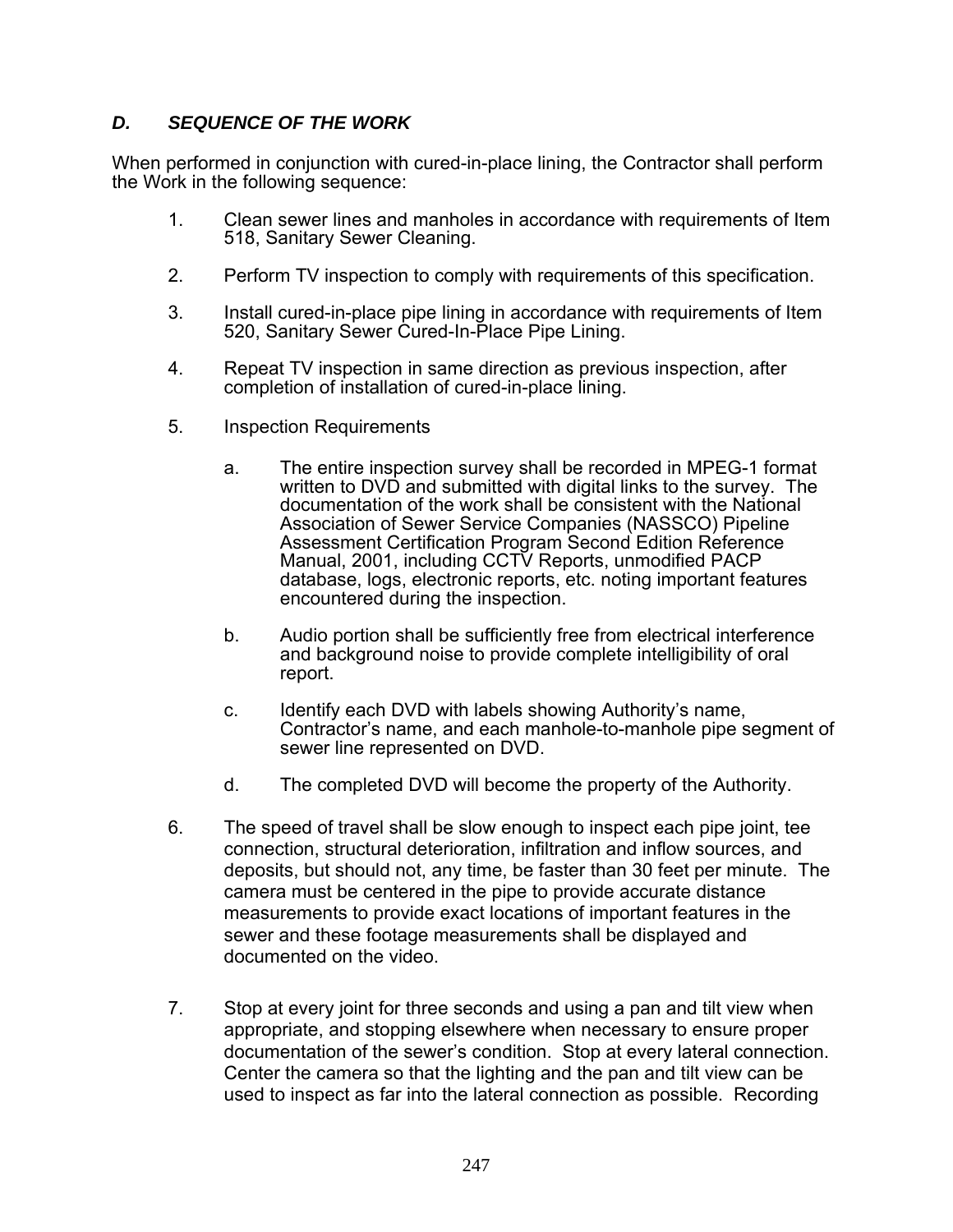all defects found in the service connection. Where lateral flow is observed, observe flows from service connections for approximately two minutes to ascertain if the flow is sanitary or extraneous flow. The video recording may be paused during observation. Record results of the flow observed on video recording and inspection logs.

- 8. The Engineer shall have access to observe and monitor operations at all times.
- 9. Every section of sewer (manhole to manhole) shall be identified by audio and alphanumeric on the video display and shall include: Project title, name of Greater New Haven Water Pollution Control Authority, time of day, map number, manhole to manhole pipe section, pipe material, sewer diameter and length, compass direction of viewing, direction of camera's travel, pipe depth, and operator name.

 Important features shall be identified by audio and on PACP log to include all manholes, active and inactive service connections, structural defects, maintenance problems, grease, roots, infiltration, obvious inflow sources, etc. All video must be continuously metered from manhole to manhole. In addition to televising the sewer, all manholes shall be panned with the video camera and visually inspected.

## *E. ACCEPTANCE BY THE ENGINEER*

Final Acceptance of the work shall be determined by the Engineer based upon the verification that the Sanitary Sewer Television Inspection has been successfully completed in accordance with the following requirements:

- 1. Where television inspection is in preparation for the installation of curedin-place pipe lining, the television inspection shall be in accordance with these specifications and the requirements of Item 520, Sanitary Sewer Cured-in-Place Pipe Lining.
- 2. Where television inspection is in preparation for manhole rehabilitation, the television inspection shall be in accordance with these specifications and the requirements of Item 524, Sanitary Sewer Manhole Rehabilitation.

If the Engineer determines that the television inspection has not been completed in accordance with the requirements, the Contractor shall repeat the television inspection process until final acceptance is obtained.

# *F. CLEAN UP*

The Site shall be cleaned on a continuous, daily basis during performance of the work and shall be cleaned upon completion so that the Project Site shall be left in a neat and orderly condition acceptable to the Engineer.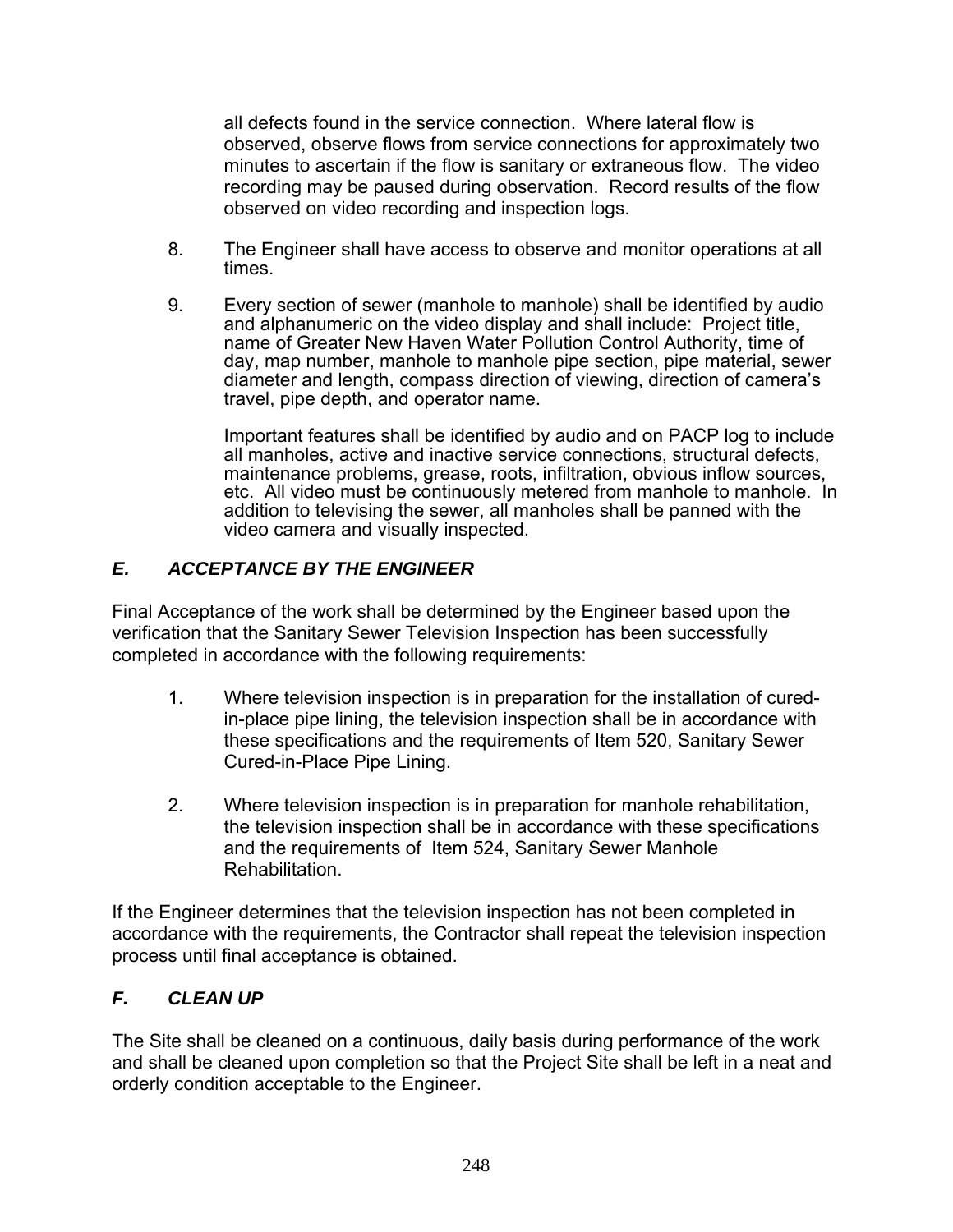#### **MEASUREMENT AND PAYMENT:**

This work will be measured for payment by the actual number of linear feet of the size and type of sanitary sewer television inspections, measured along the centerline of the sanitary sewer from the center of the manhole to the center of the manhole.

This work shall be paid for at the contract unit price per linear foot of "Sanitary Sewer Television Inspection (Size) (Type), actually completed, which price shall include all materials, labor, tools, and equipment incidental and necessary for the television inspection.

For Television Inspection in connection with the installation of Sanitary Sewer Cured-In-Place Pipe Lining, the work will be measured for payment by the actual number of linear feet, measured along the centerline of the sanitary sewer from the center of the manhole to the center of the manhole. The actual number of linear feet of the sanitary sewer lined with cured-in-place pipe lining shall only be measured and paid for once and the unit price bid shall include the cost of the pre-insertion and post-insertion television inspections as well as the final television inspection performed at the completion of the three year guarantee period.

There will be no measurement for payment for the cost of television inspection of manholes, but the cost thereof shall be included in the contract unit price per linear foot for the size and type of sanitary sewer television inspection.

| <b>Item Number</b> | Pay Item                                                     | <b>Pay Unit</b> |
|--------------------|--------------------------------------------------------------|-----------------|
| 522                | <b>Sanitary Sewer</b><br>Television Inspection (Size) (Type) | Linear Foot     |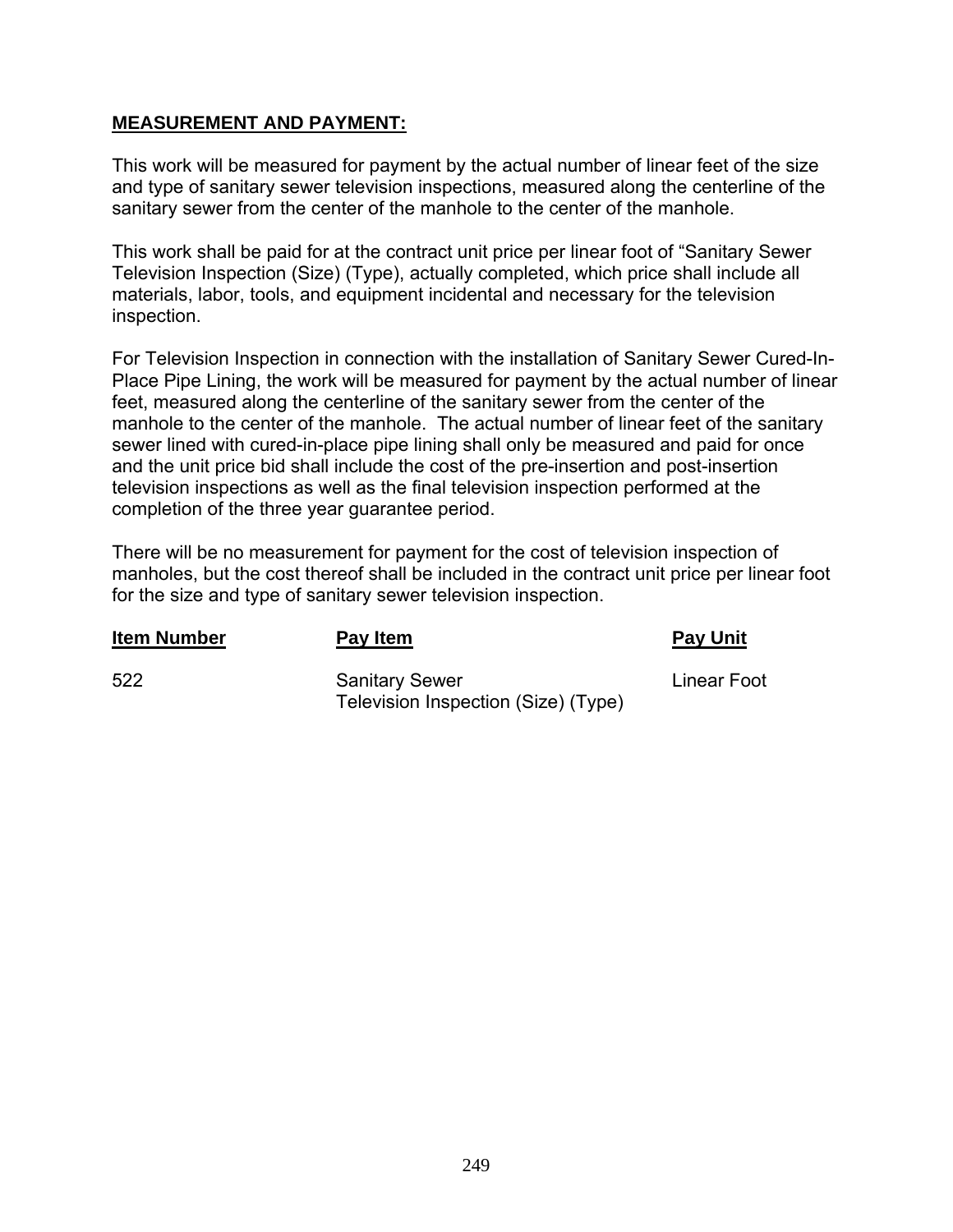# **ITEM 523 SANITARY SEWER MANHOLES**

## **DESCRIPTION:**

The work under this Item shall consist of the construction, alteration, reconstruction, conversion, or resetting of sanitary manholes and drop manholes. Said structures shall be constructed in conformity with the lines grades, dimensions and details shown on the Contract Drawings or as ordered and in accordance with the provisions of these specifications. In this Contract unless otherwise directed by the Engineer, or shown on the details, all manholes shall be precast.

For the work under this Item the following definitions shall apply:

- A. "Construct" shall mean the work required to construct a new manhole.
- B. "Alter" shall mean that work required on existing manholes in order to make required connections of pipes being installed under other Items of work.
- C. "Reconstruct" shall mean major changes made to an existing manhole in order to adjust the frame and cover or other reconstruction work all as indicated on the Contract Drawings.
- D. "Convert" shall mean the work required in changing an existing unit to a unit of another type.
- E. "Reset" shall mean the minor adjustment of frames and covers of existing units to the proposed grade not involving major reconstruction of the unit. (Examples of resetting are: adding several course of brick/block or use of an approved manufactured manhole extension adapter ring to bring a frame to required grade.; removing some masonry courses for lowering a frame without reconstruction below the required elevation of the bottom of the frame (providing that the frame will be properly seated).

## **MATERIALS:**

The materials to be used in this construction shall be those indicated on the Contract Drawings or ordered by the Engineer and they shall conform to the requirements of these specifications. All units shall be of precast reinforced concrete. Manhole sections and base shall conform to the type and size specified on the Contract Drawings and the requirements of ASTM Specification C-478. Precast manhole sections shall be joined with rubber gaskets in conformance with the provisions of ASTM Specification.

Concrete building brick will conform to the provisions of ASTM C-55, Grade P-Il; brick shall conform to the provisions of ASTM C-32, Grade MM. No common brick will be allowed.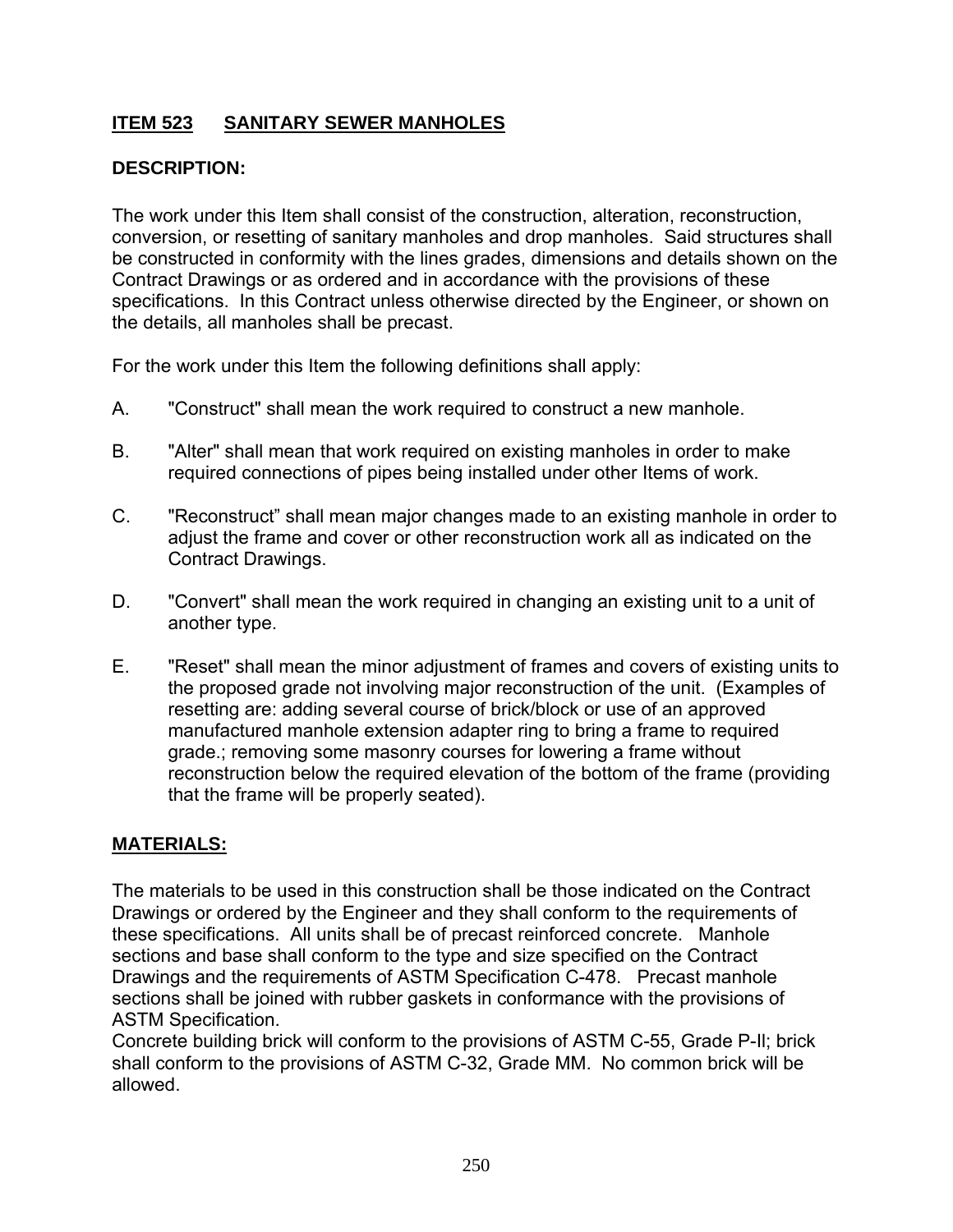Metal for manhole frames, covers and steps shall be cast iron, cast steel, cast or wrought aluminum, structural steel or malleable iron conforming to the requirements of the Contract Drawings. The lower surface of the cover and the corresponding upper surface of the frame shall be machine finished to provide a smooth flat contact or fit, so that covers shall bear uniformly on their supports without tendency for the cover to rock or rattle. Cast iron shall conform to the requirements of AASHTO M 105, Class 25. Cast steel shall conform to the requirements of ASTM 27 and shall be thoroughly annealed. Structural steel shall conform to the requirements of ASTM A36 or A283, grade B or better as to quality and details of fabrication. Malleable iron shall conform to the requirements of specifications of ASTM A47 Grade 32510 (Except for steps which may be graded 35018). Cast aluminum steps shall comply with the provisions of ASTM B-26 for Alloy SG7OA-T6. Wrought aluminum shall conform to the provisions of AFTM B209.

Mortar shall conform to the requirements of these Specifications except that the annular rings around the pipe shall be bricked up using concrete brick and an approved nonshrink mortar.

## **CONSTRUCTION DETAILS:**

Excavation for installation of manholes shall be constructed as shown on the Contract **Drawings** 

Precast concrete riser sections shall be carried to below finished grade as shown on the details. The Contractor shall set the casting to grade using not less than two nor more than six courses of brick. Precast concrete sections of manholes will be joined using "0" ring gaskets installed as specified under the Item "Sanitary Sewers" and the joints shall be mortared with non-shrink mortar.

Backfilling and compacting shall be performed in accordance with the provisions of the Item 205, Trench Excavation and Backfill.

Where proposed manholes are indicated on the Contract Drawings to be constructed over, existing sewers, the existing sewer pipe shall be left undisturbed and the flow maintained through it until the manhole has been completed and accepted. Unless otherwise specified, required or ordered, the Contractor shall carefully excavate around and properly support the existing sewer pipe. The base section of the manhole shall be cast-in-place and shall have ring-formed joint cast or formed in the base section which shall be compatible with the corresponding precast manhole riser sections. On completion and acceptance of the manhole, the top portion of the existing sewer pipe shall be carefully removed and the invert formed to the limits and in accordance with the details shown on the Contract Drawings or as directed by the Engineer. Reinforced concrete pipe shall have the reinforcement cut off and mortared over with a minimum of one-half inch of mortar.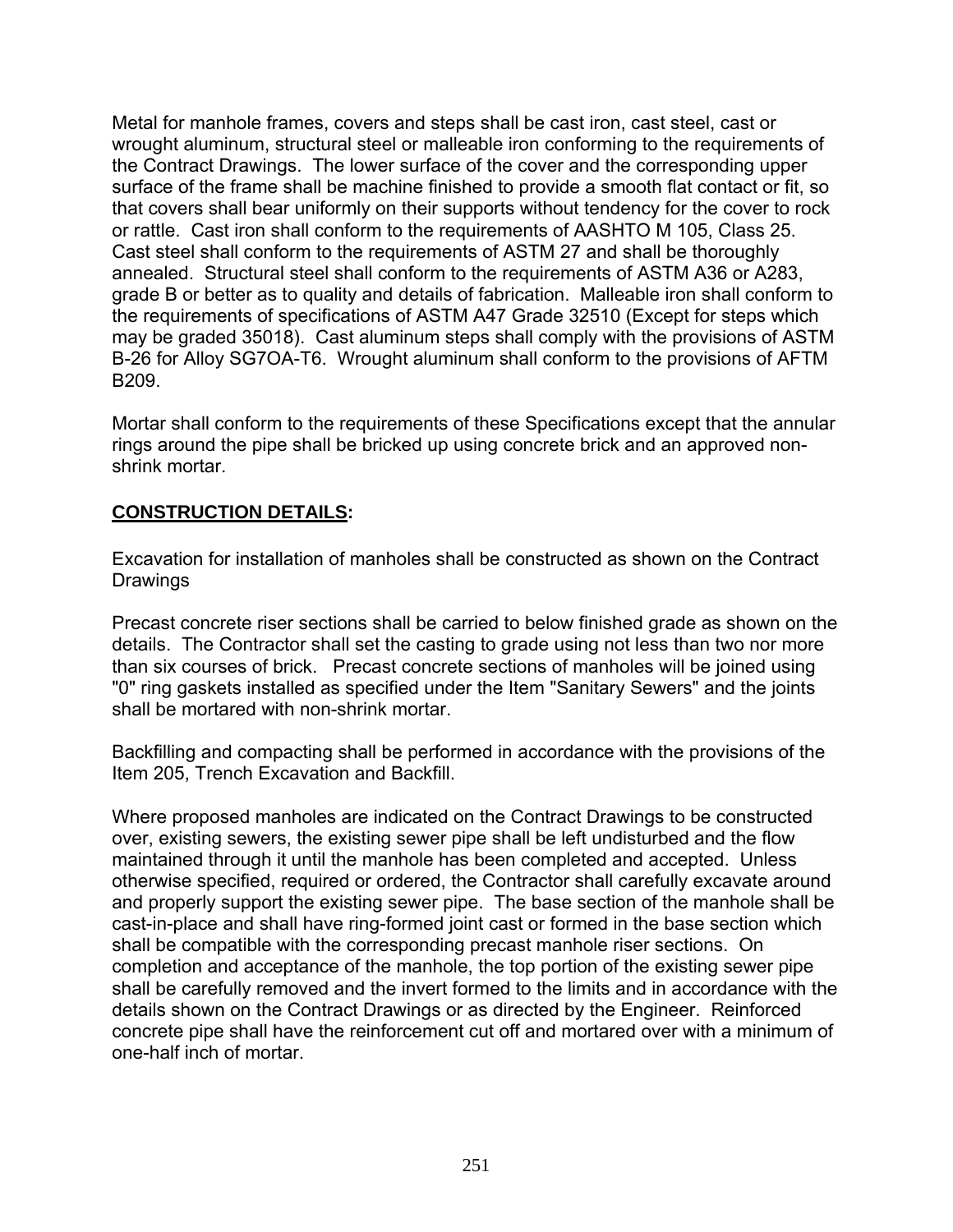## **TESTING**

- A. Vacuum Test (required on all **new** manholes and junction chambers)
	- 1. Vacuum testing shall be performed using an inflatable compression band, vacuum pump, and appurtenances specifically designed for testing manholes. Test procedures shall be in accordance with the equipment manufacturer's recommendations. The Contractor shall be familiar with the vacuum testing equipment and shall provide a minimum of 4 hours of instruction by a factory authorized representative prior to the performance of any vacuum testing.
	- 2. Each manhole and junction chamber shall be tested immediately after assembly including the connection of pipes and prior to backfilling.
	- 3. All lift holes shall be plugged with non-shrink grout and all pipes entering the manhole and junction chamber shall be plugged and braced to prevent the plug from being drawn into the manhole or junction chamber.
	- 4. After the test equipment is in place the test shall be performed at the following rate and test times:
		- a. For 48", 60", 72" or 84" Diameter Manholes.
			- $(1)$  Initial pressure test 10 inches Hg.
			- (2) Test time 1inch Hg drop to 9 inch Hg in 1 minute minimum allowable, for 0 -10 ft deep manholes; 1 minute 15 seconds minimum allowable for 10 -15 ft deep manholes; 1 minute 30 seconds minimum allowable for 15 - 25 ft deep manholes.
		- b. If the pressure drop exceeds 1 inch Hg in the specified time the manhole shall be repaired in accordance with approved procedures and retested.
		- c. If a manhole fails to meet a 1 inch Hg drop in the specified time after repairs the unit shall be water exfiltration tested and repaired as necessary.
- B. Water Exfiltration Test (for all manholes and chambers)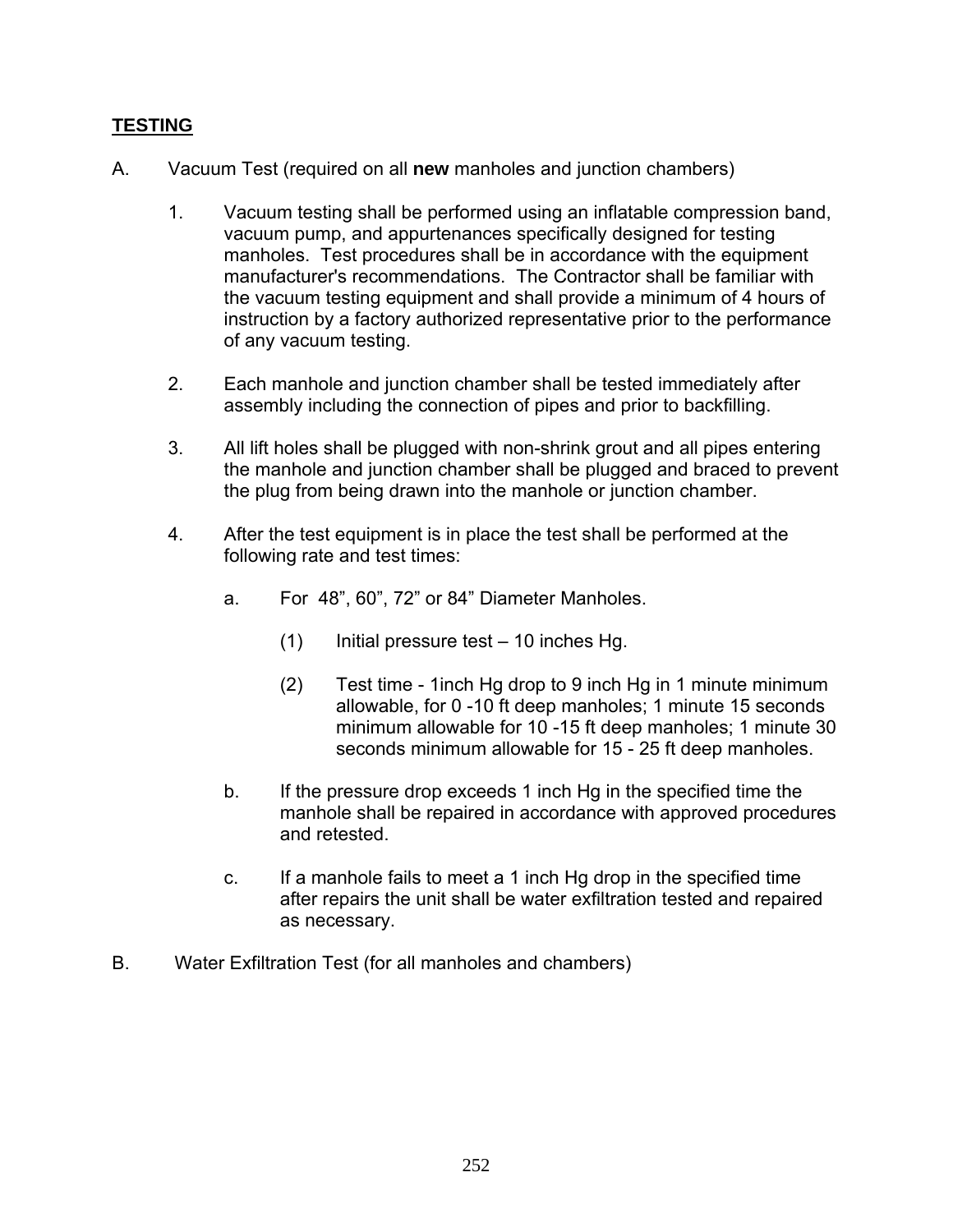- 1. The Contractor shall assemble the manhole in place; fill and point all lifting holes and exterior joints within six (6) feet of the ground surface with an approved non-shrinking mortar. The test shall be performed prior to the installation of the shelf and invert and before filling and pointing the horizontal joints below six (6) foot of depth. The Contractor shall lower ground water table below the bottom of the manhole for the duration of the test. Plug all pipes and other openings into the manhole and brace to prevent blow out.
- 2. The manhole shall be filled with water to the top of the cone section. If the excavation has not been backfilled and no water is observed moving down the surface of the manhole, the manhole is satisfactorily water-tight. If the test, as described above is unsatisfactory as determined by the Engineer, or if the manhole excavation has been backfilled, continue the test. A period of time may be permitted to allow for absorption. Following this period, refill manhole to the top of the cone, if necessary and allow at least eight hours to pass. At the end of the test period, refill the manhole to the top of the cone again, measuring the volume of water added. Extrapolate the refill amount to a 24-hour leakage rate. The leakage for each manhole shall not exceed one gallon per vertical foot for a 24 hour period. If the manhole fails this requirement, but the leakage does not exceed three gallons per vertical foot per day, repairs by approved methods may be made as directed by the Engineer. If leakage due to a defective section of joint exceeds three gallons per vertical foot per day, the manhole shall be rejected. Uncover the rejected manhole as necessary and disassemble, reconstruct or replace it as directed by the Engineer. Retest the manhole and, if satisfactory, fill and point the interior joints.
- 3. No adjustment in the leakage allowance will be made for unknown causes such as leaking plugs, absorptions, etc. It will be assumed that all loss of water during the test is a result of leaks through the joints or through the concrete.
- 4. An infiltration test may be substituted for an exfiltration test if the ground water table is above the highest joint in the manhole. If there is no leakage into the manhole as determined by the Engineer, the manhole will be considered water-tight. If the Engineer is not satisfied, testing shall be performed as described hereinbefore.
- C. If any manhole fails the initial test, the Contractor shall locate the leak and make the necessary repairs. The manhole shall be retested as above. No adjustment in the leakage allowance will be made for unknown causes such as leaking plugs, absorption, etc.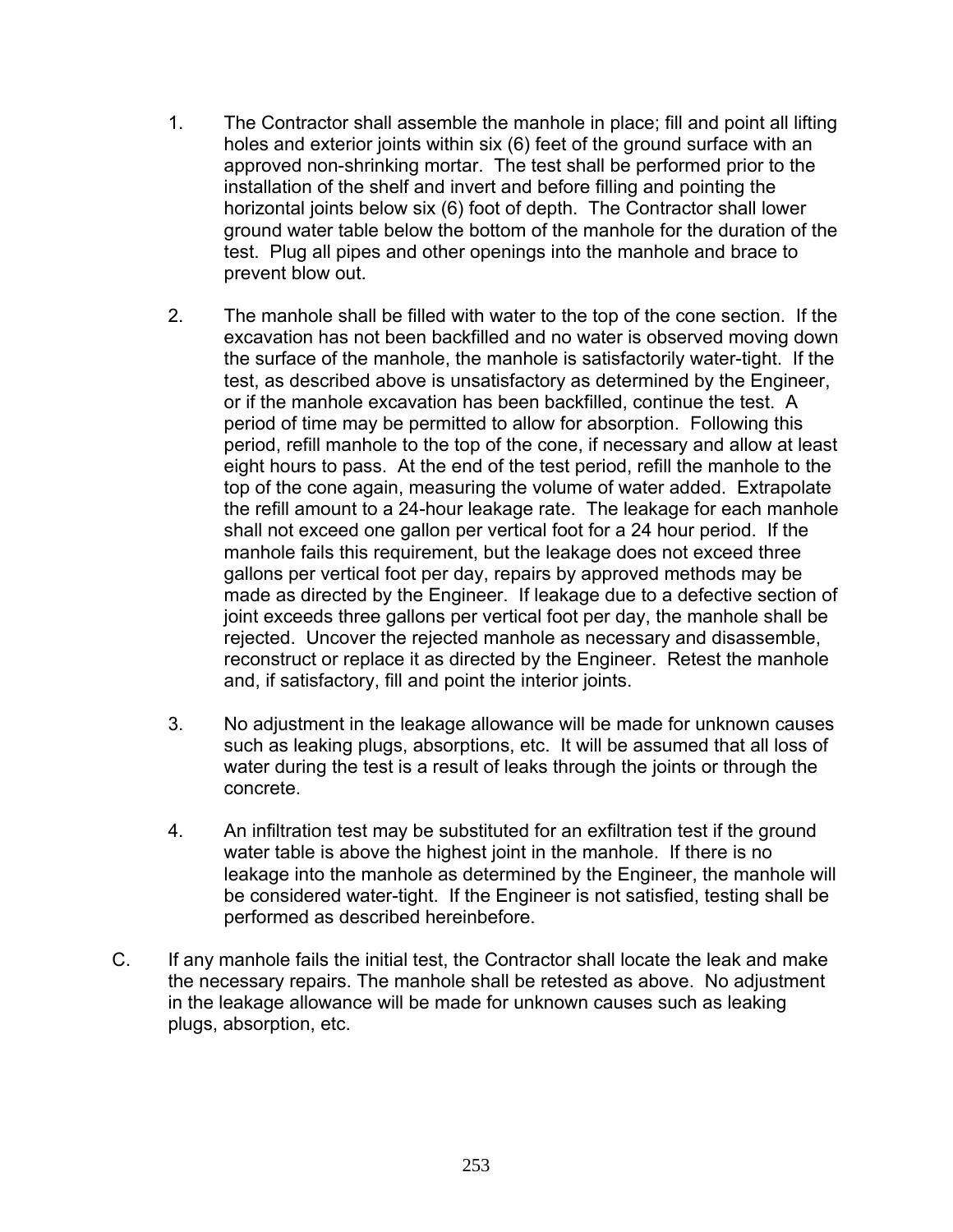D. An infiltration test may be substituted for an exfiltration test if the ground water table is above the highest joint in the manhole or where manholes are placed in service immediately and cannot be tested by using the vacuum test or exfiltration test.

### **MEASUREMENT:**

- 1. Construction of Sanitary Manholes and Sanitary Drop Manholes shall be measured for payment by the number of linear feet measured vertically. The depth of a unit shall be the total depth, measured to the nearest tenth of a foot from the bottom side of the floor slab to the top of the highest point of the frame.
- 2. Alterations of existing manholes necessary to make the required connections to pipes installed under other Items, will not be measured for payment but the cost thereof included in the pipe costs being installed under those Items.
- 3. Reconstruction of existing manholes where shown on the Contract Drawings or ordered by the Engineer will be measured for payment by the number of linear feet measured vertically. The depth of a unit shall be the total depth, measured to the nearest tenth of a foot from the bottom side of the floor slab to the top of the highest point of the grate or frame.
- 4. Conversion of existing manholes to manholes of another type as specified, will be measured for payment as a unit, including all necessary alterations to the walls and furnishing and setting the frame and cover, whichever applies.
- 5. Resetting of existing units where shown on the Contract Drawings will be measured for payment as units.
- 6. New Frames and Covers when replacing existing frames and covers will be measured for payment as units and will appear in the proposal form.
- 7. Dampproofing will not be measured for payment, but the cost thereof shall be included in the unit price bid for sanitary manholes.
- 8. Excavation will be measured for payment as described in Item 205, Trench, Excavation and Backfill.
- 9. Bedding Material, Borrow/Selected Borrow and Processed Aggregate Base will be measured and paid under their respective Items.
- 10. Inspection and Testing will not be measured for payment, but the cost shall be considered as include in the unit price bid for sanitary manholes.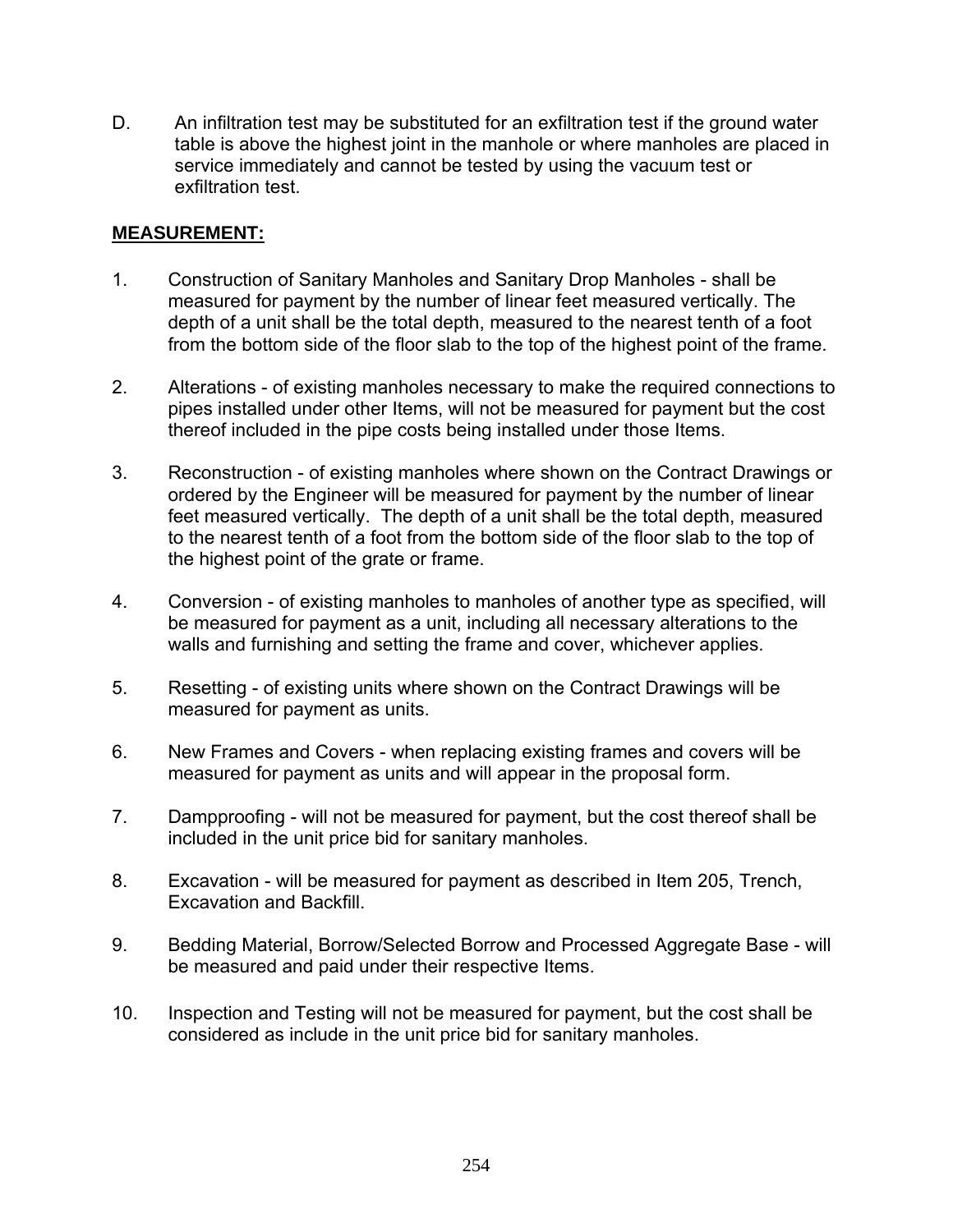## **PAYMENT:**

- 1. Construction of "Sanitary Manholes" or "Sanitary Drop" Manholes" will be paid for at the contract unit price per linear foot of height measured to the nearest tenth of a foot from the bottom side of the floor slab to the top of the highest point on the frame. The price shall include frame, cover, concrete, reinforcing, masonry, castings, parging, dampproofing, and all other materials, equipment, tools labor and work necessary for or incidental to the completion of the Item unless they are specifically called out for separate payment above.
- 2. Alteration of existing manholes will not be paid for but included under other Items of work as specified. Alterations shall include the Items "Proposed Connection at Existing Manhole", and "Proposed Drop Connection at Existing Manhole."
- 3. Reconstruction of existing manholes will be paid for at the contract unit price per linear foot of height measured to the nearest tenth of a foot from the bottom side of the floor slab to the top of the highest point on the frame, of completed and accepted units. The price shall include dampproofing, materials, equipment, tools, labor and work incidental to or necessary for the completion of the Item.
- 4. Conversion of existing manholes to the type specified shall be paid for at the contract unit price per each, completed and accepted, which price shall include all necessary, alterations, dampproofing, and all other materials equipment tools, labor and work incidental to or necessary for the completion of the Item.
- 5. Resetting of existing units shall be paid for at the contract unit price per each as specified, completed and accepted. Said price shall include dampproofing and all other materials, equipment, tools, labor and work incidental to or necessary for the completion of the Item, except that when the work requires reconstruction greater that three feet measured vertically, then the entire cost of resetting the unit will be paid for as extra work unless otherwise provided.
- 6. New Frames and Covers except where included in the other contract unit prices, will be paid for at the contract unit price per each if an Item appears in the Proposal Form.
- 7. Dampproofing this work will not be measured for payment, but the cost shall be included in the unit price bid for sanitary manholes.
- 8. Excavation and Backfill will be paid for in accordance with the provisions of Item 205, "Trench Excavation and Backfill" under the appropriate classifications.

The unit prices bid shall include all materials, equipment, tools, testing, labor and all else necessary and incidental to the satisfactory completion of the work.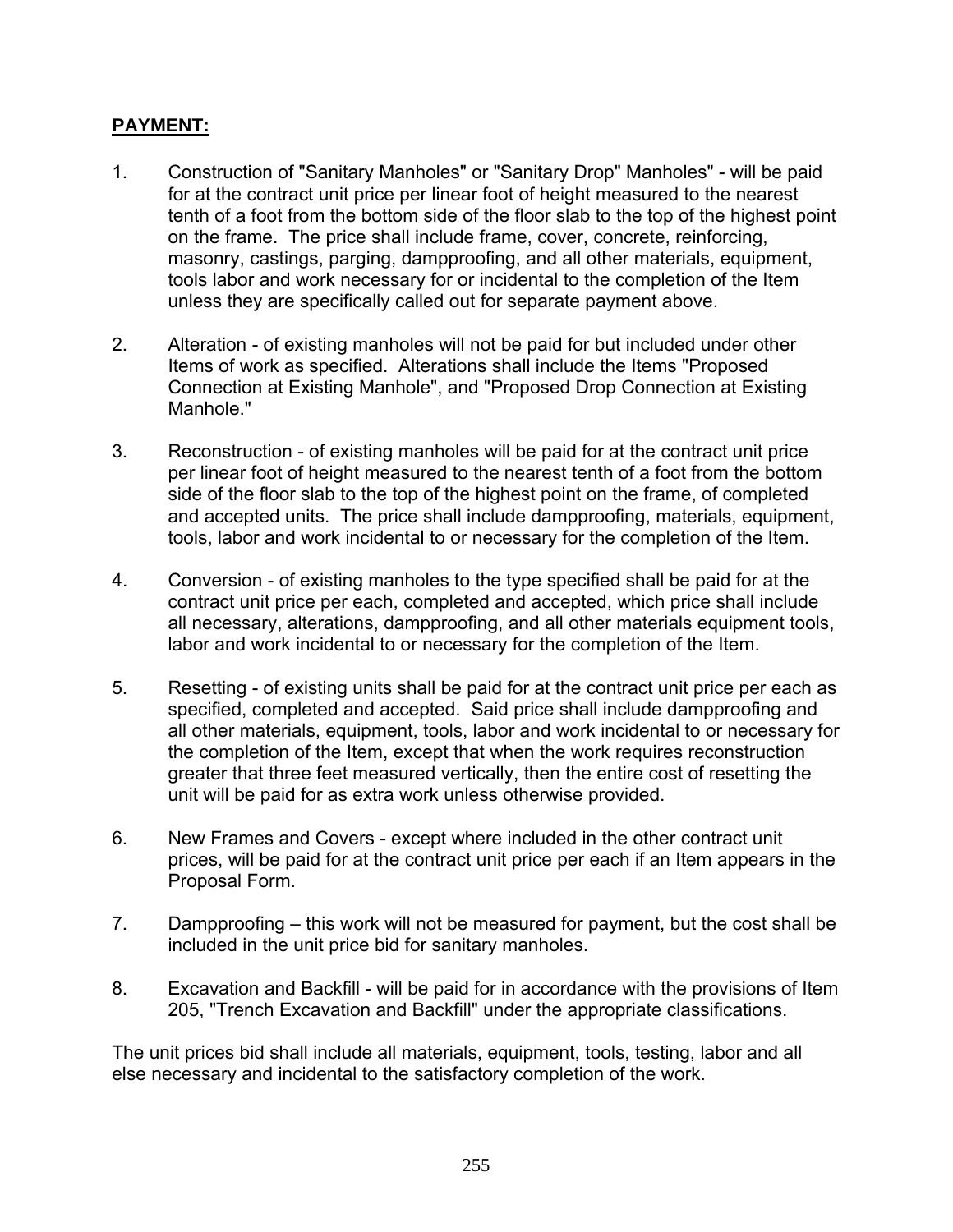| <b>Item Number</b> | Pay Item                                               | <b>Pay Unit</b> |
|--------------------|--------------------------------------------------------|-----------------|
| 523.01             | <b>Sanitary Sewer Manhole</b>                          | Linear Foot     |
| 523.02             | <b>Sanitary Drop Manhole</b>                           | Linear Foot     |
| 523.03             | <b>Reconstruct Sanitary Sewer</b><br>Manhole           | Linear Foot     |
| 523.04             | Conversion - Sanitary Sewer<br>Manhole                 | Each            |
| 523.05             | <b>Reset - Sanitary Sewer Manhole</b>                  | Each            |
| 523.06             | <b>Proposed Connection</b><br>at Existing Manhole      | Each            |
| 523.07             | <b>Proposed Drop Connection</b><br>at Existing Manhole | Each            |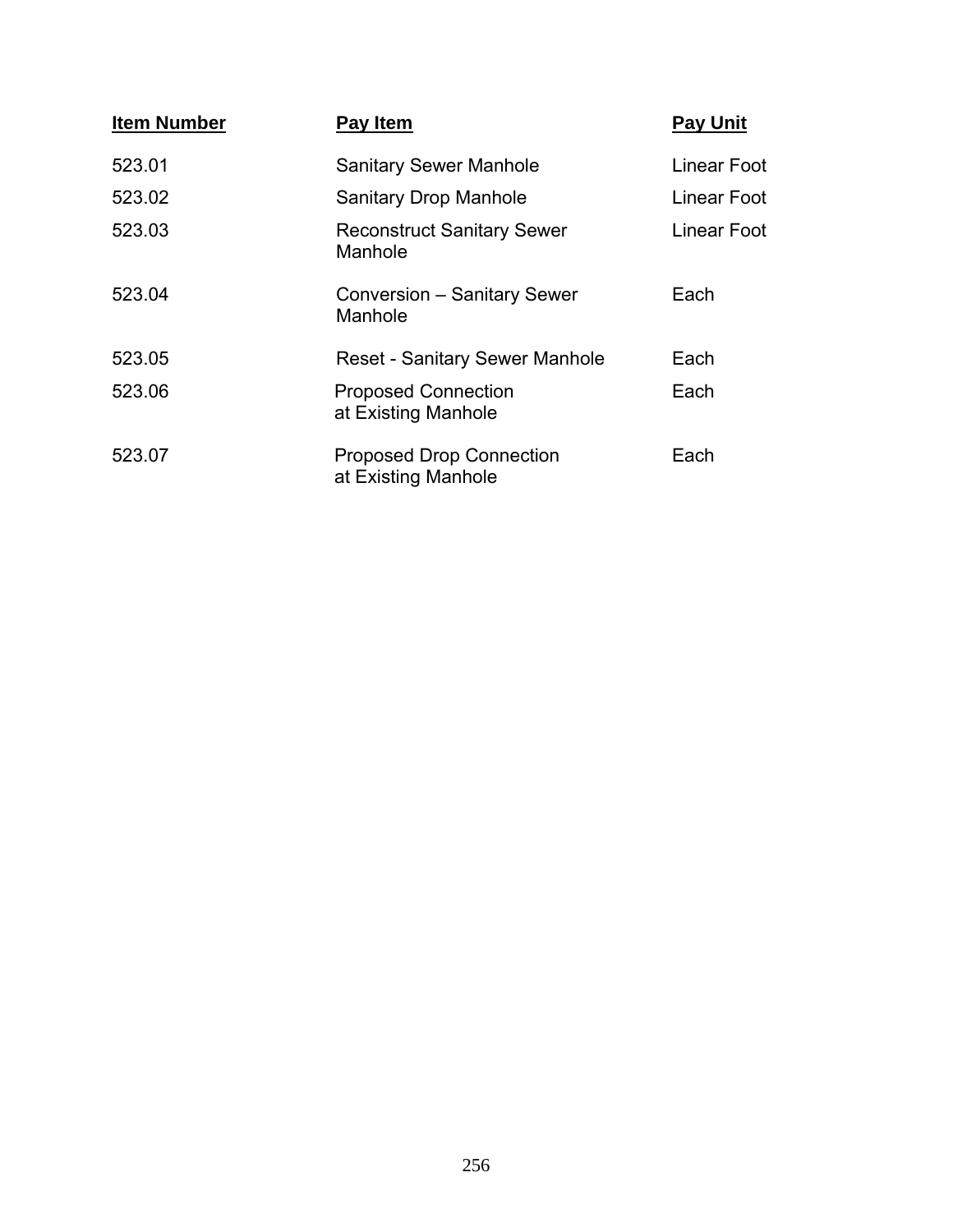## **ITEM 524 SANITARY SEWER MANHOLE REHABILITATION**

## **DESCRIPTION:**

Work under this Item consists of sanitary sewer manhole rehabilitation necessary to provide for the waterproofing, sealing, structural enhancement and corrosion protection of and the non-disruptive structural replacement of existing sewer manholes.

- 1. Sanitary sewer manhole rehabilitation work for all manholes except precast concrete shall be completed in accordance with following methods as shown within the Contract Documents and as ordered by the Engineer.
	- a. Structurally stable manholes: Spray on application of a uniform and densely compacted cementitious layer. Some manholes shall receive an additional layer of epoxy for corrosion protection. The manholes with cementitious layer and epoxy will be as shown within the Contract Documents or as ordered by the Engineer.
	- b. Unstable or structurally deficient manholes: Installation of a formed-inplace, thick-wall, seamless concrete manhole within the existing manhole extending from bench to frame. The manholes with the formed-in-place concrete with embedded plastic liner will be as shown on the Contract Documents or as ordered by the Engineer.
- 2. Sanitary sewer manhole rehabilitation work for precast concrete manholes includes the following as shown on the drawings:
	- a. Injection Grout Manhole Base: Work includes injection of chemical grout and application of joint sealing compound to the manhole base to make a structurally sound, watertight manhole base.
	- b. Injection Grout Manhole Wall Joint: Work includes injection of chemical grout and application of joint sealing compound to wall joints to make a structurally sound watertight manhole.
	- c. Injection Grout Pipe Penetration: Work includes injection of chemical grout and application of joint sealing compound to the joint of the penetrating pipe to make a structurally sound watertight pipe connection.
- 3. Sanitary sewer manhole rehabilitation work for all manholes selected for rehabilitation shall include the replacement of all manhole frames and covers and the structure adjusted to grade, if required.: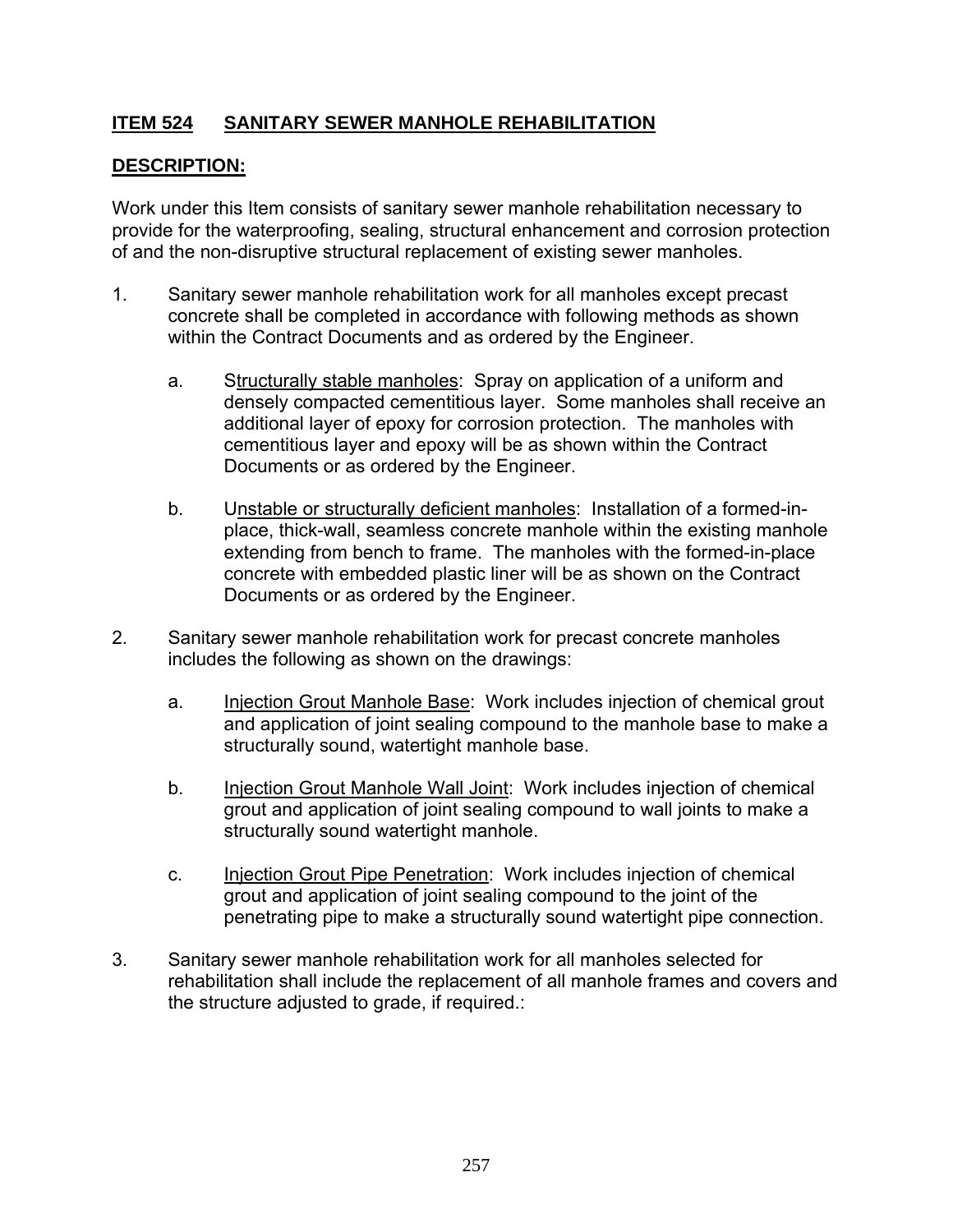4. Flex Coat Chimney Seal: Work includes applying alkylamine epoxy or urethane based flexible coating to chimney section of manhole. Work also includes chimney rehabilitation including replacement of any loose or broken bricks or block.

## **MATERIALS:**

### *1. GENERAL*

- A. Handling, formulation, and storage of the sealing compounds and grouts shall be in strict conformance with the manufacturer's recommendations. The uncured compound and grouts shall be delivered to the site in unopened containers, with the date of manufacture clearly indicated. Any uncured compound determined to be more than six months old shall be immediately removed from the site. Once a container of uncured compound or grout has been opened it shall be used within 24 hours of being opened.
- B. Mixing and handling of the compounds and grouts and the constituents producing it, which may be toxic on contact or inhalation, shall be as recommended by the manufacturer and Contractor shall minimize hazard to personnel. The Contractor is responsible for providing appropriate protective measures to ensure that the components and the chemicals produced in mixing are under the control of the Contractor at all times and are not available to unauthorized personnel or others. Excess material resulting from rehabilitation operations shall be disposed of in a safe manner. All equipment and material shall be subject to the review of the Engineer.
- C. All chemical materials used shall meet the following minimum application requirements:
	- i. All component materials shall be easily transportable by common carriers.
	- ii. Packing of component materials shall be compatible with field storage requirements.
	- iii. Components shall be packed in such a fashion as to provide for maximum worker safety when handling the materials and minimize spillage when preparing for use.
	- iv. Mixing of the components shall be compatible with field applications, not require precise measurements, and be within the limits recommended by the manufacturer.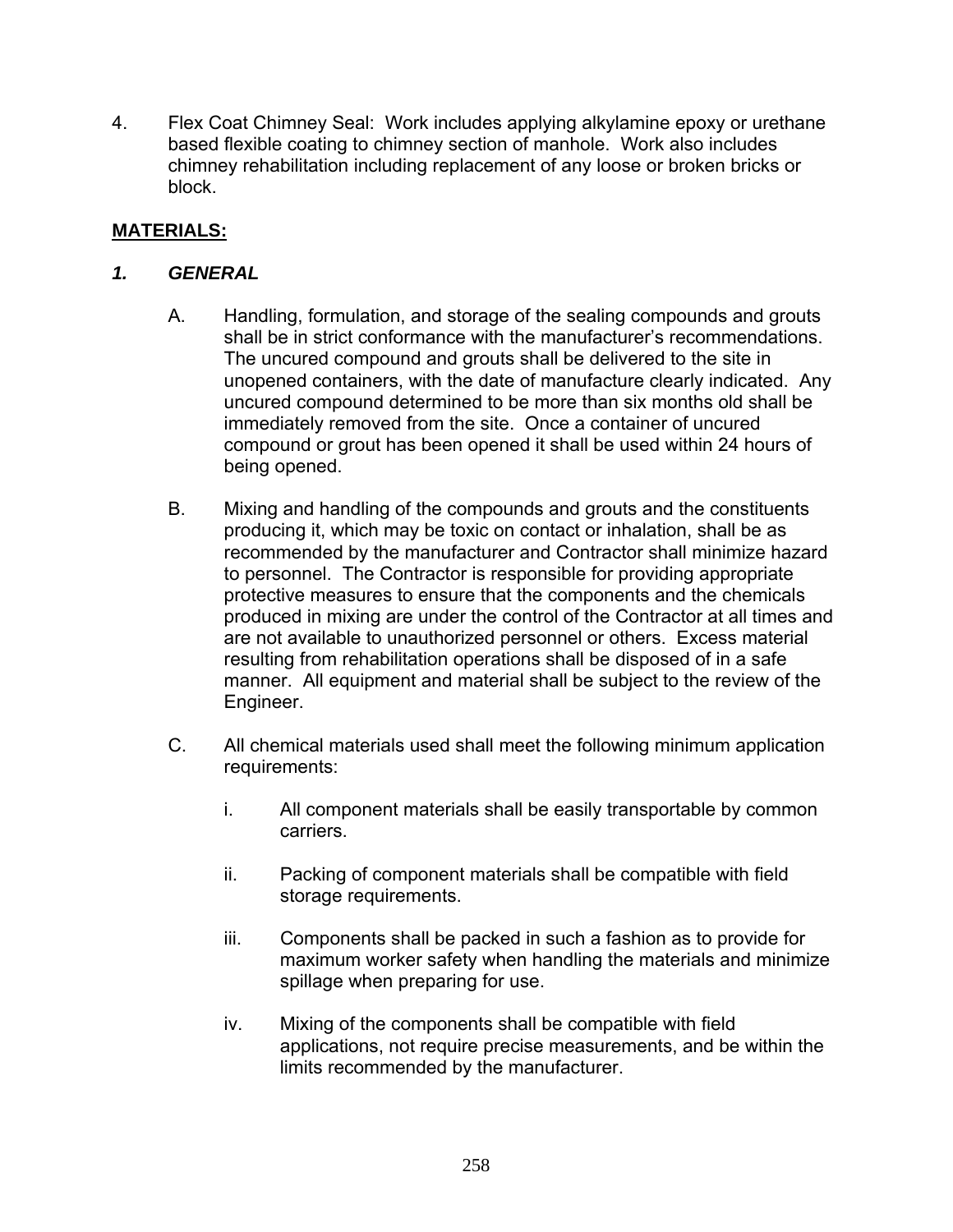- v. Catalyzation shall take place at the point of injection/repair.
- vi. Cleanup shall be done without inordinate use of flammable or hazardous chemicals.
- vii. Residual sealing materials shall be removed from the sewer after injection to ensure no flow reductions, restrictions or blockages of sewer flows.

### *2. SPRAY-ON CEMENTITIOUS LINER*

A. Provide the following as manufactured by AP/M Permacast of Johnston, IA or equal:

Plugging holes and stopping active hydrostatic infiltration at points in concrete and masonry manholes includes underdrains: A premixed Portland cement-based hydraulic cement consisting of Portland cement, graded silica aggregates, special plasticizing and accelerating agents. It shall not contain chlorides, gypsums, plasters, iron particles, or gas forming agents or promote the corrosion of steel it may come in contact with. Set time shall be approximately 50 seconds. The ten (10) minute compressive strength shall be approximately 500 psi.

B. A siliconate-based liquid accelerator field mixed with neat Portland cement. Set time approximately 50 seconds.

A premixed Portland cement-based hydraulic cement consisting of Portland cement, graded silica aggregates, special plasticizing and accelerating agents. It shall not contain chlorides, gypsums, plasters, iron particles, or gas-forming agents or promote the corrosion of steel it may come in contact with. Set time approximately 3 minutes or 15 minutes to suit application. One-hour compressive strength shall be approximately 600 psi.

C. Cementitious Liner

Provide the following MS-10,000 lining mortar as manufactured by AP/M Permaform of Johnson, IA or equal

1) Ultra high strength, high build, corrosion resistant mortar, based on Portland cement fortified with micro silica. The mortar, when mixed with the appropriate amount of water, shall be able to be sprayed, cast, pumped or gravity-flowed into any area 1/2 inch and larger. The mortar shall harden quickly without any need for special curing and shall develop (80%) eighty percent of its ultimate flexural strength in the first 24 hours.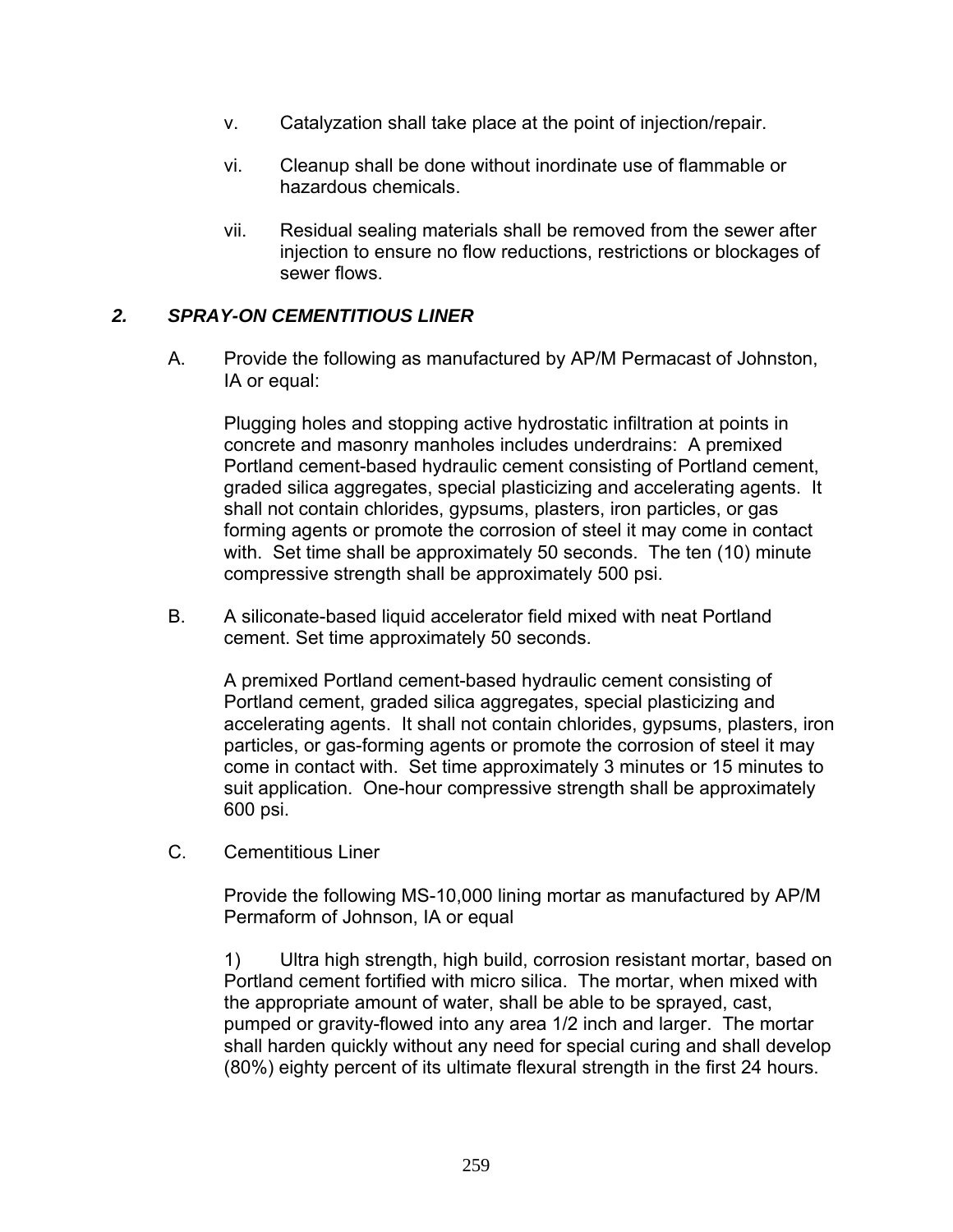2) The hardened binder shall be dense and highly impermeable. Graded quartz sands shall be added to enhance particle packing and further improve the fluidity and hardened density. The mortar shall possess excellent thin-section toughness, high modulus of elasticity and be self-bonding. Fibers shall be added as an aid to casting, for increased cohesion and to enhance flexural strength.

3) The water content shall be adjusted to achieve the desired consistency. Despite its high fluidity, the mortar shall have good wet adhesion and shall not sag or run after placement. The mortar shall be able to be cast against soil, metals (including aluminum and lead), wood, plastic, cardboard and other normal construction material.

4) Physical properties

| Unit weight                              | $125$ pcf     |
|------------------------------------------|---------------|
| Set Time at 70o F ASTM C-403             |               |
| <b>Initial Set</b>                       | 244 minutes   |
| <b>Final Set</b>                         | 440 minutes   |
| Modulus of Elasticity ASTM C-469         |               |
| 24 hours                                 | 180,000 psi   |
| 28 days                                  | 1,150,000 psi |
| Flexural Strength ASTM C-293             |               |
| 24 hours                                 | 650 psi       |
| 28 days                                  | 800 psi       |
| <b>Compressive Strength ASTM C-307</b>   |               |
| 24 hours                                 | 3,000 psi     |
| 28 days                                  | 10,000 psi    |
| Tensile Strength ASTM C-307              | 600 psi       |
| Shear Bond ASTM C-882                    | >1,000 psi    |
| Shrinkage ASTM C-157                     | None          |
| <b>Chloride Permeability ASTM C-1202</b> | <550Coulombs  |

D. Chemical protective coating

For the manholes where an additional layer of epoxy is specified provide the following COR+GARD Composite as manufactured by AP/M Permaform of Johnson, IA or equal

1) The chemical protective coating shall be a two-component 100% solids epoxy design formulated for use in sewer systems. It shall be white in color for enhanced visibility and shall be applied uniformly over the entire interior surface. Application shall avoid air bubble entrapment. The chemical protective coating shall cure quickly, even when immersed in fresh or salt water and rapidly form a tenacious bond to freshly applied mortars. The chemical protective coating shall produce a smooth, glossy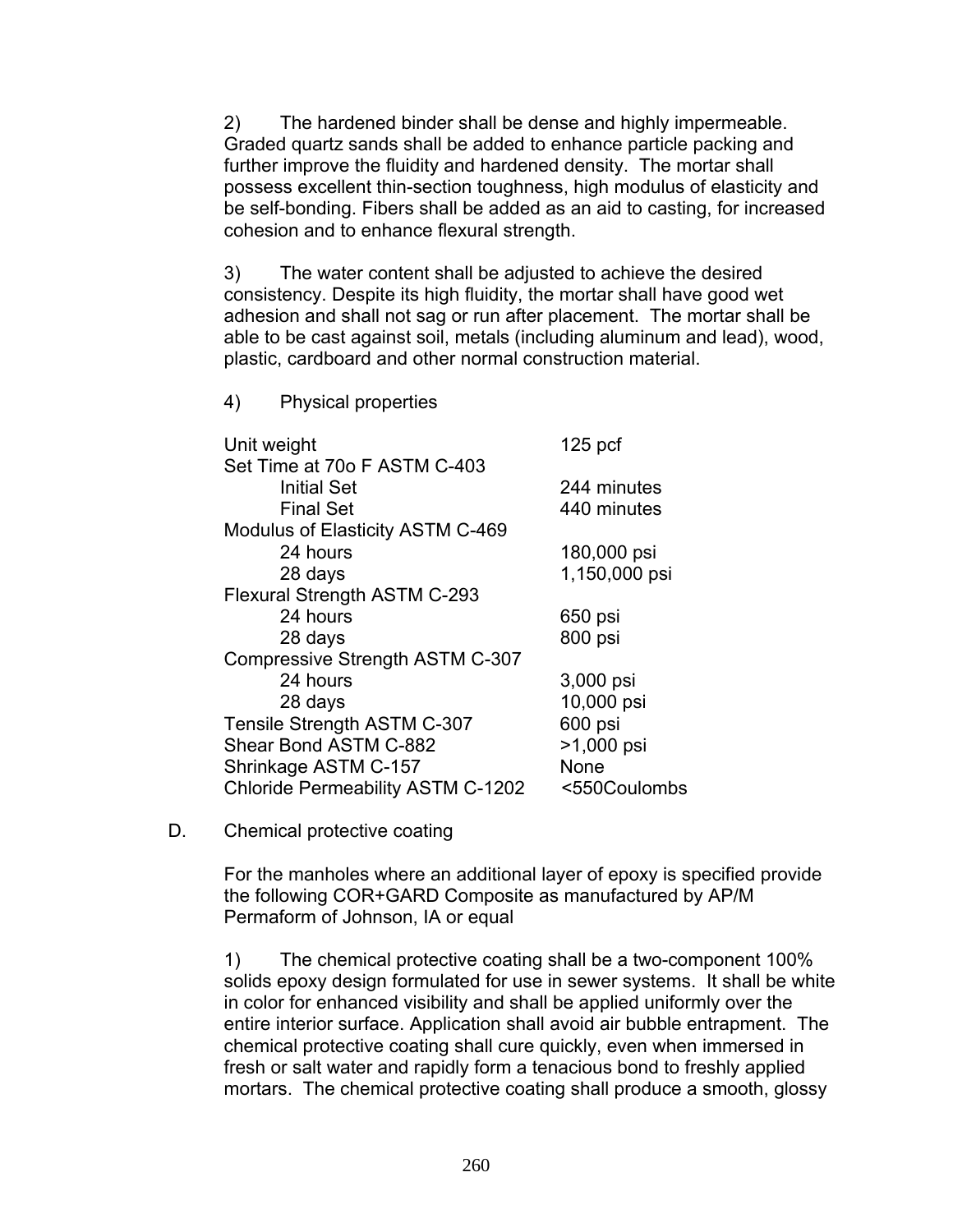and homogenous protective layer that is impervious to biological corrosion, water, oils and chemicals.

2) The chemical protective coating shall be applied at a minimum thickness of 0.065 inches (1.65 mm) to provide a complete and uniform vapor barrier against attack by sewer gases and corrosion causing bacteria. The surface shall be free of entrapped air bubbles or holidays.

3) Physical properties

 $\Gamma$  Dry Time  $\Gamma$  4-6 hours @ 75<sup>o</sup> F Compressive Strength ASTM D-695 16,800 psi Flexural Strength ASTM D-790 13,900 psi Tensile Strength ASTM D-638 12,400 psi Hardness ASTM D-2240 68-72 Shore D<br>Heat Distortion ASTM D-648 220 °F Heat Distortion ASTM D-648 Ultimate Elongation ASTM D-638 4.5 % Adhesive Shear ASTM C-882 1,000 psi

# *3. FORMED-IN-PLACE CONCRETE WITH EMBEDDED PLASTIC LINER*

Provide the following as manufactured by AP/M Permaform of Johnston, IA or equal:

1) Concrete: The concrete shall be Type I/II Portland cement concrete with 5/8 inch minus coarse aggregate with fiber reinforcement and plasticizers producing an average compressive strength of 4,000 psi at full cure.

2) Plastic Liner: A ribbed or studded plastic liner shall be anchored into the new interior wall during the procedure to create an impermeable barrier. The plastic liner shall be PVC and shall be able to resist corrosion.

# *4 MANHOLE GROUT INJECTION*

A. Acrylamide base grout shall have the following characteristics:

1) A minimum of 10% acrylamide base material by weight in the total grout mix. A higher concentration (%) of acrylamide base material may be used to increase strength or offset dilution during injection.

2) The ability to tolerate some dilution and react in moving water during injection.

3) A viscosity of approximately 2 centipoise, which can be increased with additives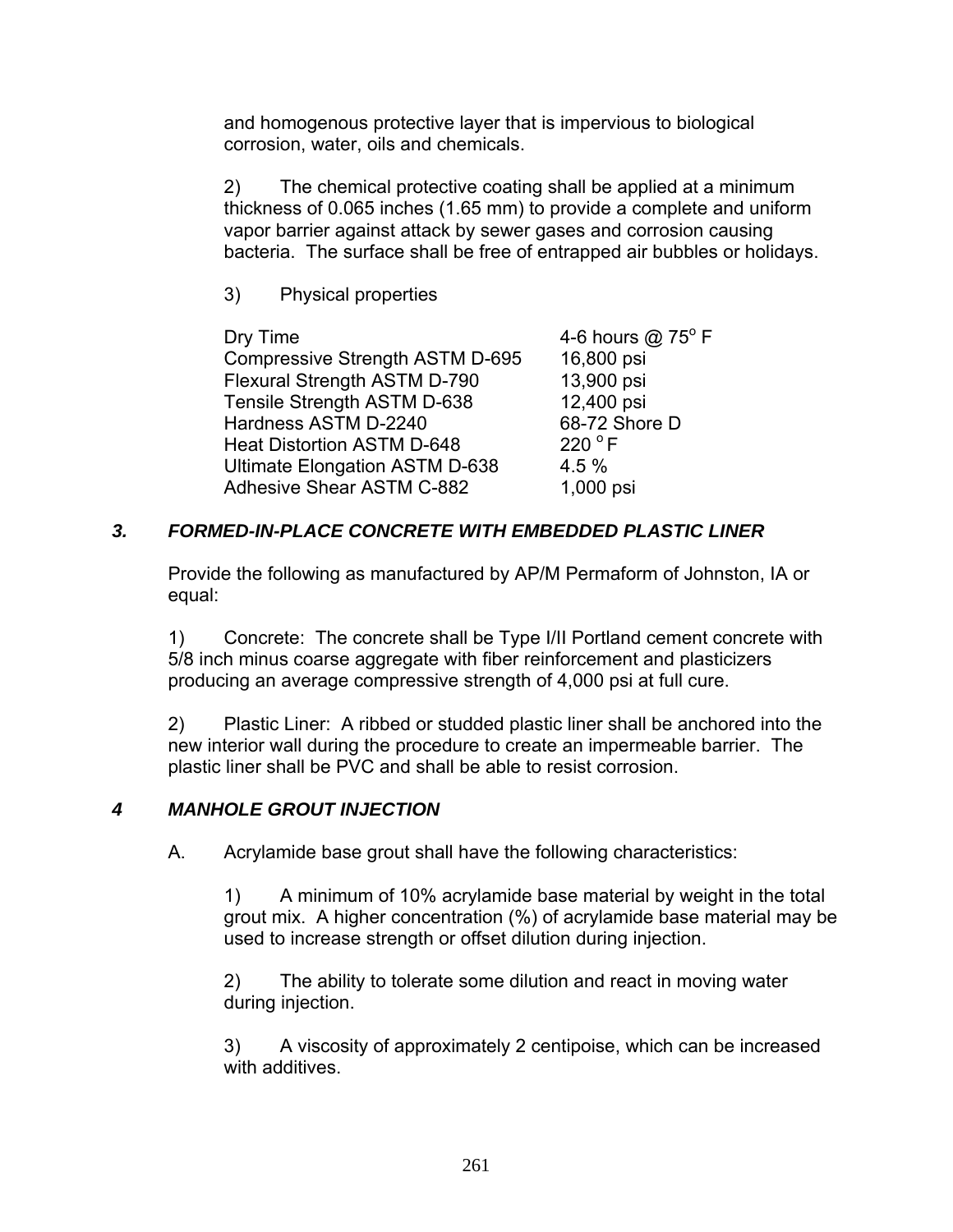- 4) A constant viscosity during the reaction period.
- 5) A controllable reaction time from 10 seconds to 1 hour.

6) A reaction (curing) that produces a homogenous, chemically stable, non-biodegradable, firm, flexible gel.

7) The ability to increase mix viscosity, density and gel strength by the use of additives.

8) Product Manufacturer: Avanti AV-100; or equal.

B. Acrylic base grout shall have the following characteristics:

1) A minimum of 10% acrylic base material by weight in the total grout mix. A higher concentration (%) of acrylic base material may be used to increase strength of set dilution during injection.

2) The ability to tolerate some dilution and react in moving water during injection.

3) A viscosity of approximately 2 centipoise, which can be increased with additives.

4) A constant viscosity during the reaction period.

5) A controllable reaction time from 5 seconds to 6 hours.

6) A reaction (curing) that produces a homogenous, chemically stable, non-biodegradable, flexible gel.

7) The ability to increase mix viscosity, density and gel strength by the use of additives.

8) Product Manufacturer: Avanti AV-118; or equal.

### C. Additives

1. Latex additive (or equal) shall be added to strengthen the grout. The quantity of latex additive will be according to the manufacturer recommendation. The grout admixture shall be adjusted to meet specified viscosity and reaction time. Strictly follow manufacturer's recommendations for product handling and start. Latex additive shall have the following characteristics.

| <b>Solids Content</b> | <b>ASTM D-1010</b> |
|-----------------------|--------------------|
| а.                    | 49% minimum        |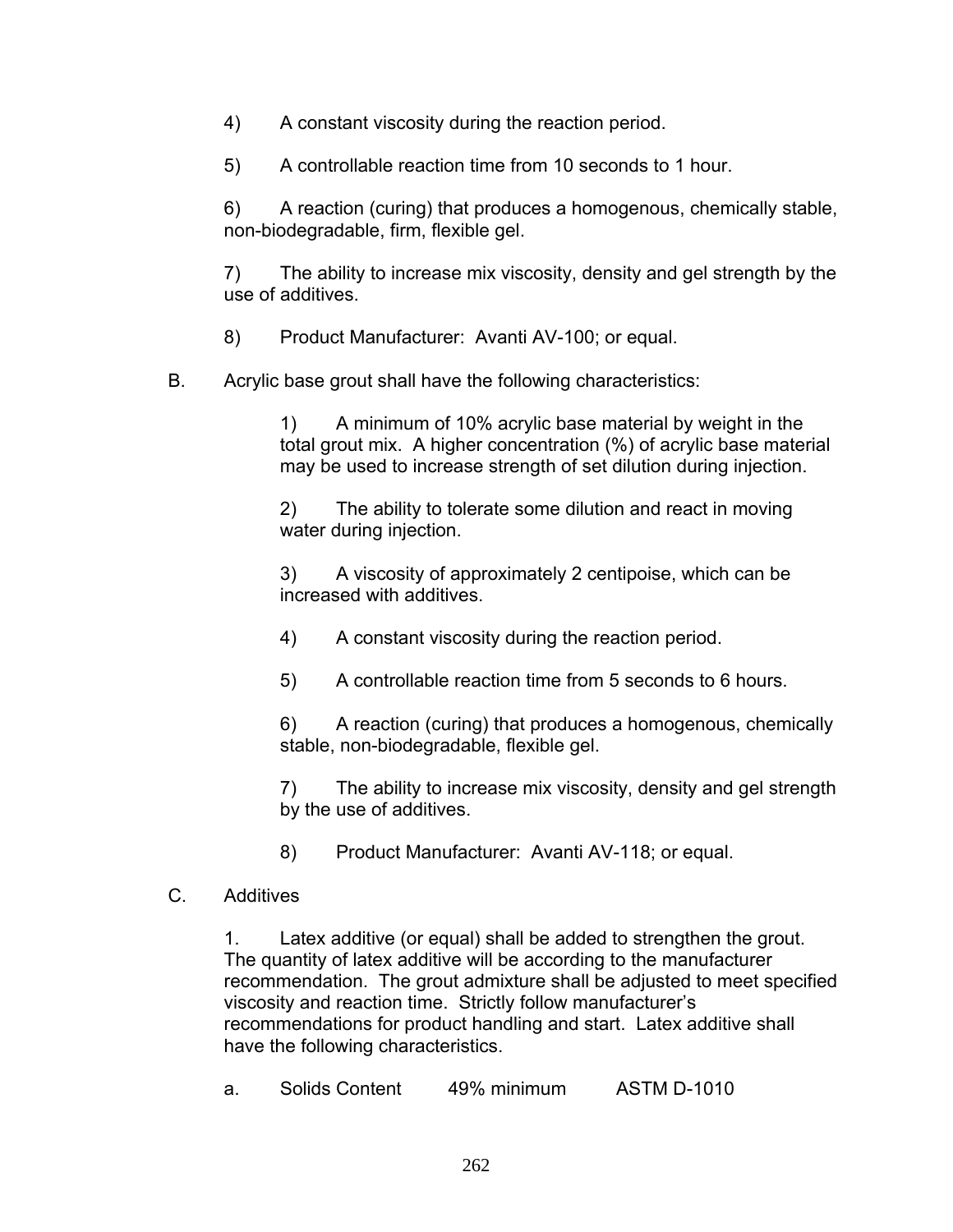- b. pH 7.5-8.5, 8.0 Average
- 

c. Viscosity 130 cps @ 77oF ASTM D-1638

d. Density 8.52 lbs / gal. ASTM D-1564W

- e. Solvent Water
- f. Shall provide protection against shrinkage and improve the strength of the gel.
- g. Shall not contain organic solvents.

2. A root deterrent chemical such as dichlobenil shall be added to the grout in proportions as recommended by the manufacturer.

3. A shrink control agent that is a water-based emulsion shall be used with the grout. The shrink control agent shall reduce shrinkage and improve strength of the grout providing the resultant cured material with both improved hydrostatic pressure resistance and flexibility. The agent shall be added in proportions as recommended by the manufacturer.

## *5 FLEX COAT CHIMNEY SEAL MATERIAL*

- A. Coating shall be 100% solids, solvent-free flexible epoxy or urethane coating having the following characteristics:
	- 1. Tensile Strength (ASTM-D 412): 1,100 psi.
	- 2. Tensile Ultimate Elongation (ASTM-D 412): 400%
	- 3. Hardness, Shore D (ASTM-D 2240): 65
	- 4. Adhesion Strength (ASTM-D 412): 175 lb/in
	- 5. Initial Tear Resistance (ASTM-D1004): 150 lb/in
	- 6. Minimum Application Thickness: 170 mil.
- B. Acceptable Manufacturer: Flex-Seal Utility Sealant by Sealing Systems, Inc. or Equal.

#### *6. WALL PATCH*

A quick setting fiber reinforced calcium aluminate cementitious shall be used as a patching mix, mixed and applied according to manufacturer's recommendations, and having the following minimum physical properties:

1. Compressive Strength (ASTM C109B): 1,400 psi, 1 hrs 2000 psi, 24 hours 2. Shrinkage (ASTM C596): <0.06% at 90% R.H. 3. Bond Strength (ASTM C321): 900 psi, 24 hour 4. Flexural Strength 500 psi, 24 hour 900 psi, 28 days 5. Cement: sulfate resistant 6. Density, when applied:  $105 + 5$  pcf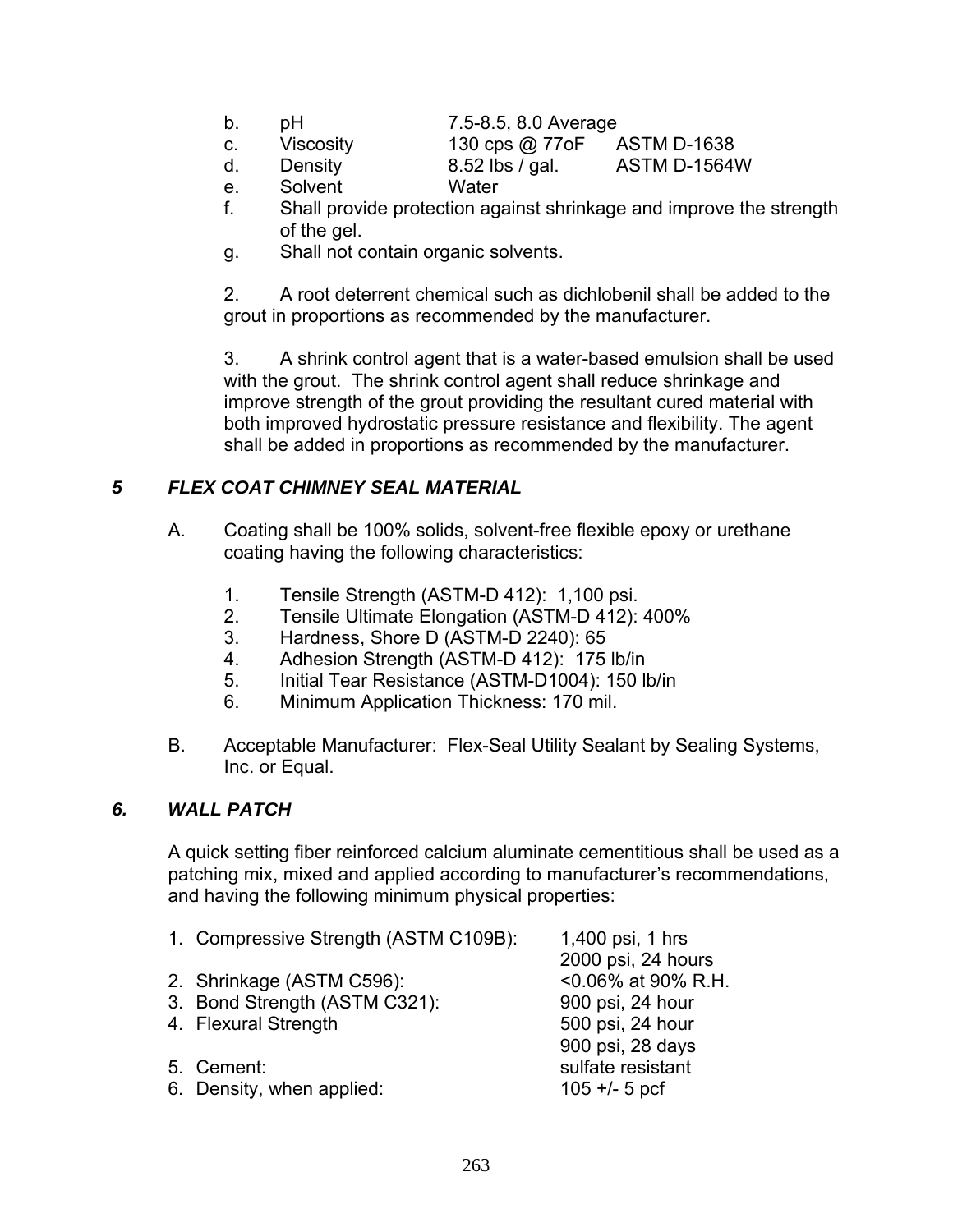# *7. HYDRAULIC CEMENT*

A rapid setting cementitious product specifically formulated for leak control shall be used to stop minor water infiltration, mixed and applied according to manufacturer's recommendations, and having the following minimum physical properties:

- 1. Compressive Strength (ASTM C109B): 600 psi, 6 hours
- 2. Shrinkage (ASTM C596): <0.06% at 90% R.H.
- 3. Bond Strength (ASTM C321): 40 psi, 1 hour

 2000 psi, 24 hours 80 psi, 24 hours

## **CONSTRUCTION DETAILS:**

### **A. REFERENCES:**

- 1. ASTM C-39 Standard Test Method for Compressive Strength of Cylindrical Concrete Specimens
- 2. ASTM C-94 Standard Test Method for Ready-Mix Concrete
- 3. ASTM C-143 Standard Test Method for Slump of Hydraulic Cement Concrete
- 4. ASTM D-149 Standard Test Method for Dielectric Breakdown Voltage and Dielectric Strength of Solid Electrical Insulating Materials at Commercial Power Frequencies
- 5. NACE RP0274 High Voltage Electrical Inspection of Pipeline Coating Prior to Installation
- 6. ASTM C-109 Standard Test Method for Compressive Strength of Hydraulic Cement Mortars
- 7. ASTM C-293 Standard Test Method for Flexural Strength of Concrete (Using Simple Beam with Center-Point Loading)
- 8. ASTM C-307 Standard Test Method for Tensile Strength of Chemical-Resistant Mortar, Grouts, and Monolithic Surfacing
- 9. ASTM C-469 Standard Test Method for Static Modulus of Elasticity and Poisson's Ratio of Concrete Compression
- 10. AASTM C-882 Standard Test Method for Bond Strength of Epoxy Systems Used with Concrete by Slant Shear
- 11. ASTM C-157 Modified Standard Test Method for Length Change of Hardened Hydraulic Cement Mortar and Concrete
- 12. ASTM C-1202 (AASHTO T 277 Equivalent) Electrical Indication of Concrete's Ability to Resist Chloride Ion Penetration
- 13. ASTM C150 Specifications for Portland Cement
- 14. ASTM C321 Standard Test Method for Bond Strength of Chemical Resistant Mortars
- 15. ASTM C495 Standard Test Method for Compressive Strength of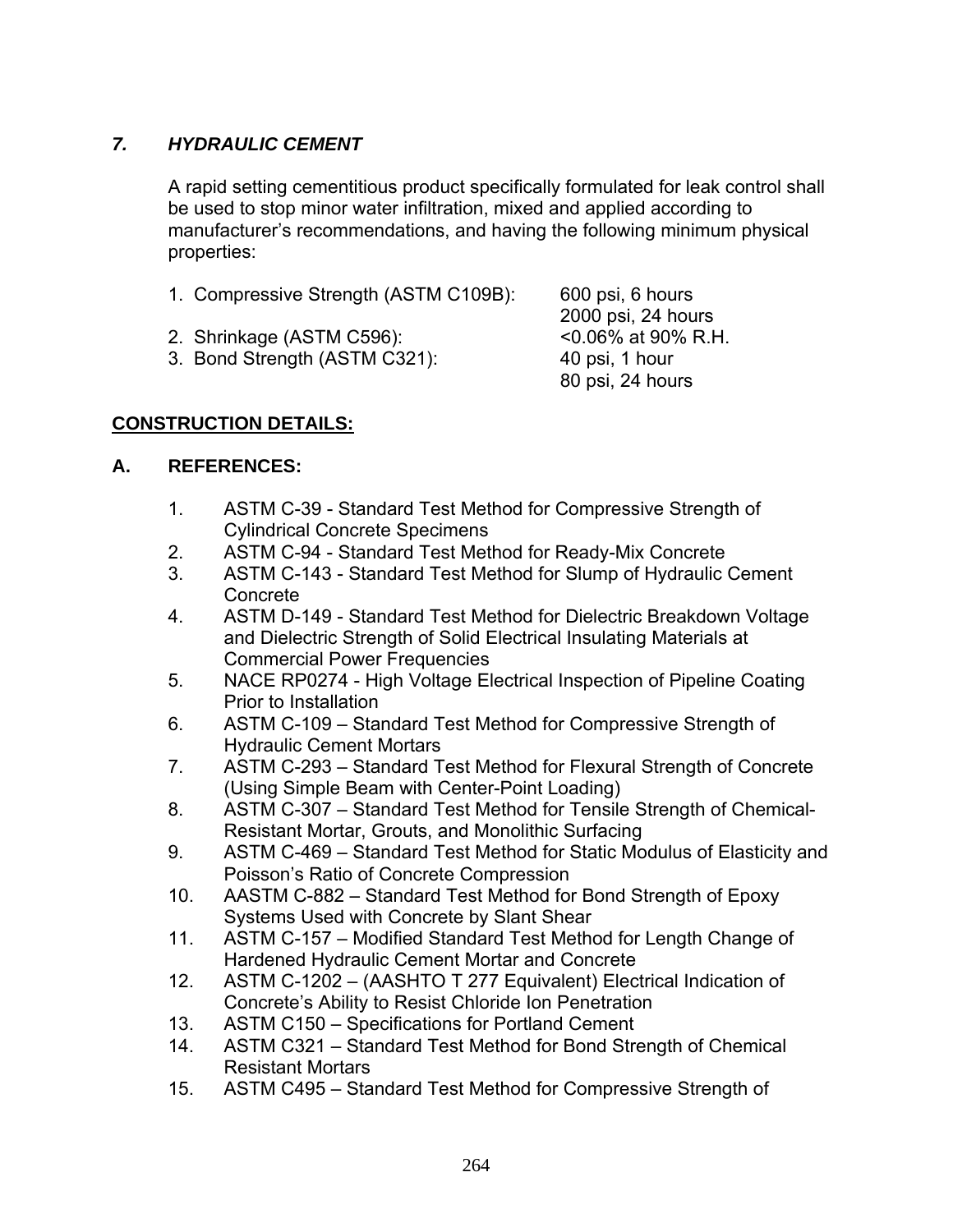Lightweight Insulating Concrete

- 16. ASTM C496 Test Method of Splitting Tensile Strength of Cylindrical Concrete Specimens
- 17. ASTM C579, Test Method for Compressive Strength of Chemical-Resistant Mortars, Grouts and Monolithic Surfacing.
- 18. ASTM C596, Test Method for Drying Shrinkage of Mortar Containing Portland Cement.
- 19. ASTM WK4521, Standard Practice for Sealing Sewer Manholes using Chemical Grouting.
- 20. Standards of American Water Works Association, AWWA.
- 21. Standards of American National Standards Institute, ANSI.
- 22. International Concrete Repair Institute (ICRI) Guideline No. 03732 Selecting and Specifying Concrete Surface Preparation for Sealers, Coatings, and Polymer Overlays.

## **B. SUBMITTALS:**

- 1. The Contractor shall submit manufacturer's technical data, details, and specifications showing complete information on surface preparation and application procedures, material composition, physical properties and installation equipment in accordance with the requirements of **§ 106, Control of Materials.**
- 2. The Contractor shall submit manufacturer's certification of applicator's successful completion of training in use of the application equipment, rehabilitation products, and rehabilitation procedures.
- 3. The Contractor shall submit warranty information.

# **C. MANUFACTURER'S PRODUCT SUPPORT**

The Contractor shall provide a representative employed by the manufacturer having technical training in admixture and manhole wall liner design and construction available for consultation on site during the repair work.

## **D. QUALIFICATIONS:**

- 1. Contractor shall be licensed and certified by the manufacturer of the manhole lining process. Contractor shall have completed spray on cementitious manhole rehabilitation of at least 100 manholes and shall have completed manhole grout injection for at least 100 manholes.
- 2. All work must be supervised by a foreman responsible for rehabilitating a minimum of 50 manholes using the proposed manufacturer's manhole lining process for spray-on cementitious manhole rehabilitation and a minimum of 50 manholes using the proposed manufacturer's manhole lining process for manhole grout injection.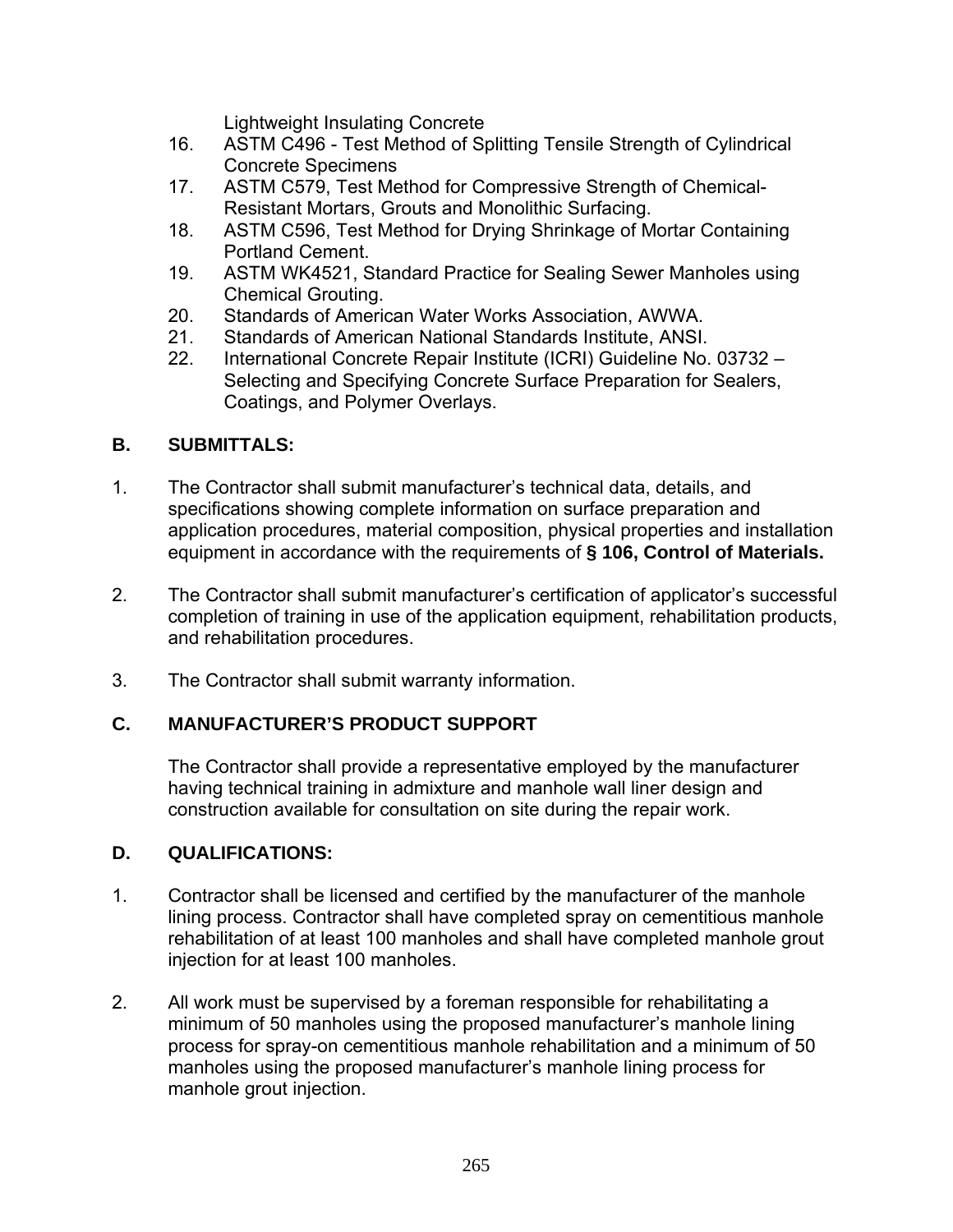# **E. GUARANTEE:**

- 1. Contractor shall re-inspect all manholes in the presence of the Owner or the Engineer 12 to 18 months after Conditional Acceptance of the work during high groundwater conditions.
- 2. All manhole repairs shall be guaranteed by the Contractor against infiltration, spalling, or loss of adhesion for a period of 5 years from the date of Conditional Acceptance. During this period, all defects shall be repaired by Contractor in a manner satisfactory to the Engineer at no additional compensation.

# **F. LEGAL, SAFETY AND HEALTH REQUIREMENTS**

The Contractor shall observe all federal, state and local laws, ordinances, policies, practices and regulations. In addition, the Contractor agrees to promptly procure all necessary approvals, licenses and permits, pay all charges and fees, and give all notices necessary and incident to the due and lawful prosecution of the work.

The Contractor shall conduct the work at all times in such a manner as to insure the least possible obstruction to traffic. The convenience of the general public and of the residents along and adjacent to the roadway shall be provided for in an adequate and satisfactory manner as the Engineer may direct.

All equipment and Materials shall be placed or stored in such locations so as not to be or to create the danger of becoming a hazard to the traveling public. No section of road shall be closed to the public except by permission of the Authority.

The safety provisions of applicable laws, building, construction and fire safety codes and the latest edition of the "Construction Safety Code, State of Connecticut, Labor Department", approved by the State Labor Commissioner, shall be complied with at all times.

The Contractor shall perform operations in strict accordance with OSHA and manufacturers' safety requirements. Particular attention is drawn to safety requirements involving entering confined spaces.

## **G. WORK IN CONFINED SPACES**

All work in existing manholes shall be performed in accordance with OSHA 29CFR 1910.146, "Permit Required Confined Spaced."

## **H. MANHOLE CLEANING / PREPARATION**

1. Clean bench/invert floor and interior walls of manholes by removing deleterious material, including dirt, grease, and other debris. Use high-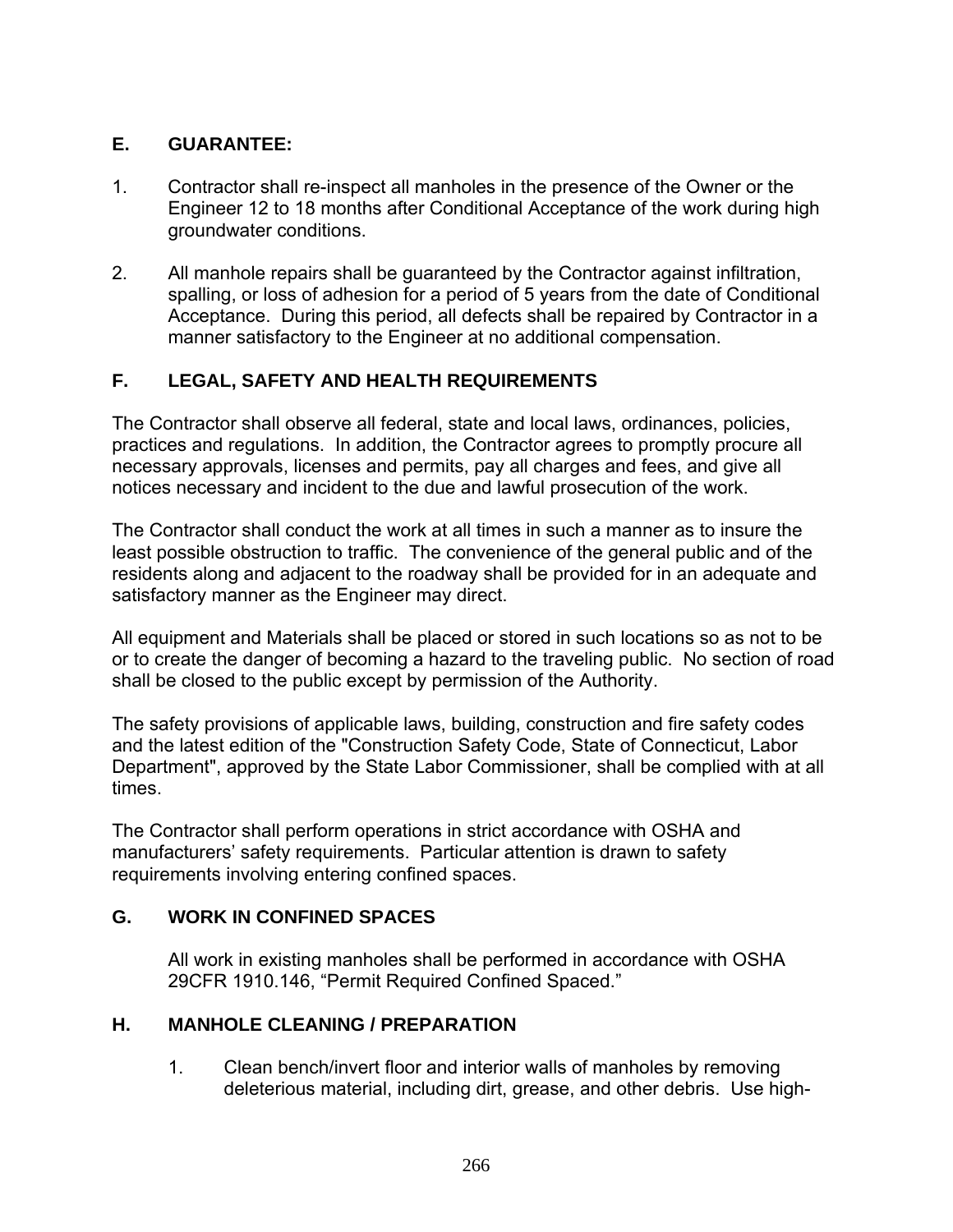pressure water, at a minimum force of 3,500 psi. If required, use approved cleaners to remove grease, oil, and other matter, which would prevent a good bond between existing manhole wall and the approved repair materials. Cleaning can also be accomplished by applying a 10 percent solution of muiriatic acid or hydrochloric acid over surfaces. If an acid solution is used, the surface shall be thoroughly rinsed and neutralized prior to the application of mortars and coatings.

- 2. Preparation of the interior surfaces shall conform to requirements of the wall liner material manufacturer. Loose and protruding brick, mortar and concrete shall be removed using a mason's hammer and chisel and/or scrapper. No debris shall be disposed of into the sewer system.
- 3. Ensure all sub-surfaces are clean and free of laitance or loose material.
- 4. Ensure that overhead sub-surfaces have been prepared to a minimum degree of roughness designated as CSP 4 by the International Concrete Repair Institute (ICRI) Guideline No. 03732 – Selecting and Specifying Concrete Surface Preparation for Sealers, Coatings, and Polymer Overlays.
- 5. Ensure that sub-surfaces other than overhead have been prepared to a minimum degree of roughness designated as CSP 3 by the International Concrete Repair Institute (ICRI) Guideline No. 03732 – Selecting and Specifying Concrete Surface Preparation for Sealers, Coatings, and Polymer Overlays.
- 6. Inset plywood mats or sheeting over the existing flow channel and bench to prevent debris from falling into the sewer and to collect debris from manhole bench.
- 7. Contractor shall remove existing manhole rings for the installation of the formed-in-place concrete with the embedded plastic linter. Rungs shall not be replaced.

#### **I. GENERAL APPLICATION**

Materials shall be applied in accordance with the material manufacturer's specifications. Plugging leaks and patching surfaces shall be performed where indicated or required. Coatings and sealants shall be applied to all surfaces from the manhole base to the manhole frame.

#### **J. SPRAY ON CEMENTITIOUS LINER**

1. Plug any active leaks with hydraulic cement includes underdrains as specified in Part 2 above. Fill voids and overhangs with patching material.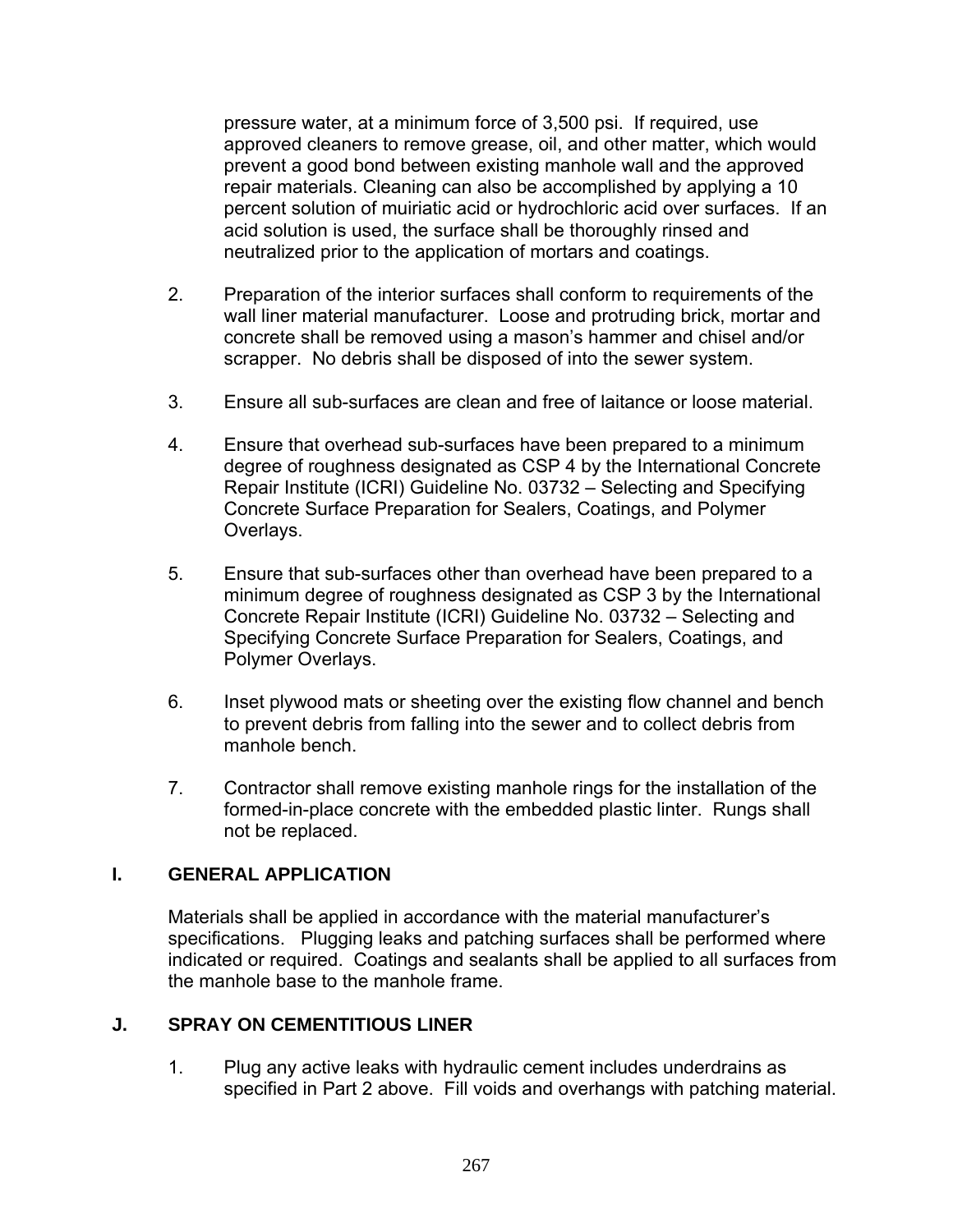- 2. Equipment: Mortar mixers, compressors and pumps shall be standard commercial models.
- 3. Avoid overly windy and arid curing conditions.
- 4. Application of the Cementitious Liner

a) Material shall be applied evenly around the entire circumference of the manhole. Multiple passes shall be made until the desired thickness has been obtained. Thickness shall be verified at any point with a wet gage as directed by the Engineer.

b). Total thickness of cementitious product to be spray applied shall be  $1/2$ " minimum. The liner shall start in the manhole invert and stop at the bottom of the manhole frame. All inverts shall be included in the manhole lining.

5. Application of the protective coating if required. These manholes will be identified by the Engineer during the course of the work if required.

a) The epoxy shall be uniformly cast onto the fresh mortar lining before re-exposure to the chemicals can contaminate the underlying mortar.

b) If application is delayed beyond 24 hours, or if the mortar liner is exposed to foreign matter, it shall be rinsed to neutralize its surface and the epoxy shall then be applied.

c) The epoxy corrosion protection coating shall be applied at a thickness of 0.065 inches and shall include the invert up the walls and overlap the bottom of the manhole frame by a minimum of 2 inches.

## **K. FORMED IN PLACE CONCRETE WITH EMBEDDED PLASTIC LINER**

- 1. Infiltration which may adversely affect placement of the concrete shall be eliminated. Plug active leaks with hydraulic cement as specified in Part 2 above.
- 2. Equipment: Segmented, stackable steel forms shall be bolted together in cylindrical and conical sections with either eccentric or concentric cones or flat top ceilings and conform generally to the interior slope of the existing manhole.
- 3. Installation procedure: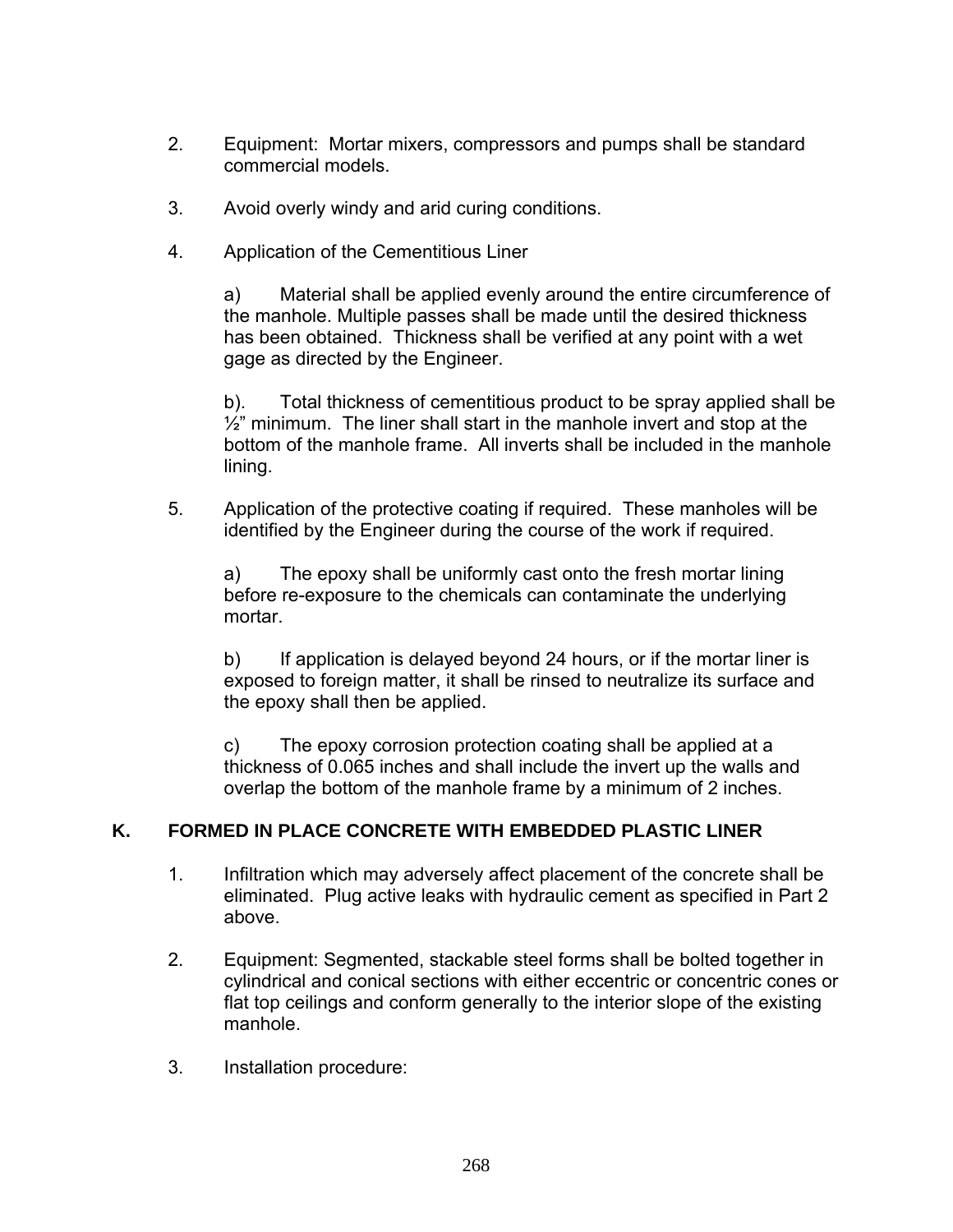a) Pipe extensions shall be placed through the new concrete wall at the base and at higher points of entry, such as drop inlets, to maintain flows during the procedure.

b) The form shall be sized and erected to conform to the existing interior dimensions and shape. The space between the forms and the existing wall shall be of a sufficient thickness, a minimum of 3 inches. The finished opening shall have a minimum diameter of 20 inches.

c) The form shall be positioned, sealed and finished at the manhole base to ensure concrete does not enter the sewer.

d) The concrete shall be carefully placed from the bottom up in such a manner as to prevent segregation of the cement and aggregate. The concrete shall be consolidated to fill all pockets, seams and cracks within the existing wall.

e) When the concrete has sufficiently cured to preclude slump or damage, the form shall be disassembled and removed.

f) The plastic liner shall be fitted securely to the exterior of the steel forms during their erection within the manhole. When the forms are removed, all joints in the liner shall be welded and tested.

g) The bench shall receive an overlay of cementitious liner with a chemical protective coating for corrosion resistance as directed by the Engineer at a thickness of three inches at the wall tapering to 1/2" at the edge of the invert channel. Prior to the overlay, a hydrophyllic sealing strip shall be placed around the circumference of the bench where it meets the vertical wall and around all pipe penetrations to form a water stop.

h) The plastic liner shall extend 2" above the finished concrete at which time the chemical protective coating is poured into the annular space against the plastic liner to seal any exposed concrete.

i) Sealing at all pipe penetrations shall be accomplished using one of the following procedures:

1) If the penetrating pipe is PVC, a fusion or extrude weld shall be made at their jointure with the new plastic lined wall.

2) If the penetrating pipe is clay (VCP), cast iron, ductile iron or other material, a flat square section of the plastic liner approximately 1.5 times the pipe diameter shall be fitted over the penetrating pipe and fastened with a stainless steel hose clamp.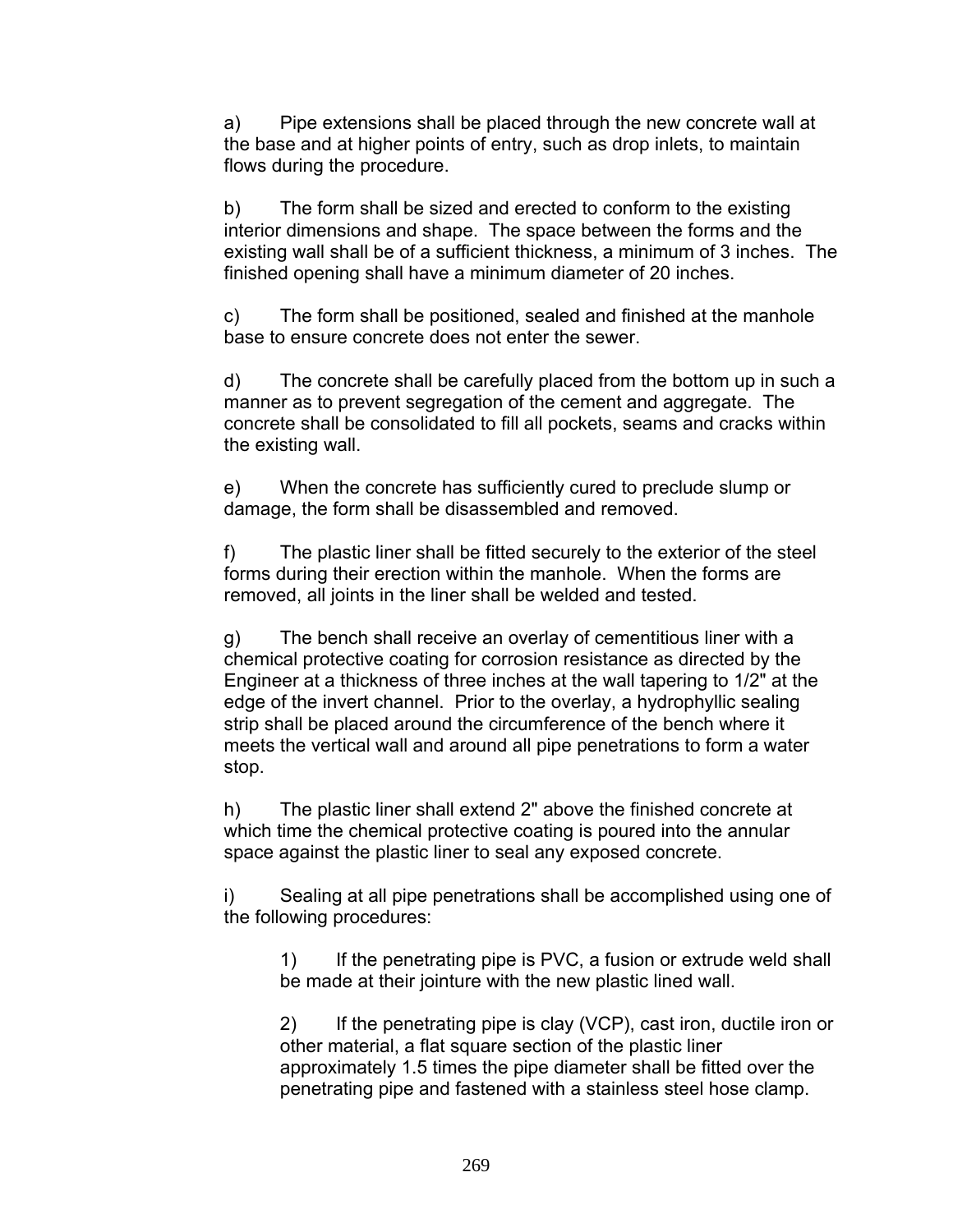Then it shall be folded back over the hose clamp and flush with the plastic liner embedded into the wall. A weld strip or an extrude bead shall be welded along each edge of this flashing.

j) Finish: The resultant concrete interior wall shall be smooth and free of honeycomb and areas of segregated aggregate.

### **L. JOINT SEALING BY GROUT INJECTION**

- 1. Sealing of the manhole base and wall joints, and of penetrating pipe joints shall be by the grout injection method as shown on the drawings and summary tables.
- 2. Where indicated by field conditions or directed by the Engineer, grout wall joints as follows.

The wall joints shall have the drill holes at 4, 8, and 12 o'clock positions one foot above the joint to be sealed and drill holes with grout sleeves inserted into the walls at 2, 6, and 10 o'clock positions one foot below the joint to be sealed. For each wall joint, pump grout into the lower holes until grout comes out of the upper holes.

- 3. Where indicated by field conditions or directed by the Engineer, grout base and/or bench by drilling one hole on one side of the defect with grout sleeves inserted into the bench or base, whichever is lower. Pump grout into drill hole.
- 4. For each penetrating pipe joint, drill one hole on each side of the pipe with grout sleeves inserted into the walls at the spring line or top of manhole bench, whichever is lower. Pump grout into both drill holes.
- 5. Into each insert sleeve, grout shall be pumped at controlled pressures which are in excess of groundwater pressures. The Contractor shall install additional insert sleeves and grout as necessary, due to type and size of leak encountered, type of soil and type of voids being filled.
- 6. Leaks, which are determined to be too large to be effectively eliminated by the grout injection method, shall be plugged with hydraulic cement prior to initiating the injection of grout. The hydraulic cement shall require no additives, shall set in 45 – 90 seconds, and shall be dimensionally stable, freeze/thaw resistant and sulfate resistant.
- 7. The Contractor shall allow one day for the grout to cure, after which each sealed joint shall be inspected. If leaks are observed in the sealed area, the Contractor shall place new gel insert sleeves and apply more sealant as necessary to stop the leak. The process shall be repeated as necessary to stop the leaks.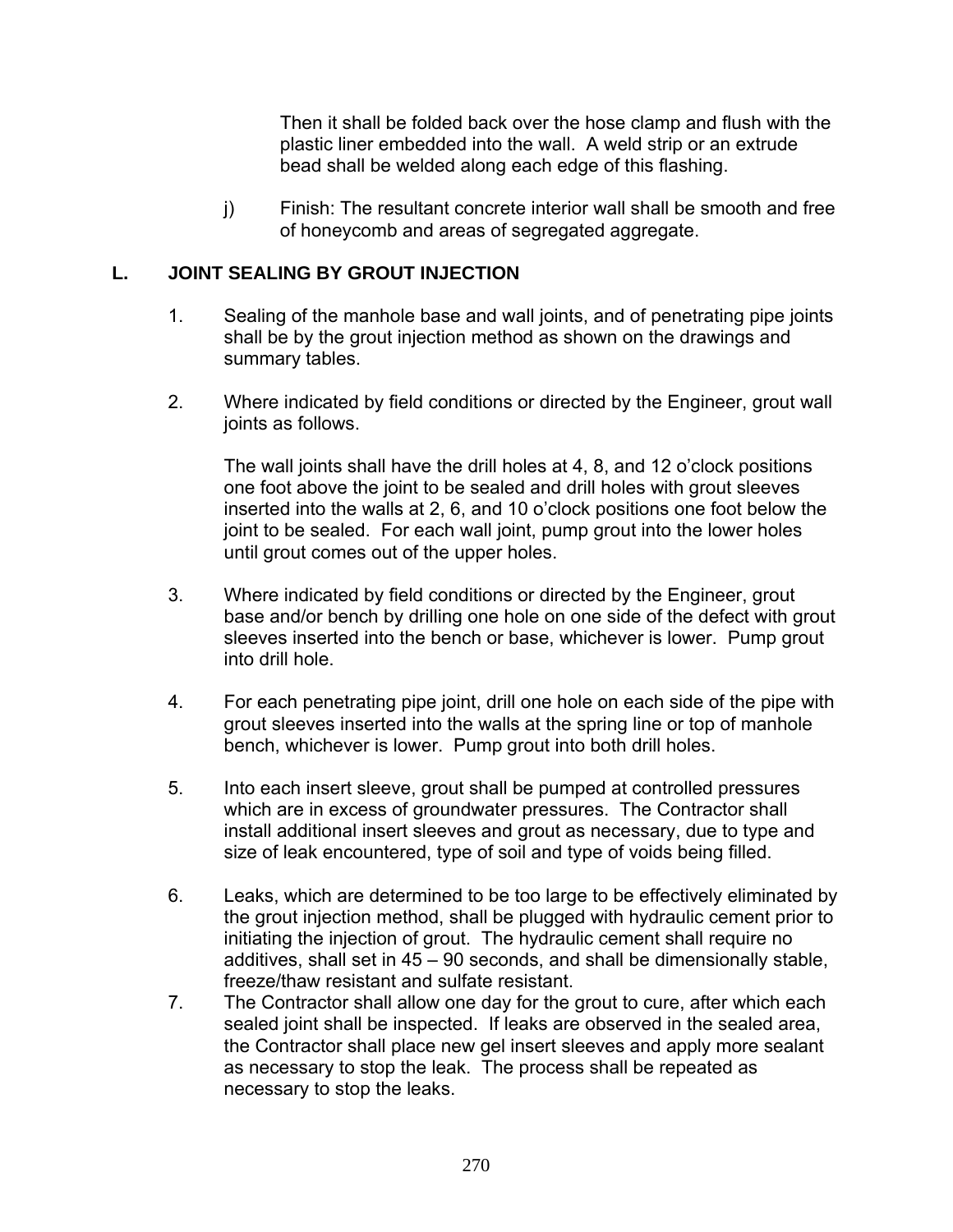8. All holes created by the grouting process shall be repaired with hydraulic cement. Manholes shall be cleaned, as specified, after chemical sealing operation. Any large voids shall be filled with wall patch mix.

## **M. FLEX COAT CHIMNEY SEAL**

- 1. All manholes identified for rehabilitation shall receive a flex coat chimney seal.
- 2. If inflow or infiltration is observed within the structure after surface preparation is complete, grout/seal leaks by grout injection method first. Hydraulic cement may also be used upon approval by the Engineer. No infiltration leaks may be evident in the manhole prior to installing chimney seal.
- 3. Prepare all chimney surfaces in accordance with manufacturer's recommendations.
- 4. After surface preparation, apply flexible coating to prepared surfaces in accordance with manufacturer's recommendations.

The chimney seal shall be applied from a point 2-inches above the joint between the manhole frame and chimney to a depth as required to rehabilitate the chimney. The minimal coverage shall be 12-inches, unless otherwise directed by the Engineer.

#### **N. INSPECTION AND TESTING**

1. Quality Assurance and Acceptance:

a) Two test cubes of the cementitious liner with chemical protective coating and two test cubes of the formed-in-place concrete with embedded plastic liner shall be taken randomly for every fifth manhole as directed by the Engineer at the Contractor's expense to verify strengths using ASTM C-109. Testing shall be done by an independent testing laboratory acceptable to the Engineer and paid for by the Contractor.

b) After completion of manhole rehabilitation, Contractor shall verify the minimum coating thickness of the manhole liner with a wet gauge. Test several points on the manhole wall, four minimum. Repair verification points. Any areas found to be thinner than minimum tolerances shall immediately receive additional material.

c) Spark testing shall be performed by an independent testing laboratory for each manhole to verify the thickness, continuity and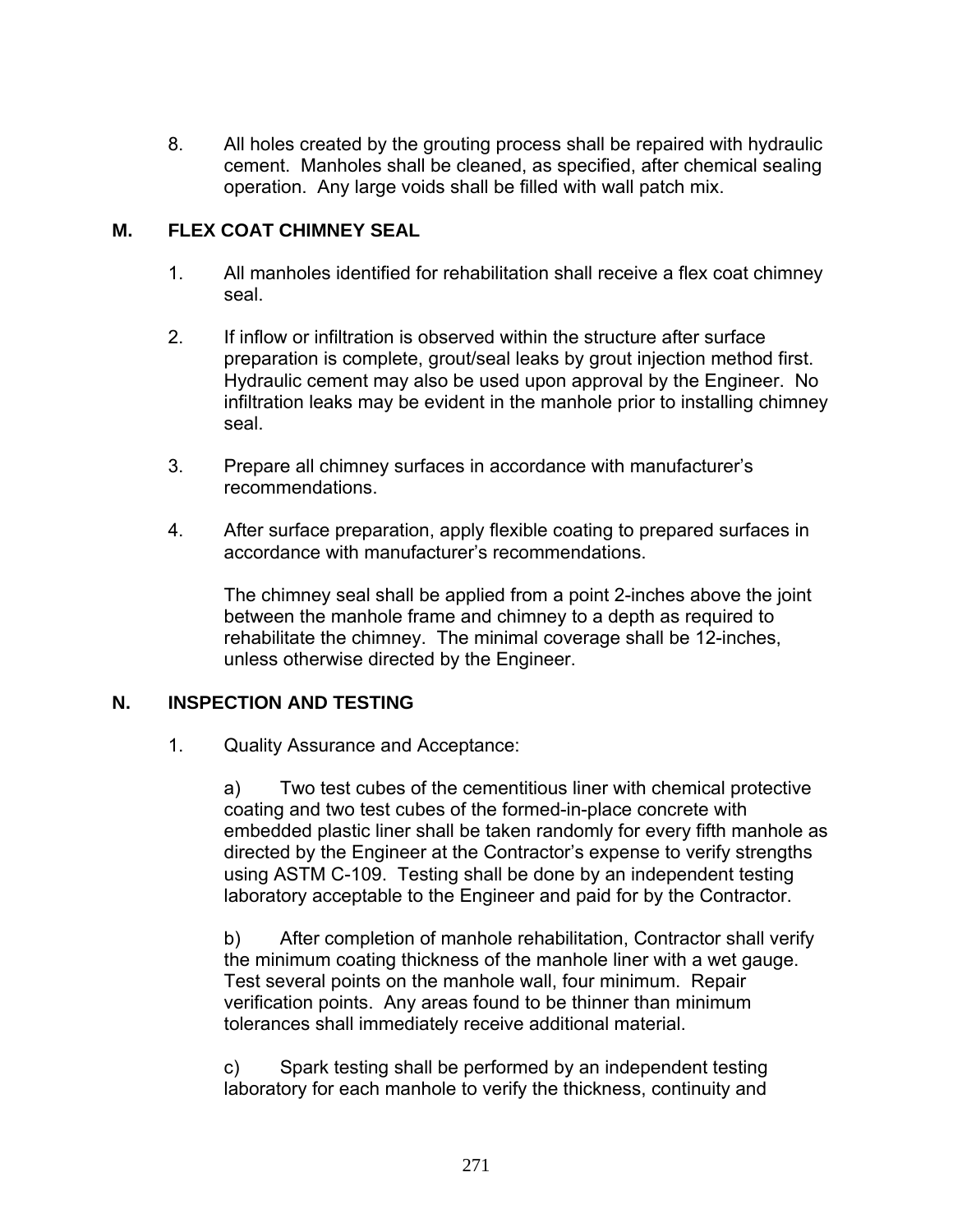thoroughness of the chemical protective coating and the embedded plastic liner. NACE RP0274 testing standard will detect bubble or blister type voids, cracks, thin spots, and foreign inclusions or contaminants in the coating. All areas of each manhole shall be inspected with a spark-testing device. Any area found to be a defect shall immediately receive additional material. All costs associated with testing shall be paid for by the Contractor.

d) All work shall be performed in accordance with T&R testing voltage. The dielectric strength of the chemical protective coating requires testing at 100 volts per each mil of thickness.

- 2. After the manhole rehabilitation work has been completed, the manhole shall be visually inspected by the Engineer in the presence of the Contractor and the work shall be found satisfactory to the Engineer. Any work that has been found to be defective shall be redone by the Contractor at no additional expense to the Owner.
- 3. All manholes rehabilitated by spray on cementitious liner or formed-inplace concrete with embedded plastic linter shall be free of visible leakage. All such manholes shall be tested for leaks and inspected. Manhole testing may be accomplished by vacuum testing instead of spark testing:

a) Testing for water tightness shall be accomplished by vacuum testing in accordance with ASTM C 1244-93 or latest edition.

b) Manholes shall be vacuum tested and shall have a minimum of 8 inches of mercury applied to the manhole. Pressure drop shall not exceed 1 inch of mercury in a 1-minute test.

c) If the tested manhole meets the required test pressure and duration, full payment for the manhole will be made. If the time duration measured to drop 1 inch of mercury is less than the required time as noted above, the manhole will have failed the vacuum test, and payment will be reduced as described below.

- i. If the tested manhole achieves the required initial vacuum pressure, but holds the required pressure for less than the required time duration, half payment for the applicable manhole pay Item will be made for that manhole.
- ii. If the tested manhole fails to achieve the initial specified pressure, no payment will be made for the applicable manhole pay Item for that manhole.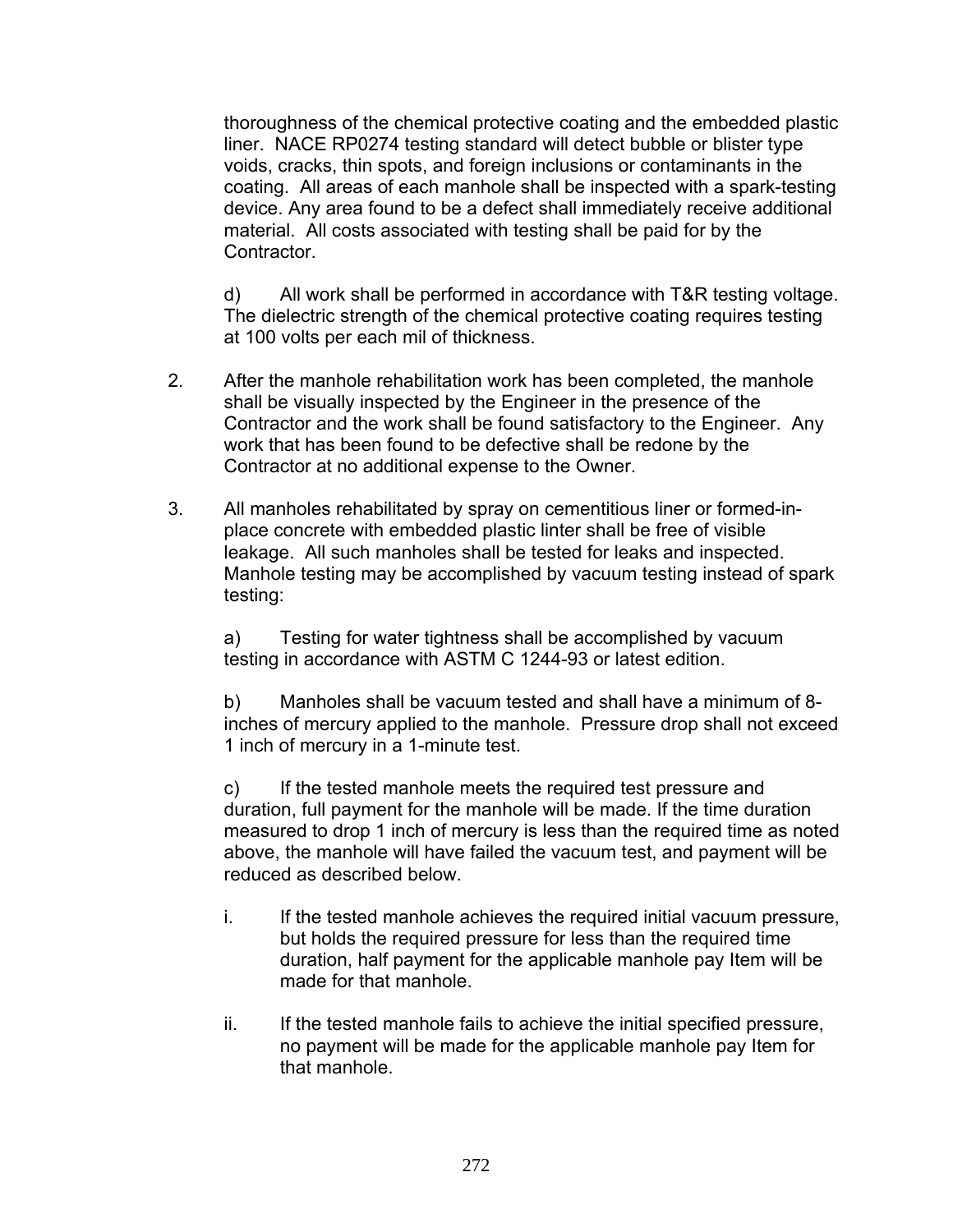- 4. Contractor may repair and re-test manholes which fail the vacuum test. If the manhole passes the subsequent vacuum test, the Contractor shall be entitled to the commensurate payment for the manhole Work.
- 5. Vacuum equipment shall be approved by the Engineer prior to its use.
- 6. Written verification of every manhole test must be provided to the Engineer. The following minimum information shall be recorded and provided:
	- 1. Manhole Number.
	- 2. Beginning test pressure, end test pressure, and test duration (minimum 60 seconds).
	- 3. Repeat test number.
	- 4. Repairs made.

## **O. CLEAN UP**

The Site shall be cleaned on a continuous, daily basis during performance of the work and shall be cleaned upon completion so that the Project Site shall be left in a neat and orderly condition acceptable to the Engineer.

## **MEASUREMENT AND PAYMENT**

This work will be measured for payment by the actual number of vertical linear feet of manhole rehabilitated, of each size, and each type of manhole, in accordance with these specifications. Measurement shall be made from the invert of the out flowing pipe to the geometric center of the top of the frame and cover and rounded to the nearest whole number of feet.

This work shall be paid for at the unit price bid per vertical foot for Sanitary Sewer Manhole Rehabilitation completed and accepted, which price shall include all materials, labor, tools, and equipment necessary and incidental to complete the work in accordance with these specifications including plugging holes and under drains, stopping active hydrostatic infiltration, patching, filling and repairing non-infiltrating holes, cracks and breaks, surface preparation, installation and/or application of spray-on lining system, installation and/or application of a flex coat chimney seal, installation and/or application of an injection grout system, testing, sealing pipe connections, lift holes, riser joining sections, bench/trough and corbel sections, frames and covers, and clean up of the site.

No measurement will be made for partially completed manhole rehabilitation.

New Frames and Covers will not be measured for payment, but the cost shall be included in the unit price bid for sanitary sewer manhole rehabilitation.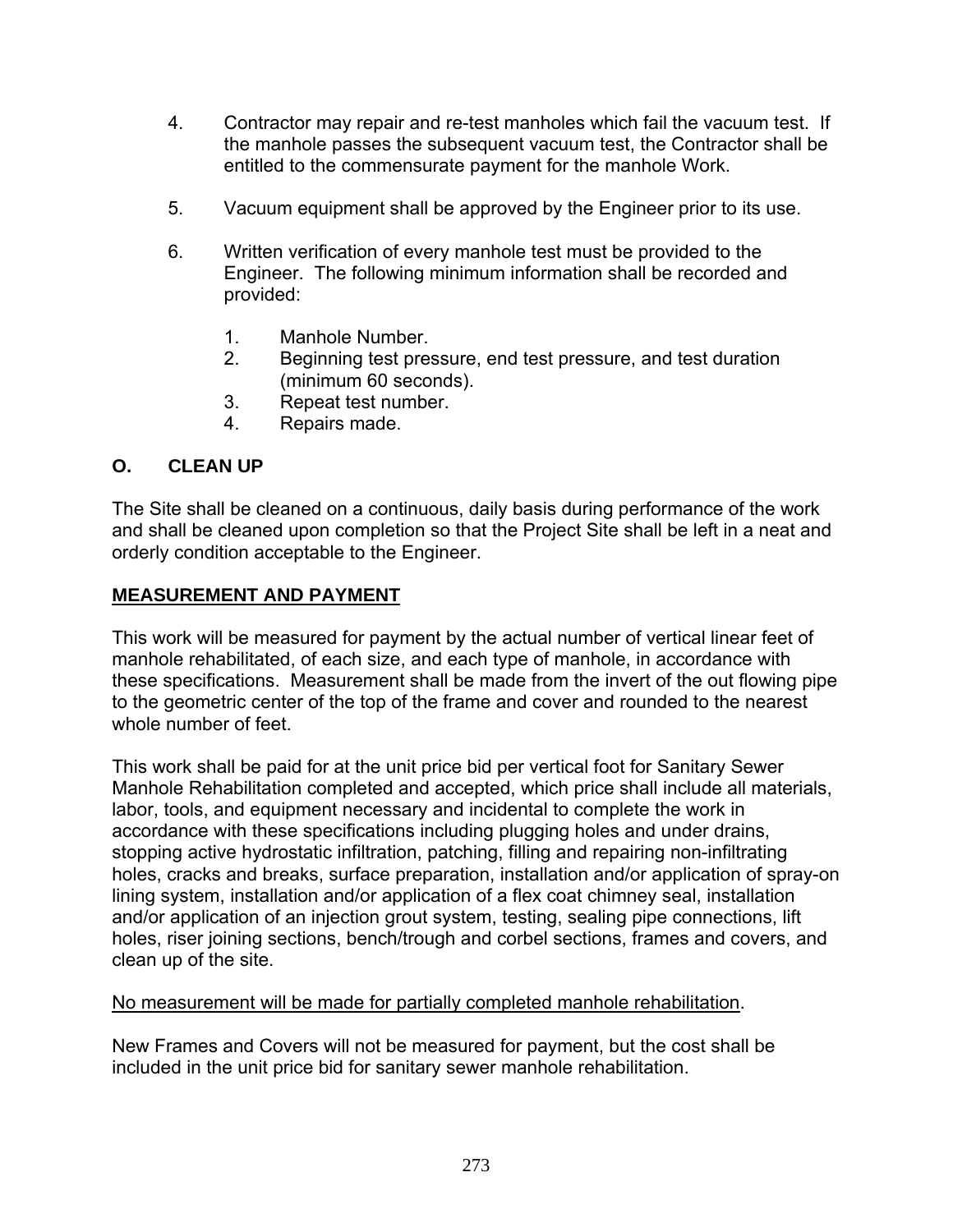There will be no separate measurement for payment for the cost of flow control and bypass pumping, but the cost thereof shall be included in the contract unit price for sanitary sewer manhole rehabilitation.

Maintenance and Protection of Traffic will be measured and paid for in accordance with the provisions of Item 971, "Maintenance and Protection of Traffic." When no price for Item 971, Maintenance and Protection of Traffic, is asked for on the Proposal Form, this work will not be measured for payment, but the cost shall be included in the unit price bid for sanitary sewer manhole rehabilitation.

| <b>Item Number</b> | <b>Pay Item</b>                                                                                                                                                   | <b>Pay Unit</b>      |
|--------------------|-------------------------------------------------------------------------------------------------------------------------------------------------------------------|----------------------|
| 524.01             | <b>Sanitary Sewer</b><br><b>Manhole Rehabilitation</b><br>Spray on Cementitious Liner<br>(Size), Cast in Place                                                    | <b>Vertical Foot</b> |
| 524.02             | <b>Sanitary Sewer</b><br><b>Manhole Rehabilitation</b><br>Spray on Cementitious Liner with<br><b>Chemical Protective Coating (Epoxy)</b><br>(Size), Cast in Place | <b>Vertical Foot</b> |
| 524.03             | <b>Sanitary Sewer</b><br><b>Manhole Rehabilitation</b><br>Formed-in-Place Concrete with<br><b>Embedded Plastic Liner</b><br>(Size), Cast in Place                 | <b>Vertical Foot</b> |
| 524.04             | <b>Sanitary Sewer</b><br><b>Manhole Rehabilitation</b><br>(Size), Pre-Cast                                                                                        | <b>Vertical Foot</b> |
| 524.05             | <b>Sanitary Sewer</b><br><b>Manhole Rehabilitation</b><br><b>Flex Coat Chimney Seal</b><br>(Size), Pre-Cast                                                       | <b>Vertical Foot</b> |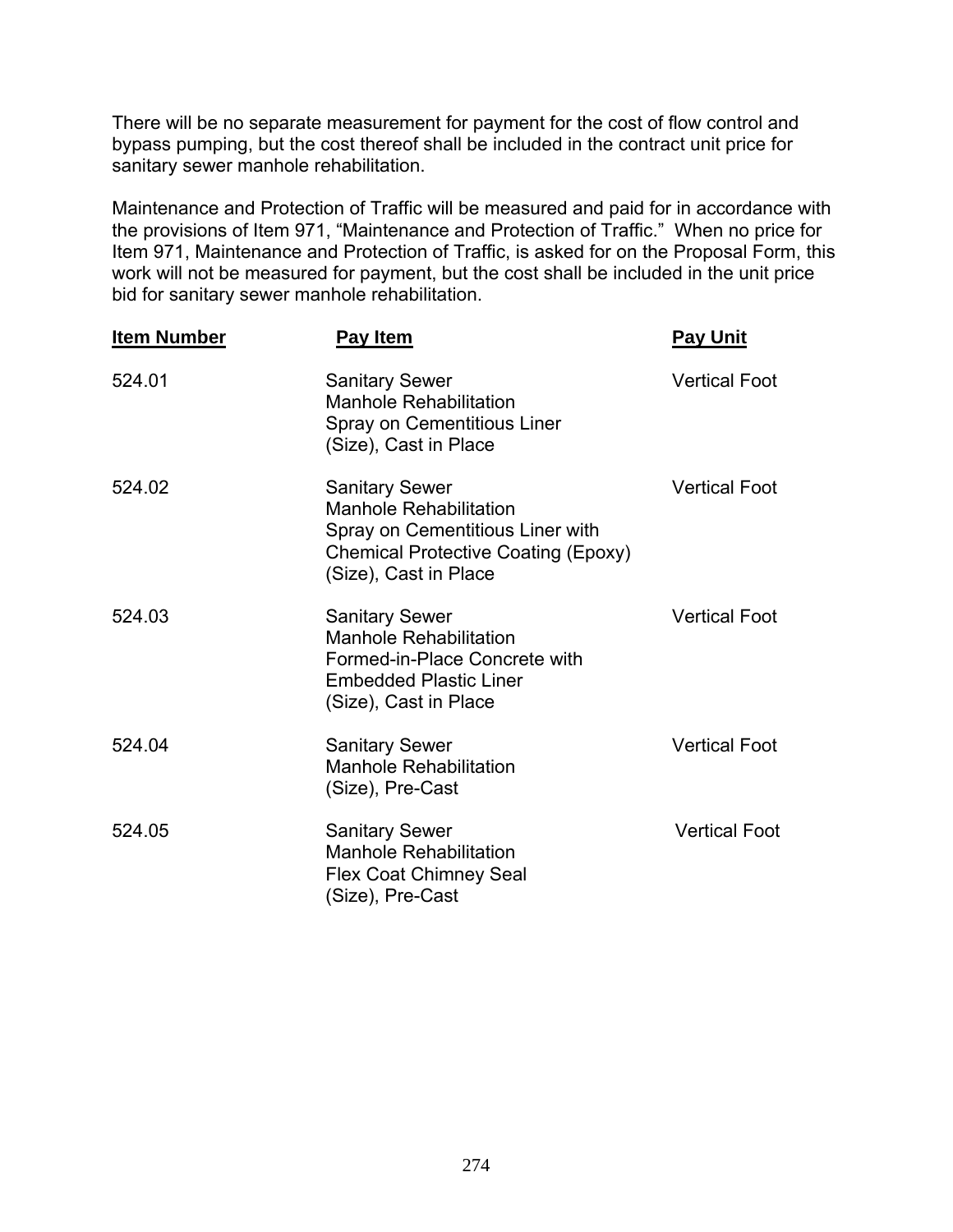# **ITEM 601 CONCRETE FOR STRUCTURES**

## **DESCRIPTION:**

This item shall include concrete for use in bridges and culverts, walls, catch basins, drop inlets and other miscellaneous construction as required. The concrete shall be composed of portland cement, fine and coarse aggregate, admixtures if ordered, and water, prepared and constructed in accordance with these specifications, at the locations and of the form dimensions and class shown on the plans, or as directed by the Engineer.

The concrete shall be of three classes, Class "A," "C" and "F". The class to be used shall be as shown on the plans or designated herein, or as directed.

The use of truck-mixed or transit-mixed concrete is permitted for all Class "A," "C" and "F" concrete.

### **MATERIALS:**

The materials for this work shall conform to the requirements of Article M.03.01.

### **CONSTRUCTION DETAILS:**

**1. (a) Equipment:** All equipment and tools used in the handling of materials, trucks used for transporting the batched material, the batching equipment, and concrete mixers used for the mixing of concrete shall comply with the following requirements:

**Batching Plant and Equipment:** Equipment necessary for handling materials and performing all parts of the work shall be approved by the Engineer as to design, capacity, and mechanical condition. The equipment shall be at the job site sufficiently ahead of the start of construction operations to be examined thoroughly and approved. After approval, the Contractor shall maintain all equipment and tools in a satisfactory working condition until the completion of the work.

- 1. General: The batching plant shall include storage bins, weighing (mass determining) hoppers, scales, and metering equipment as required. A separate scale for cementitious materials shall be used.
- 2. Scales: Scales for measuring concrete ingredients may be horizontal beam-type, springless scales or electronic devices and shall conform to the applicable requirements of the NIST Handbook 44 except as otherwise specified herein.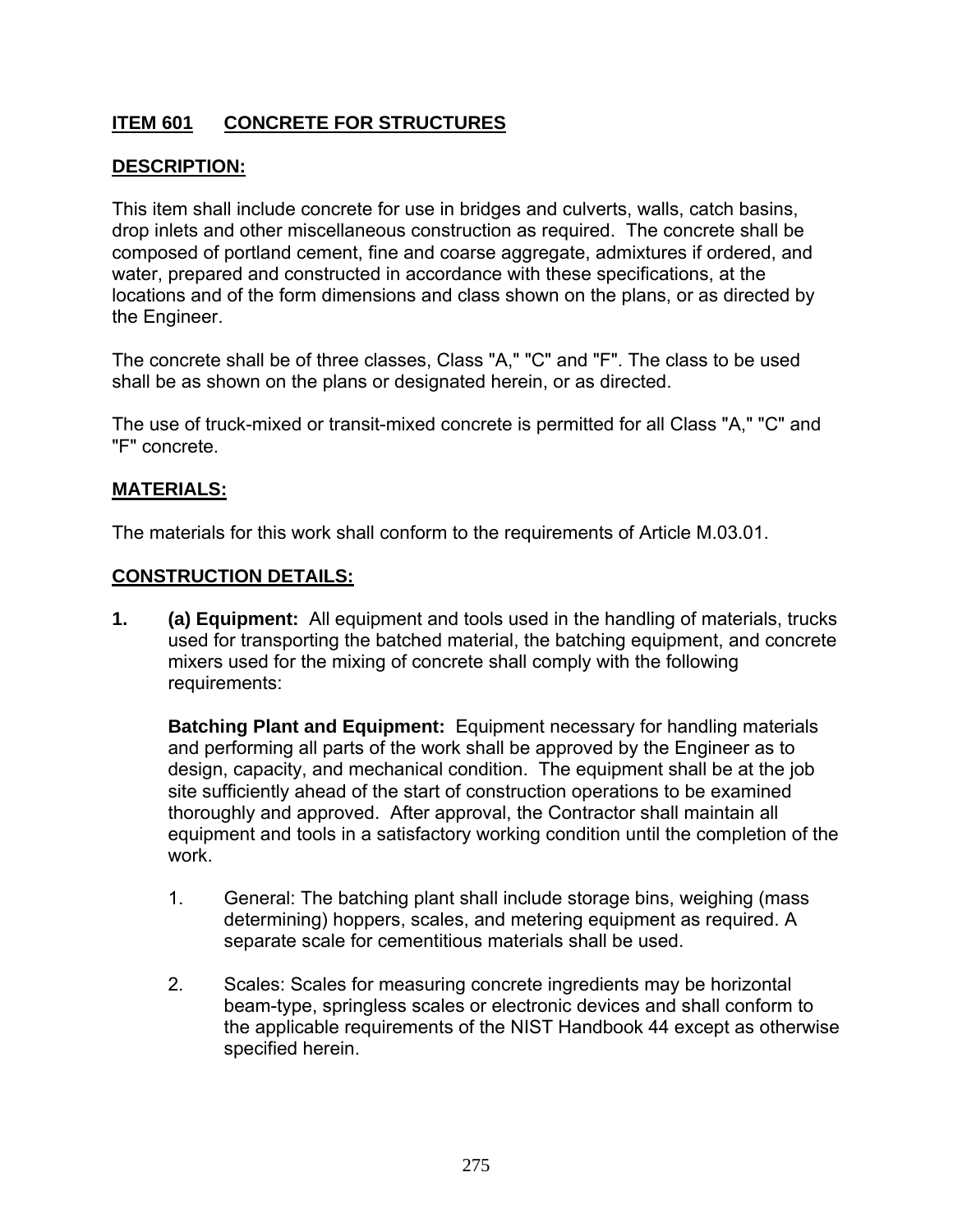Weight (mass)-indicating devices shall be in full view and near enough to be read accurately by the operator while charging the hoppers. The operator shall have convenient access to all controls.

When beam-type scales are used, a "tell-tale" dial shall be provided for indicating to the operator that the required load in the weighing (measuring) hopper is being approached. A device on measuring beams shall indicate critical positions clearly. The dial faces of springless dial scales shall be of a material not affected by moisture. The graduated dial scale shall be provided with the required number of suitable markers in front of the dial face which may be set at the required positions of the indicator for predetermined weights (masses).

Methods for weighing (measuring) (electric, hydraulic, load cells, etc.) other than the methods noted above, which meet the required weighing (measuring) tolerances may be approved by the Engineer.

- 3. Ten certified standard 50-pound weights (22.7-kilogram masses) shall be available at the batching plant for checking the accuracy of the scales. Weights (masses) shall be certified by the Department of Consumer Protection.
- 4. The Contractor shall notify the Engineer 2 days in advance that the scales are in proper adjustment and ready to be sealed. The bins shall be filled sufficiently to perform the tests required, and the Contractor shall have available a man skilled in making any adjustments necessary to seal the scales. The Engineer may request that the scales, after checking with a 500-pound weight (227-kilogram mass), be resealed at any time, if in their opinion the scales are out of adjustment. Scales shall be "sealed" at the expense of the Contractor by the "Sealer of Weights and Measures." Scales shall be inspected and sealed at least once every 12 months.
- 5. Automation: All plants shall be equipped with an approved automatic cycling and monitoring system installed as part of the batching equipment, unless otherwise indicated in the plans or specifications or in the opinion of the Engineer, job conditions warrant otherwise. The system shall include equipment for accurately proportioning the various components of the mixture by weight (mass).

Admixtures and water may be measured volumetrically. The automatic proportioning system shall be capable of consistently delivering each constituent within the tolerances specified.

There shall be auxiliary interlock cutoff circuits to interrupt and stop the automatic batching operations whenever an error exceeding the acceptable tolerance occurs in proportioning for all material components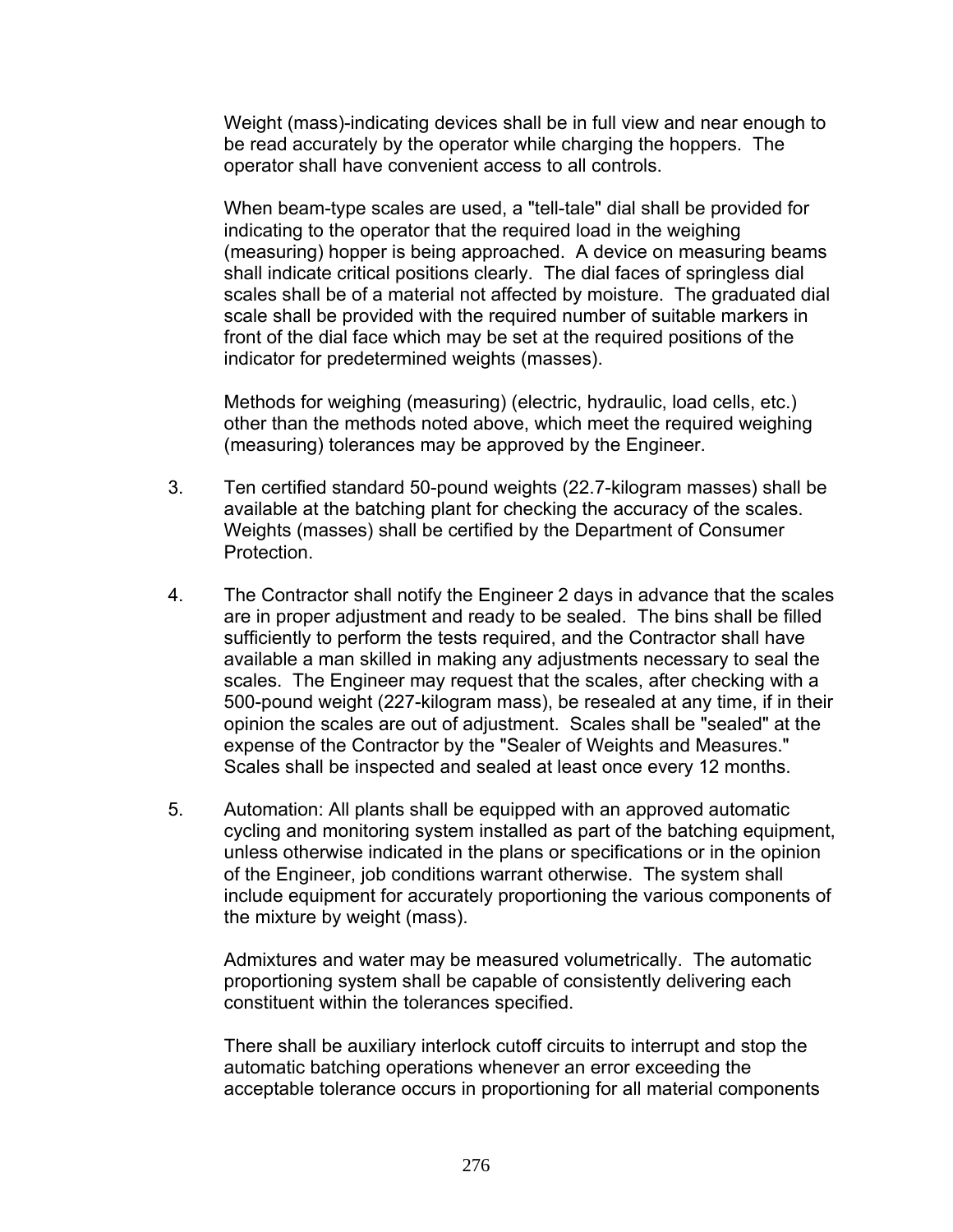except water. Zero return tolerance shall be equal to that of the delivery tolerances for the minimum batch size.

When the aggregate sizes are weighed (When the masses of the aggregate sizes are taken) cumulatively, the tolerance for each bin draw weight (mass) shall be based on the total aggregate batch weight (mass). If aggregate sizes are weighed (measured) separately, the percentage shall apply to each scale weight (mass). When the other approved cementitious material is weighed (measured) cumulatively with the cement, the other approved cementitious material shall be last in the weighing (measuring) sequence, and the batching delivery tolerance for each material draw weight (mass) shall be based upon the total weight (mass) of cement plus other approved cementitious material.

The electrical circuits used to check delivery tolerances may be set at any span within the full allowable tolerance for any approved batch size. For plants not equipped to automatically adjust tolerances, the tolerance span shall be set for the minimum approved batch size whenever varying batch sizes are being produced.

### **Batching Delivery Tolerances:**

Cementitious materials  $\pm$  1% (by weight (mass)) Aggregate  $\pm$  2% (by weight (mass)) Water  $\pm$  1% (by weight (mass) or volume—applies at central mix plants only) Admixtures  $\pm 3$ % (by weight (mass) or volume—or  $\pm 1$  ounce (30 milliliters), whichever is greater)

The automatic proportioning system shall be capable of rapidly selecting and proportioning at least 3 classes of concrete. In addition, the system shall have the capability of batching materials in at least 2 batch sizes. These provisions will not be required for project-site plants batching only 1 class of concrete for a project. The system shall be interlocked during the batching of cement and aggregates so that:

No inlet gate can be opened while the weigh (measuring) hopper discharge gate is open.

No weigh (measuring) hopper discharge gates can be opened

- (a) While the hopper is being filled.
- (b) Until the full batch weight (mass) is within the delivery tolerance.

No new batch can be measured until the hopper is entirely empty of the previous batch and the scale has returned to "zero."

When the manual batching is permitted, the constituents shall be batched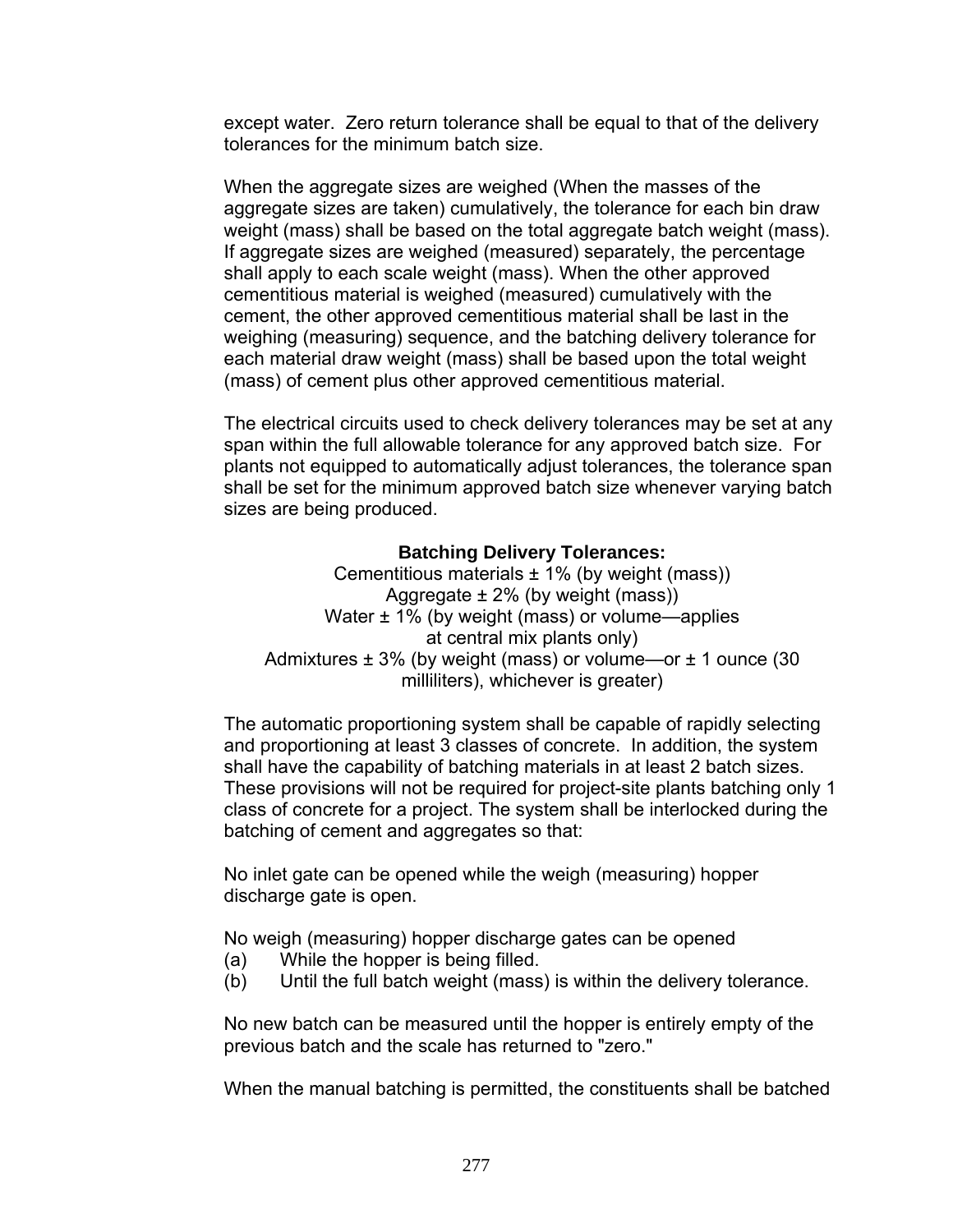within the indicated delivery tolerances for the automatic proportioning system.

- 6. Slump Control: Controls shall be provided so that the batch plant operator can produce concrete of the slump required by the paving operation. Included shall be a moisture compensation system, a slump-meter, and a slump-adjust control. The moisture compensation control can be automatically or manually set for the amount of moisture in the fine aggregate. A moisture compensation system shall compute the adjustment to the water and the fine aggregate components of the concrete to be measured by the automatic batching plant. The actual amounts of each material batched shall be recorded in the manner required elsewhere in these specifications.
- 7. Batch Recording Instruments: All concrete batching plants shall be equipped with digital or graphical recording instruments approved by the Engineer. The recording instruments shall be designed to record the quantities of each aggregate component, cement, other approved cementitious materials (when used), water (at central mix batch plants), and the presence of admixture for each batch of concrete produced. All records of batches shall show the batch number, the day, the month, the year, and the time of day to the nearest minute for each batch. This information shall be imprinted on the record so that each batch may be permanently identified. The Authority shall be provided with a clear and legible copy of all batch records for concrete supplied to the Authority.

Cement, other approved cementitious material, and aggregate component weights (masses) shall be recorded separately. Water at central mix plants may be recorded by weight (mass) or volume.

When a digital tape or ticket recorder is used, weights (masses) shall be recorded as indicated on the batching scale or meter within an accuracy of ± 1 scale or meter graduation. The minimum resolution of digital recorders shall be equivalent to the minimum graduation on the scale meter, unless otherwise approved by the Engineer.

If graphical recorders or multiple recorders, either digital or graphical, are used, they shall be subject to the approval of the Engineer.

The control system shall include a mixer timer which is interlocked with the mixer discharge control, such that the concrete will be mixed for the approved time.

If any of the above equipment fails to operate satisfactorily, the Engineer shall be notified immediately, and the Engineer will assign an inspector to the plant to monitor plant operation. Only if job conditions warrant, the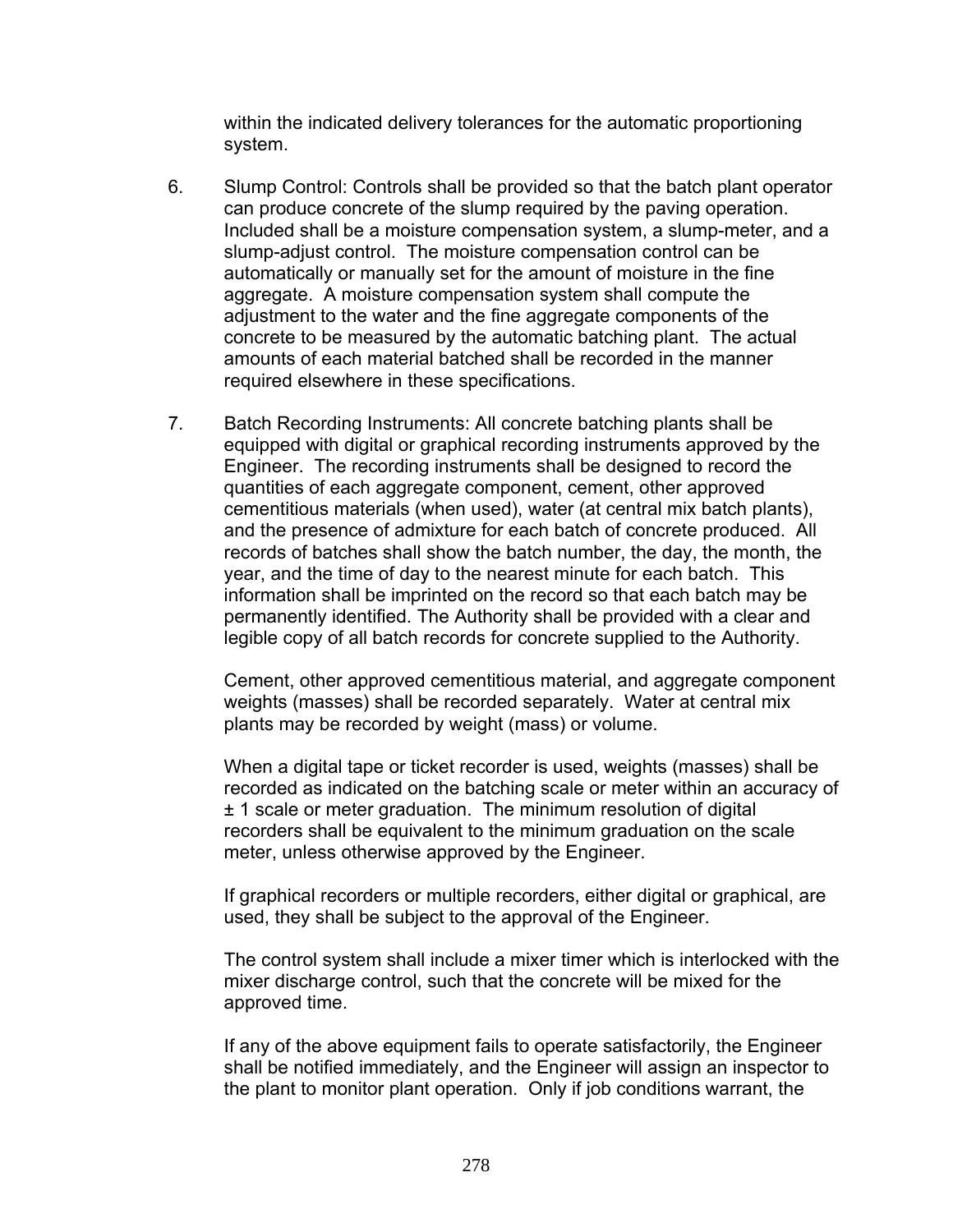Engineer may allow concrete to be delivered to the project without an inspector at the plant to monitor plant operation. When the plant is permitted to operate by manual control during periods of automatic equipment failure, a manually written ticket providing all the specified batch information required from the automatic "batch recording instrument" will be required for each batch supplied to the Authority.

The plant shall be returned to compliance with these specifications within 2 working days of the equipment failure. After that period, concrete will not be accepted by the Authority. No costs will be incurred by the Authority for any production loss, or delays due to the enforcement of this requirement.

# **Mixing Equipment:**

- 1. General: Concrete may be mixed at the site of construction or at a central point. Truck-mixed or transit-mixed concrete may be used with the permission of the Engineer for limited amounts of pavement and for other exceptional cases. Each mixer shall have attached in a prominent place a manufacturer's plate showing the capacity of the drum in terms of volume of mixed concrete and the speed of rotation of the mixing drum or blades.
- 2. Mixers at site of construction or at a central point: Mixing shall be in an approved mixer capable of combining the aggregates, cement, and water into a thoroughly mixed and uniform mass within the specified mixing period, and of discharging the mixture without segregation.
- 3. Mixing time: The mixing time requirements shall be in accordance with the recommendations of the manufacturer of the mixer. If a mixing time of less than 60 seconds is recommended, the Contractor shall furnish test data acceptable to the Engineer, verifying that the reduced mixing time will produce uniform concrete conforming to the provisions of AASHTO M157.

The mixer shall be operated at a drum speed as shown on the manufacturer's name plate on the approved mixer. Any concrete mixed less than the specified time shall be discarded and disposed of by and at the expense of the Contractor. The volume of concrete mixed per batch shall not exceed the mixer's nominal capacity in cubic feet (meters), as shown on the manufacturer's standard rating plate on the mixer, except that an overload up to 10% above the mixer's nominal capacity may be permitted provided concrete test data for strength and uniform consistency are satisfactory, and provided no spillage of concrete takes place.

# **Hauling Units:**

1. Truck mixers and truck agitators: Truck mixers used for mixing and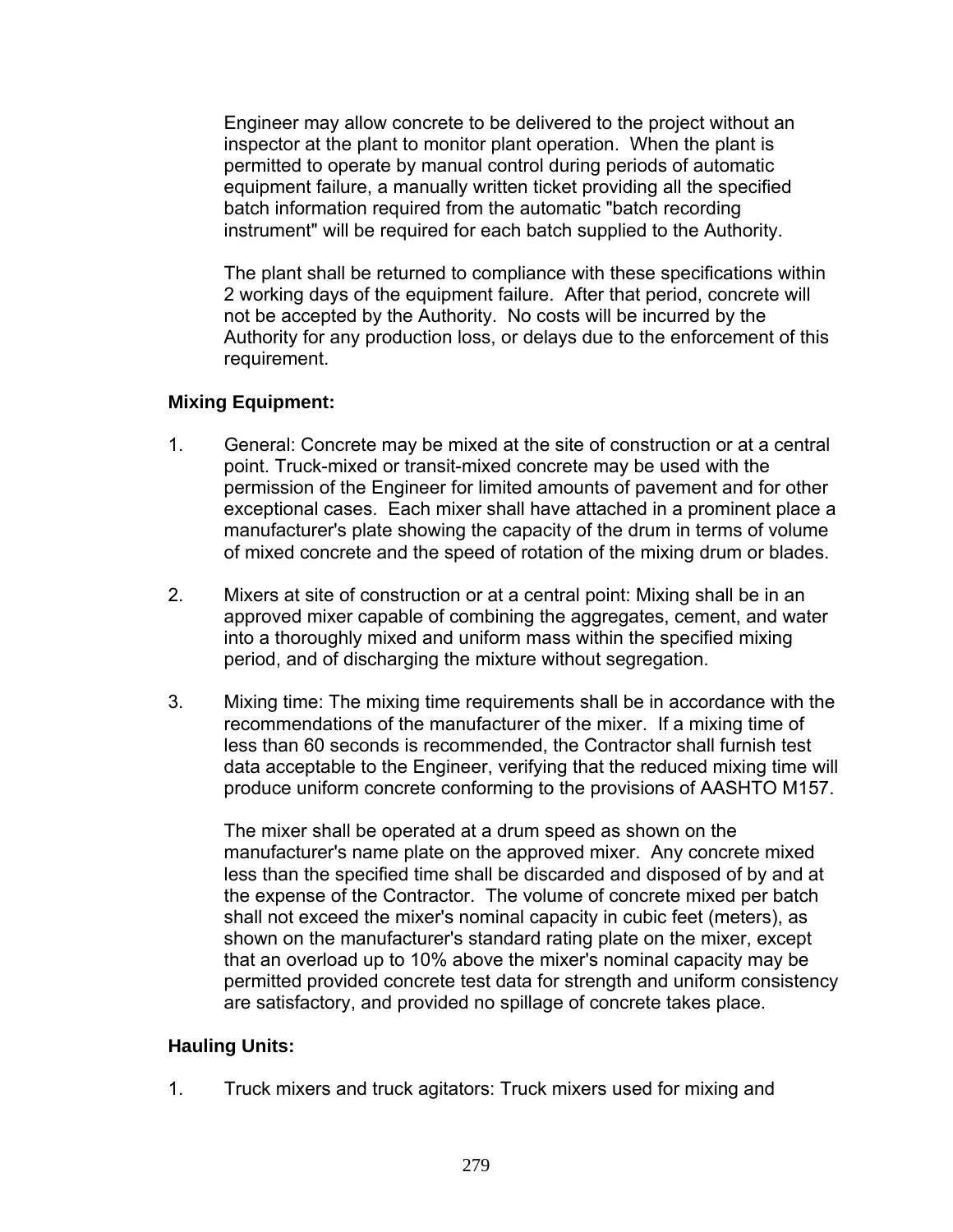hauling concrete, and truck agitators used for hauling central-mixed concrete, shall conform to the requirements of "Truck-Mixed and Transit-Mixed Concrete," specified herein.

- 2. Nonagitator trucks: Bodies of non-agitating hauling equipment for concrete shall be smooth, mortar-tight, non-aluminum metal containers and shall be capable of discharging the concrete at a satisfactory controlled rate without segregation. Covers shall be provided when needed for protection.
- 3. Hauling central mix concrete: Mixed concrete from the central mixing plant shall be transported in truck mixers, truck agitators, or non-agitating trucks. The time elapsing from the time water is added to the mix until the concrete is deposited in place at the site of the work shall not exceed 30 minutes when the concrete is hauled in non-agitating trucks, nor 60 minutes when hauled in truck mixers or truck agitators, except that in hot weather or under other conditions contributing to quick stiffening of concrete, the maximum allowable time may be reduced by the Engineer.
- 4. Addition of water in truck mixers: When mixed concrete is transported in approved truck mixers, water may be added to the concrete at the delivery site, with the permission of the Engineer, to achieve the required slump, provided the specified water-cement ratio for the concrete is not exceeded and the concrete is mixed for at least thirty additional revolutions at mixing speed to ensure thorough mixing of the water into the concrete. Further addition of water to the concrete after the initial slump adjustment will not be permitted.

When permitted by the Engineer, mixers of the batch type design with a minimum rated capacity of a 2-bag batch, may be used.

# **(b) Truck Mixed and Transit Mixed Concrete:**

**Definitions:** Truck mixed concrete shall be construed to mean concrete mixed completely in a truck mixer after its arrival at the point of placement. Transit mixed concrete shall be construed to mean concrete mixed completely in a truck mixer while en route to the point of placement.

**General Requirements:** The location and capacity of the batch plant and complement of truck mixers for truck or transit mixed concrete shall be adequate for continuous placement of concrete in the forms.

If in the opinion of the Engineer, undue delay in deliveries do occur, and concrete already in place takes initial set, all such material in place may be rejected.

The batch plant, truck mixers and related equipment will be inspected by the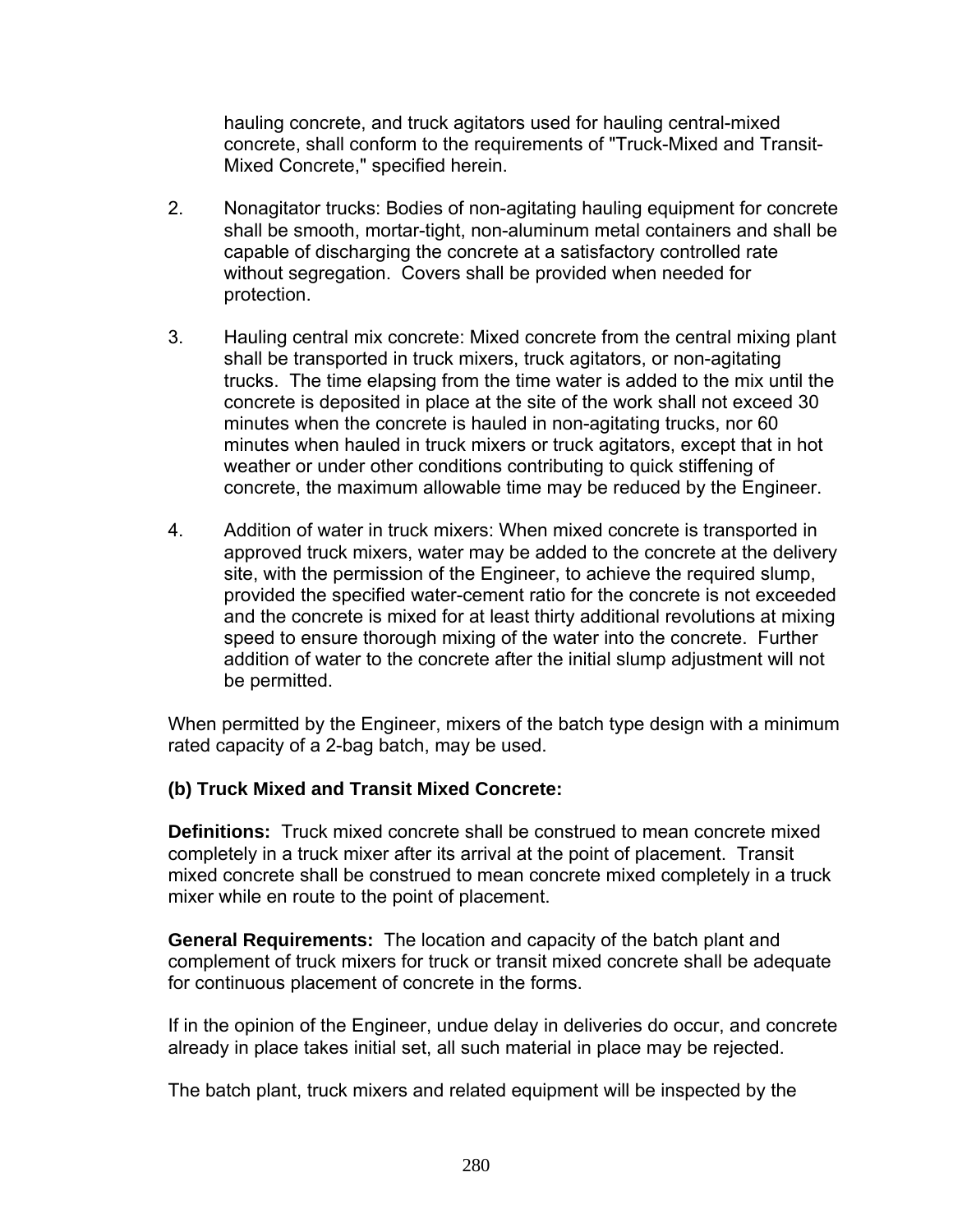Engineer; and these, as well as all methods of operation related thereto, shall be approved before the concrete is batched.

The concrete shall be discharged within one and one-half hours from the time the dry aggregates are loaded into the truck mixer; otherwise the concrete shall be disposed of by and at the expense of the Contractor.

With each delivery of concrete, the Contractor shall furnish a ticket indicating the proportionment of the batch and stamped by an approved time clock indicating the time the batch is placed in the truck mixer. This ticket shall be presented to the Engineer or an authorized representative before discharge of the concrete will be permitted.

After each time the drum of any mobile mixer is washed, the Contractor shall, at its own expense, add one-half cubic foot mixture of sand and cement for each cubic yard (cubic meter) of concrete being placed in the drum of the mixer. The same proportions as specified for the concrete shall be used, and the mixture shall be introduced immediately before or at the time of batching.

**Truck Mixers:** The capacity of truck mixers shall be in accordance with the manufacturer's ratings, except that the maximum permissible capacities, expressed as percentages of the total volume of the drum or container, shall not exceed 63.25%.

Each truck mixer shall have an attached metal standard rating plate on which are stated the capacities, in terms of volume, of mixed concrete, for the various uses applicable to the equipment. When the manufacturer's ratings of capacity are less than the limit indicated above, the manufacturer's ratings shall govern. Further, truck mixers shall be equipped with a suitable means by which the number of revolutions of the drum or blades may be readily verified.

Truck mixers shall be of standard type, size and manufacture and shall be either of the horizontal axis revolving-drum type, the inclined axis revolving-drum type, or the open-top revolving blade or paddle type.

Truck mixers must be inspected and approved by the Engineer.

**Loading, Water and Transportation:** The mix shall be in the proportions required for the work and placed in the drum of the mixer. Water shall be added to the mix, and the mixing conditions shall be in accordance with one of the following methods:

**Truck-Mixed Concrete:** Water shall be introduced into the mixing drum only after arrival at a level area on the site where the concrete is to be placed and under the supervision of the Engineer. The water shall be measured accurately by volume or mass by an approved adjustable measuring device which shall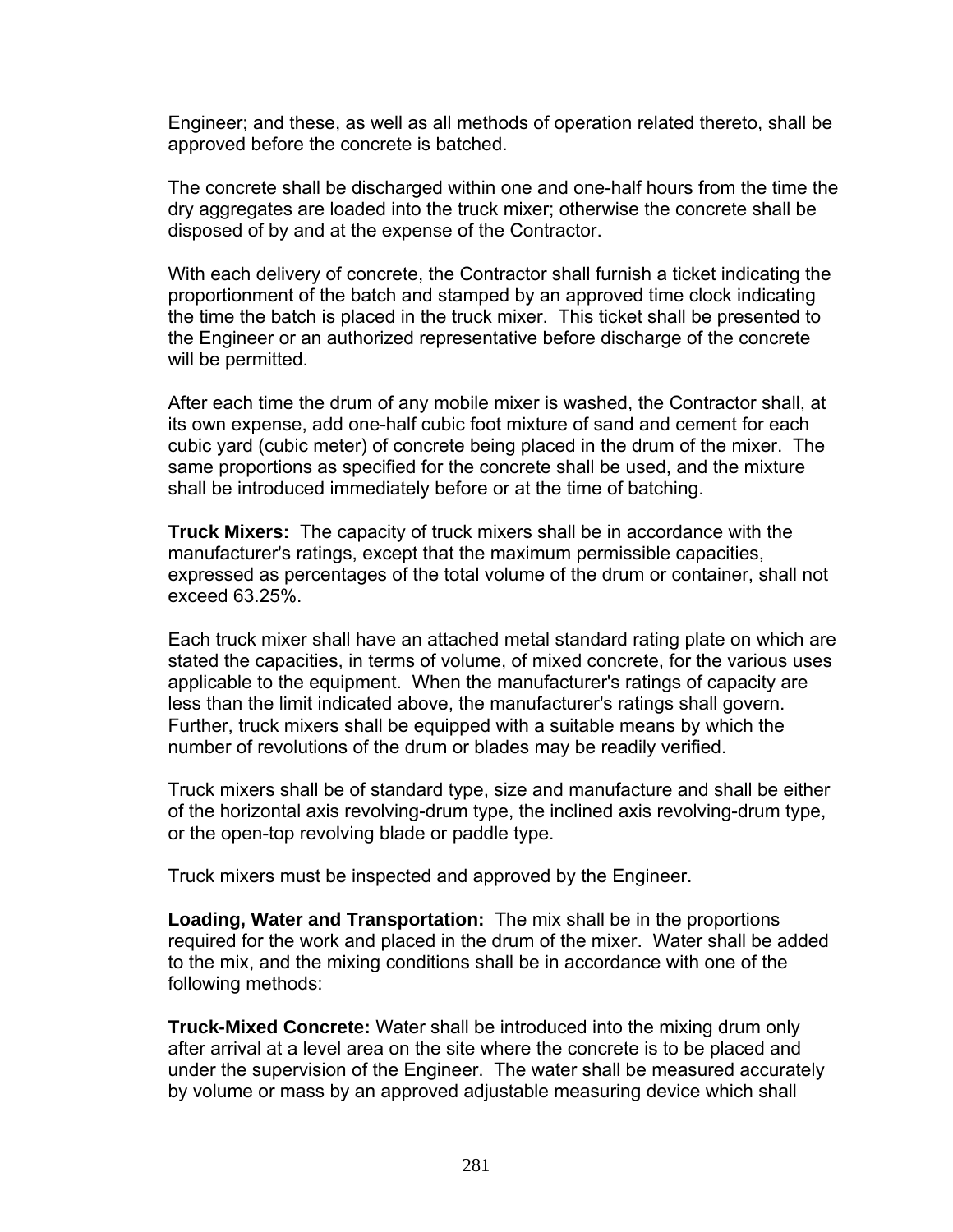measure the required quantity under all operating conditions within a tolerance of 1 quart or 1%, whichever is greater. The device shall be such that the flow of water shall be stopped automatically when the required quantity has been delivered. The mixer shall be equipped with an approved device which shall record the number of revolutions of the drum or blades during mixing. The mixing procedures shall be carried out at the site as hereinafter specified.

**Transit-Mixed Concrete:** Water shall be introduced into the mixing drum while the mixer is at the batch plant. The water shall be measured and controlled as specified above. The mixing procedure shall be carried out during transportation as hereinafter specified. Each truck mixer shall be equipped with a readily visible device that will record accurately the number of revolutions of the drum or blades at mixing speed from the moment of batching. This equipment shall be set into operation only at the batch plant by the inspector and shall be so constructed as to show evidence of any tampering or misoperation.

Any one of the following shall be sufficient cause for the rejection of any load of truck-mixed or transit-mixed concrete: when the elapsed time exceeds that which is permitted, when the mixing revolutions exceed 100, when the recording device has been tampered with or misoperated after the batching, when, at the time of placing, the air content or slump are not within specified ranges, when there is evidence of segregation or when initial set has taken place.

**Mixing Procedure and Delivery:** When the truck mixer is loaded in excess of 50% of the gross volume of the drum or container, the mixing period shall consist of not less than 60 revolutions of the drum or blades at mixing speed, after the water is added; if loaded to not more than 50%, the mixing period shall consist of not less than 40 revolutions of the drum or blades at mixing speed.

For the revolving drum type mixers the mixing speed shall be not less than 4 revolutions per minute of the drum, nor greater than a speed which will produce a peripheral velocity of the drum of 225 feet per minute. For the revolving blade type mixers the mixing speed shall be not less than 4, nor more than 16, revolutions per minute of the mixing blades.

Agitating speed for both the revolving drum and revolving blade type of mixers shall be not less than 2, nor more than 6, revolutions per minute of the drum or the blades.

In no case shall mixing exceed 100 revolutions at mixing speed. Mixing beyond 100 revolutions shall be done at agitating speed.

In discharging truck mixers, the direction of rotation of drum or blades shall be manipulated so as to avoid segregation.

**Slump:** When the slump does not meet the specification requirements,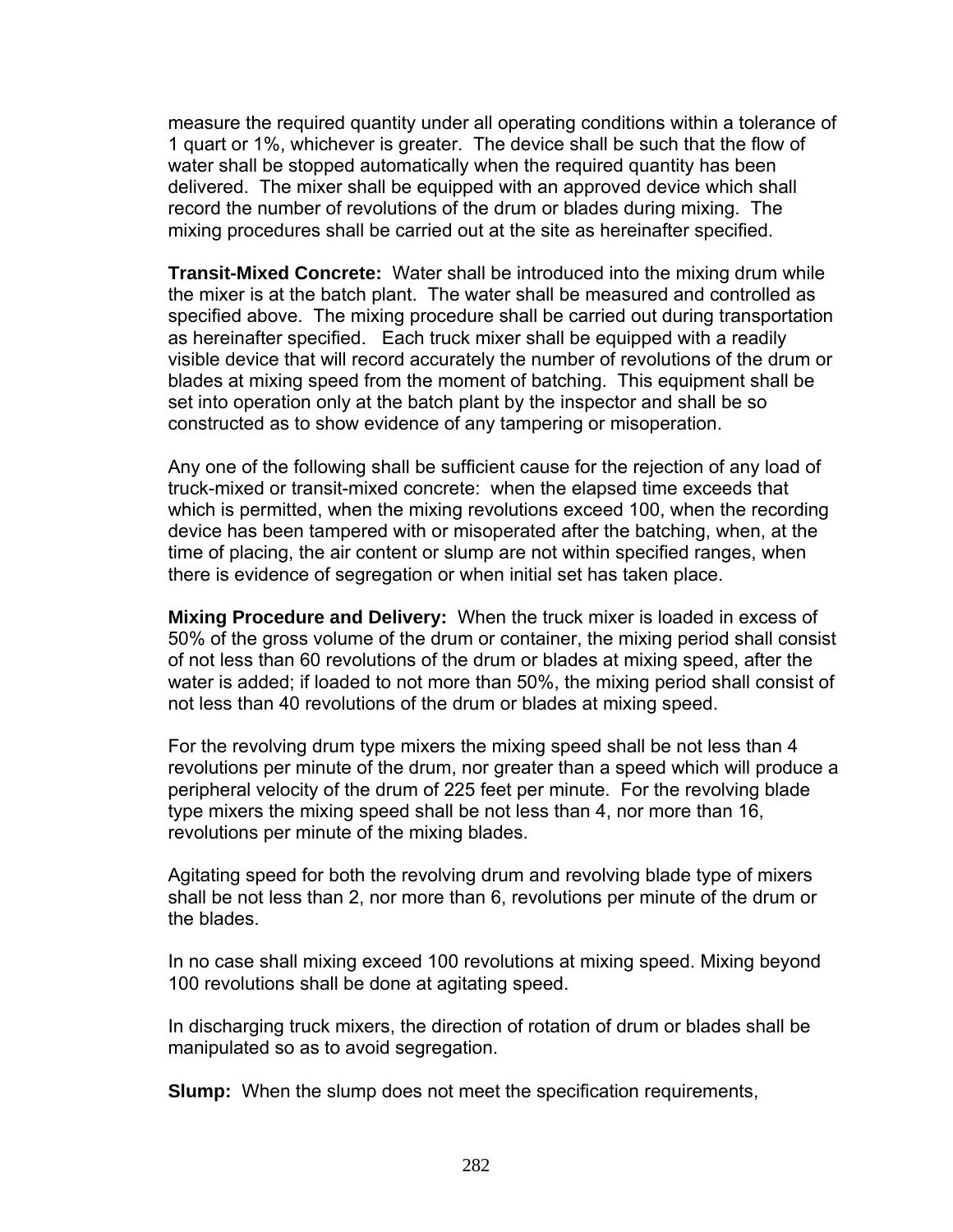modification of the concrete mix may be permitted if, in the opinion of the Engineer, no harmful effect upon the structural qualities or appearance of the concrete will result. If permitted by the Engineer, modifications shall be limited to the addition of not more than 50 pounds of portland cement per cubic yard of concrete to decrease the slump or to the addition of water to increase the slump. The amount of water or cement added shall be further limited to the minimum needed to meet slump requirements. The cost of additional material and the work connected with each modification shall be borne by the Contractor. The addition of cement or water, or both, for the purpose of re-tempering concrete will not be permitted.

**(c) Vibrators:** Not less than two vibrating units, including source of power, shall be available on the work and shall be of the mechanical immersion type, in good operating condition at each pouring of concrete in order to insure satisfactory and uninterrupted vibration during placing. They shall be capable of transmitting vibrations to the concrete at frequencies of not less than 4,500 impulses per minute. Vibrators shall be used only when directed by the Engineer.

**(d) Trucking Equipment:** Trucks used for the transporting of the batched material from the batcher plant to the mixer shall conform to the requirements for Hauling Units specified herein.

**2. Falsework and Centering:** All falsework and centering required shall be adequate for the type of construction involved. Details of this construction shall be proposed by the Contractor and unless otherwise authorized shall be submitted to the Engineer for their information before construction is started. Approval of the plans or methods proposed for such construction shall not serve to relieve the Contractor of any responsibility for the successful completion of the project.

Suitable provision shall be made to secure the permanent camber required in the superstructure, and means of adjustment shall be provided so as to correct any possible settlement or deflection during construction. The method of adjustment shall be such as to permit the gradual lowering of the falsework or centering when these are to be removed. Falsework and centering shall remain in place for a period as required within this specification. No falsework or centering shall be removed without the permission of the Engineer.

**3. Forms:** Forms shall be built true to lines and grades designated, shall be strong, stable, firm, mortar-tight and adequately braced or tied, or both. They shall be designed and constructed to withstand all loads and pressures including those imposed by plastic concrete, taking full account of the stresses due to the rate of pour, effect of vibration and conditions brought about by construction methods. Where necessary, forms shall be constructed to compensate for variations in camber of supporting members and allow for deflections.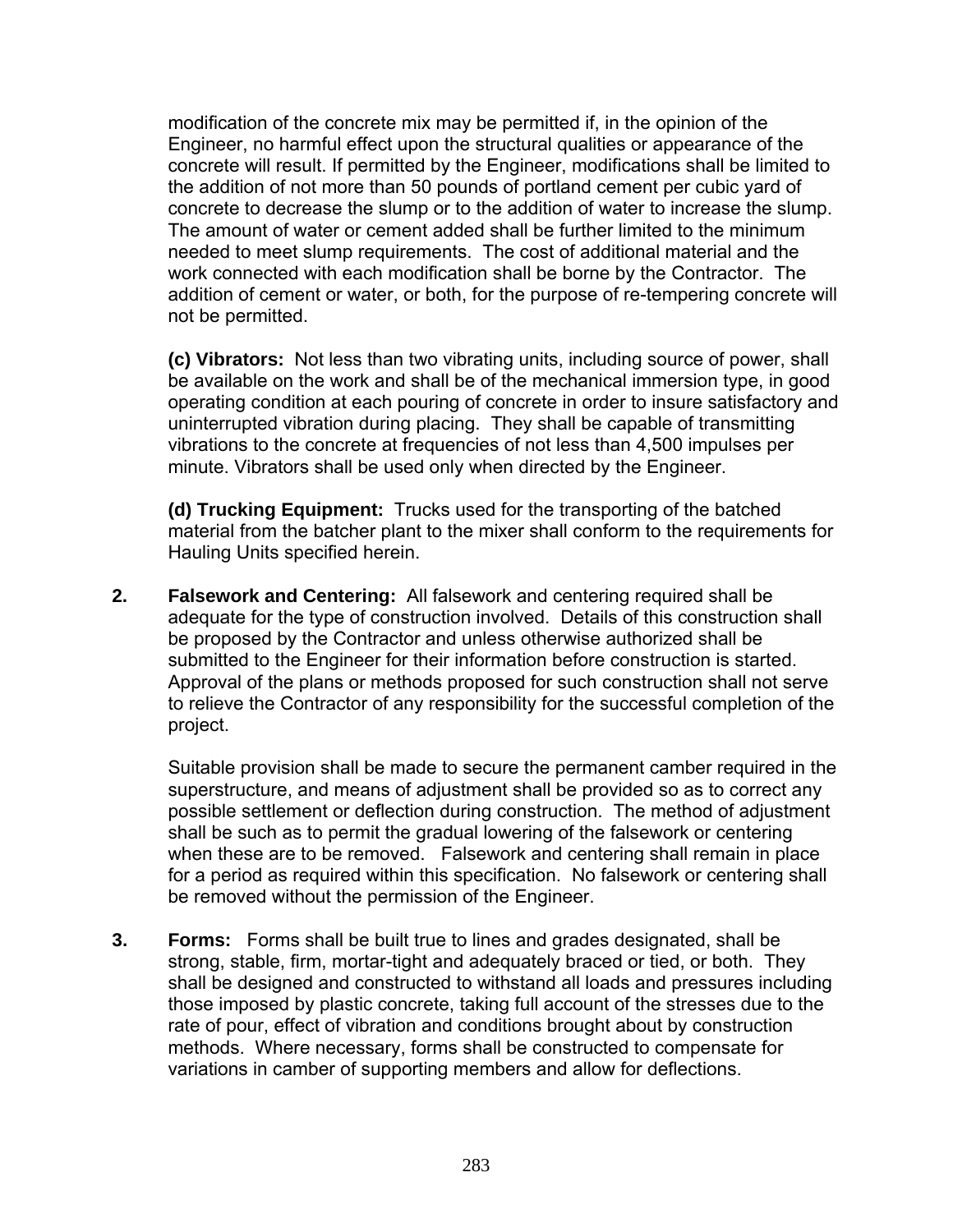Internal voids may be formed by the use of heavy paper or fiber forms especially made for this purpose, or with an alternate acceptable to the Engineer. These forms must be of substantial construction and adequately waterproofed in order to maintain their shape during the entire construction cycle. The end caps shall also be of similar construction. These forms shall be held in place against uplift or lateral displacement during the pouring and vibrating of the concrete by substantial wire ties or other satisfactory means. Before incorporating the forms in the work, a sample 4 feet in length with end caps shall be furnished the Engineer for approval. These forms shall not be incorporated in the work until the Engineer has approved the sample submitted.

If requested, form work plans shall be submitted to the Engineer by the Contractor before form work is started. The furnishing of such plans, however, shall not serve to relieve the Contractor of any responsibility for the successful completion of the work.

Forms shall be filleted at all sharp corners, unless otherwise ordered or permitted, and shall be given a slight bevel or draft in the case of projections to insure satisfactory removal.

Materials for forms and their supports, ties and bracing, shall be of the type, quality and strength to achieve the foregoing requirements without impairment to the structural qualities or appearance of the concrete structure. Form material in contact with concrete shall be of a quality to provide the hereinafter required concrete surface smoothness; and, unless otherwise authorized, the contact surface shall be oiled with a light, clear paraffin base oil which will not damage, discolor or adhere to the concrete; or, as an alternate, the form may be lined with an approved composition form lining.

Materials and workmanship for forms for concrete to remain exposed in the finished work shall be such as to provide a smooth concrete surface of good appearance and texture, free of voids, indentations, protrusions or bulges and within tolerances consistent with good trade practices. If panels are used, they shall be evenly placed in columns or rows if their positioning is to be visible after the concrete is finished. These same requirements shall apply to forms for concrete not to remain exposed in the finished work except that minor irregularities where form boards or panels join and variations in form pattern will be acceptable.

Metal ties and anchors to hold the forms in alignment and location shall be so constructed that the metal work can be removed to a depth of at least 2 inches from the concrete surface without damage to the concrete. All cavities resulting from the removal of metal ties shall be filled with cement mortar of the same proportions used in the body of the work and the surface finished smooth and even, and if exposed in the finished work, shall conform to the texture and color of adjacent surfaces. With permission of the Engineer, the Contractor need not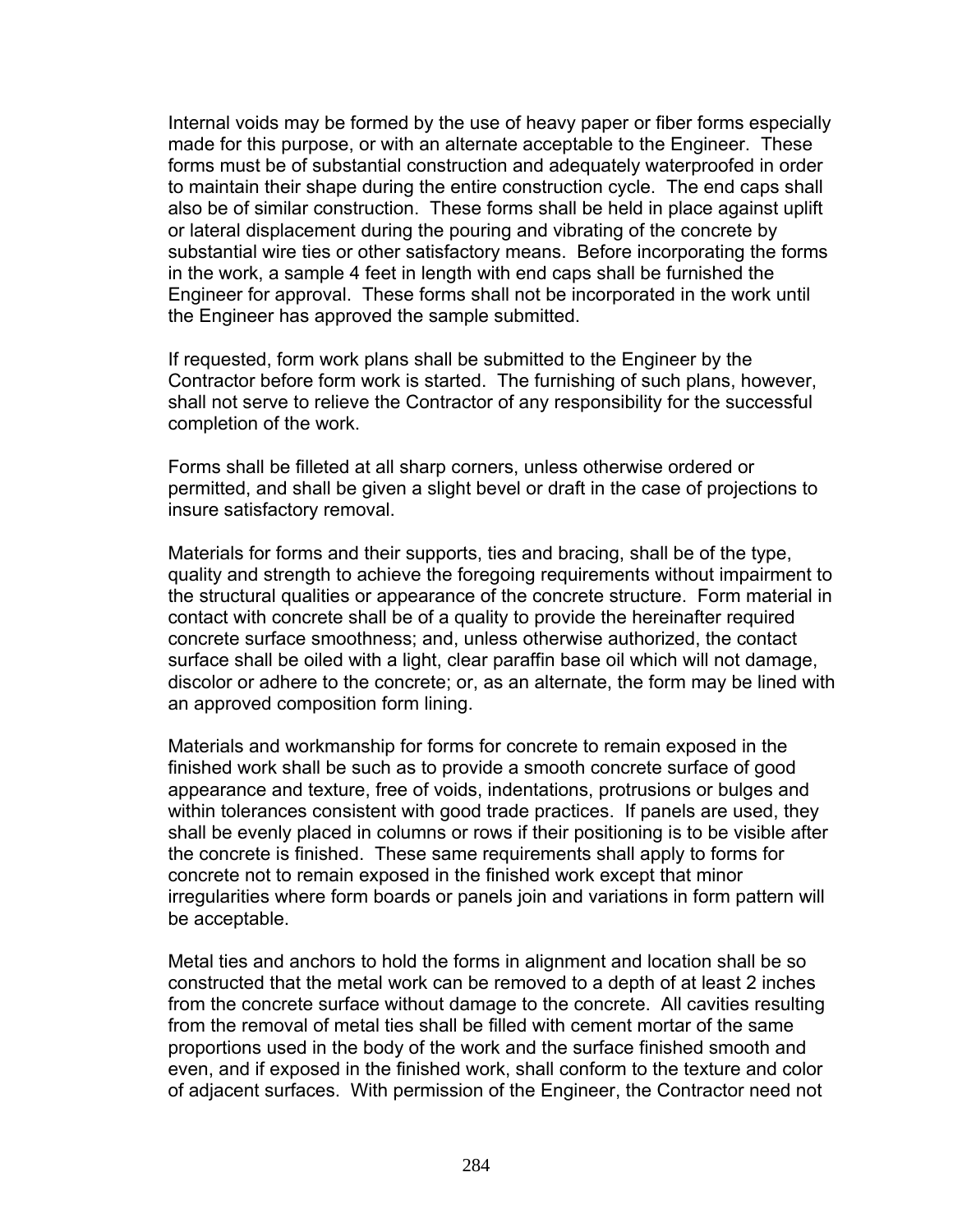remove from the underneath side of bridge decks portions of metal devices used to support reinforcing steel providing such devices are of material, or are adequately coated with material, that will not rust or corrode.

**Date of Completion:** The year in which each structure is completed shall be shown in at least two places on each concrete superstructure unless otherwise ordered by the Engineer. Usually the date shall be placed in diagonally opposite ends of the bridge parapets adjacent to traffic. The numerals will be furnished by the Contractor. They shall be carefully set by the Contractor; and their subsequent removal after the concrete is placed and the finishing shall be carefully done so that the impression of the numerals in the concrete is clear and sharp, with no broken edges or other imperfections.

**Ornament or Reverse Moulds:** Ornamental work, when so noted on the plans, shall be formed by the use of reverse moulds. These moulds shall be produced by a qualified manufacturer approved by the Engineer. They shall be carefully built by the most approved modern methods and in accordance with the general dimensions shown on the plans. Additional details necessary to construct the moulds shall be worked out by the manufacturer and shall be such as to produce ornaments having the appearance indicated on the plans. The manufacturer shall prepare all detailed drawings that may be required for guidance, and all such drawings as well as all models or carvings that may be prepared shall be approved by the Engineer before the moulds are made.

Moulds shall be carefully handled, shipped and stored so as to prevent all damage to the ornaments. They shall be delivered at the site of the work completely assembled and of the required size and shape in order to facilitate their proper placing. The Contractor shall be responsible for their condition at all times, and will be required to remove and replace any damaged or defective moulds at its own expense.

The moulds shall be fitted into the surrounding form work so that they will act as a substitute for the ordinary forms which would be required in the area.

The surfaces of the moulds shall be given a coating of grease or lubricant to prevent the adherence of concrete. Any material which will adhere to or discolor the concrete shall not be used.

**Utility Installations:** On any structure where it becomes necessary to install any public utility, i.e., telephone, electric light or power conduits; gas, water or sewer pipes; pneumatic, oil or any other lines, the utilities concerned will furnish, delivered at the site, all material necessary for such installation.

Unless specifically otherwise ordered, the Contractor shall erect or install such equipment or material as shown on the plans; or if not shown thereon, the Contractor shall comply with the Engineer's instructions.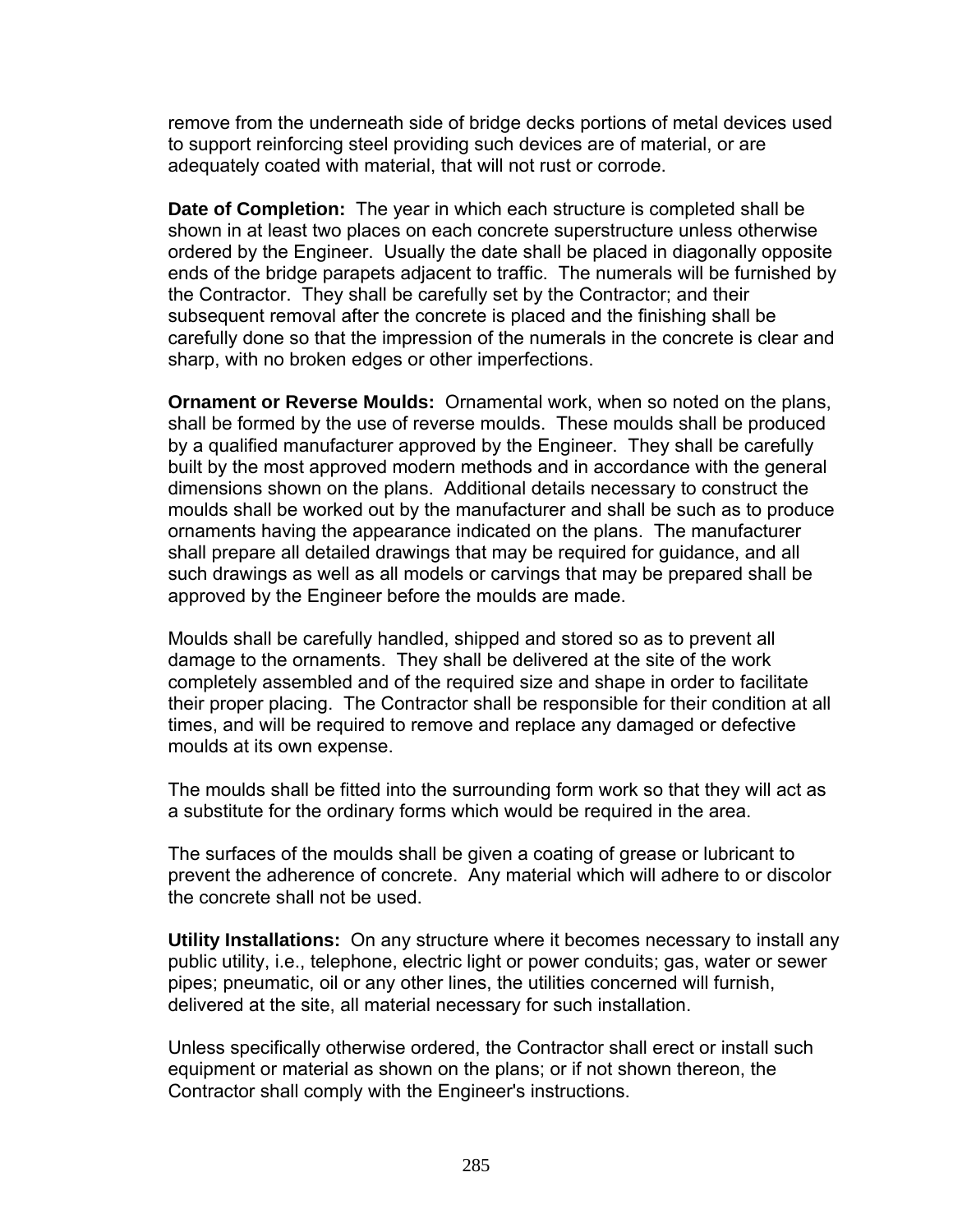Whether or not the presence of any public utilities is mentioned on the plans or in the special provisions, the Contractor shall, by any means at its disposal, apprise himself of the location of any and all of them. The Contractor shall use every effort to protect them from damage of any nature whatsoever, which might result from carelessness or negligence in any of its operations. The Contractor shall be held solely and strictly responsible for any damage resulting from such negligence or carelessness.

In cases where any utilities are to be installed on, under or within the construction limits of any structure—and the Contractor does not participate actively in the work—the Contractor shall arrange its operations as to cause no inconveniences or interruption to the progress of such installation. The Contractor shall extend full cooperation to the construction forces of any utility company which may be operating within the limits of the contract.

### **4. Handling Material:** The following requirements shall apply:

Each cementitious material shall be stored in a separate, weatherproof compartment clearly identified.

Sites for aggregate stockpiles shall be reasonably smooth, hard, well-drained areas. Aggregates from different sources and of different gradation shall not be stockpiled together.

Aggregates shall be handled from stockpiles or other sources to the batching plant in such manner as to minimize segregation of the material. Aggregates that have become segregated, or mixed with earth or foreign material, shall not be used.

### **5. Composition:** The following requirements shall apply:

The composition of the concrete shall be in accordance with the requirements set forth in Article M.03.01—General Composition of Concrete Mixes, as well as the applicable sections of ACI 211 and ACI 318. The Contractor shall submit all concrete mix designs to the Engineer for review and approval prior to production of the design. At the option of the Contractor, other approved cementitious material may be used to replace a portion of the required portland cement in accordance with the requirements of Section M.03.

Since the yield is theoretical, the Authority will not be responsible for any variation in yield as actually obtained on the job. Consistency of the concrete shall be uniformly maintained within the allowable range of slump. The slump shall be measured in accordance with AASHTO Method T119.

The concrete shall be air-entrained and shall contain an air content of  $6\% \pm 1$ 1/2% at the time the concrete is deposited on the grade. Air entrainment shall be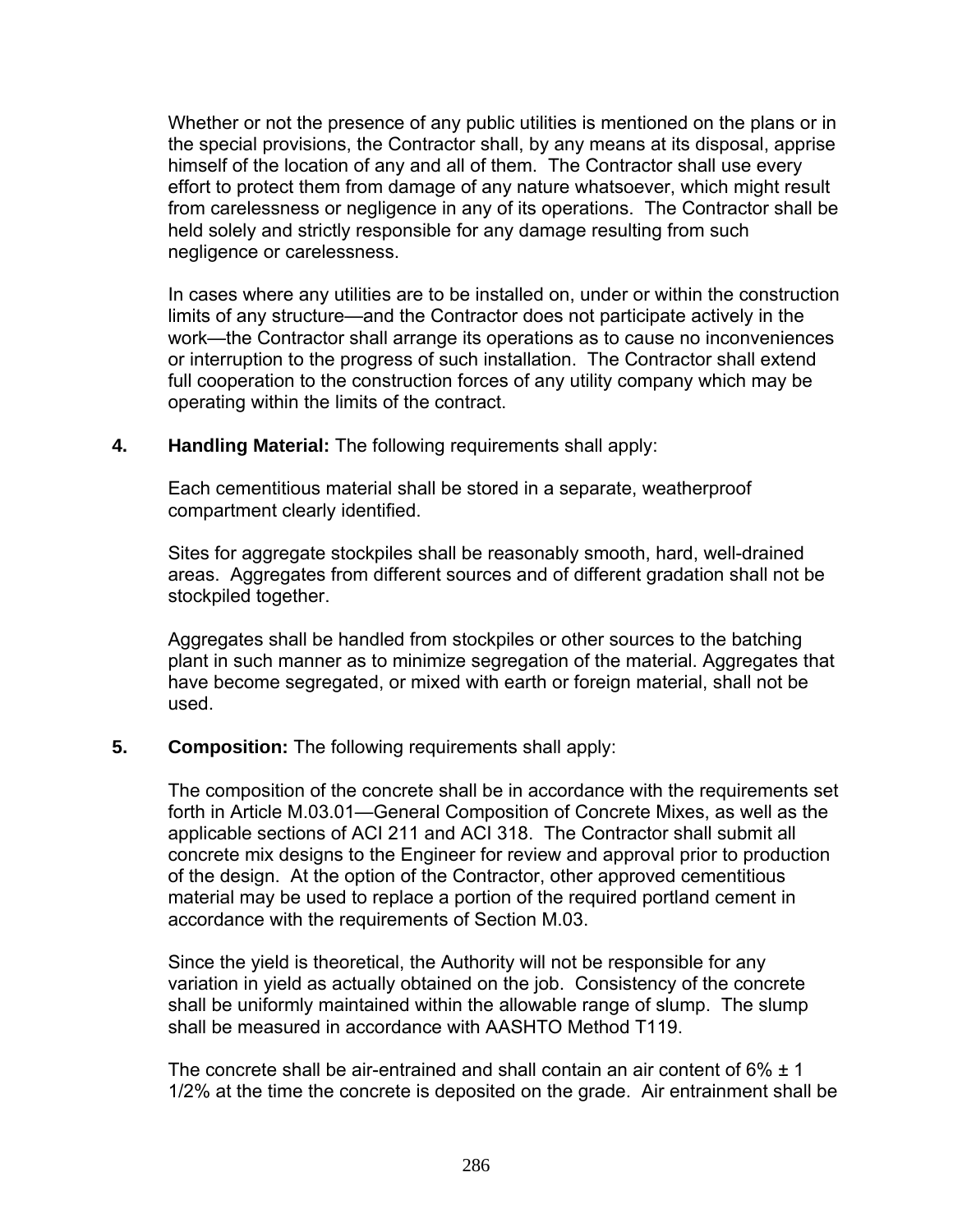obtained by use of an approved air-entraining admixture added to the concrete at the time of mixing.

The air content of the plastic concrete shall be determined in accordance with AASHTO Method T152, Pressure Method. No alternative method will be accepted.

No change in the source or character of the materials shall be made without due notice to the Engineer, and no new material shall be used until the Engineer has accepted such materials and has designated new proportions based upon tests of new trial mixes as provided hereinbefore.

 For pumped concrete, the percentage of entrained air shall be determined at the placement end of the pump line.

On any one structure, the admixture for a specific purpose shall be the particular product of one manufacturer only. When admixtures for different purposes are used together, the Contractor shall submit proof of their compatibility prior to use.

- **6. Consistency:** The consistency shall be determined by the AASHTO Method T 119. A uniform consistency shall be continuously maintained. When Class "A" and Class "C" concrete is not to be vibrated, the allowable range of slump shall ordinarily be not less than 2 nor more than 4 inches. When Class "A" and Class "C" concrete is to be consolidated by vibration, the slump shall be not more than 2 1/2 inches; and for Class "F" concrete, the slump shall be not more than 3 inches. Slumps outside these limits shall be used when, in the opinion of the Engineer, conditions are such that satisfactory workability cannot be obtained within such limits. Concrete mixes designed by the Contractor so as to be pumpable, shall not be subject to the above conditions. The desired slump shall be indicated on the mix design submitted for approval. The slump shall be determined at the placement end of the pump line.
- **7. Mixing Concrete:** Mixing shall be in an approved mixer capable of combining the aggregates, cement, and water into a thoroughly mixed and uniform mass within the specified mixing period and of discharging the mixture without segregation. Each mixer shall have attached in a prominent place a manufacturer's plate showing the capacity of the drum in terms of volume of mixed concrete and the speed of rotation of the mixing drum or blades.

The mixing time requirements shall be in accordance with the recommendations of the manufacturer of the mixer. If a mixing time of less than 60 seconds is recommended, the Contractor shall furnish test data acceptable to the Engineer, verifying that the reduced mixing time will produce uniform concrete conforming to the provisions of AASHTO M157.

The mixer shall be operated at a drum speed as shown on the manufacturer's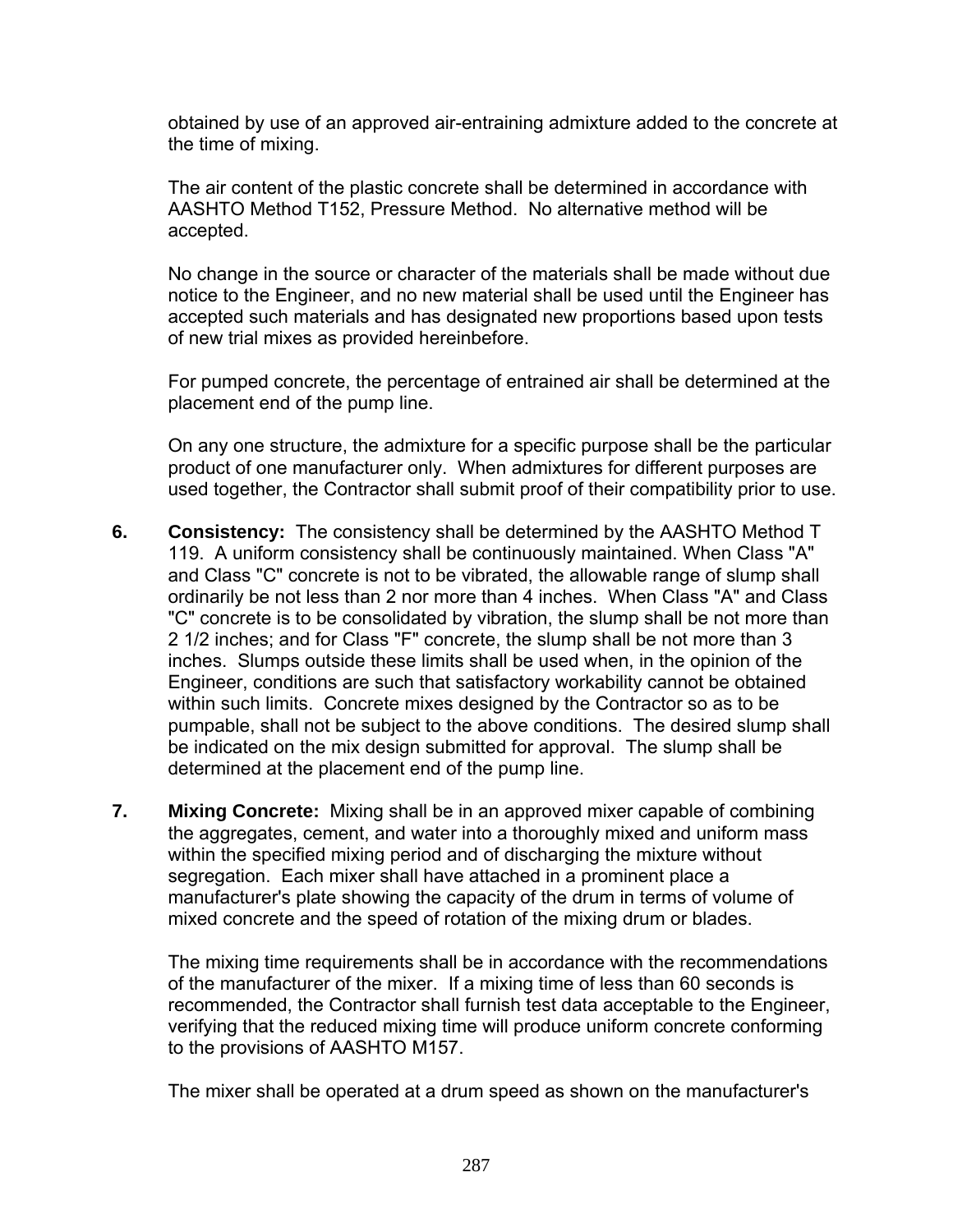name plate on the approved mixer. Any concrete mixed less than the specified time shall be discarded and disposed of by and at the expense of the Contractor. The volume of concrete mixed per batch shall not exceed the mixer's nominal capacity in cubic feet, as shown on the manufacturer's standard rating plate on the mixer, except that an overload up to 10% above the mixer's nominal capacity may be permitted provided concrete test data for strength and uniform consistency are satisfactory, and provided no spillage of concrete takes place.

Failure of the water measuring device or of the timing device shall result in suspension of mixing until correction has been made, except that, with prior approval of the Engineer, operations may be allowed to continue for the balance of the day if secondary controls can be demonstrated.

Truck mixed or transit mixed concrete may be used with the written permission of the Engineer for limited amounts or other exceptional cases. If its use is so allowed, the provision of the specification relating to truck mixers and truck mixed and transit mixed concrete shall fully apply.

The first batch of concrete materials placed in the mixer shall contain an additional quantity of sand, cement, and water sufficient to coat the inside surface of the drum without diminishing the mortar content of the mix. Upon the cessation of mixing for any considerable length of time, the mixer shall be thoroughly cleaned.

Hand mixing shall not be permitted except in cases of emergency and with the permission of the Engineer. When permitted, it shall be done only on watertight platforms. The sand shall be spread evenly over the platform, and the cement spread upon it. The sand and cement shall then be thoroughly mixed while dry by means of shovels until the mixture is of a uniform color, after which it shall be formed into a "crater" and water added in an amount necessary to produce mortar of the proper consistency. The material upon the outer portion of the "crater" ring shall then be shoveled to the center and the entire mass turned and sliced until a uniform consistency is produced. The coarse aggregate shall then be thoroughly wetted and added to the mortar and the entire mass turned and returned at least 6 times and until all of the stone particles are thoroughly covered with mortar and the mixture is of a uniform color and appearance. Hand mixed batches shall not exceed 1/2 cubic yard in volume. Hand mixing will not be permitted for concrete to be placed under water.

**8. Placing Concrete:** Concrete, except for central plant-mix, truck or transit-mixed, shall be placed in the forms immediately after mixing; and in no case shall concrete be used which does not reach its final position in the forms within 60 minutes after the time that water is first added to the mix, except that the Engineer reserves the right to alter this time by as much as one-half when necessary to achieve the requirements related to set and plasticity.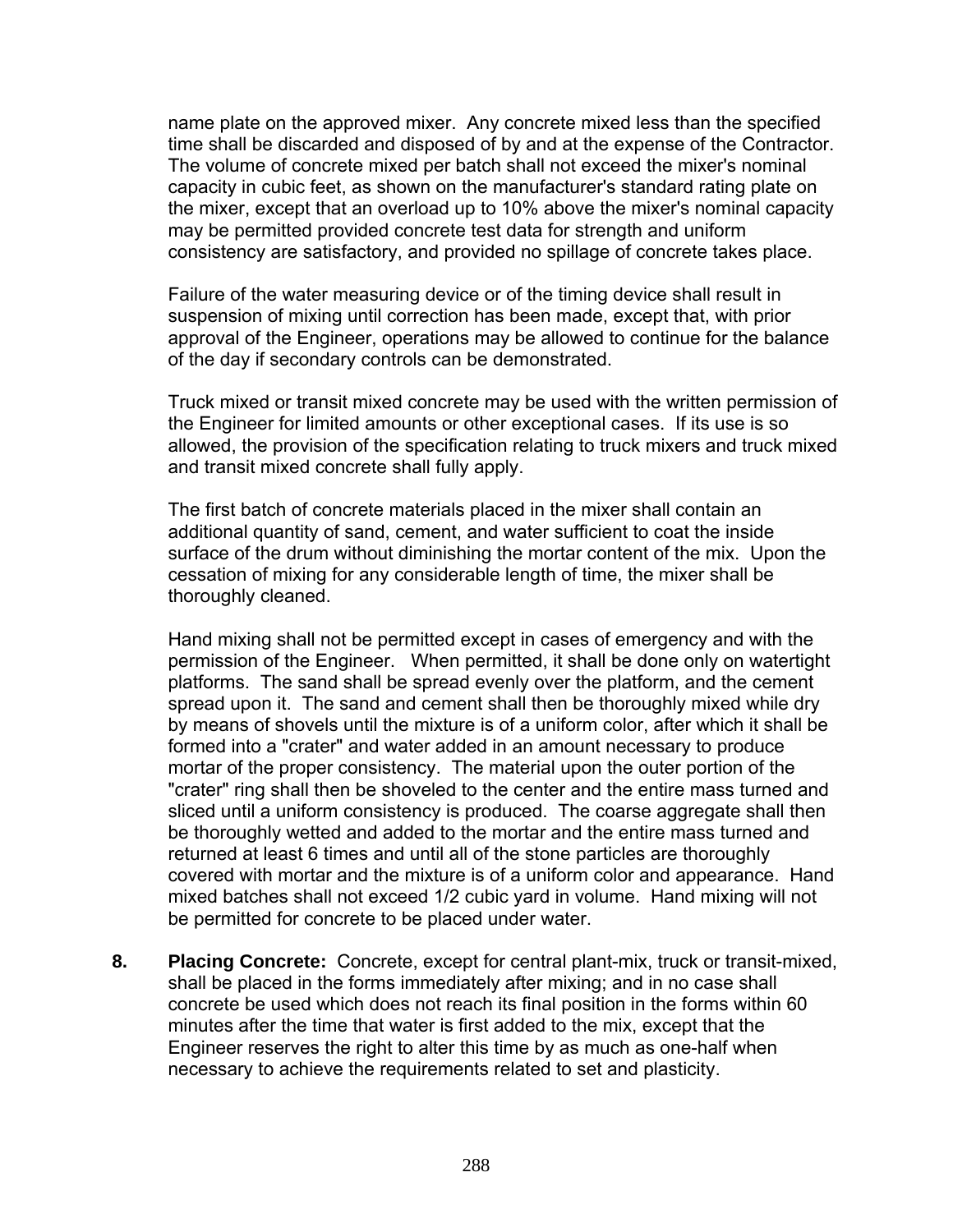The use of long chutes and troughs for conveying concrete from the mixing plant to the forms will be permitted only on authority from the Engineer. If such conveyors are allowed and the quality of concrete as it reaches the forms or the method of placing or working it therein are not satisfactory, the Engineer may order their use discontinued and the substitution of a satisfactory method of placing. Where steep slopes are required, chutes and troughs shall be equipped with baffle boards or be in short lengths that reverse the direction of movement. All chutes, troughs and pipes shall be kept clean and free from coatings of hardened concrete. Open troughs and chutes shall be either of metal or metal lined and shall extend as nearly as possible to the point of deposit. When the discharge must be intermittent, a hopper or other device for regulating the discharge shall be provided.

During placing operations, the concrete shall not come in contact with any aluminum.

Unless permission is obtained from the Engineer, concrete shall not be dropped a distance of more than 5 feet; and special care shall be taken to fill each part of the forms by depositing the concrete as near final position as possible. The coarse aggregate shall be worked back from the forms and the concrete forced around the reinforcement without displacing the bars. After initial set of the concrete, the forms shall not be jarred; and no strain shall be placed on the ends of projecting reinforcement.

Concrete shall be placed in horizontal layers. When less than a complete layer is placed in one operation, it shall be terminated in a vertical bulkhead. Each layer shall be placed and compacted before the preceding layer has taken initial set, to prevent injury to the green concrete and to avoid surfaces of separation between the layers.

Concrete shall be compacted by continuous working with suitable tools or by vibrating as ordered by Engineer. The number and type of vibrators required, the length of the vibrating period, and the location of the vibrators shall be as required by the Engineer.

Special care shall be taken in placing and compacting concrete around ornamental moulds, and vibrating equipment shall be used with caution. The vibrator shall not touch the moulds at any time. A gentle vibration shall be used, sufficient to assure the proper flow of the materials and to bring the mortar into complete contact so that all contours of the ornaments will be sharp. Tarpaulins or heavy paper shall be hung over the moulds, the bottom of which shall be kept constantly immersed in the fresh concrete, in order to prevent splashing the surfaces of the moulds.

When the placing of concrete is temporarily discontinued, the necessary keys or joints shall be formed as shown on the plans or as ordered, and the concrete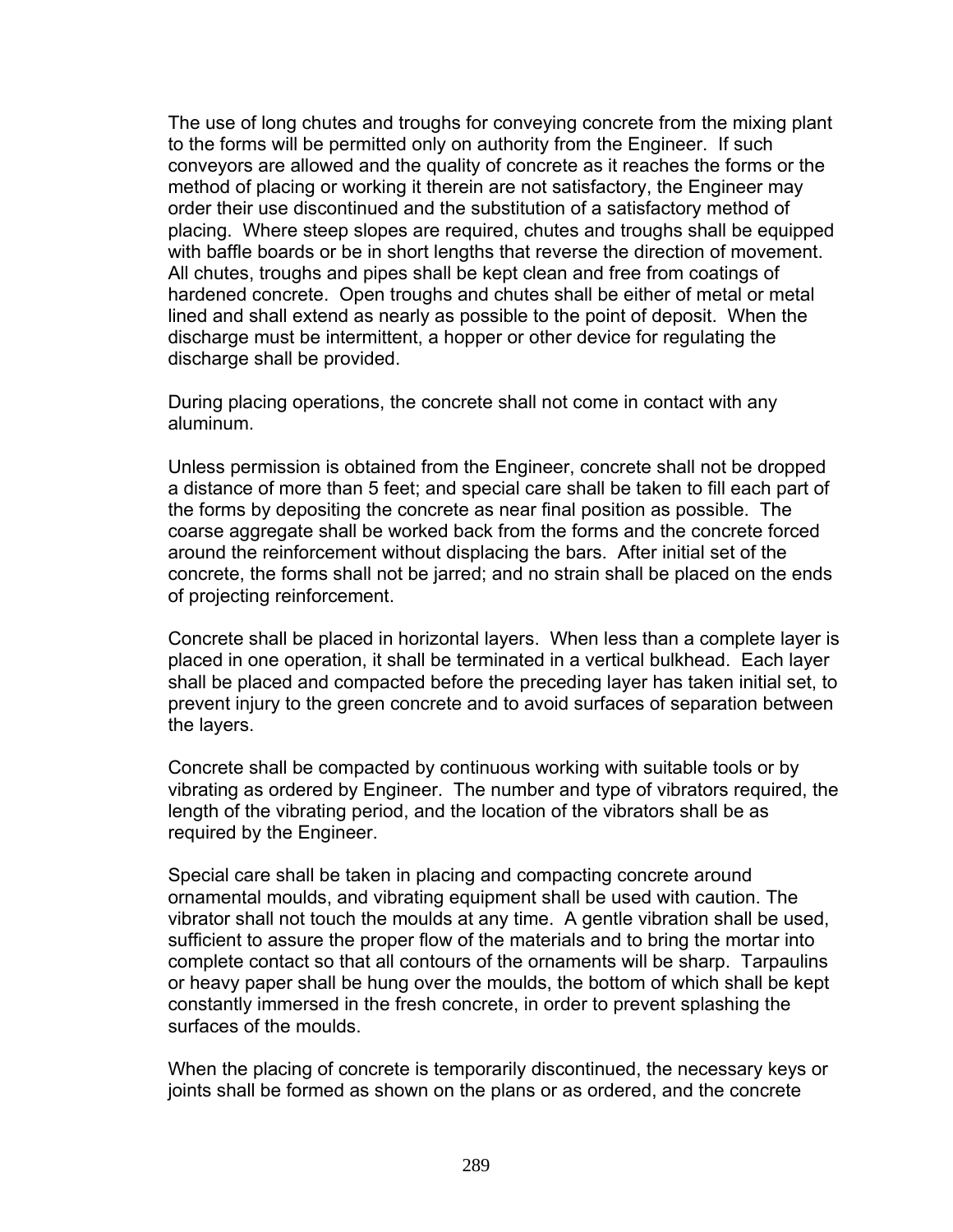after becoming firm enough to retain its form, shall be cleaned of laitance and other objectionable material to a sufficient depth to expose sound concrete.

Joints shall be formed only in the locations shown on the plans or as permitted by the Engineer. Featheredges at construction joints will not be permitted.

Immediately following the discontinuance of the placing of concrete, all accumulations of mortar splashed upon reinforcing steel and the surface of the forms shall be removed. Dried mortar chips and dust shall not be puddled into the unset concrete. If accumulations are not removed prior to the concrete becoming set, care shall be taken not to injure or break the concrete-steel bond, at and near the surface of the concrete, while cleaning the reinforcing steel.

**9. Concrete for Bridge Decks:** Unless otherwise indicated on the plans or in the Special Provisions, concrete for use in bridge decks, including curbs, safety curbs, sidewalks, parapets and concrete railings placed thereon or attached thereto, shall be Class "F" concrete.

At least 15 days before the erection of the screed rails, the Contractor shall submit the screed erection plans, grades and sequence of concrete pours and proposed rate of placing concrete for review by the Engineer. These plans shall include details of equipment to be used in the placement and finishing of the concrete, including the number and type of personnel who will be engaged in placing the deck concrete. The personnel shall consist exclusively of persons with skill and experience appropriate to their working assignments.

When setting screed rails for mechanical finishing, the Contractor shall take into consideration and make proper allowances for the deflection of the bridge superstructure due to all operations.

**(a) Composition:** The composition shall be as specified within this specification.

**(b) Placing Concrete:** Bridge decks shall be finished using a mechanical finisher or other method as approved by the Engineer.

The completed surface shall be constructed in accordance with grades and cross slopes shown on the plans. When tested with a 10-foot straightedge, the surface shall not vary more than 1/8 inch in 10 feet. Variances greater than this, which, in the opinion of the Engineer, may adversely affect the riding qualities of the surface shall be corrected; and this shall be done at the expense of the Contractor.

The Contractor shall notify the Engineer at least 24 hours in advance of the intention to place concrete.

All concrete shall be placed during daylight, and the placing of concrete shall not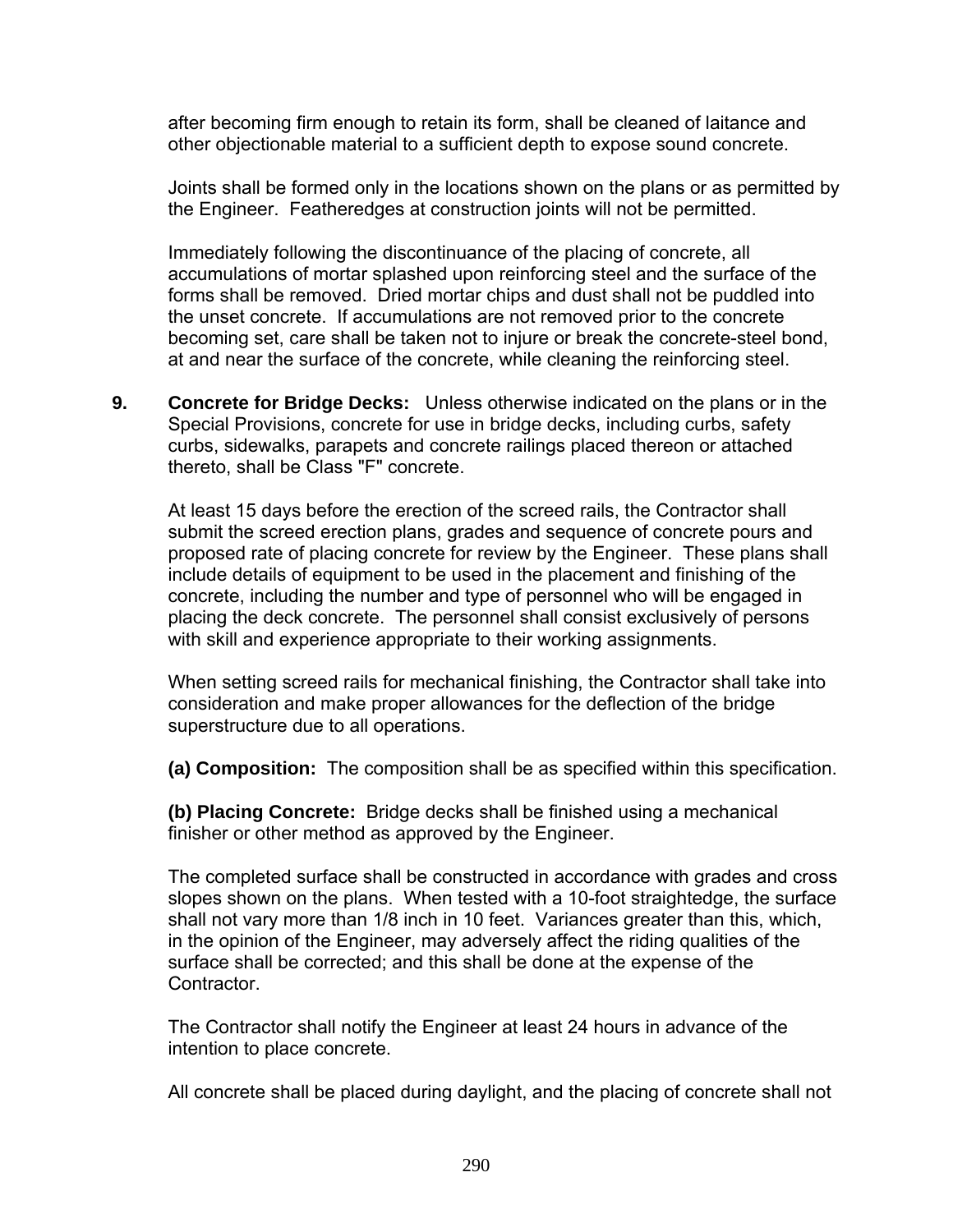be started unless the intended pour can be completed and finished during daylight hours; except that when an adequate and approved lighting system is provided beforehand, the Engineer may waive this requirement.

Concrete shall be deposited in such a manner that the total deflection or settlement of supporting members, and the final finishing of the surface, shall have occurred before the initial set of the concrete takes place.

When construction joints are shown on the plans, or approved by the Engineer, all concrete between consecutive joints shall be placed in a continuous operation.

In order to allow for shrinkage, concrete shall not be placed against the second side of the construction joints for at least 12 hours after that on the first side has been placed, unless otherwise authorized or ordered by the Engineer.

Workmen will not be permitted to walk in the fresh concrete after it has been screeded. All finishing work, including the application of the fog spray and placement of the curing mats, shall be performed from bridges supported above the deck surface. A minimum of 2 bridges shall be available for the various operations.

Concrete shall be placed in a uniform manner across the entire width being poured, and only 2 passes of the transverse screed will be allowed over a given deck area, except as otherwise permitted by the Engineer.

After the concrete has been consolidated and brought to the proper elevation by the screed machine, it shall be further smoothed by use of a longitudinal float of suitable and approved design. The float shall be worked from a bridge with a dragging motion while held in position parallel to the centerline and passed gradually from one side of the deck to the other.

During finishing operations, water shall not be applied to the concrete surface for purposes of re-tempering.

**(c) Finishing:** The deck shall be given a final transverse-tined texture in cases where the membrane waterproofing is omitted.

The texturing shall be applied to the plastic surface of the concrete using a mechanical self-propelled device designed to ride the screed rails. The texturing operation shall be performed in two stages:

(1) Dragging with Burlap. The burlap shall be at least 3 feet wide and of a length 2 feet greater than the distance between rails. The burlap shall not have frayed edges and shall be kept wet and clean of accumulations of dried concrete particles or other foreign materials, which might leave distinctive undesirable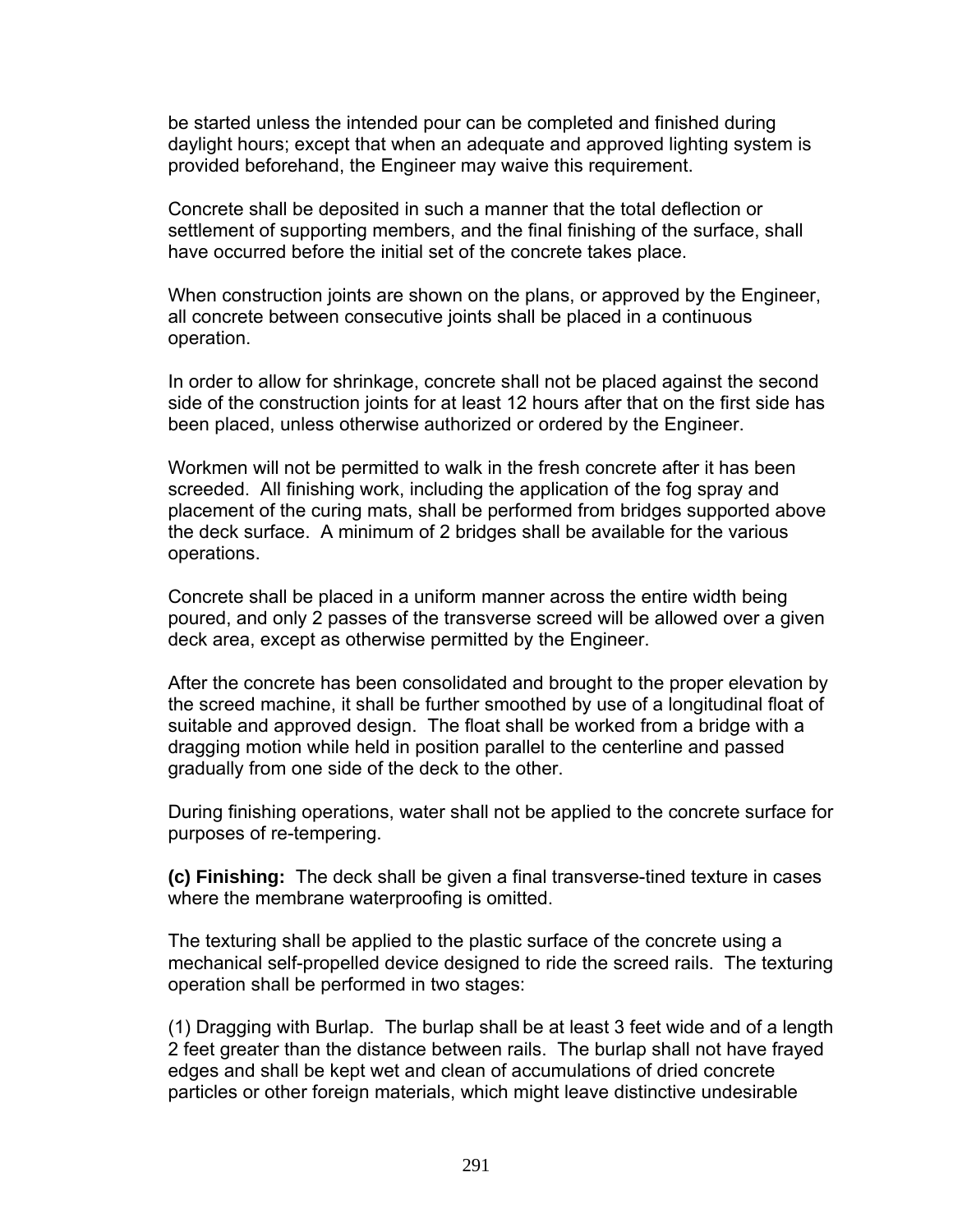marks. The burlap shall be drawn longitudinally along the surface in a slow manner so as to leave an even texture. When not in use, the burlap shall not be allowed to rest on the pavement.

(2) Texturing with Metal Tines. As soon as possible, after the pavement surface has been dragged with burlap, mechanical equipment shall be used to texture the surface with deep transverse grooves. The equipment shall consist of a selfpropelled mechanical rig capable of applying a textured finish transverse to the centerline of the bridge. The texturing shall be accomplished with metal tines 0.03 inch thick, 0.08 inch wide and 4 inches to 6 inches in length with an average spacing of 1/2 inch (12.0 millimeters) on centers.

The transverse grooving shall be performed when the condition of the concrete is optimum. This condition will prevail when the grooves can be formed to a maximum depth of 3/16 inch with relative ease and without the walls of the grooves closing in on each other.

The tined grooving shall extend across the pavement to within 1 foot of the edge of the pavement on each side. The tining mechanism shall be aligned so as to prevent overlapping of grooves in any two successive transverse passes. The depth of the grooves formed in the surface by the tines shall be checked randomly with a tire tread depth-measuring gage furnished by the Contractor to ensure compliance with the required limits of 1/8 to 3/16 inch. The original surface of the concrete before tining shall serve as the datum for the depth measurements.

Prior to starting work, the Contractor shall submit for approval a plan to protect the concrete in case of adverse weather. All materials required by the approved plan must be on hand at the time of concrete placement.

After completion of the placing and finishing operation—and for at least 12 hours after the concrete has set—the Contractor shall not operate any equipment in the immediate vicinity of the freshly placed concrete if the tare weight (mass) of the equipment exceeds 2,500 pounds. The immediate vicinity is defined as any distance within which the operation of equipment would, in the opinion of the Engineer, cause excessive vibration, movement or deflection of the forms.

**(d) Curing:** All concrete shall be kept constantly moist and protected against any drying action and cured for no less than 7 days after the placing of the concrete, and shall be accomplished in the following manner:

**(1) Fog Spray:** Curing of the concrete shall begin by the application of a water fog spray immediately after the initial set. Fog spraying shall continue until such time as the moist cotton mats are placed. The amount of fog spray shall be strictly controlled so that accumulations of standing or flowing water on the surface of the concrete shall not occur. There shall be a sufficient amount of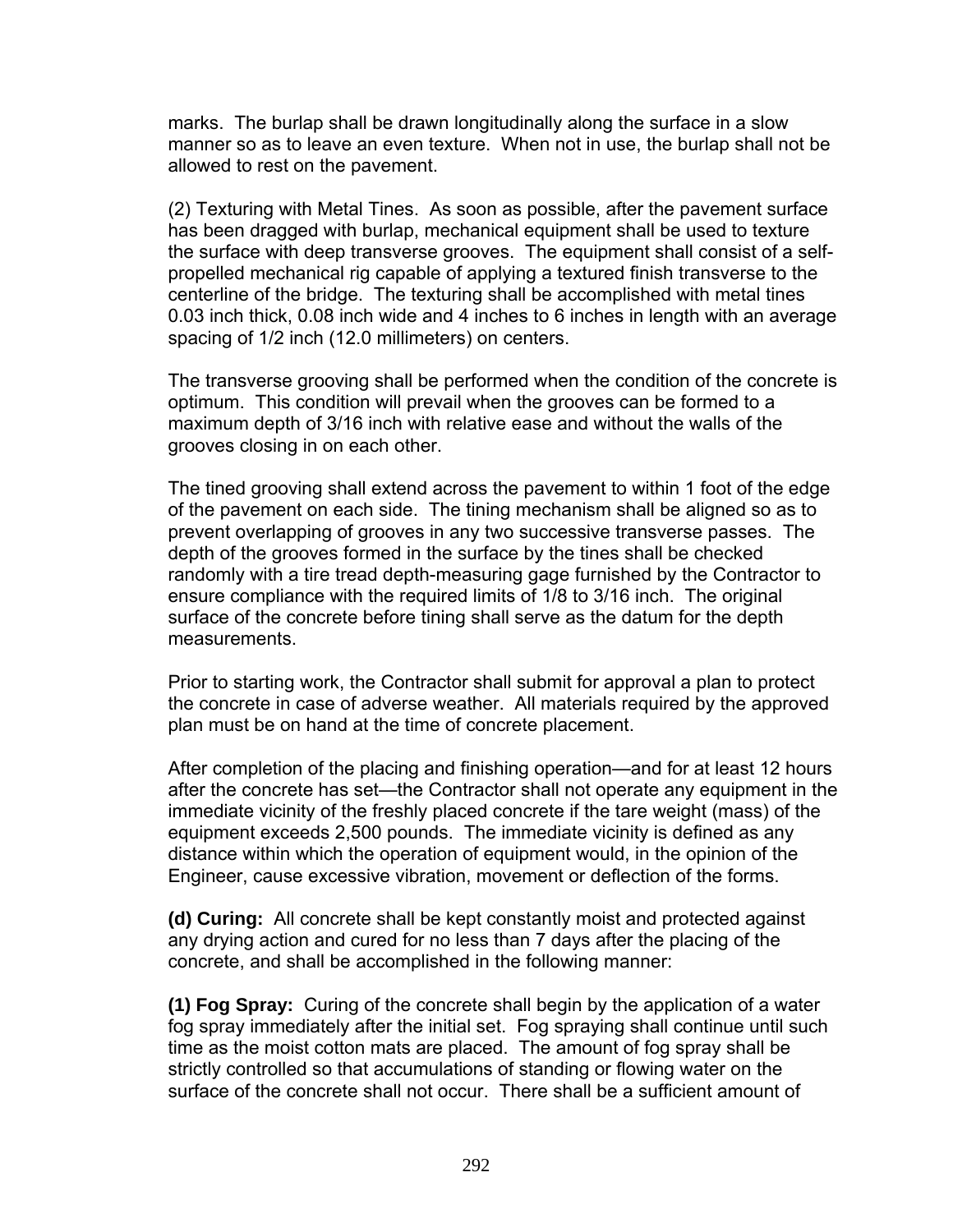spray to keep up with the placing operations.

Should atmospheric conditions render the use of fog spray impractical, the Contractor shall use plastic covers of suitable thickness and securely fastened down, but not directly in contact with the deck concrete. The covers shall be used only until the initial set has taken place, whereupon moist cotton mats shall be placed immediately thereafter and kept wet for the duration of the curing period.

On the windward side of the panel being cured, the Contractor shall erect barriers of suitable height, when necessary, to protect the curing concrete from the direct force of the wind.

**(2) Moist Curing:** When the concrete has set sufficiently, moist curing conforming to the following shall be substituted for the fog spray: After the surface of the concrete has been given its final finish, it shall be protected by covering it with moist mats of the size and quality specified in Article M.03.01-10. These mats shall be laid longitudinally over the surface of the finished pavement by unrolling from the supported roll so as not to bring an excessive weight (mass) upon or to mar the new surface of the pavement. After placing, these mats shall be saturated and kept saturated for a period of 7 days, at the end of which time they may be removed, and no further wetting or artificial curing will be required. The concrete shall be immediately covered with the moist cotton mats upon discontinuance of the fog spray. The mats shall be kept saturated by means of soaker hoses, garden spray, or other approved methods and remain in place for the required curing period.

Particular attentions shall be given to horizontal construction joints in parapet, curb, sidewalks and median areas to assure that the moist mats are in contact with the concrete surface.

**10. Depositing Underwater Concrete:** Concrete shall not be exposed to the action of water before setting, or deposited in water, except with the approval of the Engineer and under their immediate supervision. When concrete is so deposited, the method and manner of placing shall be as hereinafter designated.

The Contractor shall design and submit to the Engineer the proposed concrete mix to be used. The mix shall be designed in accordance with the applicable sections of ACI 211 and ACI 318.

During placing operations, the concrete shall not come in contact with any aluminum.

Concrete deposited under water shall be carefully placed in a compacted mass in its final position by means of a tremie, a bottom dump bucket or other approved method and shall not be disturbed after being deposited. Special care must be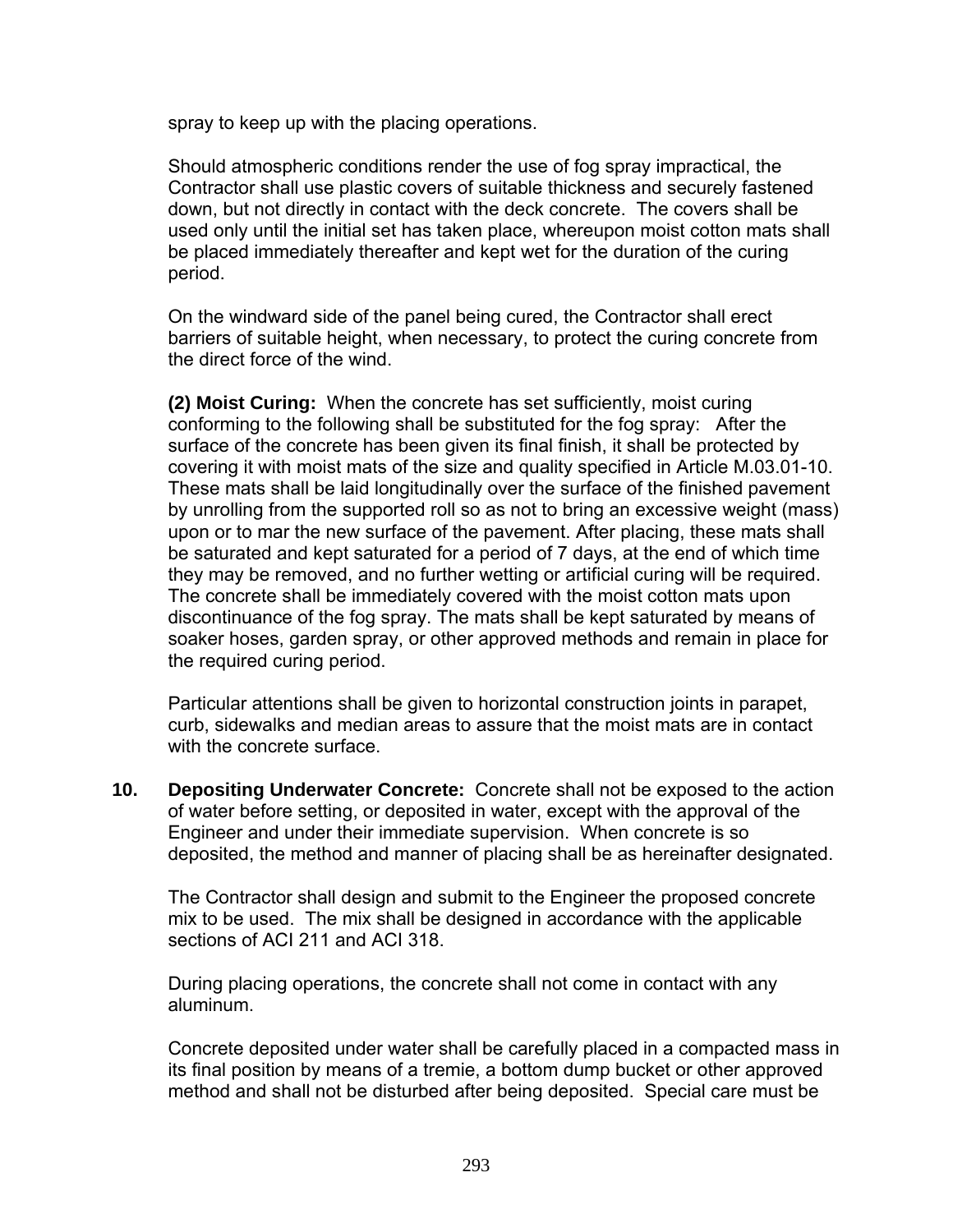exercised to maintain still water at the point of deposit. No concrete shall be placed in running water, and all form work designed to retain concrete under water shall be watertight. The consistency of the concrete shall be carefully regulated, and special care shall be exercised to prevent segregation of the materials. The method of depositing concrete shall be so regulated as to produce approximately horizontal surfaces. Concrete deposited under water shall be placed continuously from start to finish whenever possible, and each succeeding layer shall be placed before the preceding layer has taken initial set.

When a tremie is used, it shall consist of a suitable hopper and a tube having a diameter of not less than 10 inches. If the tube is constructed in sections, it shall have watertight couplings. The means of supporting the tremie shall be such as to permit the free movement of the discharge end over the area of the work and shall be such as to permit it to be rapidly lowered when necessary to choke off or retard the flow. The discharge end shall be plugged at the start of the work to prevent water from entering the tube. It shall be entirely sealed at all times, and the tremie tube kept full of concrete to the bottom of the hopper. When a batch is dumped into the hopper, the tremie shall be slightly raised, but not out of the concrete at the bottom, until the batch discharges to the bottom of the hopper. The flow shall then be stopped by lowering the tremie. The flow shall be continuous until the work is complete.

When concrete is placed by means of a bottom dump bucket, the bucket shall have a capacity of not less than one cubic yard. The bucket shall be lowered gradually and carefully until it rests upon the concrete already placed. It shall then be raised very slowly as the concrete is discharged, the intent being to maintain, as nearly as possible, still water at the point of discharge and to avoid agitating the mixture.

Before placing substructure concrete, all laitance or other unsound material shall be removed from the surface of the underwater concrete.

**11. Concrete Exposed to Sea Water:** Concrete structures so located as to be subject to the action of sea water shall be constructed to provide a maximum resistance to its disintegrating action.

The concrete shall be mixed not less than 2 minutes. The water content shall be carefully controlled and so regulated as to produce concrete of maximum impermeability. In placing concrete, care shall be exercised to avoid the formation of stone pockets; and the concrete shall be thoroughly compacted to the satisfaction of the Engineer. The original surface of the concrete shall be left undisturbed. In order to secure a thick and dense surface film, the surfaces of the forms shall be heavily coated with shellac or an approved form oil.

The range of possible disintegration of the concrete from an elevation below that of extreme low tide to an elevation above that of extreme high tide shall be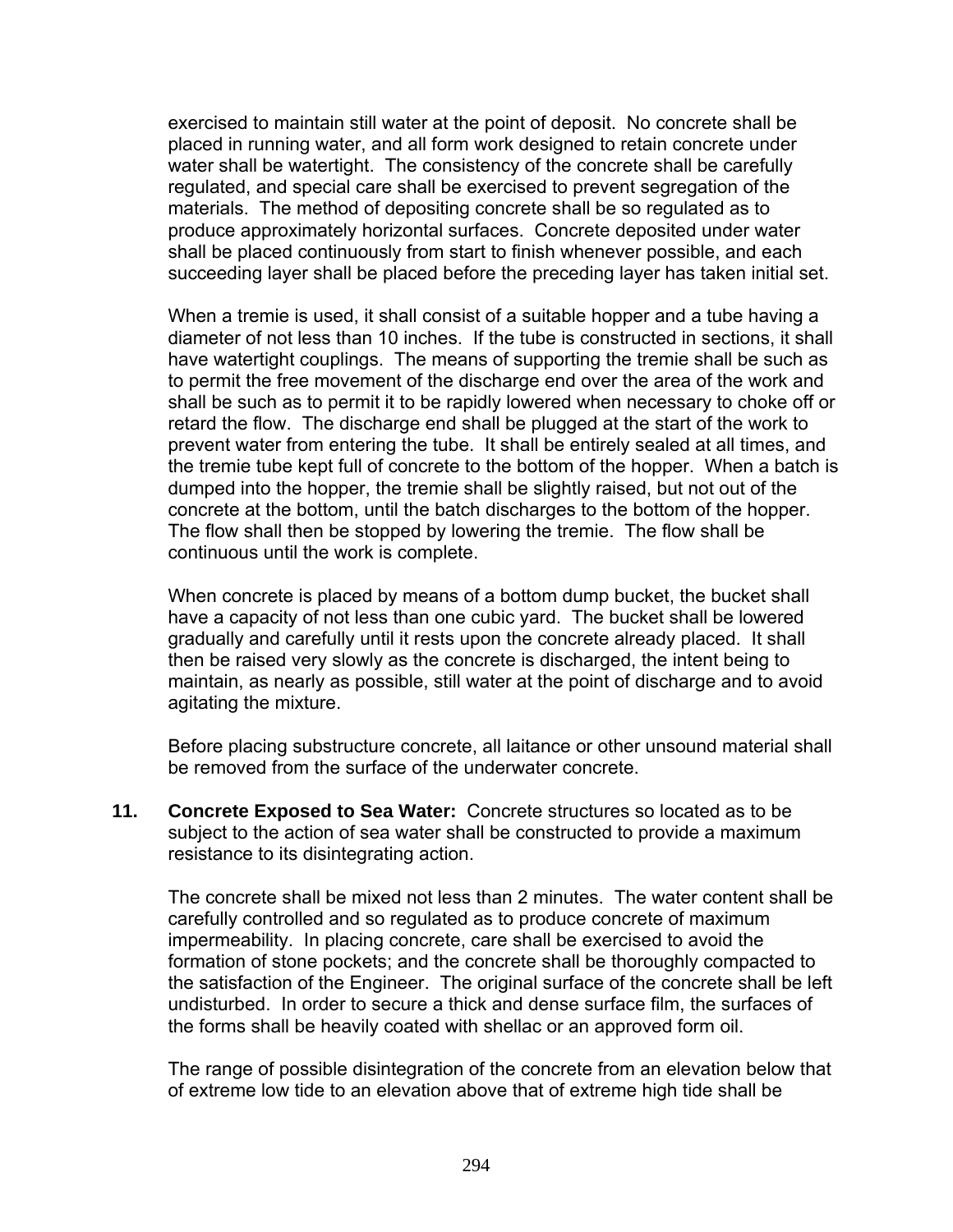determined by the Engineer; and except with their special permission, no construction joints shall be located within this range. In the determination of this range, due consideration shall be given to wave action, ice formation and other conditions affecting the extreme limits of possible deterioration and disintegration.

**12. Concreting in Cold Weather:** During the period from October 15 to April 15 of the subsequent year, cold-weather concreting procedures shall be employed by the Contractor, unless otherwise directed by the Engineer. Cold-weather concreting practices shall include taking measures to ensure that the temperature surrounding the structure is kept above 60° F for a period of 5 days after placing the concrete, and above 40° F for an additional nine days. The temperature shall then be gradually lowered to that of the surrounding atmosphere. Concrete test specimens prepared during the period noted shall be cured in the same manner as the structure that they represent, in accordance with ASTM C 31 (AASHTO T 23). If tests performed on the specimens indicate that sufficient strength has been achieved, the Engineer may reduce the amount of time that the structure must be protected and heated.

Sufficient heating apparatus of the kind approved by the Engineer, such as stoves, salamanders, or preferably steam equipment, and fuel to furnish all required heat, shall be supplied. All water used for mixing concrete shall be heated, but shall not exceed a temperature of 150° F.

The temperature of the mixed concrete shall not be less than 60° F at the time of placing in the forms.

If aggregates are heated either by steam or by dry heat, the temperature of the aggregate shall be not less than  $50^{\circ}$  F, or more than  $100^{\circ}$  F. The heating apparatus shall be such as to heat the mass uniformly and preclude the possibility of the occurrence of hot spots which will burn the material. There will be no additional compensation for the use of such heating equipment, but the cost thereof must be included in the cost of the concrete.

In case of extreme weather conditions, the Engineer may at their discretion vary the temperature limitations for water, aggregate and mixed concrete.

Except for deck slabs and thin wall sections, form insulation may be substituted for a heated enclosure, provided it can be demonstrated to the satisfaction of the Engineer that the insulation material proposed for use will keep the concrete within the above specified temperature limits for the specified periods of time. When the use of form insulation is permitted, sufficient provision shall be made by the Contractor so that the surface and interior temperature of the concrete may be determined. If the thermometric readings indicate that the required temperature is not being maintained, the structure shall be promptly enclosed and heat furnished as provided hereinabove.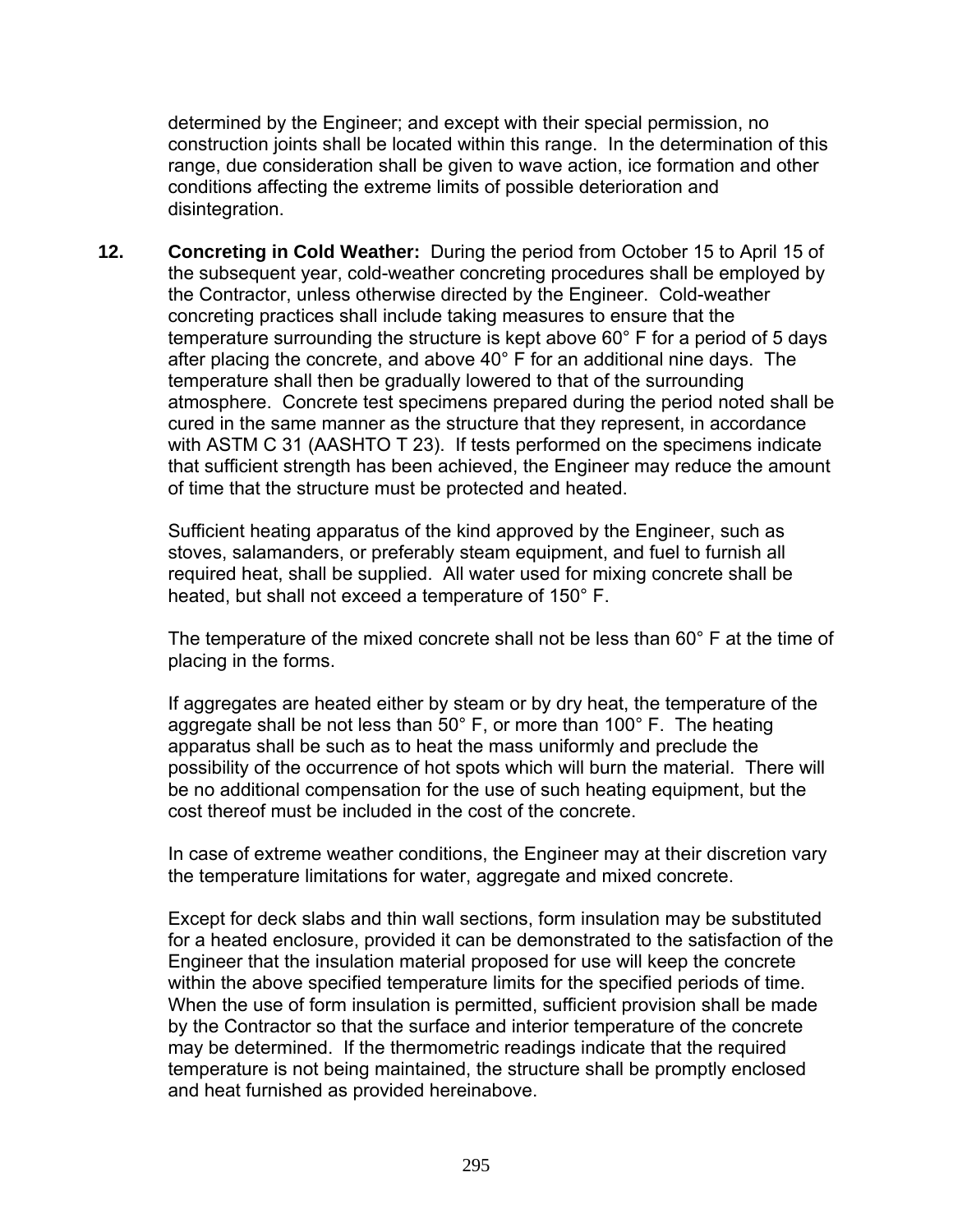When form insulation is substituted for a heated enclosure, forms shall not be stripped until permission is granted by the Engineer.

**13. Anchorages:** Anchor bolts and similar materials which are to be placed either at the time the substructure is built, or during the erection of the superstructure, shall be carefully and accurately set to the requirements of the plans or as ordered at such time as the Engineer may approve or direct.

**(a) Setting Anchorages at time of Placing Substructure Concrete:** When noted on the plans or ordered by the Engineer, the anchor bolts and similar materials shall be accurately set prior to placing concrete for the bridge seat.

**(b) Setting Anchorages in Formed Holes:** When indicated on the plans, the anchor bolts and similar materials shall be accurately set in formed holes in accordance with details and dimensions shown.

The space around the anchorage material shall be completely filled with nonshrink, non-staining grout conforming to the requirements of Subarticle M.03.01- 12.

**(c) Setting Anchorages in Drilled Holes:** When the Contractor is not required to set anchorages at the time of constructing the substructure, the Contractor may set the anchorages as in (a) and (b) above, or may drill holes having a diameter of 4 inches and a depth suitable to receive the bolts in the correct locations perpendicular to the plane of the bridge seat. Anchor bolts shall be grouted into clean drilled holes in accordance with the requirements of "Setting Anchorages in Formed Holes." When anchorage material is to be furnished by the Contractor for the superstructure and placed by the Contractor of the substructure, the necessary material shall be fabricated and delivered to the site of the work at such times as it may be required for proper inclusion in the substructure construction.

In locating anchor bolts in relation to slotted holes in expansion shoes, due consideration shall be given to the temperature at the time of erection.

Anchor bolt holes shall be clean and free of dirt, moisture or other foreign materials at the time of setting anchor bolts. Precaution shall be taken to prevent damage to concrete due to freezing of water in anchor bolt holes.

**14. Preparation of Bearing Areas:** The areas of masonry upon which the bases, pedestals or shoes are to rest shall be carefully finished by grinding if necessary to a smooth, even surface of the required elevation, and shall show no variations from a true plane greater than 1/16 inch over the entire area upon which the shoes are to rest.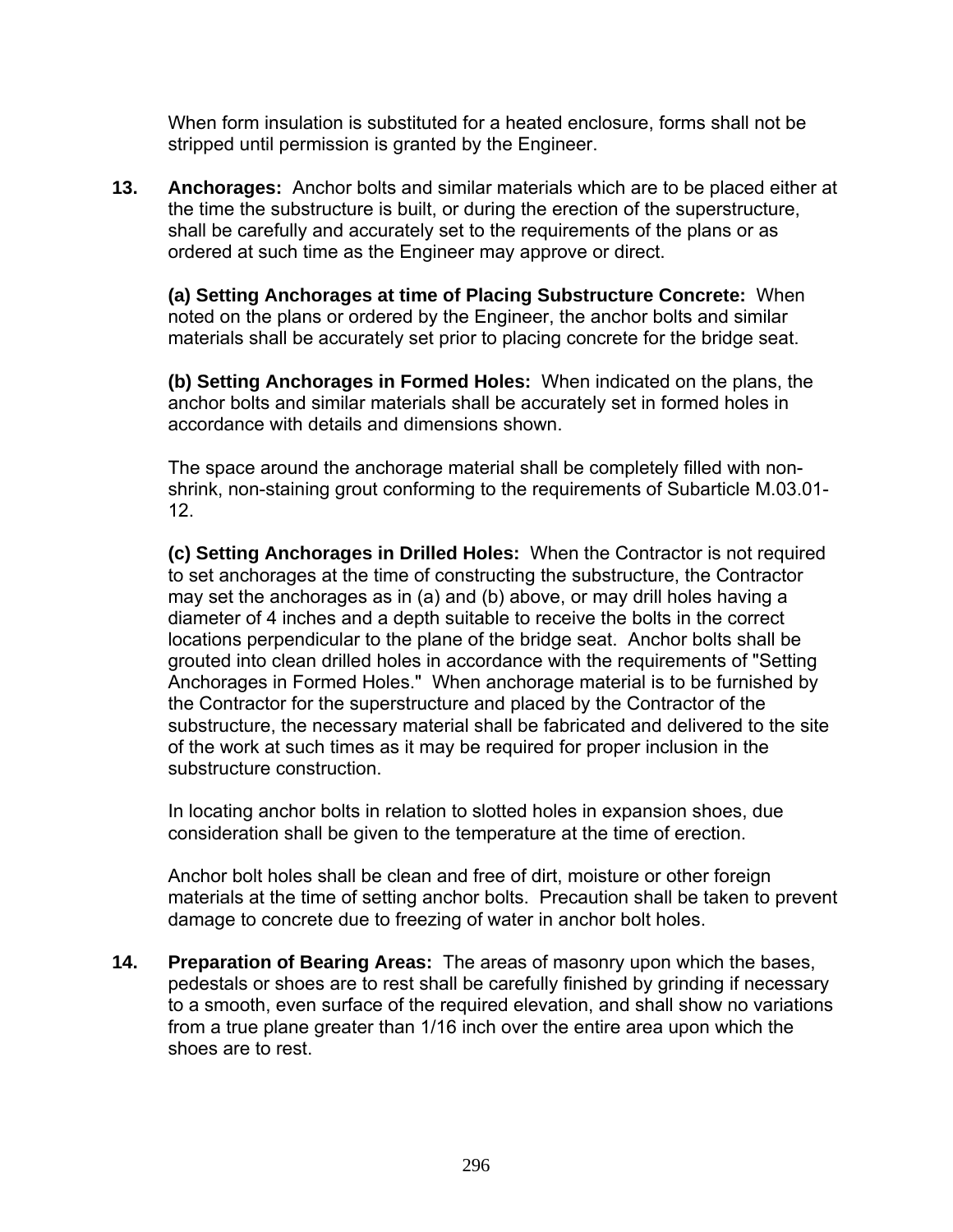- **15. Placing Superstructure:** No superstructure load shall be placed upon any finished pier or abutment without the approval of the Engineer.
- **16. Placing Pipes and Conduits:** Pipes and conduits which are to be carried by the structure as shown on plans or as ordered shall be placed by the Contractor during construction. Such pipe and conduits will be delivered to the Contractor, unless otherwise noted on plans or in the Special Provision, at the site of the work, by the Authority or by others for whose use they are intended.
- **17. Construction Joints:** Construction joints other than those shown on the plans will not be permitted without prior approval of the Engineer. When the placing of concrete is to be interrupted and a construction joint formed, provision shall be made for interlocking with the succeeding layer by roughening the surface and providing keyways, dowels or similar construction shown on the plans or as ordered.

In joining fresh concrete to concrete that has already set, the work already in place shall have its surface cut over thoroughly with a suitable tool to remove all loose and foreign material. This surface shall then be washed and scrubbed with wire brooms and thoroughly drenched with water until saturated. It shall remain saturated until the new concrete is placed. Immediately prior to the placing of the new concrete, all forms shall be drawn tight against the concrete already in place.

In construction joints exposed to view or in other construction joints where seepage of water is particularly objectionable, a baffle strip of copper, zinc, sheet lead or other approved materials shall be inserted. This strip shall be placed not less than 3 inches from the face of the concrete and shall extend into each section of the concrete a distance of not less than 2 inches.

**18. Expansion Joints:** Expansion joints shall be built in the locations and to the dimensions and details shown on the plans.

Sliding surfaces of metal shall be planed true and smooth, the marks of the plane paralleling the movement of the joint. Expansion plates shall be well anchored as shown on the plans. All sliding surfaces of expansion plates shall be thoroughly coated with graphite or other approved lubricant just before being placed in position and special care taken to avoid placing concrete in such manner as to interfere with their free action.

Open joints shall be placed at locations designated on the plans and shall be formed by the insertion and subsequent removal of templates of wood, metal or other suitable material. The templates shall be so constructed that their removal may be readily accomplished without injury to the work.

Filled joints shall be made with joint filler, the materials for which shall conform to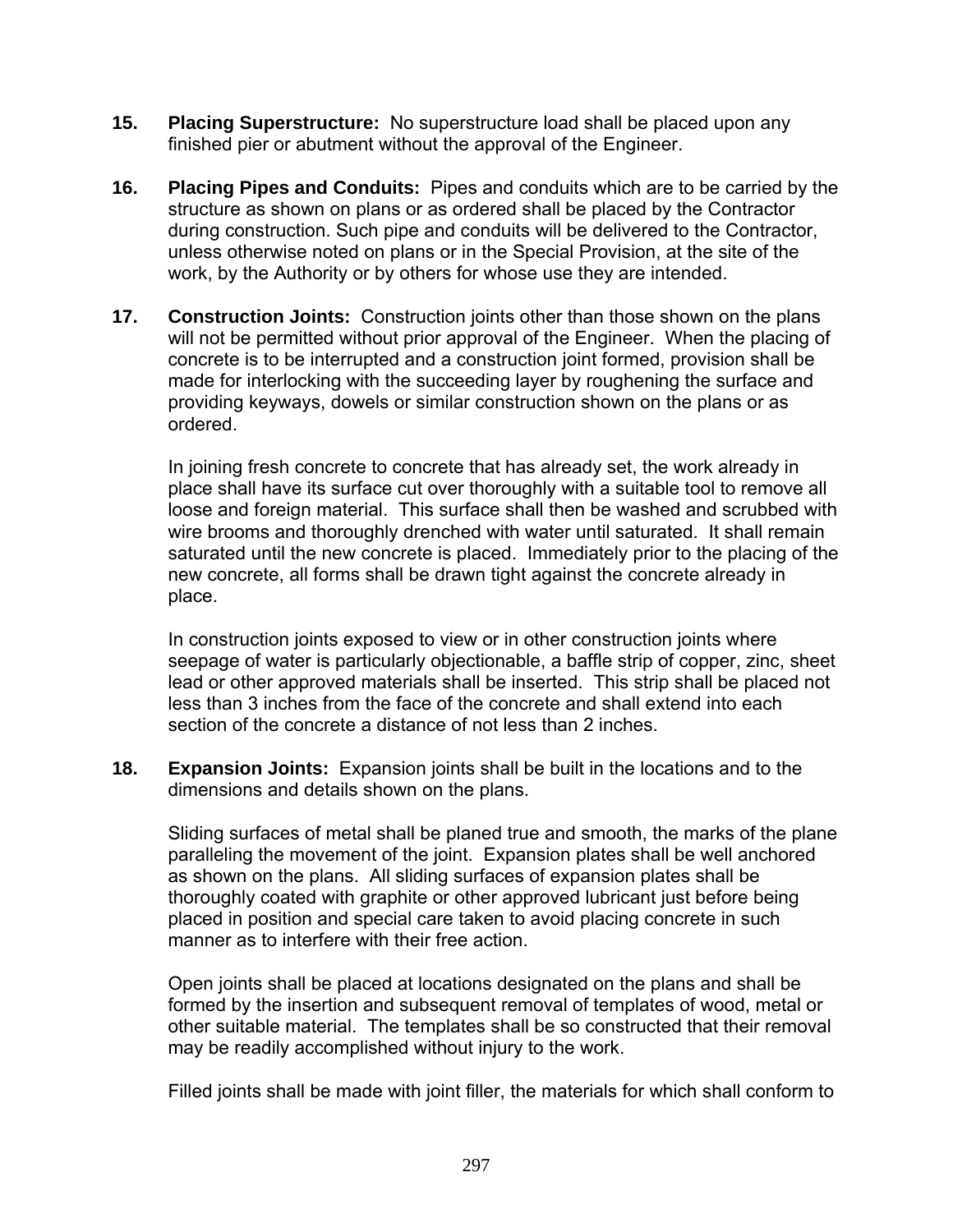the requirements of the plans and of these specifications.

Mortise joints shall be as shown on the plans and, in general, shall consist of a tenon of concrete or metal sliding in a suitable concrete or metal socket or mortise. The construction shall be such as to permit freedom of movement and such as to be, as far as possible, watertight and rust proof. Metal flashing shall be used as shown on the plans or when ordered by the Engineer.

Special types of expansion joints shall conform to the dimensions and details shown on the plans.

**19. Curing Concrete:** Concrete surfaces exposed to conditions causing premature drying shall be protected by covering, within 2 hours of placing. Concrete shall be cured as follows except Liquid Membrane-Forming Curing shall not be used.

Immediately after the finishing operations have been completed and as soon as marring of the concrete will not occur, the entire surface of the newly placed concrete shall be covered and cured in accordance with one of the methods below. Moist curing and cover sheet curing must be approved by the Engineer prior to paving operations. In all cases in which curing requires the use of water, the curing shall have prior right to all water supply or supplies. Failure to use, or lack of water to adequately take care of both curing and other requirements, shall be cause for immediate suspension of concreting operations. The concrete shall not be left exposed for more than 30 minutes between stages of curing or during the curing period.

When concrete is being placed and the air temperature may be expected to drop below  $35^{\circ}$ F (2° C) a sufficient supply of straw, hay, grass, or other suitable blanketing material shall be provided along the work and any time the temperature may be expected to reach the freezing point during the day or night, the material so provided shall be spread over the pavement to a sufficient depth to prevent freezing of the concrete. During the period of time such protection, the Contractor shall be responsible for the quality and strength of the concrete placed during cold weather, and any concrete injured by frost action shall be removed and replaced at the Contractor's expense.

Moist Curing: After the surface of the concrete has been given its final finish, it shall be protected by covering it with moist mats of the size and quality specified in Article M.03.01-10. These mats shall be laid longitudinally over the surface of the finished pavement by unrolling from the supported roll so as not to bring an excessive weight (mass) upon or to mar the new surface of the pavement. After placing, these mats shall be saturated and kept saturated for a period of 7 days, at the end of which time they may be removed, and no further wetting or artificial curing will be required.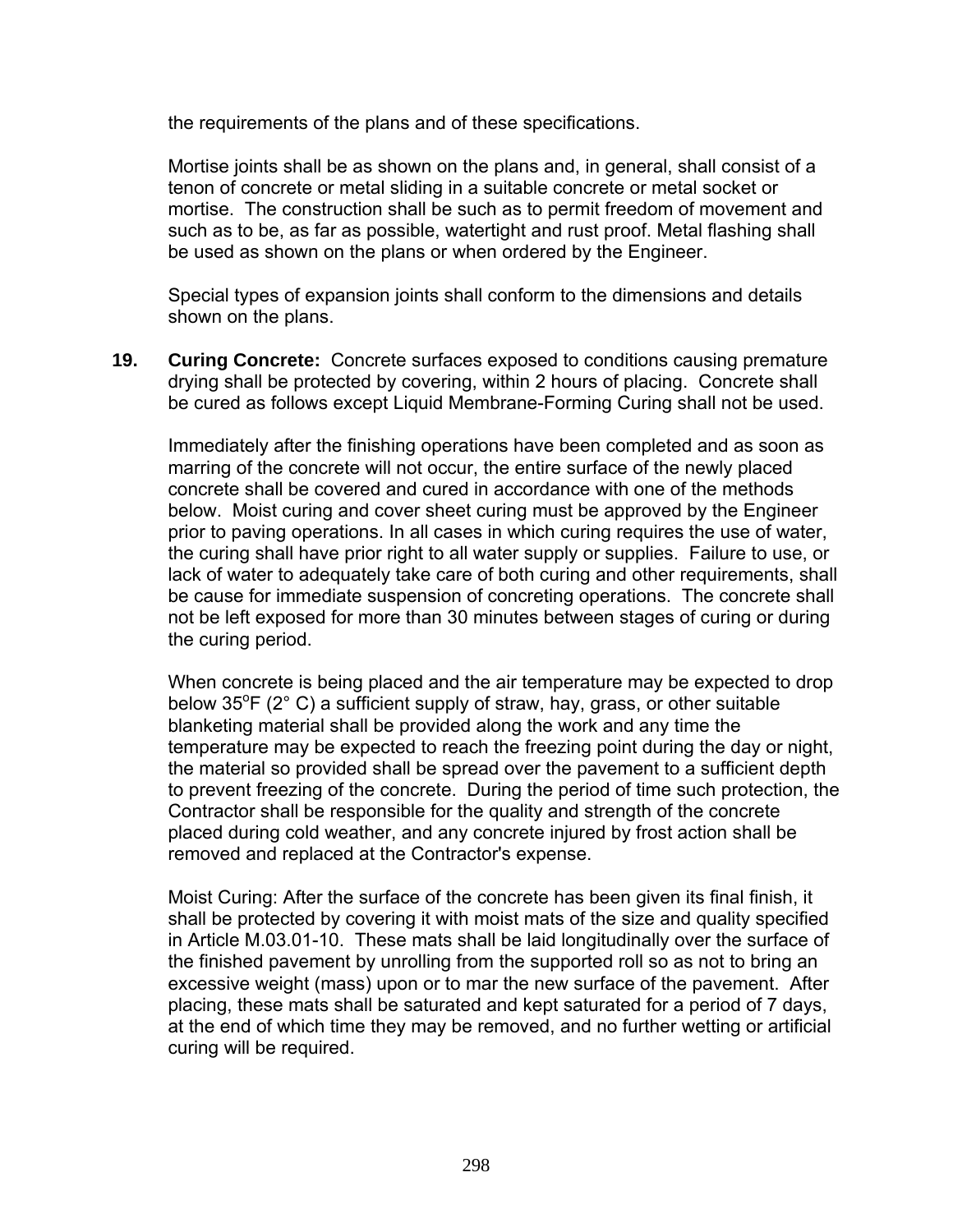Cover Sheet Curing: As soon as practicable after the finishing operations, paper or polyethylene cover sheets conforming to Article M.03.01-10 shall be placed in such a manner that the surface of the concrete shall not be marred. The adjoining covers shall overlap at least 18 inches, and the lap shall be securely fastened down to form a closed joint. On removal of the forms, the edges shall be covered down to the bottom of the pavement. The cover sheets shall remain in place for a period of 7 days.

In the event that hair-checking develops before the cover can be placed, the procedure set forth shall be modified at the direction of the Engineer. Moist curing mats shall then be used for the initial 24 hours of the curing period, and the cover sheets placed for the remainder of the curing period.

Before reusing paper or polyethylene covers, they shall be checked for holes or tears, and any such perforations shall be repaired. Covers which have become unserviceable will be rejected by the Engineer.

Other means of curing may be used provided that by either field or laboratory demonstration it can be shown that the material, or method used, sufficiently supplies necessary moisture to the concrete or causes the concrete to retain moisture, is not injurious to concrete and is not toxic.

Other precautions to insure the development of strength or to prevent injury shall be taken as the Engineer may direct.

**20. Removal of Forms:** The forms for any portion of the structure shall not be removed until the concrete is strong enough to avoid possible injury from such removal. Forms and their supports shall not be removed without the approval of the Engineer. Supports shall be removed in such a manner as to permit the concrete to take up the stresses due to its own mass uniformly and gradually.

If field operations are controlled by flexural-strength tests, the flexural strength of the concrete in the structure shall be monitored by the penetration-resistance tests, except in cases where the Engineer directs the use of third-point loading of test beams or splitting-tensile tests of cylinders. In this case, the Engineer shall be guided by the following considerations: penetration-resistance tests will be valid only for concretes containing coarse trap rock aggregate with a top size to 1 1/2 inches; beam tests will be valid for concrete containing all types and sizes of coarse aggregates; and, splitting-tensile tests will be valid for concrete containing any size of trap rock aggregate.

If field operations are controlled by cylinder tests, the removal of forms, supports and housing and the discontinuance of heating and curing may be begun when the strengths reach the values which shall be fixed by the Engineer.

If field operations are not controlled by one of the above tests, the following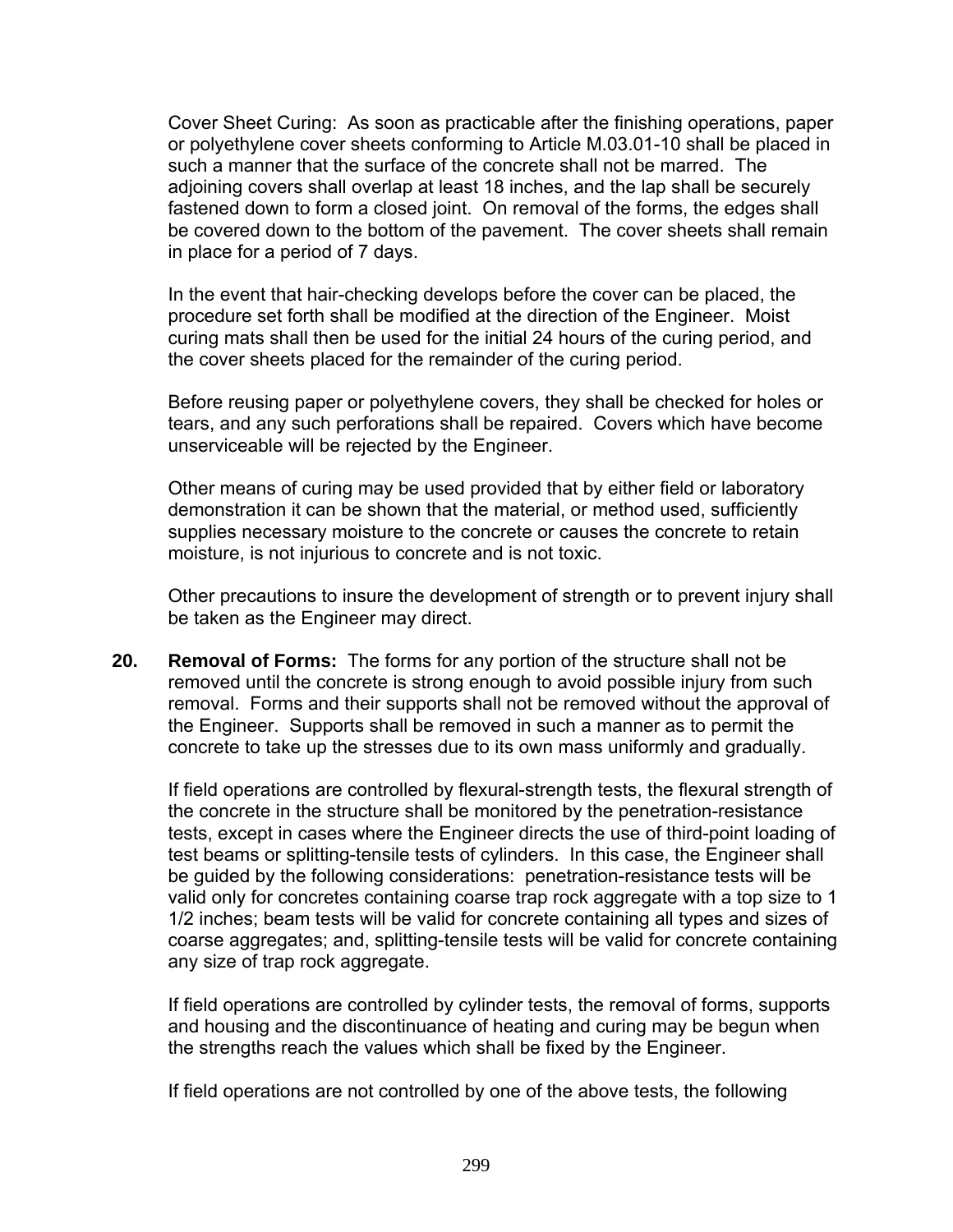period, exclusive of days when the temperature is below 40° F, may be used as a guide for the removal of forms:

| <b>Arch Centers</b>          | 14 to 28 days      |
|------------------------------|--------------------|
| <b>Centering Under Beams</b> | 14 to 28 days      |
| <b>Floor Slabs</b>           | 7 to 14 days       |
| Walls                        | 24 hours to 4 days |
| Columns                      | 2 to 7 days        |

To facilitate finishing, side forms carrying no load may be removed after 24 hours with the permission of the Engineer, but the curing process must be continued for seven days.

Ornament moulds shall be removed in the same manner as the usual form work. In case a portion of the plaster work remains in the concrete after the mold is removed, this material shall be carefully removed with a wood chisel, wood mallet or wire brush, using a chipping action wherever possible, and taking care that no damage is done to the concrete. No work of this nature shall be started until at least ten days after the forms have been removed.

**21. Surface Finish:** The external surface of all concrete shall be thoroughly worked during the operation of placing by means of tools of an approved type. The working shall be such as to force all coarse aggregate from the surface and thoroughly work the mortar against the forms to produce a smooth finish free from water and air pockets, segregated materials, or honeycomb. Unless otherwise authorized by the Engineer, the surface of the hardened concrete shall be finished immediately after the removal of the forms. All voids and honeycomb on the surface shall be filled and finished to conform to the surrounding concrete surface immediately after the forms are removed and before the finishing process is started. The finish shall be governed by the "Table of Finishes" shown elsewhere herein.

**Float Finish:** This finish shall be formed by placing an excess of material in the form and removing or striking off of such excess with a template, forcing the coarse aggregate below the mortar surface. There shall be created no concave surfaces in which water will be retained. After the concrete has been struck off as above described, the surface shall be thoroughly worked and floated with a wooden, canvas or cork float, the operation to be performed by skilled and experienced concrete finishers. Before this last finish has set, the surface shall be lightly stripped with a fine brush to remove the surface cement film, leaving a fine grained smooth, but sanded texture. Curing, as specified elsewhere, shall follow.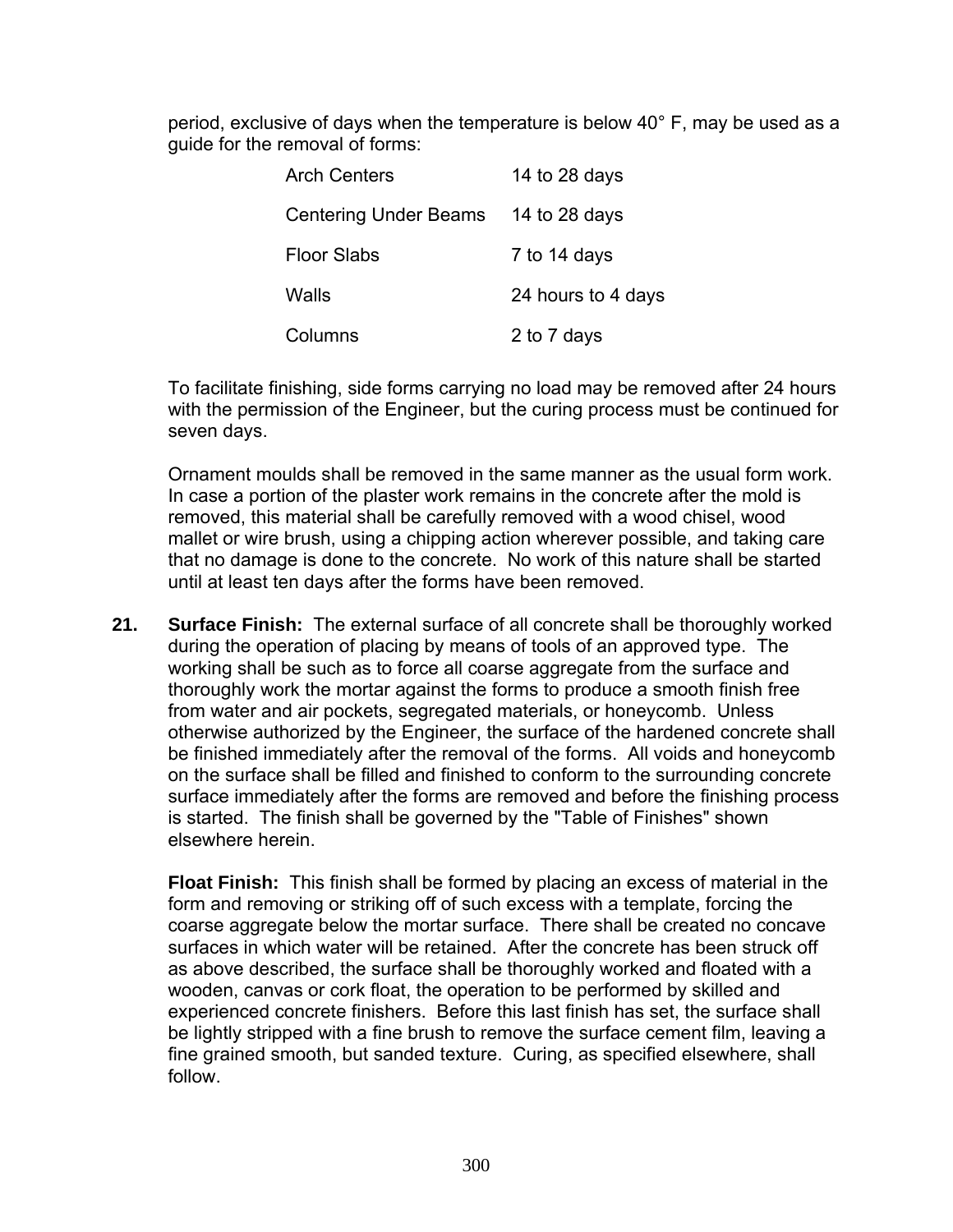**Grout Clean-Down Finish:** As soon as all cavities have been filled as required elsewhere and the cement mortar has set sufficiently, grout clean-down shall be performed as follows:

(1) All burrs, unevenness, laitance, including that in air holes, and any other material which will adversely affect the bond of the grout to the concrete, shall be removed by approved methods. This cleaning shall be done from the top or uppermost part of the surface to be finished to the bottom.

(2) A mixture of a fine aggregate and portland cement shall be thoroughly blended while dry. The proportions shall be such that when mixed with the proper amount of water, the color will match that of the concrete to be finished. The proportions shall be determined by trial panels. Water shall be added to this mixture in an amount which will bring the grout to a workable thick paint-like consistency.

(3) The surface to be treated shall be thoroughly wetted with a sufficient amount of water to prevent the absorption of water from the grout. Grout shall then be applied to the wetted surface before setting of the grout occurs. Grout which has set, shall not be re-tempered and shall be disposed of by and at the expense of the Contractor

The grout shall be uniformly applied by brushes, spray gun, or sponge rubber float over the entire surface, completely filling all air bubbles and holes. Immediately after applying the grout, the surface shall be floated with a cork, or other suitable float, scouring the surface vigorously. While the grout is still plastic, the surface shall be finished with a sponge rubber float, removing all excess grout but without removing grout from holes or depressions.

(4) The surface shall be allowed to dry thoroughly, and shall then be rubbed vigorously with burlap to remove completely any dried grout. No visible film of grout shall remain after this rubbing. Operations (3) and (4) shall be completed in one and the same day for the area treated.

(5) Curing of the concrete so treated shall then be resumed as specified elsewhere or, if completed, for at least 1 more day.

**Rubbed Finish:** The entire surface shall be thoroughly wet with a brush and rubbed with a No. 16 carborundum stone or an abrasive of equal quality, bringing the surface to a paste. The rubbing shall be continued sufficiently to remove all form marks and projections, producing a smooth, dense surface without pits or irregularities. The paste formed by the rubbing as above described may be finished by carefully stripping with a clean brush, or it may be spread uniformly over the surface and allowed to reset. After the concrete has set for 7 days or such period as the Engineer may direct, the surface shall be rubbed again, with a carborundum stone, until a uniform even color is obtained. No mortar shall be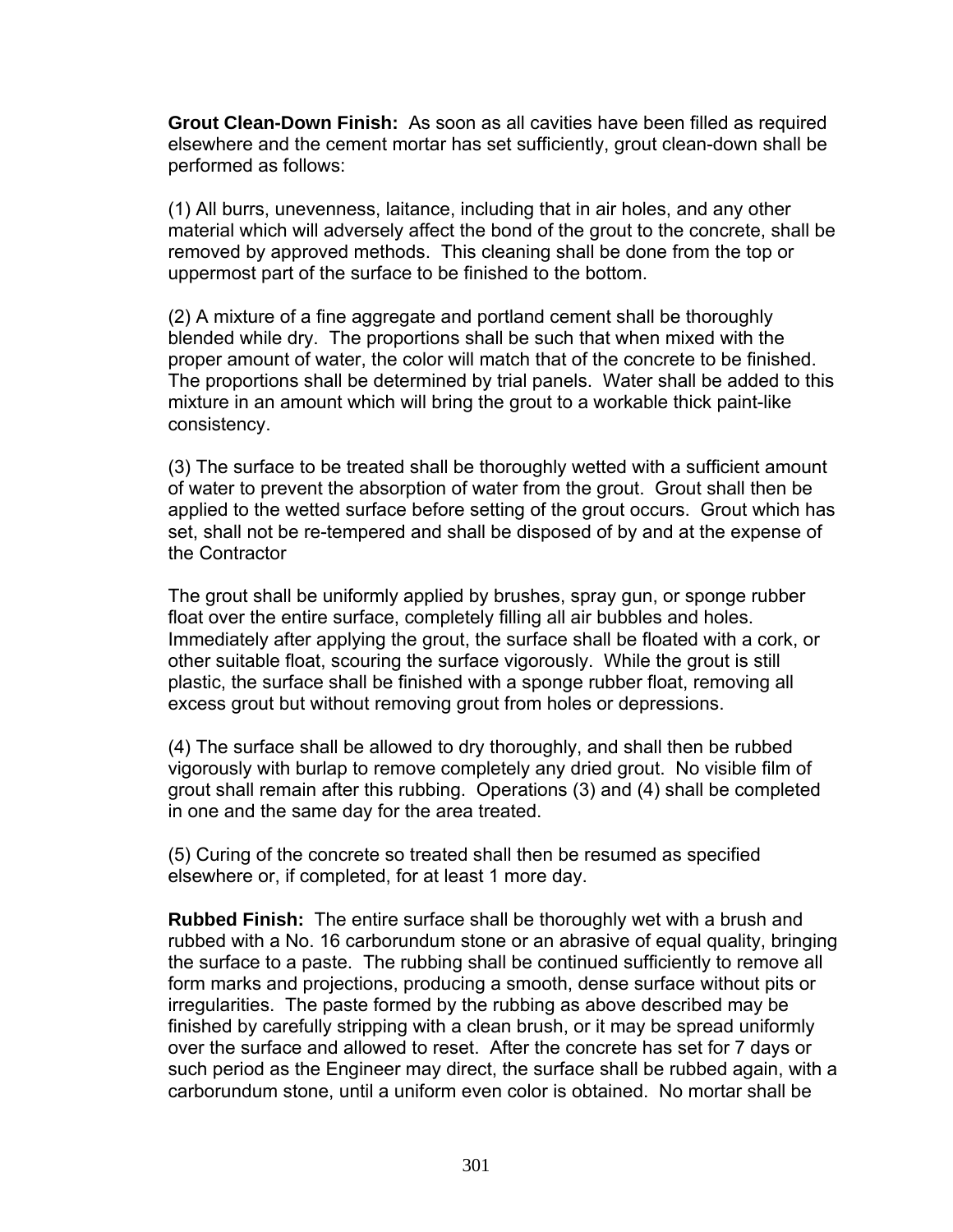| <b>TABLE OF FINISHES</b><br><b>STRUCTURE TYPE OF FINISH</b> |                 |            |                           |                |                           |  |  |
|-------------------------------------------------------------|-----------------|------------|---------------------------|----------------|---------------------------|--|--|
|                                                             |                 |            |                           |                |                           |  |  |
| <b>BRIDGE</b>                                               | Abutment        | Exposed    |                           | $\pmb{\times}$ |                           |  |  |
|                                                             | Wings           | Top        | X                         |                |                           |  |  |
|                                                             |                 | Exp. Sides |                           | $\pmb{\times}$ |                           |  |  |
|                                                             | Piers           | Top        | $\pmb{\times}$            |                |                           |  |  |
|                                                             |                 | Exp. Sides |                           | $\pmb{\times}$ |                           |  |  |
|                                                             | Parapets        | Top        | X                         |                |                           |  |  |
|                                                             | & Fascia        | Sides      |                           |                | $\pmb{\times}$            |  |  |
|                                                             | Median          |            | X                         |                |                           |  |  |
|                                                             | Seat            |            | X                         |                |                           |  |  |
|                                                             | Bearing Areas * |            | X                         |                |                           |  |  |
|                                                             | Sidewalks       | Top        | $\boldsymbol{\mathsf{X}}$ |                |                           |  |  |
|                                                             | Curbs           | Top        | X                         |                |                           |  |  |
|                                                             |                 | Sides      |                           |                | $\boldsymbol{\mathsf{X}}$ |  |  |
| <b>BOX CULVERT</b>                                          | Wings           | Top        | X                         |                |                           |  |  |
|                                                             |                 | Exp. Sides |                           | $\pmb{\times}$ |                           |  |  |
|                                                             | Curbs           | Top        | X                         |                |                           |  |  |
|                                                             |                 | Sides      |                           |                | $\pmb{\times}$            |  |  |
|                                                             | Ends            | Exp.       |                           | $\pmb{\times}$ |                           |  |  |
|                                                             | Median          |            | X                         |                |                           |  |  |
|                                                             | Parapets        | Top        | X                         |                |                           |  |  |
|                                                             | & Fascia        | Sides      |                           |                | $\mathsf X$               |  |  |
| <b>CATCH BASINS **</b>                                      |                 | Exp.       |                           |                | $\boldsymbol{\mathsf{X}}$ |  |  |
| <b>CURBING</b>                                              |                 |            | $\pmb{\times}$            |                |                           |  |  |
| DROP INLETS **                                              |                 | Exp.       |                           |                | $\pmb{\times}$            |  |  |
| <b>ENDWALLS</b>                                             |                 | Top        | X                         |                |                           |  |  |
|                                                             |                 | Exp.       |                           | $\pmb{\times}$ |                           |  |  |
| <b>GUTTERS</b>                                              |                 | Exp.       | $\pmb{\times}$            |                |                           |  |  |
| PRECAST PILES ***                                           |                 | Exp.       |                           |                | $\mathsf X$               |  |  |
| <b>RETAINING WALLS</b>                                      |                 | Top        | $\mathsf{X}$              |                |                           |  |  |
|                                                             |                 | Exp.       |                           | $\mathsf X$    |                           |  |  |
| SHOTCRETE                                                   |                 | Exp.       | $\mathsf X$               |                |                           |  |  |
| SLOPE PAVING                                                |                 | Exp.       | $\mathsf{X}$              |                |                           |  |  |
| <b>STEPS &amp; COPING</b>                                   |                 | Top        | $\mathsf{X}$              |                |                           |  |  |
|                                                             |                 | Exp. Sides |                           |                | $\mathsf X$               |  |  |

used during this second rubbing. Curing, as specified elsewhere, shall be completed in all cases.

\* See Subarticle 6.01.03-14 for finish following floating. \*\*\* When required by special provisions.

\*\* Precast units excepted; See Subarticle M.08.02-4.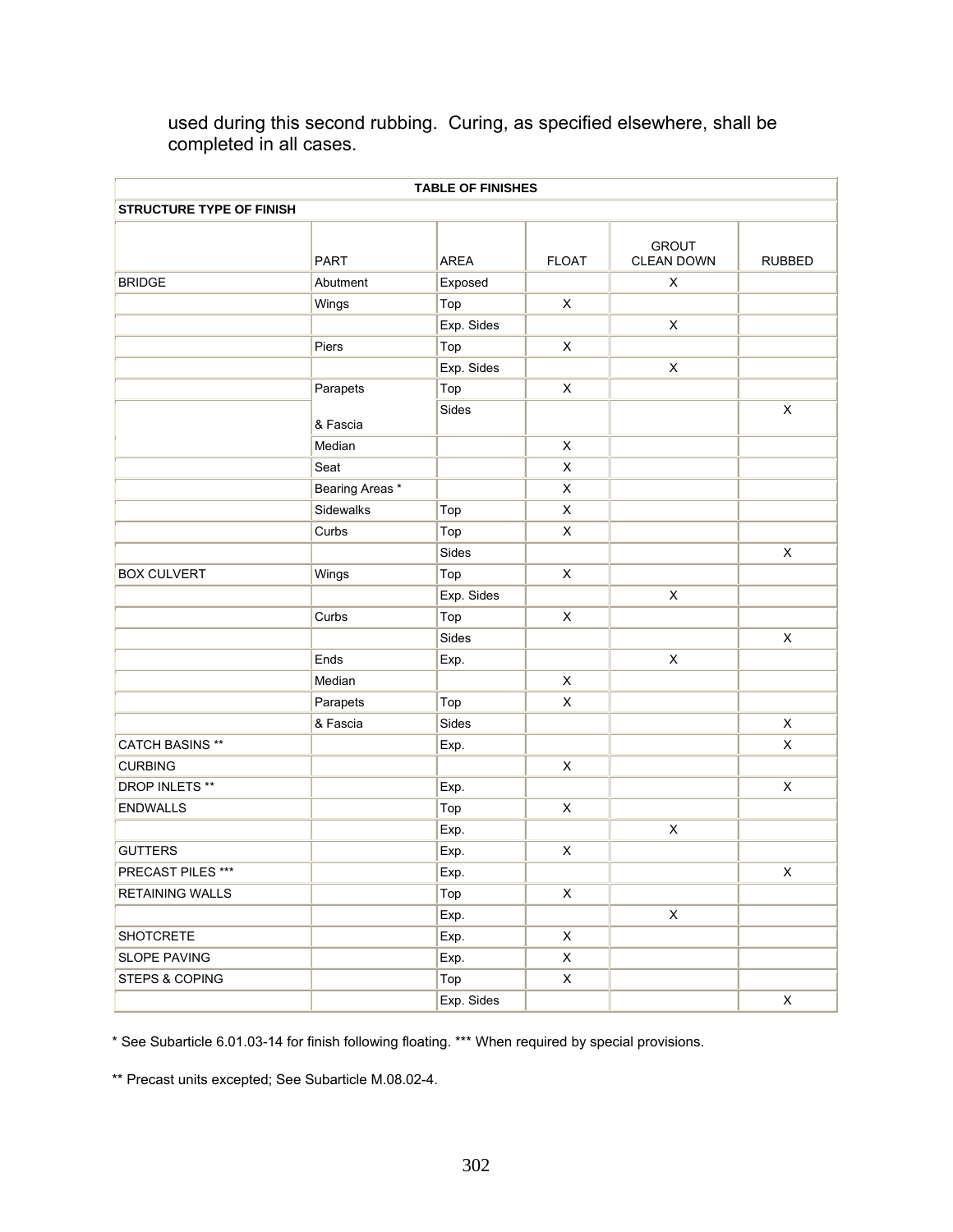### **22. Testing Apparatus and Test Specimens:**

(a) The flexural strength of the concrete for structures shall be monitored by the evaluation of compressive strength cylinders. The compressive strength specimens shall be cast and cured in the field in accordance with AASHTO T 23. After proper curing, these cylinders shall be transported to the Division of Materials Testing for strength evaluation.

(b) Cylinders for 28-Day Compressive Strength: The concrete necessary to cast several cylinders for 28-day compressive-strength determinations shall be furnished by the Contractor from each day's pour. The necessary personnel and forms for casting these specimens will be furnished by the Authority and the number of specimens required will be specified by the Engineer. These cylinders shall be cured in an approved concrete cylinder box, or boxes.

- **23. Opening to Traffic:** Vehicular traffic shall be excluded from the structure until the concrete has developed a compressive strength of 4,000 psi, or until the Engineer authorizes its opening to traffic. Use of equipment applying loads greater than the design capacity of the bridge or structure shall not be allowed.
- **24. Joint Seal:** The Contractor shall seal joints where shown on the plans and elsewhere where directed by the Engineer.

Before placement of the sealing material, the joints shall be thoroughly cleaned of all scale, loose concrete, dirt, dust or other foreign matter. Projections of concrete into the joint space shall be removed. The joint shall be clean and dry before the sealing compound is applied.

The joint sealant shall be prepared and placed in accordance with the manufacturer's directions and with the equipment prescribed by the manufacturer. Any material improperly mixed or likely to set up before placement into the joints will be rejected and shall be replaced at the Contractor's expense.

The joints shall be sealed in a neat and workmanlike manner, free from all dust and foreign matter.

When the work is completed, the joints shall effectively seal against infiltration of moisture and water.

The sealing compound shall be flush with, or not more than 1/8 inch above the adjacent surface of concrete. Where directed by the Engineer, the joint shall be smoothed and leveled to the adjacent surface by cutting off all excess compound after the application. Any joint material which does not adhere or bond with the concrete surface of the joint shall be immediately removed and replaced at the Contractor's expense.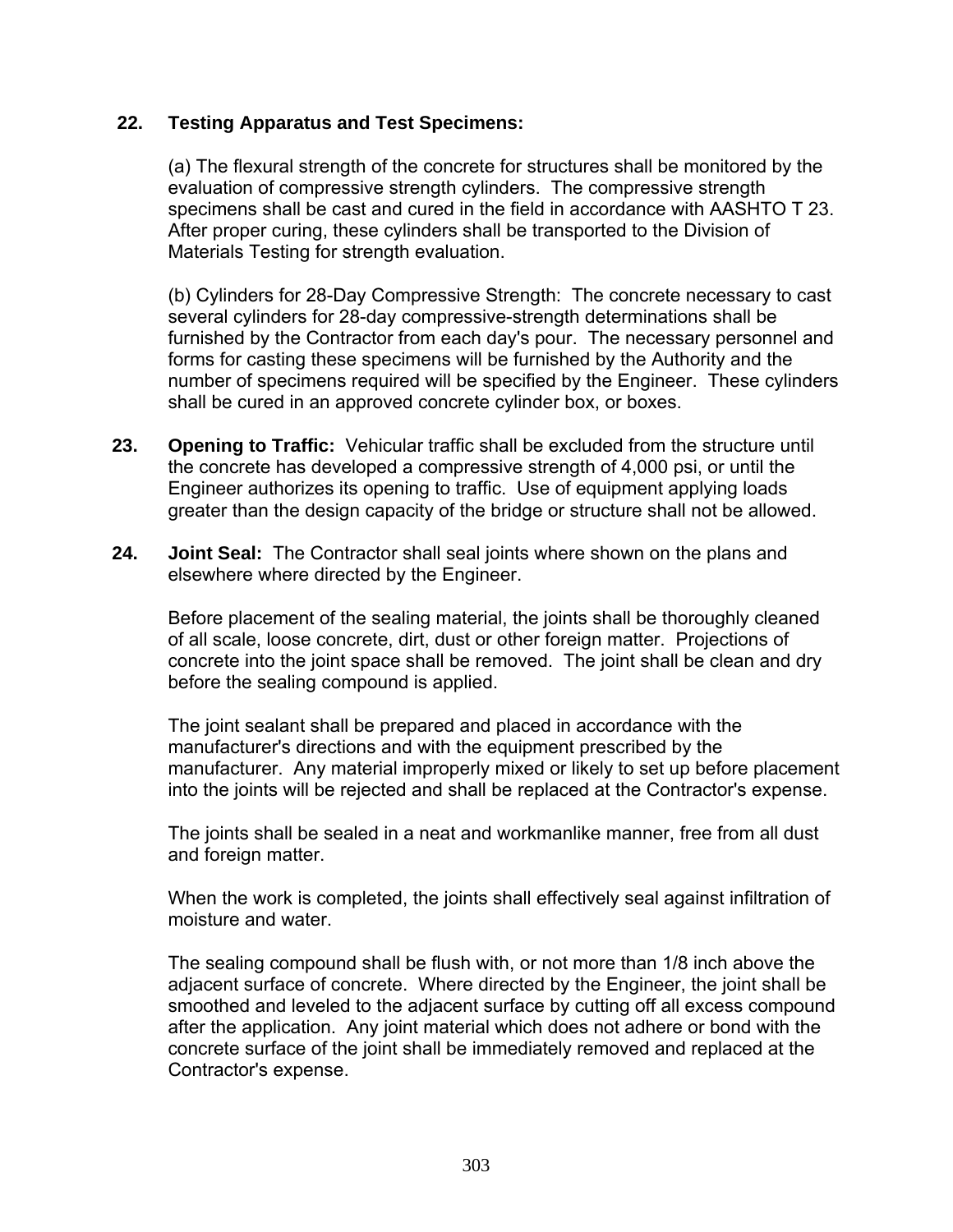### **MEASUREMENT:** This work will be measured for payment as follows:

**1. Concrete:** The quantity of concrete shall be the actual volume in cubic yards of the several classes, with the exception of underwater concrete, completed and accepted within the neat lines as shown on the plans or as ordered by the Engineer.

When a concrete footing is to be constructed on bedrock, that quantity of concrete actually placed down to—but not exceeding 6 inches below the plan or revised plan footing grade—will be included for payment.

No deduction will be made for panels less than 1 1/2 inches in depth, nor for the volume of reinforcing bars or structural steel shapes when used as reinforcing, nor for pileheads. Also there will be no deduction made for the volume occupied by culvert and drainage pipes, scuppers, weep holes, public utility structures or any other opening, unless the surface area of any such single opening is 9 square feet or more.

Concrete for bridge decks, including curbs, sidewalks, railings, placed thereon or attached thereto, will be classified as Class "F" Concrete unless otherwise indicated on the plans.

In the case of culverts or drainage pipes, the computation of the surface area shall be based on the nominal diameter of the pipe, disregarding the thickness of the shell.

Underwater concrete when specified will be measured by the volume in cubic yards, completed and accepted within the horizontal limits of the cofferdam shown on the plans in which it is placed, and between the elevations established by the Engineer. When underwater concrete is not originally specified but is required, it will be measured by the volume in cubic yards, completed and accepted within the actual horizontal limits of the cofferdam in which it is placed and between the elevations established by the Engineer.

- **2. Joint Filler:** This material will not be measured for payment, but the cost shall be considered as included in the unit price bid for concrete.
- **3. Miscellaneous Material:** Miscellaneous material such as metal flashing and metal used in expansion joints and bearings shall not be measured for payment, but the cost shall be considered as include in the unit price bid for concrete.

**PAYMENT:** Payment for this work will be made as follows:

**1. Concrete:** This material will be paid for at the contract unit price per cubic yard for "Class A," "Class C" and "Class F Concrete," respectively, complete in place, which price shall include all materials, equipment, tools, labor and work incidental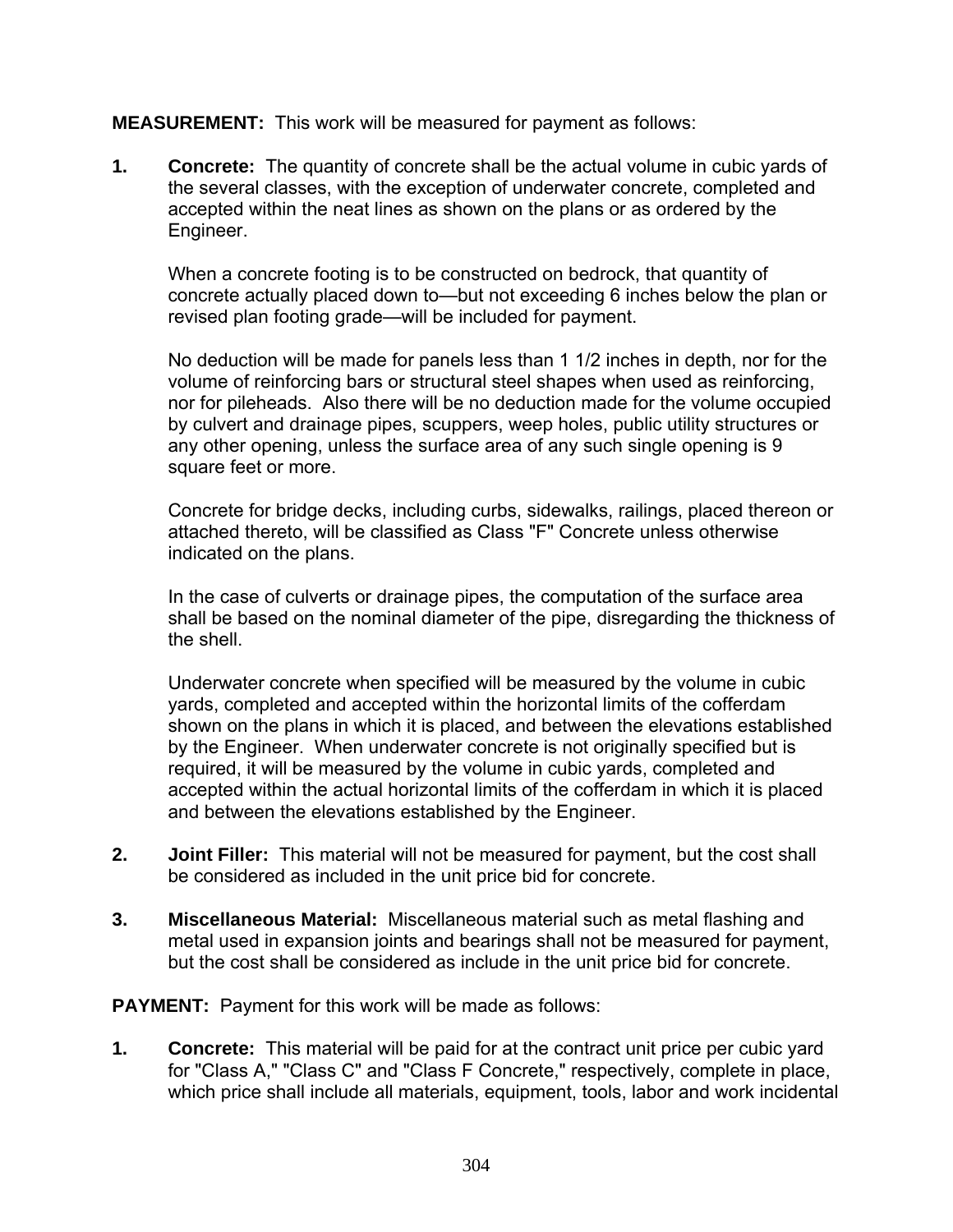thereto, including heating, all admixtures and joint sealer.

**2. Underwater Concrete:** When this class of concrete is constructed, it will be paid for at the contract unit price per cubic yard "Underwater Concrete," complete in place, which price shall include all materials, equipment, tools, labor and work incidental thereto.

When no item for "Underwater Concrete" appears in the proposal, and is required, it will be paid for at 80% of the contract unit price for "Class A Concrete," which price shall include all materials, equipment, tools, labor, and work incidental thereto.

No direct payment will be made for the work of testing the concrete in structures, any testing equipment, the instruction of its use, or for the concrete in or curing of the required test beams and cylinders as specified, or for completion dates set in the forms; but, the cost of this work shall be considered as included in the general cost of the work. The work of transporting and testing these beams and cylinders will be done by the Authority without expense to the Contractor.

There shall be no direct payment for the cost of forming keys or construction joints, but the cost thereof shall be considered as included in the cost of the concrete items. Where steel dowels are used, this material will be paid for under the reinforcement item.

There shall be no direct payment for forming weep holes through the wall or for the pipe necessary for this purpose, but the cost thereof shall be considered as included in the general cost of the work.

There shall be no direct payment for the work of placing anchor bolts and similar material that is furnished to the Contractor at the site of the work.

Unless covered by specific contract items, any work performed by the Contractor in connection with utilities installations will be paid for as extra work.

The above provision shall not apply where the installation of equipment for the construction or support of utilities is included in the contract items.

| <b>Item Number</b> | Pay Item                   | <b>Pay Unit</b>   |
|--------------------|----------------------------|-------------------|
| 601.01             | Concrete (Class A)         | <b>Cubic Yard</b> |
| 601.02             | Concrete (Class C)         | <b>Cubic Yard</b> |
| 601.03             | Concrete (Class F)         | <b>Cubic Yard</b> |
| 601.04             | <b>Underwater Concrete</b> | <b>Cubic Yard</b> |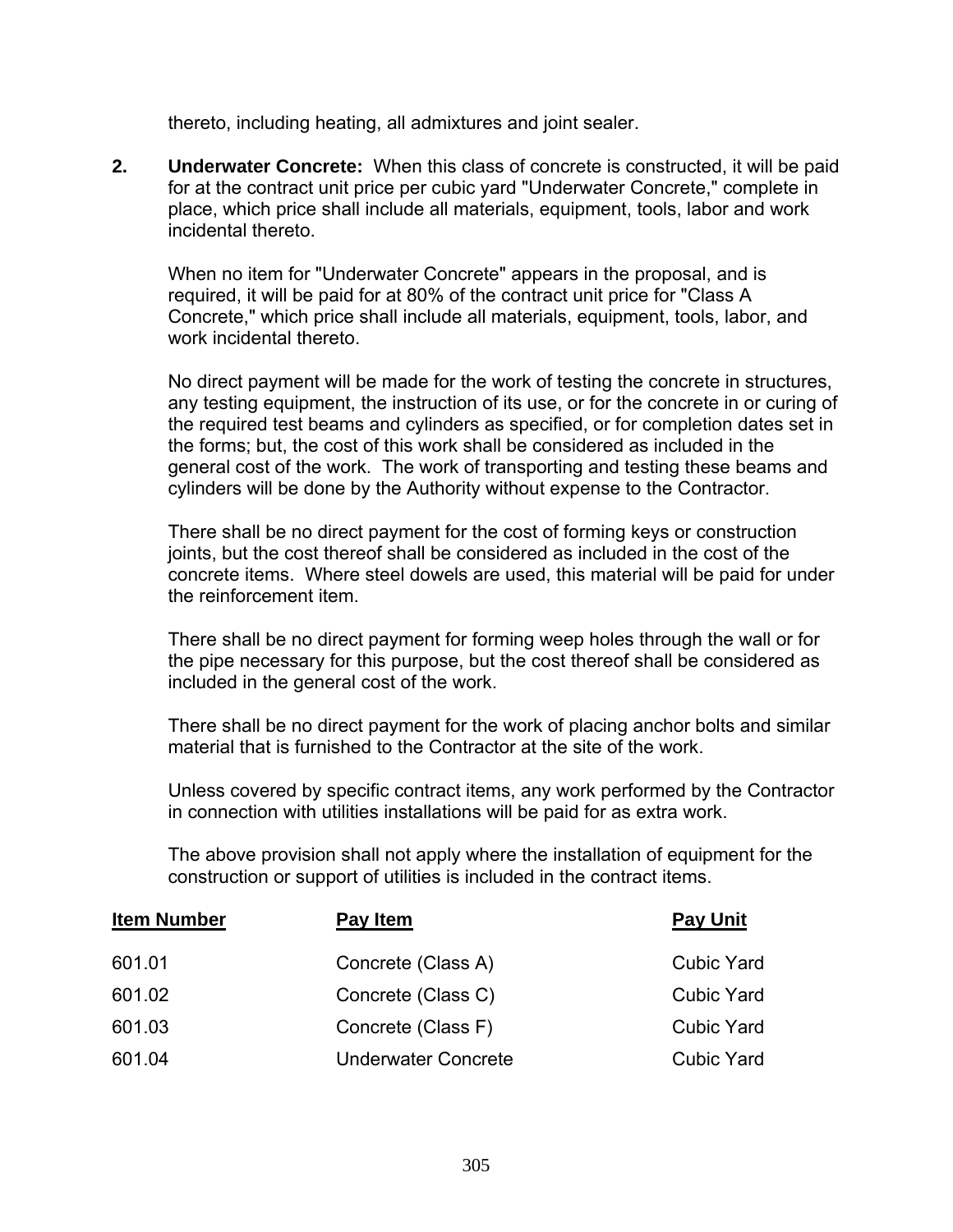# **ITEM 602 REINFORCING STEEL**

### **DESCRIPTION:**

Work under this item shall consist of furnishing and placing reinforcing steel and splicing materials, of the type and size designated, as shown on the plans, as directed by the Engineer and in accordance with these specifications.

### **MATERIALS:**

The materials for this work shall conform to the requirements of Article M.06.01.

### **CONSTRUCTION METHODS:**

- 1. Shop Drawings: Prior to fabricating any materials, the Contractor shall submit shop drawings of the reinforcing steel and splicing materials, with material lists, material designations, placement diagrams, bending diagrams and manufacturer's literature for mechanical connections, for review and approval, in accordance with **§ 106-7, Shop Drawings**. Any expenses incidental to the revision of materials furnished in accordance with shop drawing and order lists to make them comply with the requirements of the plans, specifications or special provisions shall be borne by the Contractor.
- 2.Fabrication:
	- (a) Cuffing and Bending:

 Bar reinforcement shall be cut and bent to the shapes shown on the plans. Fabrication tolerances shall be in accordance with the requirements of the American Concrete Institute publication, ACI 315. All bars shall be bent cold, unless otherwise permitted.

 Coated bars shall not be field cut, unless permitted by the Engineer. Field cutting of coated bars should be performed using hydraulic-powered cutters or friction cutting tools to minimize coating damage and field touchup. Flame cutting of coated bars will not be permitted. Field cut coated bars shall be repaired immediately.

 Bars partially embedded in concrete shall not be field bent, except as shown on the plans or permitted by the Engineer.

(b) Hooks and Bend Dimensions:

 The dimensions of hooks and the diameters of bends measured on the inside of the bar shall be as shown on the plans. When the dimensions of hooks or the diameter of bends are not shown, they shall be in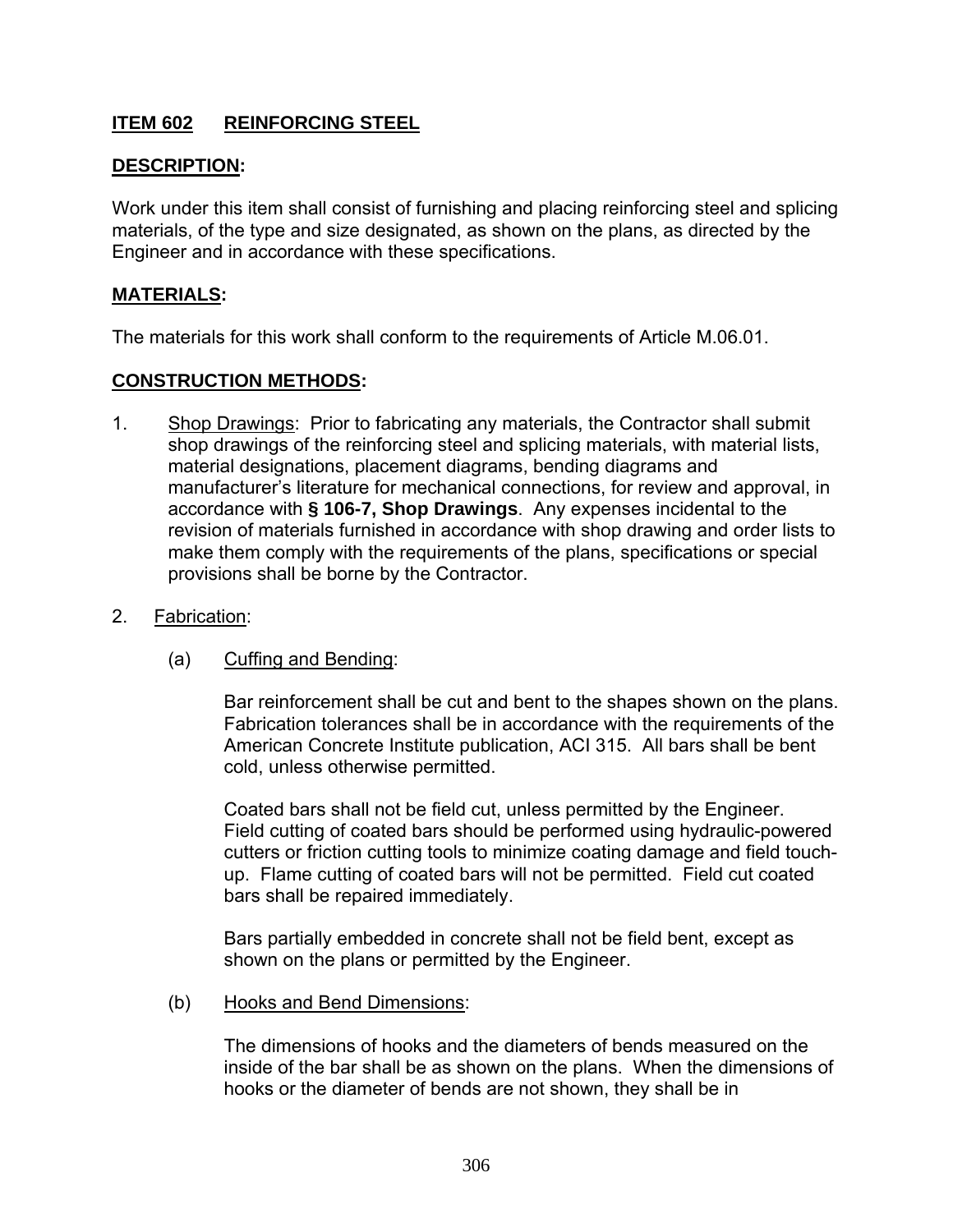accordance with the ACI, "Building Code Requirements for Reinforced Concrete (ACI 318)" as amended by ASTM A767M for galvanized bars.

(c) Identification:

 Bar reinforcement shall be shipped in standard bundles, tagged and marked in accordance with the CR51 "Manual of Standard Practice".

### 3. Handling, Storing and Surface Condition of Reinforcement:

 Steel reinforcement shall be stored above the surface of the ground on platforms, skids, or other supports and shall be protected as far as practical from mechanical injury and surface deterioration caused by exposure to conditions producing rust.

 Epoxy-coated and galvanized reinforcing steel shall be handled and stored by methods that will not damage the coating. All systems for handling coated reinforcement shall have adequately padded contact areas wherever possible. All bundling bands shall be padded and all bundles shall be lifted with a strong back, multiple supports, or platform bridge so as to prevent bar-to-bar abrasion from sags in the bar bundle. Bars or bundles shall not be dropped or dragged. Coated reinforcing steel shall be transported and stored on wooden or padded supports. Epoxy-coated reinforcing steel, stored at the jobsite, shall be protected by covering with opaque polyethylene or other suitable protective material. Provisions shall be made for adequate ventilation to prevent condensation under the covering. Since the epoxy coating is flammable, the epoxy coated reinforcing shall not be exposed to any fire or flame.

 Prior to placement of concrete, all reinforcement shall be free from dirt, loose rust or scale, mortar, paint, grease, oil, or other materials that would reduce bond. Reinforcement shall be free from injurious defects such as cracks and laminations. Bonded rust, surface seams, surface irregularities, or mill scale will not be cause for rejection, provided the minimum dimensions, cross section area, and tensile properties of a hand wire brushed specimen meet the physical requirements for the size and grade of steel specified.

### 4. Placing and Fastening:

(a) General:

 Steel reinforcement shall be accurately placed as shown on the plans and firmly held in position during the placing and setting of concrete. Bars shall be tied at all intersections except where the spacing is less than 12 inches in each direction when alternate intersections shall be tied. Bars shall be tied at all intersections around the perimeter of each mat.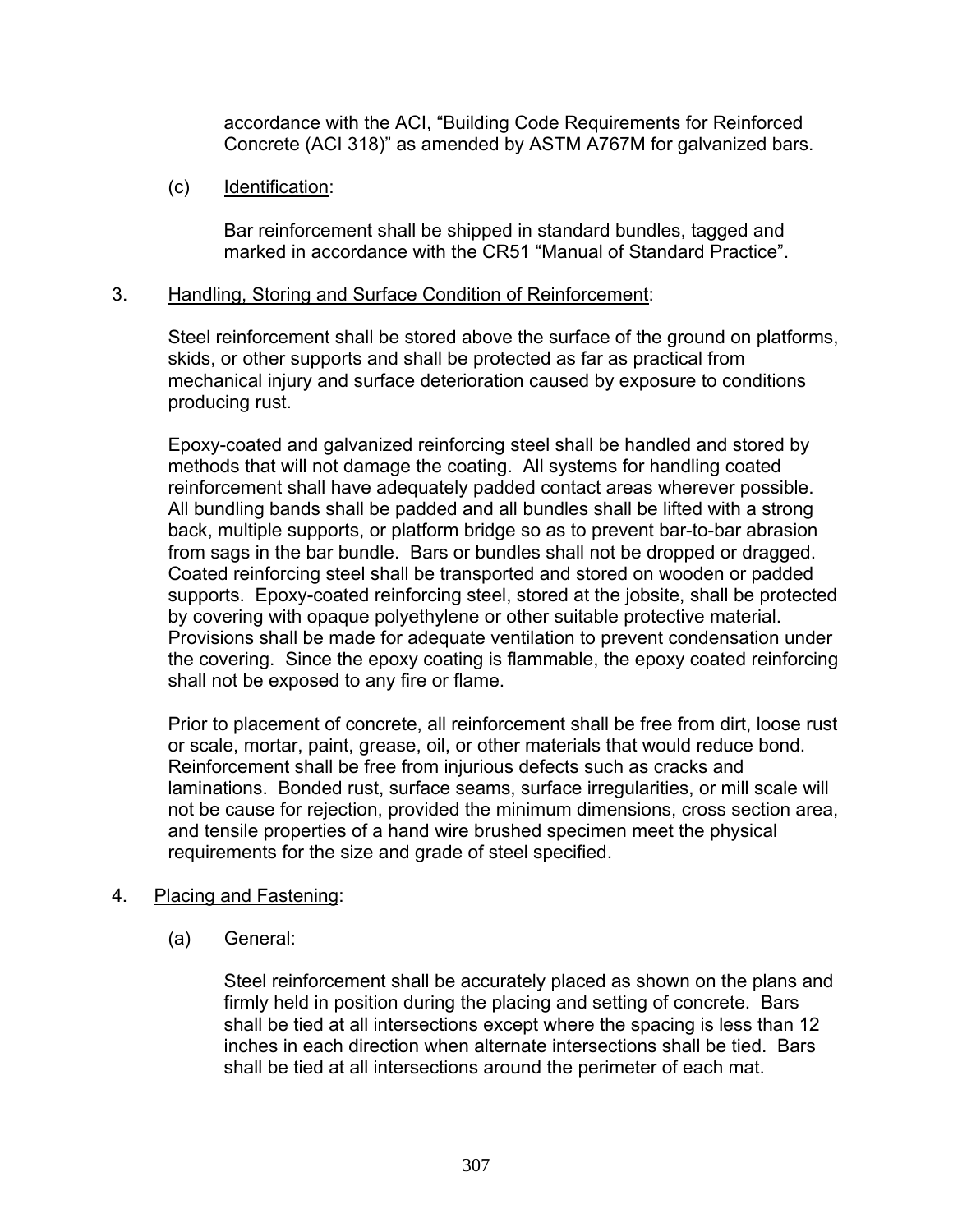Bundled bars shall be tied together at not more than 6 foot centers. Lap splices shall have a minimum of two ties or be tied 12 inches apart for the length of the splice; whichever requires the greater number of ties. For epoxy-coated reinforcement, tie wires and metal clips shall be epoxy, plastic or nylon coated. For galvanized reinforcement, tie wires and metal clips shall be plastic coated or galvanized.

 With the exception of tie down bars, welding (tack welding) will not be permitted for assembly of reinforcement, unless shown on the plans. Tie down bars shall be placed as shown on the plans and a top longitudinal reinforcing bar tied to these bars. When welding coated bars an appropriate protective mask must be worn, safety equipment used and suitable ventilation provided.

 If wire fabric reinforcement is shipped in rolls, it shall be straightened into flat sheets before being placed.

#### (b) Support Systems:

 Reinforcing steel shall be supported in its proper position by use of precast mortar blocks, wire bar supports, supplementary bars (tie-down bars), side form spacers or other approved devices. Such devices shall be sufficiently strong and properly placed at frequent intervals so as to maintain the cover between the reinforcing and the surface of the concrete. The reinforcing steel cover shall be no less than that shown on the plans and no greater than that shown plus 1/4 inch.

 Platforms for the support of workers and equipment during concrete placement shall be supported directly on the forms and not on the reinforcing steel.

#### (c) Precast Mortar Blocks:

 Precast mortar blocks shall have a compressive strength not less than that of the concrete in which they are to be embedded. The face of the blocks in contact with forms for exposed surfaces shall not exceed 2 inches x 2 inches in size and shall have a color and texture that will match the concrete surface. Precast mortar blocks shall not be used on exposed surfaces of precast concrete members. When used on vertical or sloping surfaces, such blocks shall have an embedded wire for securing the block to the reinforcing. When used in slabs, either such a tie wire or, when the weight of the reinforcing is sufficient to firmly hold the blocks in place, a groove in the top of the block may be used. For epoxy-coated bars, such tie wires shall be epoxy, plastic or nylon coated. For galvanized bars, such tie wires shall be plastic coated or galvanized.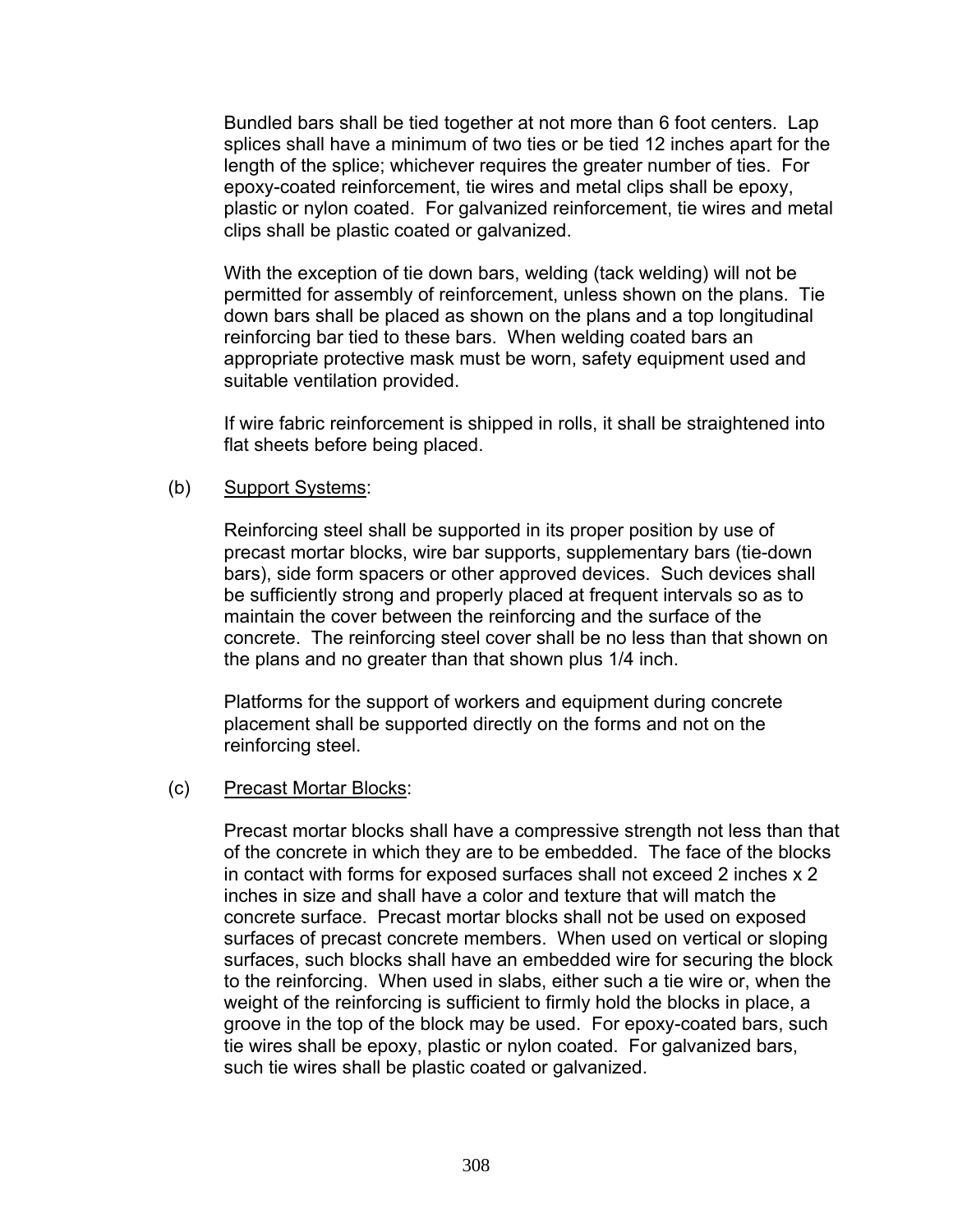#### (d) Wire Supports:

 Wire bar supports, such as ferrous metal chairs and bolsters, shall conform to industry practice as described in the CRSI "Manual of Standard Practice of the Concrete Reinforcing Steel Institute." All bolsters or chairs which bear against the forms for exposed surfaces shall be equipped with snug fitting, high density, polyethylene tips which provide 1/2 inch minimum clearance between the metal and any exposed surface. For epoxy-coated reinforcement, all wire bar supports and bar clips shall be epoxy or plastic coated. For galvanized reinforcement, chair and bar supports shall be hot-dip galvanized, after fabrication, in accordance with ASTM A123.

 The maximum spacing of slab bolster rows and high chair rows for concrete deck slabs shall be 4 feet unless otherwise directed by the Engineer.

### (e) Repair of Coated Reinforcing Steel:

 **Epoxy-coated Reinforcing Steel** - In addition to the requirements of ASTM D3963M, all damage (i.e. scratches, nicks, cracks) to the epoxy coating of the bar reinforcement, visible to the unaided eye with corrective vision, caused during shipment, storage or placement shall be repaired by the Contractor at the jobsite with approved patching material. Ends of bars that have been sheared, saw cut or cut by other means shall be coated with approved patching material. The areas on the bars and tie down bars damaged by welding shall be repaired with approved patching material.

 Patching of damaged areas shall be performed in accordance with the patching material manufacturer's recommendations. Any singular damaged surface area (prior to repair with approved patching material), shall not exceed 2% of the total surface area of the bar. The total bar surface area covered by patching material shall not exceed 5% of the total surface area of the bar. Should either of these limits be exceeded the bar shall be removed from the work and replaced with an acceptable bar. All patching material shall be fully cured prior to placing concrete.

 The patching material shall be compatible with the epoxy coating, inert in concrete, and suitable for repairs in the field. The patching material shall be pre-qualified, as required for the coating material, and shall be either identified on the container as meeting the requirements of Annex Al of ASTM D3963M or shall be accompanied by a Materials Certificate certifying that the material meets the requirements of said Annex Al.

 **Galvanized Reinforcing Steel** - All damage (i.e. scratches, nicks, cracks)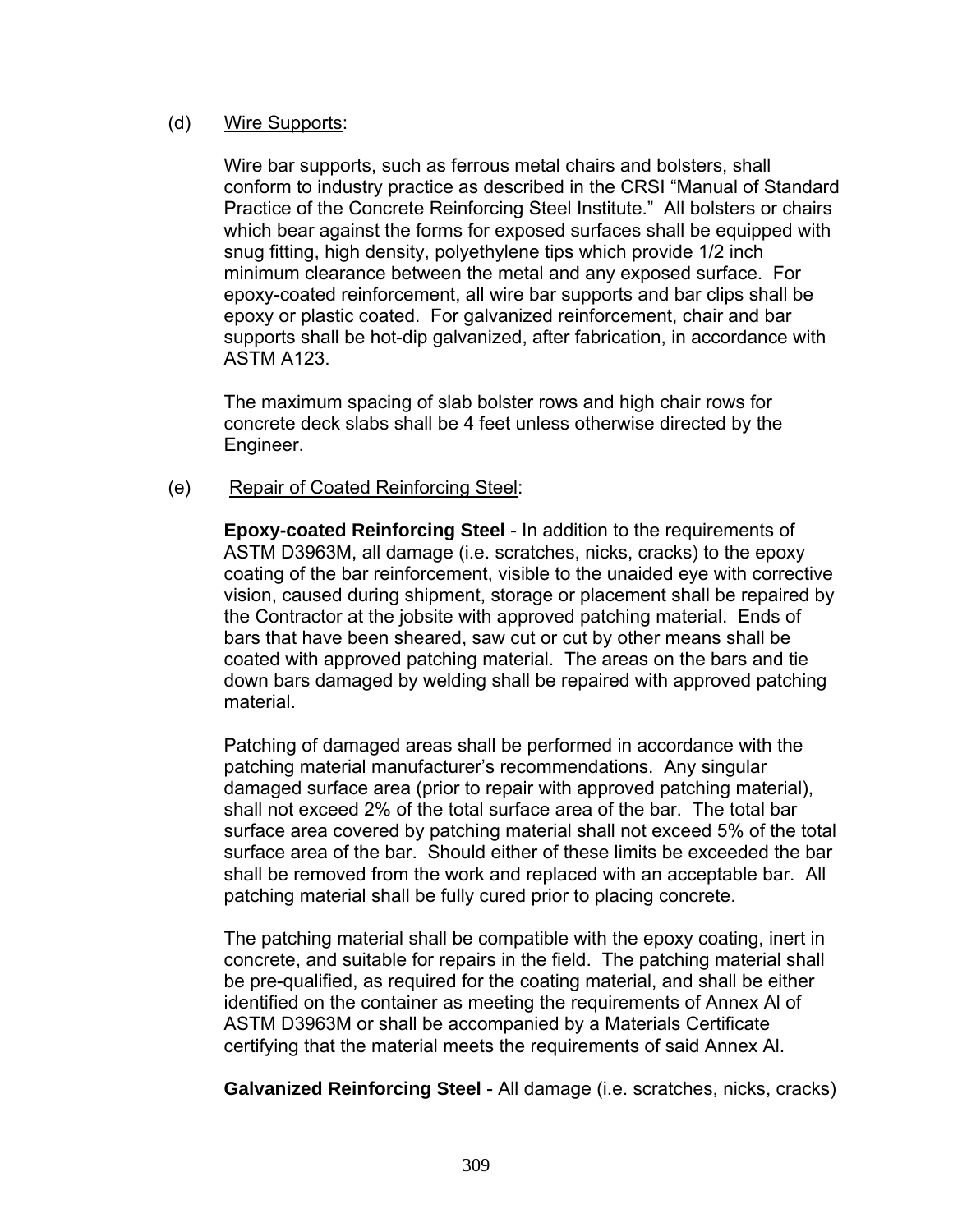to the galvanized coating on bar reinforcement, visible to the unaided eye with corrective vision, caused during shipment, storage or placement shall be repaired by the Contractor at the jobsite in accordance with ASTM A780, Annex A2 - "Repair using Zinc-Rich Paints". Ends of bars that have been sheared, saw cut or cut by other means shall be coated with zincrich paint. The area on the bars and tie down bars damaged by welding shall be repaired with zinc-rich paint.

 Field coating of damaged areas shall be performed in accordance with the zinc-rich paint manufacturer's recommendations. The zinc-rich paint shall conform to Federal Specification TT-P-641, Type 1 and shall be brush applied to achieve a dry film thickness from 3-6 mils. All touchup paint shall be fully cured prior to placing concrete.

- 5. Splicing of Bars:
	- (a) General:

 All reinforcement shall be furnished in the full lengths indicated on the plans unless otherwise permitted. Except for splices shown on the plans, splicing of bars will not be permitted without written approval of the Engineer. Splices shall be staggered as far as possible.

#### (b) Lapped Splices:

Lapped splices shall be of the lengths shown on the plans.

 In contact lap splices, the bars shall be placed in contact and tied together in such a manner as to maintain the minimum distance to the surface of the concrete shown on the plans.

 In non-contact lap splices, the bars shall be placed as shown on the plans and tied to adjacent bars in such a manner as to maintain the minimum distance to the surface of the concrete shown on the plans.

#### (c) Welded Splices:

 Welded splices shall be used at the locations shown on the plans. Welding shall conform to the American Welding Society publication "Structural Welding Code, Reinforcing Steel, AWS Dl .4" and applicable special provisions.

 Welded splices shall not be used on epoxy-coated or galvanized bars. No welding shall be performed close enough to epoxy-coated or galvanized bars to cause any heating of the coating.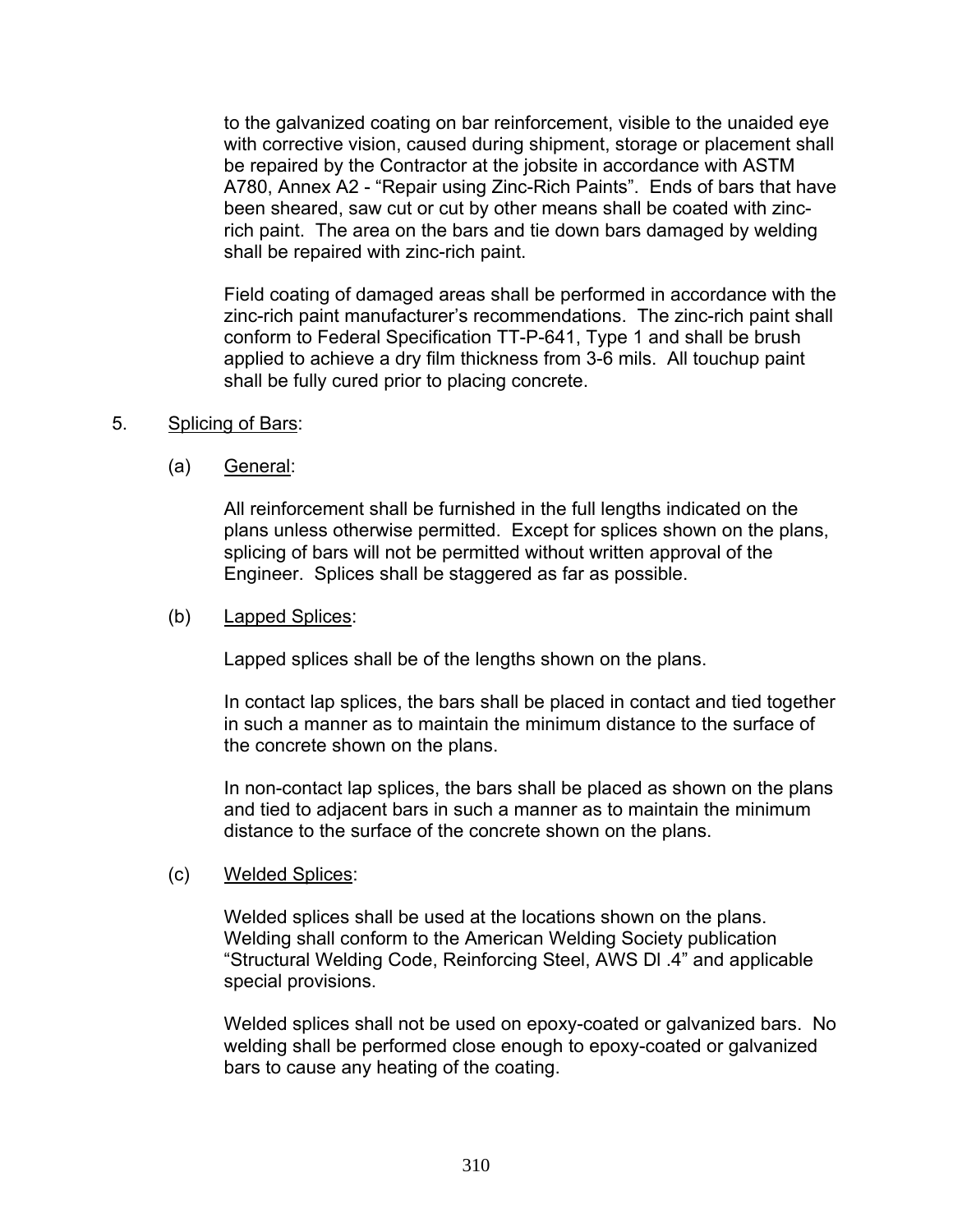- 6. Splicing of Welded Wire Fabric: Welded wire fabric reinforcement shall be lap spliced as shown on the plans.
- 7. Substitutions: Substitution of different size bars will be permitted only when authorized by the Engineer. The substituted bars shall have an area equivalent to or larger than the area shown on the plans.
- 8. Inspection: Reinforcement in any member or component shall be placed, inspected and approved by the Engineer before placing of concrete begins. Concrete placed prior to approval of the reinforcement may be rejected and its removal required.

# **MEASUREMENT:**

- 1. General: No measurement will be made for payment for any clips, wire, separators, wire chairs, precast mortar blocks and other material used for fastening and supporting the reinforcement in the correct position.
- 2. Bar Reinforcement: Uncoated, epoxy coated, galvanized and weldable bar reinforcement shall be classified as "Deformed Steel Bars", "Deformed Steel Bars - Epoxy Coated", "Deformed Steel Bars - Galvanized" and "Deformed Steel Bars - Weldable" respectively.

 This work will be measured for payment by the number of pounds of bar reinforcement installed and accepted.

 The weight of reinforcing steel shall be computed using the unit weights tabulated in Subarticle M.06.01.02. No allowance shall be made for the weight of the epoxy or galvanized coatings.

Tie down bars will not be measured for payment.

 In case short bars are used when full length bars might reasonably be required, only the amount which would be obtained if full length bars were used will be measured for payment. No allowance will be made for lap splices not contemplated by the plans unless approved by the Engineer.

 If bars are substituted upon the Contractors request and as a result more reinforcing steel is used than specified, only the amount specified will be included.

3. Welded Wire Fabric: This work will be measured for payment by the number of pounds of welded wire fabric installed and accepted.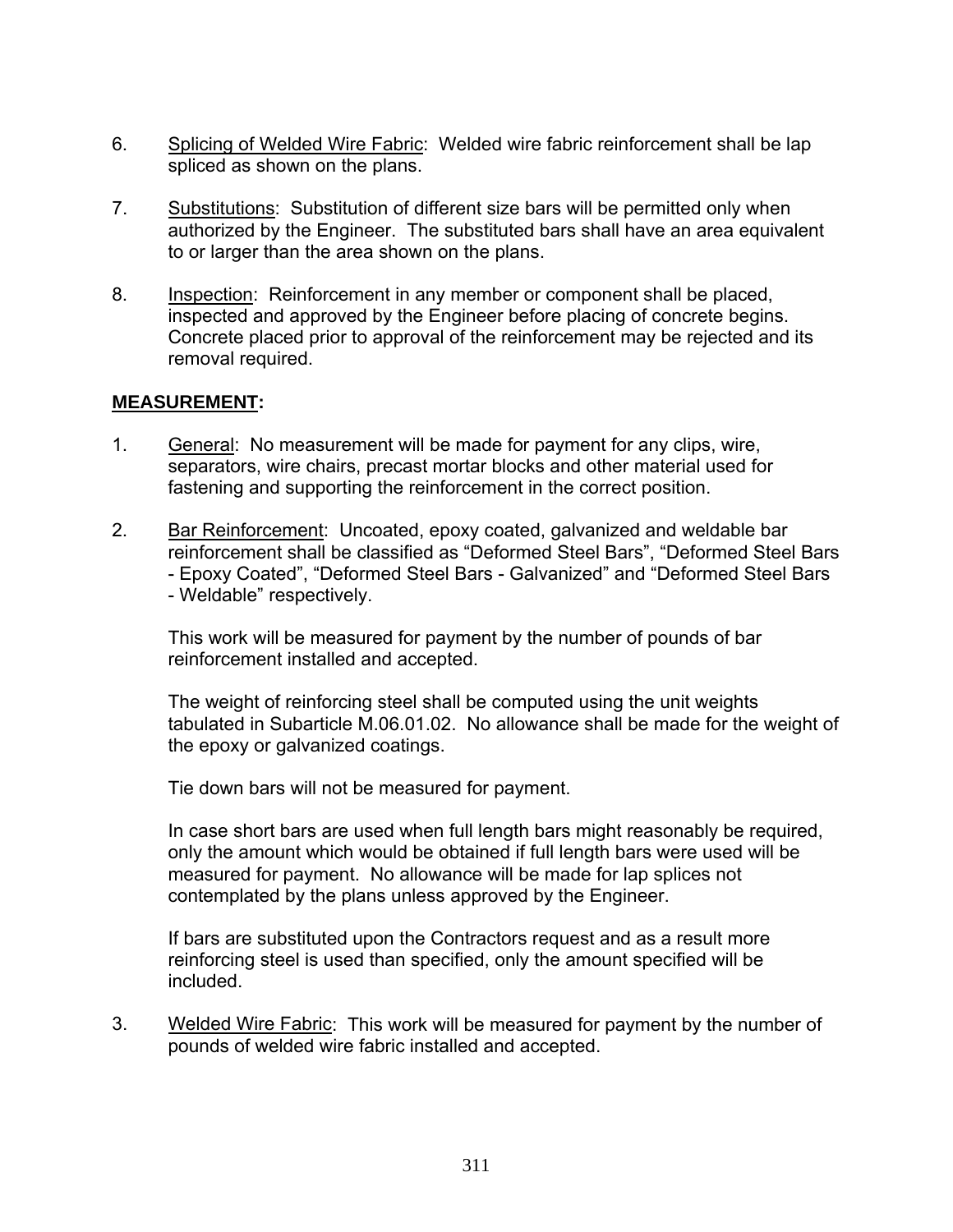The weight of welded wire fabric will be computed from the values published in the CRSI "Manual of Standard Practice".

# **PAYMENT:**

Payment for this work will be made as follows:

- 1. Bar Reinforcement: This work will be paid for at the contract unit price per pound for "Deformed Steel Bars", "Deformed Steel Bars - Epoxy Coated" or "Deformed Steel Bars -Galvanized" and "Deformed Steel Bars - Weldable" complete in-place and accepted, including shop drawings, furnishing, fabricating and placing reinforcing steel, welding splices and all materials, equipment, tools, labor and work incidental thereto.
- 2. Welded Wire Fabric: This work will be paid for at the contract unit price per pound for "Welded Wire Fabric", complete in-place and accepted, including shop drawings, furnishing, fabricating and placing welded wire fabric and all materials, equipment, tools, labor and work incidental thereto.

| <b>Item Number</b> | Pay Item                           | <b>Pay Unit</b> |
|--------------------|------------------------------------|-----------------|
| 602.01             | Deformed Steel Bars                | Pounds          |
| 602.02             | Deformed Steel Bars - Epoxy Coated | Pounds          |
| 602.03             | Deformed Steel Bars - Galvanized   | <b>Pounds</b>   |
| 602.04             | Deformed Steel Bars - Weldable     | <b>Pounds</b>   |
| 602.05             | <b>Welded Wire Fabric</b>          | Pounds          |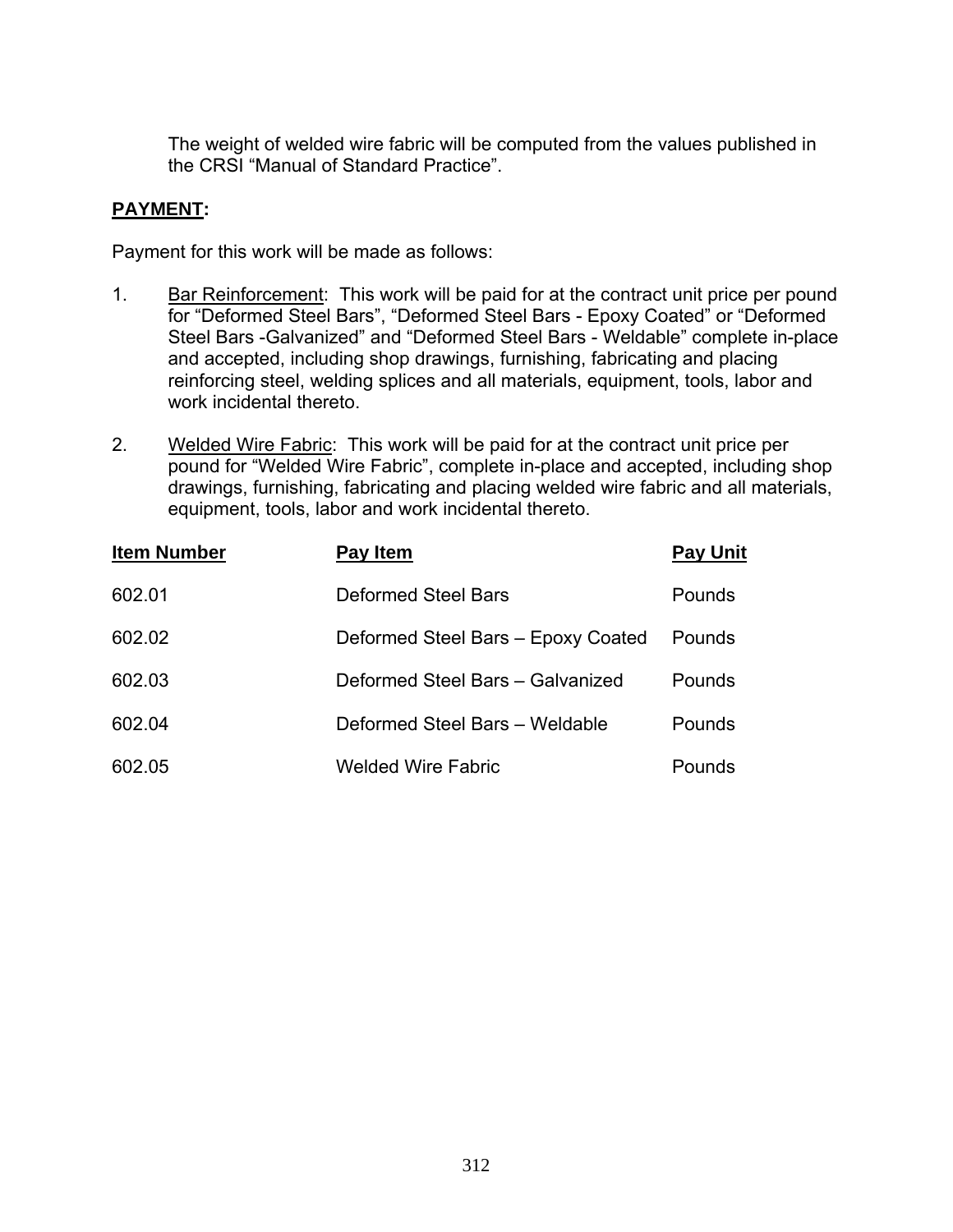# **ITEM 604 SIMULATED STONE MASONRY**

# **DESCRIPTION:**

This shall consist of furnishing and installation of textured and colored formed concrete surfaces using simulated stone molds (form liners) and color stain system designed to duplicate closely the appearance of a stone wall.

## **MATERIALS:**

Simulated Stone Molds (form liners) - reusable, made of high strength urethane and cutable, made of lower grade urethane, easily attached to forms. Form liners shall not compress more than ¼ inch when concrete is poured at a rate of 10 vertical feet per hour. Form liners shall be removable without causing deterioration of surface or underlying concrete. Form liner together with texture and color staining system shall be manufactured by Custom Rock International and distributed by Connecticut Bomanite Systems, Inc., Newtown, Connecticut (203-426-9536) or an approved substitute.

Release Agent - compatible with simulated stone masonry and with color stain system to be applied to surface, as recommended by the manufacturer.

Form Ties - designed to separate at least one inch back from finished surface, leaving only a neat hole that can be plugged with patching material.

Color Stain - special penetrating stain mix as provided by the manufacturer, shall achieve color variations (such as oxidation and flecking) present in the natural stone being simulated for this project, as approved by the Engineer. Stain shall create a surface finish that is breathable (allowing water vapor transmission), and resists deterioration from water, acid, alkali, fungi, sunlight or weathering. Stain mix shall be a water borne, low V.O.C. material, less than 180 grams/liter, and shall meet requirements for weathering resistance of 2000 hours accelerated exposure measured by weather-o-meter in accordance with ASTM G23 with B-bulb. Scrub test 1000 revolutions. Abrasive resistance (Tabor-CF- 10) 500 cycles. Adhesion ASTM D33 59 1.00 mm cross cuts on glass pass 3 or higher on a scale of 1 to 5. Supply information pertaining to chemical resistance ASTM D1308.

## **CONSTRUCTION DETAILS:**

1. Quality of work

The process of form lining, texturing and color staining of the hardened concrete shall be performed in strict accordance with the manufacturer's recommendations and as approved by the Engineer.

Design and pattern of form lined concrete surfaces shall follow the manufacturer's standard drawing. Prior to the start of work, the Contractor shall submit a 24" X 24"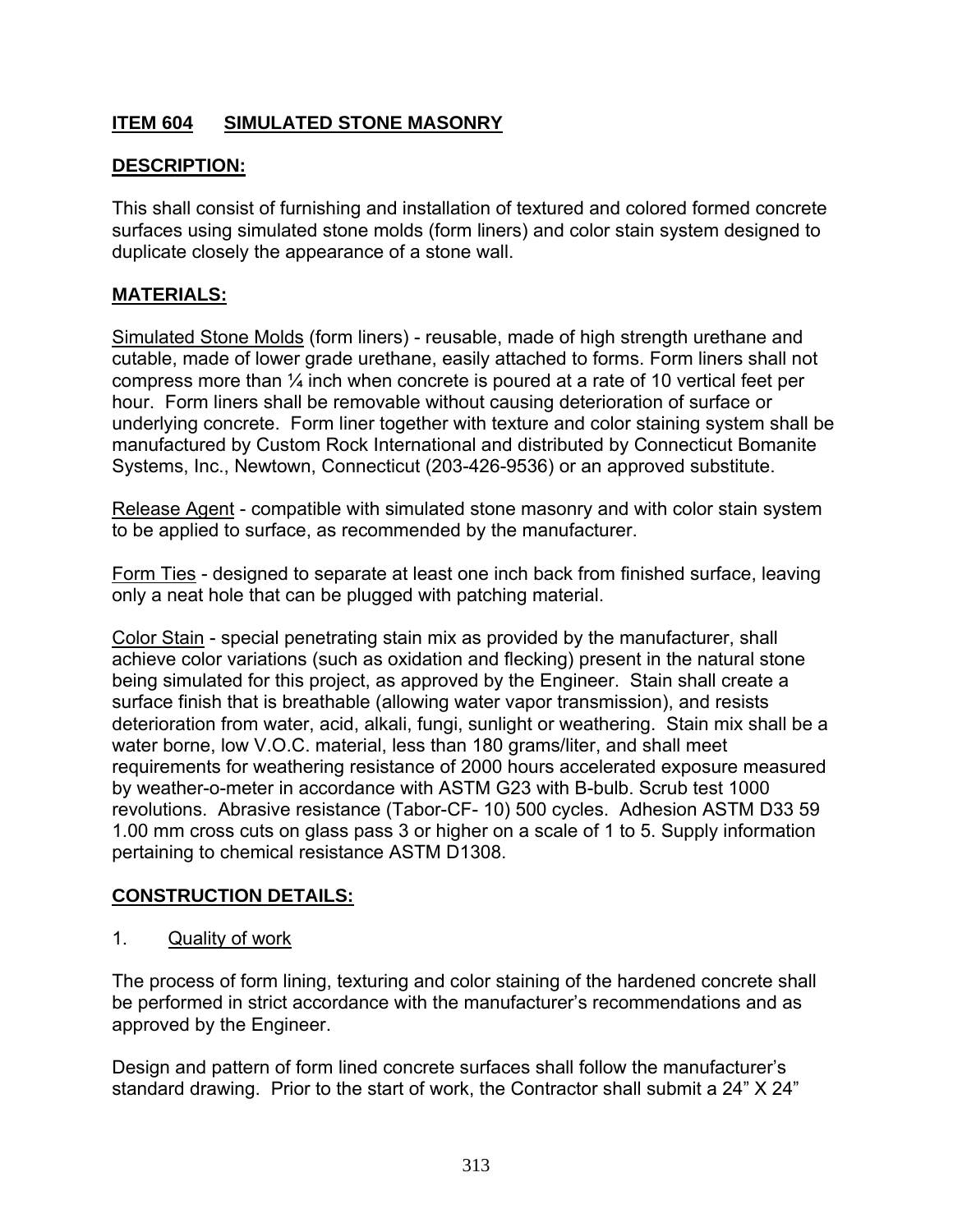sample of the simulated stone masonry finished to demonstrate the pattern, texture and finish. The completed colored and formed concrete surface shall match the color and texture of both the sample panel and the Color Stained Concrete Mock-up. Final coloration of cast stone concrete surface shall accurately simulate the appearance of real stone. It shall also demonstrate the colors that may be apparent from aging, such as staining from oxidation, rusting and/or organic staining from soil and/or vegetation.

## 2. Quality Assurance

Manufacturer of Simulated Stone Molds and Custom Coloring Systems shall possess a minimum of eight years experience making custom simulated stone molds and color stains to create formed concrete surfaces to match natural stone shapes, surface textures and colors.

Contractor/Subcontractor (installer) shall possess a minimum of eight years experience pouring vertically formed architectural concrete. The Contractor shall be trained in manufacturer's special techniques in order to achieve realistic surfaces.

Color Stain System Application - by manufacturer or manufacturer's authorized representative.

Pre-installation Meeting - Contractor to schedule meeting with manufacturer's representative, installer, and the Engineer to assure understanding of simulated stone masonry use, color staining application, requirements for construction of mockup, and to coordinate the work.

#### 3. Submittals

Catalog cuts, manufacturer's literature, sample panel, and technical data for the materials specified herein, including but not limited to simulated stone mold pattern, form liner, release agent, concrete patching material and color charts for staining of hardened concrete shall be submitted to the Engineer for approval.

Photographs - color photographs of three (3) similar past projects of the manufacturer.

Samples - form ties, sample and description, showing method of separation when forms are removed.

Plan, elevation and details to show overall pattern, joint locations, form tie locations, and end, edge and other special conditions.

Form lined and Color Stained Concrete Mockup - build on site before cast-in-place concrete work to be textured and colored, using same materials, methods and work force that will be used for the Project. Location on site for construction of mockup shall be as approved by the Engineer. Concrete shall be placed in the mockup, texture constructed and construction procedure adjusted until a final texture and color is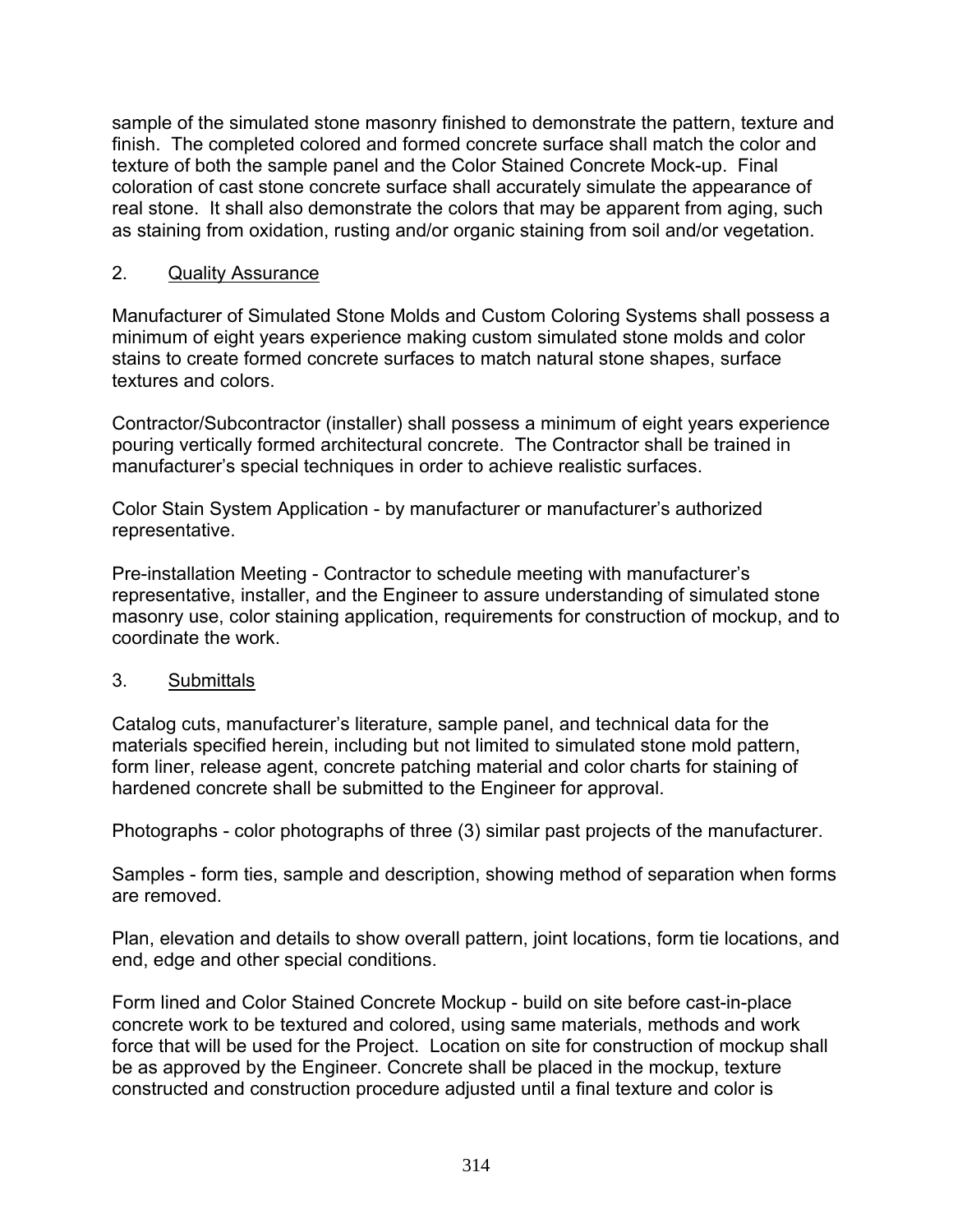produced that complies with the color and texture of the Sample Panel.

- A. Size 50 square feet, or larger if needed to adequately illustrate the pattern and texture selected.
- B. Included an area to demonstrate simulated stone masonry butt joint, if appropriate, continuation of pattern through expansion joint, around a corner, and a cap detail if it is applicable to the job requirements.
- C. If design includes stone texture across top of wall, include in mockup.

D. After concrete work on mockup has cured sufficiently, prepare the surface for color staining. After the Engineer has approved of the prepared surface of the cast simulated stone masonry mockup for color staining, the work of form lined cast-in-place concrete for permanent work may proceed using mockup as quality standard, except that color staining for permanent work is not yet authorized.

E. After a 30 day cure of mockup and last pour of form lined concrete wall to be color stained, mockup shall be color stained. After coloring is determined to be acceptable by the Engineer, construction of the remaining work under this Item may proceed, using mockup as quality standard.

- F. Remove mockup as directed by the Engineer.
- 4. Scheduling schedule color stain application after adjacent earthwork is to rough grade, to avoid contaminating or damaging the surface. Place topsoil and establish turf after staining application is completed. Coordinate the work to prevent interference with other Items of work.
- 5. Contractor responsibilities:
	- 1. Install liners
	- 2. Apply manufacturer release agent
	- 3. Install concrete in accordance with Plans and Specifications.
	- 4. Hand carving of top exposed textured surfaces.
	- 5. Remove form liners.
	- 6. Patching, grinding, and bush hammering of form liner seams as required. 7. Provide scaffolding and heat, as required, and clean water for power washing of the hardened concrete prior to the staining process.
	- 8. Power washing and patching of form liners. (Rental liners only)
	- 9. Return of form liners to manufacturer. (Rental liners only)

Manufacturer responsibilities:

- A. Supply form liners (Rental liners only)
- B. Supply release agent
- C. Supply shop drawings.
- D. Provide technical information.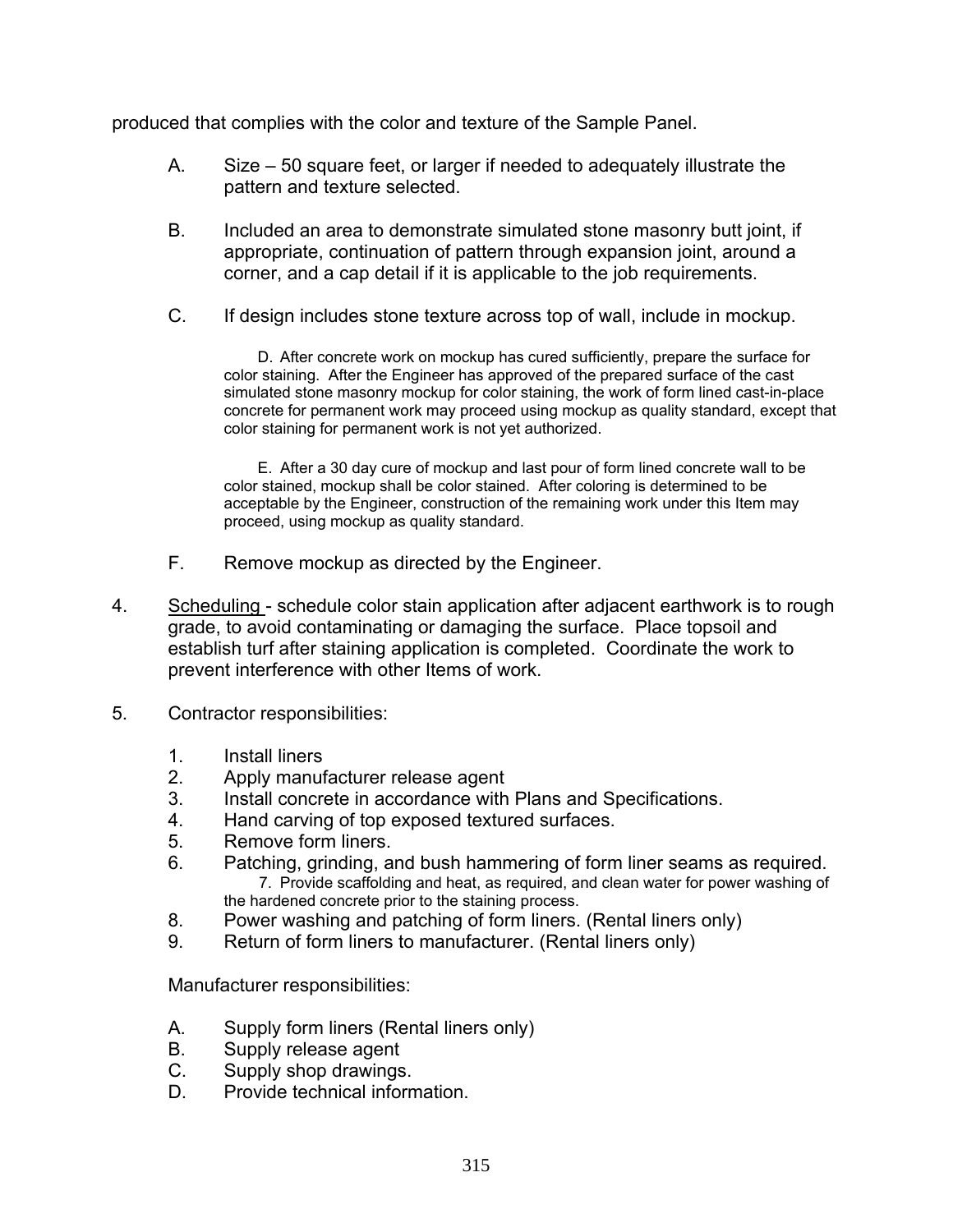- E. Train finishers to carve and texture top exposed surfaces.
- F. Power wash wall (for staining only)
- G. Apply the grouting process (for staining only)
- 6. Liner to Form Attachment System securely attach form liners to forms with wood or sheet metal screws; threaded inserts added to the back of the form liner for bolts to fasten the form liner through the forms, or; bolted through the face of the form liner with flat head bolts inserted in a pattern joint and through the form liner and forming system. Construction adhesives may be used, but not on reusable forms. Place adjacent form liners with less than  $\frac{1}{4}$  inch separation between form liners.
- 7. Release of Form Liners From Hardened Concrete only manufacturer recommend form release agents ( Lark V, Orna Con, or Crete-Lease) shall be utilized and shall be applied to the form liners before the concrete is poured. Release agents shall be applied in strict accordance with release agent manufacturer recommendations. Hand-charged sprayers will only be allowed if a thin uniform coating of release agent is obtained on the form liner.

Remove the form liner from the wall within 24 hours of pouring the concrete. The form liners may be detached from the forms and then removed form the concrete, or they may remain attached to the forms and the entire forming system removed from the concrete. Remove the form liners from the top, down. Curing of concrete shall proceed in accordance with the Specifications, after the initial detachment. Curing compounds shall not be used, as they are incompatible with the color staining material.

- 8. Care and Cleaning of Form Liner form liners shall be cleaned the same day they are removed from the wall with a power wash and mild detergent. Synthetic brushes with stiff bristles may be used on stubborn areas. Mild acid washes may also be used. Solvents shall not be used. If necessary, patching of holes shall be performed with 100% clear silicone caulk. Form liners shall be stored inside or under a protective, non-transparent cover, in a vertical position.
- 9. Wall Patching and Preparation after form liners are removed from the hardened concrete, the textured uncolored surface shall be prepared for color staining. All holes larger than 3/8 inch in greatest principle dimension shall be filled with concrete patching material such as Tamms Speed-crete or equal mixed with latex and acrylic bonder, as approved by the manufacturer and the Engineer. All honeycombed areas shall be filled and textured to match surrounding areas. Seam lines and other unnatural protrusions shall be ground down to match adjacent areas with a hand-held power grinder using discs made of concrete.
- 10. Grinding of seams shall be performed immediately after removal of form liners. Perform final bush hammering to blend defects and ground areas into the final rock texture. In particular, the process of wall patching and preparation shall be subject to approval of the manufacturer and Engineer.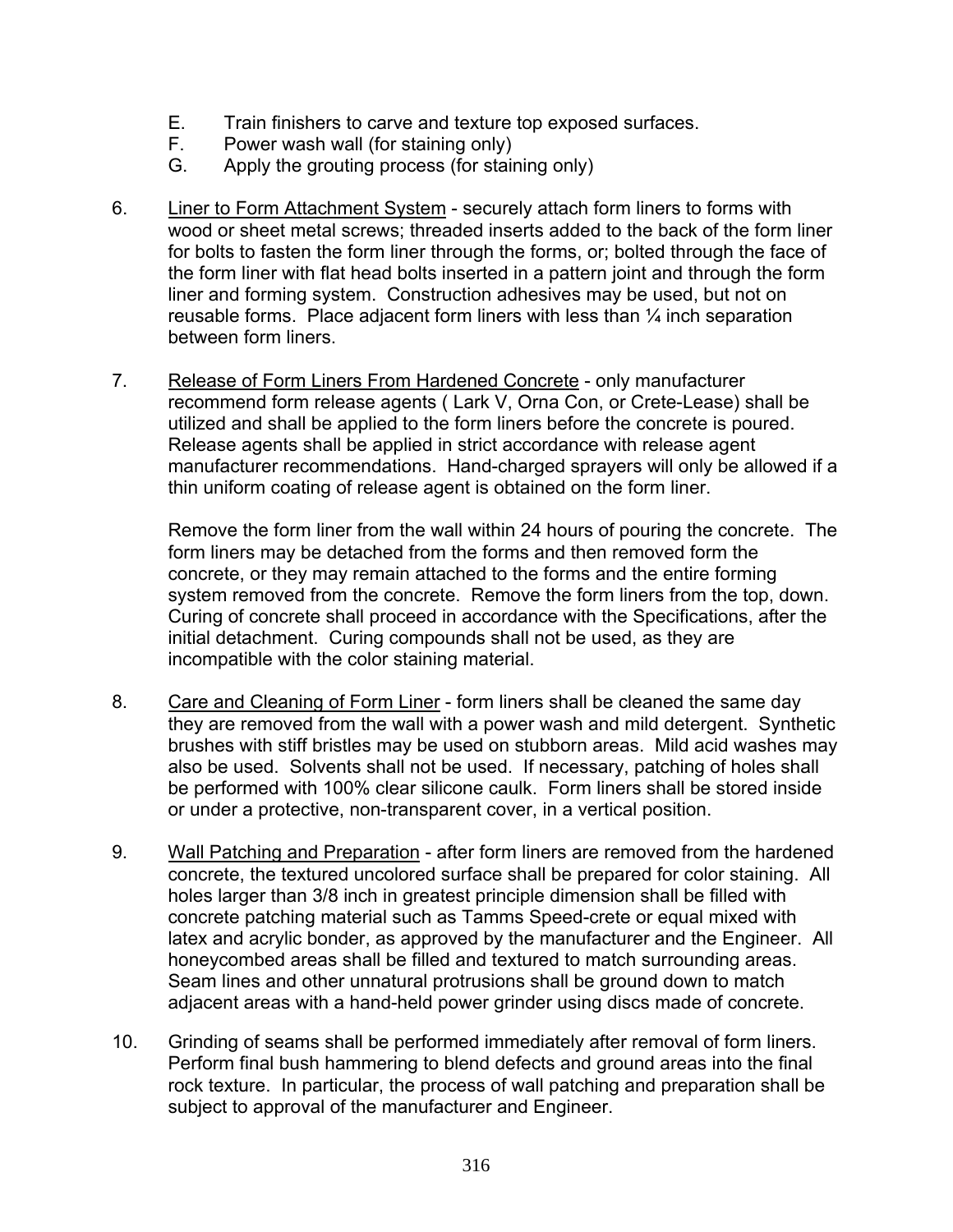- 11. Color Staining (by manufacturer) the hardened concrete shall be a minimum of 30 days old before color staining is applied. Power wash the wall to free it from latence, dirt, oil and other objectionable materials. After the wall has dried, the color staining process shall be applied using colors approved by the Engineer. Color staining shall be applied in such away that the stones shall have individual colorations from one to another. Water-based stains shall be used in air temperatures ranging from 50 degrees F to 100 degrees F. Solvent-based stains shall be used in air temperatures of 50 degrees F and below, but in no case when the temperature of hardened concrete is 40 degrees F and falling.
- 12. Special Techniques for Forming Textured Concrete (Simulated Stone Molds Preparation) - clean and make free of buildup prior to each pour. Inspect for blemishes or tears. Repair if needed following manufacturer's recommendations.

#### **MEASUREMENT:**

This work will be measured for payment by the number of square yards of the pattern called for in the proposal form of the simulated stone masonry actually installed and accepted.

#### **PAYMENT:**

This work shall be paid for at the contract unit price per square yard for "Simulated Stone Masonry" which price shall include sample, mockup, form lining, hand carving, color staining, specific responsibilities of the Contractor specified herein, and all materials, supplies, labor, tools, and equipment incidental thereto.

| <b>Item Number</b> | Pay Item                                  | <b>Pay Unit</b> |
|--------------------|-------------------------------------------|-----------------|
| -604               | <b>Simulated Stone Masonry</b><br>Pattern | Square Yard     |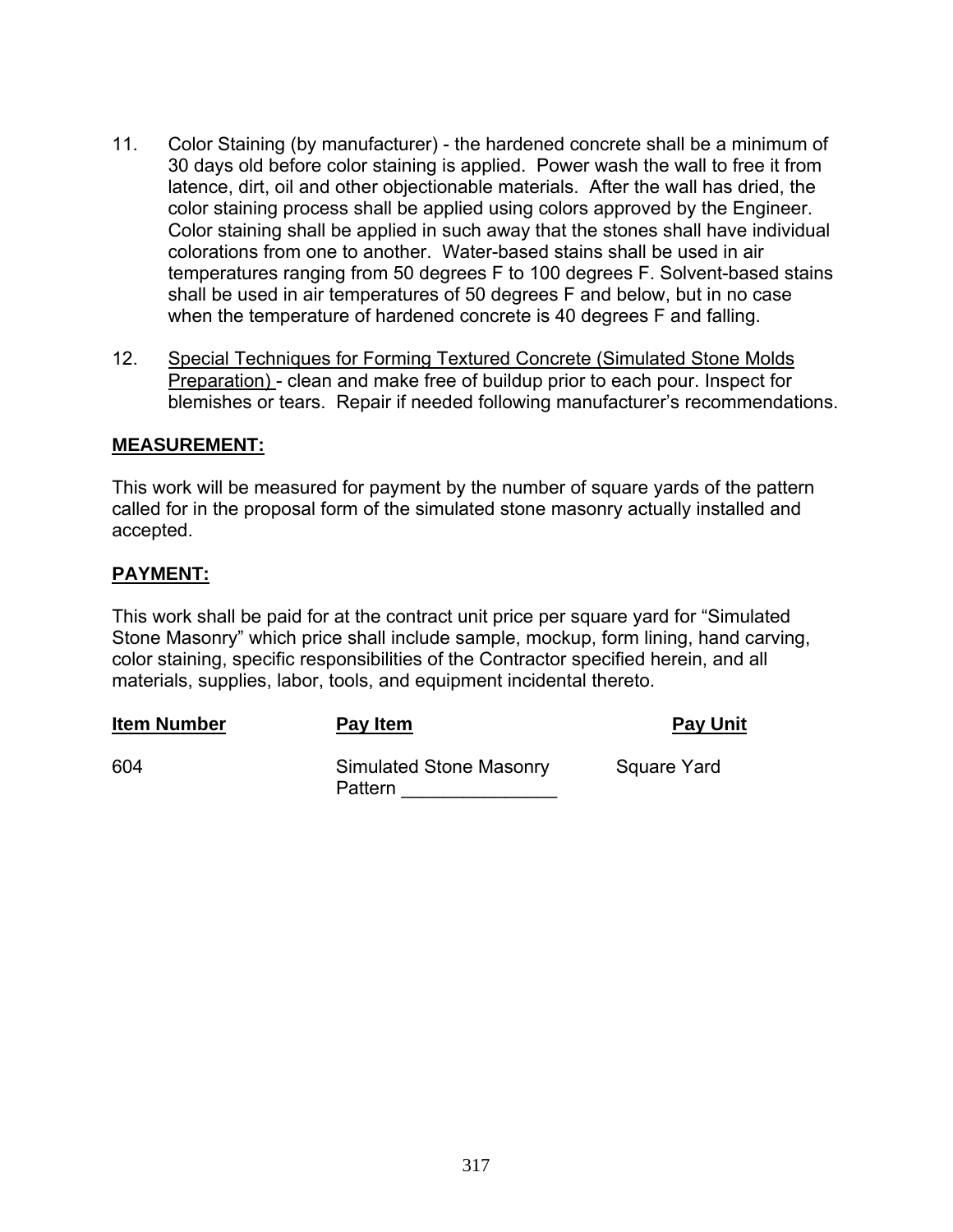# **ITEM 605 MASONRY FACING**

## **DESCRIPTION:**

This item shall consist of a surface course or facing of masonry of the hereinafter specified quality, applied to the exposed surfaces of the concrete structures as a protection or ornamentation. It shall be constructed to the dimensions indicated on the plans or as ordered and in accordance with these specifications.

### **MATERIALS:**

The materials for this work shall conform to the requirements of Article M.11.01 for masonry facing stone and lead, Article M.11.04 for mortar and Article M.06.01 for metal dowels and ties.

#### **CONSTRUCTION METHODS:**

Each grade of masonry facing stone shall be constructed in the location and to the dimensions shown on the plans or as ordered and shall be built in conjunction with concrete backing. The backing shall not be placed until the masonry facing and any required dowels or ties have been properly placed. The work shall be carried on in successive layers or lifts as permitted by the Engineer. Care must be taken to prevent any movement of the masonry already in place while placing and compacting the concrete. When required by the Engineer, the facing stone shall be supported by such bracing and framework as may be necessary to prevent movement.

All stone shall be set by competent and experienced masons.

1. Dressing Stone: All stones shall be dressed to the required size and shape before being laid and, except in the case of granite, shall be cut to lie on their natural beds. The bottom bed shall be the full size of the stone, and no stone shall have an overhanging top. In rock-faced work the exposed surface of any stone shall not present an excessively undercut contour adjacent to its bottom arris giving a top-heavy, unstable appearance when laid.

Bed joints of dimensioned masonry stone, except for rock-faced surface finish stone, shall be fine finished a full 2 inches from the pitch line of the face from which point the bottom bed may fall under the square 1 inch in 12 inches, the top bed 1 ½ inches in 12 inches; and the joints 2 inches in 12 inches; but all beds must have a reasonable area of bearing spots back of the face. They shall be free from large depressions which might impair the stability of the work. On rockfaced stone, the beds shall be sawn or dressed full for at least the specified minimum width of the stone; beyond that the beds may fall under the square not in excess of 3 inches in 12 inches. The joints shall be cut full and square for at least 12 inches back of the pitch lines from which point they may fall away not over 3 inches in 12 inches. Headers, if called for, shall have a back dimension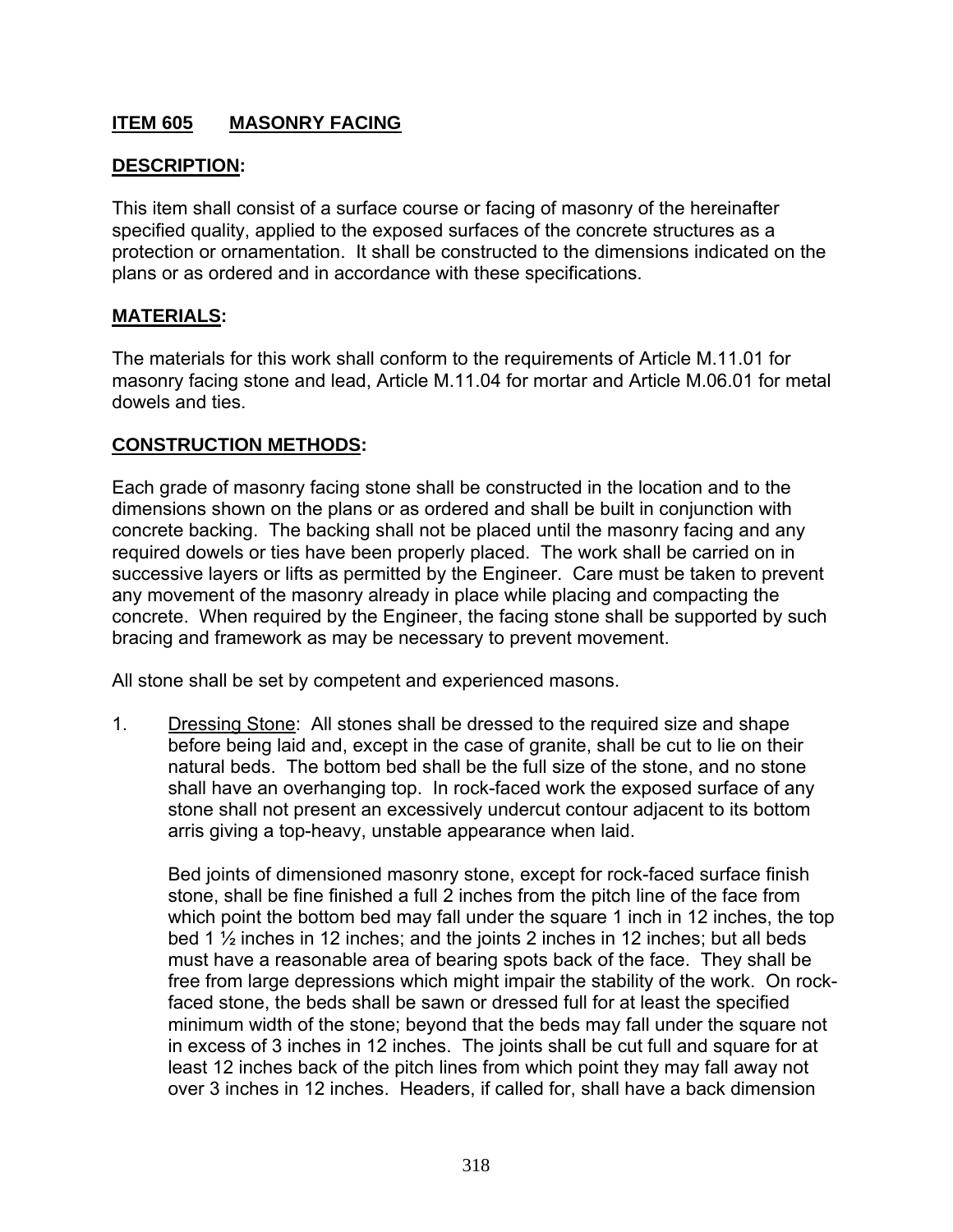not less than 2/3 of the corresponding face dimension unless otherwise shown on the plans.

Beds and joints of ashlar stone shall be rough finished for a depth of not less than 2 inches in from the arris lines, and the balance of the stone shall not fall off more than  $\frac{1}{4}$  of the minimum dimension of the piece.

Holes for dowels or ties or for handling stone shall not be permitted to show in exposed surfaces.

2. Mixing Mortar: The mortar shall be hand or machine mixed as may be directed by the Engineer. In the preparation of hand mixed mortar, the fine aggregate, cement and lime, if used, shall be thoroughly mixed together in a clean, tight mortar box until the mixture is of uniform color, after which water shall be added in such quantity as to form a stiff paste. Machine mixed mortar shall be prepared in an approved mixer and shall be mixed not less than 1½ minutes.

Mortar shall be used before obtaining initial set. Re-tempering of mortar will not be permitted.

3. Laying Stone: Stone shall not be laid when air temperature in the shade and away from heat is  $40^{\circ}$ F or below and falling, except with the permission of the Engineer and subject to such conditions as may be imposed.

Dimensioned stone masonry shall be carefully and accurately constructed in accordance with the provisions of the approved plans.

Ashlar stone masonry shall be so constructed as to produce the general effect shown on the plans. As an aid in determining the required appearance, the Contractor shall lay up a sample section of wall, under the direction of the Engineer, which when approved, shall be accepted as representing the appearance to be obtained in the construction.

Each stone shall be cleaned and thoroughly saturated with water before being set. Stone shall not be dropped on or slid over the wall, but shall be carefully set without jarring stone already laid and shall be handled with a lewis or other appliance which shall not cause disfigurement. All stones shall be well bedded in freshly made mortar and settled in place with a suitable wooden maul before the setting of the mortar. Whenever possible, the face joints shall be properly pointed before the mortar becomes set. Joints which cannot be so pointed shall be prepared for pointing by raking them out to a depth of about 2 inches before mortar has set. The face surfaces of stone shall not be smeared with the mortar forced out of joints or that used in pointing. No hammering, rolling, or turning of stones will be allowed on the wall. Precautions shall be taken to prevent seepage of moisture, through or from the beds or joints, which may cause discoloration of the exposed surfaces.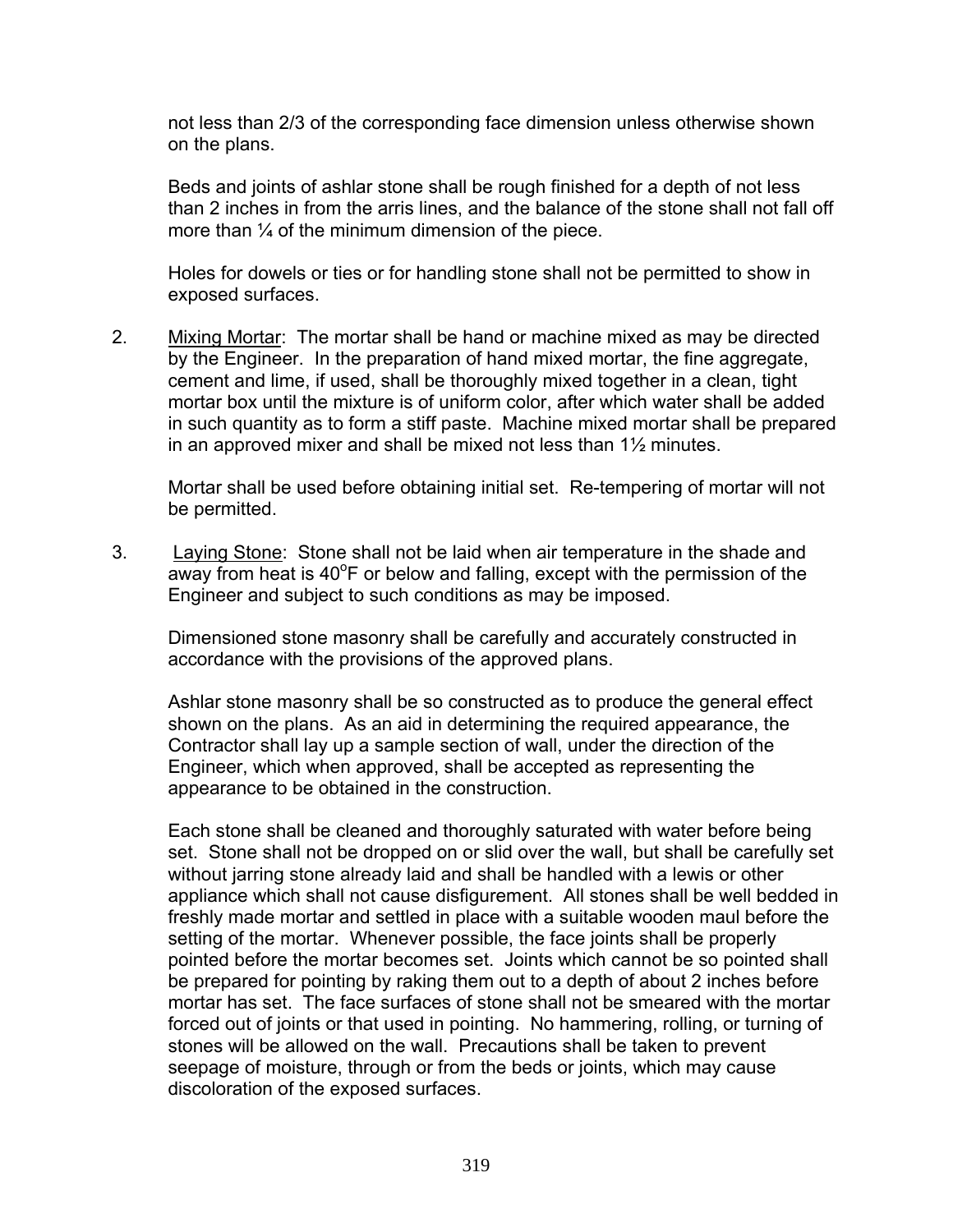For rock-faced stone, the course heights may vary from 2 feet to 3 feet 2 inches with the higher courses at the bottom. Face bond shall be not less than 12 inches.

Headers shall be placed in the masonry only if so specified. They shall then be placed in each course and shall have a face length of not less than the rise of the stone. They shall bond with the core or backing not less than 12 inches. A minimum face bond of not less than 12 inches shall be maintained. In no case shall a joint occur over or under a header. Approximately  $\frac{1}{5}$  of the area of the wall shall consist of headers.

Beds and joints in dimensioned stone masonry, unless otherwise specified, shall be not less than  $\frac{3}{8}$  inch nor more than  $\frac{3}{4}$  inch in thickness and shall present a uniform appearance. Abrupt changes in the thickness of beds and joints will not be permitted.

Beds and joints in ashlar masonry shall have an average thickness of not more than 1 inch.

- 4. Dowels and Ties: Metal dowels and ties of the type called for on the plans or as ordered shall be installed during the placing of the stone and before the backing is placed.
- 5. Resetting: In case any stone is moved or the joint broken, the stone shall be taken up, the mortar thoroughly cleaned from bed and joints, and the stone reset in fresh mortar.
- 6. Concrete Backing: Before concrete backing is poured, the backs of all beds and joints shall be pargeted with not less than ½ inch of setting mortar. No concrete shall be poured until the pargeting mortar has set. In general, horizontal construction joints produced by successive pours of the backing concrete shall be located not less than 6 inches below the top or above the bottom bed of any course of masonry.
- 7. Joints: Joints shall be pointed or raked as called for on the plans or in the special provisions.
- 8. Pointing: Pointing shall not be done in freezing weather or when the stone contains frost.

Joints not pointed at the time the stone is laid shall be thoroughly cleaned out, wet with water and filled with mortar. The mortar shall be well driven into the joints and finished with an approved pointing tool to produce the type of joint shown on the plans or required by the Engineer. The wall shall be kept wet while pointing is being done; and in hot and dry weather, the pointed masonry shall be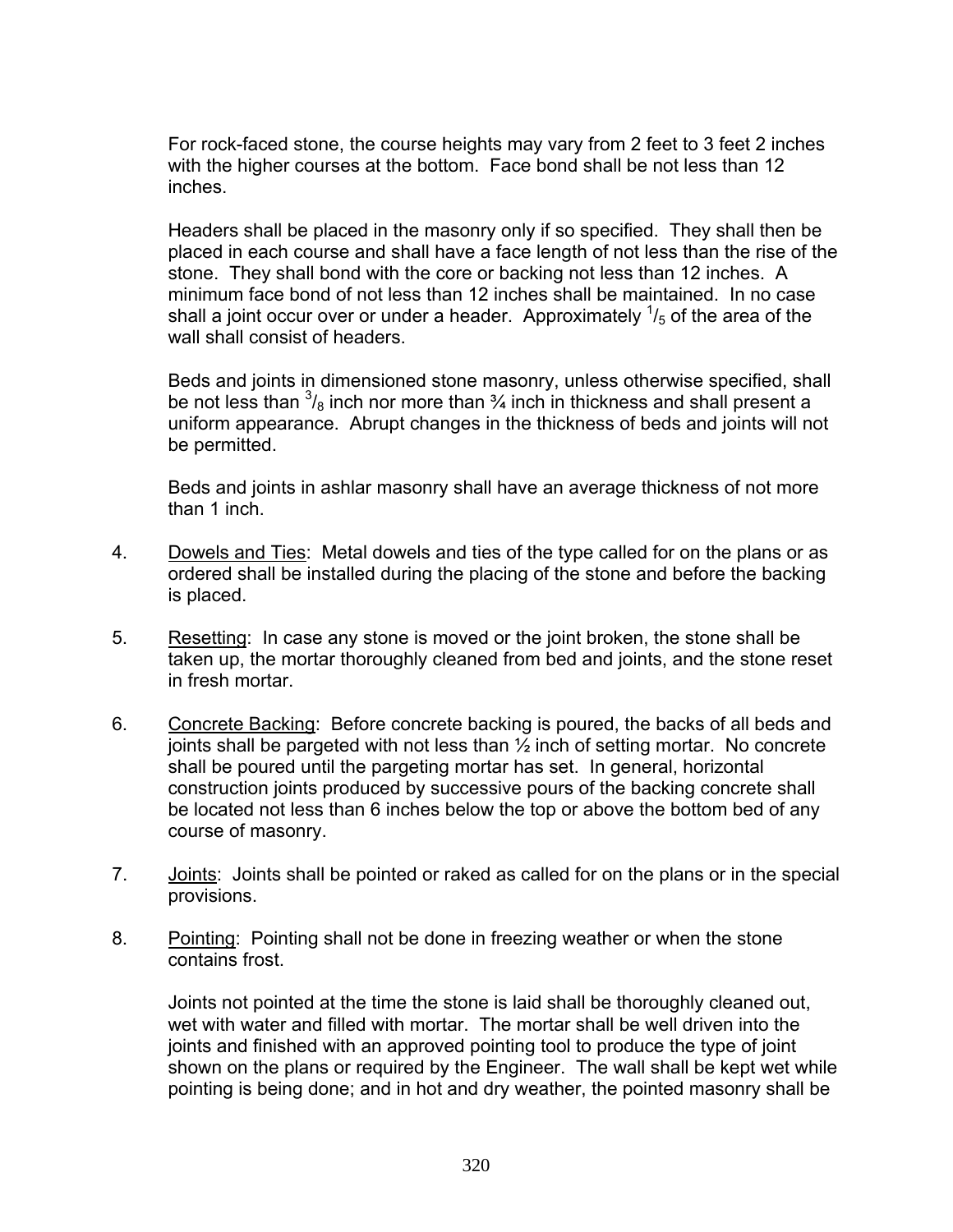protected from the sun and kept wet for a period of at least 3 days after completion.

After the pointing is completed and the mortar set, the wall shall be thoroughly cleaned and left in a neat and workmanlike condition. The use of acid for cleaning will not be permitted.

### **MEASUREMENT:**

This work will be measured for payment as follows:

1. Masonry Facing: The quantity of masonry facing shall be the actual number of square yards of the face area of accepted masonry facing, completed within the neat lines as shown on the plans, or as ordered by the Engineer.

When the masonry facing is backed with concrete, the quantity to be paid under the concrete item shall be determined by assuming that the facing has the average thickness stated on the plans.

- 2. Metal Dowels or Ties: Metal dowels or ties will NOT be measured for payment; the cost of the work shall be included within the unit price bid for Masonry Facing.
- 3. Pointing: Unless otherwise specified, all pointing shall be included in the cost of the masonry facing.

## **PAYMENT:**

This work will be paid for as follows:

Masonry Facing will be paid for at the contract unit price per square yard for "Dimension Stone Masonry" or "Ashlar Stone Masonry," as the case may be, complete in place, which price shall include all equipment, metal dowels or ties, tools, pointing and labor incidental thereto and all materials. The cost of drilling holes for dowels or ties shall be considered as included in the general cost of the work.

| <b>Item Number</b> | Pay Item                    | <b>Pay Unit</b> |
|--------------------|-----------------------------|-----------------|
| 605.01             | Dimension Stone Masonry     | Square Yard     |
| 605.02             | <b>Ashlar Stone Masonry</b> | Square Yard     |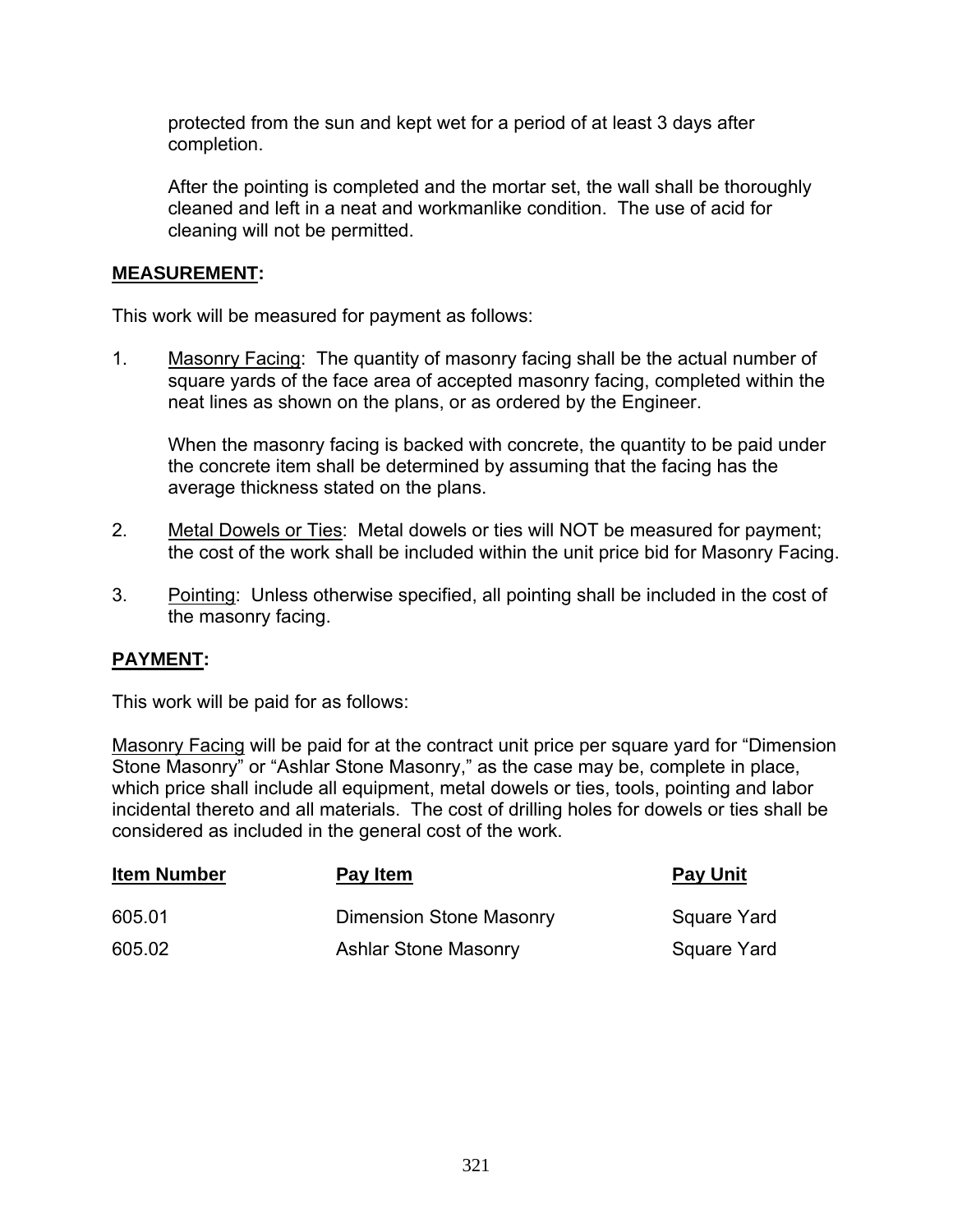## **ITEM 606 CEMENT RUBBLE MASONRY**

## **DESCRITPION**:

This item shall consist of approved stone, laid in full mortar beds, constructed in such shapes and at such places as indicated on the plans or where directed, and in accordance with these specifications.

#### **MATERIALS**:

The materials for this work shall conform to the requirements of Article M.11.02 for rubble masonry stone and Article M.11.04 for mortar.

### **CONSTRUCTION DETAILS**:

The masonry shall be constructed in the location and to the dimensions shown on the plans or as ordered.

- 1. Dressing Stone: All necessary dressing or shaping shall be done before the stone is laid in the wall. No dressing or hammering which will loosen the stone will be permitted after it is placed. Stone at angles or at ends of walls shall be roughly squared and dressed to the required lines.
- 2. Laying Stone: Stone shall not be laid when the air temperature in the shade and away from artificial heat is 40° F or below and falling, except with the approval of the Engineer and subject to such conditions as he may impose.

The masonry shall be laid to line and in courses roughly leveled up. The bottom or foundation courses shall be composed of large, selected stones; and all courses shall be laid with bearing beds parallel to the natural bed of the material.

Each stone shall be cleaned and thoroughly saturated with water before being set. Stone shall not be dropped or slid over the wall but shall be carefully set without jarring stone already laid. All stone shall be well bedded in freshly made mortar. The mortar joints shall be full and the stones carefully settled in place before the mortar has set. No spalls will be permitted in the beds. Joints and beds shall have an average thickness of not more than 1 1/2 inches.

Headers shall be placed in each course and shall have a width of not less than 1 1/2 times their thickness. They shall bond with the core or backing not less than 12 inches; and in walls 2 feet or less in thickness; they shall extend entirely through the wall. Headers shall occupy not less than 1/5 of the face area of the wall and shall be evenly distributed.

Whenever possible the face joints shall be properly pointed before the mortar becomes set. Joints which cannot be so pointed shall be prepared for pointing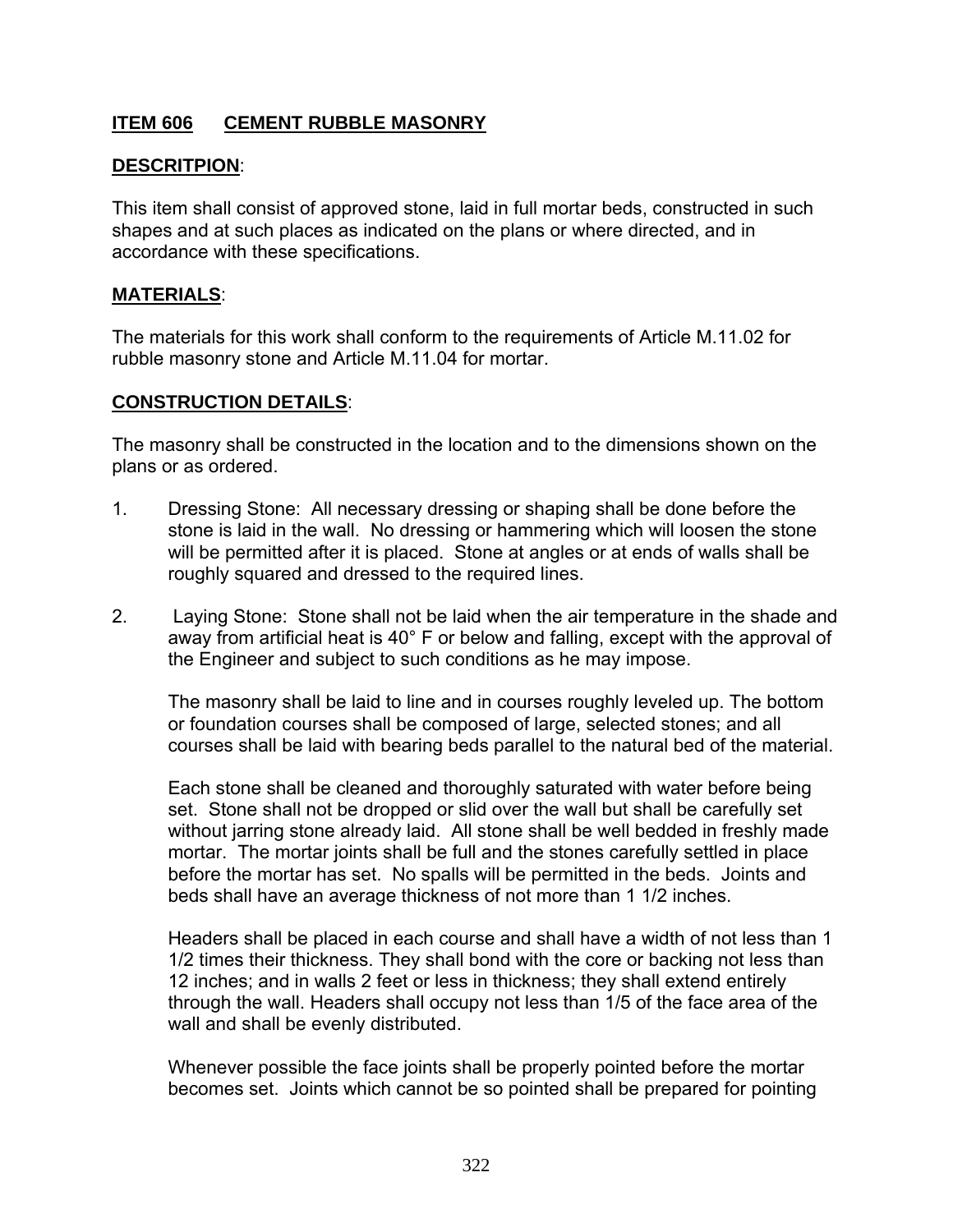by raking them out to a depth of about 2 inches before the mortar has set. The face surfaces of stones shall not be smeared with the mortar forced out of the joints or that used in pointing.

The vertical joints in each course shall break joints with those in adjoining courses at least 6 inches. In no case shall vertical joints be so located as to occur directly above or below a header.

In case any stone is moved or the joint broken, the stone shall be taken up, the mortar thoroughly cleaned from bed and joints, and the stone reset in fresh mortar.

3. Pointing: Pointing shall not be done in freezing weather or when the stones contain frost.

Joints not pointed at the time the stones are laid shall be thoroughly wet with water and filled with mortar. The mortar shall be well driven into the joints and finished with an approved pointing tool. The wall shall be kept wet while pointing is being done; and in hot or dry weather, the pointed masonry shall be protected from the sun and kept wet for a period of at least three days after completion.

After the pointing is completed and the mortar set, the wall shall be thoroughly cleaned and left in a neat and workman-like condition.

Cofferdams shall be so maintained that the masonry is not exposed to the action of running water until such time as the mortar has attained strength sufficient, in the opinion of the Engineer, to prevent injury to the work from such exposure.

## **MEASUREMENT:**

This work will be measured for payment by the actual number of cubic yards of "Cement Rubble Masonry" completed and accepted, within the neat lines as shown on the plans or as ordered by the Engineer. No deduction will be made for the volume occupied by culvert or drainage pipes having an exposed surface area of less than 9 square feet for each opening. The computation of the surface area shall be based on the nominal diameter of the pipe, disregarding the thickness of the shell.

#### **PAYMENT:**

This work will be paid for at the contract unit price per cubic yard of "Cement Rubble Masonry", complete in place which price shall include all materials, equipment, tools and labor incidental thereto.

| Item Number | Pay Item                     | <b>Pay Unit</b>   |
|-------------|------------------------------|-------------------|
| 606         | <b>Cement Rubble Masonry</b> | <b>Cubic Yard</b> |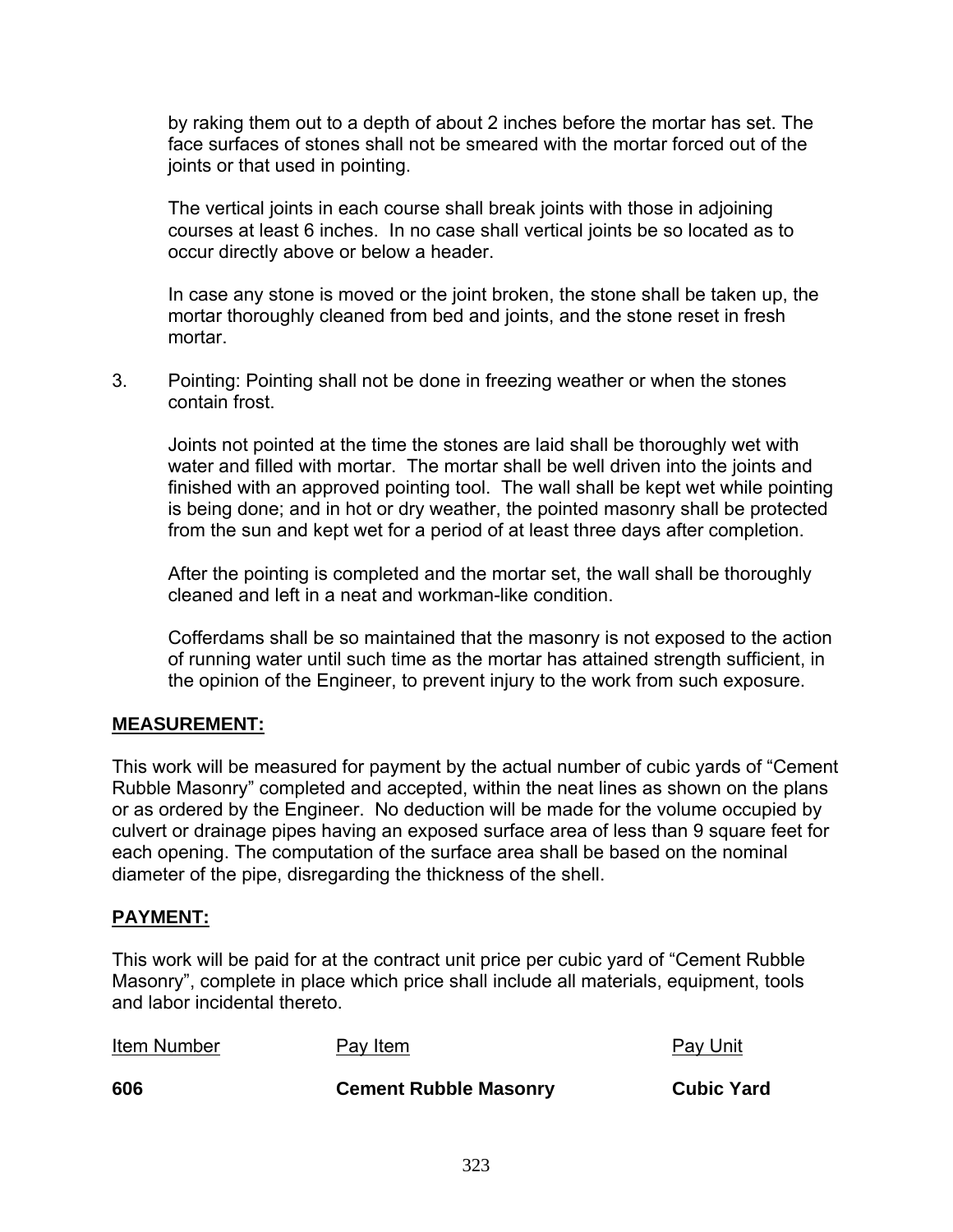# **ITEM 607 DRY RUBBLE MASONRY**

## **DESCRIPTION:**

This item shall consist of approved stone, laid without the aid of mortar, so as to fit neatly and firmly, constructed in such shapes and at such places as indicated on the plans or where directed, and in accordance with these specifications.

## **MATERIALS:**

The materials for this work shall conform to the requirements of Article M.11.02 for rubble masonry stone.

## **CONSTRUCTION DETAILS:**

The masonry shall be constructed in the location and to the dimensions shown on the plans or as ordered.

- 1. Dressing Stone: All necessary dressing or shaping of stone shall be done before the stone is laid in the wall. No dressing or hammering which will loosen the stone will be permitted after it is placed. Stones at angles or at ends of walls shall be roughly squared and dressed to the required lines.
- 2. Laying Stones: The masonry shall be laid to line in courses, roughly leveled up. The bottom or foundation courses shall be composed of large, selected stones, and all courses shall be laid with bearing beds parallel to the natural bed of the material. Face joints shall have a width of not more than 1 1/2 inches.

In laying rubble masonry, care shall be taken that each stone takes a firm bearing at not less than three separate points upon the underlying course. Open joints, both front and rear, shall be chinked with spalls, fitted to take firm bearing upon their top and bottom surfaces, for the purpose of securing firm bearing throughout the length of the stone.

#### **MEASUREMENT:**

The quantity of dry rubble masonry shall be the actual number of cubic yards, completed and accepted, within the neat lines of the structure as shown on the plans or as ordered by the Engineer. No deduction will be made for the volume occupied by culvert or drainage pipes having an exposed surface area of less than 9 square feet for each opening. The computation of the surface area shall be based on the nominal diameter of the pipe, disregarding the thickness of the shell.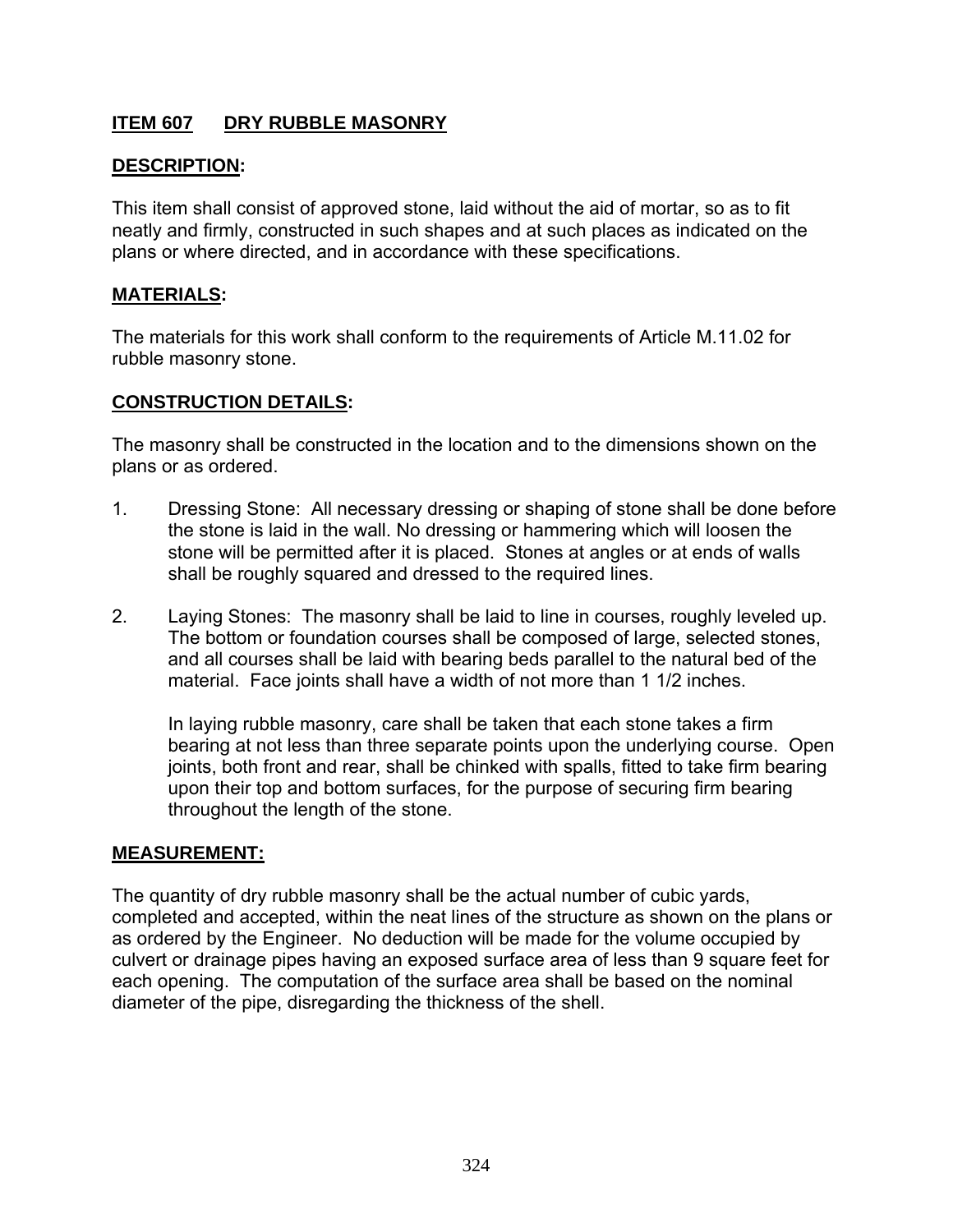## **PAYMENT:**

This work will be paid for at the contract unit price per cubic yard for "Dry Rubble Masonry," complete in place, which price shall include all materials, equipment, tools, labor and work incidental thereto.

### **Item Number Pay Item Pay Item Pay Unit**

607 Dry Rubble Masonry Cubic Yard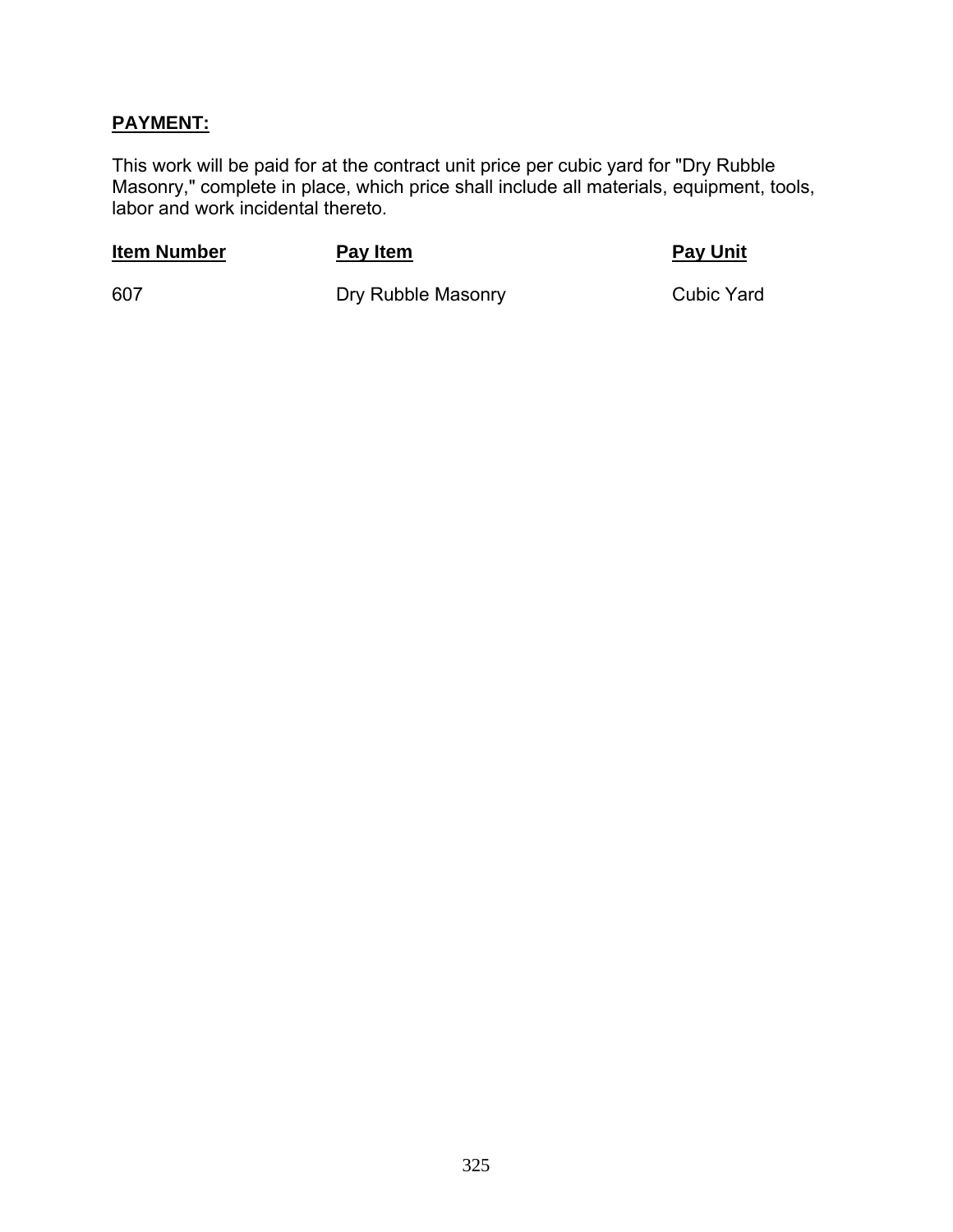# **ITEM 651 CULVERTS**

## **DESCRIPTION:**

This item shall consist of furnishing and installing new pipe culverts, new pipe-arch culverts and relaying existing pipe and pipe-arch culverts of the type, size and length called for on the plans or as ordered, at the locations and to the lines and grades designated on the plans, or as directed by the Engineer, and in conformity with these specifications.

#### **MATERIALS:**

The materials for this work shall conform to the following:

Pipes of the type indicated on the plans, joint sealant and shall conform to the requirements of Article M.08.01.

Bedding material shall conform to the requirements of Item 305, Bedding Materials.

#### **CONSTRUCTION DETAILS:**

Unless otherwise directed by the Engineer, all new or relaid pipe culverts shall be installed in pipe bedding in accordance with the details as shown on the plans and in conformance with these specifications.

Pipe with an internal diameter of less than 48 inches and pipe-arch of an equivalent horizontal span shall be installed in a Type I installation, and pipe of 48 inches internal diameter or more, including pipe-arch of equivalent horizontal span shall be installed in a Type II installation.

Type I installation shall consist of installing the pipe, or pipe-arch in bedding material with a thickness directly under the pipe of 4 inches and preshaped to a height of 10 percent of the total height of the pipe. After the pipe has been installed, the trench shall be backfilled with bedding material to a height 25 percent of the total height of the pipe.

Type II installation shall consist of installing the pipe or pipe-arch in bedding material, with a thickness directly under the pipe of 4 inches and preshaped to a height of 10 percent of the total height of the pipe. After the pipe has been installed, the trench shall be backfilled with bedding material to a height of 12 inches above the top of the pipe.

Methods of backfilling shall be in conformance with the pertinent sections of Item 205.

Where pipe is to be laid below the ground lines, a trench shall be excavated to the required depth, the bottom of which shall be graded 'to the elevation of the bottom of the bedding material or to afford a uniform firm bearing for the pipe throughout its entire length, whichever the case may be. When rock is encountered, it shall be excavated to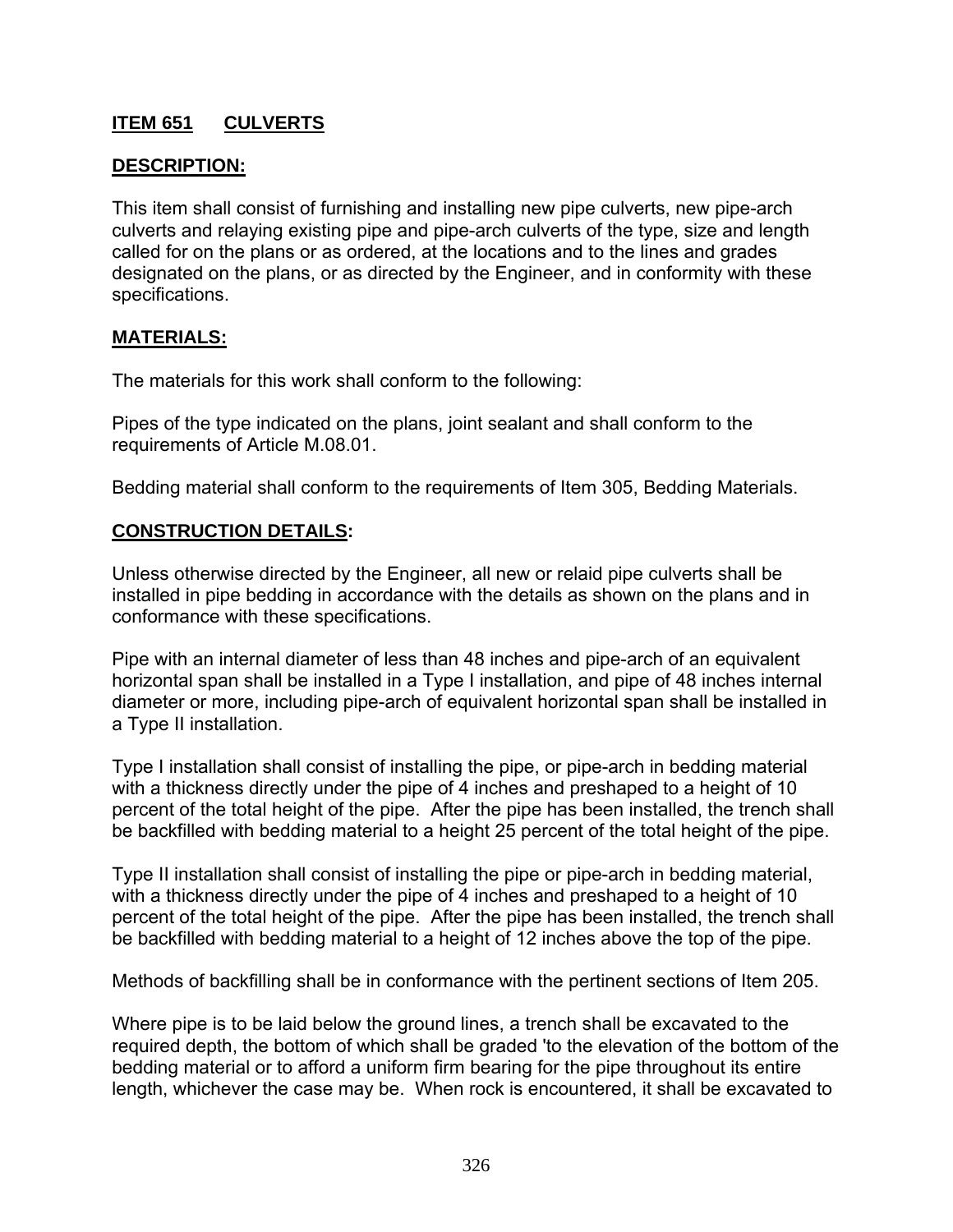not less than 12 inches below the bottom of the pipe, and this depth shall be refilled with bedding material which shall be thoroughly tamped.

Where pipe is to be laid in a fill area, the embankment shall be placed and compacted to an elevation 12 inches above the top of the proposed pipe, whereupon the trench excavation shall be made and the pipe installed.

Where the nature of the foundation is poor, the culvert shall be relocated in firm material if possible. Where this cannot be done, the poor material shall be removed and replaced with a layer of bedding of such depth as the Engineer may direct; or special construction of the character shown on the plans special provisions or as ordered by the Engineer, may be employed.

Normally, the placement of pipe shall start at the downstream end and progress upstream. All pipe shall be carefully laid, true to the lines and grades given, hubs upgrade and with the spigot ends fully entered into the adjacent hubs.

Joints in concrete and vitrified clay pipe shall be sealed with either cold applied bituminous sealer, preformed plastic gaskets or flexible, watertight rubber-type gaskets conforming to the requirements of Article M.08.01. Portland cement mortar shall not be used for sealing pipe joints except by permission of the Engineer, and if permitted shall conform to the requirements of Article M.11.04.

When cold-applied bituminous sealer is used, the bell and spigot or tongue and groove pipe shall be wiped clean and dry before applying the bituminous sealer to the pipe joint. Before the pipes are placed in contact with each other, the spigot or tongue end shall be completely covered with an excess of bituminous sealer; then the pipe shall be laid to line and grade so the inside surface of the abutting pipes are flush. The joints shall be completely filled with bituminous sealer. All excess joint sealant shall be removed from inside of the pipe.

Where shown on the plans or directed by the Engineer, the Contractor shall connect the proposed drainage system(s) with existing drainage structures or pipes. This work shall be performed in a workmanlike manner.

Where shown on the plans or directed by the Engineer, the Contractor shall plug existing pipes with cement masonry.

#### **MEASUREMENT:**

This work will be measured for payment as follows:

1. New and Re-laid Pipe Culverts and Pipe-Arch Culverts will be measured for payment by the actual number of linear feet of pipe or pipe-arch of the various sizes and types, completed and accepted and measured in place along the invert to the outside face of manholes or other structures. Coupling bands and fittings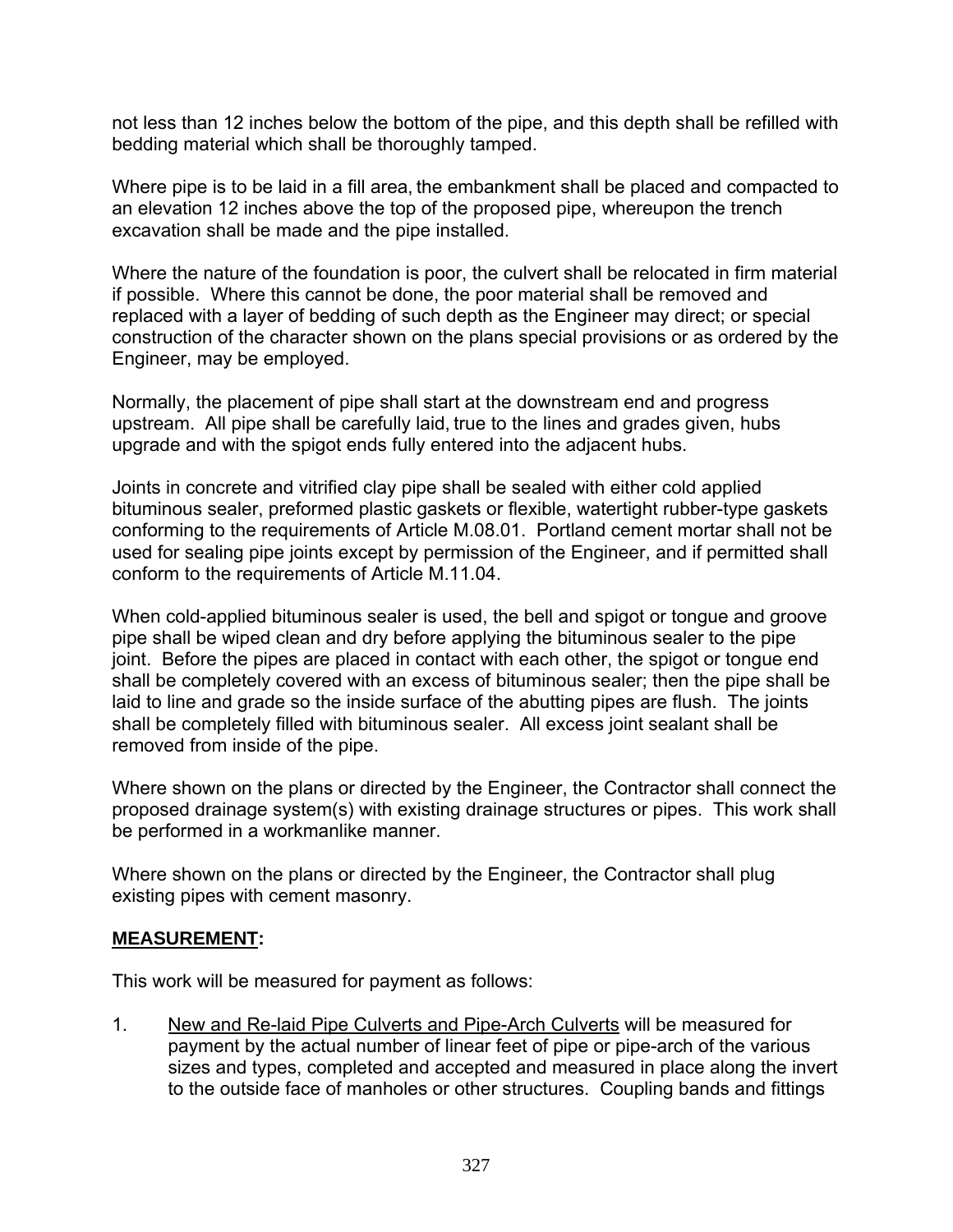for culvert pipe and pipe-arches will not be measured for payment.

- 2. Trench Excavation and Backfill will be measured for payment in accordance with Item 205.
- 3. Bedding Material will be measured for payment by the actual number of cubic yards completed and accepted, measured within the payment lines as shown on the plans or as ordered by the Engineer. The volume of the pipe will not be included in the measurement.
- 4. There will be no measurement for payment for the cost of connecting proposed drainage systems with existing systems, but the cost thereof shall be included in the contract unit price per linear foot for the size and type of pipe being installed.

 Excavation necessary for such work will be considered as trench excavation and will be measured for as such.

5. There will be no measurement for payment for the cost of plugging existing pipes.

# **PAYMENT:**

This work will be paid for as follows:

- 1. New Pipe Culverts and Pipe-Arch Culverts will be paid for at the contract unit price per linear foot for pipe or pipe-arch of the type and size specified, complete in place, including all materials, equipment, tools and labor incidental thereto.
- 2. Re-Laid Pipe Culverts and Pipe-Arch Culverts will be paid for at the contract unit price per linear foot for relaid pipe and pipe-arch of the type and size actually relaid, complete in place, including all materials, equipment, tools, labor and work incidental thereto.
- 3. Trench Excavation and Backfill will be paid for in accordance with Item 205 at the contract unit price per cubic yard for "Trench Excavation and Backfill" of the type indicated in the bid schedule.
- 4. Bedding Material will be paid for at the contract unit price per cubic yard for '"Bedding Material", complete in place, which price shall include all materials, tools equipment and labor incidental thereto.
- 5. There will be no direct payment for the plugging of existing pipes, but the cost thereof shall be included in the contract unit prices of the drainage and excavation Items.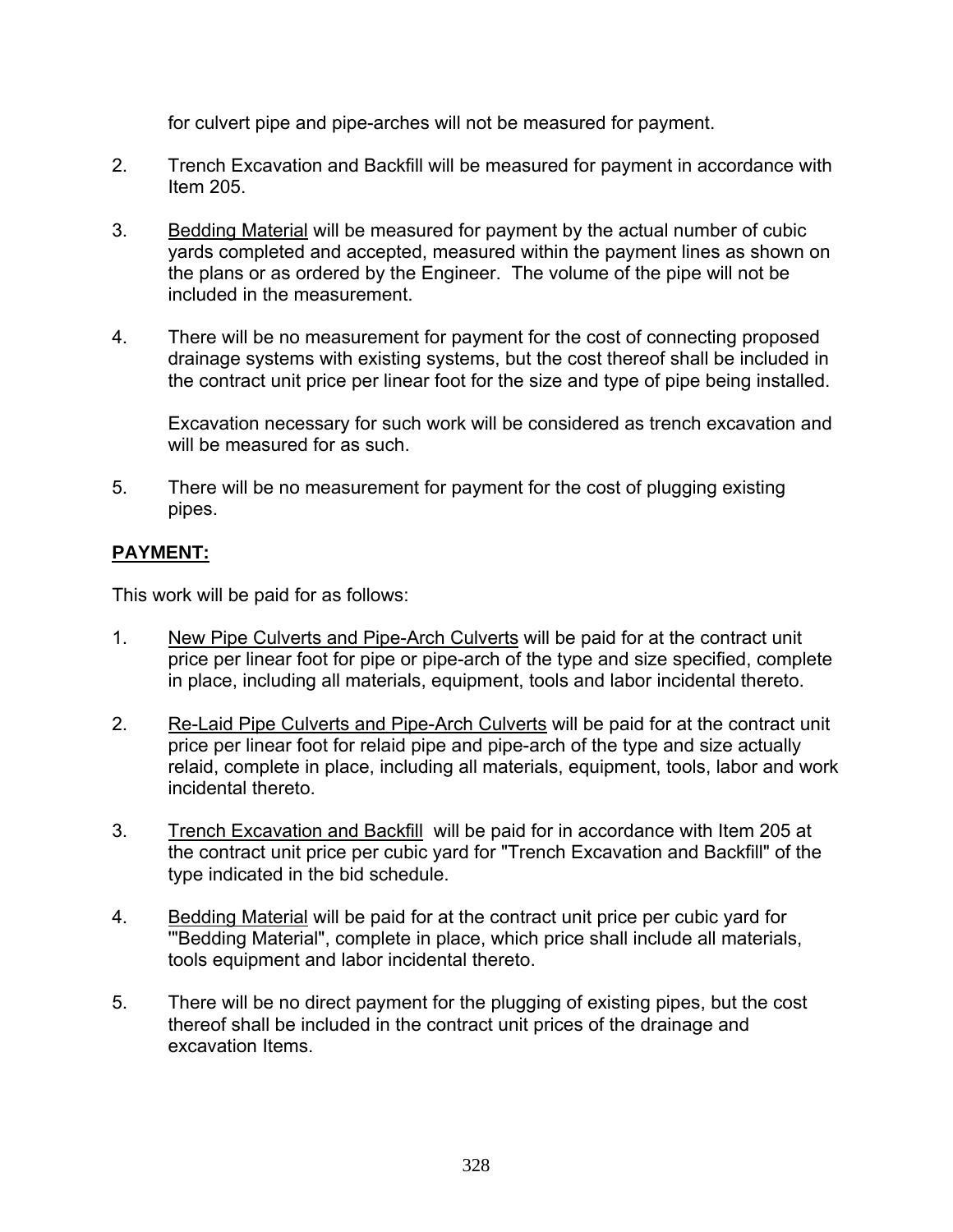**Item Number Pay Item Pay Item Pay Pay Unit** 

651 Culvert Culvert Culvert Einear Feet  $Size$ , Type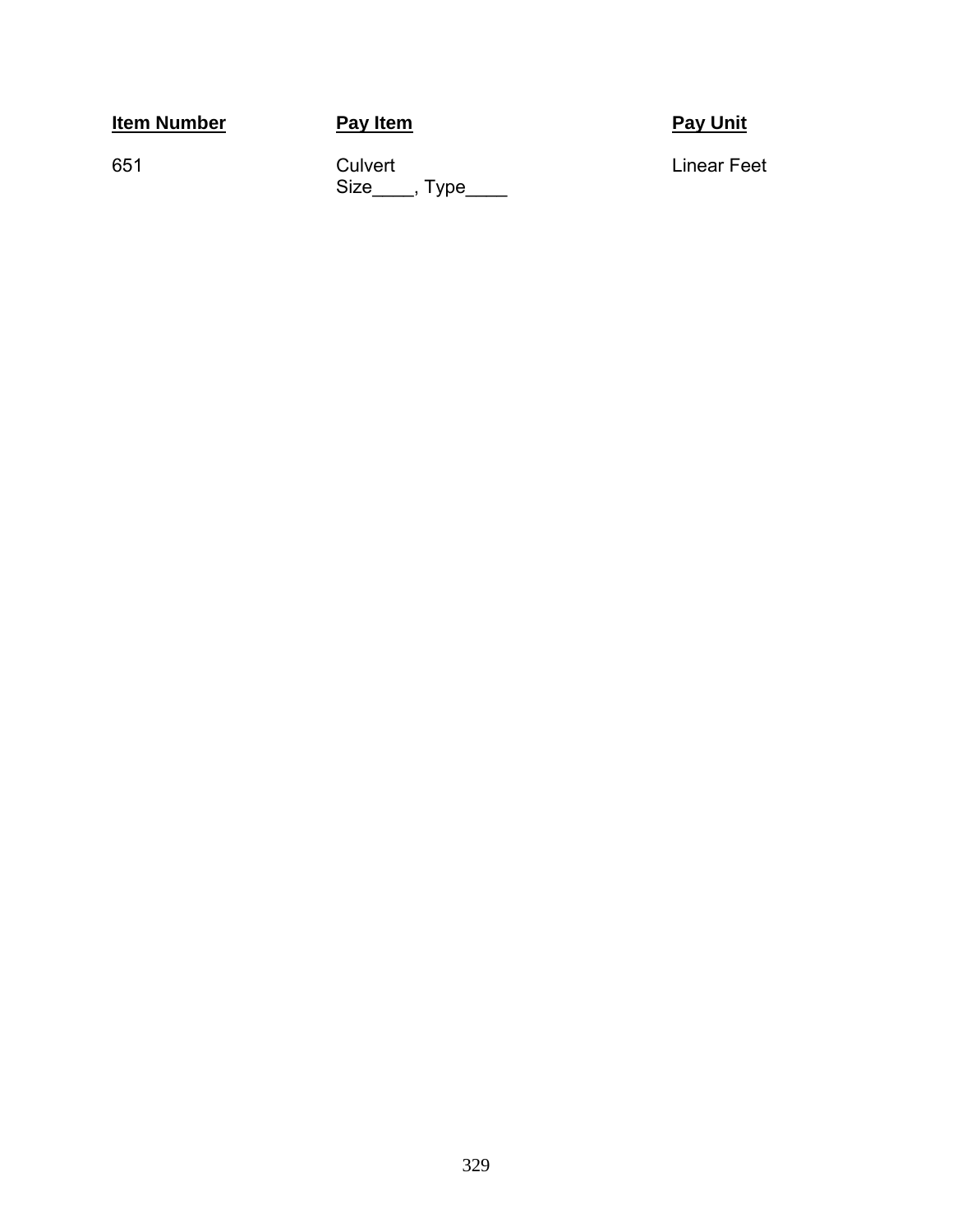# **ITEM 652 CULVERT ENDS**

# **DESCRIPTION:**

This item shall consist of furnishing and installing reinforced concrete culvert ends conforming to the details shown on the plans or to commercial details providing equal lengths and a similar shape, and having generally comparable hydraulic characteristics. These reinforced concrete culvert ends shall be placed where and as shown on the plans, or as directed by the Engineer.

This item shall also include furnishing and installing new metal culvert ends at the locations shown on the plans or as directed by the Engineer. These culvert ends shall be of the size, gage and general shape shown on the plans.

### **MATERIALS:**

The materials for this work shall conform to Subarticle M.08.01-22 for Reinforced Concrete Culvert End, Subarticle M.08.01-23 for Metal Culvert End, Article M.11.04 for Mortar and Article M.02.01 for Gravel Fill.

### **CONSTRUCTION DETAILS:**

Reinforced concrete culvert ends shall be placed on a prepared bed of the existing ground, or if so directed by the Engineer, on gravel fill and accurately aligned as shown on the plans. The joints shall be sealed as specified in Item, 651, Culverts. Metal culvert ends shall be placed on a prepared bed of the existing ground, or if so directed by the Engineer, on gravel fill. After the attachment of the culvert end to the culvert, backfill shall be placed around both sides of the unit up to the prescribed surface, exercising caution to avoid displacement or deformation of the unit.

#### **MEASUREMENT:**

Construction of the culvert ends will be measured as units.

**Trench Excavation and Backfill** necessary to place the culvert end will be measured for payment in accordance with Item 205.

**Gravel Fill** will be measured for payment in accordance with Item 213.

#### **PAYMENT:**

Reinforced Concrete Culvert Ends and Metal Culvert Ends will be paid for at the contract unit price each for the culvert end of the type and size specified, complete in place, including all materials, equipment, tools and labor incidental thereto. Necessary trench excavation will be paid for in accordance with Item 205 at the contract unit price per cubic yard for "Trench Excavation and Backfill."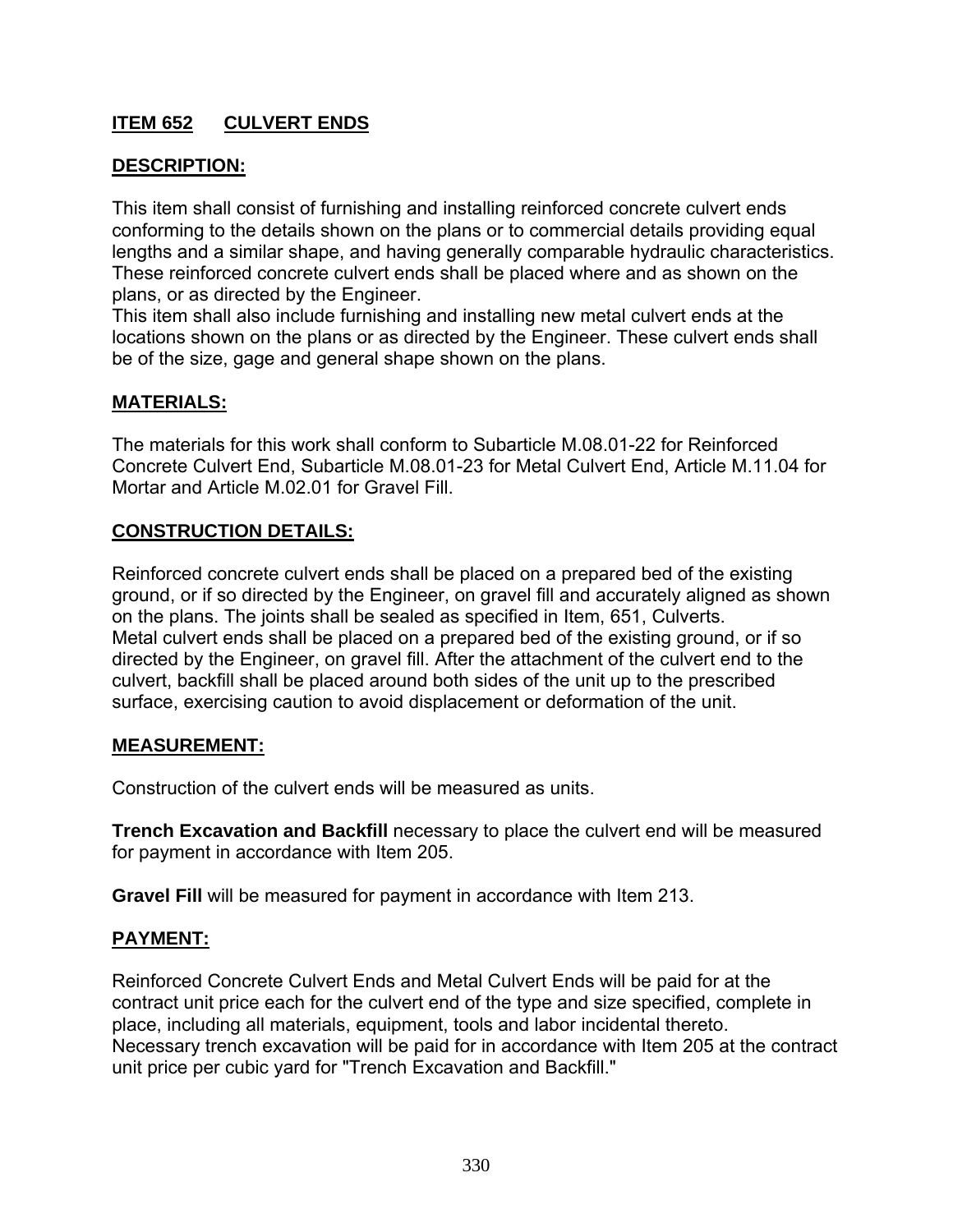**Gravel Fill** will be paid for in accordance with Item 213.

| <b>Item Number</b> | Pay Item                                                    | <b>Pay Unit</b> |
|--------------------|-------------------------------------------------------------|-----------------|
| 652.01             | (Size-type) Reinforced Concrete Each<br><b>Culvert Ends</b> |                 |
| 652.02             | (Size-type) Metal Culvert Ends                              | Each            |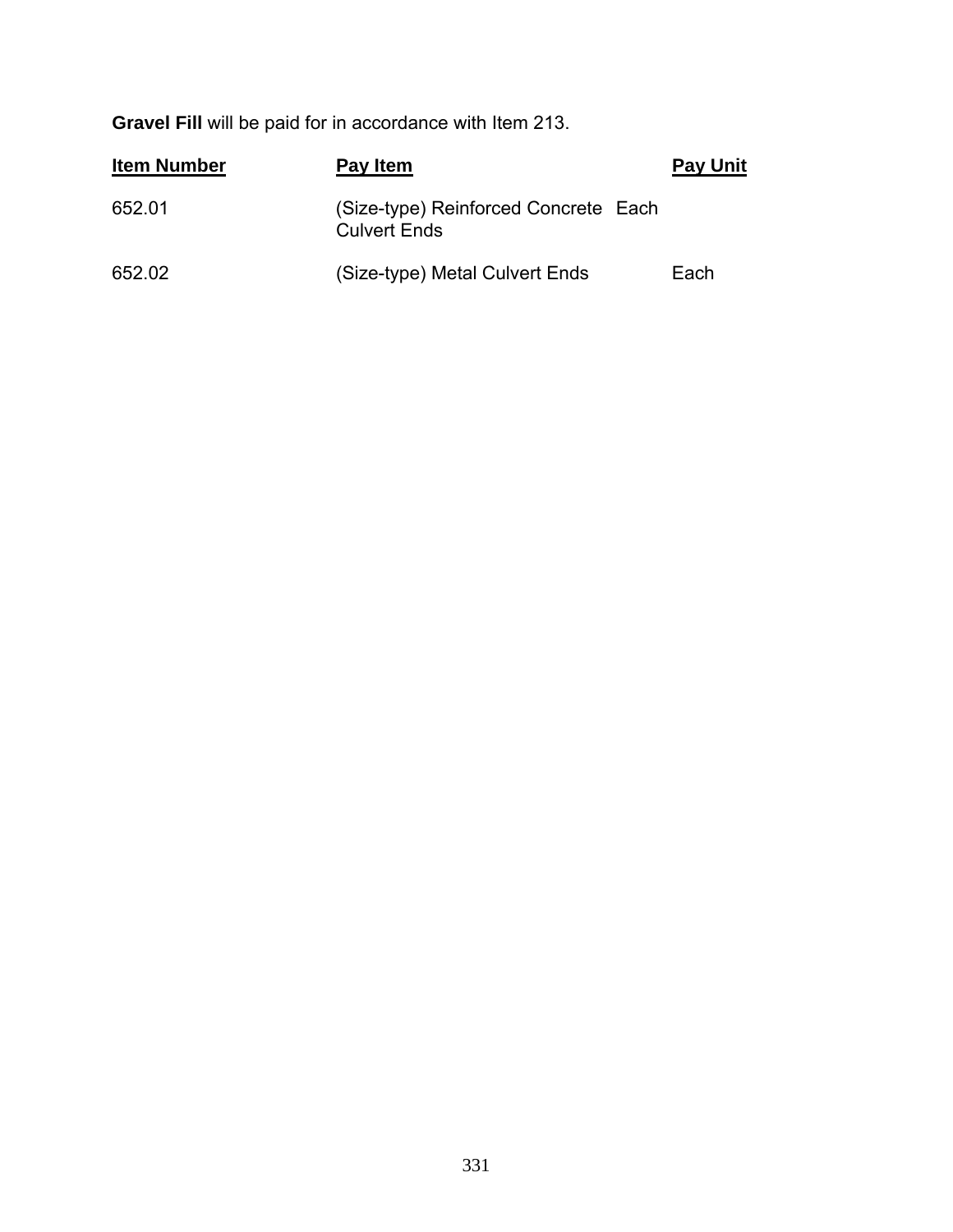## **ITEM 703 RIPRAP**

## **DESCRIPTION:**

Riprap shall consist of angular shaped stones used to protect foundations of piers, abutments, walls, slopes of embankments and waterways from water damage.

### **MATERIALS:**

**1. Stone:** The stone for this work shall be the type called for on the plans and shall conform to the requirements of Article M.12.02.

**2. Bedding:** The bedding material for riprap shall conform to the specifications of the material indicated on the plans.

### **CONSTRUCTION DETAILS:**

The area to be protected by riprap shall be accurately shaped prior to placing of any bedding material or riprap. Where bedding material is called for, it shall be placed on the prepared area and compacted to the depth, lines and grades indicated on the plans.

The riprap shall be placed to its full course thickness in one operation in such a manner as to produce a reasonably well-graded mass of rock without causing displacement of the underlying material. The finished surface shall be free from pockets of small stones and clusters of larger stones. Placing this material by methods likely to cause segregation of the various sizes of stone will not be permitted. Rearranging of individual stones by mechanical or hand methods will be required to the extent necessary to obtain a reasonably well-graded distribution of the specified stone sizes. The completed course shall be of the specified thickness and to the lines and grades as shown on the plans or as ordered by the Engineer.

#### **MEASUREMENT:**

The quantity of riprap and level spreader measured for payment shall be the number of square yards measured in place as accepted. The thickness shall be no less than the smallest dimension of the type of riprap specified.

## **PAYMENT:**

This work will be paid for at the contract unit price per square yard for the type of riprap and level spreader indicated, complete in place, including all materials, equipment, tools and labor incidental thereto.

Excavation, backfilling, and disposal of surplus material will not be measured for payment, but the cost shall be considered as included in the unit price bid for the riprap.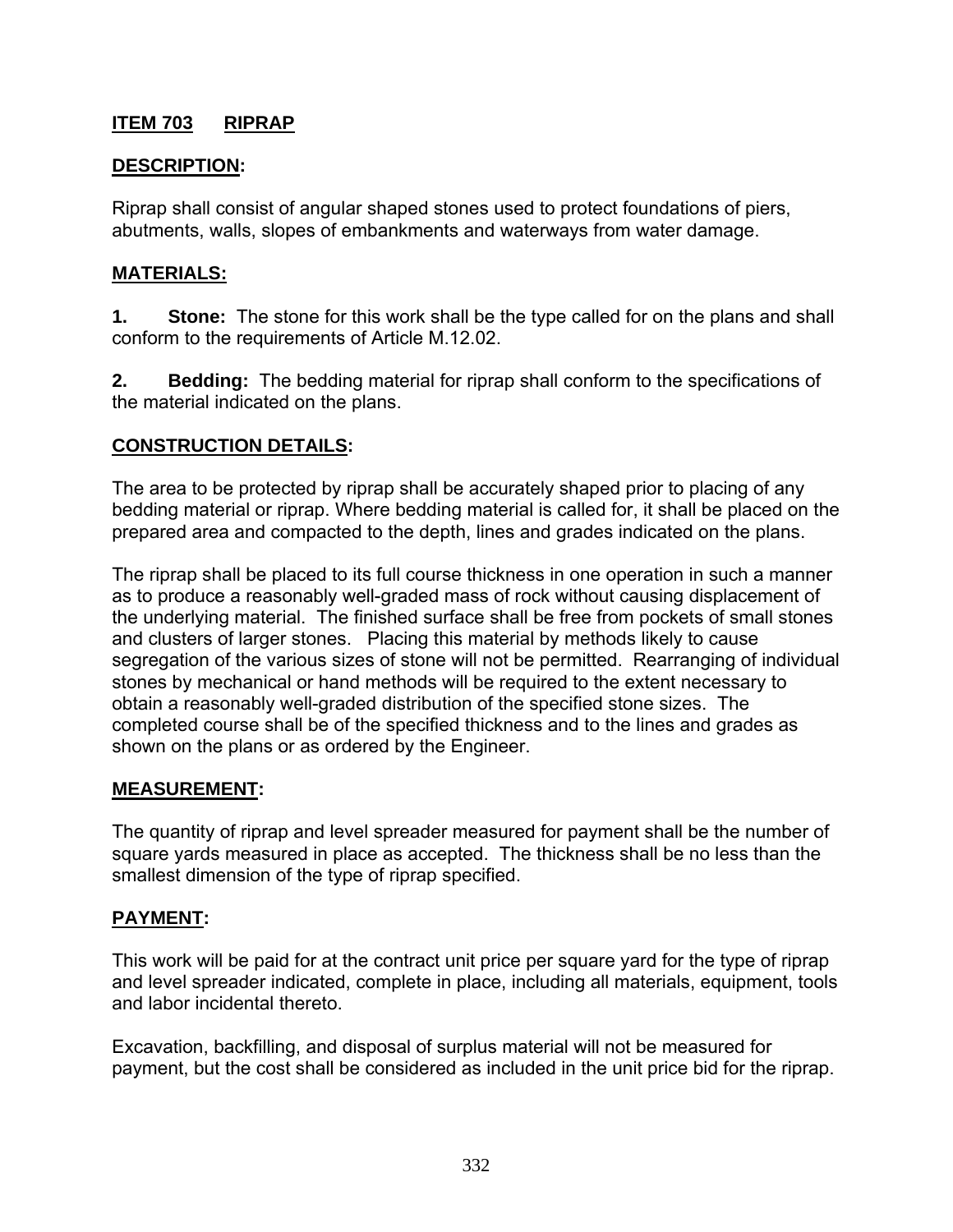Bedding, where called for, will not be measured for payment, but the cost shall be considered as included in the unit price bid for the riprap.

## **Item Number Pay Item Pay Item Pay Pay Unit**

703 Riprap (Type) Riprap (Type) Square Yard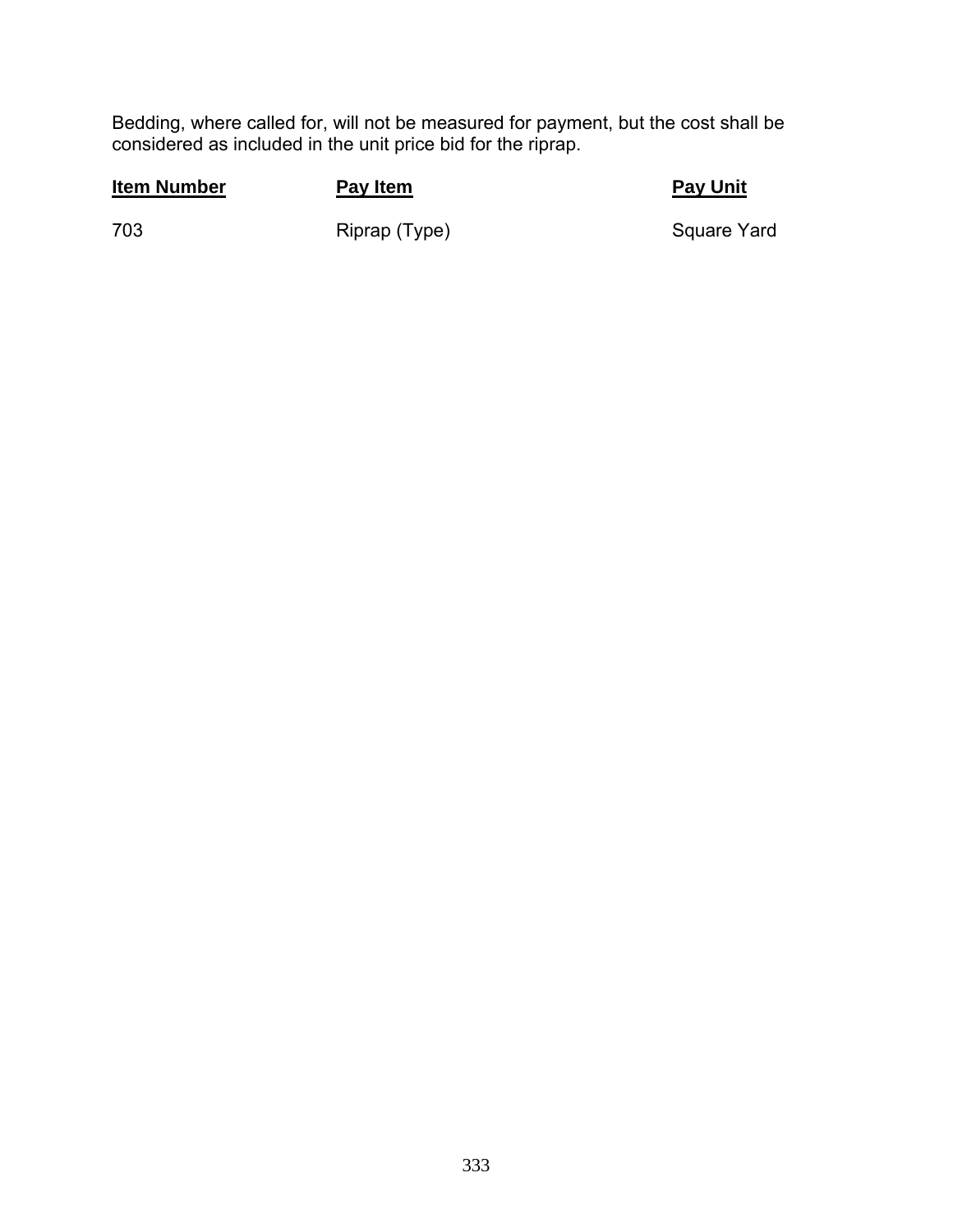## **ITEM 708 DAMPPROOFING**

## **DESCRIPTION:**

Dampproofing of concrete or masonry work shall consist of a coating of asphalt as indicated on the plans and in accordance with these specifications.

#### **MATERIALS**:

The materials for this work shall conform to the requirements of Article M.12.05.

#### **CONSTRUCTION DETAILS:**

The surface to which the dampproofing coating is to be applied shall be cleaned of all loose and foreign material and dirt and shall be dry. Where necessary, the Engineer may require the surface to be scrubbed with water and a stiff brush, after which the surface shall be allowed to dry before the application of the primer.

Concrete, brick or other surfaces which are to be protected by dampproofing shall be thoroughly clean and dry before the primer is applied. One (1) coat of primer and one (1) coat of sealer shall be applied using methods, application rates and temperature constraints as recommended by the manufacturer of each product.

Care shall be taken to confine all applied material to the areas to be dampproofed and to prevent disfigurement of any other parts of the structure by dipping or spreading.

#### **MEASUREMENT:**

This work will be measured for payment by the number of square yards of dampproofing, consisting of primer and seal coat, completed and accepted within the neat lines shown on the plans or as ordered by the Engineer.

#### **PAYMENT:**

This work will be paid for at the contract unit price per square yard for "Dampproofing," complete in place, including all material, equipment, tools, labor and incidental expense.

| <b>Item Number</b> | Pay Item     | <b>Pay Unit</b> |
|--------------------|--------------|-----------------|
| 708                | Dampproofing | Square Yard     |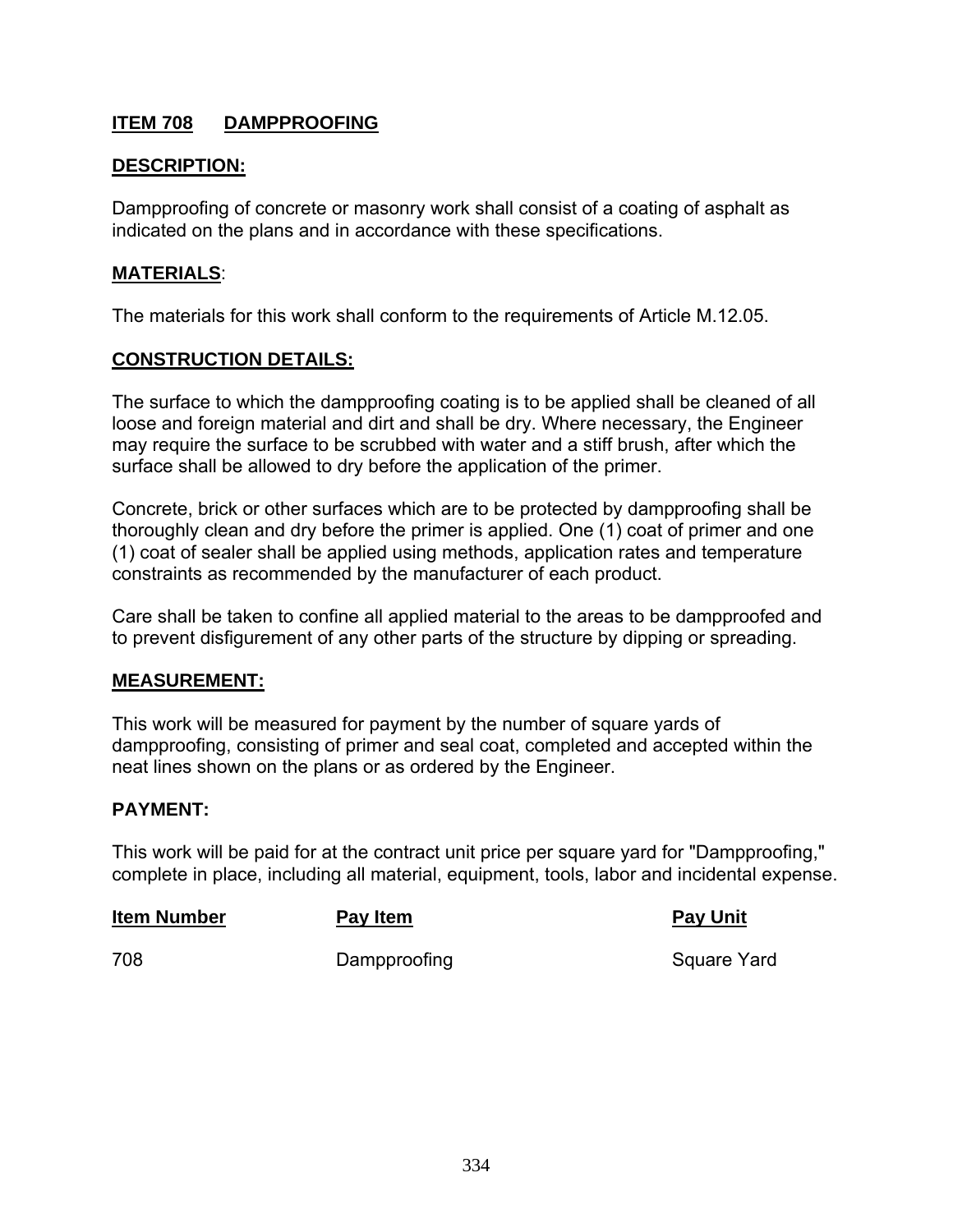# **ITEM 713 PERMANENT STEEL SHEET PILING**

## **DESCRIPTION:**

This specification covers only steel sheet piling shown on the plans to be left in place so that it becomes a part of the finished structure. For purposes of this specification, steel sheet piling shall be any type of adequately braced sheet pile wall which the Contractor elects to build to satisfy, and which does satisfy, the condition that existing facilities be properly retained during excavation for the placement of substructure or other facilities.

### **MATERIALS:**

Materials for steel sheet piling shall conform to the requirements of ASTM A 328.

## **CONSTRUCTION DETAILS:**

The sheet piling shall be safely designed and braced as necessary for proper performance of the work. Construction shall be such as to permit excavation as required. Interior dimensions shall be such as to give sufficient clearance for construction of forms and their inspection and for batter pile clearance when necessary. Movements of steel sheet piling or bracing which prevent the proper completion of the substructure shall be corrected at the sole expense of the Contractor. No part of the steel sheet piling or bracing shall be allowed to extend into the substructure without written permission of the Engineer.

Prior to the commencement of any excavation work, the Contractor shall submit to the Engineer the proposed methods of sheeting and bracing of excavations, size ad type of materials, methods of installation and removal. All sheeting shall be designed and sealed by a Professional Engineer licensed to practice in the State of Connecticut. The furnishing and/or approval of such plans shall not serve to relieve the Contractor of any responsibility for the protection of the public, property and workmen, nor the obligation to conform with Local, Federal and State Regulations.

The Contractor shall submit to the Engineer for approval plans showing the proposed method of construction prior to the start of such construction. The furnishing of such plans shall not serve to relieve the Contractor of any responsibility for the safety of the work or for the successful completion of the project.

The steel sheet piling shall be cut off at the elevation shown on the plans or as ordered by the Engineer. All material cut off shall remain the property of the Contractor and shall be disposed of by him.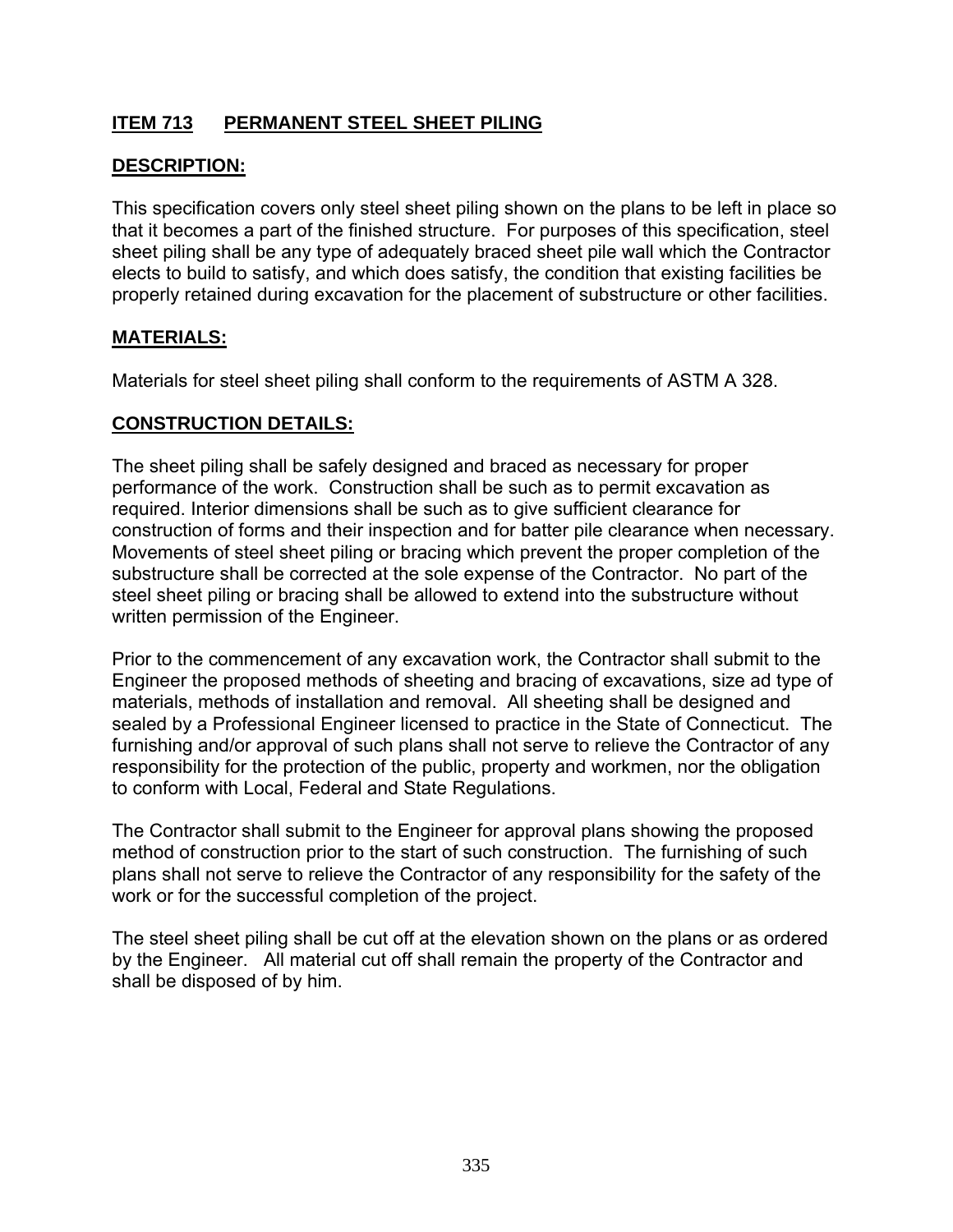#### **MEASUREMENT:**

Permanent steel sheet piling will be measured for payment by the square foot. This area will be measured or computed from the horizontal and vertical payment limits shown on the plans or as ordered.

#### **PAYMENT:**

This work will be paid for at the contract unit price per square foot for "Permanent Steel Sheet Piling," which price shall include the cost of designing, furnishing, driving, cutting off, and all incidental expenses, including all materials, equipment, tools and labor incidental thereto.

**Item Number Pay Item Pay Item Pay Item Pay Unit** 

**713** Permanent Steel Square Foot Sheet Piling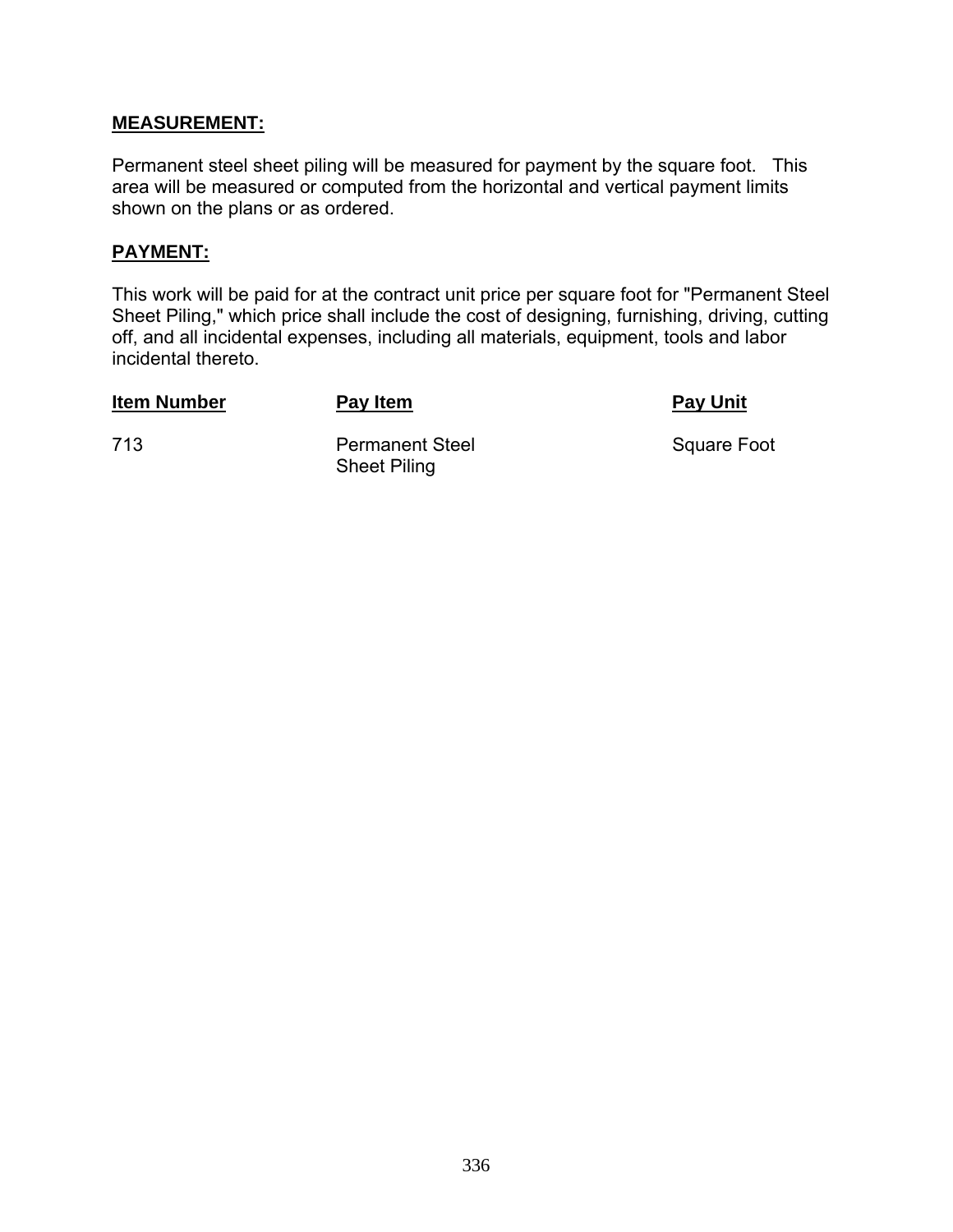# **ITEM 714 TEMPORARY SHEET PILING**

# **DESCRIPTION:**

Under this Item, the Contractor shall, with the approval of the Engineer, install temporary sheet piling. This sheet piling shall be removed upon completion of the permanent work. For purposes of this specification, temporary sheet piling shall be any type of adequately braced sheet pile wall which the Contractor elects to build to satisfy, and which does satisfy, the condition that existing facilities be properly retained during excavation for the placement of substructure or other facilities.

# **MATERIALS:**

Materials of steel sheet piling shall conform to the requirements of ASTM A 328. Timber sheet piling shall conform to the requirements of Subarticle M.09.01-1. Materials other than steel or timber, or a combination of these may be used provided they are properly designed for the purpose intended.

## **CONSTRUCTION DETAILS:**

Temporary sheet piling shall be safely designed and shall be carried to adequate depths and braced as necessary or proper performance of the work. Construction shall be such as to permit excavation as required. Interior dimensions shall be such as to give sufficient clearance for construction of forms and their inspection and for better pile clearance when necessary. Movements of sheet piling or bracing which prevent the proper completion of the substructure shall be corrected at the sole expense of the Contractor.

Prior to the commencement of any excavation work, the Contractor shall submit to the Engineer the proposed methods of sheeting and bracing of excavations, size ad type of materials, methods of installation and removal. All sheeting shall be designed and sealed by a Professional Engineer licensed to practice in the State of Connecticut. The furnishing and/or approval of such plans shall not serve to relieve the Contractor of any responsibility for the protection of the public, property and workmen, nor the obligation to conform with Local, Federal and State Regulations.

Unless otherwise ordered by the Engineer, all parts of the temporary sheet piling shall be removed upon completion of the work for which it was provided. The excavation shall be backfilled and properly compacted, prior to removal of piling unless otherwise permitted by the Engineer. Sheet piling may be left in place at the option of the Contractor if so permitted by the Engineer, provided that it is cut off at an elevation as directed by the Engineer and the cutoffs removed from the site.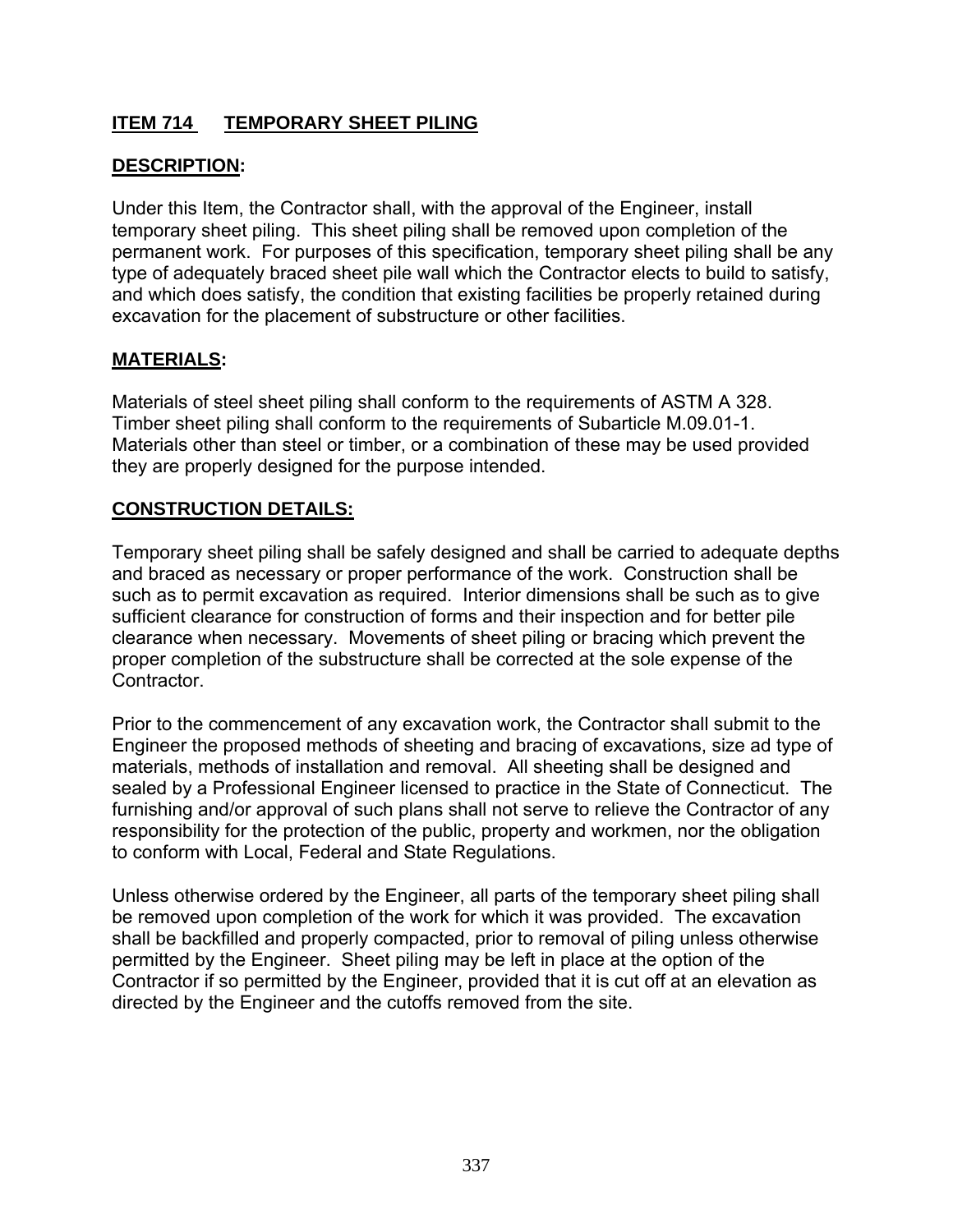#### **MEASUREMENT:**

Temporary sheet piling, timber and/or steel, will be measured for payment by the number of square feet of temporary sheet piling completed and accepted, as computed from the horizontal and vertical payment limits shown on the plans or as ordered.

Trench shields or any other temporary sheeting used to protect workmen or adjacent utilities on the remainder of the project shall not be measured for payment, but the cost of which should be included in the unit price bid for the appropriate trench excavation items.

## **PAYMENT:**

measured for payment only once.

**Item Number Pay Item Pay Item Pay Pay Unit** 

714 **Temporary Sheet Piling Square Foot** 

Payment for this work will be made at the contract unit price per square foot for

temporary sheet piling required at the locations specified on the plans; including

"Temporary Sheet Piling", measured as described above, which price shall include all design, materials, equipment and labor incidental to the construction and removal of the

removal of obstructions, repair and correction, adjustments or reconstruction required by the plans. Any common sheet piling wall required for staged construction will be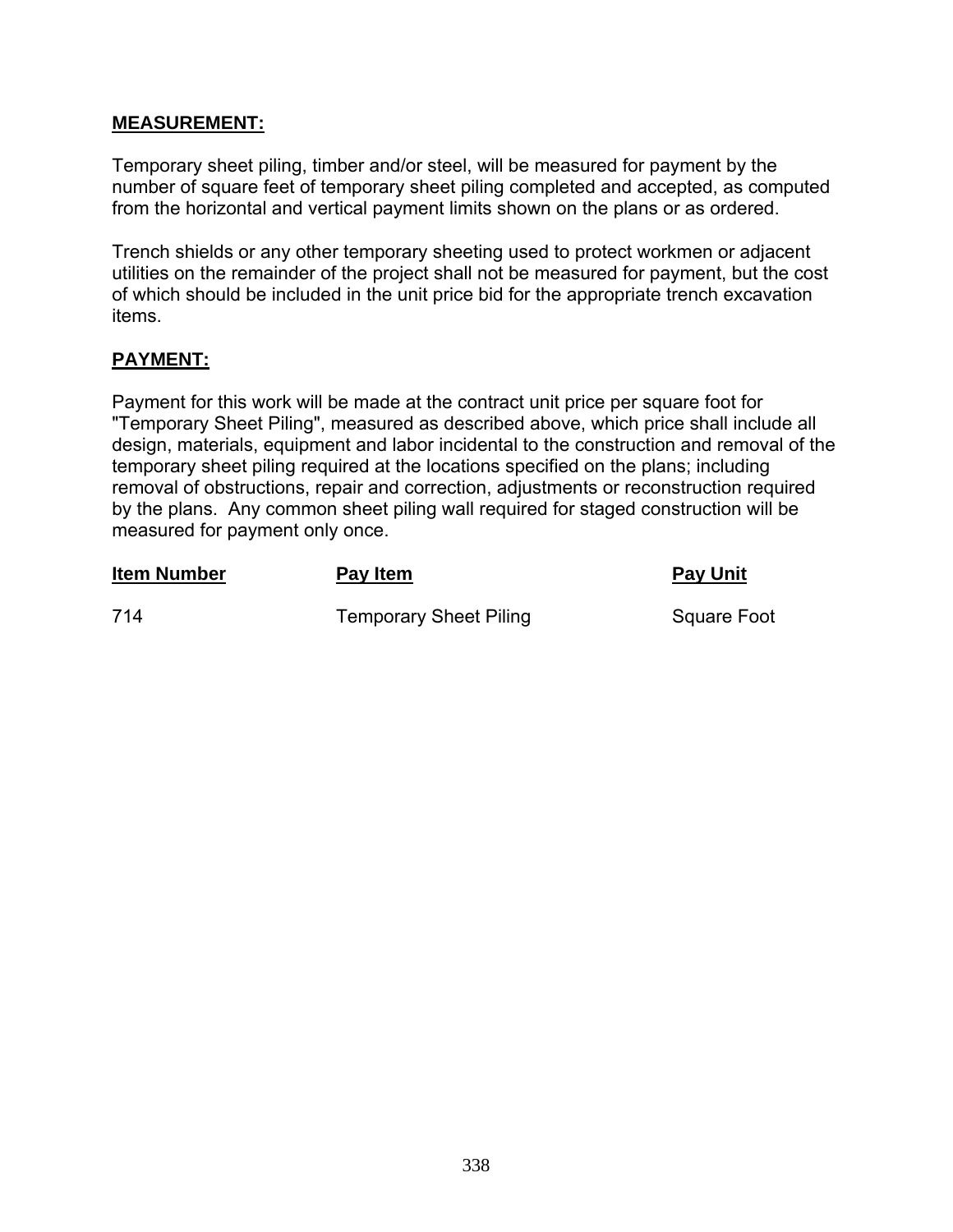# **ITEM 751 UNDERDRAIN AND OUTLETS**

## **DESCRIPTION:**

Underdrains shall consist of pipe pervious to water, laid in a trench refilled with pervious material. They shall be of the dimensions and details as indicated on the plans. They shall be classed as "Underdrains", "Foundation Underdrains", "Slope Underdrains" or "Structure Underdrains."

Outlets for underdrains shall consist of pipe laid in a trench and refilled with earth. The size and type of outlet pipe shall be the same as that of the underdrain to which it is connected, except that it shall not be pervious to water.

### **MATERIALS:**

Pipe: The pipe for underdrains and outlets shall conform to the requirements of Article M.08.01. The kind of pipe to be installed shall be at the option of the contractor unless a specific type of pipe is indicated on the plans or in the special provisions.

Aggregates: The aggregates specified for filling the trench shall meet the requirements of Article M.08.03 or as specified herein.

Joint Sealant: The materials for sealing and coupling of joints shall conform to the requirements of Article M.08.01.

Geotextile: Geotextile shall conform to Subarticle M.08.01-26 or as specified herein.

#### **CONSTRUCTION:**

The trench for the underdrains shall be excavated in conformity with the requirements of Item 651, Culverts. The dimensions of the trench shall be as indicated on the plans or as ordered. Where the bottom of the trench is unstable or in rock, the trench shall be excavated 6" deeper and an additional 6" layer of gravel fill or aggregate similar to that used to fill the trench shall be placed and compacted in the trench.

Where the perforations are to be at the bottom of the pipe, the aggregate for filling the trench shall then be placed to a depth of 3" and tamped true to grade. The pipe shall be placed and firmly bedded on the aggregate. This aggregate shall be placed whether the pipe is encased with geotextile or not.

When the pipe used has a bell, the pipe shall be installed with the bell end upgrade with the spigot end entered fully into the adjacent bell.

When clay or concrete pipe is used, the joints will not have to be filled with a joint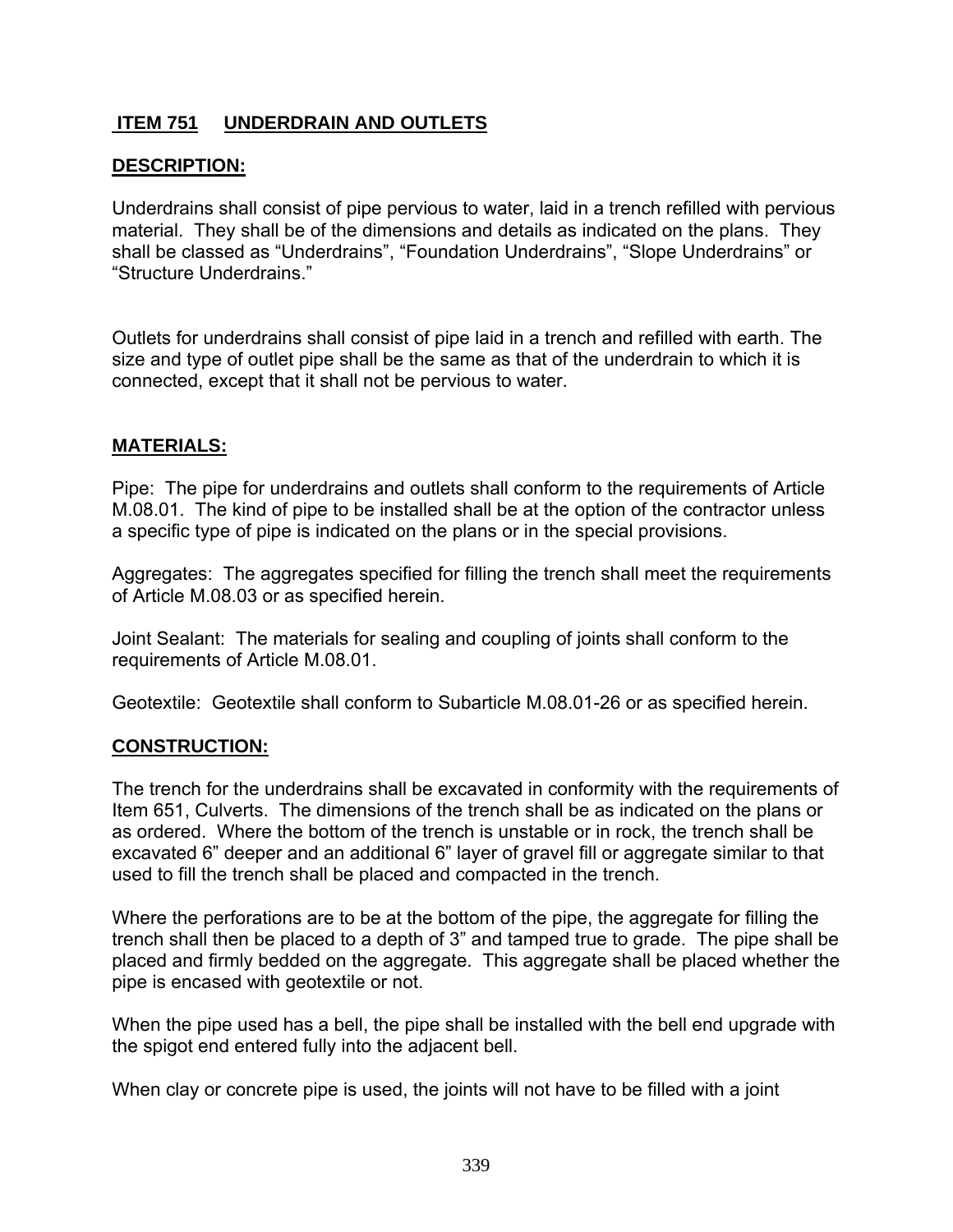sealant or fitted with a gasket.

When metal, bituminized fiber, plastic, polyethylene or asbestos cement pipe is used, the pipe shall be carefully butted together and held by hands, or other approved means so as to prevent any displacement of the joint.

After the pipe has been installed as described above, the aggregate shall be placed carefully around and over the pipe to a height of 12" above the top of the pipe. The remainder of the trench shall be filled with aggregate and tamped in layers as shown on the plans. When the underdrain pipe is used with the holes in an upward position, and in all cases where sand is used instead of the aggregate described hereinbefore, a protective 3" minimum layer of 3/8" aggregate shall be placed over the pipe and around all of the holes. Geotextile may be substituted for the 3" layer of aggregate. When filter fabric is used, the entire length of each drain pipe shall be wrapped with the geotextile and the seams lapped and welded or bonded. Where the seams of the geotextile are not welded or bonded, they shall be lapped to a minimum width equal to the diameter of the pipe for 6" pipe and larger and a minimum of 6" for smaller pipe.

In all cases where subbase material or gravel is to be placed over the underdrains, a layer of at least 6" of subbase material or gravel shall be placed over the underdrain immediately after its completion.

For outlets, the trench shall be excavated and the pipe installed in conformity with the requirements of Item 651, Culverts.

Where shown on the plans or directed by the Engineer, the contractor shall connect underdrains or outlets to existing or proposed drainage systems or structures.

This work shall be performed in a workmanlike manner satisfactory to the Engineer by installation of tees or wyes branches or by providing a hole in the main line underdrain.

Where the upgrade end of the underdrain does not enter a structure, it shall be capped or plugged as directed.

#### **MEASUREMENT:**

This work will be measured for payment by the actual number of linear feet of underdrains, foundation underdrains, slope underdrains, structure underdrains and outlets for underdrains, completed, accepted and measured in place.

The crushed stone bedding complying with the provisions of Item 305, when required in the installation of underdrains, shall not be measured for payment but shall be included in the linear foot price for installation of underdrain as shown in the Proposal Form:

Trench excavation will be measured for payment under Item 205.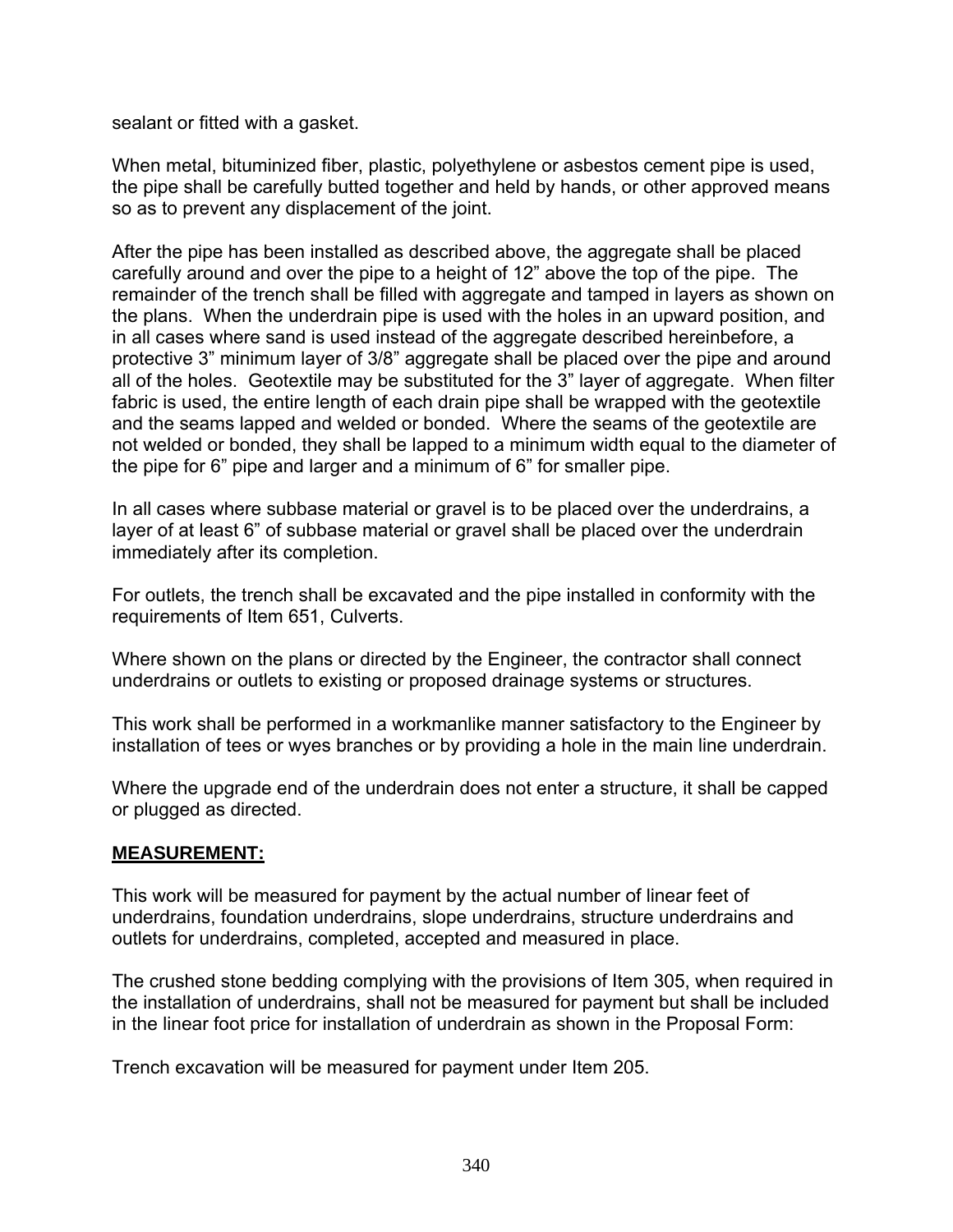## **PAYMENT:**

This work will be paid for at the contract unit price per linear foot for "Underdrain", "Foundation Underdrain", "Slope Underdrain", "Structure Underdrain" and "Outlets for Underdrain" complete in place, which price shall include pipe of the size specified, elbows, tees, wyes, couplings, fittings, filter fabric, ¾" crushed stone bedding, tools, material and labor incidental thereto. The necessary excavation for the installation of the underdrain shall be paid for under the appropriate trench excavation Item included within the Proposal Form.

There will be no direct payment made for capping, plugging or connecting underdrains or outlets to existing or proposed drainage systems or structures, but the cost thereof shall be included in the cost of the underdrain items involved.

| <b>Item Number</b> | Pay Item                             | <b>Pay Unit</b> |
|--------------------|--------------------------------------|-----------------|
| 751.01             | Underdrain and Outlets (Size) (Type) | Linear Foot     |
| 751.02             | Foundation Underdrain (Size) (Type)  | Linear Foot     |
| 751.03             | Slope Underdrain (Size) (Type)       | Linear Foot     |
| 751.04             | Structure Underdrain (Size) (Type)   | Linear Foot     |
| 751.05             | Outlets for Underdrain (Size) (Type) | Linear Foot     |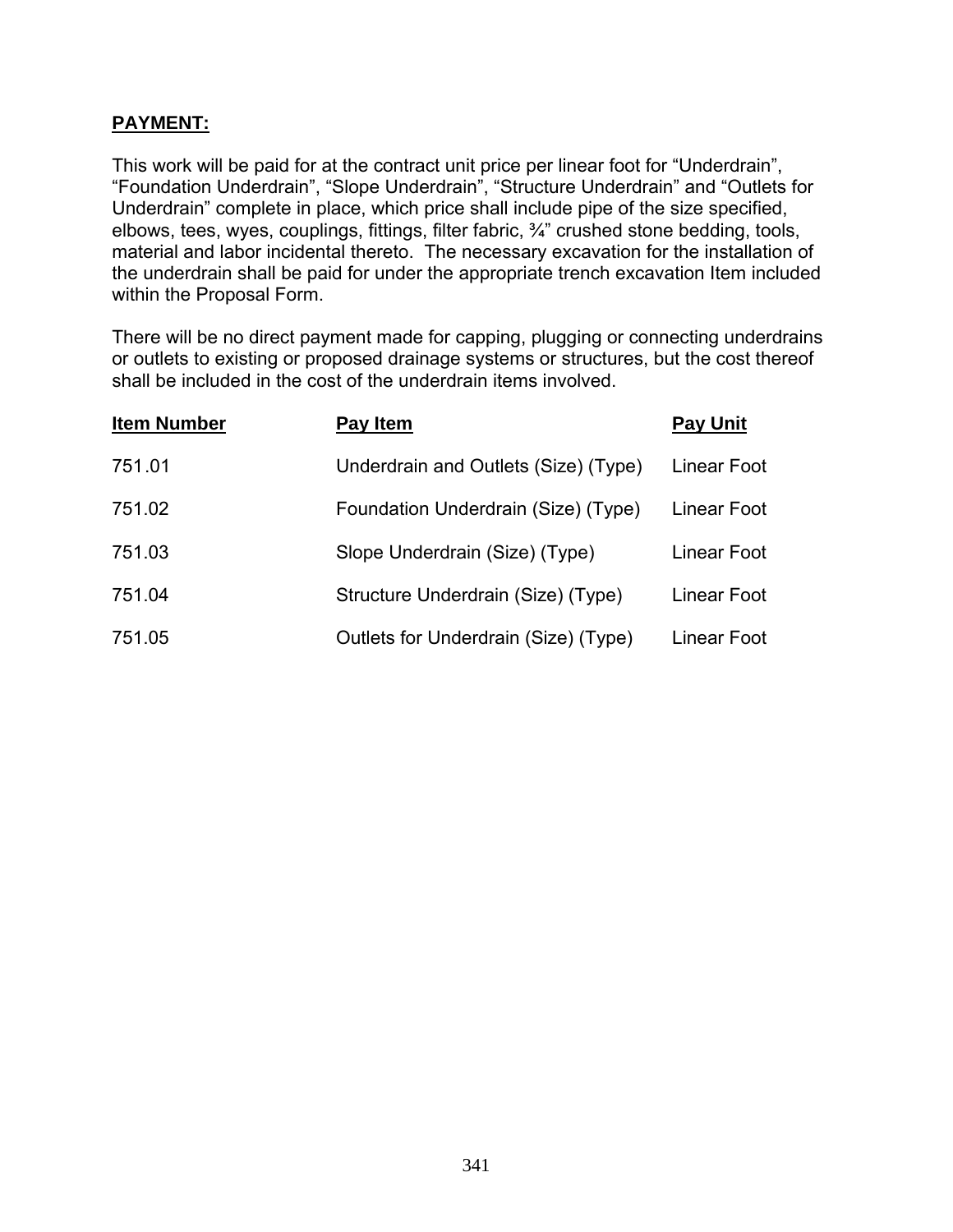# **ITEM 755 GEOTEXTILE**

### **DESCRIPTION:**

Under this Item, the Contractor shall furnish and install geotextile in the locations and to the dimensions shown on the plans as directed or as approved by the Engineer.

#### **MATERIALS:**

Geotextile shall conform to the requirements of Article M.08.01-26. Materials incidental to and necessary for the installation of the geotextile, such as, but not limited to sewing thread, staples, pins, etc., shall conform to the requirements of the manufacturer of the Geotextile.

#### **CONSTRUCTION DETAILS:**

The geotextile shall be installed at the locations and to the dimensions shown on the plans or as directed by the Engineer. Geotextile shall be installed as recommended by the manufacturer for the specific use or purpose intended, or as otherwise approved by the Engineer.

#### **MEASUREMENT**:

This work will be measured for payment by the actual number of square yards of the type indicated on the plans or authorized by the Engineer. Geotextile specifically included in the payment of another Item will not be measured for payment under this Item. No additional measurement will be made for necessary lap material.

#### **PAYMENT:**

This work will be paid for at the contract unit price per square yard of "Geotextile (Type)", complete in place, which price shall include all materials, labor, tools, and equipment incidental and necessary for each type of installation and removal where necessary.

| <b>Item Number</b> | Pay Item          | <b>Pay Unit</b> |
|--------------------|-------------------|-----------------|
| 755                | Geotextile (Type) | Square Yard     |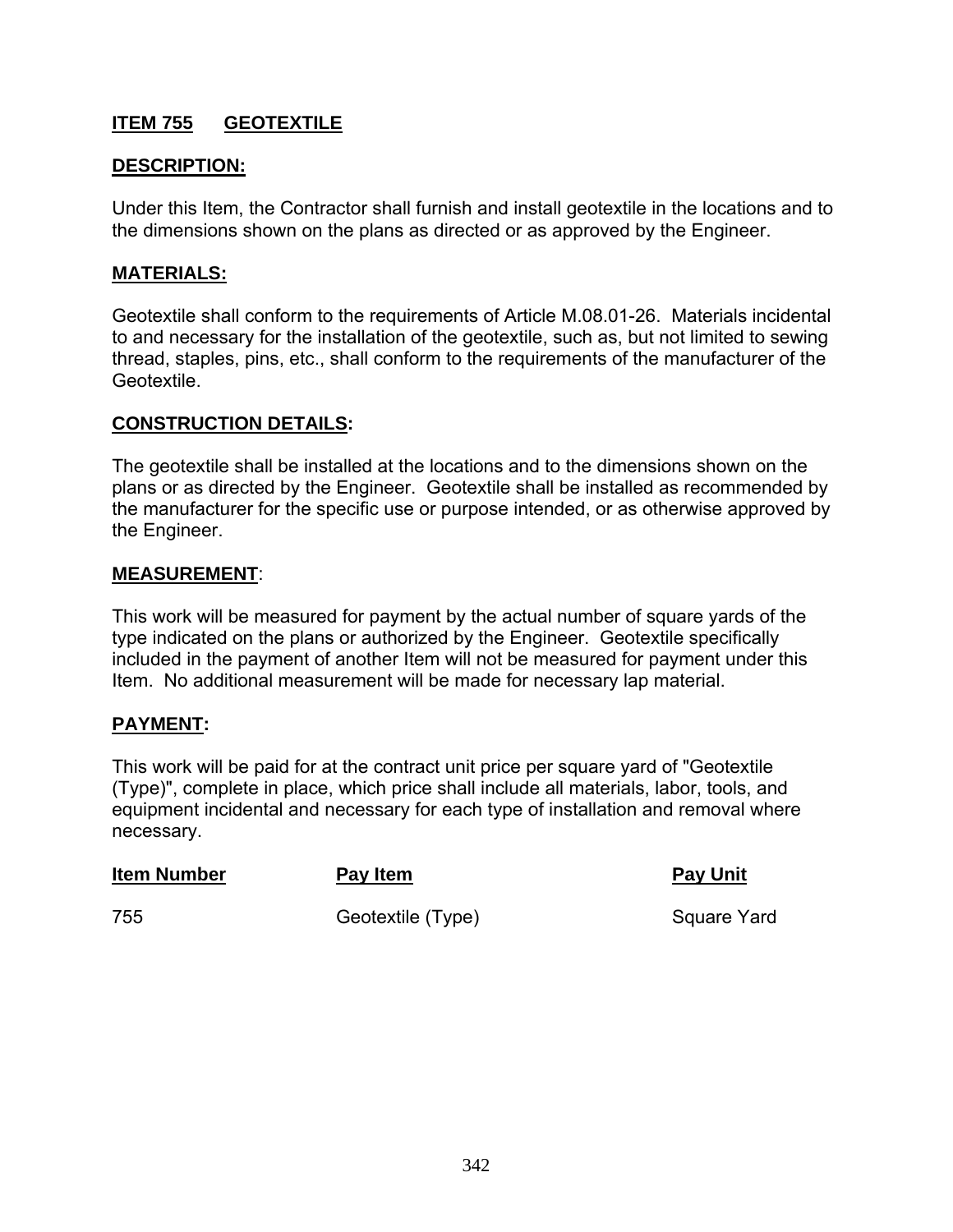# **ITEM 811 CONCRETE CURBING**

## **DESCRIPTION:**

This work shall consist of the removal of the existing curbing and the construction of new concrete curb in accordance with these specifications and the lines and grades shown on the plans or as established by the Engineer

#### **MATERIALS:**

Materials for this work shall conform to the requirements of Article M.03.01 for Class "C" Concrete.

Air-entraining portland cement and air-entraining admixtures shall conform to Article M.03.01.

Premoulded Bituminous Joint Filler shall conform to the requirements of A.S.T.M. Designation: D1751.

Resin Based Liquid Membrane Curing Compound shall conform to the requirements of Article M.03.01-10.

#### **CONSTRUCTION:**

**Excavation:** The Contractor shall line cut the existing pavement a sufficient distance from the curbing to be replaced but under no circumstances is the distance to exceed eighteen inches from the face of the curbing

Excavation shall be made to the required depth, and the base upon which the curbing is to be set shall be compacted to a firm, even surface.

**Casting Segments:** Curb shall be cast in segments having a uniform length of approximately twenty (20) feet. Segments shall be separated by construction joints with provisions made at each joint for  $\frac{1}{4}$  inch expansion. When the curb is constructed next to cement concrete pavement, the construction joint adjacent to the end of pavement slab shall line up with the pavement joint.

**Expansion Joints: Expansion** joints 3/4 inch in width shall be formed with "Premoulded Bituminous Joint Filler", placed at intervals shown on the plans or specified by the Engineer. The filler material shall be cut to conform to the cross section of the curb. When the curb is cast adjacent to cement concrete pavement constructed with expansion joints, expansion joints in the curb shall be located at expansion joints in the pavement.

**Forms:** Forms shall be steel or wood, straight, free from warp, and of such construction that there will be no interference to inspection for grade or alignment. All forms shall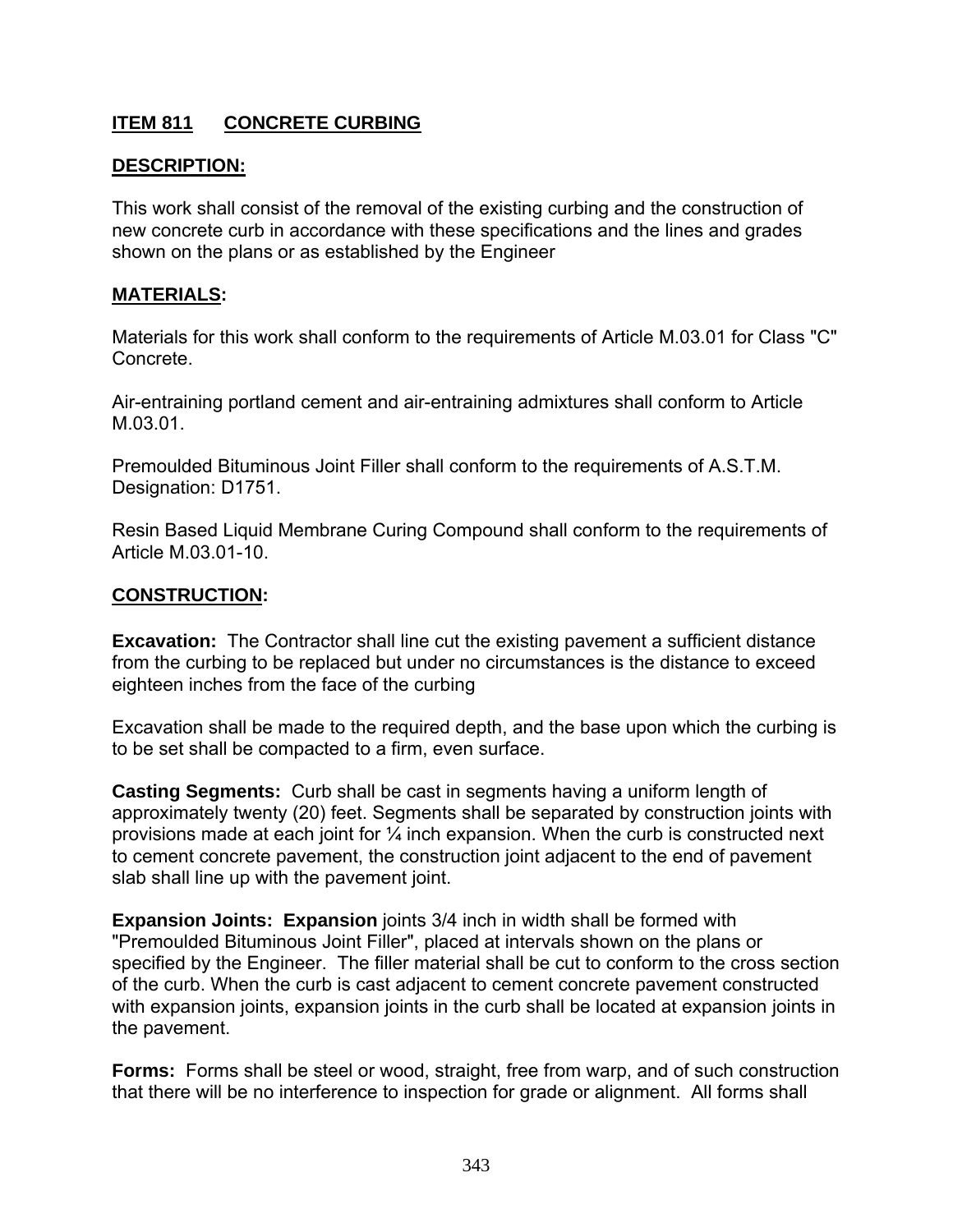extend for the full depth and shall be braced and secured adequately so that no displacement from alignment will occur during the placing of concrete.

**Concrete Placing and Vibrating:** The concrete shall contain not less than 5 nor more than 7 percent entrained air at the time the concrete is deposited within the forms. Concrete shall be placed only on a moist base. Concrete shall not be placed on a soft, muddy or frozen base.

Concrete shall be placed in the forms in accordance with the applicable requirements of Item 601, Concrete for Structures, and shall be compacted with an approved, immersion type mechanical vibrator. The vibrator shall be of the size and weight capable of thoroughly vibrating the entire mass without damaging or misarranging the forms and shall be approved by the Engineer.

Forms shall be left in place for 24 hours or until the concrete has sufficiently hardened, as determined by the Engineer, so that they can be removed without injury to the curb. Upon removal of the forms, the exposed faces of the curb shall be immediately rubbed to a uniform surface. Rubbing shall be accomplished by competent finishers. No plastering will be permitted.

**Concrete Curing:** A two application resin based liquid membrane curing compound shall be required

**Protection:** The Contractor shall keep the curb clean, aligned, and protected from damage until final acceptance of the work. Any curb damaged prior to the final acceptance of the work shall be repaired or replaced at the Contractor's expense.

**Backfilling:** After the concrete has set sufficiently, the grading shall be completed to the lines shown on the plans, or as ordered, by refilling to the required elevation with approved material which shall be placed in layers of not over 6 inches in depth and compacted until firm and solid.

In the roadway area and upon completion of the work the Contractor shall backfill in front of the curbing with process aggregate base and install a two course bituminous concrete pavement repair consisting of 1 1/2" of Class I and 1 1/2" of Class II. The cost of this work shall be included within the unit price bid for the curbing item.

#### **MEASUREMENT:**

This work will be measured for payment on the basis of linear feet along the top front arris line of the curb constructed in conformance with these specifications and as ordered by the Engineer.

## **PAYMENT:**

The unit price bid per linear foot shall include the cost of Saw Cutting, removal of the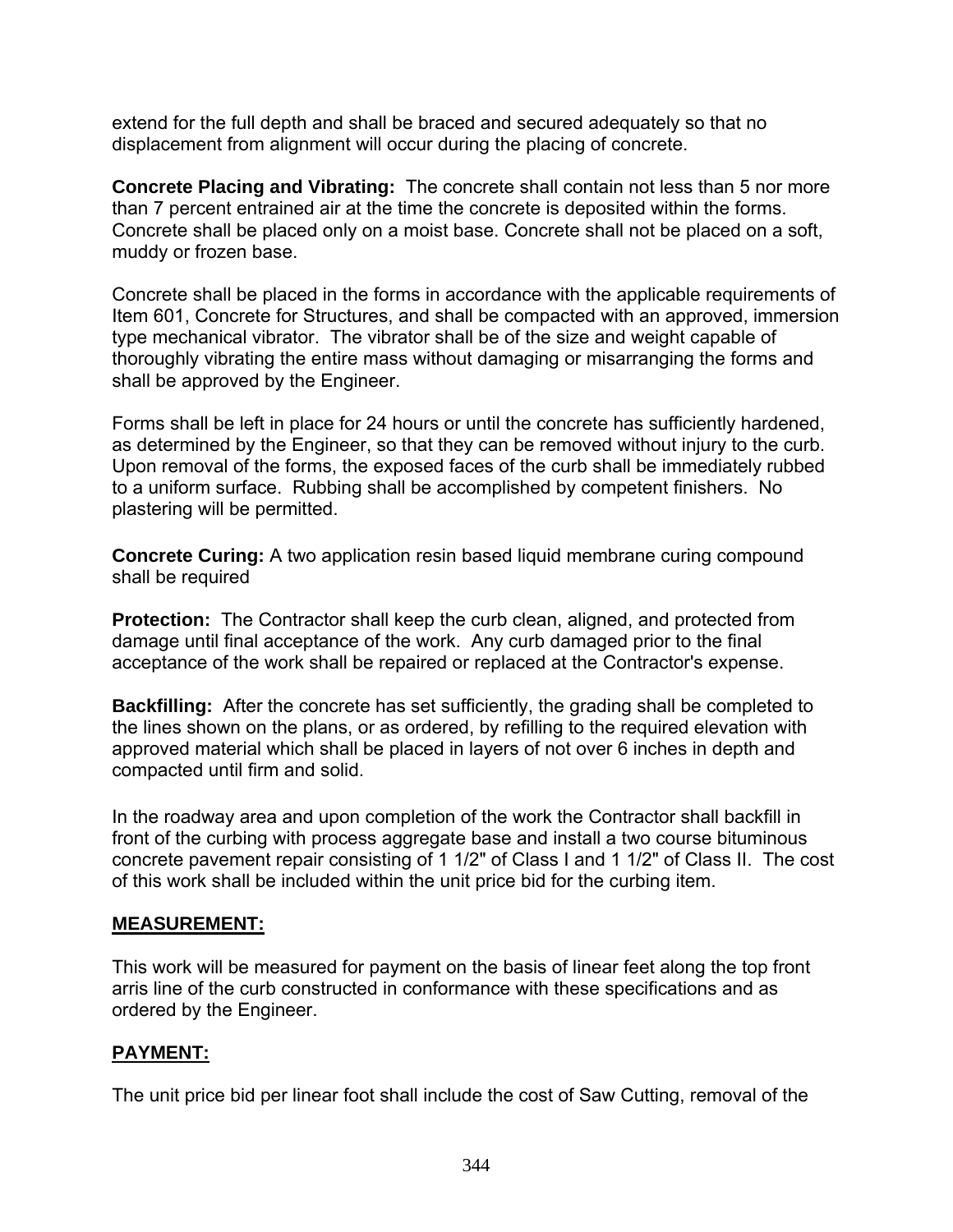existing curbing and furnishing all labor, materials, equipment, excavation to bed the curb, and backfill, pavement repair, necessary to satisfactorily complete the work.

Any cleaning, repair or replacement of curbs that is necessary prior to final acceptance of the work shall be completed at the Contractor's expense.

## **Item Number Pay Item Pay Item Pay Item Pay Unit**

811 Concrete Curbing (Type) Linear Foot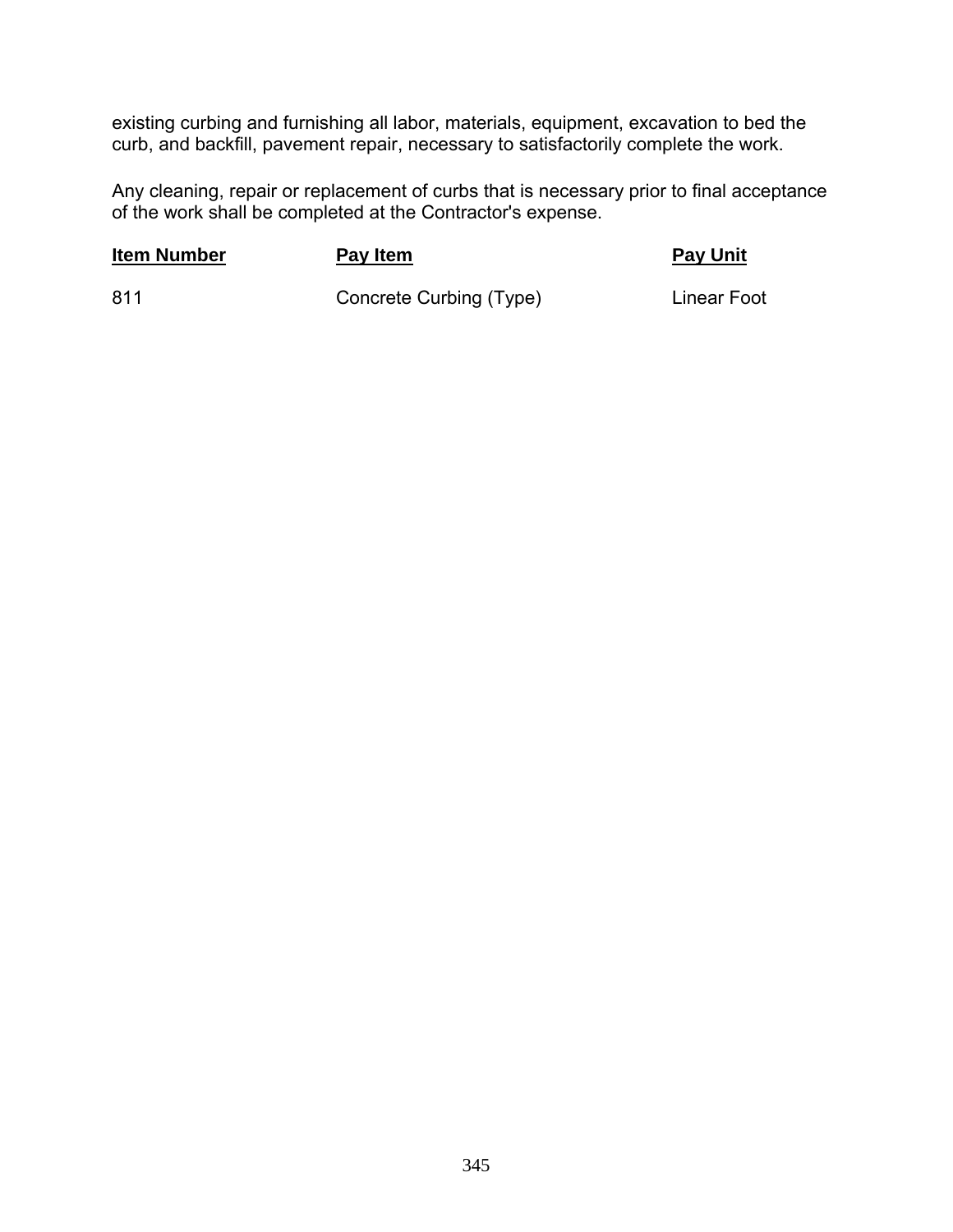# **ITEM 813 GRANITE STONE CURBING**

## **DESCRIPTION:**

This item shall include the furnishing and installing of straight or curved granite stone curb on a prepared base at the location and to the details shown on the plans or as directed by the Engineer and in accordance with these specifications. This item also includes installing bituminous concrete pavement and base materials to the dimensions shown on the detailed drawings. All curbing shall be properly installed and backfilled prior to the placement of the bituminous concrete pavement.

## **MATERIALS:**

All curbing material shall be created from hard and durable granite, light gray in color, free from seams which impair its structural integrity, and of a smooth splitting character. Natural color variations characteristic of the deposit shall be permitted. Granite shall come from approved quarries acceptable to the Engineer.

1. Radius Granite Curb

Type V 6 x 18 curbstones set on a radius of one hundred (100) feet or less shall be cut to the curve required. All radius curb shall be set in a subbase of Class "A" concrete.

2. Straight Granite Stone Curb shall be cut to the following dimensions:

| Type       | Width<br>At Top,<br><b>Inches</b> | Depth<br>Inches | Minimum<br>Length,<br>Feet | Minimum<br>Width at Bottom<br>Inches |
|------------|-----------------------------------|-----------------|----------------------------|--------------------------------------|
| $V$ 5 x 18 | 5                                 | $18" - 19"$     | 4                          | 5                                    |

- 3. Mortar for pointing joints shall conform to Article M.11.04.
- 4. Class "A" Concrete shall conform to Article M.03.01.
- 5. Processed Aggregate Base shall conform to the material requirements of Item 304, Processed Aggregate Base.
- 6. Bituminous Concrete Pavement

The materials for the Bituminous Concrete mixture, the sources of supply, formula for the mix, mix tolerances, approval of mix formula and the control of the mixture shall conform to the requirements of Article M.04.01 for the Class as specified.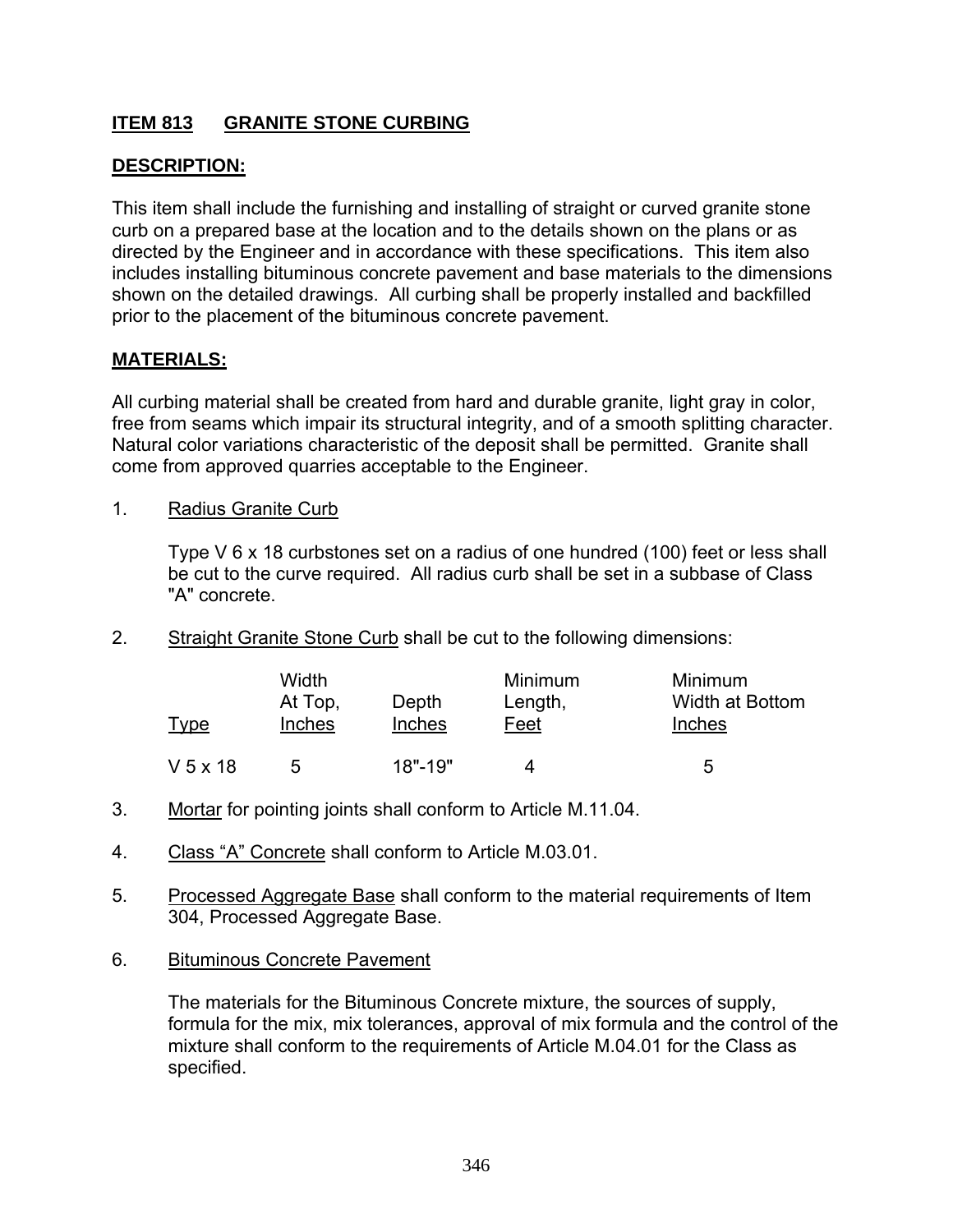The tack coat to be used on all cold joints shall conform to the requirements of Article M.04.

## **CONSTRUCTION DETAILS:**

1. Delivery

All granite curb shall be accepted by the Engineer at the time of delivery and before curbing is installed.

### 2. Excavation

Excavation shall be made of sufficient depth and width to accommodate the processed aggregate base as shown on the detailed drawings. The processed aggregate base shall be compacted to a firm, even surface and shall be approved by the Engineer.

### 3. Transition Section

a. Roadway Transitions:

A six (6) foot transition section of granite curb shall be installed at all end sections that do not match to other types of curbing. The end section shall match flush with the existing edge of the pavement.

b. Driveway Transition:

All transition sections of granite curbing along driveways shall be set in Class "A" concrete and meet the requirements of the detailed drawings.

#### 4. Backfilling

After all curb is set, the space between it and the wall of the trench will be backfilled with processed aggregate base material thoroughly tamped to the depth directed, care being taken not to affect the line or grade of the curb.

All curved granite stone curbing will be set in Class "A" concrete as shown on the detailed drawings.

#### 5. Bituminous Concrete Pavement

The surface shall be constructed in accordance with the requirements of Item 406, Bituminous Concrete, except that the material may be spread by hand and thoroughly compacted by multiple passes of a roller weighing not less than 500 pounds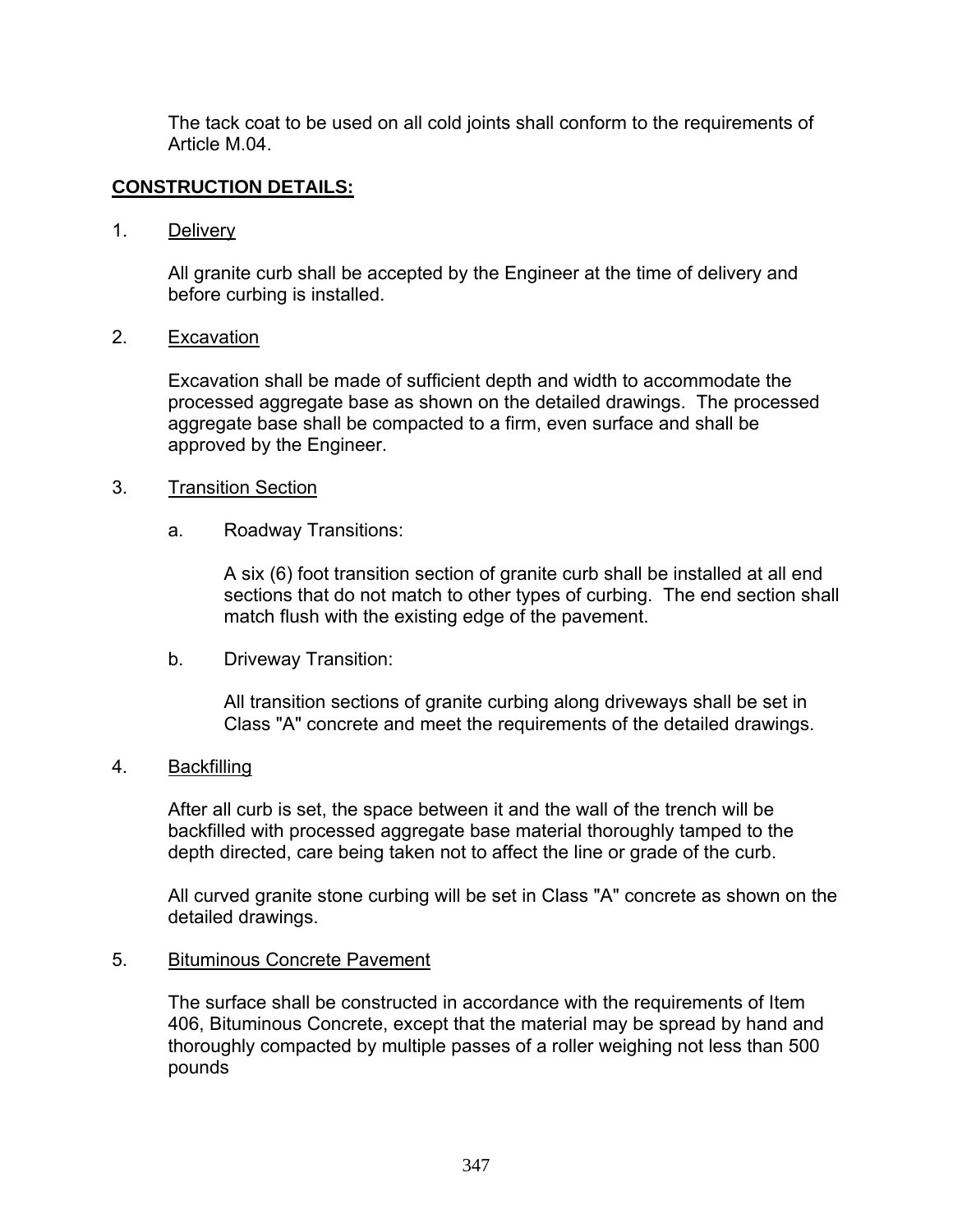### 6. Protection

The contractor shall protect curb stones and keep them in first class condition until completion and acceptance.

7. Joints

Joint openings between sections of curbing shall not vary from between ½ inch to  $\frac{3}{4}$  inch over the entire width of the exposed curb.

Joints are to be mortared to the full depth and width of the curb, and all excess mortar wiped clean off face of curb.

At intervals of fifty (50) feet one joint shall be left open for expansion purposes.

### **MEASUREMENT:**

This work will be measured for payment by the actual number of linear feet of straight, curved or transition granite stone curbing installed and accepted, which includes the installation of bituminous concrete pavement and base.

Measurement shall be made along the top arris line of face of curb. Curbing to be set on a radius of 100 feet or less will be measured for payment as curved granite stone curbing.

## **PAYMENT:**

Payment for this work will be made at the contract unit price per linear foot of "Granite Stone Curbing," complete in place. The price shall include all sawcutting of existing bituminous concrete, all excavation as shown on the detailed drawings, granite stone curbing, granite stone transition curbing, processed aggregate base, pointing, Class "A" concrete, bituminous concrete pavement, backfilling, compaction, disposal of all surplus material, equipment, tools and labor incidental thereto.

| <b>Item Number</b> | Pay Item                     | <b>Pay Unit</b>    |
|--------------------|------------------------------|--------------------|
| 813                | <b>Granite Stone Curbing</b> | <b>Linear Foot</b> |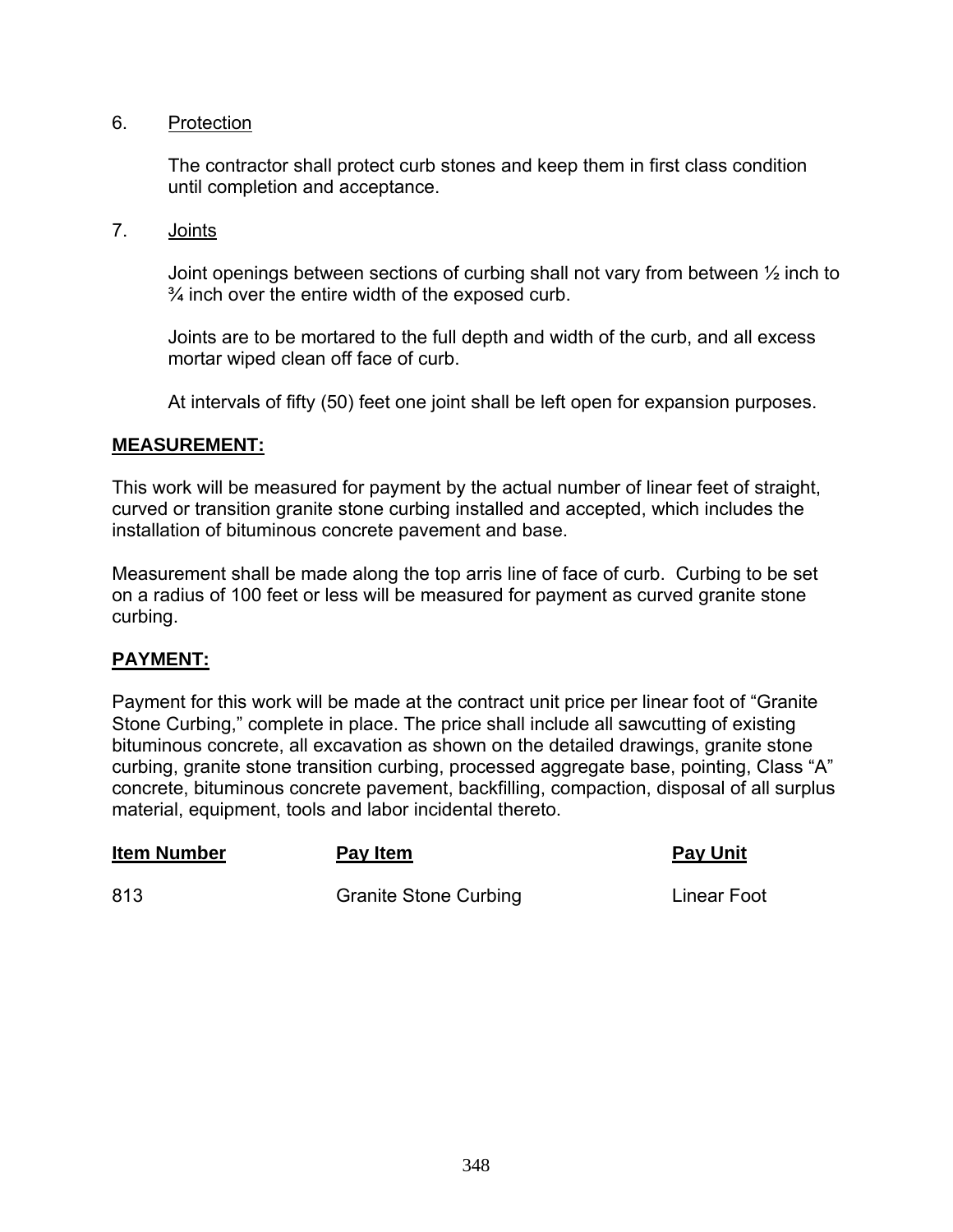# **ITEM 814 RESET STONE CURBING**

# **DESCRIPTION:**

This work shall consist of the removing and resetting or adjusting of existing stone curbing to the lines and grades given, in accordance with the dimensions and details of the plans or as ordered and in conformity with these specifications.

# **MATERIALS:**

All existing curbing which is acceptable shall be used. The reset stone curbing shall be in lengths of not less than 4 feet, except where necessary for closures, where no piece shall be less than 3 feet in length. Mortar for this work shall conform, as regards materials, proportions and mixing, to the mortar specified in Article M.11.04.

### **CONSTRUCTION DETAILS:**

The construction methods for this work shall conform to the requirements of Item 813, Granite Stone Curbing, as supplemented by the following requirements:

The curbing to be reset shall be removed with care to avoid damage and, if ordered, shall be transported to a point or points on the project which will allow all the reset curbing to be installed in continuous lines. Curbing removed and not reset shall remain the property of the Authority unless otherwise ordered by the Engineer, and shall be transported to such points, adjacent to the work, as the Engineer may designate. Where adjustments only have to be made to curbing, such adjustments shall be carried out as specified by the Engineer.

## **MEASUREMENT:**

This work will be measured for payment by the actual number of linear feet of the class of curbing, reset and accepted.

## **PAYMENT:**

This work will be paid for at the contract unit price per linear foot for "Reset Curbing," complete in place, which price shall include all materials, equipment, tools and labor incidental thereto and all excavation, backfilling, disposal of surplus material and all drainage openings.

There will be no direct payment for furnishing, placing and compacting gravel and/or concrete base, beveling or rounding the ends of the curbing, sealing the joints with mortar, removing the curbing and hauling it to any location on or adjacent to the project as directed by the Engineer; but the cost of this work shall be considered as included in the general cost of the work.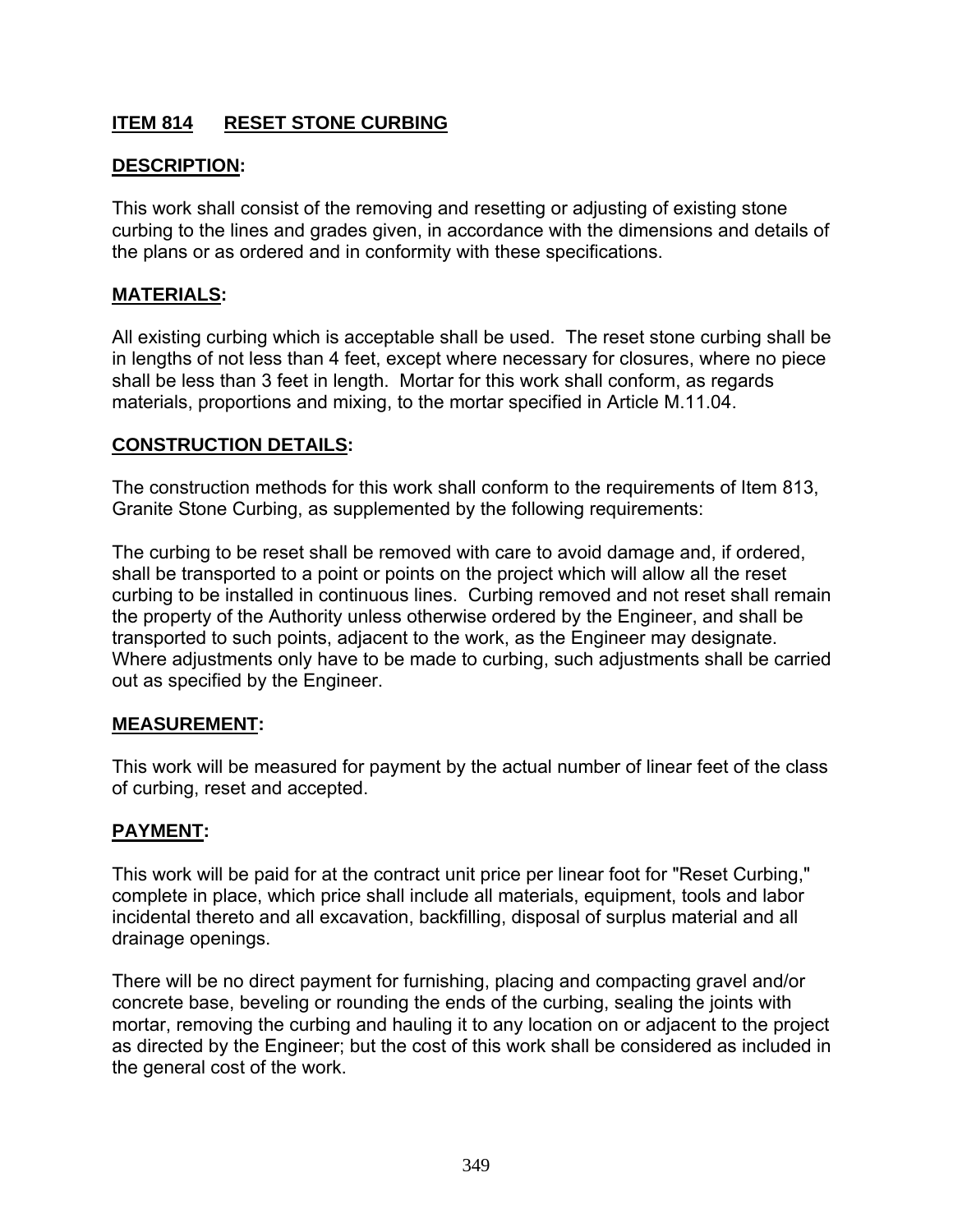**Item Number Pay Item Pay Item Pay Item Pay Unit** 

814

Reset Stone Curbing **Calculary Curbing** Linear Foot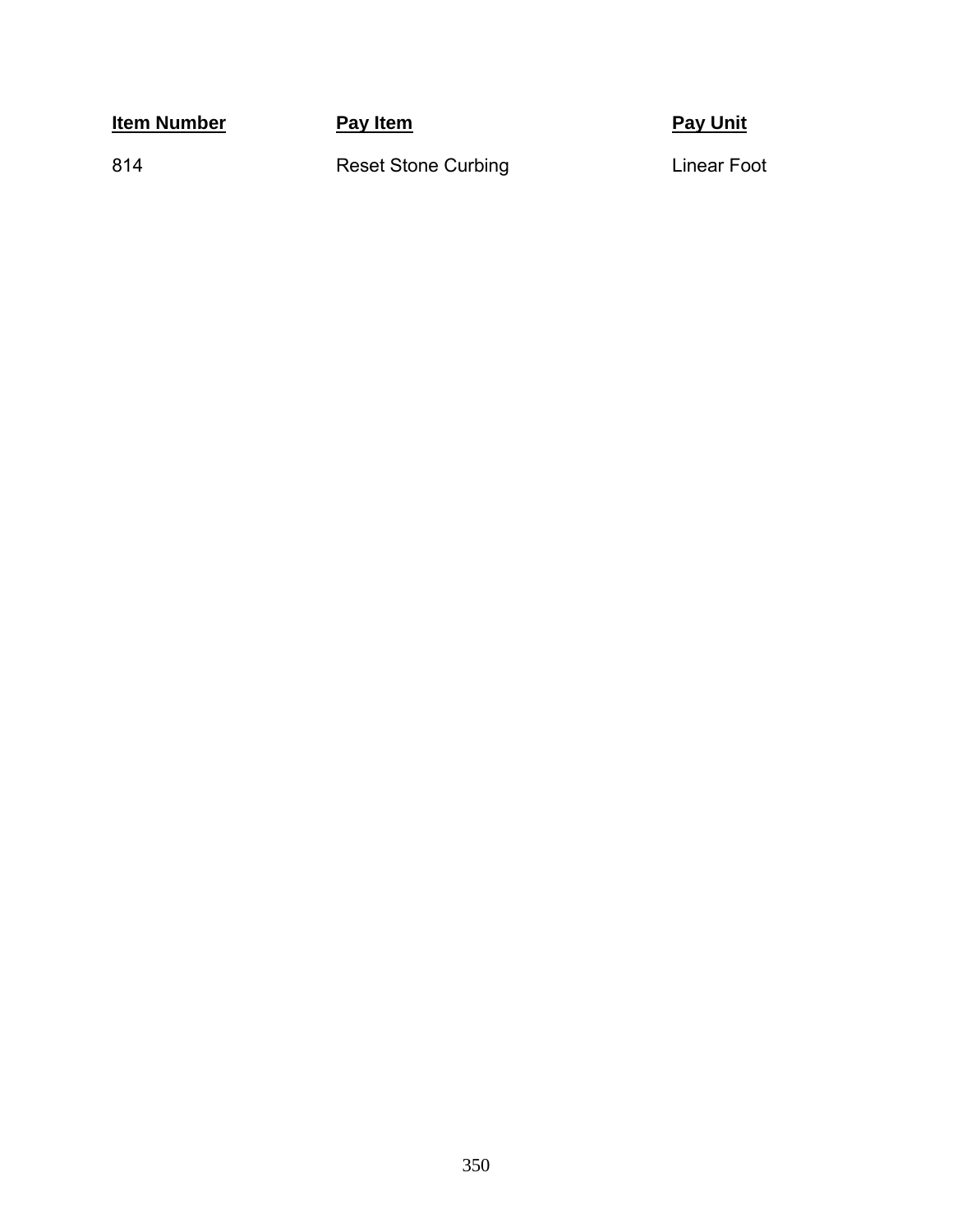# **ITEM 815 BITUMINOUS CONCRETE LIP CURBING**

### **DESCRIPTION:**

Bituminous concrete lip curbing shall consist of machine laid bituminous concrete, constructed on the pavement to the dimensions and details shown on the plans, or as ordered, and in conformity with the specifications.

### **MATERIALS:**

Materials, including tack coat, for this work shall conform to the requirements of Article M.04, Bituminous Class 3.

### **CONSTRUCTION DETAILS:**

The methods employed in performing the work and all equipment, tools machinery and plant used in handling materials and executing any part of the work shall be subject to the approval of the Engineer before the work is started, and whenever found unsatisfactory, it shall be changed and improved as required by the Engineer. All equipment, tools machinery and plant used must be maintained in a satisfactory working condition. The curbing shall be constructed in accordance with the following requirements.

Prior to the arrival of the mixture on the work, the surface of the pavement where the curbing is to be constructed shall be cleaned of all loose and foreign material. The surface; which shall be perfectly dry and clean at the time the mix, is placed, shall be coated with an approved tack coat just prior to placing the mixture.

On arrival at the site, the mixture shall be transferred from the truck to the hopper of the curbing machine; and the mixture shall be kept clean and free from dirt or foreign materials at all times.

The surface of the curbing shall be tested with a 10-foot straight-edge, and any variation from a true line exceeding 1/4 inch shall be satisfactorily corrected. The only compaction required shall be that obtained by the approved mechanical curbing machine.

Where machine work is impractical, the Engineer may permit hand laid curbing to be constructed.

If the design of the curbing machine is such that the outside wheels operate outside of the curb, the Contractor will be required to obtain a smooth surface by grading and consolidating the area on which the outside wheel of the machine rides, and this work shall be done at his expense.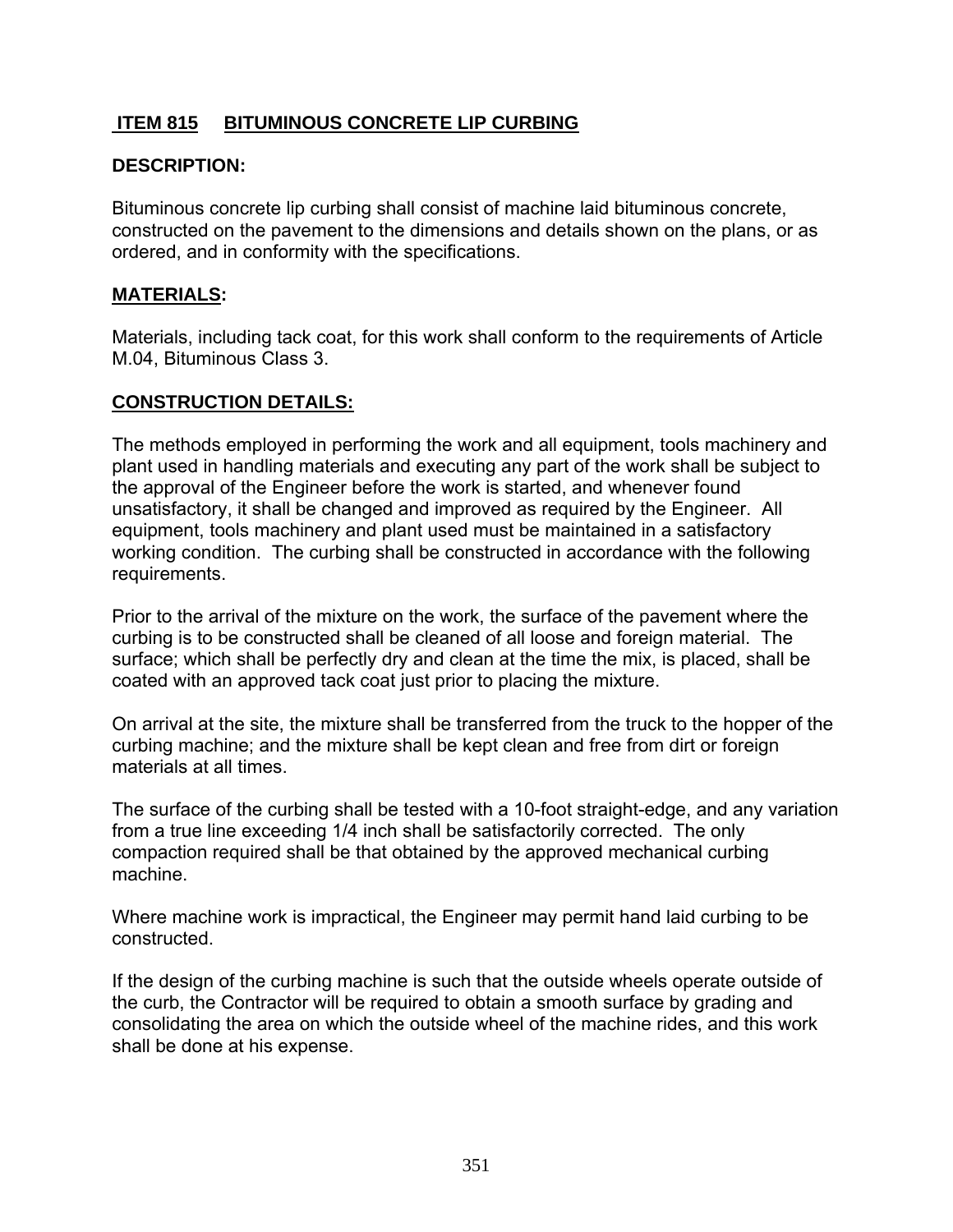After the completion of curbing, traffic shall be kept at a safe distance for a period of not less than 24 hours and until the curbing has set sufficiently to prevent injury to the work.

#### **MEASUREMENT:**

This work will be measured for payment along the top of the curb and will be the actual number of linear feet of bituminous concrete lip curbing completed and accepted.

## **PAYMENT:**

This work will be paid for at the contract unit price per linear foot for "Bituminous Concrete Lip Curbing" complete in place, which price shall include all materials, equipment, tools and labor incidental thereto.

#### **Item Number Contract Pay Item Pay Item Pay Item Pay Unit**

815 Bituminous Concrete Lip Curbing Linear Foot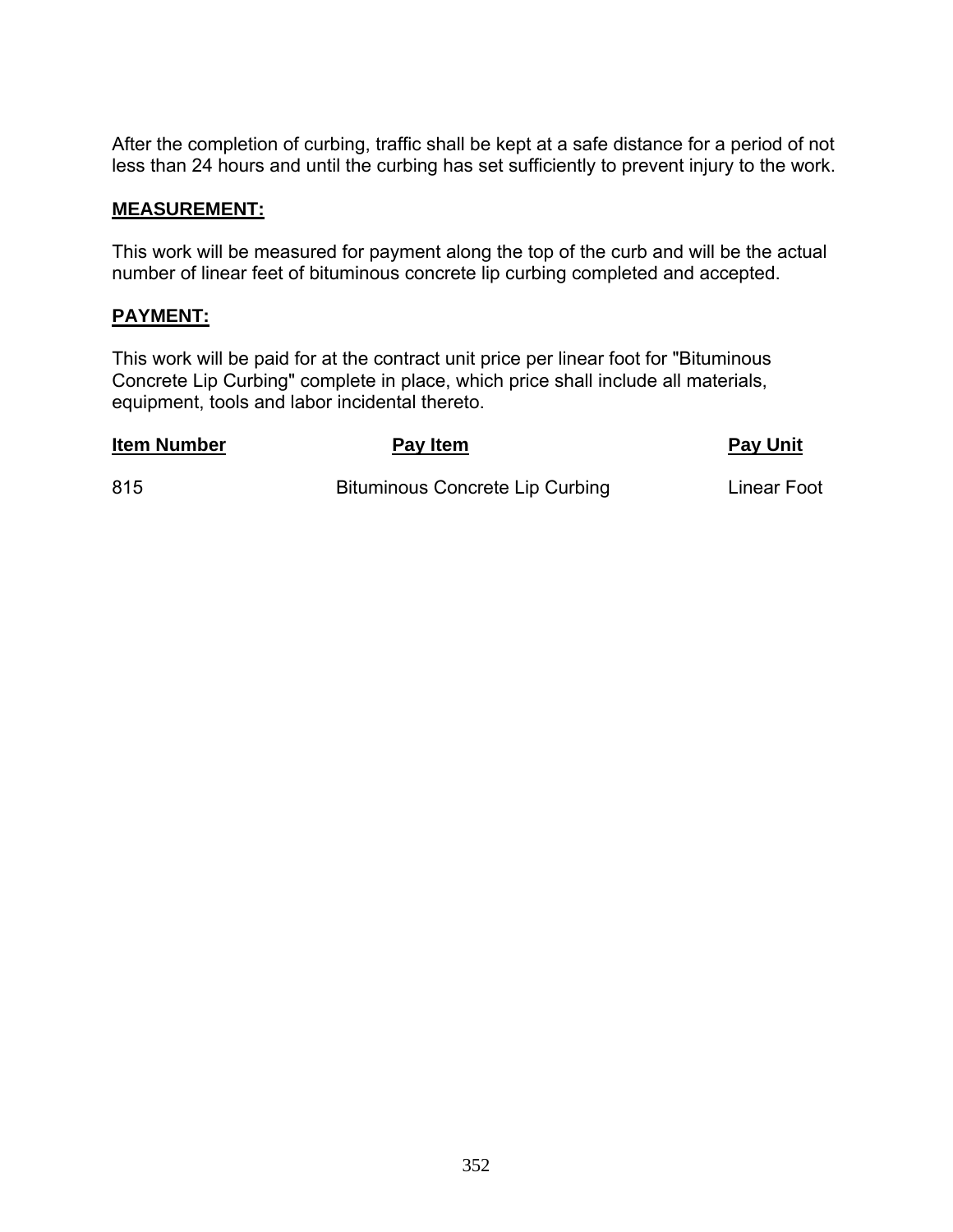# **ITEM 921 CONCRETE SIDEWALK AND DRIVEWAY**

### **DESCRIPTION:**

This item shall consist of concrete sidewalks and driveways constructed on a processed aggregate base course in the locations and to the dimensions and details shown on the plans or as ordered and in accordance with these specifications.

#### **MATERIALS:**

Materials for this work shall conform to the requirements of Article M.03.01 for Class "C" Concrete.

Air-entraining portland cement and air-entraining admixtures shall conform to Article M.03.01.

Processed Aggregate Base shall conform to Item 304.

Welded Wire Fabric shall conform to Article M.06.01.03.

Premoulded Bituminous Joint Filler shall conform to the requirements of A.S.T.M. Designation: D1751.

Resin Based Liquid Membrane Curing Compound shall conform to the requirements of Article M.03.01-10.

#### **CONSTRUCTION:**

**Excavation:** Excavation, including removal of any existing sidewalk, shall be made to the required depths below the finished grade, as shown on the plans or as directed. All soft and yielding material shall be removed and replaced with suitable material.

**Processed Aggregate Base:** The processed aggregate base shall be placed in layers not to exceed 6 inches in depth and to such a depth that after compaction it shall be at the specified depth below the finished grade of the walk. The base shall be wetted and rolled or tamped after the spreading of each layer.

**Forms:** Forms shall be of metal or wood, straight, free from warp and of sufficient strength to resist springing from the pressure of the concrete. If of wood, they shall be of 2-inch surfaced plank except that at sharp curves thinner material may be used. If of metal, they shall be of approved section and shall have a flat surface on the top. Forms shall be of a depth equal to the depth of the sidewalk.

Forms shall be securely staked, braced and held firmly to the required line and grade and shall be sufficiently tight to prevent leakage of mortar. All forms shall be cleaned and oiled or wetted before concrete is placed against them. Sheet metal templates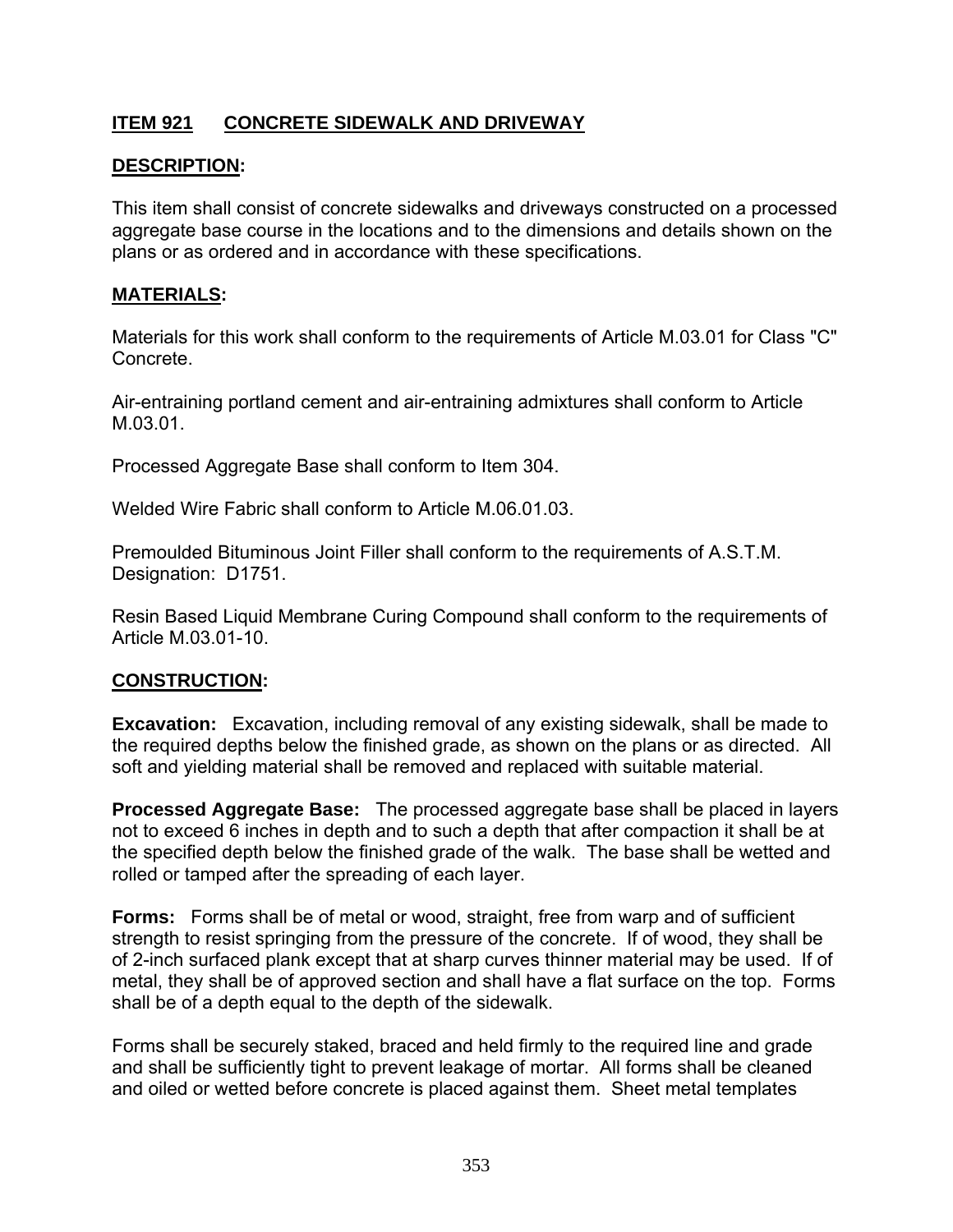1/8-inch in thickness, or the full depth and width of the walk, shall be spaced at intervals of 12 feet or as directed. If the concrete is placed in alternate sections, these templates shall remain in place until concrete has been placed on both sides of the template. As soon as the concrete has obtained its initial set the templates shall be removed.

**Concrete:** The concrete shall be proportioned, mixed, placed, etc, in accordance with the provisions of Item 601.02, Concrete Class "C," except as modified herein.

The concrete shall contain not less than 5 or more than 7 percent entrained air at the time the concrete is deposited in the forms.

A two application resin based liquid membrane curing compound shall be required.

Welded Wire Fabric for concrete reinforcement shall be embedded at mid-depth in the slab. The wire fabric shall consist of No. 6 gauge wire at six (6) inch centers transversely and longitudinally.

A premoulded bituminous joint filler shall be installed at all joints between sidewalk and curb, pavement, buildings, etc. and at all transverse construction joints.

**Finishing:** Transverse construction joints shall extend to the full depth of the slab spaced 20 to 25 feet apart. The edges of such joints shall be finished with an edging tool having a 1/4 inch radius.

The concrete surface shall be scored at intervals of three (3) to five (5) feet so that the finished walk will be marked in squares. The concrete shall be finished to produce a smooth and uniform surface.

The surface of the concrete shall be finished with a wood float or by other approved means. Immediately after smoothing operations have been completed and prior to the application of the curing compound, the surface of the concrete shall be textured with a light broom in a direction perpendicular to the centerline of the sidewalk.

**Backfilling and Removal of Surplus Materials:** The sides of the sidewalk shall be backfilled with suitable material thoroughly compacted and finished flush with the top of the sidewalk. All surplus material shall be removed and the site left in a neat and presentable condition to the satisfaction of the Engineer.

## **MEASUREMENT:**

**Concrete Sidewalk:** This work will be measured by the actual number of square feet of completed and accepted concrete sidewalk furnished in accordance with the Contract Drawings and Specifications and incorporated in the work.

**Concrete Driveway:** This work will be measured by the actual number of square feet of completed and accepted concrete driveway furnished in accordance with the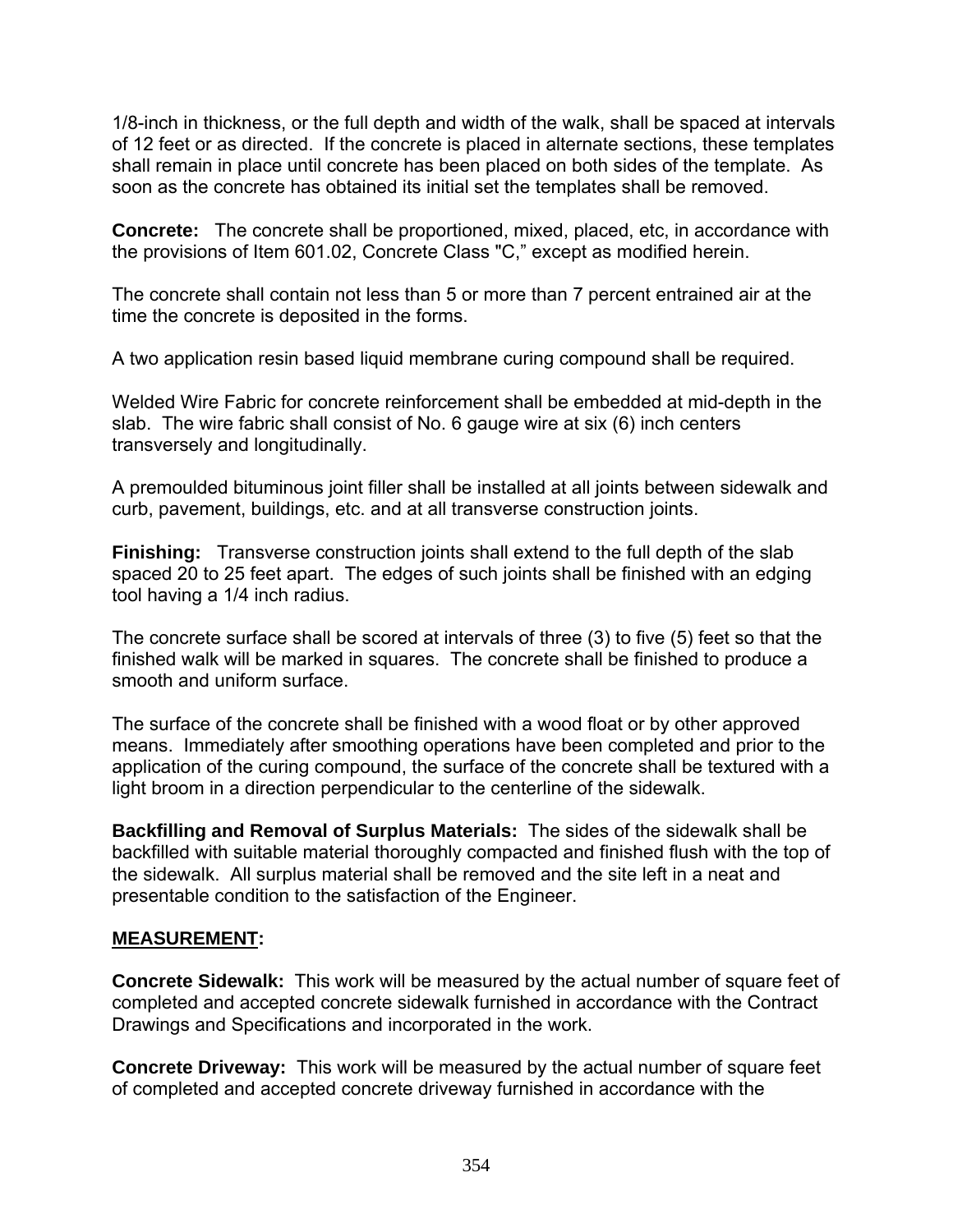Contract Drawings and Specifications and incorporated in the work.

**Excavation:** Excavation below and above the finished grade of the sidewalk, backfilling, and disposal of surplus material will not be measured for payment, but the cost shall be included in the unit price bid for the sidewalk and/or driveway.

**Processed Aggregate Base:** This work will not be measured for payment, but the cost shall be included in the unit price bid for the sidewalk and/or driveway.

# **PAYMENT:**

This work will be paid for at the contract unit price per square foot for "Concrete Sidewalk," or "Concrete Driveway," complete in place, which price shall include furnishing of all materials including portland cement concrete, all excavation as specified above, preparation of the subgrade, backfill, disposal of surplus material, processed aggregate base, welded wire fabric, liquid membrane curing compound, equipment, tools, materials and labor incidental thereto.

| <b>Item Number</b> | Pay Item                 | <b>Pay Unit</b> |
|--------------------|--------------------------|-----------------|
| 921.01             | <b>Concrete Sidewalk</b> | Square Foot     |
| 921.02             | Concrete Driveway        | Square Foot     |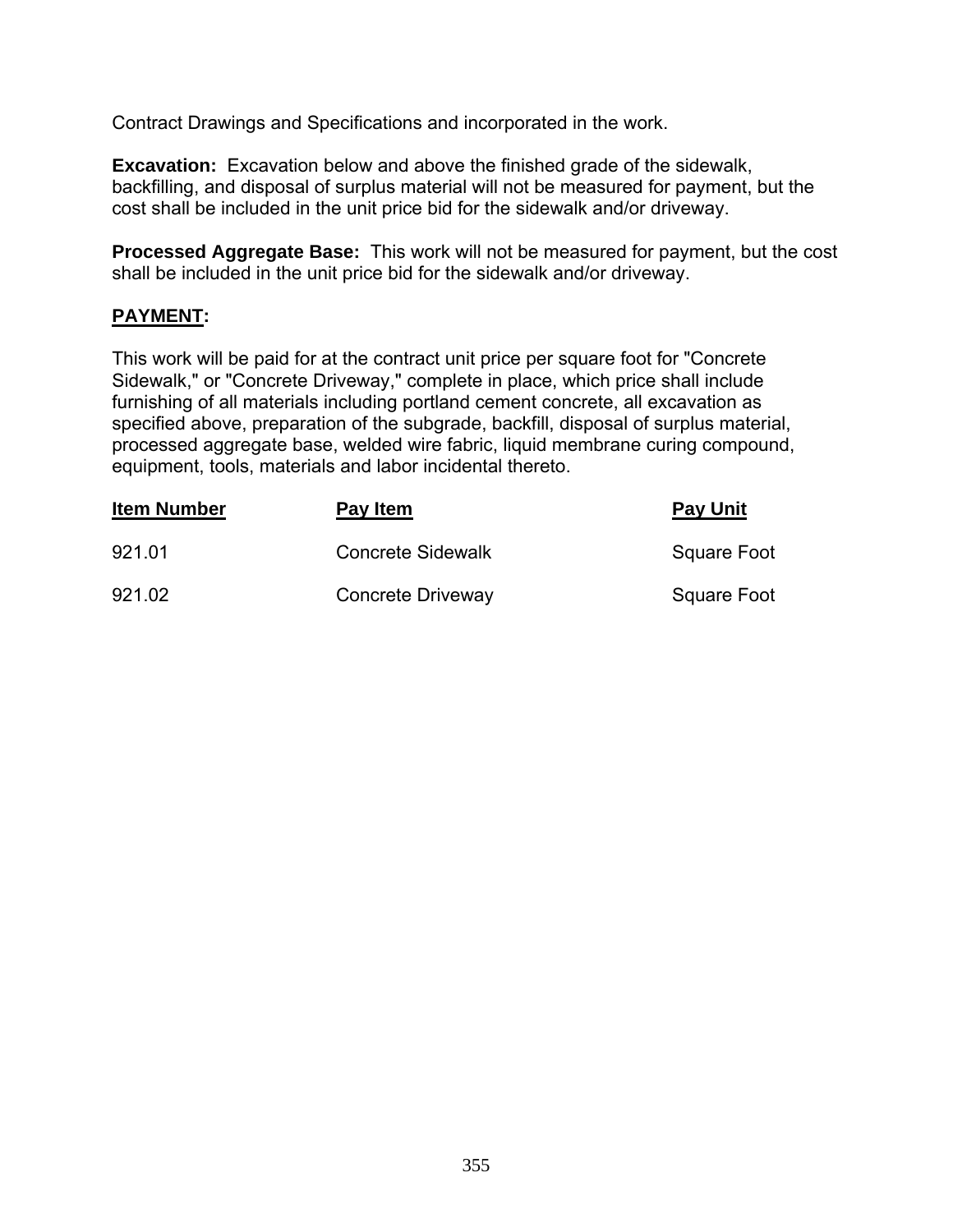# **ITEM 922 BITUMINOUS CONCRETE SIDEWALK AND DRIVEWAY**

#### **DESCRIPTION:**

This Item shall consist of a Bituminous Concrete Sidewalk or Driveway constructed on a processed aggregate base course in the locations and to the dimensions and details shown on the plans or as ordered and in accordance with these specifications.

### **MATERIALS:**

Materials for this work shall conform to the following requirements:

- 1. Processed Aggregate Base Course shall conform to the requirements of Item 304.
- 2. Bituminous Concrete Surface: Materials for this surface shall conform to the requirements of Article M.04, Class 2.

## **CONSTRUCTION DETAILS:**

- 1. Excavation: Excavation, including removal of any existing sidewalk, or driveway, shall be made to the required depth below the finished grade, as shown on the plans or as directed. All soft and yielding material shall be removed and replaced with suitable material.
- 2. Forms: When the bituminous concrete is spread by hand, forms shall be used. Forms shall be of metal or wood, straight, free from warp and of sufficient strength to resist springing from the impact of the roller. If made of wood, they shall be of 2 inch surfaced plank except that at sharp curves thinner material may be used; if made of metal, they shall be of an approved section. All forms shall be of a depth equal to the depth of the sidewalks or driveways and shall be securely staked, braced, and held firmly to the required line and grade. All forms shall be cleaned and oiled each time they are used.
- 3. Base Course: Processed Aggregate Base for the base course shall be uniformly spread upon the subgrade to the required depth and thoroughly compacted with a roller weighing not less than 500 pounds.
- 4. Bituminous Concrete Surface: This surface shall be constructed in accordance with the requirements of Item 406, Bituminous Concrete, except that the material may be spread by hand and thoroughly compacted by multiple passes of a roller weighing not less than 500 pounds
- 5. Backfilling and Removal of Surplus Material: The sides of the sidewalk or driveway shall be backfilled with suitable material thoroughly compacted and finished flush with the top of the sidewalk or driveway. All surplus material shall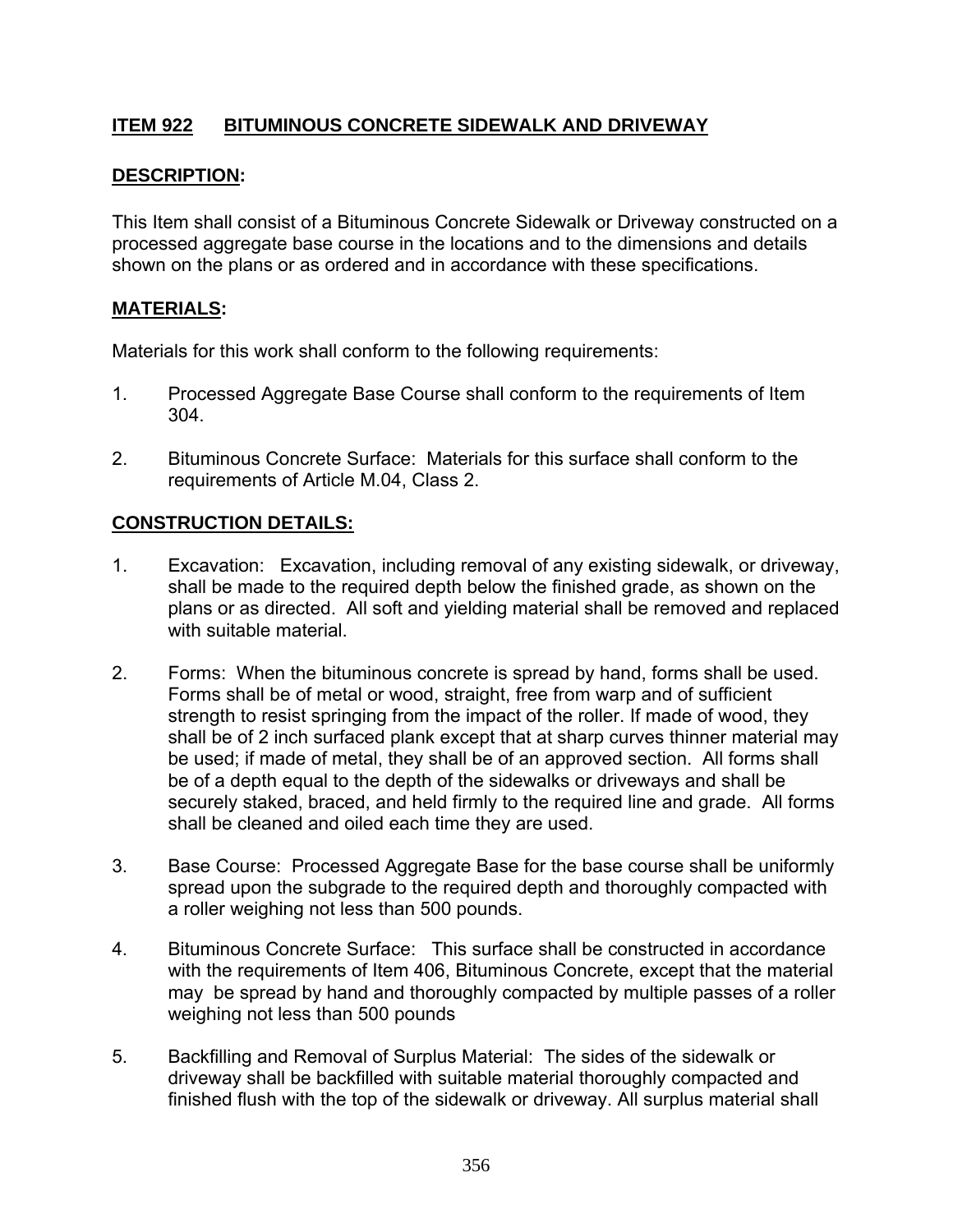be removed and the site left in a neat and presentable condition to the satisfaction of the Engineer. In sections inaccessible to the roller, the base course, surface course and backfill shall be hand-tamped with tampers weighing not less than 12 pounds, the face of which shall not exceed 50 square inches in area.

### **MEASUREMENT:**

**Bituminous Concrete Sidewalk:** This work will be measured by the actual number of square feet of completed and accepted bituminous concrete sidewalk furnished in accordance with the Contract Drawings and Specifications and incorporated in the work.

**Bituminous Concrete Driveway:** This work will be measured by the actual number of square feet of completed and accepted bituminous concrete driveway furnished in accordance with the Contract Drawings and Specifications and incorporated in the work.

**Excavation:** Excavation below and above the finished grade of the sidewalk, backfilling, and disposal of surplus material will not be measured for payment, but the cost shall be included in the unit price bid for the sidewalk and/or driveway.

**Processed Aggregate Base:** This work will not be measured for payment, but the cost shall be included in the unit price bid for the sidewalk and/or driveway.

## **PAYMENT:**

This work will be paid for at the contract unit price per square foot for "Bituminous Concrete Sidewalk," or "Bituminous Concrete Driveway," complete in place, which price shall include furnishing of all materials including the bituminous concrete, all excavation as specified above, preparation of the subgrade, backfill, disposal of surplus material, processed aggregate base, equipment, tools, materials and labor incidental thereto.

**Item Number Pay Item Pay Unit**

922 Bituminous Concrete Square Yard Sidewalk and Driveway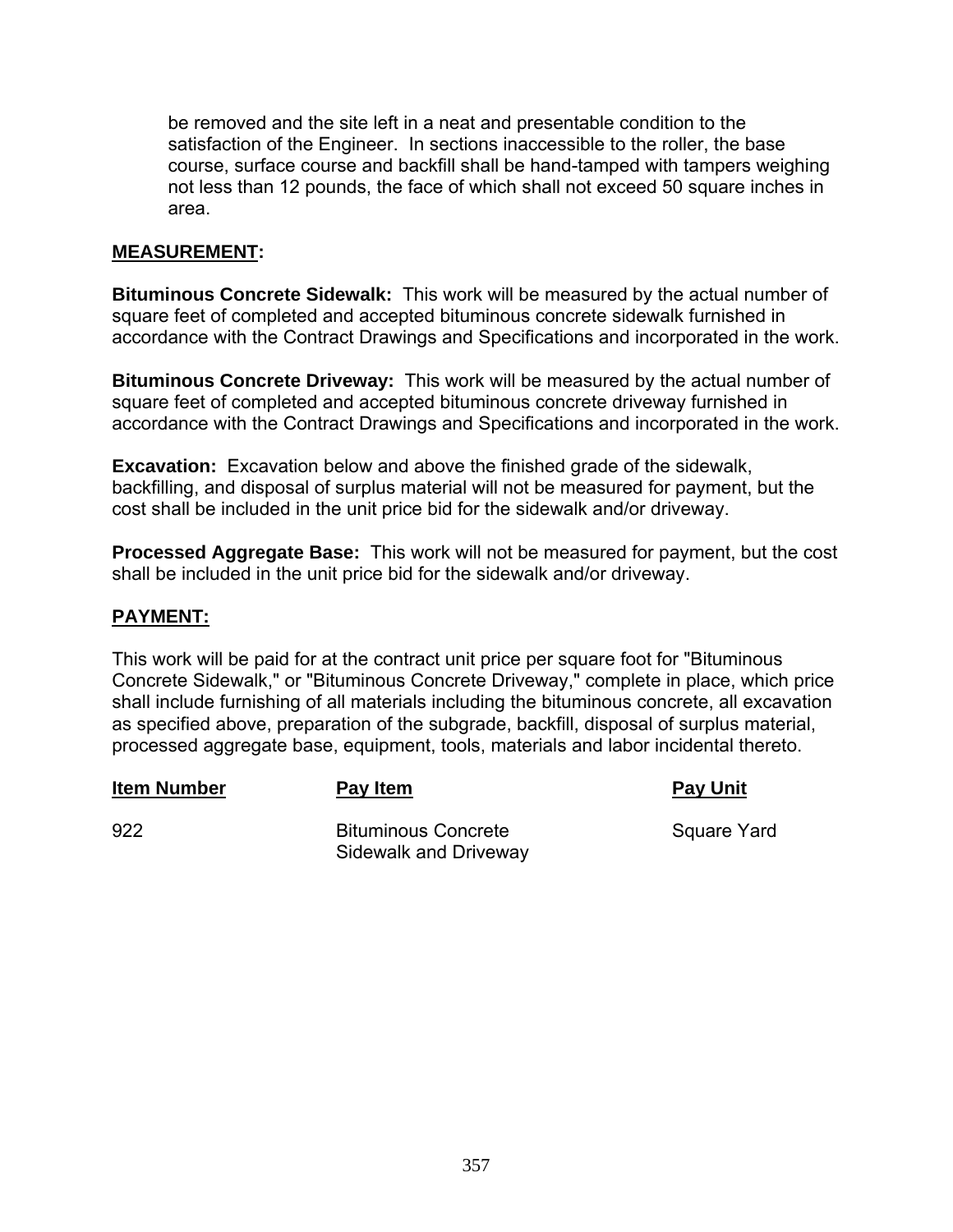# **ITEM 927 DRIVEWAY RESTORATION**

### **DESCRIPTION:**

Under this Item, the Contractor shall restore existing driveways disturbed during the course of the construction and as directed by the Engineer in accordance with these specifications and as shown on the contract drawings.

#### **MATERIALS:**

Materials utilized in the restoration of disturbed driveways shall be identical to the existing materials prior to the commencement of construction.

#### **CONSTRUCTION DETAILS**:

These Standard Specifications shall apply for the appropriate materials used in the driveway restoration.

#### **MEASUREMENT:**

Driveway Restoration: The quantity to be paid for will be measured by the actual number of square yards of Driveway Restoration performed in accordance with the Contract Drawings and Specifications and incorporated in the work.

**Excavation:** Excavation below the finished grade of the driveway, backfilling, and disposal of surplus material will not be measured for payment, but the cost shall be included in the unit price bid for the sidewalk and/or driveway.

**Processed Aggregate Base:** This work will not be measured for payment, but the cost shall be included in the unit price bid for the driveway restoration.

#### **PAYMENT:**

The unit price bid per square yard shall include the furnishing of all materials, all excavation as specified above, preparation of the subgrade, backfill, disposal of surplus material, processed aggregate base, equipment, tools, materials and incidental labor to complete the work as specified on the plans or directed by the Engineer.

Driveways damaged during the construction due to carelessness on the part of the Contractor shall be restored to their original condition by the Contractor at no expense to the Authority

| <b>Item Number</b> | Pay Item             | <b>Pay Unit</b> |
|--------------------|----------------------|-----------------|
| 927                | Driveway Restoration | Square Yard     |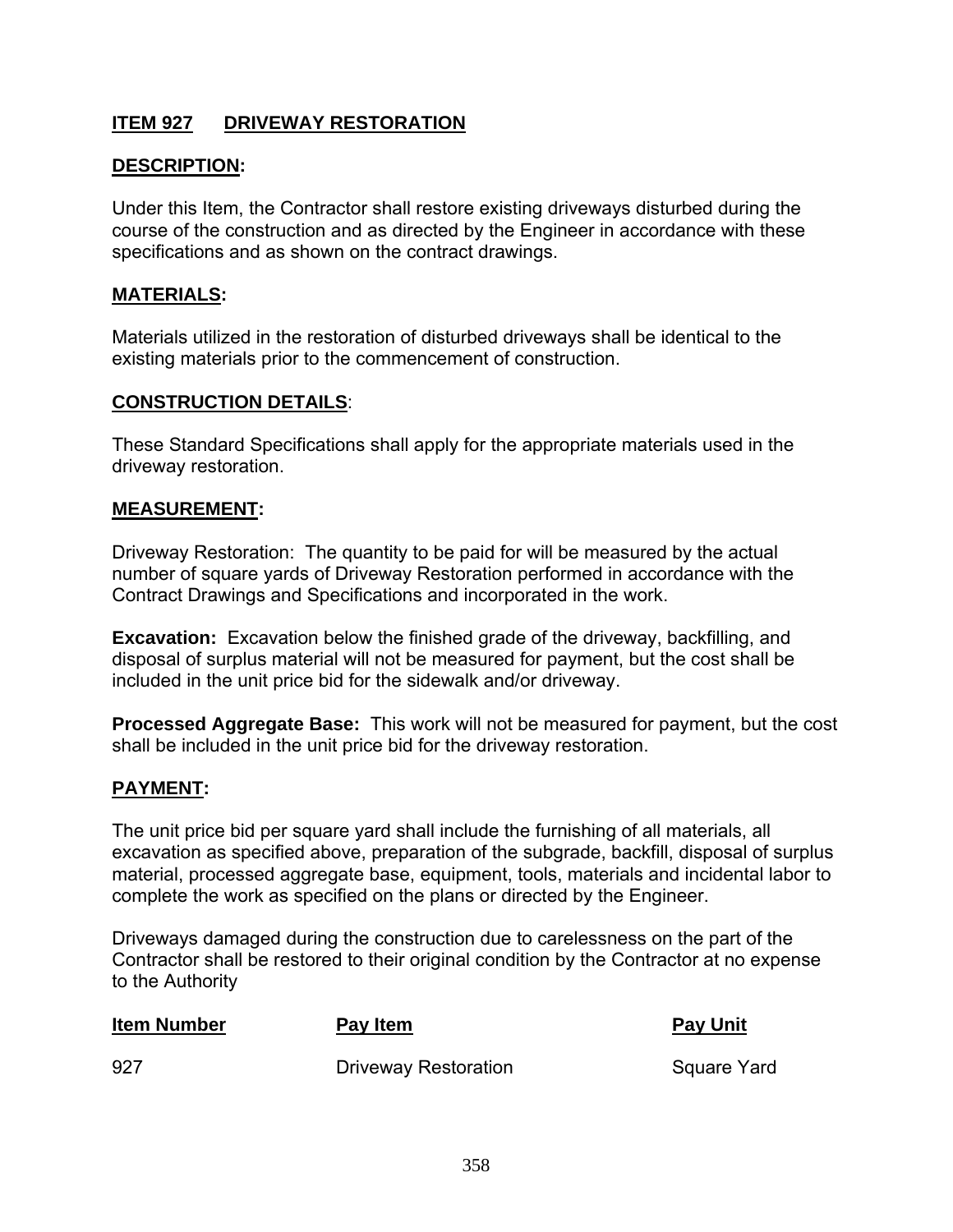# **ITEM 942 CALCIUM CHLORIDE FOR DUST CONTROL**

### **DESCRIPTION**:

This Item shall consist of furnishing calcium chloride and spreading it on the subgrade or in other areas of a project under construction, for the purpose of allaying dust conditions.

#### **MATERIALS:**

Calcium chloride shall conform to the requirements of AASHTO M 144, except that the pellet form and the flake form shall be equally acceptable.

#### **CONSTRUCTION DETAILS:**

Calcium chloride shall be applied only at the locations, at such times and in the amount as may be directed by the Engineer. It shall be spread in such manner and by such devices that uniform distribution is attained over the entire area on which it is ordered place.

#### **MEASUREMENT:**

Weights as marked on the shipping containers shall be used; or if directed by the Engineer, scales shall be furnished by and at the expense of the Contractor, and the calcium chloride weighed in a manner satisfactory to the Engineer.

#### **PAYMENT:**

Payment for this work will be made at the contract unit price per ton for "Calcium Chloride for Dust Control," which price shall include all material, equipment, tools, labor and work incidental thereto.

| <b>Item Number</b> | Pay Item                                 | <b>Pay Unit</b> |
|--------------------|------------------------------------------|-----------------|
| 942                | <b>Calcium Chloride for Dust Control</b> | Ton             |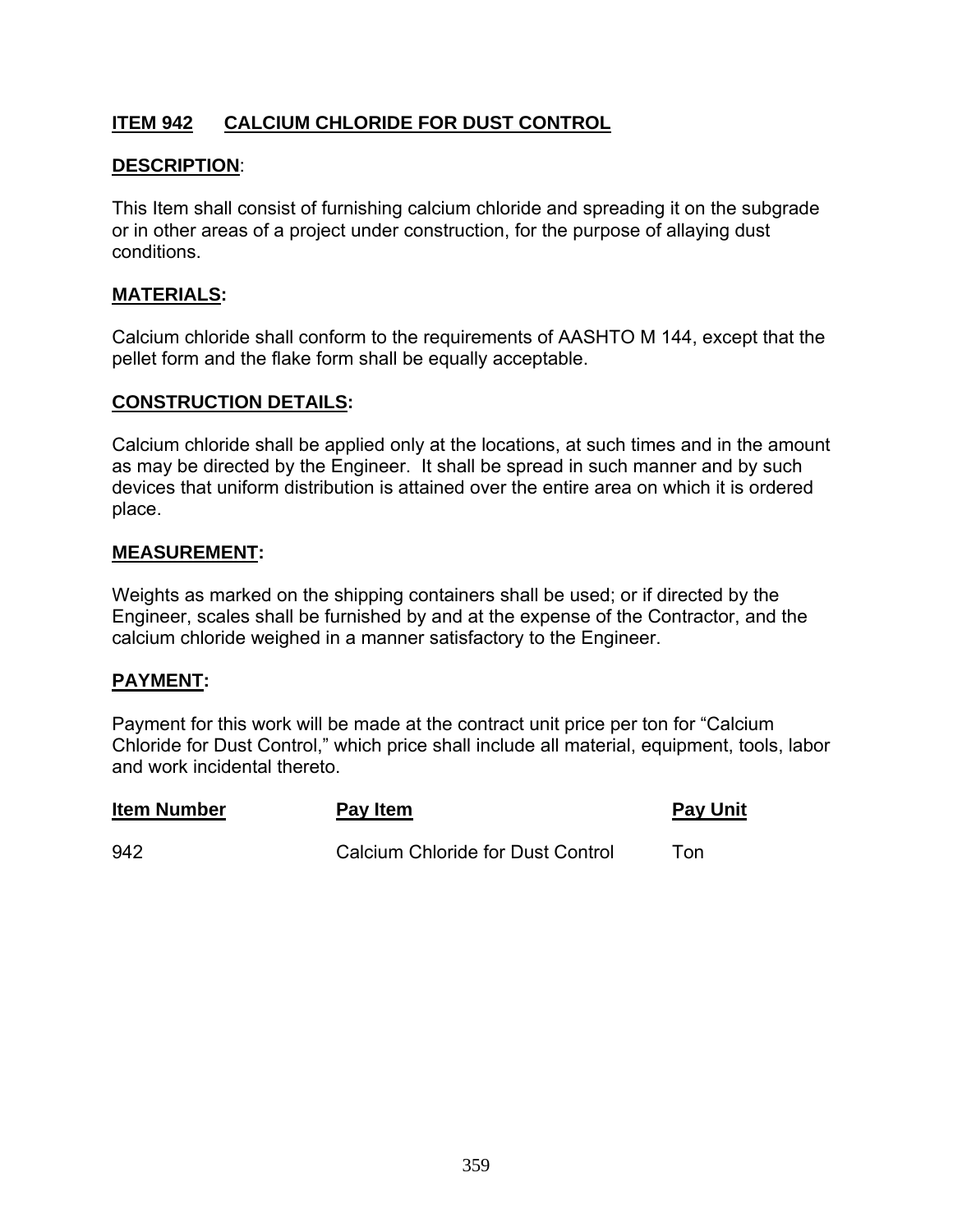# **ITEM 944 TOPSOIL**

### **DESCRIPTION:**

This work shall consist of furnishing, placing and shaping topsoil in areas shown on the plans or where directed by the Engineer. The topsoil shall be placed to the depth stated in the Contract.

#### **MATERIAL:**

The material shall conform to the requirements of Article M.13.01-1.

#### **CONSTRUCTION DETAILS:**

The areas on which topsoil is to be placed shall be graded to a reasonably true surface. Topsoil shall then be spread and shaped to the lines and grades shown on the plans, or as directed by the Engineer. The depth stated in the contract to which the topsoil is to be placed is to be the depth after settlement of the material has taken place. All stones, roots, debris, sod, weeds and other undesirable material shall be removed. After shaping and grading, all trucks and other equipment shall be excluded from the topsoiled area to prevent excessive compaction. The Contractor shall perform such work as required to provide a friable surface for seed germination and plant growth prior to seeding.

During hauling and spreading operations, the Contractor shall immediately remove any material dumped or spilled on the roadway. It shall be the Contractor's responsibility to restore to the line grade and surface all eroded areas with approved material and to keep topsoiled areas in acceptable condition until the completion of the Construction work.

#### **MEASUREMENT:**

This work will be measured for payment by the number of cubic yards of topsoil in place, furnished, placed and shaped, and the work accepted.

#### **PAYMENT:**

This work will be paid for at the contract unit price per cubic yard for "Furnishing and Placing Topsoil" which price shall include all materials, equipment, tools; labor and work incidental thereto.

| <b>Item Number</b> | Pay Item                                             | <b>Pay Unit</b>   |
|--------------------|------------------------------------------------------|-------------------|
| 944                | <b>Furnishing and Placing Topsoil</b><br>" Thickness | <b>Cubic Yard</b> |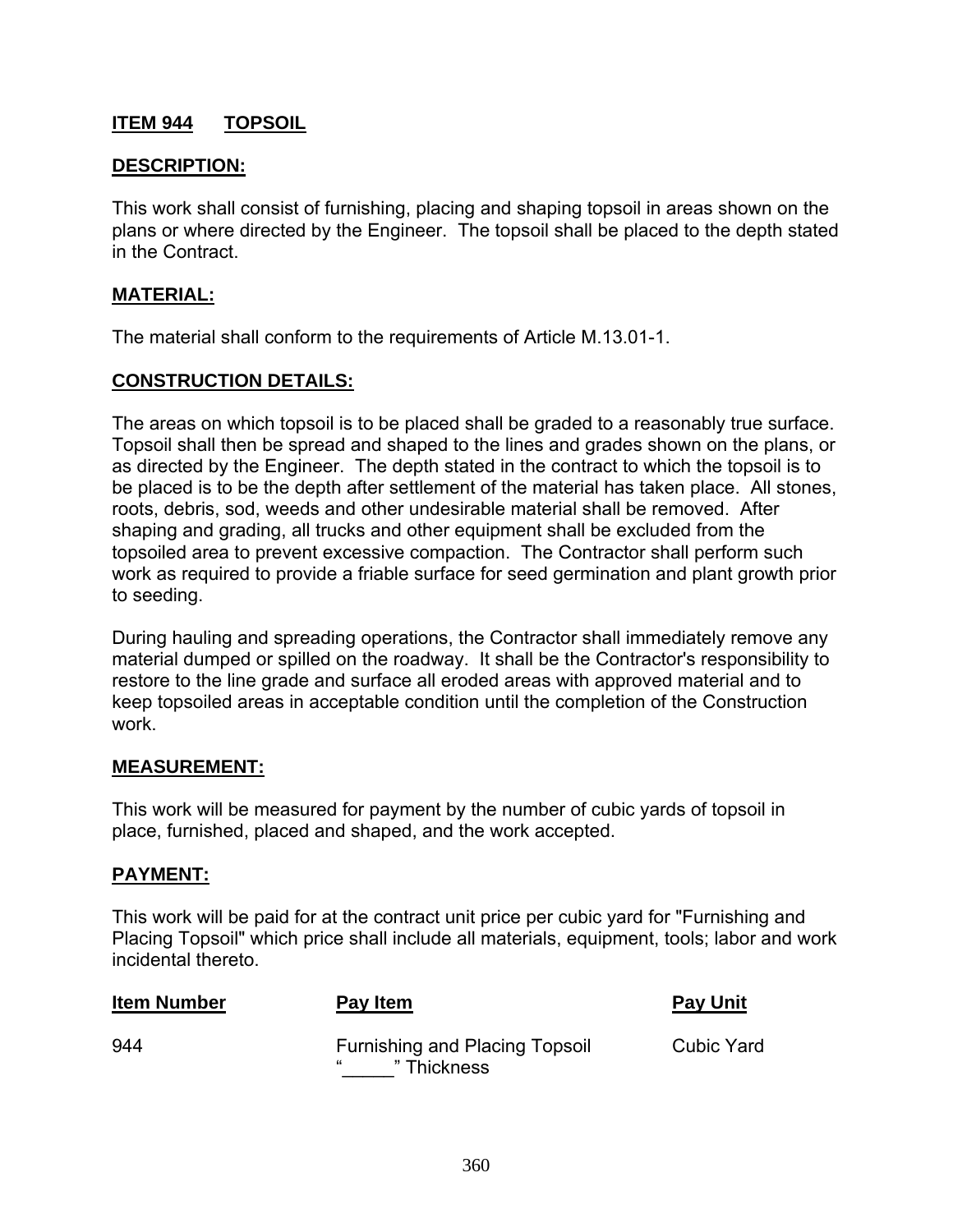# **ITEM 945 FERTILIZING, SEEDING AND MULCHING**

## **DESCRIPTION:**

The work included under this Item shall consist of furnishing and placing fertilizer, seed and mulch on all areas to be seeded as shown on the plans, or where directed by the Engineer.

#### **MATERIALS:**

The materials for this work shall conform to the requirements of Section M.13.

#### **CONSTRUCTION DETAILS:**

Construction methods shall be those established as agronomically acceptable and feasible and which are approved by the Engineer.

1. Preparation of the Seedbed:

 a) Level areas and lawns: These areas shall be made friable and receptive for seeding by discing or by other approved methods to the satisfaction of the Engineer. In all cases the final prepared and seeded soil surface shall meet the lines and grades for such surface as shown in the plans, or as directed by the Engineer.

 b) Slope and Embankment Areas: These areas shall be made friable and receptive to seeding by approved methods which will not disrupt the line and grade of the slope surface. In no event will seeding be permitted on hard or crusted soil surface.

 c) All areas to be seeded shall be reasonably free from weeds taller than three (3) inches. Removal of weed growth from the slope areas shall be by approved methods, including hand—mowing, which do not rut or scar the slope surface, or cause excessive disruption of the slope line or grade. Seeding on level areas shall not be permitted until substantially all weed growth is removed. Seeding on slope areas shall not be permitted without removal or cutting of weed growth except by written permission of the Engineer.

- 2. Seeding Season: The normal seasonal dates for seeding shall be as follows: Spring seeding: March 15th to June 15th Fall seeding: August 15th to October 15th
	- a) Out-of-Season Seeding at any time other than within the above season shall be allowed only when ordered by the Engineer or when the Contractor submits a written request for permission to do so and permission is granted. In the request, the Contractor must agree to apply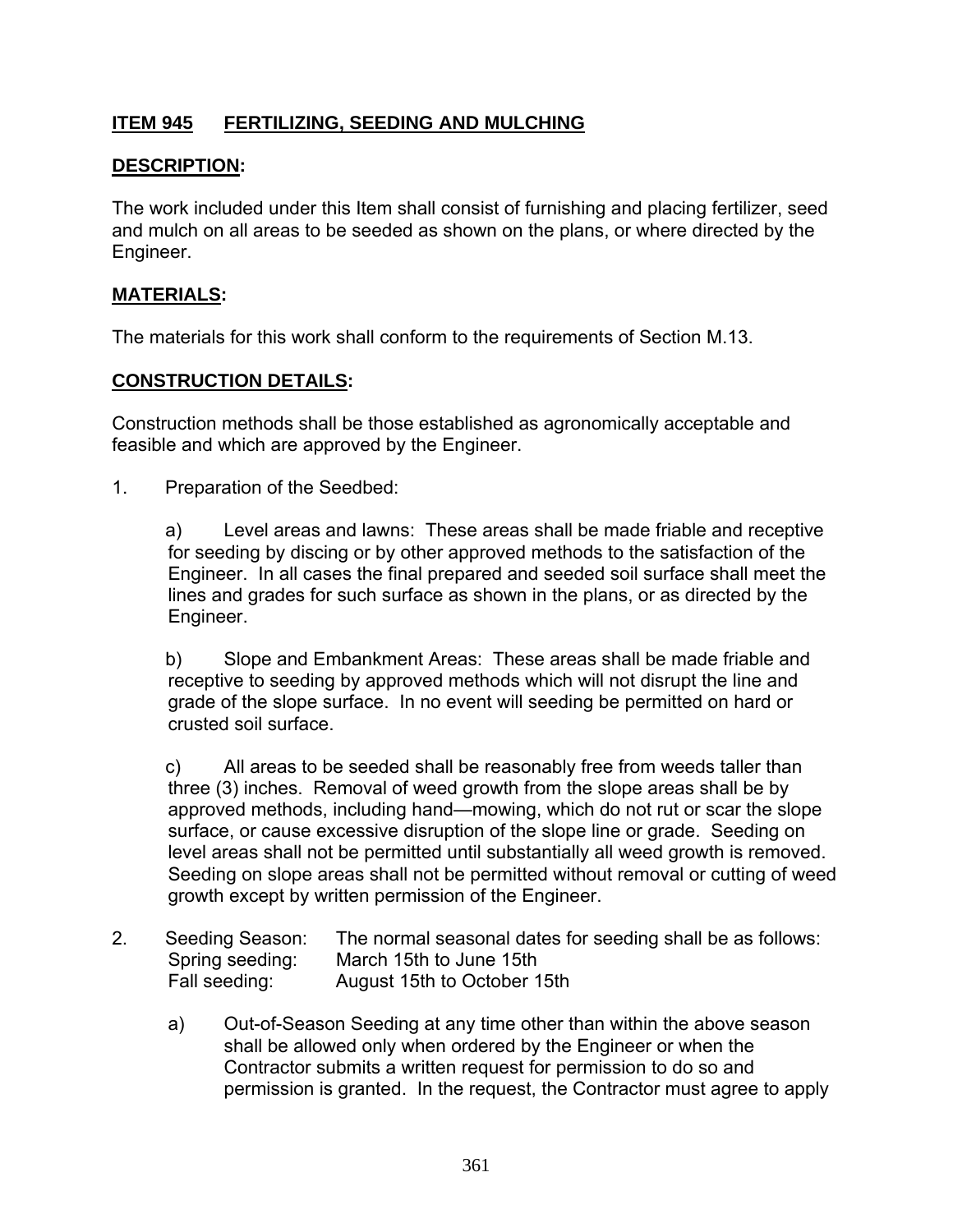the specified seed, fertilizer, and mulch at a rate of not less than 25 percent greater per unit area than the rates specified for use within the seeding season. The additional materials shall be furnished and placed at the Contractor's expense. The Contractor must also agree to reseed, remulch and repair any areas seeded out-of-season that are damaged by fire, erosion, or any other cause, as directed by the Engineer at no expense to the Authority.

- b) Where out-of-season seeding is ordered by the Engineer, the cost of additional material will be paid for by the Authority; and in this event, the Contractor will not be held responsible for damage or failure beyond its control due to out-of-season seeding.
- c) Areas of disturbed soil which will contribute significantly to air and stream pollution shall be established to the designated vegetative cover as soon as feasible or when directed by the Engineer.
- 3. Seeding Methods: Seed shall be uniformly applied by any agronomically acceptable and feasible method approved by the Engineer. Normal seed mixtures shall be applied at the rate of 100 pounds per acre.

Fertilizer shall be uniformly placed at the rate of 640 pounds per acre.

- 4. Mulching: Areas seeded shall be mulched unless otherwise ordered by the Engineer. Woodchip mulch shall not be used on seeded areas, unless otherwise shown on the plans or called for in the provisions, hay mulch will be used.
	- a) Hay shall be uniformly applied by an approved method to a placed depth of two (2) inches. Hay shall be held in place by one uniform application of asphalt emulsion Type SS—l, applied at the rate of 0.08 gallons per square yard. The emulsion shall have a temperature range within 50-120  $F^{\circ}$  at the time of the application. The emulsion may be applied during or immediately after the application of the mulch.
- 5. Compaction: The Contractor shall keep all equipment and vehicular and pedestrian traffic off areas that have been seeded to prevent excessive compaction and damage to young plants. Where such compaction has occurred, the Contractor shall rework the soil to make a suitable seedbed; then reseed and mulch such areas with the full amounts of the specified materials, at no extra expense to the Authority.
- 6. Maintenance: The Contractor shall be required to replant, using full amounts of all specified materials, those areas damaged by wind, fire, equipment, or pedestrian traffic to the satisfaction of the Engineer, except as specified herein.

Work under this Item shall not be complete until all stones, glass, cables, bale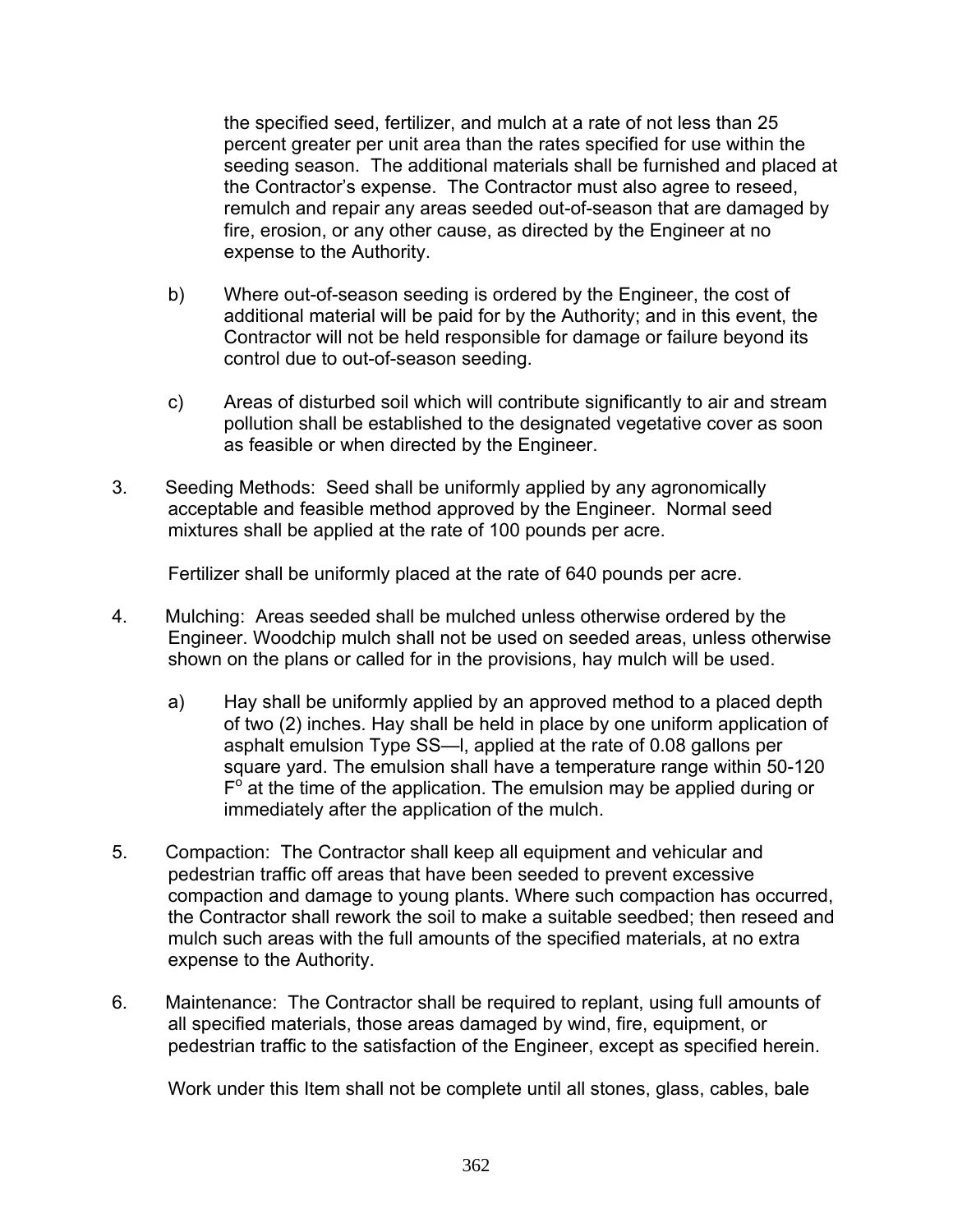wire, and other debris have been removed from the seeded areas. Cleanup shall also include the removal of all debris resulting from the seeding or planting operations on shoulders, pavement or adjacent property, public and private. The Contractor shall be required to shape, grade, and establish vegetative cover in accordance with the specifications on all areas disturbed outside the normal limits of construction. When the Contractor is ordered to do any mowing of established grass, such work will be paid for as extra work.

7. Warranties and Certifications: The Contractor shall surrender to the Engineer all warranties or certifications, or both, furnished with the seed mixture or fertilizer prior to use of the material.

 Warranties and/or guarantees shall be consistent with nursery standards but at no time be less than one year from the date of installation and acceptance.

#### **MEASUREMENT:**

This work will be measured for payment by the number of square yards, surface area, actually covered by seeding and fertilizer as specified.

## **PAYMENT:**

This work will be paid for at the contract unit price bid per square yard for "Fertilizing, Seeding and Mulching", which price shall include all materials, maintenance, equipment, tools, labor and work incidental thereto except that when the Engineer orders any mowing to be done, the cost of such work will be paid for as extra work.

| <b>Item Number</b> | <u>Pay Item</u>                   | <b>Pay Unit</b>    |
|--------------------|-----------------------------------|--------------------|
| 945                | Fertilizing, Seeding and Mulching | <b>Square Yard</b> |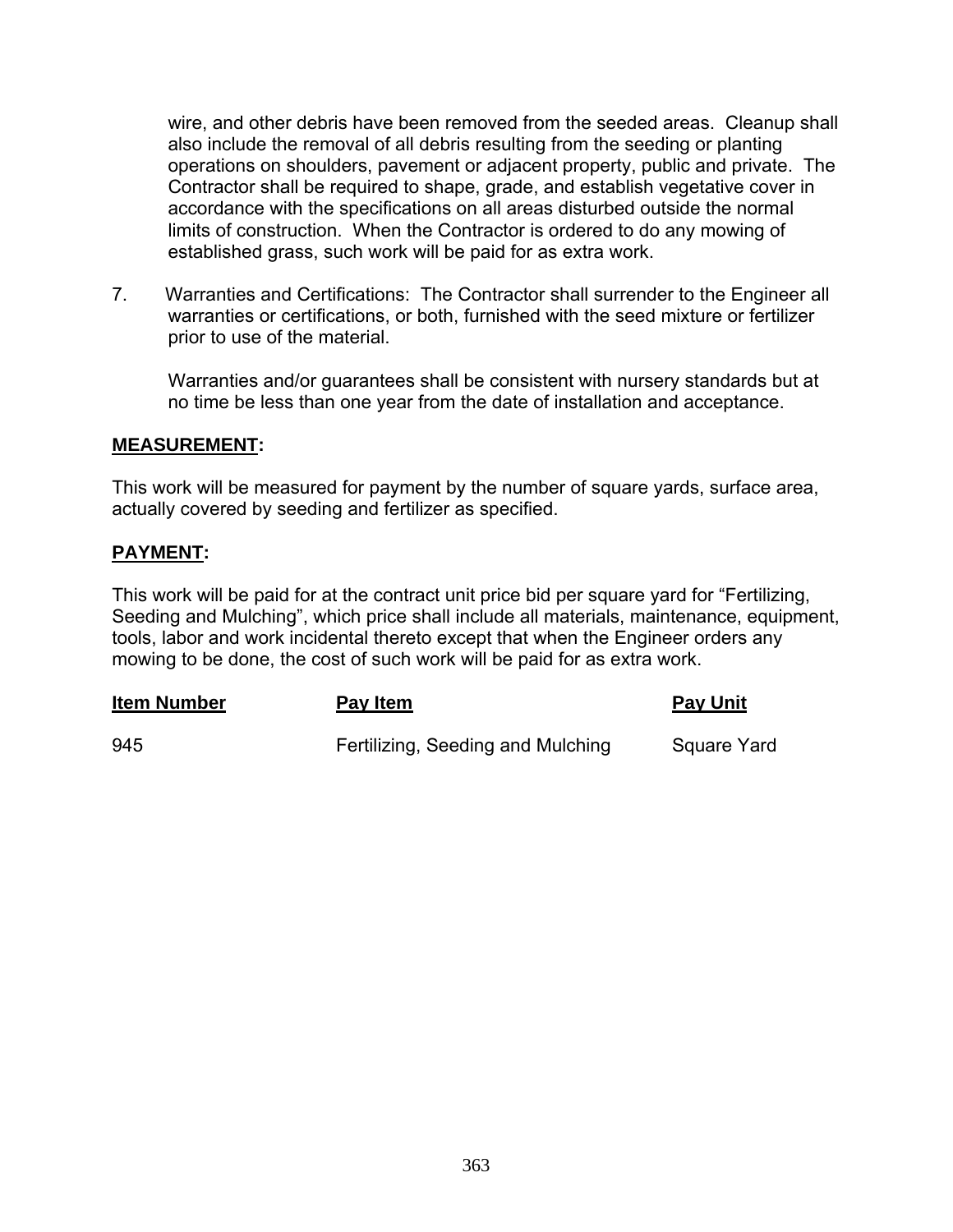# **ITEM 949 PLANTING**

### **DESCRIPTION:**

The work under these items shall consist of furnishing, planting and mulching trees, shrubs, vines and ground cover plants of the type and size indicated on the plans or special provisions. It shall also include all incidental operations, such as the care of the living plants and the replacement of dead and unsatisfactory plants or unsatisfactory materials before final acceptance of the contract.

### **MATERIALS:**

The material for this work shall conform to the requirements of Section M.13.

### **CONSRUCTION DETAILS:**

Construction methods shall be performed in accordance with these specifications.

The Contractor is cautioned that within the limits of any project, buried cable for illumination or utilities, which may be energized, may be present.

**1. Planting Season:** Unless otherwise shown on the plans or directed by the Engineer, the planting seasons shall be those indicated below. No planting shall be done in frozen ground or when snow covers the ground, or the soil is otherwise in an unsatisfactory condition for planting.

#### **Deciduous Material**

- **Spring:** March 1st to May 1st (inclusive) except for balled and burlapped material, the planting of which will terminate on May 15th.
- **Fall:** From October 15th until the ground freezes. Such plant items, as may be designated elsewhere in the contract documents, shall be planted in the spring planting season only.

#### **Evergreen Material**

- **Spring:** March 1st to June 1st (inclusive).
- **Fall:** August 15th to October 1st (inclusive).
- **2. Protection:** Plants received by the Contractor shall be kept moist, fresh and protected against exposure to sun, wind and freezing temperatures whether in the receiving yard, in transit, while being handled or in temporary storage on the job site awaiting planting. Bare-root plants, which are not planted immediately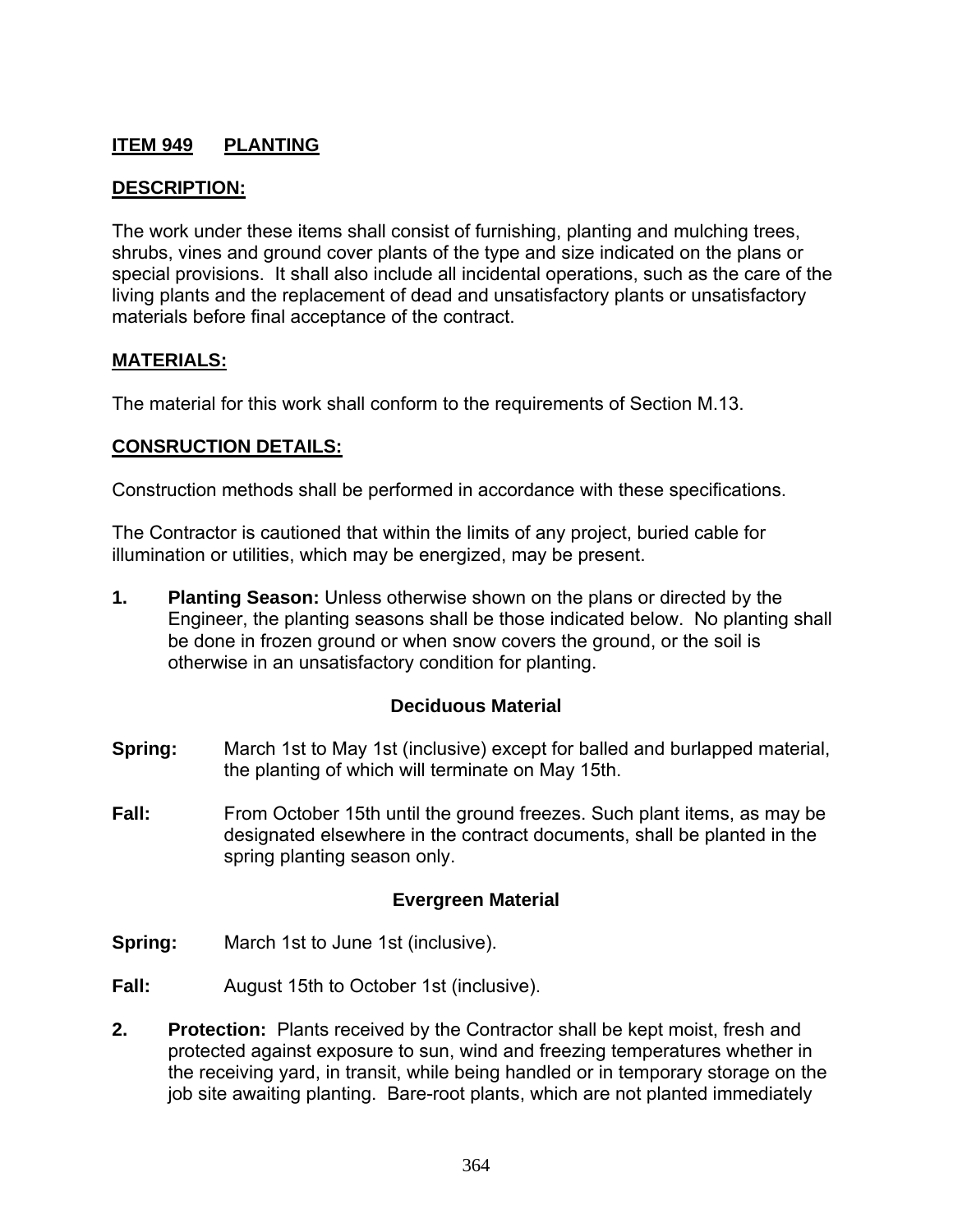upon receipt, shall be heeled-in in trenches with the bundles opened, the plants separated and all roots covered so as to leave no air spaces. Balled and burlapped plants shall have their earth balls covered by earth, wood chips, cloth, straw or other suitable material which shall be kept moist.

- **3. Layout:** Plant material locations and bed outlines will be staked on the project site by the Engineer-Designer or their designee in the presence of the Contractor, or a representative, before any plant pits or beds are excavated. Requests by the Contractor for the staking of the plant layout shall be at least 48 hours, excluding weekends and holidays, prior to the date the Contractor wishes to have the layout staked. Labor, equipment and new, smooth stakes of approved quality are to be furnished by the Contractor for this purpose.
- **4. Excavation:** Excavation for planting beds and pits shall conform to the approved staked locations and outlines. The latter shall be neatly formed by means of spades or other approved tools. All sod, weeds, roots and other objectionable material excavated from the plant beds or pit sites which are unsuitable for backfill shall be removed from the site immediately and disposed of by the Contractor in a manner satisfactory to the Engineer.

The Contractor at its option may apply, prior to excavating plant pits in designated planting bed locations, at no expense to the Authority, a postemergent aqueous spray treatment of Glyphosate (isopropylamine salt of glyphosate) 41% acid equivalent (ae) to the existing bed vegetation in accordance with the manufacturer's recommendations for perennial vegetation control, instead of excavating the planting bed.

A minimum of fourteen (14) days post application, or when the perennial species shows the visible effects of the treatment, the Contractor shall mow, at no expense to the Authority, all treated bed areas to a maximum height of 4 inches.

Plant pits may then be excavated, and the excavated soil and vegetative debris shall then be immediately removed from the project site.

In planting bed areas following the excavation of the pits, but before the installation of plant material, the remaining turf grasses and unwanted vegetation shall be sprayed, unless otherwise directed by the Engineer, with Glyphosate at the manufacturer's recommended rate.

**5. Pits:** Size of pits, in earth excavation, shall bear the following relation to the spread of the roots (or the diameter of balls) of the plants to be planted in them:

Pit diameters shall be twice the rootspread up to and including a 2-foot rootspread.

Pit diameters shall be 2 feet greater than that for rootspreads of 2 to 4 feet.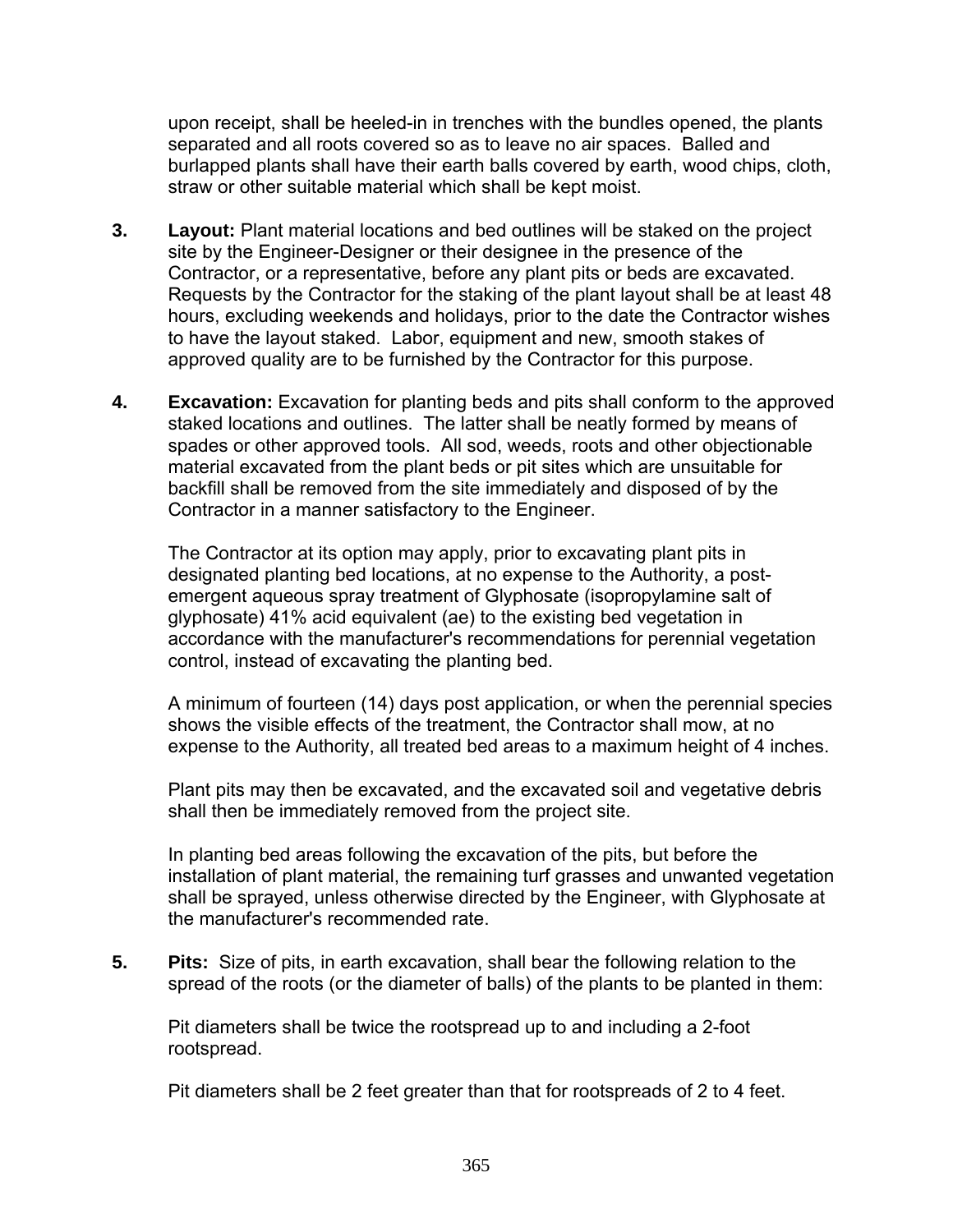Pit diameters shall be one and one-half times the rootspread diameter for rootspreads of over 4 feet.

The depth of all pits shall be adequate to permit a minimum of 12 inches of soil backfill under all roots or balls. Pits for vines shall be at least 10 inches (in diameter and 10 inches in depth.

Any excavation in excess of that required shall be replaced with planting soil.

- **6. Obstructions Below Ground:** Any rock or underground obstruction shall be removed to the depth necessary for planting as specified, unless other locations for the planting are approved by the Engineer.
- **7. Preparation of Backfill:** The planting soil shall be delivered to the project site and stockpiled. The peat shall be delivered to the project site in containers conforming to Subarticle M.13.07-13. The planting soil and peat shall be thoroughly mixed on the project site, in the presence of the inspector, at the rate of one part of peat to two parts of planting soil.
- **8. Setting Plants:** All plants shall be set plumb and at such a level that after settlement they bear the same relation to the surrounding ground as they bore to the ground from which they were dug. Backfill material for all plants shall be thoroughly and properly settled by firming or tamping. Thorough watering shall accompany backfilling unless otherwise approved. Saucers capable of holding water shall be formed about individual plants (exclusive of plant beds) by placing ridges of planting soil around each, or as directed by the Engineer.

Balled or burlapped plants shall be carefully placed in the prepared pits so that the balls rest on the backfill material. Planting soil and peat backfill shall then be filled in around the plant ball and thoroughly tamped. The remaining burlap around the ball shall then be loosened and spread out away from the plants or cut away and removed. Such roots as may have been wrapped around the ball and contained within the burlap shall be straightened and the remainder of the pit filled with tamped planting soil and peat mixture, making certain that no air pockets remain. The bare roots plants shall be properly spread out in a natural position and planting soil and peat backfill carefully worked in among them. All broken or frayed roots shall be cleanly cut off.

**9. Fertilizing:** Shrub beds shall be fertilized at the rate of 3 pounds per 100 square feet of surface area (broadcast). The fertilizer shall be uniformly applied to the surface of the beds and worked into the upper 2 inches of soil. Individual trees shall be fertilized at the rate of 2 pounds per inch of trunk diameter, and the fertilizer shall be mixed into the upper 2 inches of soil.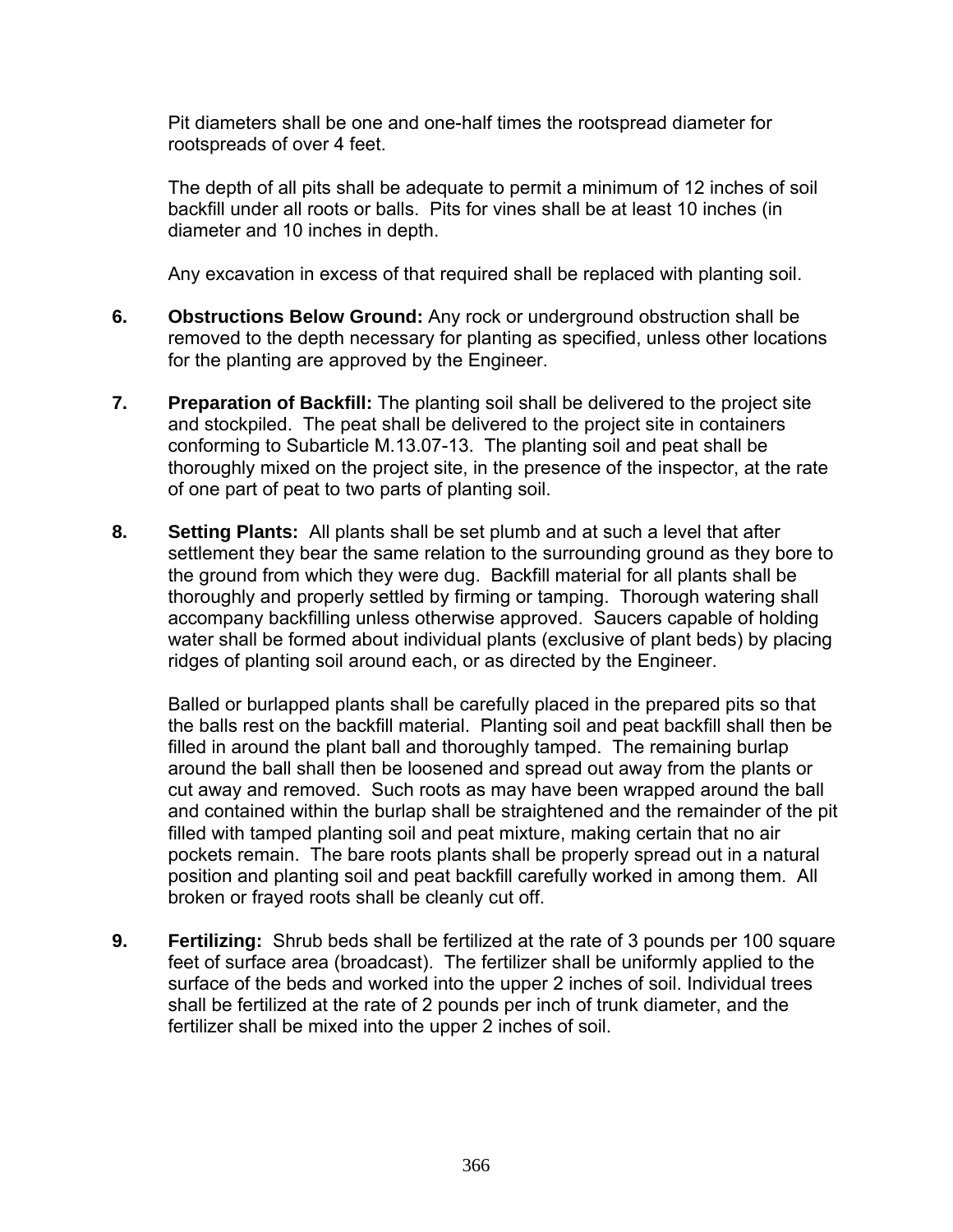A second application of fertilizer shall be applied to all plant items at the same specified rates over the wood-chip mulch at the end of the period of establishment.

- **10. Watering:** All plants shall be watered within 48 hours after planting if conditions warrant, and as many times thereafter as ordered by the Engineer. At each watering, the soil around each plant shall be thoroughly saturated. All plants shall be watered at least once a week from April 1st to October 1st, inclusive, or as directed by the Engineer.
- **11. Guying and Staking:** Immediately after planting, trees shall be guyed or staked as shown on the planting detail sheet of the plans, or as directed by the Engineer. Guy wires, hose and tree support stakes shall be removed after the initial establishment period.
- **12. Wrapping:** Wrapping shall be placed around all trunks of deciduous trees 2 inches or more in caliper or as directed by the Engineer. The wrapping shall start at the base of trees, shall cover the entire trunk surfaces, and shall terminate at the first branches. The wrapping shall be tied at top, bottom, and at intervals of not more than 2 feet. Wrapping shall be done at the time of planting but not before inspection of the plant.
- **13. Pruning:** As directed by the Engineer, plants shall be pruned at the project site before or immediately after planting in accordance with the best horticultural practice. No leader shall be cut unless directed by the Engineer. Broken, or badly bruised branches, sucker growth, etc., shall be removed with clean cuts. Cuts over 3/4 inches in diameter shall be painted with tree wound paint.
- **14. Spraying:** Spraying with antidesiccant shall be at the Contractor's discretion and as approved by the Engineer at no additional cost to the Authority.
- **15. Mulching:** Following the plant material installations woodchip mulch (or gravel mulch when specifically called for on the plans or in the special provisions) shall be hand placed and spread to a depth of 4 inches and raked to an even surface over all saucer areas for individual trees and shrubs and over the entire area of shrub beds and elsewhere as directed.
- **16. Repair:** Repair of existing grass areas damaged by the Contractor in the progress of the work shall be the responsibility of the Contractor, who shall restore the disturbed areas to their original condition at no additional expense to the Authority.
- **17. Establishment Period:** The acceptability of the plant material furnished and planted shall be determined at the end of a period of establishment during which period the Contractor shall, as necessary, employ all possible means to preserve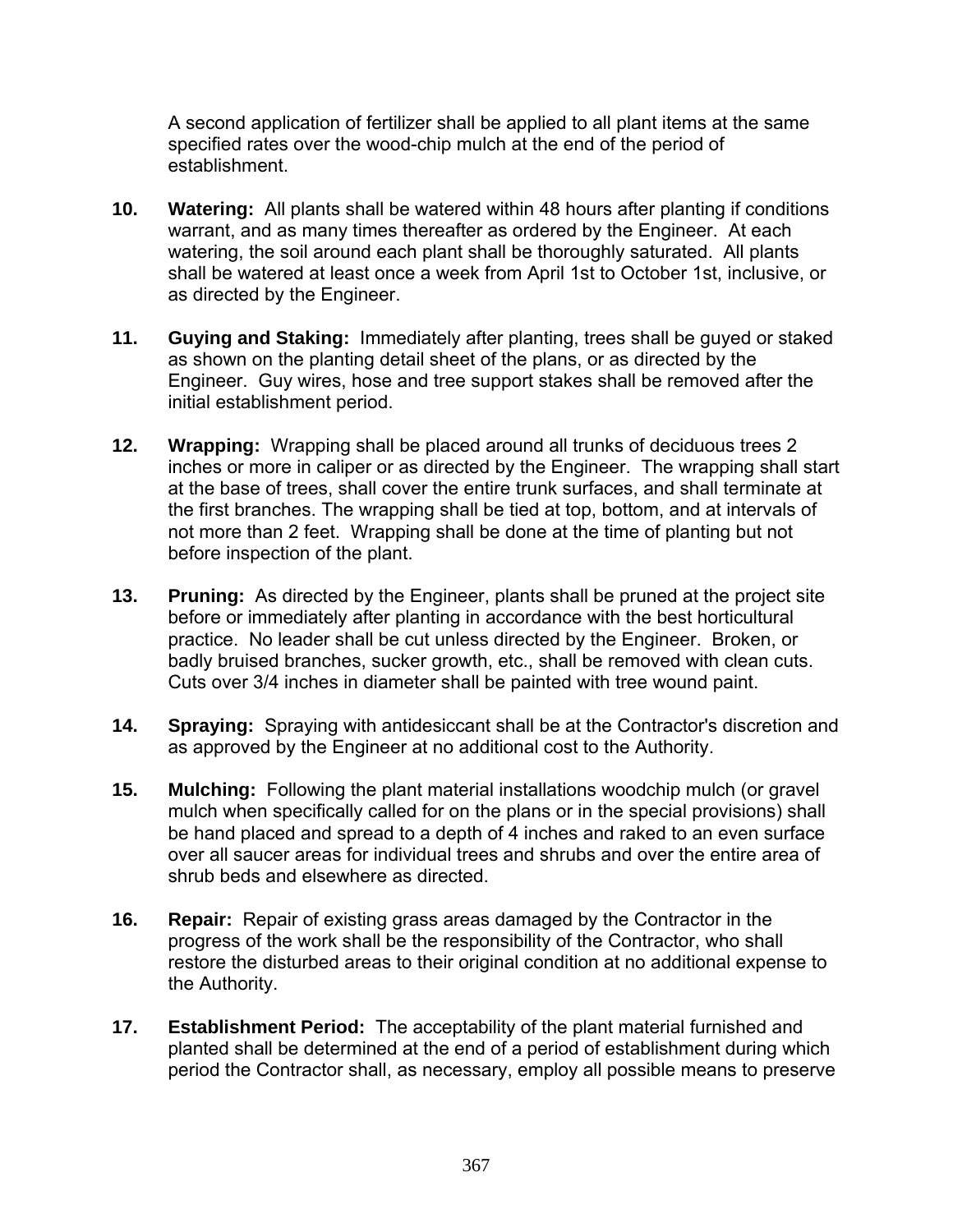the plants in a healthy and vigorously growing condition to insure their successful establishment.

During this period, the Contractor shall water, cultivate, prune the plants, and repair, replace or readjust guy wires, stakes, posts and flagging, as may be required or as ordered by the Engineer. The Contractor shall reshape plant saucers, repair washouts and gullies, replace lost wood-chip mulch, keep all planting sites free from weeds, and do other work necessary to maintain the plants in a healthy growing condition. This shall include seasonal spraying with approved insecticides or fungicides as may be required.

All dead or rejected plants shall be promptly removed from the project during the period of establishment, and shall be replaced by the Contractor in kind, quantity and size with live, healthy specimens planted during the stipulated planting season.

The establishment period does not begin until all plant materials stipulated in the contract have been planted. When the plant establishment period begins at the end of the spring planting season, an inspection to determine the acceptability of plant establishment will be held by the Contractor and the Engineer no later than November 1st in the same year. When the plant establishment period begins at the end of the fall planting season, an inspection to determine the acceptability of plant establishment will be held by the Contractor and the Engineer by August 1st of the following year. During the plant establishment inspection, an inventory of losses and rejected materials will be made and corrective and necessary clean up measures will be determined.

Replaced plant material shall be subject to all the requirements specified for the original material.

## **MEASUREMENT:**

- **1. Planting:** The quantity for which payment will be made will be the number of each size and kind of plants counted in place, planted and accepted.
- **2. Mulching:** This work will be measured for payment by the number of square yards surface measurement of the specified thickness for the area on which woodchip mulch (or gravel mulch) has been completed and accepted.

# **PAYMENT:**

**1. Planting:** Payment for this work will be made at the contract unit price each for the kind and size of plant and method of planting, as the case may be, completed and accepted in place, except that when approved, partial payment for work satisfactorily performed in the excavation of plant pits and for furnishing and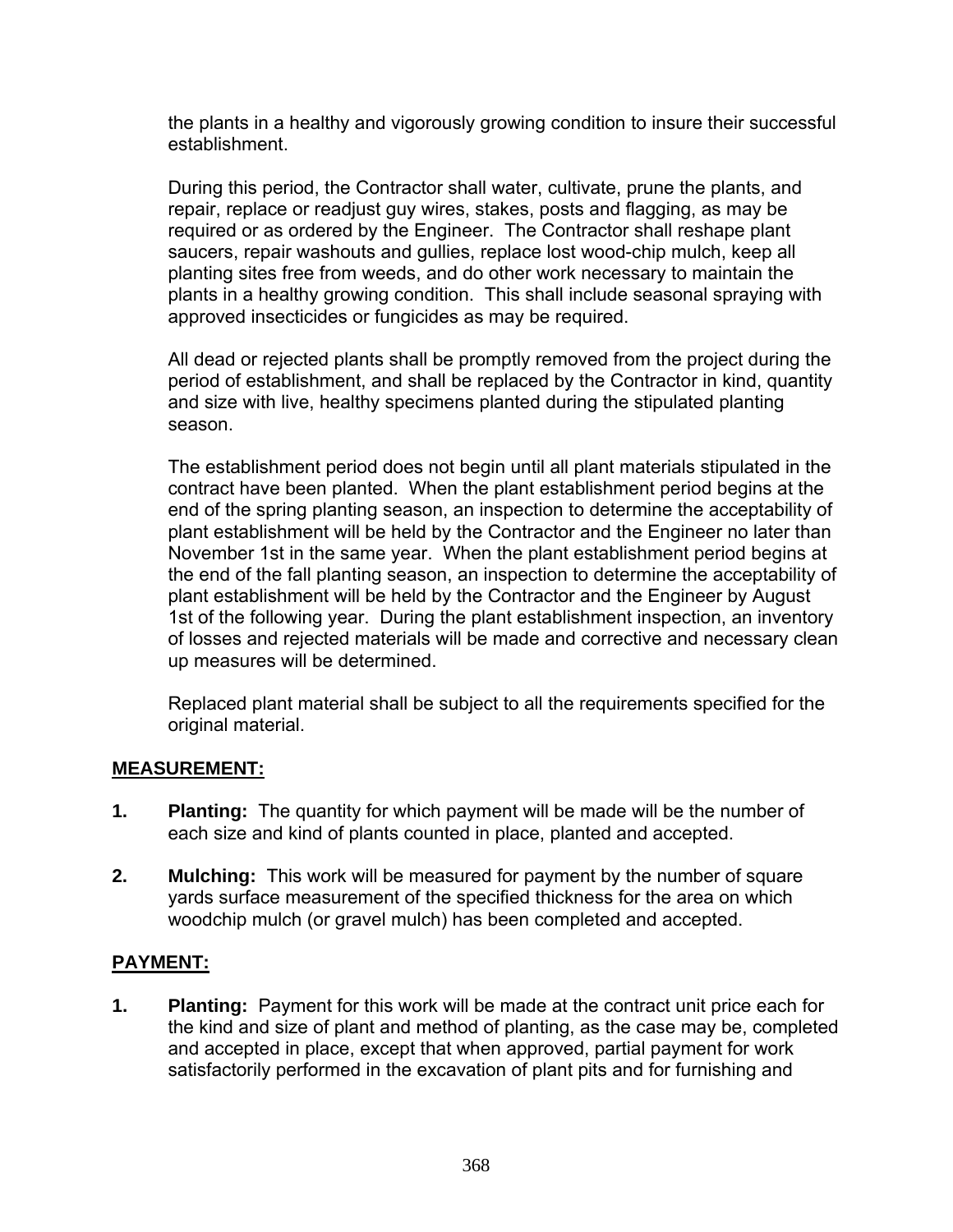placing planting soil and peat humus admixture may be made in amounts not to exceed 20% of the unit bid price for the respective plant.

- **2. Mulching:** This work will be paid for at the contract unit price per square yard for wood chip mulch (or gravel mulch) complete in place.
- **3. The unit prices** shall include all materials, equipment, tools, labor, transportation, operations and all work incidental thereto, including the removal of guy wires, hose and tree support stakes after the initial establishment period.

| <b>Item Number</b> | Pay Item                                | <b>Pay Unit</b>    |
|--------------------|-----------------------------------------|--------------------|
| 949.01             | Planting - Major Deciduous Trees        | Each               |
| 949.02             | <b>Planting – Minor Deciduous Trees</b> | Each               |
| 949.03             | Planting – Evergreen Trees              | Each               |
| 949.04             | Planting - Deciduous Shrubs             | Each               |
| 949.05             | Planting – Evergreen Shrubs             | Each               |
| 949.06             | Planting – Vine and Ground Covers       | Each               |
| 949.07             | <b>Wood Chip Mulch</b>                  | <b>Square Yard</b> |
| 949.08             | <b>Gravel Mulch</b>                     | Square Yard        |
| 949.09             | <b>Spraying Glyphosate</b>              | Square Yard        |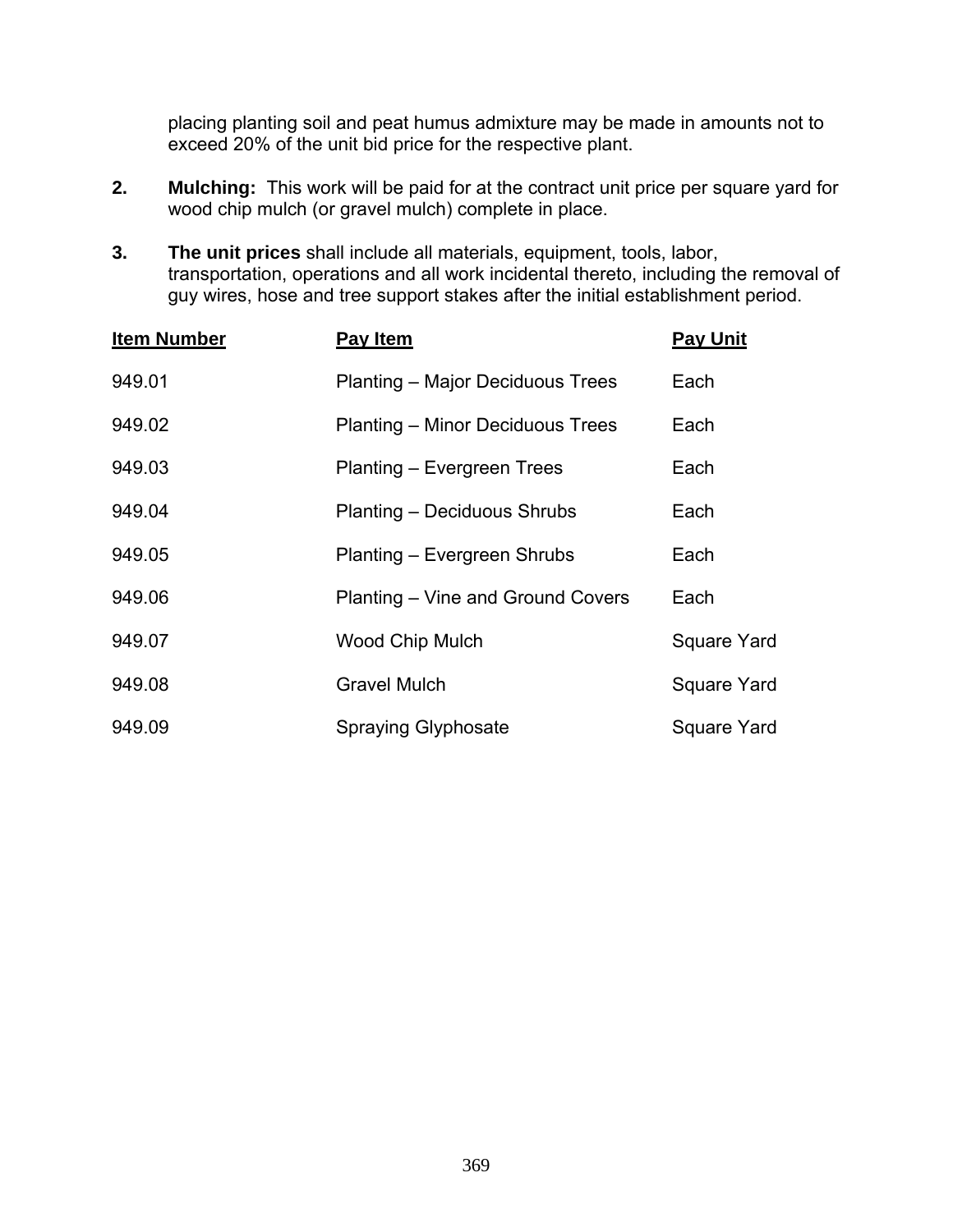# **ITEM 953 SODDING**

### **DECRIPTION:**

Work under this item shall consist of furnishing and placing of live sod and also the furnishing and preparing of sodbed composed of four (4) inches, after tamping, of approved topsoil in the areas designated on the plans or where directed by the Engineer and in conformance with these specifications.

### **MATERIALS:**

The material for this work shall conform to the requirements of Article M.13.01 for Topsoil, Article M.13.02 for Agricultural Ground Dolomitic Limestone, Article M.13.03 for Fertilizer, and Article M.13.08 for Sod. Stakes for pegging sod shall be of wood, approximately 1" x 2" and of sufficient length to penetrate the sod, the topsoil and to a minimum depth of two inches of subsoil.

#### **CONSTRUCTION DETAILS:**

**Season:** The work may be performed at any season of the year unless otherwise specified. The Contractor shall notify the Engineer at least 48 hours in advance of the start of the sodding installation and shall not proceed with such work until permission to do so has been granted. No frozen sod shall be placed. No sodding shall be done on frozen earth. When sodding is to be accomplished on the same general area where seeding is to be done under the same contract, the sodding work shall be carried out before the seed is sown.

**Procuring Sod:** Care shall be exercised at all times to retain the native soil on the roots of the sod during the process of transplanting. Dumping from vehicles will not be permitted. The sod shall be planted within twenty-four hours from the time it is harvested unless it is tightly rolled or stored roots-to-roots in a satisfactory manner. All sod in stacks shall be kept moist and shall be protected from exposure to the sun and from freezing. No storage longer than five days will be permitted. Sod which becomes dried out or does not meet the specifications will be rejected.

**Ground Preparation:** There shall be a minimum of four inches, after tamping, of topsoil under all sod unless otherwise specified. Excavations or trenches shall be made to a sufficient depth below the finished grade of the sod to accommodate the depth of topsoil as specified and the thickness of sod as specified. Fertilizer shall be applied at a rate to provide 100 pounds of nitrogen per acre unless fertilizer has been applied under another item in this contract to the topsoil in the sod bed. Lime, although not required in sodbed preparation, will be permitted in the sodbed if applied in a previous operation. Fertilizer applied under this item shall be incorporated with the topsoil to a depth of at least two inches before the sod is laid, unless otherwise specified or approved. Incorporation shall be accomplished by disking, harrowing, drilling, raking or other approved means.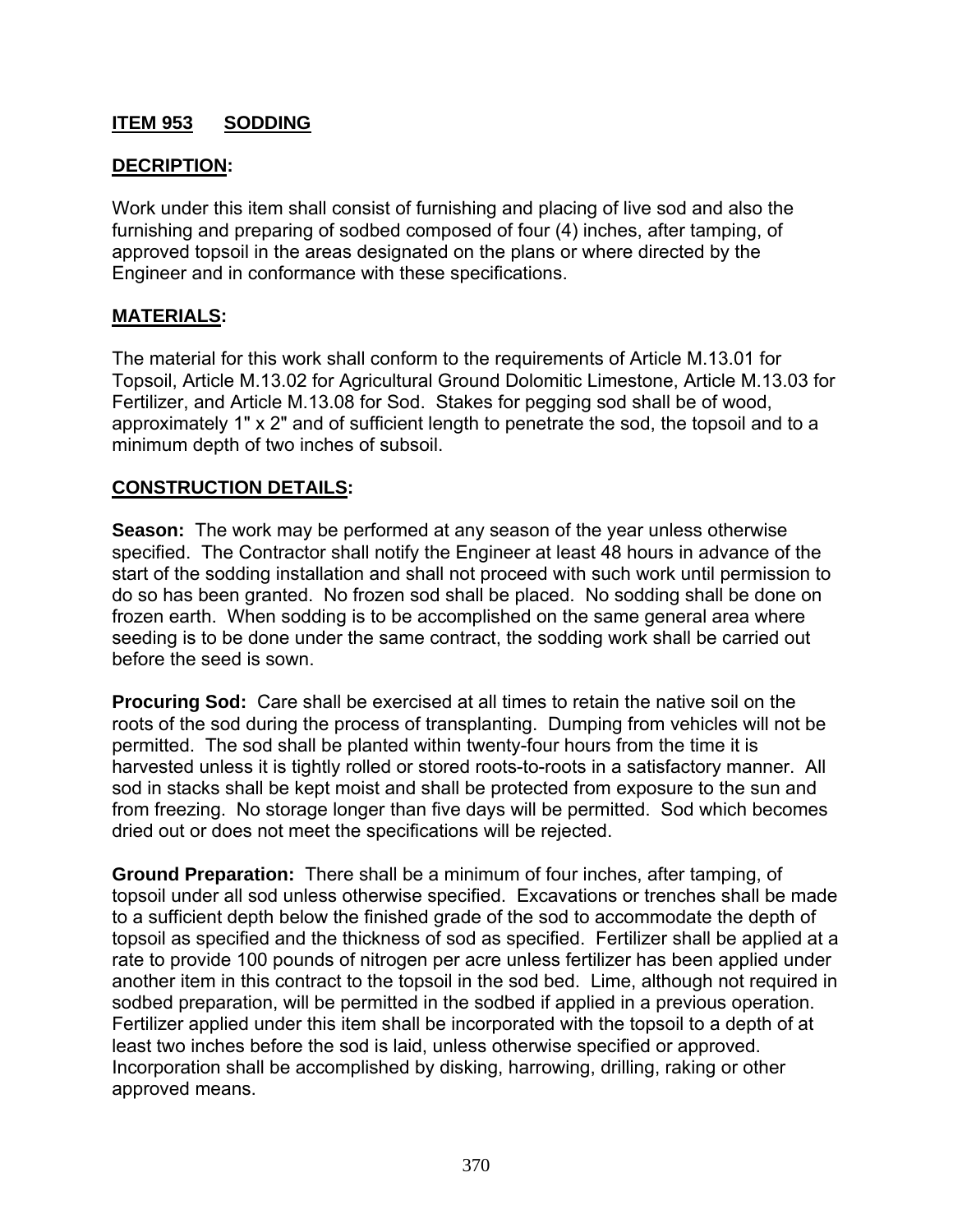**Planting Sod:** The soil on which the sod is laid shall be reasonably moist and shall be watered, if so directed. The sod shall be laid smoothly, edge to edge, and all opening shall be plugged with sod. In drainage-ways and where continuous or solid sodding is called for on the plans, the sod shall be laid with their longest dimensions parallel to the contours. Such sodding shall be begun at the base of slopes or grades and the sodding progress in continuous parallel rows working upward. Vertical joints between such sod shall be staggered. All sod shall be laid to the grades specified and the grades formed with special care at the junction of drainage-ways. Immediately after the sod is laid, it shall be pressed firmly into contact with the sodbed by tamping, rolling, or by other approved methods so as to eliminate all air pockets, provide true and even surfaces, insure knitting and protect all exposed sod edges but without displacement of the sod or deformation of the surface of the sodded areas and watered at the rate of 5 gallons per square yard of sodded area unless otherwise directed.

**Pegging:** Sod shall be held in place by stakes in all drainage-ways, on all slopes steeper than 4:1 and elsewhere where specified or as directed. Pegging shall be done immediately after tamping. At least one stake shall be driven through each sod to be staked, and the stakes shall be not more than two feet apart. Stakes shall have their flat sides against the slope and be driven flush.

**Finishing:** Excess sod or excess soil resulting from excavations or trenching shall be disposed of as approved. Excess soil shall not be left to form a ridge adjacent to the sodded area or sodded strips. No payment will be made for rejected or excess sod which is not laid.

**Care During Construction:** The Contractor shall care for the sodded areas until all work on the entire contract has been completed and accepted. Such care shall consist of providing protection against traffic by approved warning signs or barricades, and the mowing of grass to the height of two inches when the growth attains a maximum height of four inches.

Sod shall also be watered if so required by the Engineer. When watered, sufficient water shall be applied to wet the sod at least two inches deep in the sodbed. Watering shall be done in a manner which will not cause erosion nor other damage to the finished surfaces. Any surfaces which become gullied or otherwise damaged shall be repaired to re-establish the grade and conditions of the soil prior to sodding and shall then be refertilized and re-sodded as specified under this item.

#### **MEASUREMENT:**

This work will be measured for payment by the number of square yards of surface area acceptably sodded.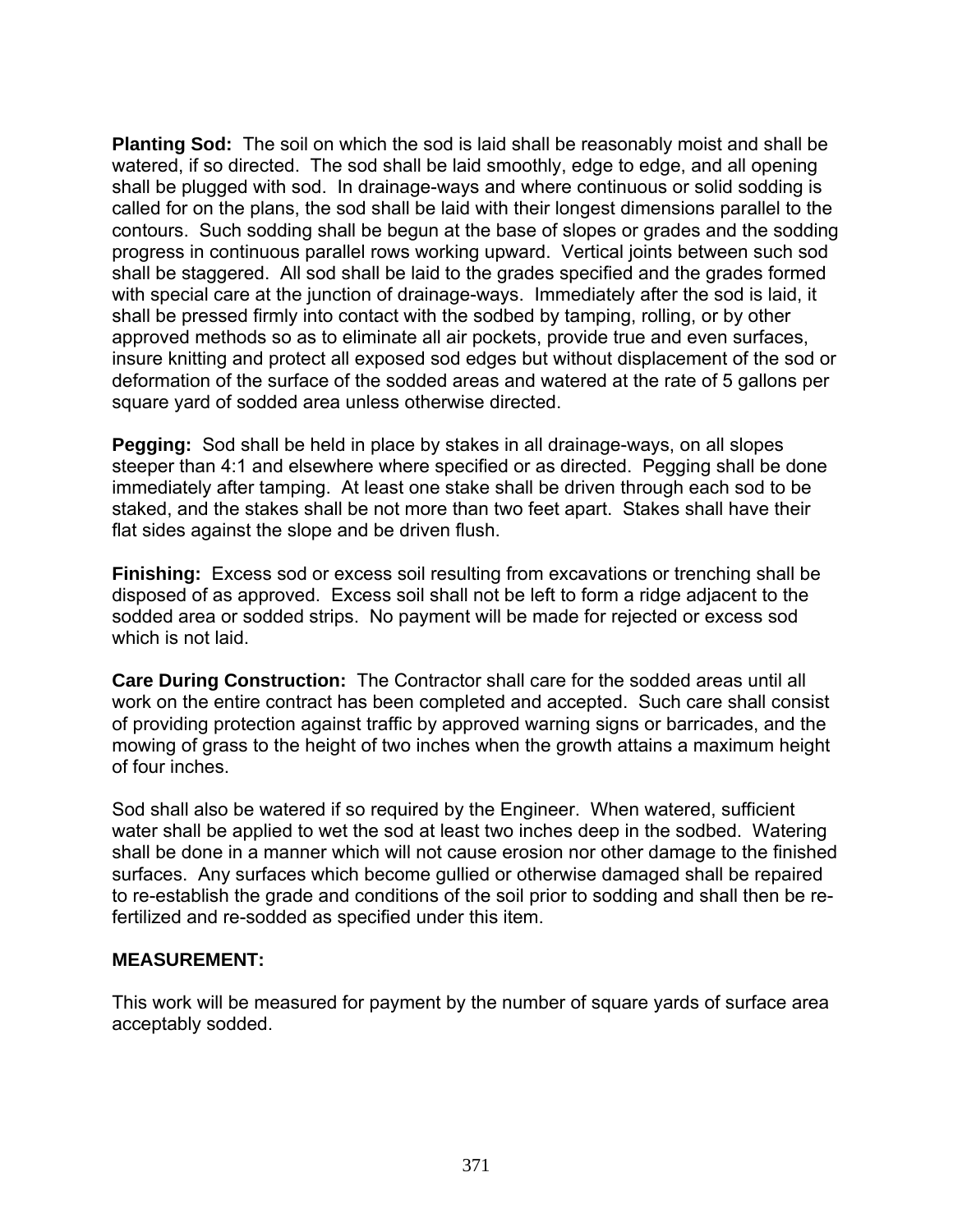## **PAYMENT:**

This work will be paid for at the contract unit price per square yard for "Sodding", which payment shall constitute full compensation for furnishing all labor, materials, including topsoil placed under the sod, equipment and incidentals necessary to complete and care for the work as specified, including water and its application.

| <b>Item Number</b> | Pay Item | <b>Pay Unit</b> |
|--------------------|----------|-----------------|
| 953                | Sodding  | Square Yard     |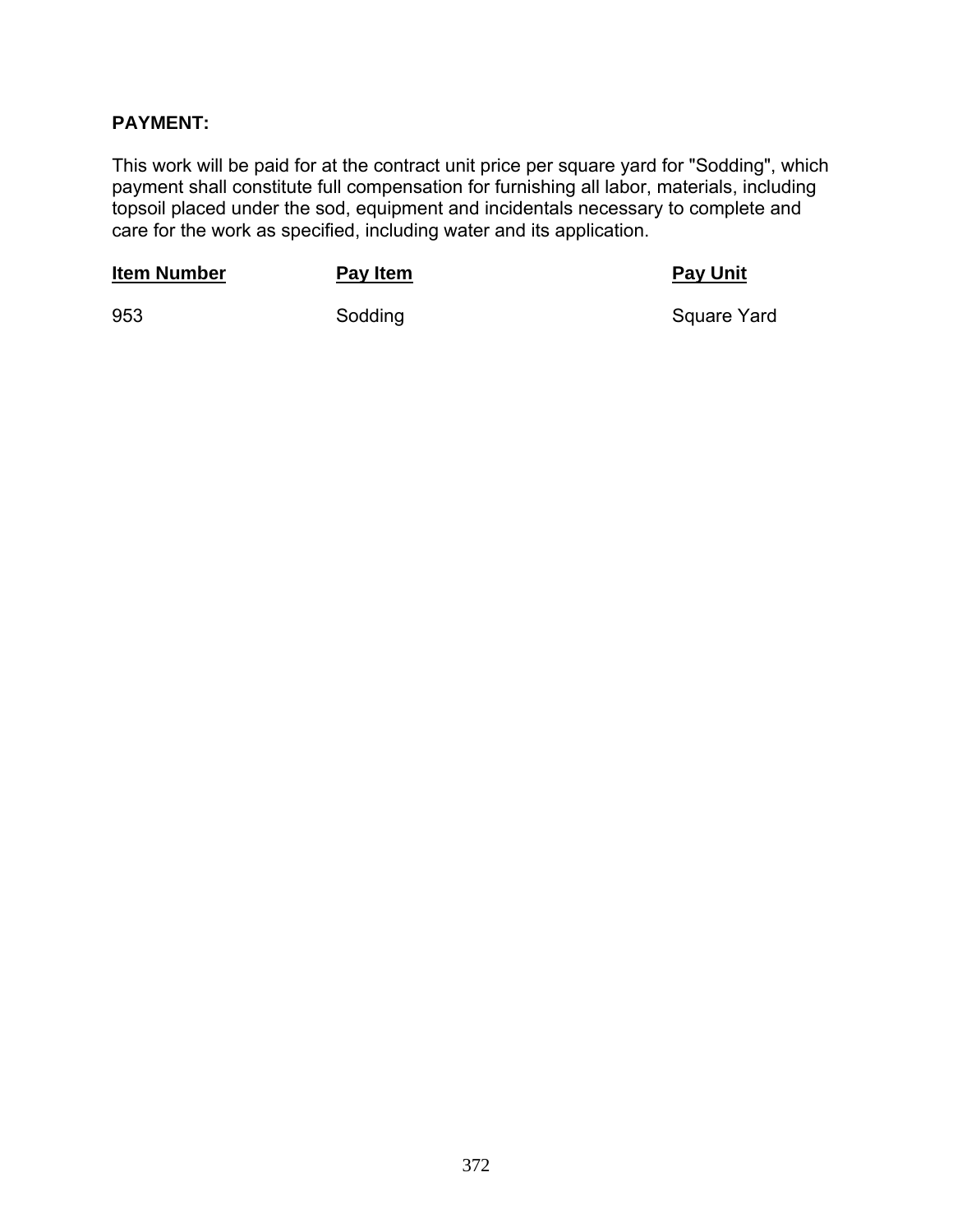# **ITEM 969 ENGINEER'S FIELD OFFICE**

## **DESCRIPTION:**

This work shall consist of providing, furnishing and maintaining an Engineer's Field Office for the exclusive use of and occupancy by the Authority and Consultant field engineers. It shall be the responsibility of the Contractor to install and maintain the Engineer's Office in compliance with all applicable building, safety, and health regulations and/or laws. The Contractor shall maintain all facilities and furnished equipment in good working condition. The office shall be cleaned weekly, or as required by the Engineer. The Contractor shall provide and pay for all utility charges to include but not limited to water, sewer, electric, telephone, and high speed internet access.

**Engineer's Office (Type A, B, or C).** The Contractor shall supply for the Engineer's use a building or mobile trailer, (specified at Type A, B, or C), which shall be erected at a location selected by the Engineer and shall be separate from any building used by the Contractor.

**Furnishing Existing Facilities and Buildings.** The Contractor may furnish equivalent facilities in existing buildings provided such facilities and building(s) are located to provide convenient service and provided that the building location(s) and facilities are approved by the Authority in writing.

**Concrete Cylinder Curing Box.** This work shall consist of furnishing, prior to placement of any structural concrete, an approved concrete cylinder curing box.

## **MATERIALS:**

#### **General Construction**

Each Engineer's Office shall be an approved and weatherproof building or mobile trailer of the type specified in the contract documents. The structure shall have a minimum ceiling height of 7 feet and shall be provided with weatherproof windows and weatherproof doors each equipped with adequate locking devices. Each window shall have a minimum area of 8 square feet, shall be screened and of a type that will open and close to provide adequate ventilation.

#### **1. General Requirements for all Engineers' Offices**

**Lighting -** Electric light, non-glare type luminaires to provide a minimum illumination level of 95 foot candles at desk height level.

**Heating and Cooling -** Adequate equipment to maintain an ambient air temperature of 70°F plus or minus 3°.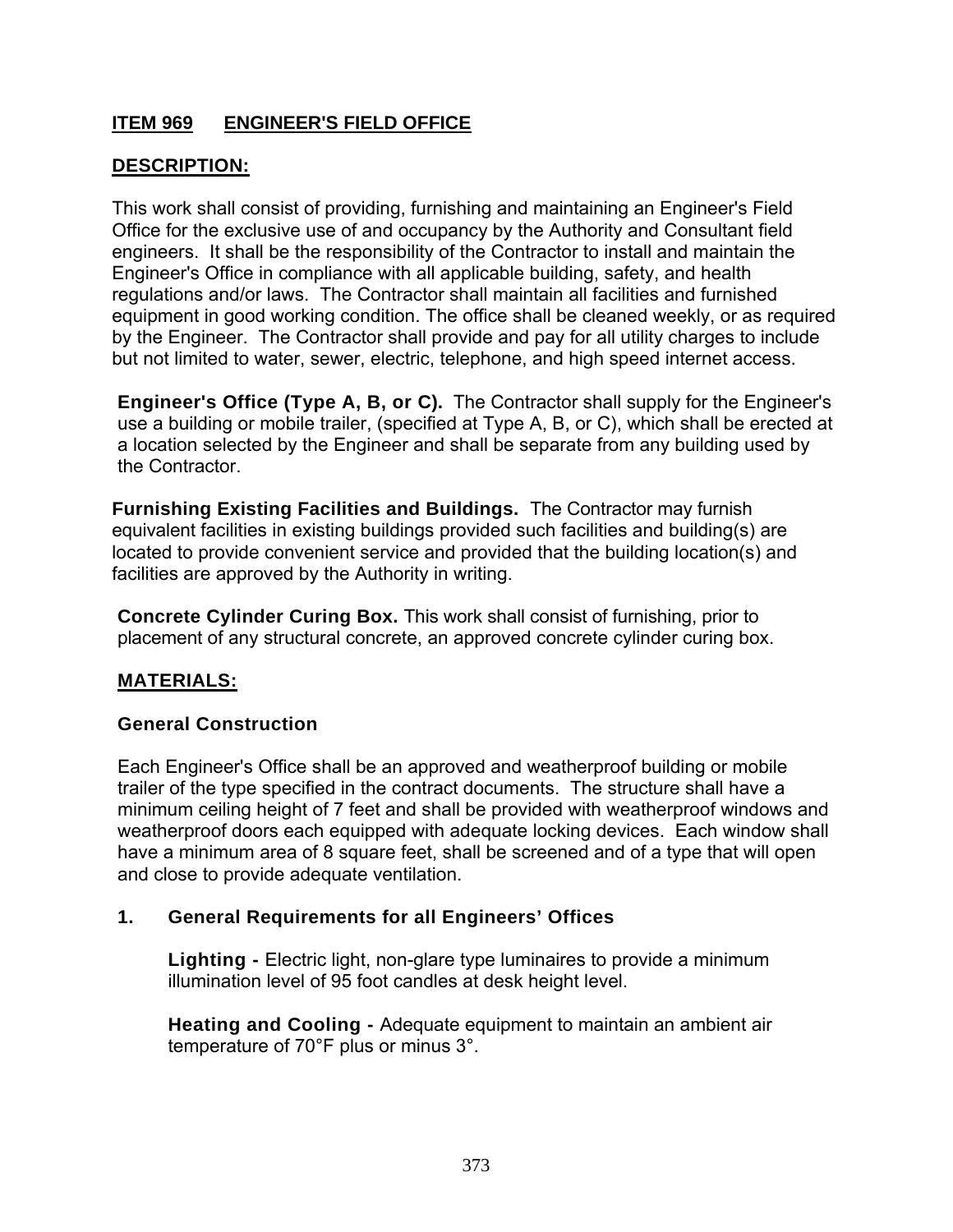**Digital Camera -** Canon PowerShot 5.0 Megapixel Digital ELPH Camera, Model SD 450 or equivalents. A soft storage/carry case shall be provided. The camera functions shall include the following:

- Shooting modes include auto, manual, portrait and special scene
- Through the lens continuous/single auto focus with program AE; evaluative, center-weighted and spot metering.
- Continuous shooting mode captures up to 2.1 fps.
- Auto, preset and custom white balance controls
- Built-in auto flash with on/off and red-eye reduction on/off and slow syncho flash modes.
- Movie mode with Fast Frame Rate Movie records 320 X 240 video clips at 60 fps or 640 X 480 video clips at 30 fps.
- Secure Digital / Multi-Media Card memory slot (16MB Secure Digital card included).
- Playback modes include single, magnification, jump, 9-image index, slideshow and sound memos for still images and normal playback, special playback and editing for movies.
- USB 2.0 interface and A/V outputs
- 1 Year Warranty (Parts and Labor)
- Image Resolution Up to 2592 X 1944
- Optical Zoom 3x
- Digital Zoom 4x
- LCD Screen Size 2.5"
- JPEG, Motion JPEG, AVI and WAVE file formats
- 2 rechargeable lithium NB-4L batteries
- Accessories Wrist strap, battery charger CB-2LV, lithium-ion battery packs NB-4L, 16 MB Secure Digital Card, software CD-ROM, interface cable and A/V cable.

**Telephone -** A separate phone for the exclusive use of Authority and Consultant personnel. The phone shall have modular jacks at the wall and phone and be adaptable to electronic communications. An extension telephone, of a type and location as required by the Engineer, with a minimum 20 foot cord shall also be provided. The number of telephones, each with an extension, to be provided is specified for each type of office.

**Internet Access** – High speed cable or DSL internet access for the exclusive use of Authority and Consultant personnel.

**Telephone Answering Device -** A FCC approved automatic answering device capable of recording outgoing messages of 60 seconds long and receiving a minimum of 40 incoming messages 30 of 60 seconds duration. The unit shall include a message mark so you can hear new messages without erasing old messages. The unit shall include remote programming of playback, backspace,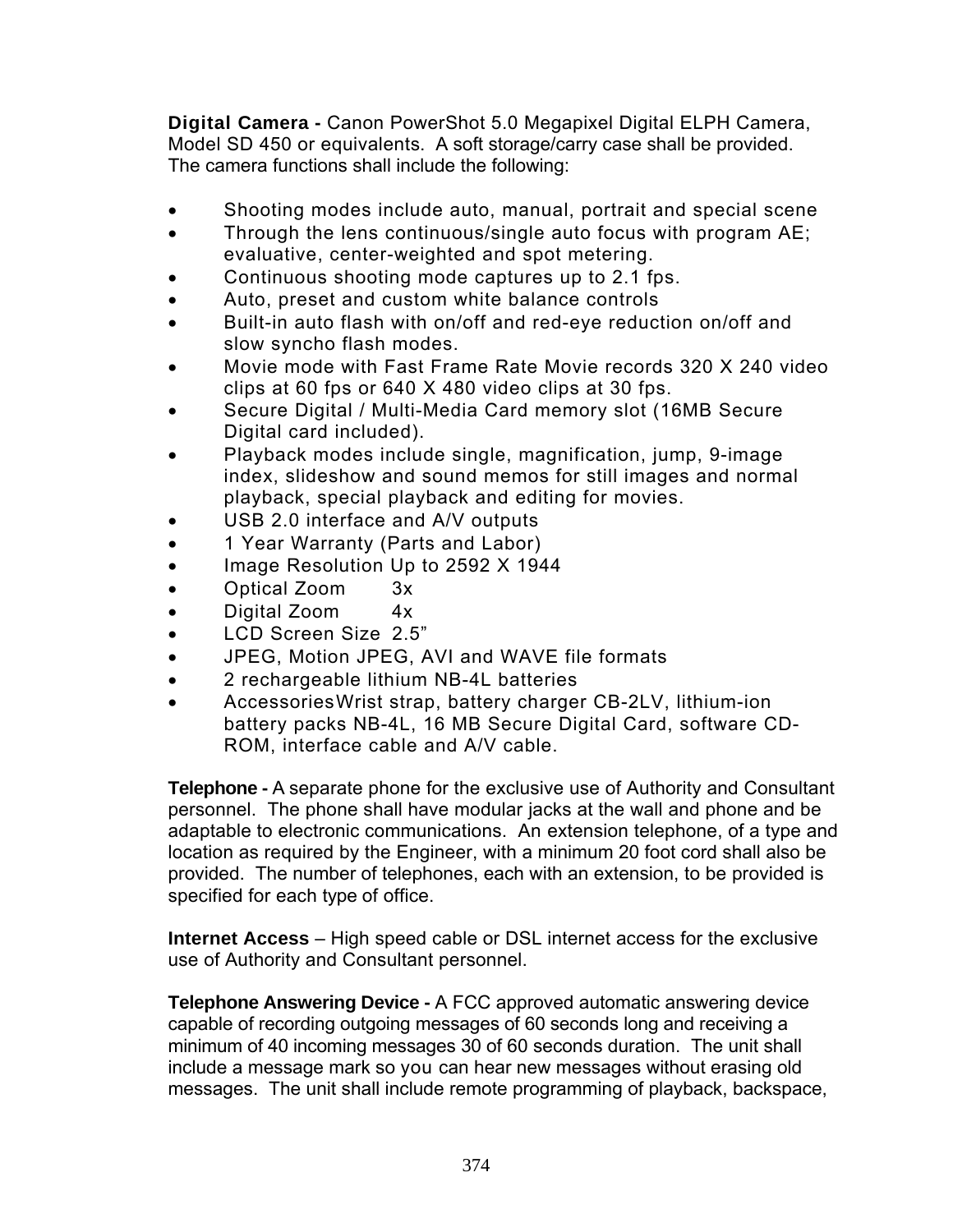and out-going message re-record. The unit shall include computer generated voice marking of time and day of each message received. The unit shall allow for the retrieval of messages without a remote beeper unit or shall include a number of remote control units as ordered by the Engineer.

**Potable Water -** From a local municipal water line and/or bottled water with refrigerator unit - hot/cold water.

**Adding Machine -** Tape type registering to at least ten digits, four function. The number of adding machines to be provided is specified for each type of office.

**First Aid Kit -** The Contractor shall keep the kit properly stocked with appropriate first aid supplies at all times.

**Toilet -** A separately enclosed room, properly ventilated and complying with applicable sanitary codes. The Contractor shall provide all lavatory amenities, necessary paper and soap products, hot and cold running water and a flush-type toilet. Any other toilet will not be acceptable unless as ordered by the Engineer.

**Locker -** A metal or wood locker, with lock, of sufficient size for storage of surveying instruments and testing equipment.

**Refrigerator -** A standard electric cold storage type providing a minimum storage space of approximately 3 cubic feet.

**Fire Extinguisher -** Non-toxic dry chemical, fire extinguisher meeting Underwriters Laboratories, Inc., approval for Class A, Class B and Class C fires with a minimum rating of 2A: 10B: IOC. 1 per room.

**Fire Resistant Cabinet -** Fire resistant, 4 drawer, legal size file cabinet with lock and 2 keys, meeting the requirements for "Insulating Filing Devices, Class 350-1 Hour (D)" of ANSI/UL 72 or the Class D rating of the original Underwriters Laboratories specification for insulated filing devices. The number of cabinets to be provided is specified for each type of office.

**Thermometer -** A minimum - maximum Fahrenheit thermometer.

**Multifunction Color Printer, Copier, Scanner, Fax: Photocopying Machine -**  Hewlett-Packard Officejet Network-Ready Color Printer/Copier/Scanner/Fax Model 7410 or equivalent. The multifunction printer shall include the following:

- 4 in 1 functionality prints, copies, scans and faxes all in color
- High print resolution up to 1200 X 1200 dpi in black, 4800 X 1200 optimized dpi in color.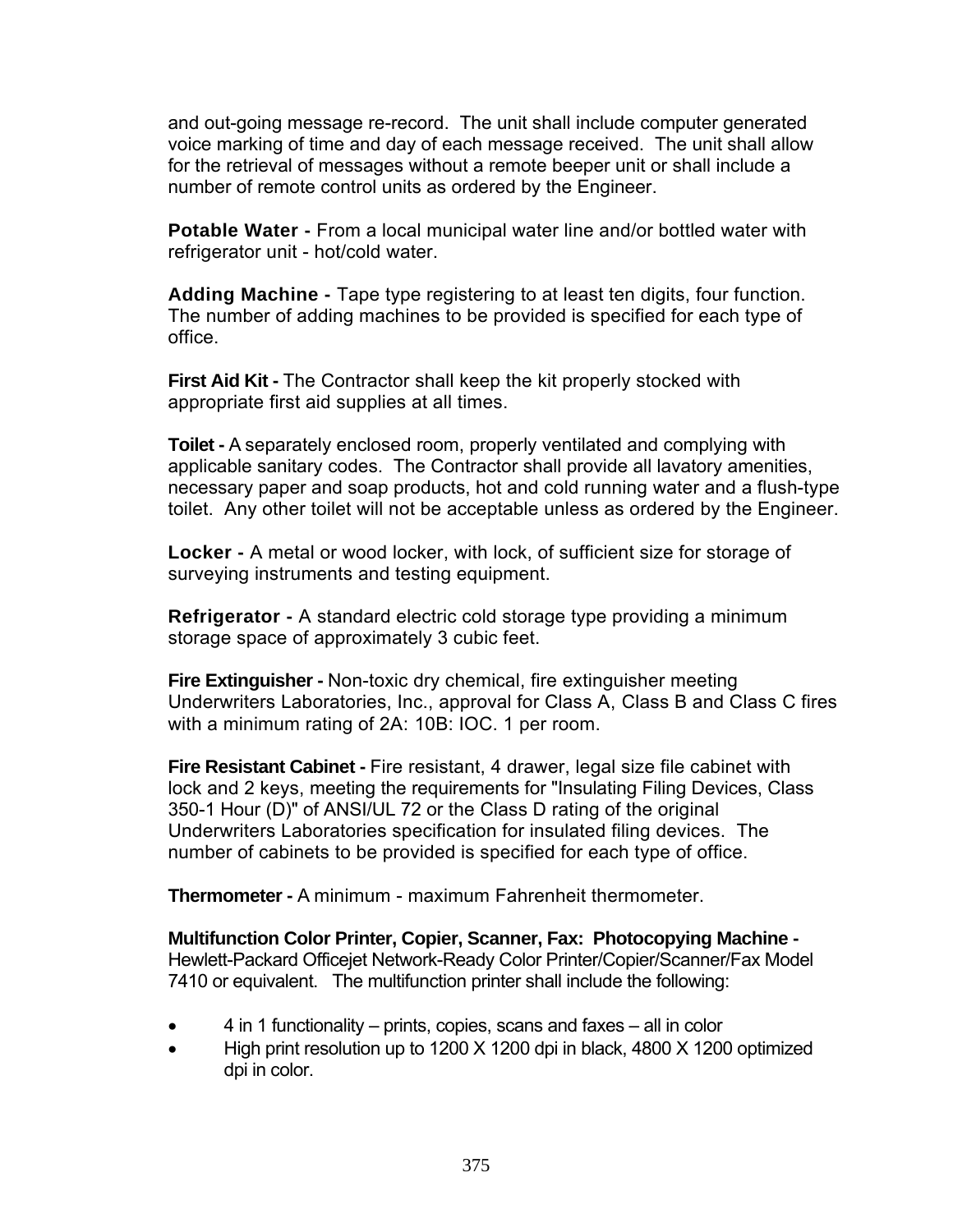- Built-in 10/Base-T Ethernet networking interface and wireless LAN enable multiuser sharing.
- Scan resolution up to 2400 X 4800 dpi; 48 bit color, 256 grayscale levels.
- High speed fax with 33.6 Kbps modem, 110 speed dials and up to 150 page fax memory; PC faxing (send only).
- Flatbed design to fax, scan or copy books and magazines; scan legal size documents and 3D objects.
- 250 sheet paper tray for a 400 sheet total capacity; auto 2-sided print, copy, scan and fax capabilities; 50 page auto document feeder
- Photo and imaging software
- USB interface; PC compatible.
- 1 Year Warranty (Parts and Labor)
- Automatic Document Feeder
- 110 Speed dials

**Signs -** The Contractor shall furnish and install necessary signs to locate and identify the Project Engineer's Office. The sign shall be installed at the location or locations directed by the Engineer. If erected at a location where the sign might be struck by passing traffic, as determined by the Engineer, the sign support shall be a breakaway type. Payment for the sign and its supports shall be included in the price for the Engineer's Office.

**Tack Board -** Cork Tack Boards (24" x 36") mounted on a wall of each room.

**Bookcase -** A self-standing 3 shelf metal bookcase. 1 per room. (Approximate size 4 foot high, 4 foot wide, 1 foot deep).

**Waste Paper Baskets -** Constructed of metal. 1 per room.

**Parking Area -** The Contractor shall provide/furnish a paved or hard surfaced (processed aggregate material) parking area adjacent to the building where the Engineer's Office is located. The number of spaces to be provided is specified for each type of office. Each space shall measure 9 feet by 20 feet.

**Mailbox -** Standard mailbox (with post if necessary) or post office box shall be provided.

**Coat Rack -** A metal or wooden coat rack capable of holding at least 4 coats, 1 per room.

# **2. Specific Requirements for all Engineer's Offices (Type A, B, and C).**

A. *Engineer's Office Type A.* In addition to the general requirements, Type A shall provide a minimum of 200 square feet of floor space with one outside door and four windows. The office shall be partitioned to provide two rooms with an adjoining door. The smaller room shall not be less than 65 square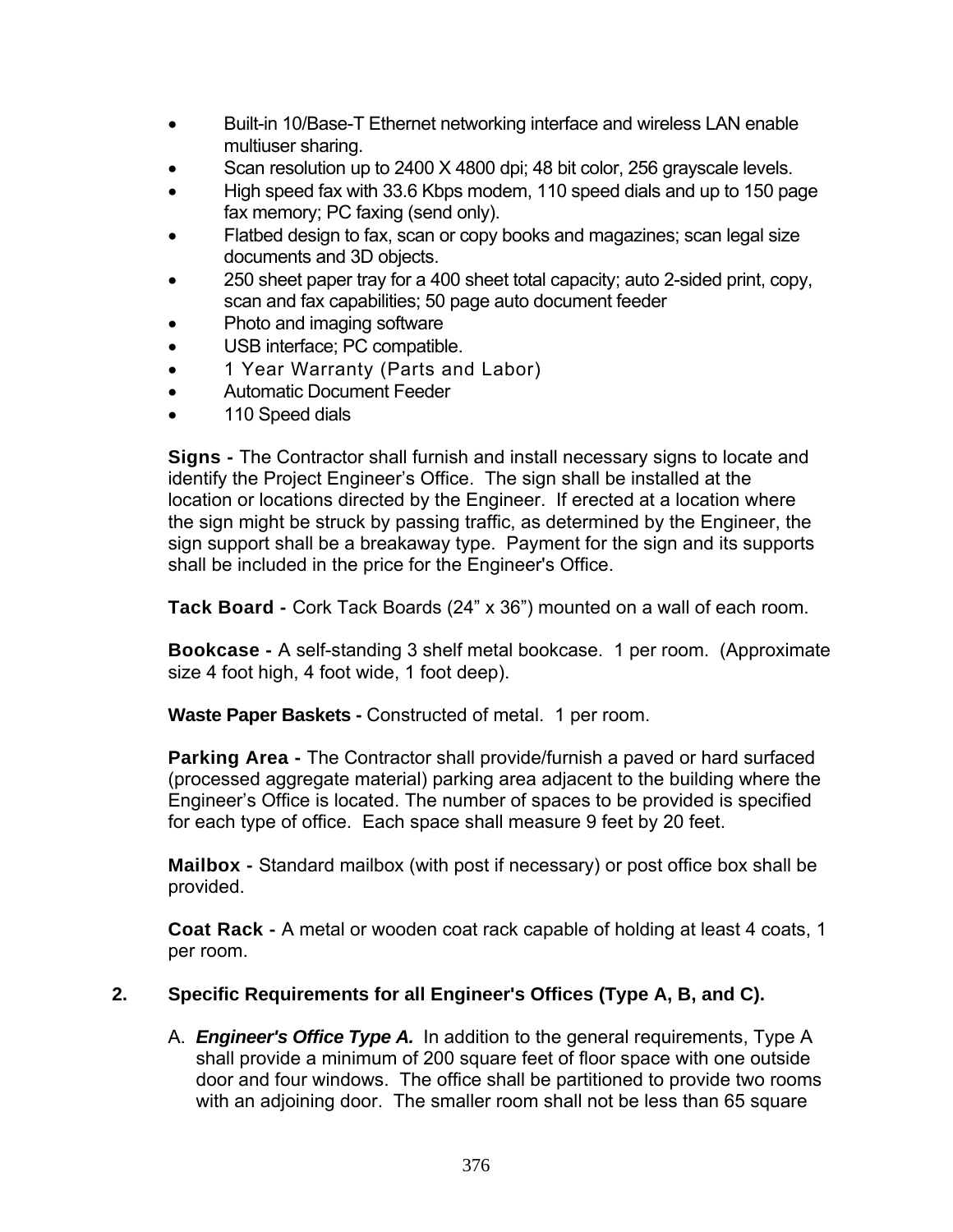feet in floor area and shall contain at least one of the four windows. The furnishings shall be as indicated in Table 1, Specific Requirements for Offices.

- B. *Engineer's Office Type B.* In addition to the general requirements, Type B office shall provide a minimum 325 square feet of floor space with two outside doors and six windows. The office shall be partitioned to provide two rooms with an adjoining door. The smaller room shall be not less than 100 square feet in floor area and shall contain two of the six windows. The furnishings shall be as indicated in Table 1, Specific Requirements for Offices.
- C. **Engineer's Office Type C***.* In addition to the general requirements, Type C office shall provide a minimum 450 square feet of floor space with two outside doors and six windows. The office shall be partitioned to provide three rooms with adjoining doors. The smaller rooms shall be not less than 100 square feet in floor area and shall contain two of the six windows. The furnishings shall be as indicated in Table 1, Specific Requirements for Offices.

| <b>Office Type</b>                                                                                                             | A | B              | С              |
|--------------------------------------------------------------------------------------------------------------------------------|---|----------------|----------------|
| Office Desks not less than 30" X 60"<br>Each with Draws and Locks                                                              | 1 | 3              | 4              |
| <b>Office Chairs</b>                                                                                                           | 4 | 6              | 8              |
| Fire Resistant Cabinet, 4 Drawer as specified                                                                                  | 1 | 2              | 3              |
| Drafting-type Tables, approximately 36" X 72"<br>And supported by brackets and legs                                            | 1 | $\overline{2}$ | $\overline{2}$ |
| <b>Drafting Stools</b>                                                                                                         | 2 | 4              | 4              |
| Vertical filing plan rack for 6 sets of plans each                                                                             | 1 | 0              | 0              |
| Vertical filing plan rack for 12 sets of plans each                                                                            | 0 | 1              | 1              |
| Roll File Unit with 12 (12) $6$ " $X$ $6$ " compartments                                                                       | O | 1              | 1              |
| Office table, not less than 30" X 72" each                                                                                     | 1 | 1              | 2              |
| Metal storage cabinet with four adjustable shelves,<br>Tumbler lock with two keys, approximate 72" high,<br>36" wide, 18" deep | 0 | 1              | 1              |
| Adding machine as specified                                                                                                    | 1 | 1              | 2              |
| Telephone lines with extensions as specified                                                                                   | 1 | 1              | 2              |
| Parking lot spaces as specified                                                                                                | 5 | 5              | 6              |
|                                                                                                                                |   |                |                |

**Table 1 Specific Requirements for Offices**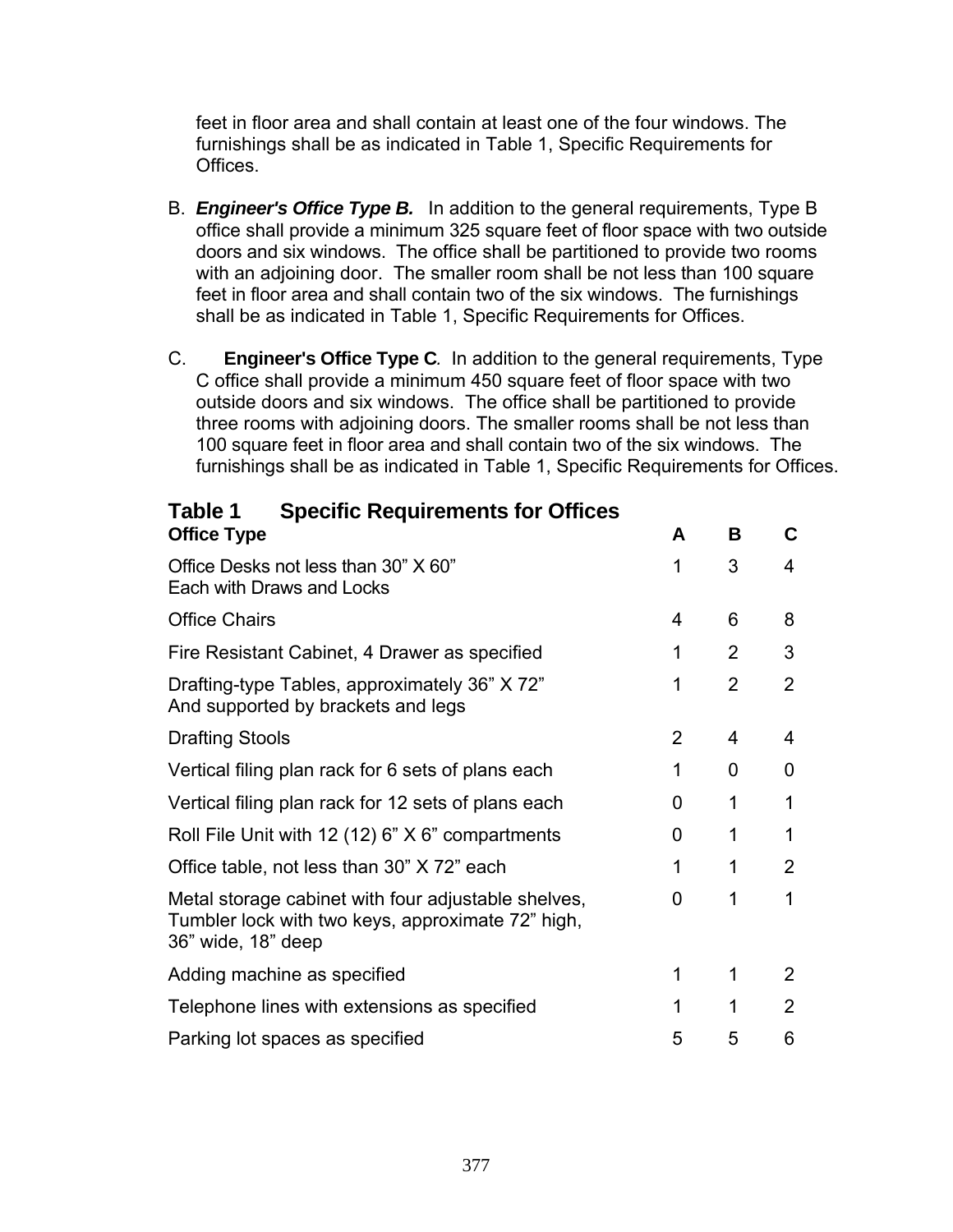### **3. Concrete Cylinder Curing Box**

The Concrete Cylinder Curing Box shall be constructed of non-corroding materials. A moisture proof seal shall be provided between the lid and body of the box. Provisions for automatic control of water temperature to  $72^{\circ}$  F plus or minus  $3^{\circ}$  F shall be made when the box is located in an uncontrolled environment. A bimetallic thermometer shall be installed with its sensing element in the storage water. The thermometer shall be capable of being read from the outside without opening the box. The thermometer shall have a minimum of  $1^\circ$  F and shall be protected from damage. Electric utility connections shall be made in a lockable switch box securely attached to the outside of the curing box.

A rustproof wire or metal rack shall be set above the bottom of the box to support cylinders in an upright position. This rack and all temperature control elements shall be positioned to allow free circulation of water around the cylinders. A combination hose connection and drain shall be provided at the lower front edge of the box so that it may be drained or water may be circulated. A drain shall also be provided on the box in such a position that when open will drain water to within 1" over the top of the cylinders. All areas of the box shall be easily drained and accessible for cleaning.

The concrete cylinder curing box shall be capable of maintaining the required water temperature through an ambient air temperature range of  $-10^{\circ}$  F to + 100 $^{\circ}$ F. The box shall be capable of holding a minimum of 19 6" X 12" cylinders. When filled with water, the box shall not leak.

## **CONSTRUCTION DETAILS:**

#### **General Requirements**

The buildings shall be fully equipped and made available for use and occupancy by the Authority personnel as well as comparable personnel employed by a Consultant prior to the start of any contract work. Such use and occupancy shall be made available after the work has been accepted by the Authority as directed in writing by the Authority.

All buildings shall be maintained in good condition and appearance by the Contractor for the designated period after which all portable buildings or trailers, fencing, surfacing and utilities shall be removed from the location, the areas cleaned, loamed and seeded if required and left in a neat and acceptable condition.

The Contractor shall be responsible, until use and occupancy of the Engineer's office building is relinquished by the Authority, for any and all damage, direct or indirect, of whatever nature, occurring to the property of the Authority, property of the Authority's personnel, property of the Authority's Consultant representative, including other employees of the Consultant assigned to this office, which is kept in the Engineer's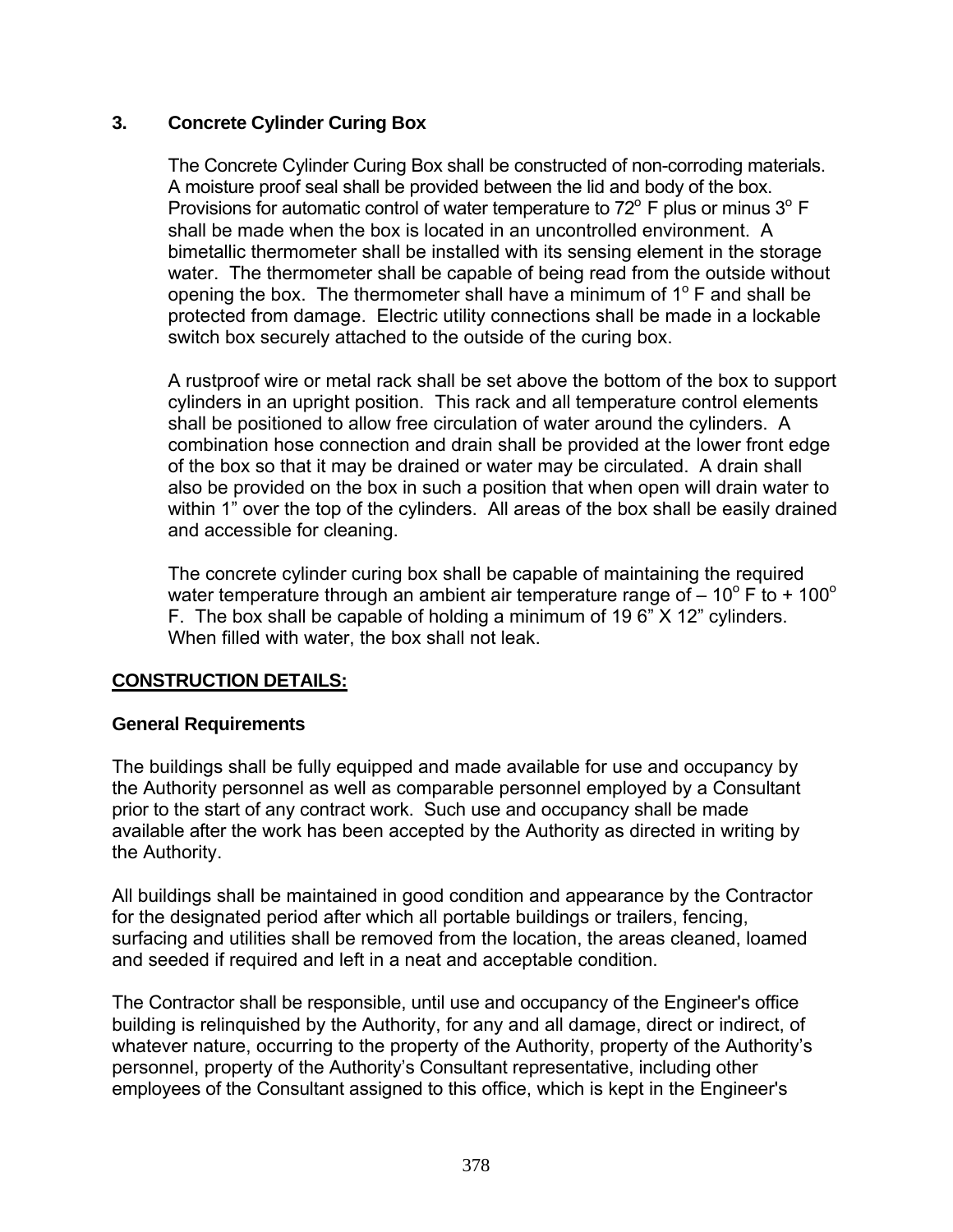Office Building. Non-Authority owned or employee property shall only be those items used by appropriate personnel in the performance of project-related work activities. Such property shall be replaced within 30 days of the reported damages and would include any loss caused by, but not limited to, fire, theft, vandalism or malicious mischief.

The Engineer shall provide the Contractor a detailed list of items, with corresponding dollar values, belonging to the Authority, the Authority's personnel, the Authority's Consultant representative, and the Consultant's employees at least once every three months but not more than once a month. The Contractor shall not be responsible for items kept in the Engineer's office that are not on this list.

# **Concrete Cylinder Curing Box**

The Contractor shall furnish the Engineer a concrete cylinder curing box and two locks with two keys for each lock. The locks shall fit each securing latch of the curing box. This concrete cylinder curing box shall remain exclusively available to the Engineer at the location selected by the Engineer. The Contractor shall relocate to any new location directed by the Engineer, repair or replace, if necessary, paint, clean and otherwise maintain the concrete cylinder curing box for the duration of the contract. The Contractor shall also provide and maintain all necessary utility connections to operate the curing box.

The concrete cylinder curing box will remain the property of the Contractor and shall be removed from the site of the work upon completion of the contract.

## **MEASUREMENT:**

# **Engineer's Office (Type A, B, and C)**

Payment will be made for each month (to the nearest 0.25 month increment), of availability for occupancy by the field engineers during the period of the contract. Payment will begin the first month that the office is fully equipped, serviced as specified, and made available for occupancy. Monthly payments will continue until the date of acceptance of the contract.

When directed in writing by the Authority, payment for each month's occupancy after the date of acceptance will be made as part of the final estimate. Failure of the Contractor to supply all documents required to complete the final estimate may result in a non-payment during this delaying period. This non-payment will be in the form of a charge to the Contractor as further stated in Payment Section of this Specification. Monthly payments may be terminated on a specified date prior to acceptance of the contract by written notification by the Authority that such office will no longer be required on the contract.

No payment will be made for occupancy and services during the periods of contract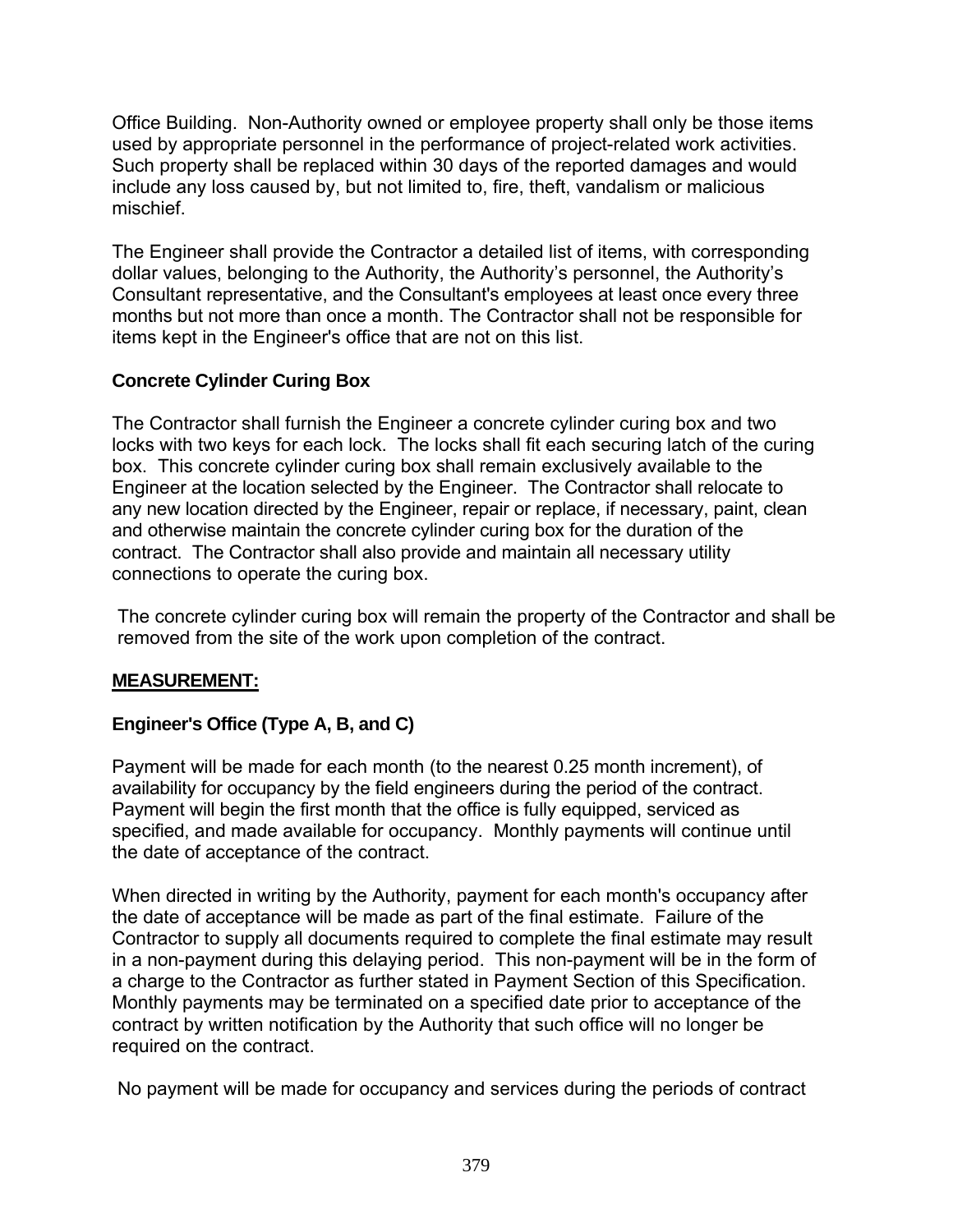extension of time where Engineering Charges are assessed, except that, in such cases, payment for each month's occupancy after the date of acceptance will be made as part of the final estimate when directed in writing by the Authority.

### **Concrete Cylinder Curing Box**

Concrete cylinder curing boxes will be measured by the number of units furnished and installed and actually used in accordance with these specifications.

# **PAYMENT:**

# **Engineer's Office (Type A, B, and C)**

The unit price bid per month shall include the cost of all labor, material, equipment, ground rental and utility charges necessary to complete the work.

No payment will be made under Engineer's Office for each calendar day during which there are deficiencies in compliance with the requirements of any sub-section of this specification. The first calendar day shall commence 24 hours after notice to the Contractor of such a deficiency. This nonpayment shall be deducted from the Contractor's next estimate as a charge to Contractor on the item. The amount of such calendar day non-payment will be determined by dividing the unit price bid per month by 30.

## **Concrete Cylinder Curing Box**

The unit price bid for each box shall include the cost of all labor, material, equipment, ground rental, relocation, repair or replacement, painting, cleaning, maintenance, and utility charges necessary for operation.

| <b>Item Number</b> | Pay Item                            | <b>Pay Unit</b> |
|--------------------|-------------------------------------|-----------------|
| 969.01             | Engineer's Field Office (Type A)    | Month           |
| 969.02             | Engineer's Field Office (Type B)    | Month           |
| 969.03             | Engineer's Field Office (Type C)    | Month           |
| 969.04             | <b>Concrete Cylinder Curing Box</b> | Each            |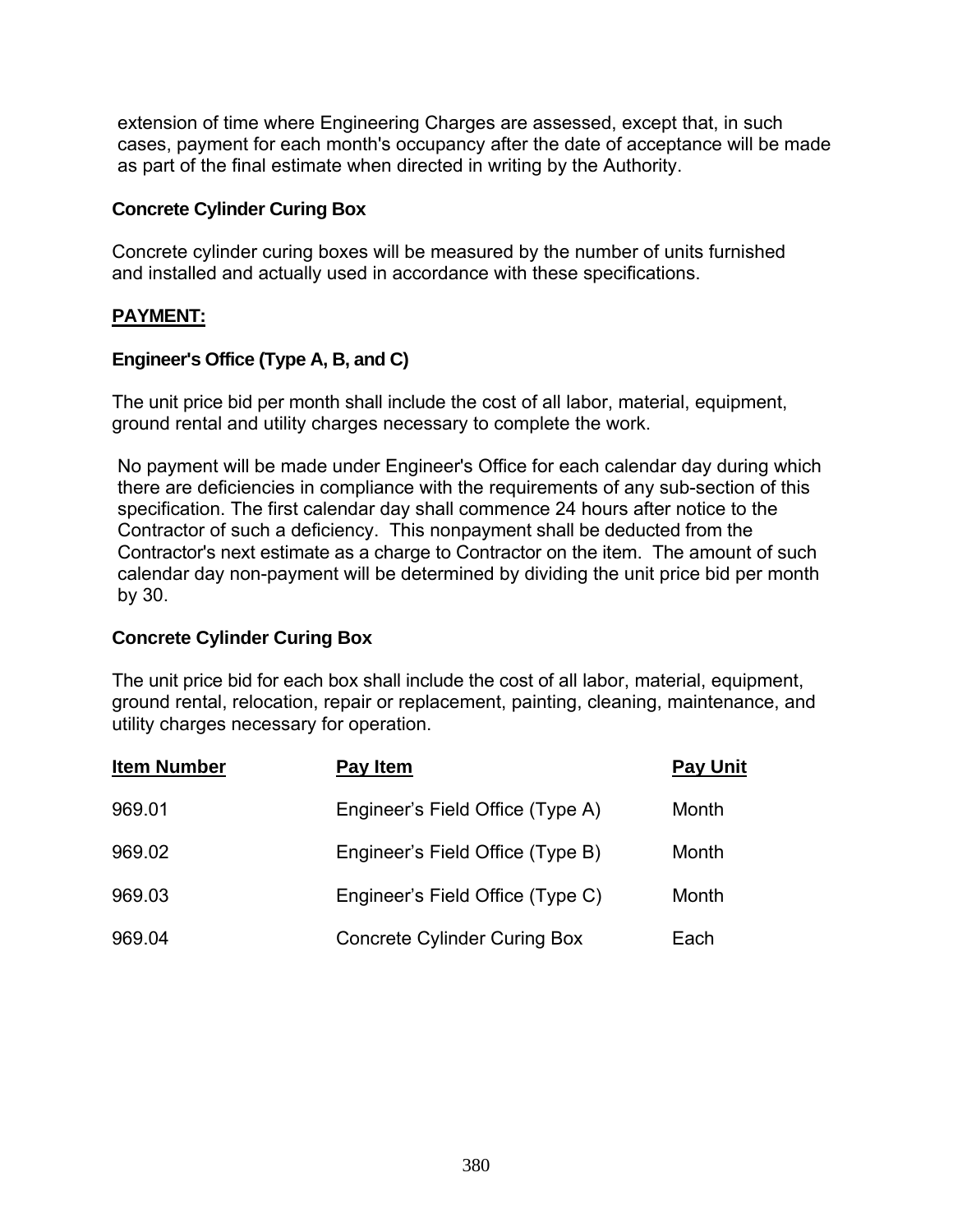# **ITEM 971 MAINTENANCE AND PROTECTION OF TRAFFIC**

# **DESCRIPTION:**

The Contractor shall maintain and protect traffic in the project area in accordance with the requirements and regulations of the applicable municipality and these Specifications. Unless otherwise specified, the Contractor must maintain pedestrian and vehicular traffic to permit access to commercial and industrial businesses, residences, and intersecting streets. It shall be the sole responsibility of the Contractor to warn the Local Regulatory Agencies (including but not limited to the Police and Fire Departments) at least 72 hours in advance of changes in traffic patterns due to reduction of pavement widths or closing of streets. The Contractor shall furnish, install, maintain, adjust, and store all signs, suitable barricades, and traffic cones, as necessary to carry out the traffic routing plan and maintain vehicular and pedestrian traffic. All of this work shall meet with the approval of the applicable municipality.

# **MATERIALS AND METHODS:**

1. *Access*: The Contractor shall arrange its operations to provide access to properties along the street including temporary bridges to driveways, and provide access to fire hydrants, manholes, gate boxes, or other utilities. Whenever any trench obstructs traffic in or to any public way, private driveway, or property entrance, the Contractor shall take such steps as required to maintain necessary traffic and access including temporary bridging if required. The Contractor shall confine its occupancy of public or travel way to the smallest space compatible with the efficient and safe performance of the work.

 The Contractor shall observe and obey all local and state laws, ordinances, regulations and permits in relation to the obstruction of streets and highways, keeping passageways open and protecting traffic where there may be danger from blasting or other construction activities.

 If the Contractor's operations shall interfere with the removal or sanding of snow or ice by the public authorities or adjoining land owners, in an ordinary manner with regular highway equipment, the Contractor shall be required to perform such services for the public authorities or adjoining owners without charge. If the Contractor fails to do so, it shall reimburse the said authorities or adjoining owners or the Authority for any additional cost to them for doing such work occasioned by conditions arising from the Contractor's operations, occupancy, or trench surfaces, together with any damage to the equipment of said parties by those conditions, or claims of any parties for damage or injury or loss by reason of failure to remove snow or ice or to said icy spots under these conditions.

2. *Detours*: If a detour is shown on the plans or deemed necessary, a proposed detour plan will be submitted to the Engineer and the applicable municipal agencies.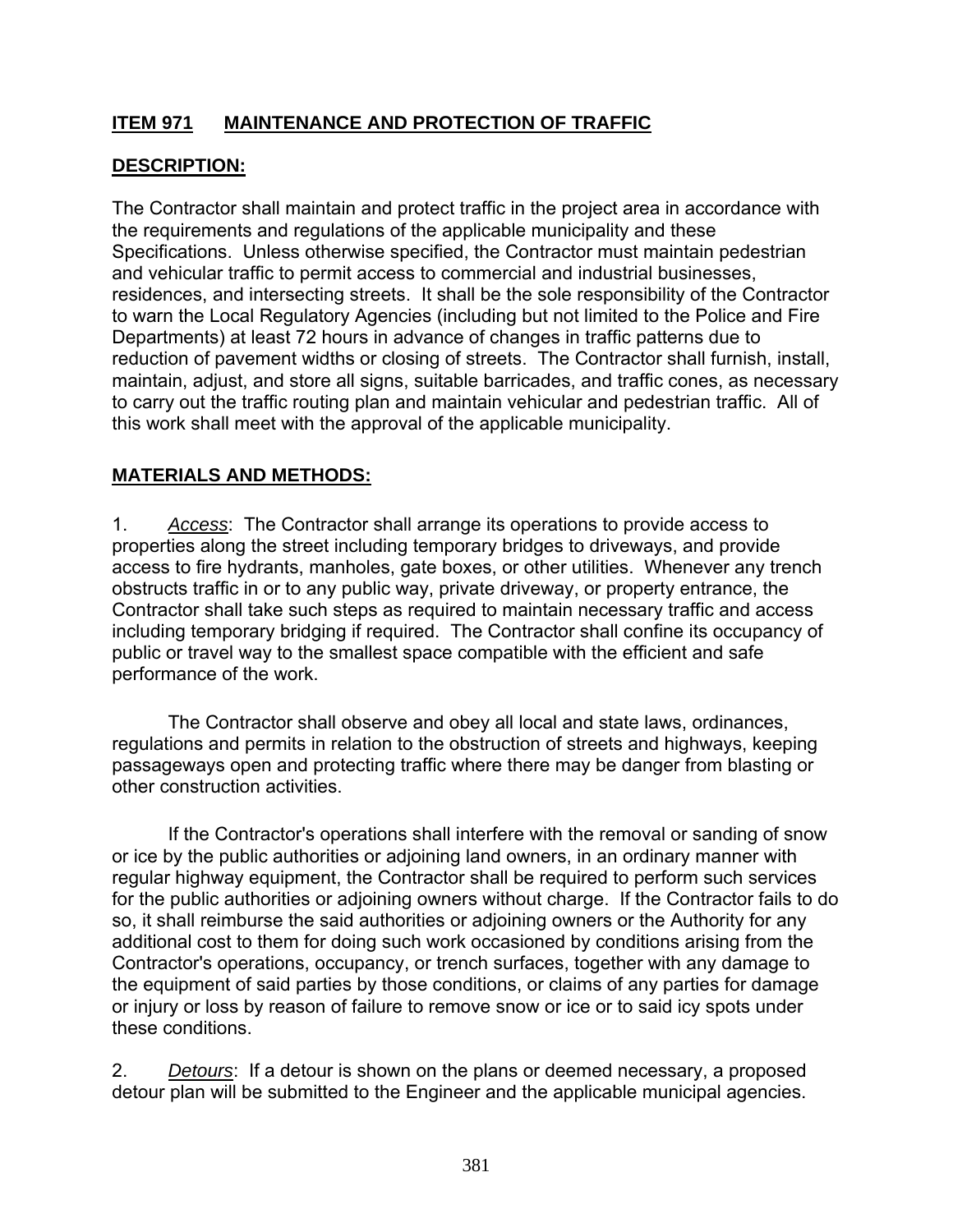3. *Signs:* Properly lighted, adequately sized clear, concise, legible signs shall be furnished as necessary for the safe regulation of traffic.

*4. Barricades*: Suitable lighted barriers or barricades shall be furnished by the Contractor and put up and maintained at all times during the night or daytime, around all open ditches, trenches, excavations, or other work potentially dangerous to pedestrians and traffic. Barricades shall be placed on all sides and throughout the entire length of all open ditches, trenches, excavations, or other work which must be barred to the general public. Barricades shall be properly painted in order to retain a high degree of visibility to vehicular and pedestrian traffic. Construction barricades shall consist of the following materials:

The frame shall be of polyvinyl chloride pipe conforming to ASTM D 2241 for PVC 1120 or 1220, SDR21 (pressure rating 200 psi); ASTM D3034, SDR 35 or an approved equal. All straight members shall be of white color.

Wyes, tees and elbows for joint connections shall be polyvinyl chloride of suitable size and strength for the purpose intended.

Joints shall not be glued and a 3/16-inch nylon rope (or equivalent) shall be threaded loosely through the pipe to keep sections from flying if hit by a vehicle.

Face panels used as horizontal members shall be constructed of a suitable plastic material, .060-inch high impact styrene, anodized aluminum of no less than .025-inch thickness or a comparable substitute approved by the Engineer.

All hardware shall be in accordance with standard commercial specifications and shall be approved by the Engineer.

Retro-reflective sheeting shall conform to the requirements of Article M.18.09.

Materials Certificates shall be required confirming conformance to the requirements set forth in the plans and specifications for these barricades.

5. *Flashers*: Barricades shall be lit by flashers in accordance with this paragraph or other lighting methods approved by the Engineer in lieu thereof. Flashers shall be placed along the entire length of the barricades at an interval no greater than 8 feet, center to center.

Flashers shall be power operated, lens directed, enclosed light units which shall provide intermittent light from 70 to 120 flashes per minute, with the period of light emittance occurring not less than 25 percent of each on-off cycle, regardless of temperature. The emitted light shall be yellow in color and the area of light on at least one face of the unit shall not be less than 12 square inches. The discernable light shall be bright enough to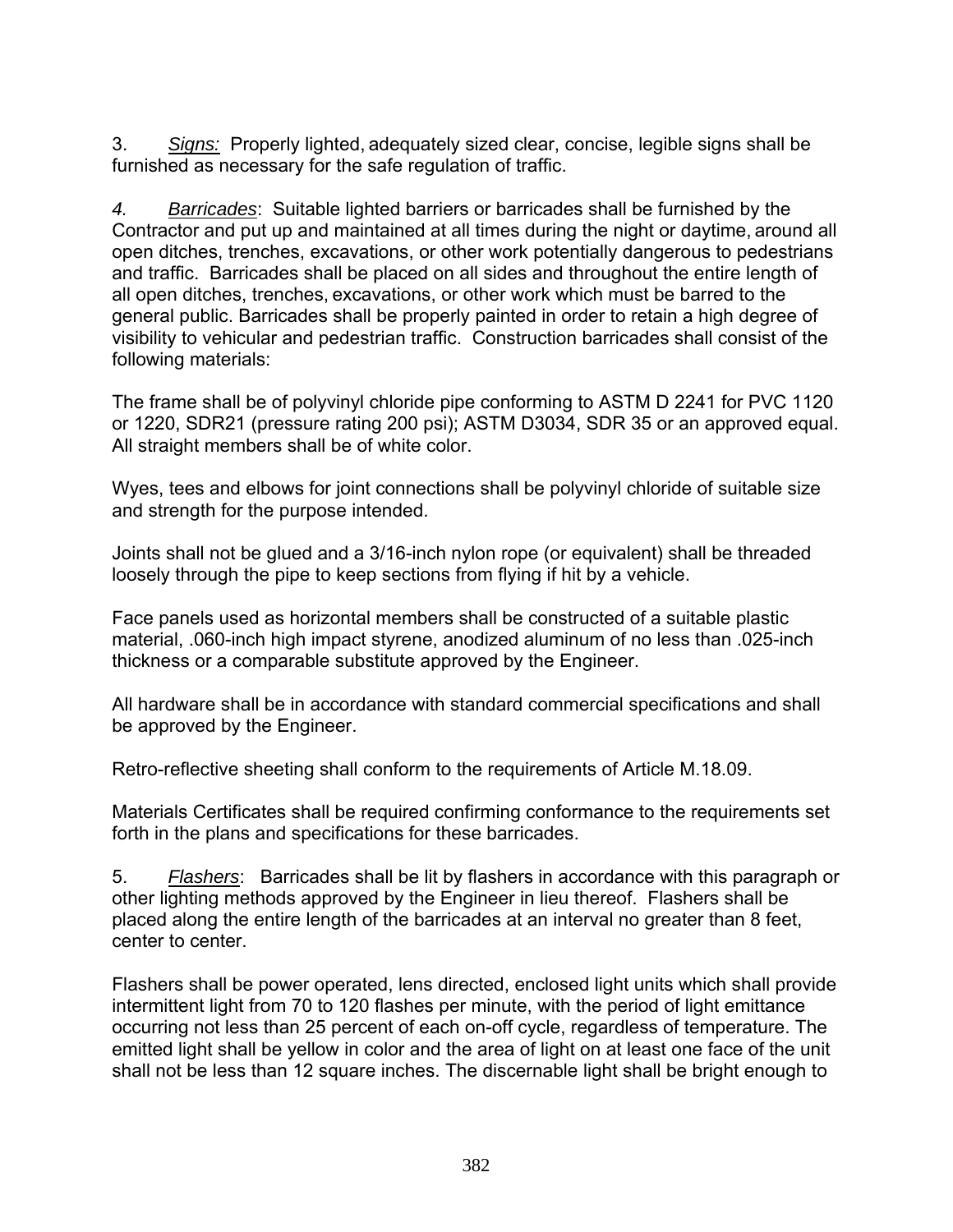be conspicuously visible during the hours of darkness at a minimum distance of 800 feet from the unit under normal atmospheric conditions.

For units which beam light in one or more directions the foregoing specifications shall apply 10 degrees or more to the side and 5 degrees or more above and below the photometric axis.

Barricade warning lights shall be in accordance with the requirements of the ITE Standard for Flashing and Steady-Burn Barricade Warning Lights and the following table:

|                                        | Type A<br>Low<br><b>Intensity</b> | <b>Type B</b><br><b>High</b><br><b>Intensity</b> | <b>Type C</b><br><b>Steady</b><br><b>Burn</b> |
|----------------------------------------|-----------------------------------|--------------------------------------------------|-----------------------------------------------|
| <b>Lens Directional</b><br>Faces       | 1 or 2                            | 1                                                | 1 or 2                                        |
| Flash Rate per<br>minute               | 55 to 75                          | 55 to 75                                         | Constant                                      |
| Flash Duration <sup>1</sup>            | 10%                               | 8%                                               | Constant                                      |
| Minimum<br>Effective<br>Intensity $^2$ | 4.0<br>Candelas                   | 35<br>Candelas                                   |                                               |
| Minimum Beam<br>Candelas               |                                   |                                                  | 2<br>Candelas                                 |
| Hours of<br>Operation                  | Dusk to<br>dawn                   | 24 hrs. per<br>day                               | Dusk to<br>dawn                               |

<sup>1</sup> Length of time that instantaneous intensity is equal to or greater than effective intensity.

<sup>2</sup> These values must be maintained within a solid angle  $9^{\circ}$  on each side of the vertical axis and 5° above and 5° below the horizontal axis.

6. *Traffic Cones*: Traffic cones shall be constructed of materials to a thickness to withstand impact without damage to cones or to vehicles. The traffic cones shall be of sufficient mass or have bases to which ballast may be added to assure that they will not be blown over or displaced by wind from passing vehicles. Traffic cones used at night shall be reflectorized by utilizing Type VI Retroreflective Sheeting, in accordance with Subarticle M.18.09.01.

7. *Traffic Drums:* Traffic Drums shall be manufactured plastic or rubber devices designed in accordance with the latest edition of the MUTCD. The design of the device will allow for the installation of barricade warning lights. The device shall be stabilized with the use of sandbags or other approved means.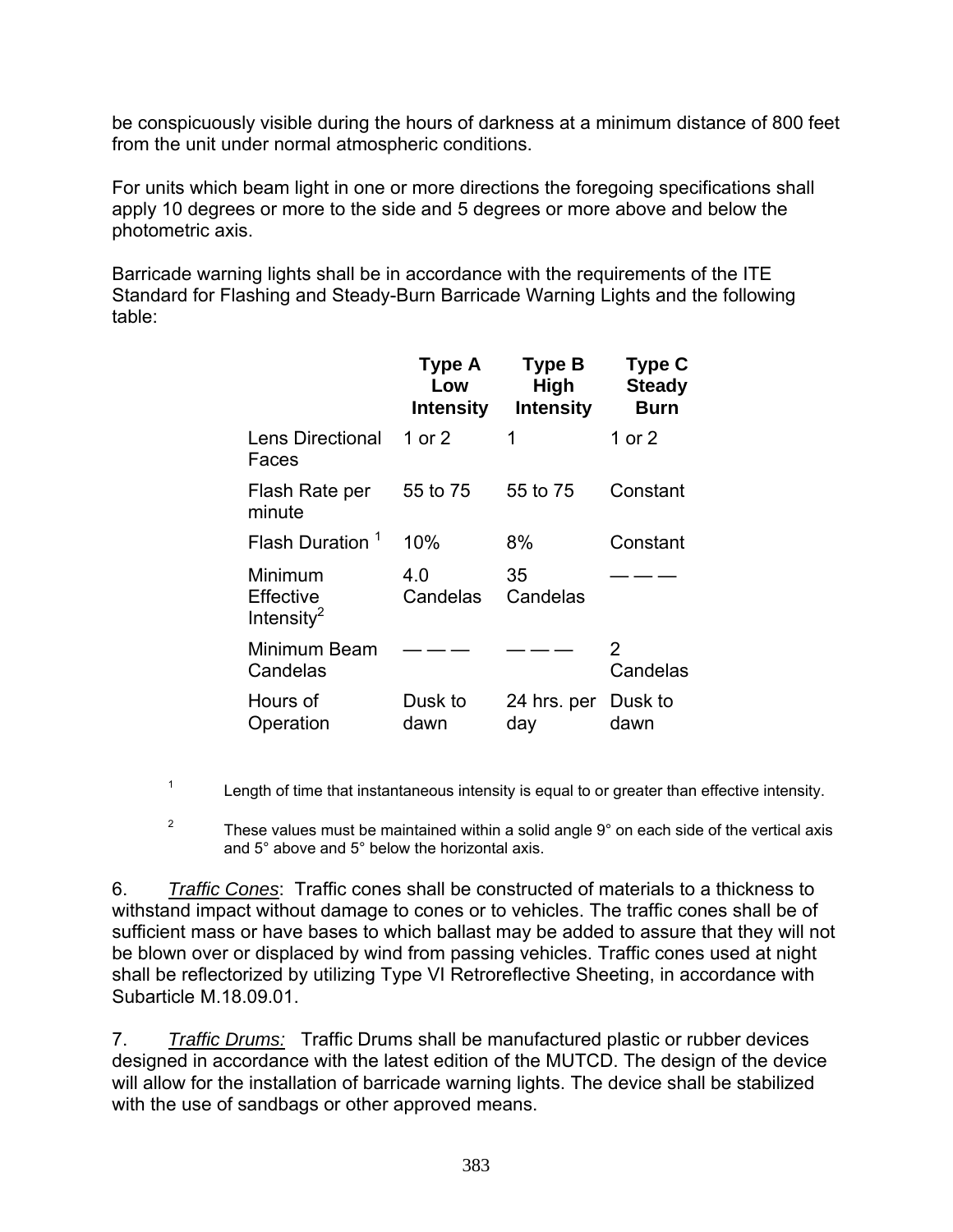The traffic drum shall have, as a minimum, two 4-inch (100-millimeter) wide retroreflective orange stripes and two 6-inch (150-millimeter)-wide retroreflective white stripes. The stripes shall be placed horizontally and alternated with the orange stripe on top. The alternated stripes should not touch. The sections of the traffic drum not covered with retroreflective sheeting shall be orange.

Either Type III or Type VI Retroreflective Sheeting, in accordance with Subarticle M.18.09.01, shall be used on traffic drums. Only one type sheeting shall be used on a drum and all drums furnished on a construction project shall be manufactured with the same type retroreflective sheeting. Retroreflective sheeting shall conform to the requirements of Article M.18.09.01. For this material, a Materials Certificate shall be required.

8. *Non-Performance*: Should the Contractor or its employees neglect to set out and maintain barricades or lights, as required in these Specifications, the Engineer immediately, and without notice, may furnish, install and maintain barricades or lights. The cost thereof shall be borne by the Contractor and may be deducted from any amount due or to become due to the Contractor under this contract.

The Contractor will be held responsible for any damages that the Authority, Engineer, Governmental units, or their heirs or assigns may have to pay as a consequence of the Contractor's failure to protect the public from injury, and the same may be deducted from any payments that are due or may become due to the Contractor under this contract.

9. *Traffic Men*: The Contractor shall utilize traffic personnel in the project area in accordance with the requirements and regulations of the applicable municipality. The Contractor shall be responsible for providing well-trained, qualified and adequately equipped personnel for the direction of traffic and for the adequate protection of traveling public at such locations and for such time as necessary or as ordered by the Engineer.

The Contractor may select to utilize the services of off-duty Police personnel as traffic men during the course of construction. Regardless of whether off-duty Police personnel or personnel furnished by the Contractor are utilized as traffic men, the Contractor shall be responsible for the adequate maintenance and protection of both vehicular and pedestrian traffic throughout the project site.

If the Contractor utilizes off-duty Police personnel, payment for their services shall be made by the Contractor, the cost for this work shall be included in the lump sum price bid for this Item.

All signs, barricades, flashing lights, traffic personnel, detours, etc. and all else necessary and incidental shall conform to the Manual on Uniform Traffic Control for Streets and Highways as approved and amended.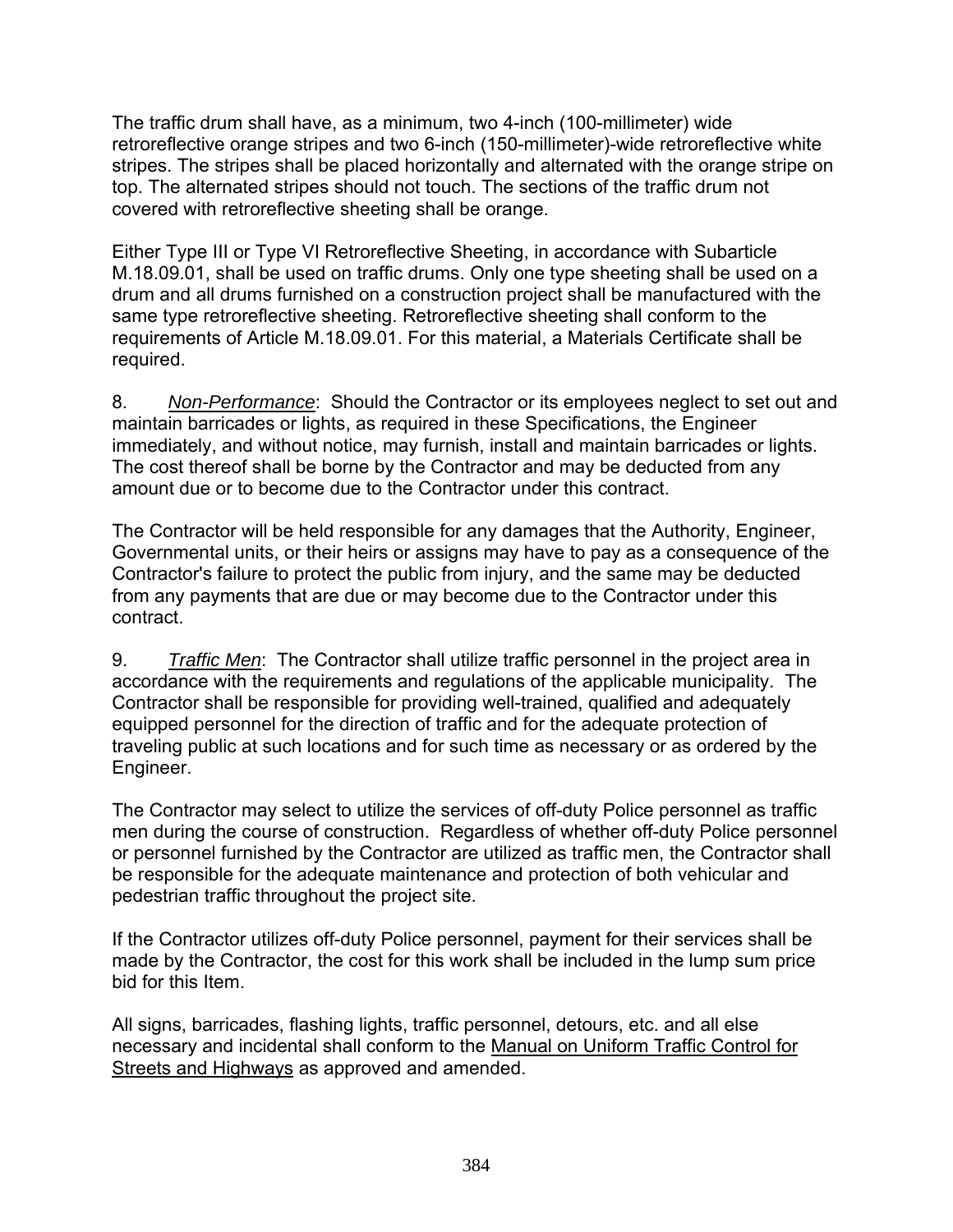# **MEASUREMENT AND PAYMENT:**

Monthly payments will be made in proportion to the amount of work done. Said payments will be a proportionate amount of the unit price bid (Lump Sum) for "Maintenance and Protection of Traffic" and shall include all costs for furnishing lighted barricades and traffic protection devices and for labor, equipment and services involved in the erecting, maintaining, adjusting, storing of signs, flashers, lights, barricades, traffic cones, and other devices furnished by the Contractor, as well as the cost of all labor and equipment involved in the maintenance of traffic lanes and detours ordered or included in the approved scheme for maintenance of traffic.

The Contractor will be required under the unit price bid for "Maintenance and Protection of Traffic" to maintain and protect the traffic throughout the entire duration of the Contract. No claim for additional payment due to unusual construction conditions encountered or delay caused by the Contractor or other outside agencies shall be considered.

The Contractor will not be paid separately for repair and maintenance "such as patching, grading, snow removal, etc." or detours; said cost to be included in the unit price bid for "Maintenance and Protection of Traffic."

The Contractor shall include in the unit price bid for "Maintenance and Protection of Traffic" bridging for trenches at all street and driveway crossings in such manner as the Engineer may direct in order that the traffic on intersecting streets may not be blocked, and in order that entrance may be made to properties along the line of work.

#### *No payment will be made under maintenance and Protection of Traffic for each calendar day during which there are deficiencies in compliance with the specification requirements of any subsection of this Item.*

The amount of such calendar day non-payment will be determined by dividing the lump sum amount bid for Maintenance and Protection of Traffic by the number of calendar days between the date the Contractor commences work and the date of completion as designated in the proposal, without regard for any extension of time or the amount of Five Hundred Dollars (\$ 500.00) whichever is the greatest amount.

Where major nonconformance with the requirements of this specification is noted by the Engineer, and prompt contractor compliance is deemed unobtainable, all contract work may be stopped by direct order of the Engineer.

If no Item "Maintenance and Protection of Traffic" appears in the Bid Schedule, the cost of this work shall be included in the prices bid for other Items.

| <b>Item Number</b> | Pay Item                                 | <b>Pay Unit</b> |
|--------------------|------------------------------------------|-----------------|
| 971                | Maintenance and Protection<br>Of Traffic | Lump Sum        |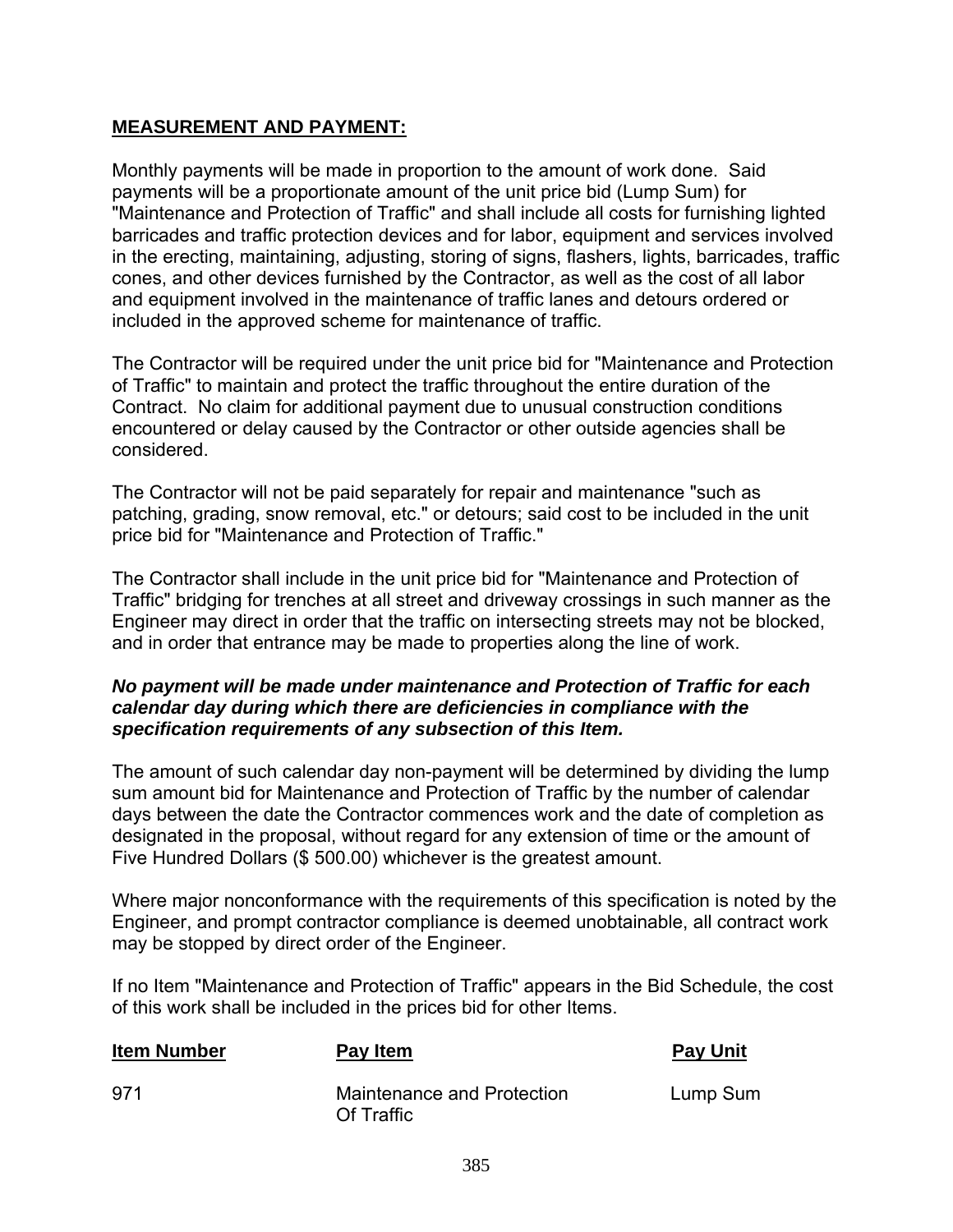# **ITEM 975 MOBILIZATION**

#### **DESCRIPTION:**

Under this work the Contractor shall set up the necessary general plant, including shops, storage areas, office and sanitary and other facilities as are required by local or state law or regulations.

#### **MATERIALS:**

Such material as are required for mobilization and that are not to be a part of the completed contract shall be determined by the Contractor, except that they shall conform to any pertinent local or state law, regulation or code.

#### **CONSTRUCTION DETAILS:**

The work required to provide the above facilities and services for mobilization shall be done in a safe and workmanlike manner and shall conform with any pertinent local or state law, regulation or code. Good housekeeping consistent with safety shall be maintained.

#### **MEASUREMENT**:

Payment for mobilization will be made on a lump sum basis.

#### **PAYMENT:**

The amount bid for mobilization shall not exceed three percent (3%) of the total contract price excluding the bid price for mobilization. Should the bidder exceed the foregoing three percent (3%), the Authority will make the necessary adjustment to determine the total amount bid based on the arithmetically correct proposal.

The amount bid shall include the furnishing and maintaining of services and facilities noted herein under "Description", to the extent and at the time the Contractor deems them necessary for its operations, consistent with the requirements of this work and the respective contract.

The amount bid shall be payable to the Contractor whenever it has completed at least ten percent (10%) of the contracted work. For the purposes of this Item, ten percent (10%) of work shall be considered complete when the total of payments earned, as reflected by estimates of work done, as set forth in **§109-06, Payment of Estimates,** not including the amount bid for this work, shall exceed ten percent (10%) of the total amount of the Contractor's bid for this contract.

Unless otherwise provided for elsewhere, the cost of required insurance and bonds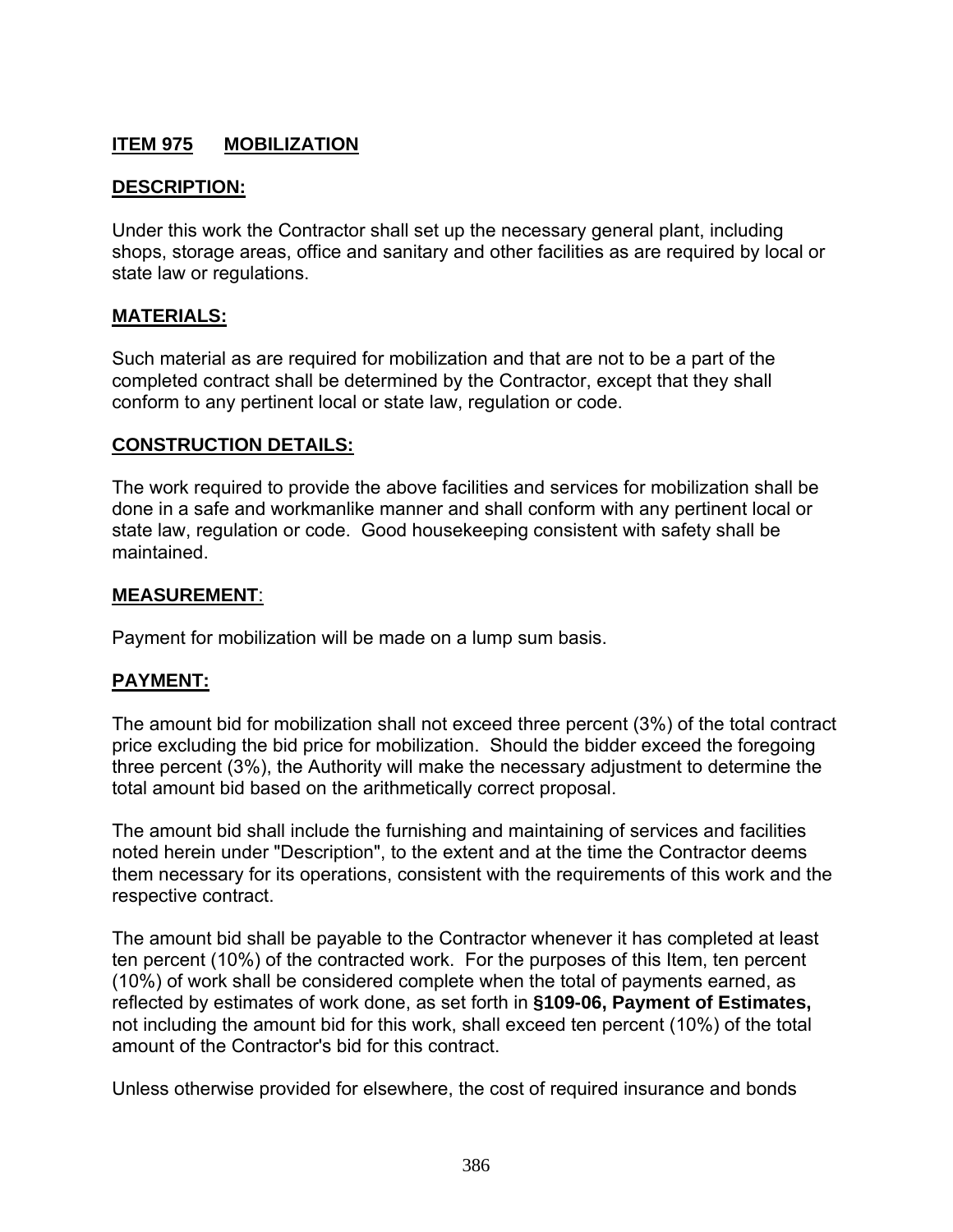and/or any initiation of the Contract work may be included in this work.

| <b>Item Number</b> | Pay Item     | <b>Pay Unit</b> |
|--------------------|--------------|-----------------|
| 975                | Mobilization | Lump Sum        |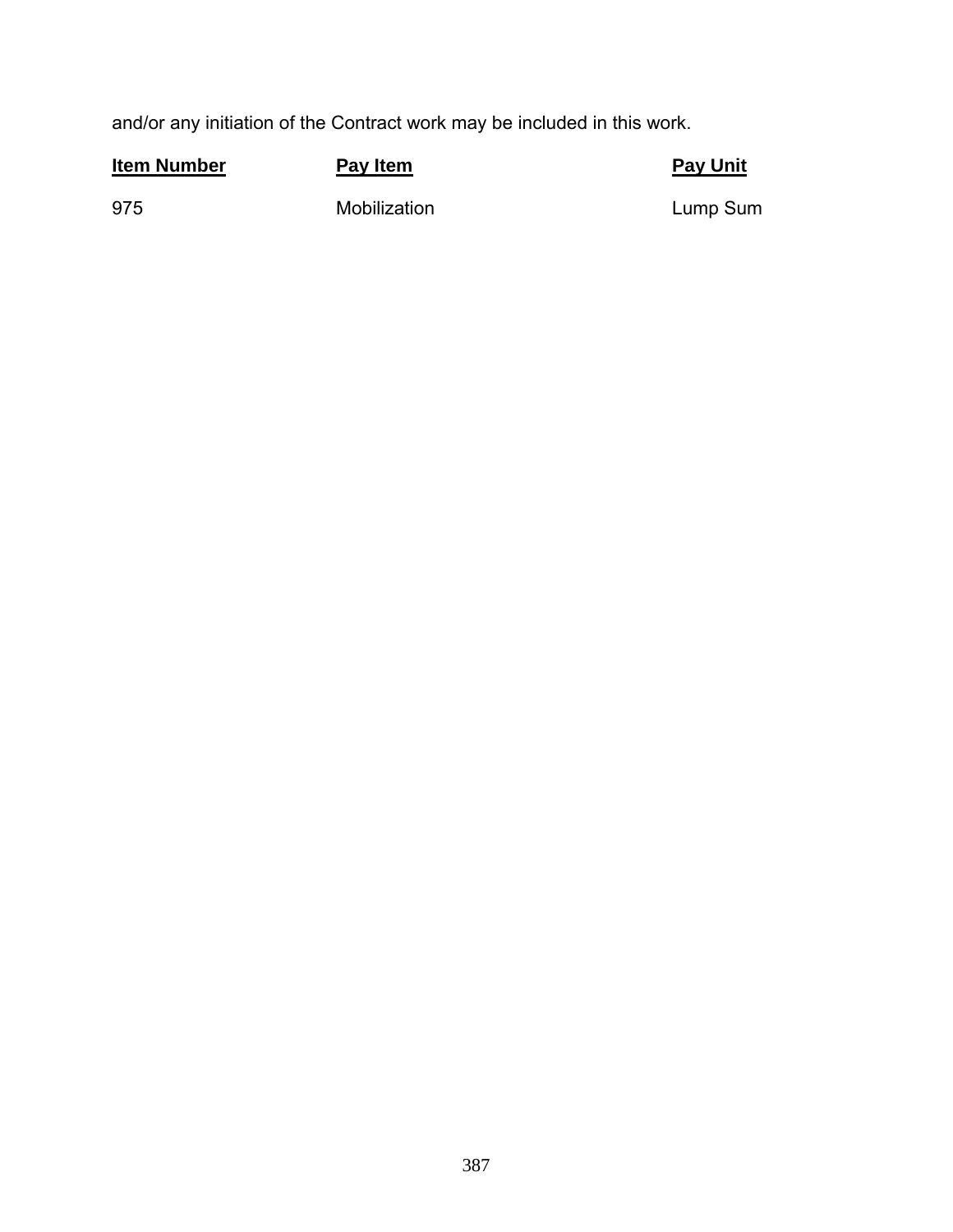# **ITEM 985 PROJECT SURVEY AND STAKEOUT**

# **DESCRIPTION:**

Under this work the Contractor shall do all necessary surveying required to construct all elements of the project as shown on the plans and specified in the proposal and specifications. This shall include but shall not be limited to stakeout, layout, and elevations for the roadway, structures, forms, pile layouts, sanitary and storm sewers, and appurtenances as shown and required consistent with the current practice of the Authority, and shall be performed by competently qualified personnel under the direction of a Land Surveyor, licensed in the State of Connecticut and acceptable to the Engineer. The stakeout survey shall proceed immediately following the award of the contract and shall be expeditiously progressed to completion in a manner and at a rate satisfactory to the Engineer. The Contractor shall keep the Engineer fully informed as to the progress of the stakeout survey.

In addition, under this Item, the Contractor shall furnish a set of record plans by updating a copy of the contract drawings, both "red-line" and digital format, to show "As-Built" conditions in accordance with these specifications and as directed by the Engineer.

# **MATERIALS:**

All instruments, equipment, stakes and any other material necessary to perform the work satisfactorily, shall be provided by the Contractor.

All stakes used shall be of a type approved by the Engineer. It shall be the Contractor's responsibility to maintain these stakes in their proper position and location at all times.

## **CONSTRUCTION DETAILS:**

# *PROJECT SURVEY AND STAKEOUT*

The Contractor shall trim trees, brush and other interfering objects, not inconsistent with the plans, from survey lines in advance of all survey work to permit accurate and unimpeded work by the stakeout survey crews and the Authority's cross-section survey crews.

The location and length shown on the plans for culverts shall be considered to be approximate. The ordered length of culverts will be determined by the Engineer after the Contractor accurately stakes the proposed culvert in the planned location as approved by the Engineer and after appropriate and necessary engineering study

The exact position of all work shall be established from control points, base line transit points or other points of similar nature and/or modified by the Engineer. Any error, apparent discrepancy or absence of data shown or required for accurately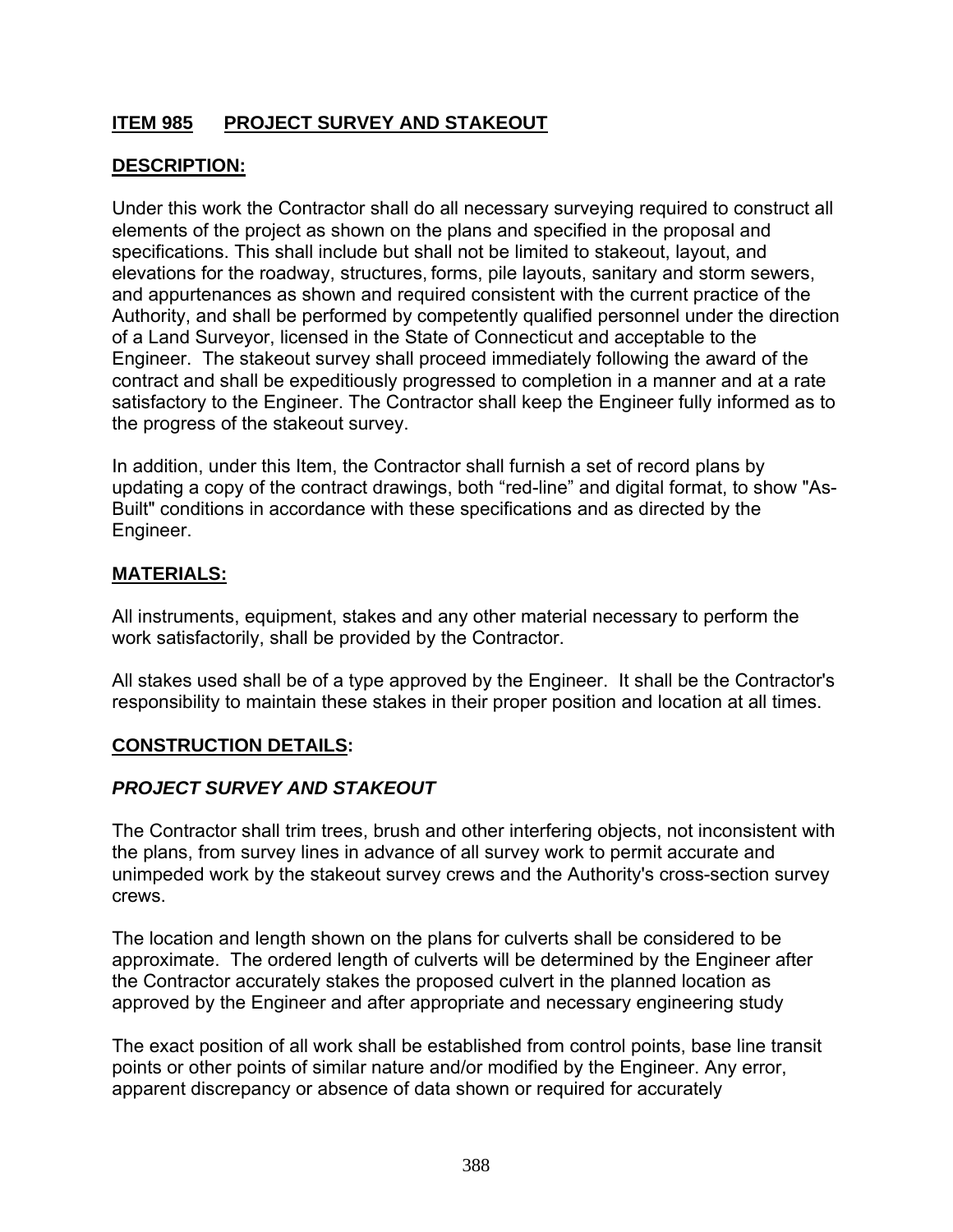accomplishing the stakeout survey shall be referred to the Engineer for interpretation or furnishing when such is observed or required.

The Contractor shall place two offset stakes or references at each center line station and at such immediate locations as the Engineer may direct. From computations and measurements made by the Contractor, these stakes shall be clearly and legibly marked with the correct centerline station number, offset and cut or fill so as to permit the establishment of the exact center line location and elevation during construction. If markings become faded or blurred for any reason, the markings shall be restored by the Contractor at the request of the Engineer. The Contractor shall locate and place all cut, fill, slope, fine grade or other stakes and points, as the Engineer may direct for the proper progress of the work. All control points shall be properly guarded and flagged for easy identification.

Drainage structures shall be staked out by the Contractor at the locations and elevations shown on the plans or specified by the Engineer.

All required Right-of-Way and easement limits shall be established, staked and referenced by the Contractor concurrent with the Construction stakeout survey. Rightof-Way and easement limits shall be staked by or under the direction of, a Licensed Land Surveyor. The Contractor shall supply proof to the Engineer that such work is being performed by or supervised by a Licensed Land Surveyor

Permanent Survey Marker locations shall be established and referenced by the **Contractor** 

The Contractor shall be responsible for the accuracy of the work and shall maintain all are reference points, stakes, etc. throughout the life of the contract. Damaged or destroyed points, bench marks or stakes, or any reference points made inaccessible by the progress of the construction shall be replaced or transferred by the Contractor. Any of the above points which may be destroyed or damaged shall be transferred by the Contractor before they are damaged or destroyed. All control points shall be referenced by ties to acceptable objects and recorded. Any alterations or revisions in the ties shall be so noted and the information furnished to the Engineer immediately. All stakeout survey work shall be referenced to the center line shown on the Plans. All computations necessary to establish the exact position of the work from control points, shall be made and preserved by the Contractor. All computations, survey notes and other records necessary to accomplish the work shall be neatly made. Such computations, survey notes and other records shall be made available to the Engineer upon request and shall become the property of the Authority and delivered to the Engineer not later than the date of acceptance of the Contract.

The Engineer may check all or any portion of the stakeout survey work or notes made by the Contractor. Any necessary correction to the work shall be made immediately by the Contractor. Such checking by the Engineer shall not relieve the Contractor of any responsibility for the accuracy or completeness of the work.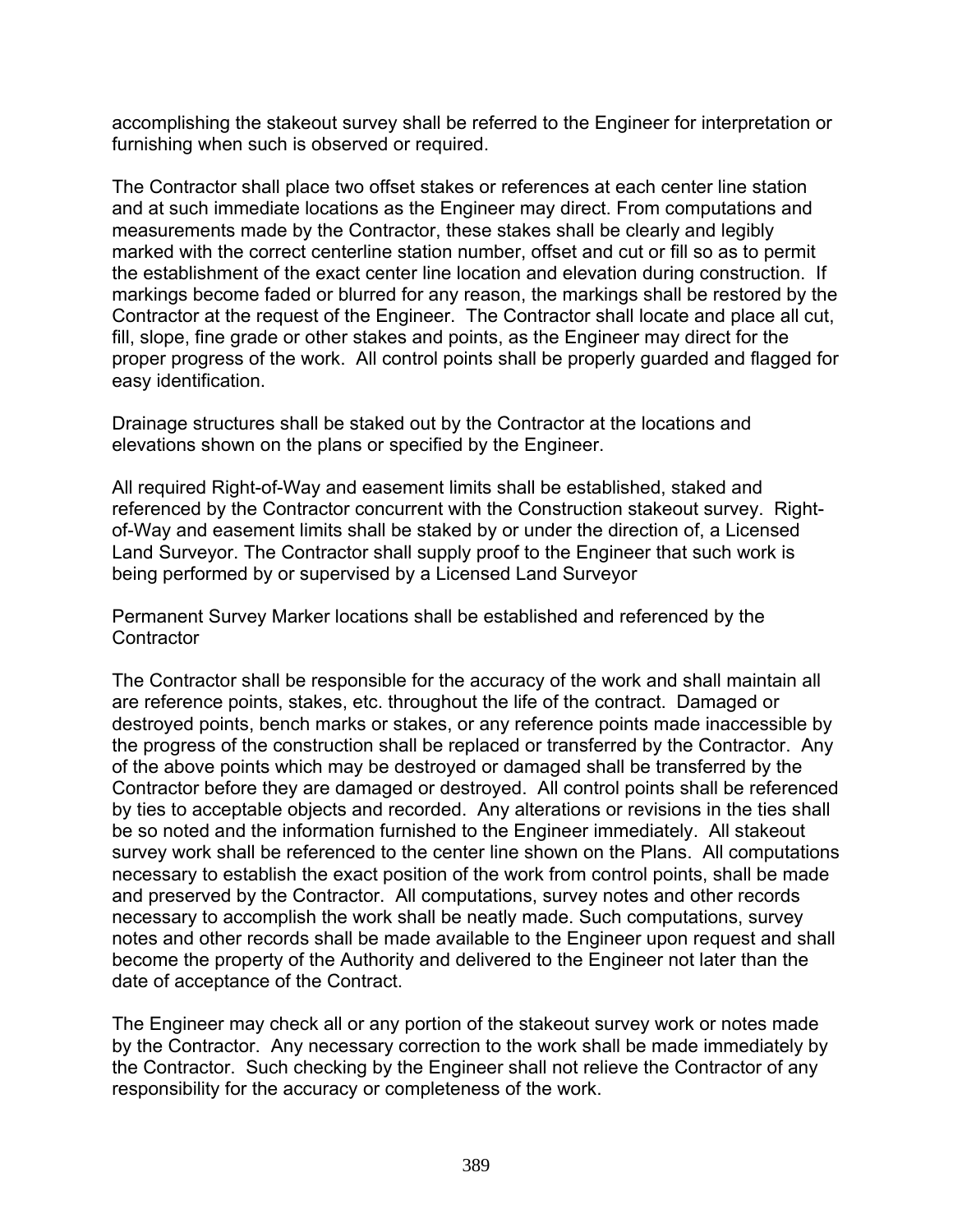Prior to the final cross-section survey of the project by the Engineer, the Contractor shall reestablish center line or base line points and stationing as required by the Engineer.

The Contractor will not be required or permitted to take the pre-construction or final cross-sections that are used for payment purposes.

During the progress of the construction work the Contractor will be required to furnish all of the surveying and stakeout incidental to the proper location by line and grade for each phase of the work. For paving and any other operation requiring extreme accuracy, the Contractor will re stake with pins or other acceptable hubs located directly adjacent to the work at a spacing directed by the Engineer.

Any existing stakes, iron pins, survey monuments or other markers defining property lines which may be disturbed during construction, shall be properly tied in to fixed referenced points before being disturbed and accurately reset in their proper position upon completion of the work.

Just prior to completion of the Contract, the Contractor shall re-establish if necessary and re-tie all control points as permanently as possible and to the satisfaction of the Engineer.

#### *AS-BUlLT DOCUMENTS*

Prior to the commencement of work required under this Item, the contractor shall arrange a meeting to discuss the procedures for preparation of the As-Built documents. The Contractor shall be required to furnish a paper As-built record plan and an Auto-CAD .dwg drawing. Original bid .dwg drawings files will be furnished to the Contractor.

The As-Built record plans indicate all field changes to project plans and location of rock elevations, groundwater levels and soil conditions.

All work, both in the field and in the office, shall be under the direct supervision of a Land Surveyor, licensed in the State of Connecticut. The Land Surveyor shall be required to seal, date and sign each of the As-Built" plans. These "As-Built" drawings must be submitted at the same time as the request for final payment. No final payment will be considered unless accompanied by "As-Built" drawings.

The Contractor will not be required or permitted to take the pre-construction or final cross-sections that are used for payment purposes.

The word Record Plans shall be emblazoned in at least 1" high letters across the top of the first sheet of the contract plans

The contract plans shall contain a blank box located in the lower left-hand corner of the front sheet. The box shall be completed by the Contractor and contain the following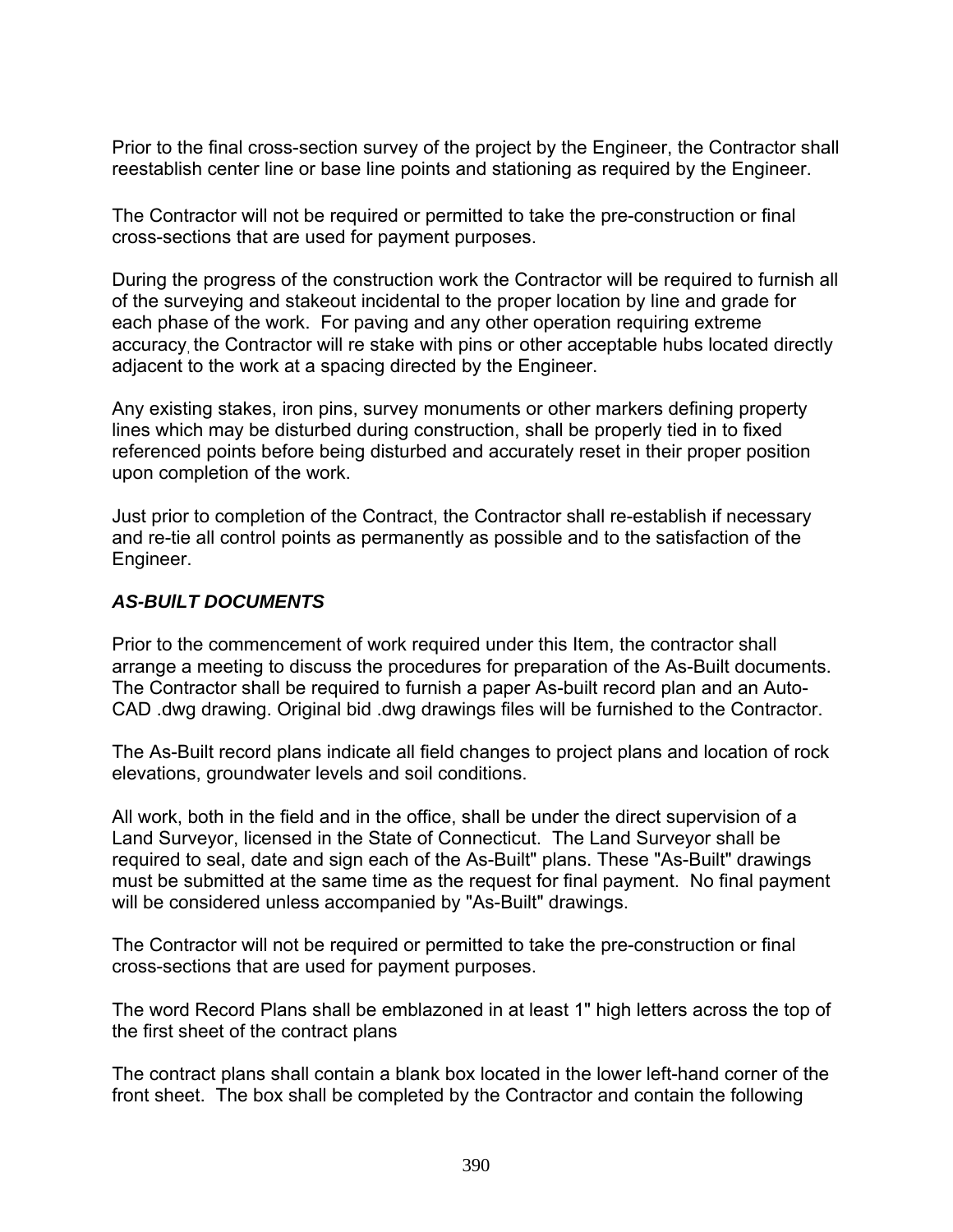information:

- 1. Contract Number
- 2. Contractor's Name
- 3. Date of Award
- 4. Completion Date
- 5. Final Contract Dollar Amount
- 6. Inspector

The Estimate of Quantities Tables, if one exists, shall be updated for Record Plan purposes. Any additional Items added to the Contract by Orders on Contract shall be shown in the Tables.

All Permanent Survey Markers and Right of Way Markers must be shown on the Plan. They must be labeled and include the station and offset. Permanent Survey markers must also be shown on the sheet showing base line and center-line ties.

Ties to all centerline controls, which are not monumented with a permanent survey marker, must be shown.

The contract drawings have a blank 1" high box provided in the lower right hand corner of each sheet. This box is to be used to record the type of revisions made on that sheet.

Sheets that require no change should be so noted in the lower right hand corner, "No As-Built Revisions".

Any sheet which requires modifications to indicate field changes should be indicated as such by the words "As-Built" written above the Title Box.

The Contractor shall be responsible for the care and preparation of the record drawings during the course of construction.

The original lines or lettering should not be erased when making corrections.

All work on the Record Plans is to be done in red ink. No entries should be made on the backs of the Record Plans.

Line revisions should be made by using lines which stand out clearly. No shading is allowed.

All lettering must be done using 1/8" minimum height letters to provide clarity copying and microfilming.

Revisions to the notes and written matter on the drawings should be made by crossing out the original and inserting the revision as close to the original as is possible without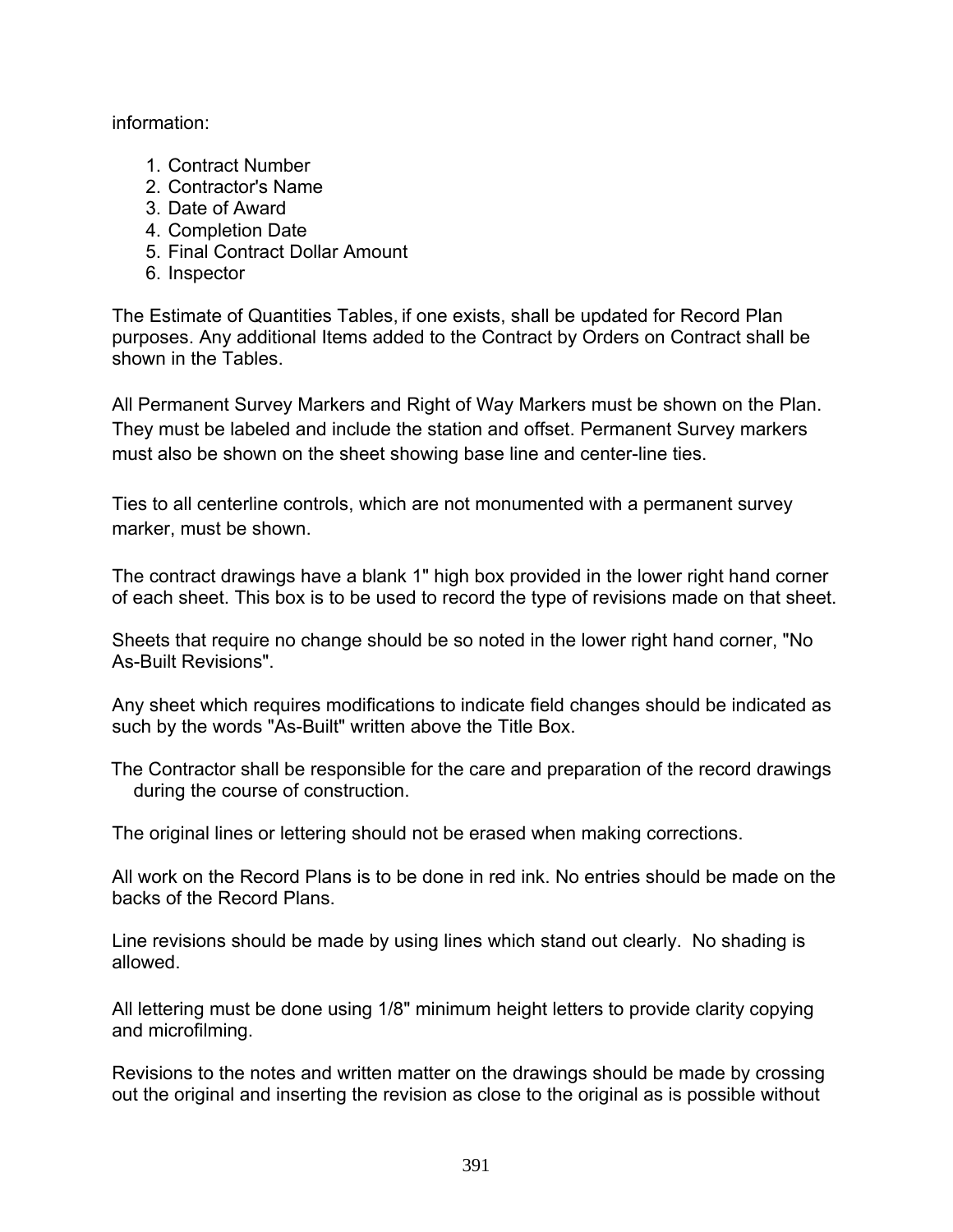impairing the legibility. New lettering should be similar in size (1/8" minimum) and spacing to the original lettering so that it will be legible.

When sheets are added to the contract, these sheets should be added to the index in the plans.

All computations, survey notes and other records necessary to accomplish the work shall be neatly made. Such computations, survey notes and other records shall be made available to the Engineer upon request and shall become the property of the Authority and delivered to the Engineer not later than the date of acceptance of the **Contract.** 

The Contractor shall be responsible for obtaining all the necessary field information which is required to be shown on the "As-Built" Documents. Information obtained by the Authority is for its own use and is not intended to substitute for the information required in these specifications.

## **MEASUREMENT:**

Payment will be made at the lump sum price bid for this work.

# **PAYMENT:**

The price bid shall include the cost of furnish all labor, equipment<sub>1</sub> instruments and other material necessary to satisfactorily complete the project survey and stakeout and the preparation and submission of the as-built documents.

Monthly payments will be made under this work in proportion to the amount of work done as determined by the Engineer.

Included shall be the cost of all field work by the Licensed Land Surveyor, drafting and furnishing the Authority with the necessary information and all else necessary to satisfactorily complete the work in accordance with the specifications.

| <b>Item Number</b> | Pay Item                           | <b>Pay Unit</b> |
|--------------------|------------------------------------|-----------------|
| 985                | <b>Project Survey and Stakeout</b> | Lump Sum        |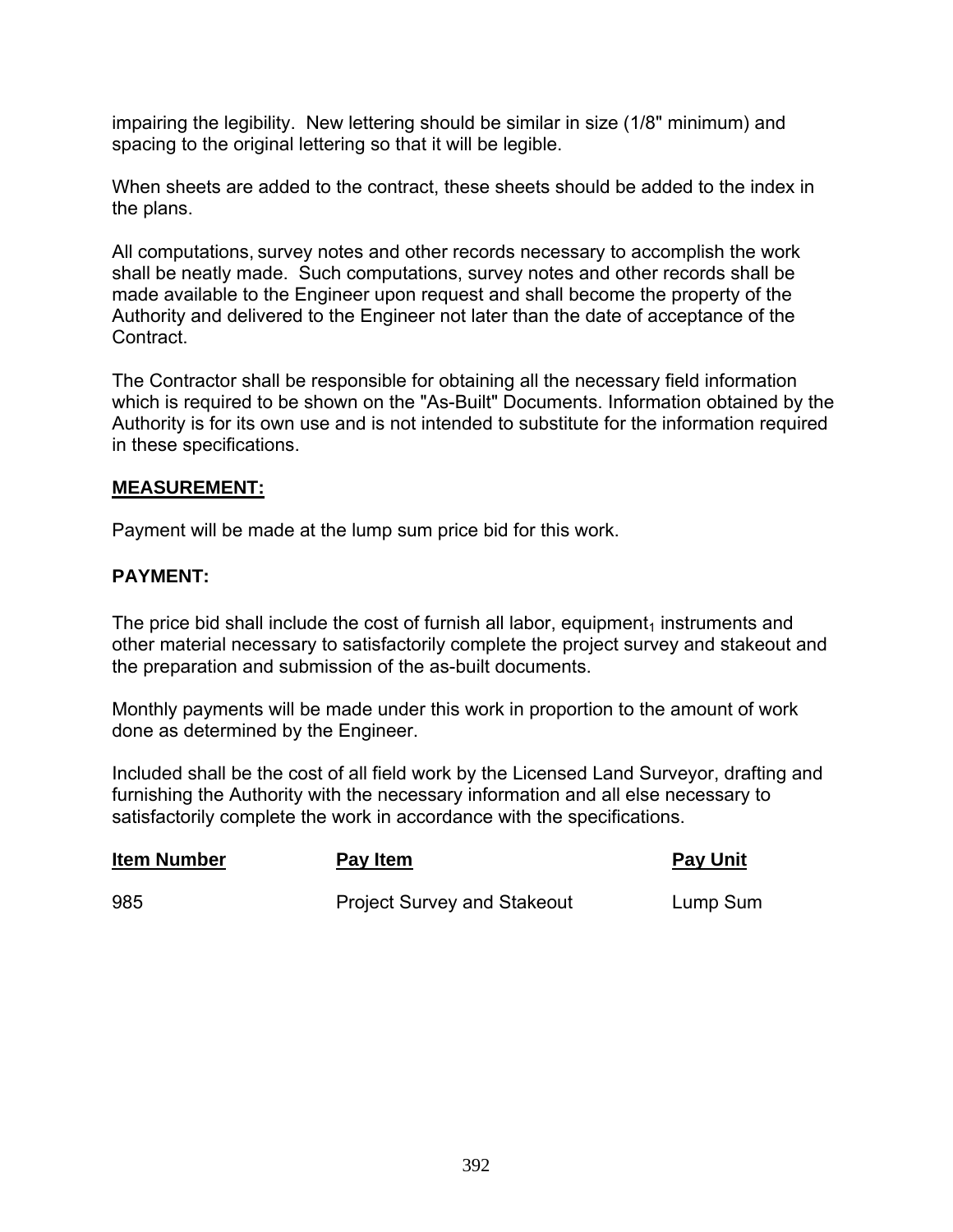# **ITEM 1111 SAWCUT FOR LOOP VEHICLE DETECTOR**

### **DESCRIPTION:**

Under this item, the Contractor shall replace loop vehicle detectors disturbed during the Work as shown on the plans or as directed by the Engineer and in conformity with these specifications.

#### **MATERIALS:**

The materials for this work shall conform to the requirements of Article M.16.12.

#### **CONSTRUCTION DETAILS:**

Loop detectors installed in new or resurfaced pavements shall have the slots saw cut in the pavement base course and the loop wires placed and sealed before the placing of the pavement wearing course.

No loop detector saw cut shall be placed over a patched trench or existing pavement without the approval of the Engineer. The Contractor shall remove the existing pavement and replace it with new pavement for installation of the loop detectors, at the direction of and within the limits prescribed by the Engineer, where the condition of the existing pavement is not suitable for installation.

The existing pavement shall be removed a minimum of 3 inches in depth. The replaced pavement shall be overlaid as directed. The loop detector shall be installed in the new pavement, under the overlay.

The size of the loop shall be as shown on the plans and shall be made using a power saw having an abrasive or diamond blade 3/8 inch wide. The depth of the slot shall be 1 3/4 inches to 2 inches and shall extend from the loop to the location shown on the plan. The cuts shall overlap at the corners of the loop and at any angles in the saw cut to the controller to ensure full depth. The corners are to be rounded off by drilling a 1 1/4-inch diameter hole to eliminate kinking of the wire. When the cutting has been completed, the slot shall be cleaned of all cutting dust and grit with oil-free compressed air. The slot shall be completely dry before inserting the wire. The entire loop and lead-in shall consist of 1 continuous #14 stranded wire encased in tubing, unless otherwise shown on the plans. The lead-in wires shall be twisted together with at least 5 turns per foot and taped at 2-foot intervals, beginning at a point where the wire leaves the saw cut and enters the plastic conduit to the terminals in the controller cabinet, or when spliced to a 2-conductor lead-in cable. The twisted wire shall remain together and shall not be coiled at any point. Splices will not be permitted at any point of the loop or lead-in unless otherwise indicated on the plans or as directed by the Engineer.

At the time of installing the loop wire, the ends of the tubing shall be sealed to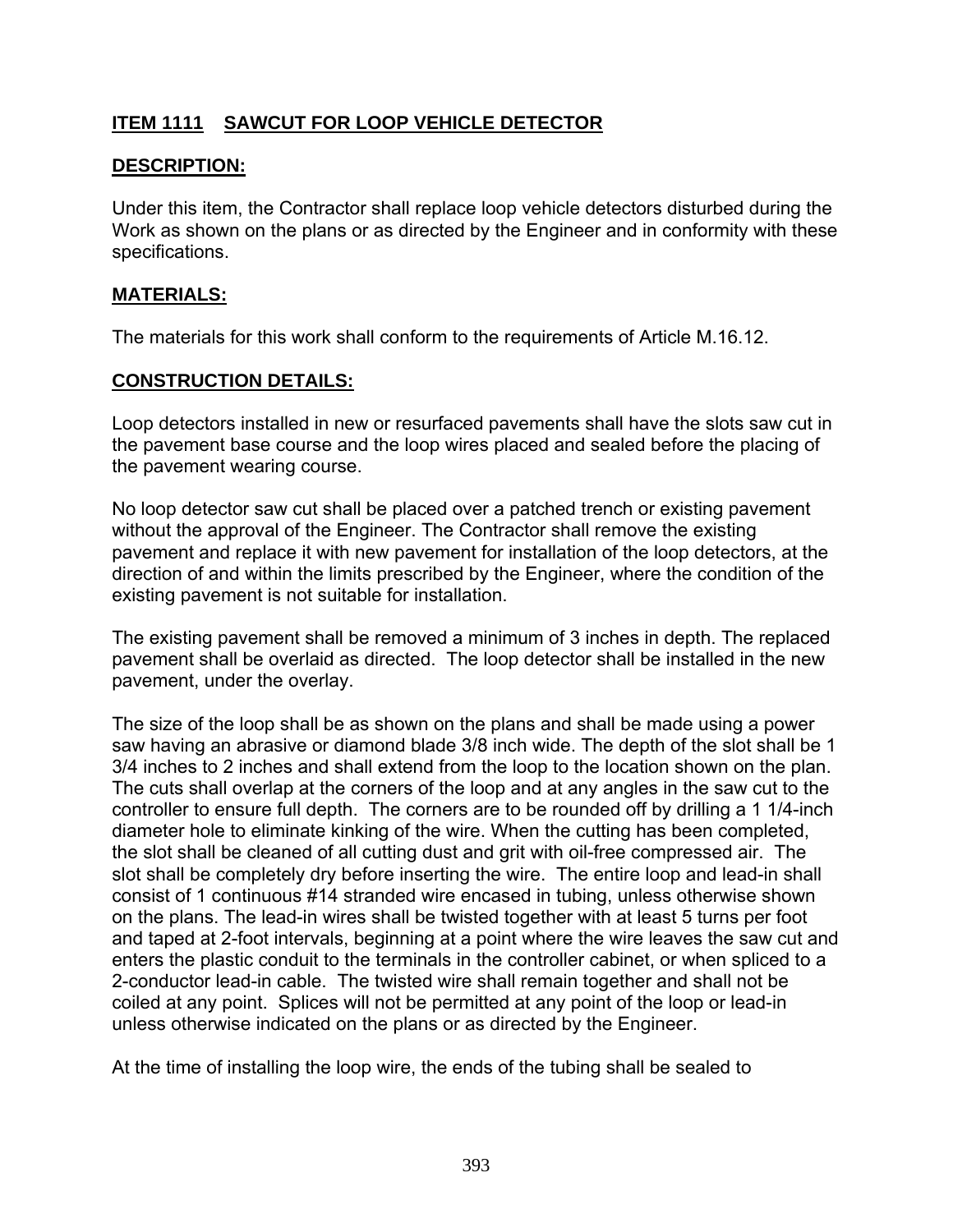prevent any entrance of moisture into the tubing. When splices are required in handholes or junction boxes, they shall be made in accordance with the installation details. The saw cuts on all lead-ins shall be as shown on the plans or as directed by the Engineer. The number of turns of wire for each loop shall be as shown on the plans. After installation, the wire shall be checked for slack or raised portions in the saw cut slot. A paint mix stock or similar blunt instrument shall be used to push the wire in the slot. The wire shall be held in the slot with wooden pegs or by inserting wedges formed from 1-inch sections of the plastic tubing, folded before insertion. The loop should be tested prior to sealing the saw cut. An unacceptable loop installation would consist of leakage to ground below 10 megohms or an open circuit. The saw cut shall then be filled with plastic compound to a level of approximately 1/16 inch below the pavement surface. In no case shall the plastic compound overflow the saw cut and all excess material shall be removed. The plastic compound shall be applied in accordance with the manufacturer's recommendations. The plastic compound shall adhere to the sides of the saw cut and not show a separation when pressure is applied by a blunt instrument.

Each pair of lead-in wires in the cabinet shall be tagged and identified to determine phase and geographical location of each loop.

When a 1-part urethane elastomeric compound is used to seal the sawcut the manufacturer's installation procedure shall be followed.

The sawcut, complete and tested with wire installed and retained with plastic wedges, shall be filled with the elastomeric compound from the bottom up. The sawcut shall be filled to 0.125 inch from the surface of the pavement. The elastomeric compound shall not be applied if the pavement surface temperature is less than  $40^{\circ}$ F or more than  $100^{\circ}$ F.

## **MEASUREMENT:**

The quantity to be paid for under this item shall be the actual number of linear feet of sawcut, measured along the center of the cut, with #14 Stranded Wire encased in tubing completely installed, tested and accepted in place. #14 Stranded Wire encased in tubing shall not be measured for payment separately but shall be included in the measurement for saw cut.

#### **PAYMENT:**

Sawcut for loop detector be paid for at the Contract unit price per linear foot of "Sawcut for Loop Detector," which price shall include; saw cut, #14TW stranded wire (including that to handholes, traffic control foundations or controller cabinets), necessary fittings, flexible plastic tubing, plastic compound, splicing and connecting, equipment, labor, materials and work incidental thereto.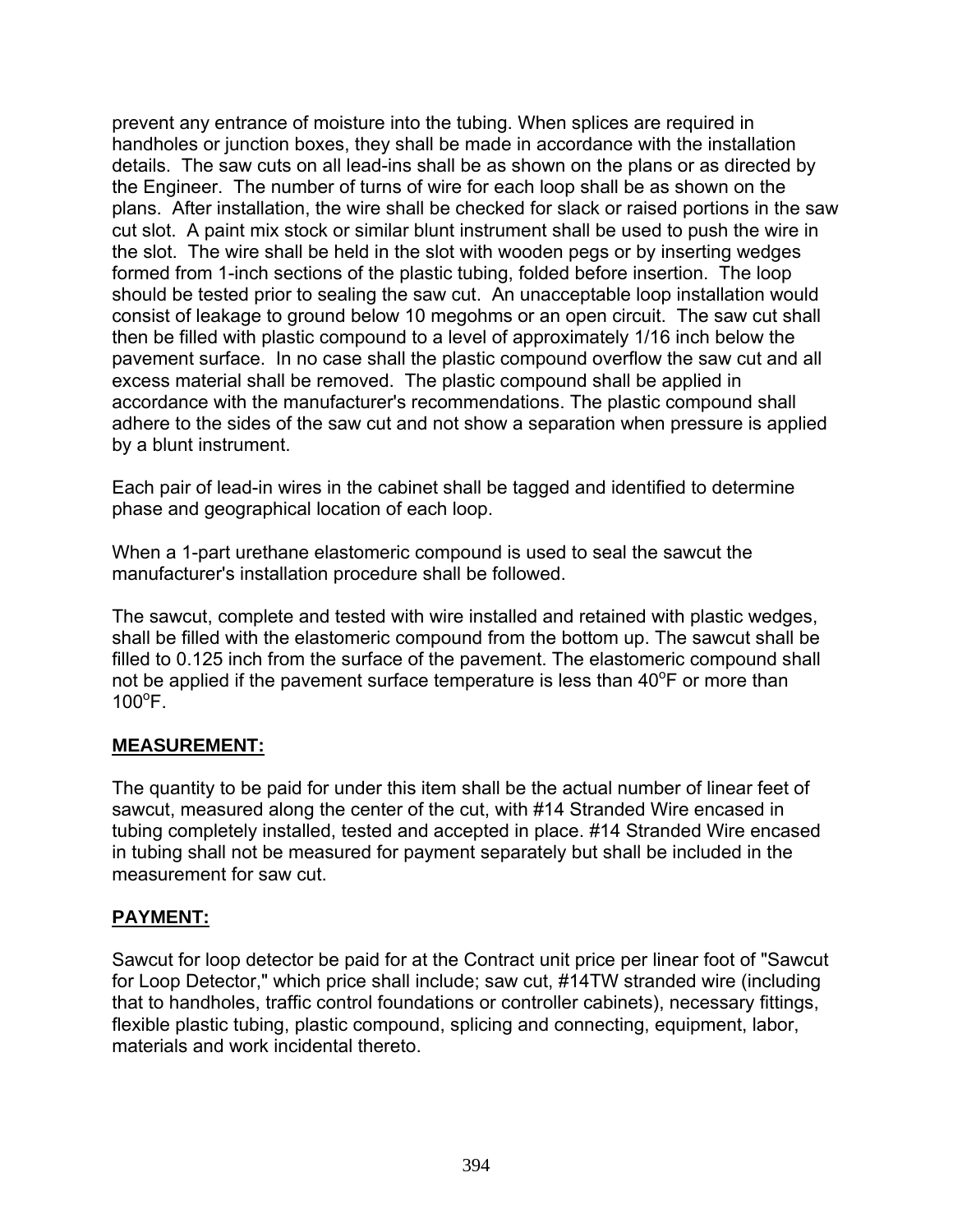**Item Number Pay Item Pay Item Pay Pay Unit** 

1111

**1111 Sawcut for Loop Detector Linear Foot**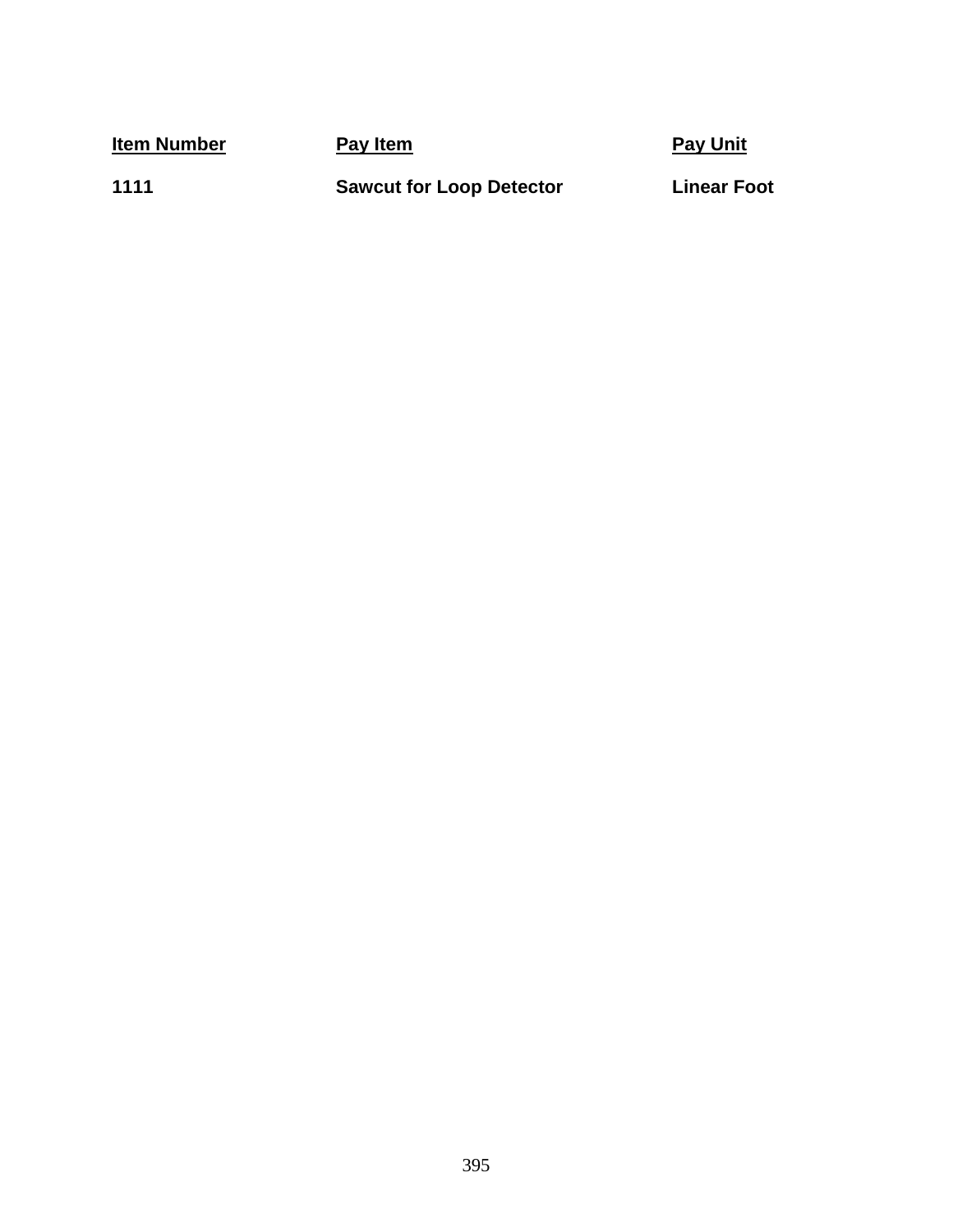# **ITEM 1208 SIGN FACE - SHEET ALUMINUM**

## **DESCRIPTION:**

This item shall consist of furnishing and installing sign face-sheet aluminum signs of the type specified, metal sign posts at locations indicated on the plans or as ordered and in conformance with the plans and these specifications.

#### **MATERIALS:**

Reflective sheeting shall conform to the requirements of Article M.18.09.01, Type I, II or III.

Sheet aluminum sign blanks shall conform to the requirements of Article M.18.13.

Silk screening of Type I, Type II or Type III reflective sheeting shall conform to the requirements specified by the reflective sheeting manufacturer.

Metal sign posts and parapet mounted sign supports shall conform to the requirements of Article M.18.14.

Sign mounting bolts shall conform to the requirements of Article M.18.15.

#### **CONSTRUCTION DETAILS:**

Placement and dimensions of copy, border and mounting holes shall conform to details of the Department of Transportation for Regulatory Warning and Guide signs which are available for inspection at the Department of Transportation office. Non-reflective copy, border and background shall be applied by the silk-screen process in a manner specified by the reflective sheeting manufacturer. The silk screening of all copy, border and background on Type III reflective sheeting shall be accomplished prior to the application of the reflective sheeting to the finished aluminum sign blank. Type III reflective sheeting shall be of the heat activated adhesive type and shall be applied in a manner specified by the reflective sheeting manufacturer.

Reflective sheeting shall be applied in such a manner that the finished sign will be wrinkle and bubble free. No splices of the reflective sheeting will be permitted on any sign face less than 30 square feet in area with one dimension of 4 feet or less and no more than one splice will be permitted on any one sign without the approval of the Engineer.

Direct application of cutout Type I, Type II or Type III reflective sheeting copy and border shall conform to the requirements specified by the reflective sheeting manufacturer. Cutout copy and border shall be applied directly to clean, dust free reflective sheeting background panels. Borders shall be cut neatly and butt-joined at corners and panel joints. Type I or Type II reflective sheeting used for direct applied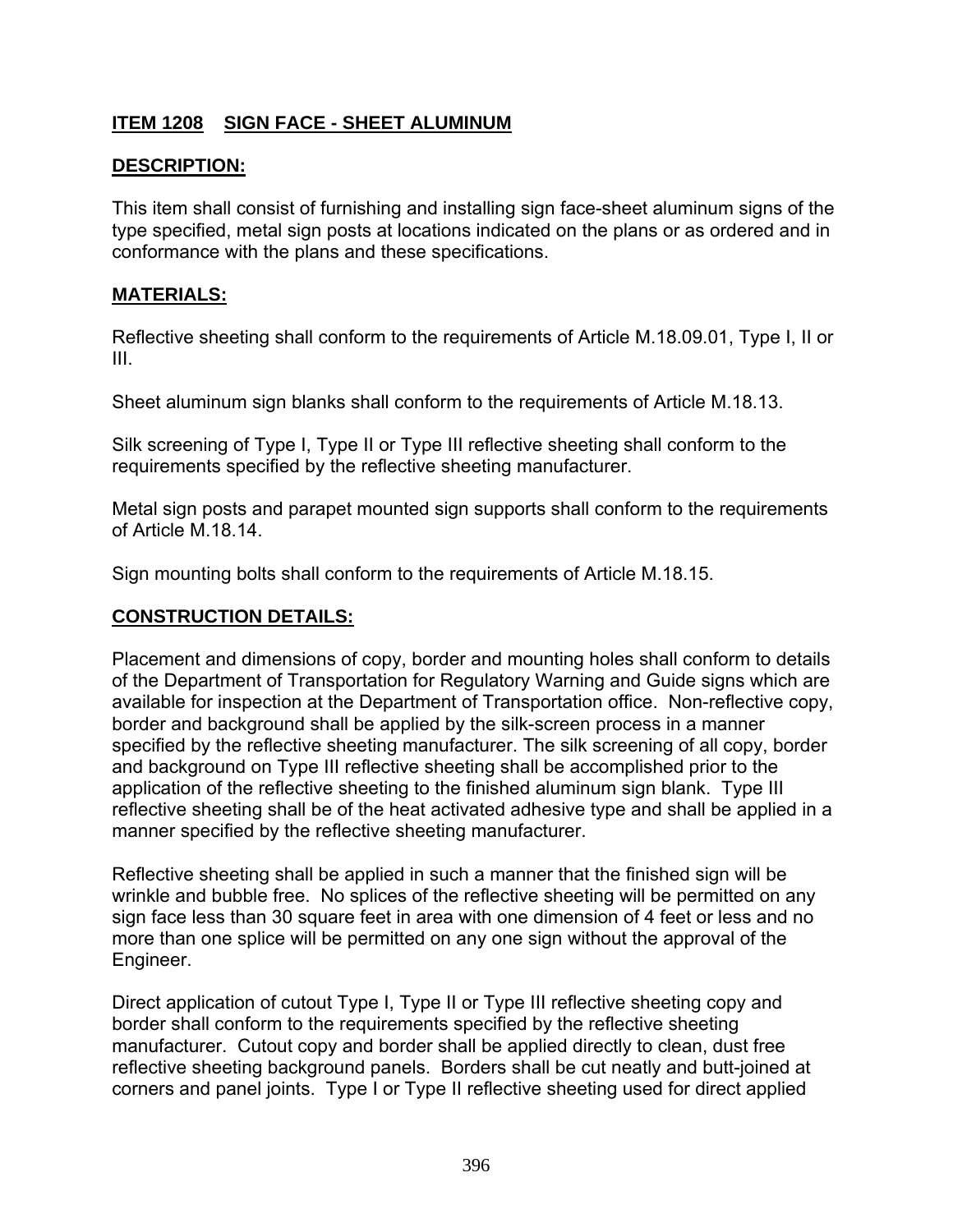cutout copy and border shall be uniform in brightness and color.

The fabrication of aluminum sign blanks including cutting to size and shape and the punching of mounting holes shall be completed prior to metal degreasing and the application of reflective sheeting. Aluminum sign blanks shall be free of buckles, warp, dents, cockles, burrs and defects resulting from fabrication.

After complete fabrication of the sign as indicated on the plans and in conformance with the requirements contained in the specifications, the sign shall be mounted on the type of support designated on the plans after the support has been satisfactorily installed at its proper location. The reinforcing plate shall be installed as shown on the plans.

Metal sign posts shall be driven or the holes augered and the backfill thoroughly tamped after the posts have been set level and plumb. Parapet-mounted sign supports shall be installed as shown on the plans and shall be level and plumb.

#### **MEASUREMENT**:

This work will be measured for payment by the number of square feet of sign face-sheet aluminum of the type specified, installed and accepted.

#### **PAYMENT:**

This work will be paid for at the Contract unit price per square foot for "Sign Face-Sheet Aluminum" of the type specified complete in place, which price shall include the completed sign, metal sign post(s), mounting hardware, including reinforcing plates, and all materials, equipment, labor and work incidental thereto.

| <b>Item Number</b> | Pay Item                             | <b>Pay Unit</b>    |
|--------------------|--------------------------------------|--------------------|
| 1208               | Sign Face - Sheet Aluminum<br>(Type) | <b>Square Foot</b> |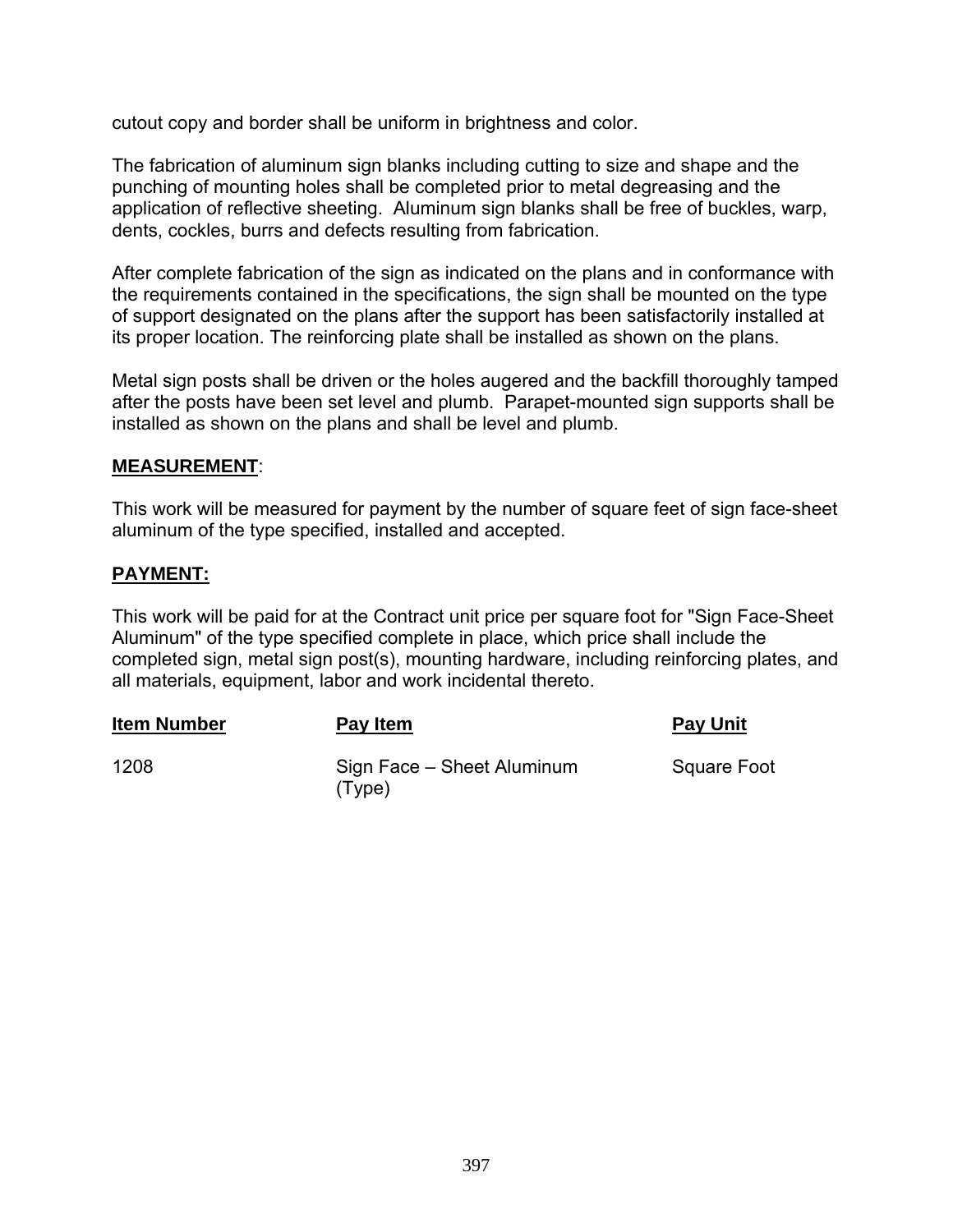# **ITEM 1209 PAINTED PAVEMENT MARKINGS**

# **DESCRIPTION:**

This item shall consist of furnishing and installing painted pavement markings, hot applied painted pavement markings and painted legend, arrows and markings, of the type and color specified at the locations indicated on the plans and in conformity with the plans, these specifications, and as directed by the Engineer.

Painted legend, arrows, and markings includes paint installed with a hand striping machine such as: stop bars, crosswalks, parking stalls, lane arrows, legends, markings within gore areas, and painting of paved islands or medians.

Painted pavement markings and hot applied painted pavement markings include paint installed with a truck-mounted painting machine such as center lines, lane lines and shoulder lines.

## **MATERIALS:**

Materials for this work shall conform to the requirements of Article M.07.20 for waterborne pavement marking paint, Article M.07.21 for hot-applied waterborne pavement marking paint and Article M.07.30 for glass beads.

## **CONSTRUCTION DETAILS:**

Pavement areas to be painted shall be dry and sufficiently cleaned of sand and road debris so as to provide an acceptable bond between the paint and the pavement.

Paint shall be applied at a rate of 100 to 115 square feet per gallon, with glass beads applied at a rate of 6 pounds per gallon of paint for painted pavement markings and painted legend, arrows, and markings, and 8 pounds per gallon of paint for hot-applied painted pavement markings.

Hot-applied paint shall be applied at a temperature of 130° F to 145° F at the spray gun.

All painting shall be performed in a neat and workmanlike manner. The lines shall be sharp and clear with no feathered edging or fogging and precautions shall be taken to prevent tracking by tires of the striping equipment. Paint shall be applied parallel to the centerline or as shown on the plans with no unsightly deviations.

After application, the paint shall be protected from crossing vehicles for a time at least equivalent to the drying time of the paint.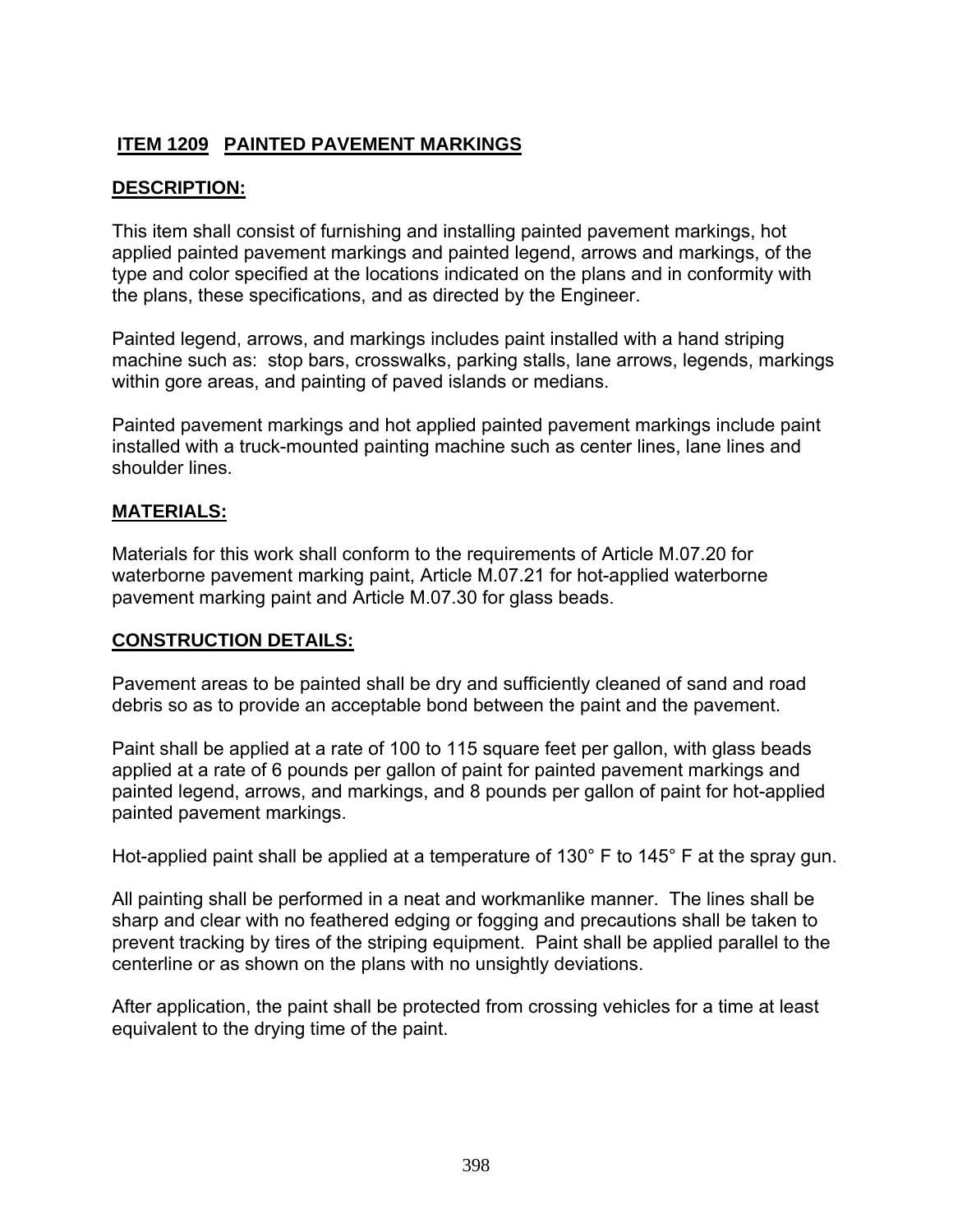#### **MEASUREMENT:**

Painted pavement markings and hot-applied pavement markings will be measured for payment by the number of linear feet of paint applied by a truck-mounted painting machine on the pavement and accepted. Painted legend, arrows and markings will be measured for payment by the number of square feet of paint installed with a hand striping machine on the pavement and accepted.

## **PAYMENT:**

This work will be paid for at the Contract unit price per square foot (square meter) for "Painted Legend, Arrows and Markings" and per linear foot (meter) of paint for "Painted Pavement Markings" and "Hot-Applied Painted Pavement Markings," of the width and color specified, installed on the pavement and accepted. This price shall include all premarking layout, cleaning off pavement, paint, glass beads, application of paint and glass beads, protection during drying and all materials, equipment, tools and labor incidental thereto.

| <b>Item Number</b> | Pay Item                                            | <b>Pay Unit</b> |
|--------------------|-----------------------------------------------------|-----------------|
| 1209.1             | <b>Painted Pavement Markings</b><br>(Width) (Color) | Linear Foot     |
| 1209.2             | Painted Legend, Arrows and<br><b>Markings</b>       | Square Foot     |
| 1209.3             | <b>Hot-Applied Painted Pavement</b>                 | Linear Foot     |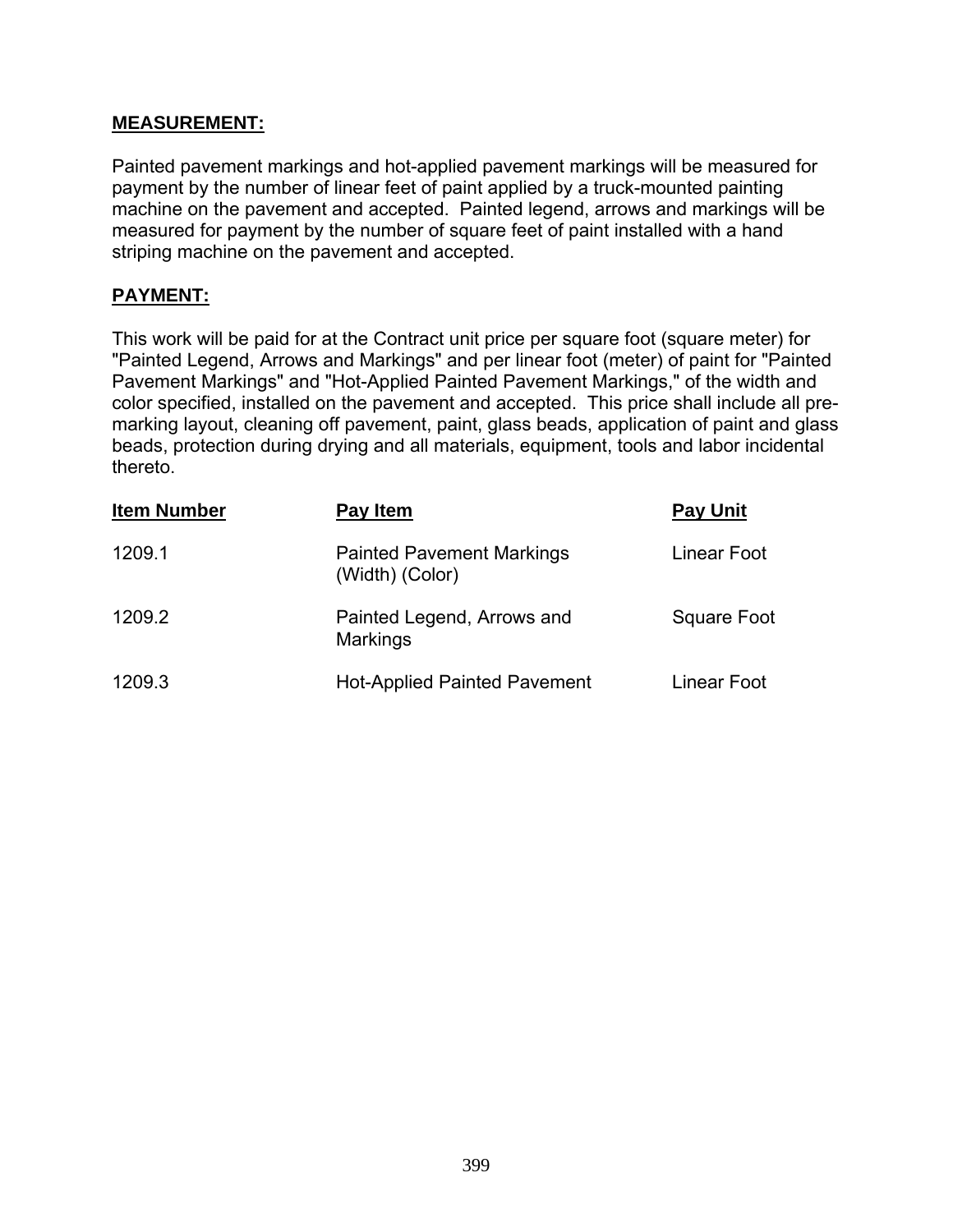# **ITEM 1210 EPOXY RESIN PAVEMENT MARKINGS**

# **DESCRIPTION:**

This item shall consist of furnishing and installing retro reflective white and yellow epoxy resin pavement markings of the width and color specified and epoxy resin pavement markings, symbols and legends at the locations indicated on the plans and in conformity with the plans, these specifications and as directed by the Engineer.

Epoxy resin pavement markings include epoxy resin installed with a truck-mounted machine such as center lines, lane lines, and shoulder lines.

Epoxy resin pavement markings, symbols and legends include stop bars, crosswalks, parking stalls, lane arrows, legends, and markings within areas such as paved islands, gore areas and paved medians.

#### **MATERIALS:**

Materials for this work shall conform to the requirements of Article M.07.22.

#### **CONSTRUCTION DETAILS:**

#### **1. Equipment:**

Equipment furnished shall include an applicator truck of adequate size and power, together with (a) remote application equipment designed to apply an epoxy resin material in a continuous pattern and (b) portable glass bead applicators, one for each size bead, designed to provide uniform and complete coverage of the epoxy binder by a controlled free-fall method. Pressurized glass bead application shall not be used. Before epoxy color is changed, equipment shall be cleaned out sufficiently to ensure that the color of material applied will be correct.

When working on a street with more than one lane in either direction, the applicator truck (striper) shall have a permanently mounted direction variable illuminated arrow board, fully operational and visible to approaching traffic. There will be no additional payment for the arrow board. Its cost shall be included in the bid price for this item.

For markings applied on pavements over one year old, equipment furnished shall also include a power washing machine capable of cleaning the pavement with a pressure of 2,400 to 2,800 psi with water heated to 180° F - 195° F. No chemicals shall be added to the water used in the process. The power washer shall be equipped with a turbo blast tip with an oscillating head and shall be capable of supplying a minimum of 5 gallons/minute gun.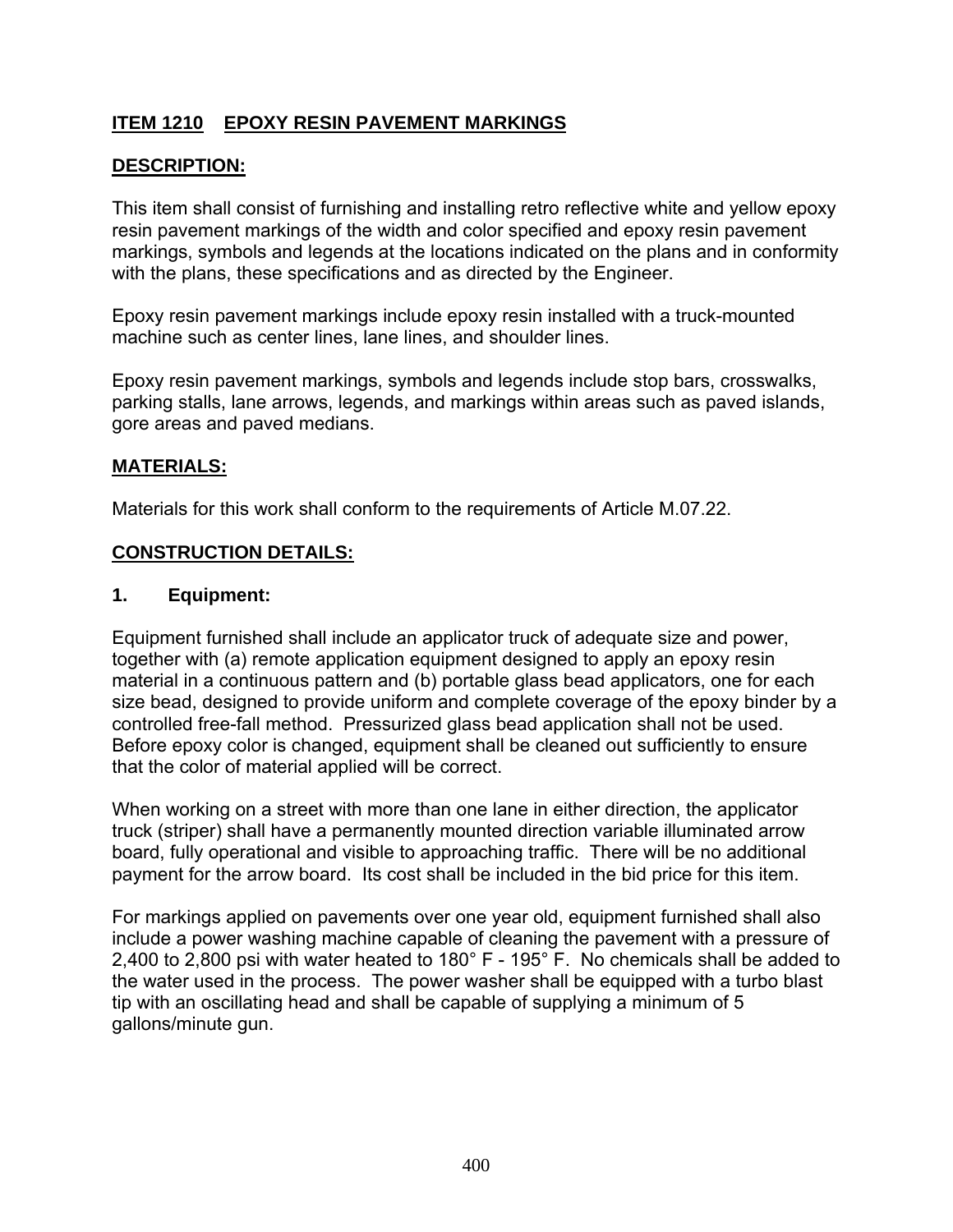All guns on the spray carriages shall be in full view of the operator(s) during operation.

Each vehicle furnished shall include at least one experienced operator, who shall be fully knowledgeable about all equipment operations and application techniques.

The Contractor shall also furnish one technical expert, who shall be fully knowledgeable about all equipment operations and application techniques, to oversee the project operation.

## **2. Procedures**:

Pavement markings shall be applied in accordance with the details shown on the plans and the control points established by the Contractor and approved by the Engineer.

The road surface shall be cleaned at the direction of the Engineer just prior to application. Pavement cleaning shall consist of power washing using clean water heated to 180° F - 195° F at a pressure of 2,240 - 2,800 psi. The areas to be power washed shall include all areas where epoxy marking symbols and legends (including stop bars and crosswalks) are to be applied and at least 1 inch beyond the area to be marked. The surface shall be cleaned to the satisfaction of the Engineer. For other pavement areas, cleaning shall consist of brushing with rotary broom (non-metallic), and any additional work as recommended by the material manufacturer and acceptable to the Engineer. New portland cement concrete surfaces shall be cleaned by abrasive blasting to remove any surface treatments and/or laitance. New bituminous concrete surfaces are not to be power washed.

All surfaces that are power washed shall be allowed to dry sufficiently prior to the application of the epoxy markings. The areas to be marked shall be broom cleaned immediately prior to the application of the epoxy markings. Glass beads shall be applied immediately after application of the epoxy resin marking to provide an immediate no-track system.

The Contractor will place necessary "spotting" at appropriate points to provide horizontal control for striping and to determine necessary starting and cutoff points. Broken line intervals will not be marked. Longitudinal joints, pavement edges and existing markings shall serve as horizontal control when so directed.

A tolerance of 0.25 inch under or 0.25 inch over the specified width shall be allowed for striping provided the variation is gradual and does not detract from the general appearance. Alignment deviations from the control guide shall not exceed 2 inches provided the variation is gradual and does not detract from the general appearance. Material shall not be applied over a longitudinal joint.

Establishment of application tolerances shall not relieve the Contractor of the responsibility to comply as closely as practicable with the planned dimensions. Operations shall be conducted only when the road surface temperature is at least 40° F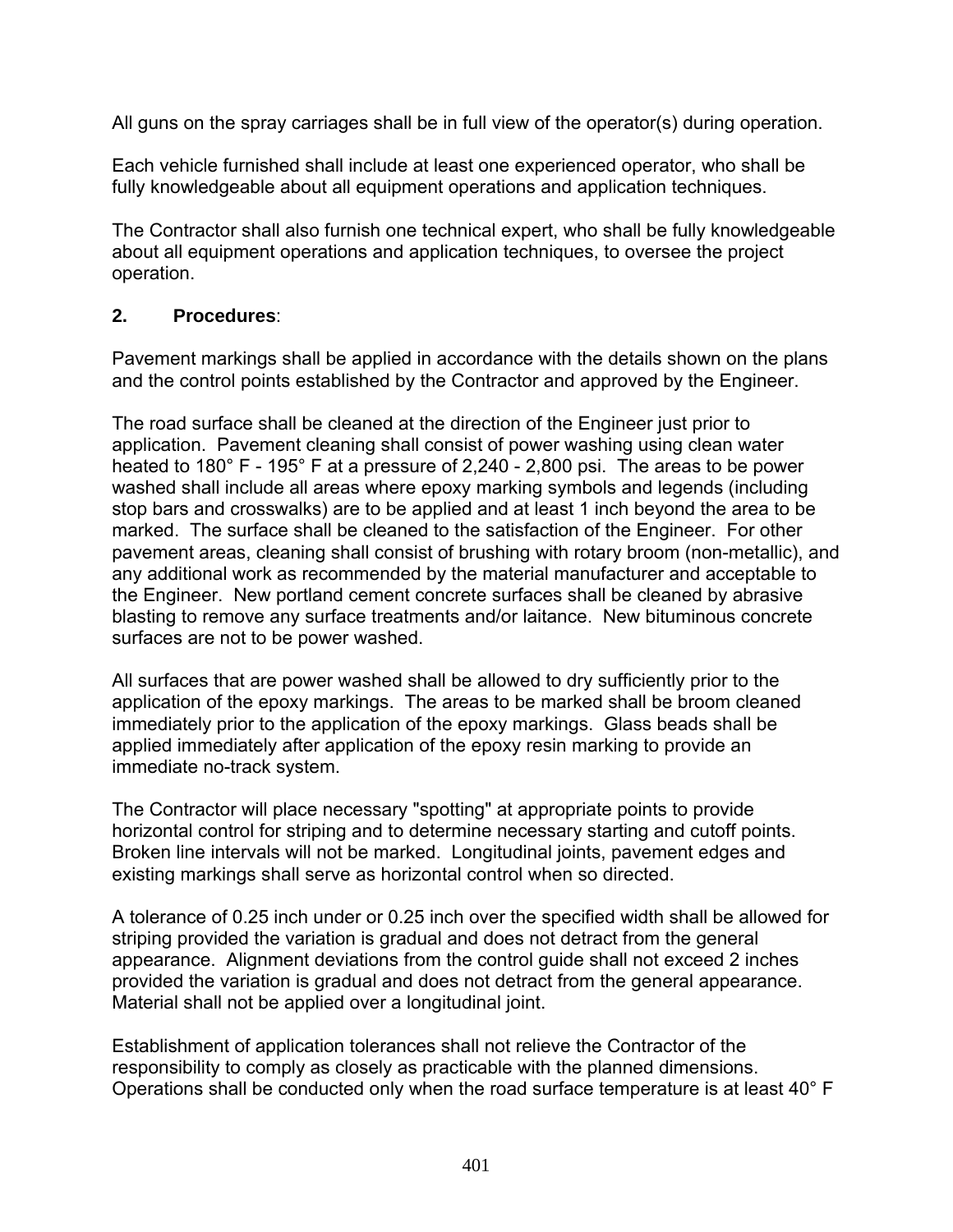or as allowed by the Engineer. They shall be discontinued during periods of rain, and shall not continue until the Engineer determines that the pavement surface is dry enough to achieve adhesion.

Glass beads conforming to the requirements of Grading "B" (larger beads) shall be applied at a rate of 12 pounds per gallon of epoxy pavement marking material, immediately followed by a second drop of glass beads conforming to the requirements of Grading "A" (smaller beads) applied at a rate of 13 pounds per gallon of epoxy pavement marking material. Traffic cones or some other acceptable method shall be used to protect the pavement markings until cured.

Time to No-Track: The material shall be in "no-tracking" condition within 15 minutes, or as allowed by the Engineer. The no-tracking time shall be determined by passing over the line with a passenger car or pickup truck in the simulated passing maneuver. A marking showing no visual deposition of the material to the pavement surface when viewed from a distance of 50 feet shall be considered as showing "no-tracking" and conforming to this requirement for time to no-track.

When stencils are used during the application of epoxy markings, care must be used when removing the stencils so that the epoxy resin does not drip on the road, sidewalk, grass, etc., and so that the applied markings have edges which are clean, straight and neat.

## **3. Performance and Warranty:**

In order to be accepted, the applied markings must meet the following minimum retroreflectivity reading as measured using an LTL 2000 Retrometer with 30-meter geometry 1 to 2 weeks after installation:

White Epoxy 250 millicandelas per square foot per foot candle.

Yellow Epoxy 175 millicandelas per square foot per foot candle.

## **WARRANTY:**

The Contractor shall warrant for the period and percentage level indicated below that the installation shall remain intact and serviceable. The installed material shall show no fading, lifting, shrinking, tearing, rollback, distortion or chipping due to vehicular traffic or normal maintenance activities including snow plowing. Although some wear is expected, the markings shall not wear out for the period and percentage level indicated below.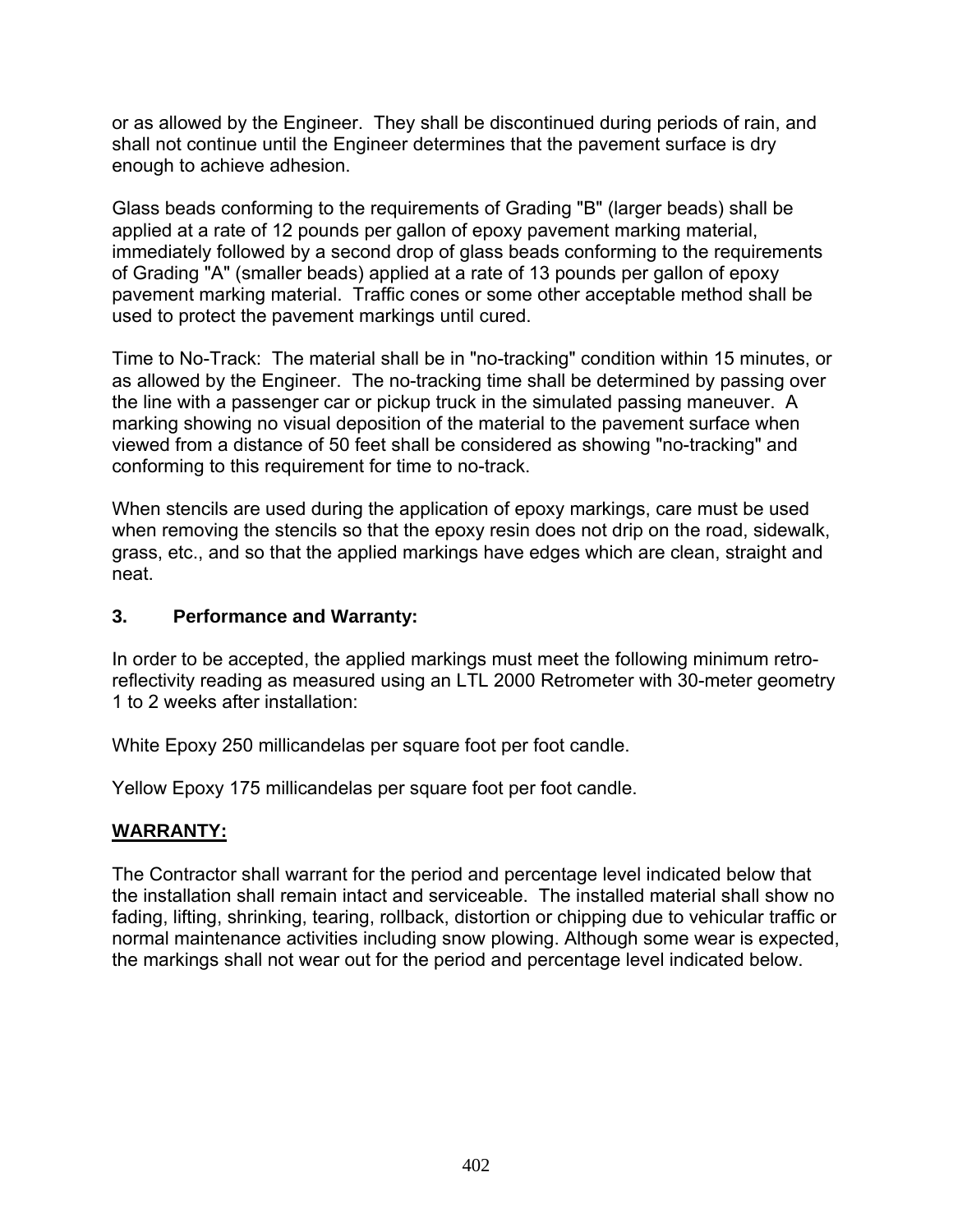# First Year

Epoxy Resin Pavement Markings 95% linear feet

Epoxy Resin Pavement Markings, Symbols and Legends 95% square feet

In addition, the epoxy resin pavement markings shall be warranted to retain a minimum retro-reflective value of 150 millicandelas per foot candle per square foot one year after installation. The measurements shall be made utilizing an LTL 2000 Retrometer with 30-meter geometry.

Determination of percentages of serviceability and minimum retro-reflective values will be made jointly at the end of 1 year by the Contractor's representative and by the Engineer. The decision of the Engineer shall be final. The term "percentage of serviceability" shall be defined as follows: The percentage of serviceability of the markings shall apply to the total linear feet for Epoxy Resin Pavement Markings and total square feet for the Epoxy Resin Pavement Markings, Symbols and Legends measured on the project for payment.

The Contractor shall replace, entirely at the Contractor's expense, such amount of markings, if any, required to meet the above stated percentage. The Engineer will indicate the areas and lines to be replaced to meet the above stated percentages. The Contractor shall also replace those markings that fail the minimum value for retroreflectivity. Replacement under either situation shall include all materials, equipment, labor and work incidental thereto.

The Contractor shall provide to the Authority, at no extra cost, any manufacturer's warranties or guarantees that exceed the minimum requirements stated previously, that are normally provided by the manufacturer.

These written warranties shall be provided when the documentation for the product is provided. These warranties will be retained by the Authority.

## **4. Crosswalks:**

Only glass beads conforming to the requirements of Grading "A" (smaller beads) shall be applied at a rate of 25 pounds per gallon of epoxy pavement marking material.

#### **MEASUREMENT:**

Epoxy resin pavement markings shall be measured for payment by the actual number of linear feet of epoxy resin pavement markings installed on the pavement and accepted by the Engineer. Epoxy resin pavement markings, symbols and legends will be measured for payment by the actual number of square feet of epoxy resin pavement markings, symbols and legends installed on the pavement and accepted by the